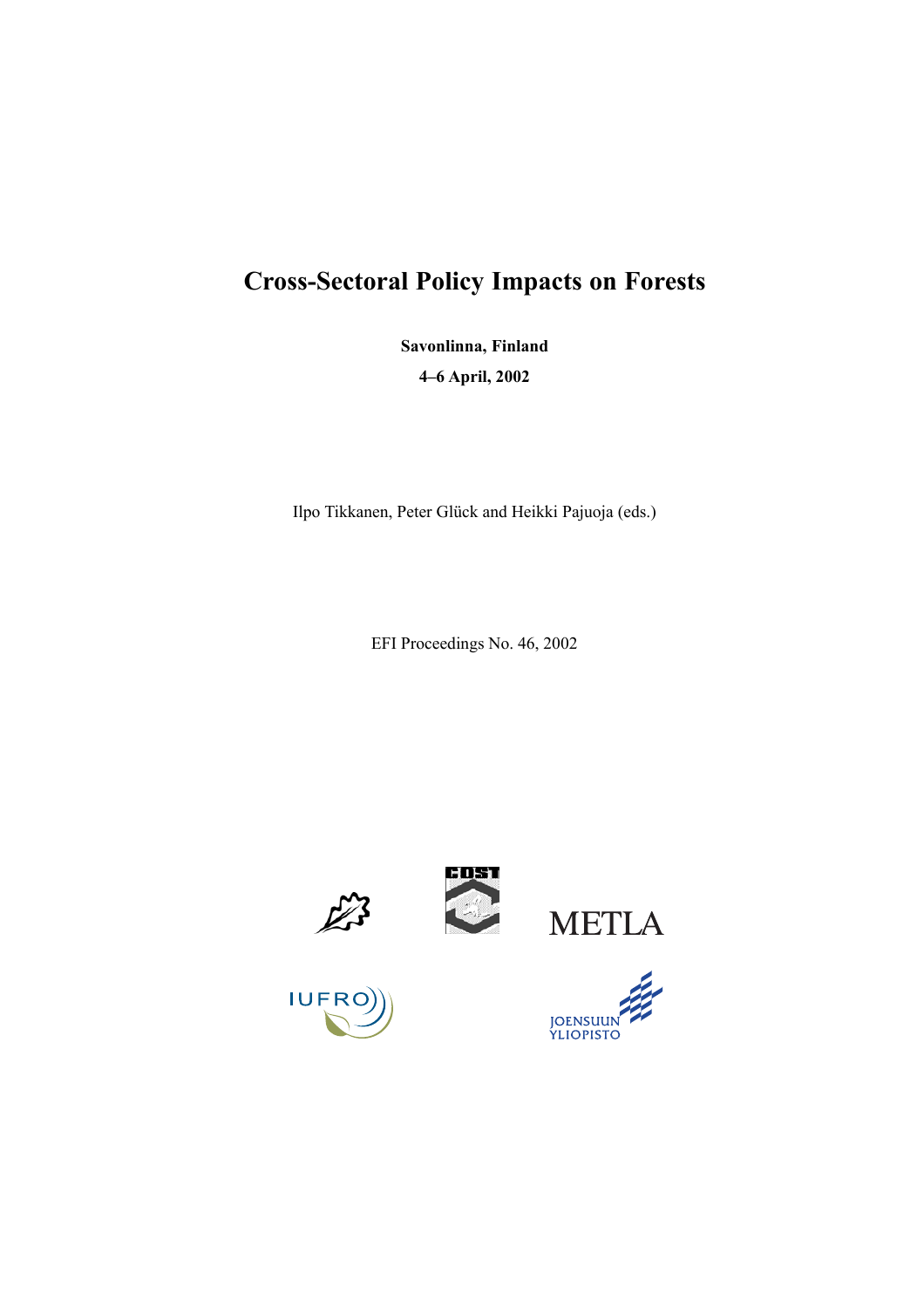EFI Proceedings No. 46, 2002 Cross-Sectoral Policy Impacts on Forests Ilpo Tikkanen, Peter Glück and Heikki Pajuoja (eds.)

| Publisher:                           | European Forest Institute                                                                               |                                                                                                                                                                   |
|--------------------------------------|---------------------------------------------------------------------------------------------------------|-------------------------------------------------------------------------------------------------------------------------------------------------------------------|
| Series Editors:                      | Risto Päivinen, Editor-in-Chief<br>Minna Korhonen, Technical Editor<br>Brita Pajari, Conference Manager |                                                                                                                                                                   |
| Editorial Office:                    | European Forest Institute<br>Torikatu 34<br>FIN-80100 Joensuu, Finland                                  | Phone: $+358$ 13 252 020<br>$+358$ 13 124 393<br>Fax.<br>Email: publications $@efi$ . fi<br>WWW: http://www.efi.fi/                                               |
| Cover photo:<br>Layout:<br>Printing: | PihkaPojat Oy<br>Ilpo Tuononen, EFI<br><b>Gummerus Printing</b><br>Saarijärvi, Finland 2002             |                                                                                                                                                                   |
| Disclaimer:                          | correspond to those of the European Forest Institute.                                                   | The papers in this book comprise the proceedings of the event mentioned on the<br>cover and title page. They reflect the authors' opinions and do not necessarily |

© European Forest Institute 2002 ISSN 1237-8801

ISBN 952-9844-95-6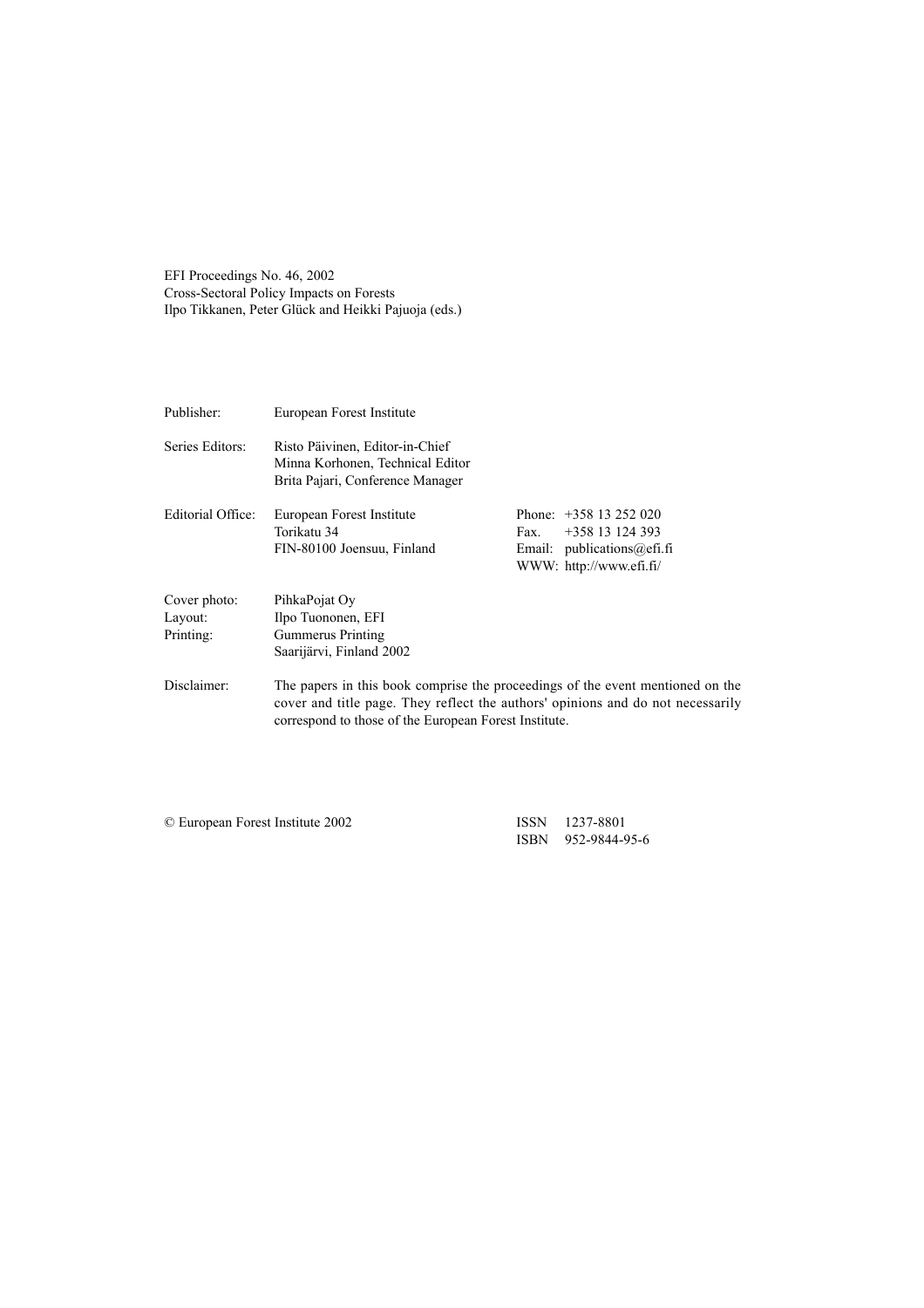## **Contents**

| K. Øistad &<br>E. Trømborg             | National Forest Programmes as a Holistic Approach to Address<br>Inter-Sectoral Impacts on Forests - Opportunities and Challenges with a  |  |
|----------------------------------------|------------------------------------------------------------------------------------------------------------------------------------------|--|
| M.A. Shannon &<br>C.H. Schmidt         | Theoretical Approaches to Understanding                                                                                                  |  |
| L. Ljungman                            | Knowledge Sharing for Cross-Sectoral Linkages                                                                                            |  |
| C. Mersmann                            | Interaction of National Forest Programmes with                                                                                           |  |
| A. Reunala                             | Finland's National Forest Programme 2010 -<br>a Policy Framework to Balance the Demands for                                              |  |
| R. Flies                               |                                                                                                                                          |  |
| P. Mayer                               | The Pan-European Approach to NFPs                                                                                                        |  |
| H. Pülzl                               | IPF/IFF Proposals for Action and their Implementation by National<br>Forest Programmes by National States and the European Community  59 |  |
| K. Hogl                                | Reflections on Inter-Sectoral Co-ordination                                                                                              |  |
| E. Verbij &<br>H. Schanz               |                                                                                                                                          |  |
| P. Ochôa Carvalho<br>& I. Seita Coelho | Institutional and Intersectoral Aspects of the                                                                                           |  |
| G. Dominguez<br>& E. Plana             | The Status of Inter-Sectoral Co-ordination in SFM in Catalonia - Lessons<br>Learnt from an Experimental Qualitative Research Design  111 |  |
| A.M.S. Carvalho<br>Mendes              |                                                                                                                                          |  |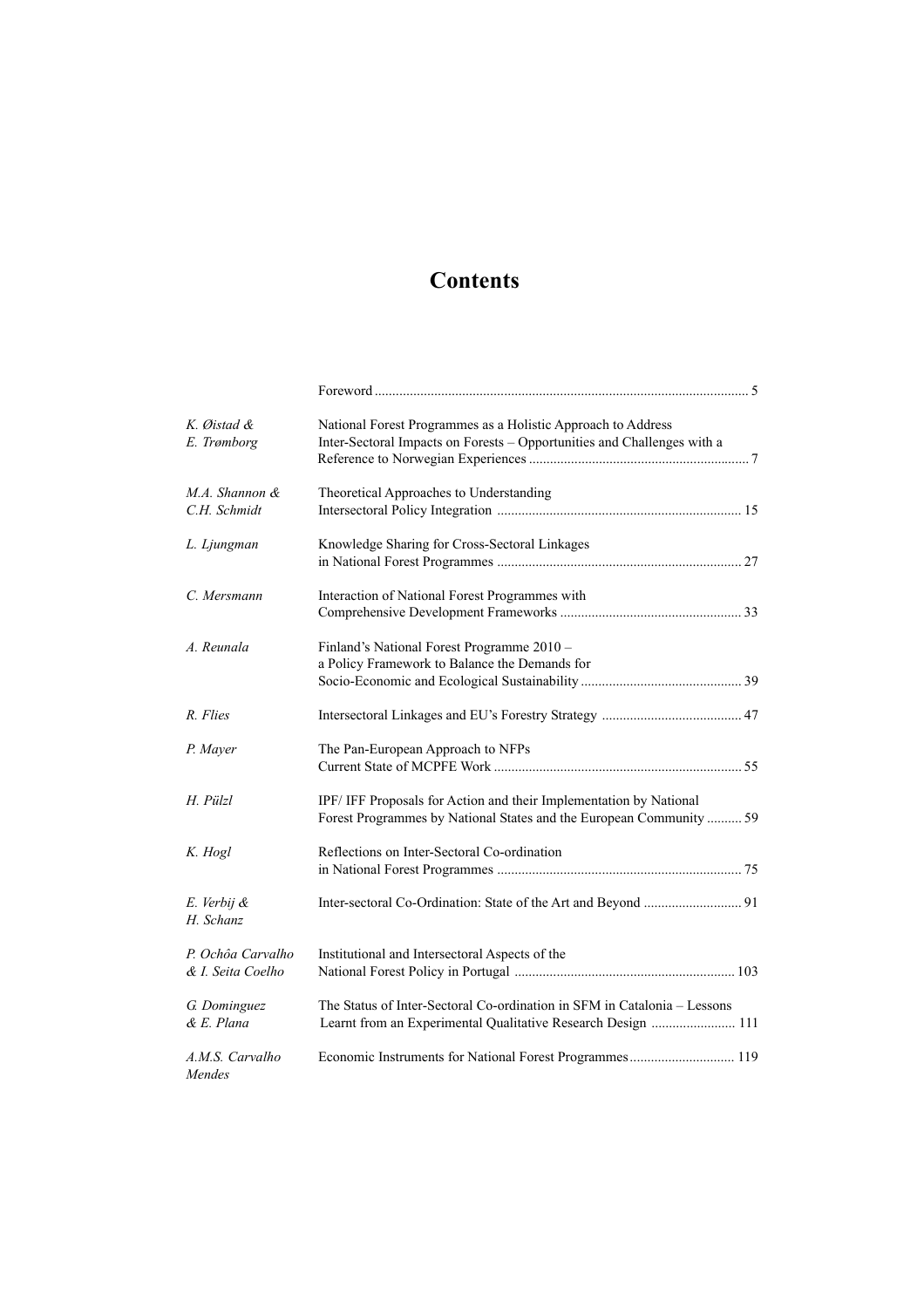| A.M.S. Carvalho<br>Mendes      | Evaluation of Supporting and Impeding                                                                                  |     |
|--------------------------------|------------------------------------------------------------------------------------------------------------------------|-----|
| K. Papageorgiou &<br>A. Vakrou | Financial Incentives in Greek Forest Policy –                                                                          |     |
| E. Berge &<br>O. Saastamoinen  | Theories of Institutions and National Forest Programmes  159                                                           |     |
| H. Hänninen &<br>P. Ollonqvist | Institutional Aspects as Supporting and Impeding Factors                                                               |     |
| F. Reining                     | Institutional Aspects on National Forest Programmes:<br>The Example of the Forest Programme of Baden-Wuerttemberg  189 |     |
|                                |                                                                                                                        | 203 |
|                                |                                                                                                                        |     |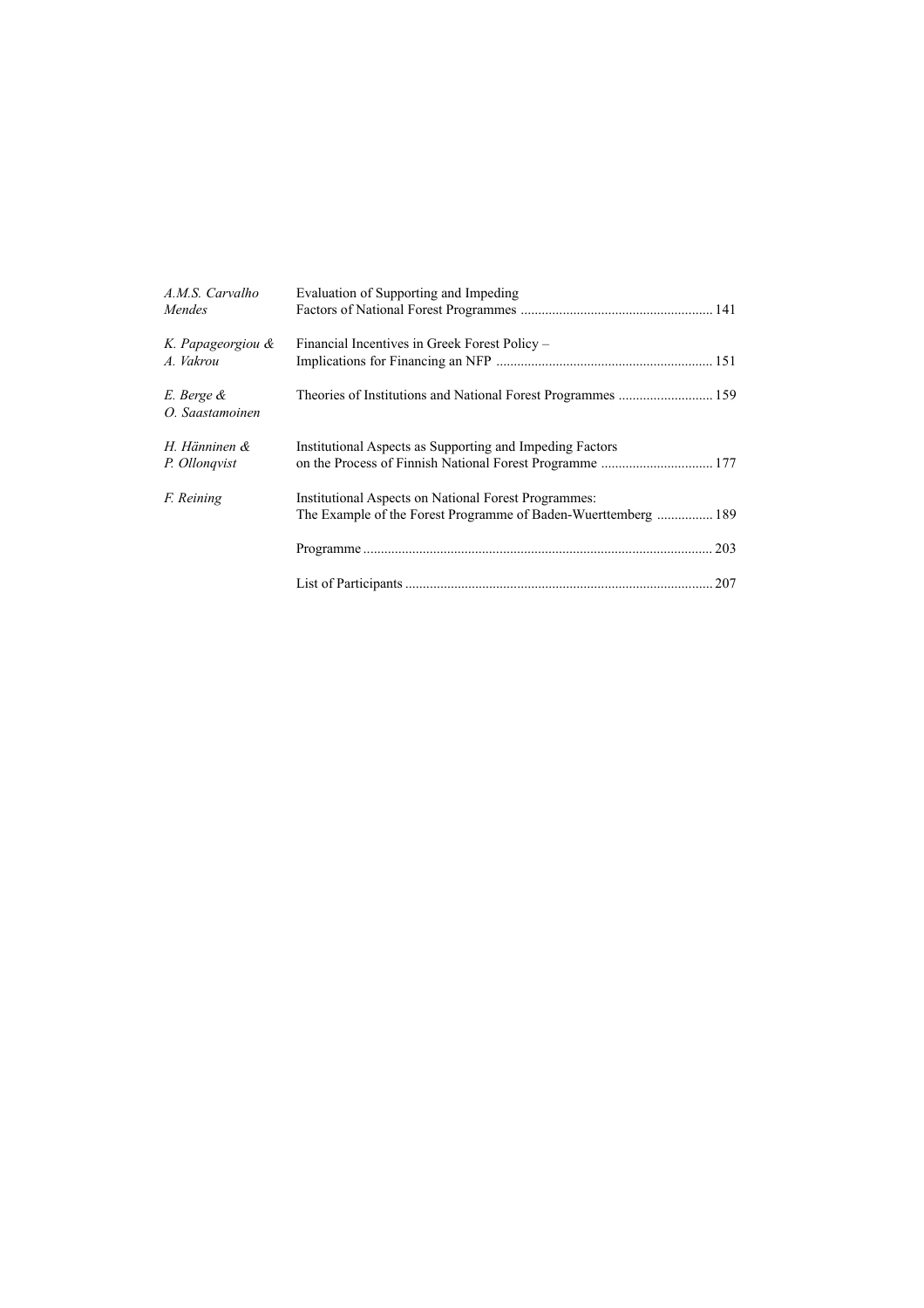## **Foreword**

Forests and forest sector have never been an isolated island in ocean, but an integral part of the economy, society and environment. The notion of sustainable forest management (SFM) as an outcome of international forest policy processes and deliberations, including economic, social and environmental dimensions, has been broadly received as an overall aim for national forest policies and programmes since Rio Summit. Derived from this multidimensional substance of SFM, the successful implementation of it should be, respectively, an outcome of well co-ordinated forest, economic, social and environmental policies. The need for comprehensive and inter-sectoral approaches as a prerequisite for proceeding towards improved forest resource management and sustainable development has been clearly articulated and highlighted by IPF/IFF- processes as well as by Ministerial Conferences on the Protection of Forests in Europe. Also, such leading global organisations as FAO and World Bank have seen the necessity of addressing e.g. the poverty alleviation issues from comprehensive and cross-sectoral perspective in their recently redesigned Forest Strategies.

National forest programmes as a process provide a potential strategic framework, which enable cross-sectoral approaches and policy co-ordination through participation and partnership arrangements. Forest policy formulation processes are evolving in many countries adopting these principles. Two major challenges – and weaknesses – have been faced especially in the implementation stage of national forest programmes: inter-institutional arrangements for policy co-ordination to implement SFM in support of sustainable development may be ineffective, and policy research providing knowledge on cross-sectoral policy impacts and inter-sectoral linkages may be virtually non-existing. A few empirical analyses available are mainly related to the issues of deforestation and poverty. In addition, some econometric models have been specified to include policy variables from sectors external to forests.

These two main challenges in mind an International Conference was arranged on the topic "Cross-sectoral Policy Impacts on Forests" as a joint effort of and in partnership with Forest Policy Research Forum of EFI, EU COST Action E19: National Forest Programmes in a European Context, Finnish Forest Research Institute Metla, with co-sponsorship of IUFRO Research Group 6.12-00, Forest Policy and Forestry Administration, and University of Joensuu. The conference was held in Savonlinna, Finland, in April 3–6, 2002.

These proceedings include the keynote presentations of the Plenary Session of the conference as well as the presentations given in Working Group meetings of COST E19. As organisers of the Savonlinna meeting we are very pleased and indeed highly appreciate that all leading forest policy institutions and processes from European perspective could accept our invitation and give their invaluable contribution to this important challenge and success of the conference. We heartily thank Mr. Knut Øistad, Immediate past-chairman of UNFF2; Professor Margaret Shannon, SUNY Buffalo School of Law, USA; Director Lennart Ljungman, FAO, Director Christian Mersmann, Profor/World Bank, Director-General Aarne Reunala, Ministry of Agriculture and Forestry, Finland, Mr. Robert Flies, Head of Sector, DG

Ilpo Tikkanen, Peter Glück and Heikki Pajuoja (eds.)

Cross-Sectoral Policy Impacts on Forests EFI Proceedings No. 46, 2002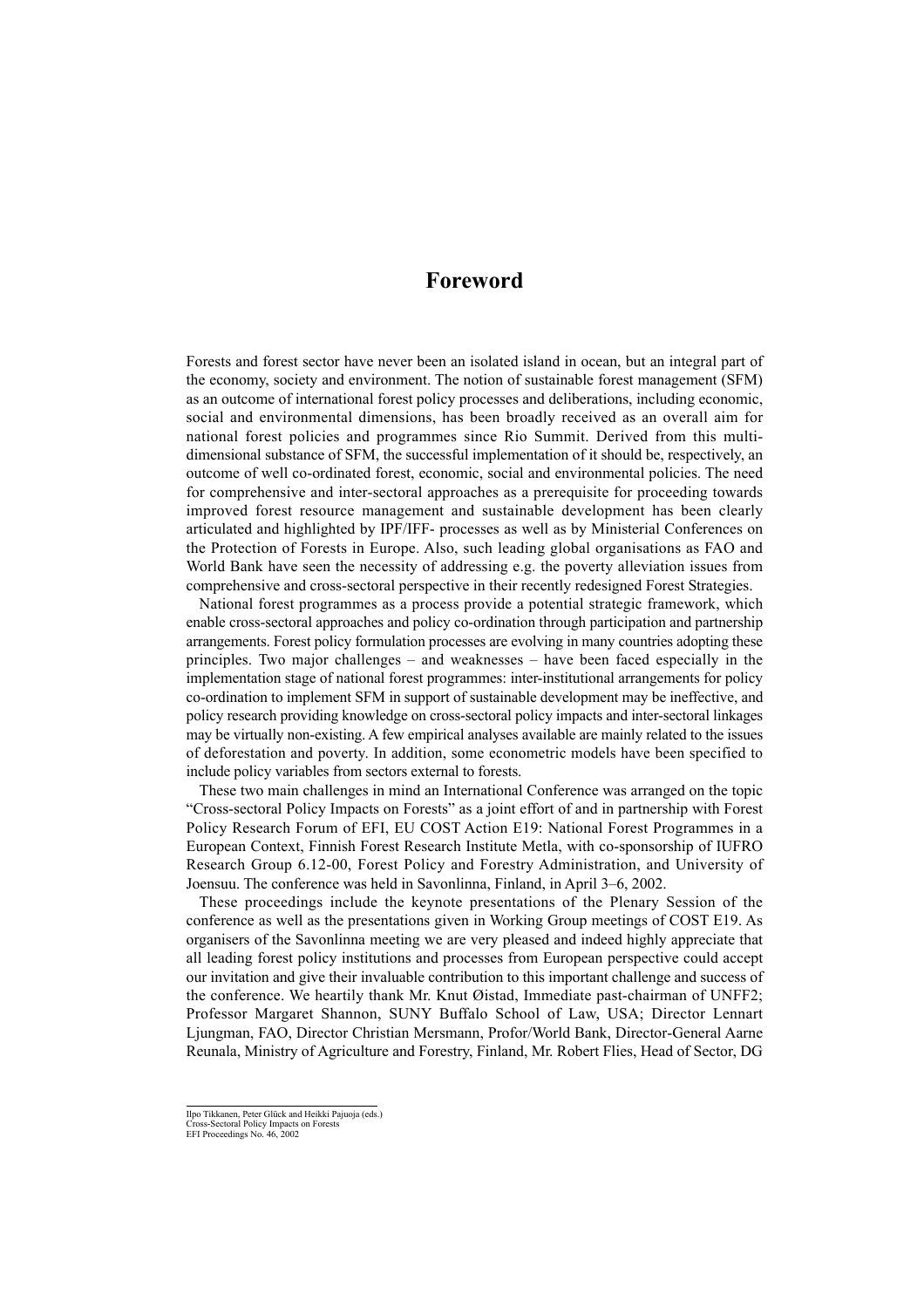Agriculture, European Commission and Dr. Peter Mayer, Head of the Liaison Unit of MCPFE. Our sincere thanks go also to all other speakers of this meeting as well as to all the representatives of participating countries in COST E19 for their active participation during the group discussions and deliberations to advance national forest programmes and related science based knowledge. As editors of these proceedings we appreciate the review of papers done by the Chairpersons of Working Group 1 and 2, Ine Neven and Américo M.S. Carvalho Mendes. We wish these proceedings will open also new avenues and encourage policy analysis on cross-sectoral policy impacts worldwide in support of sustainable development.

October, 2002

*Ilpo Tikkanen Peter Glück Heikki Pajuoja*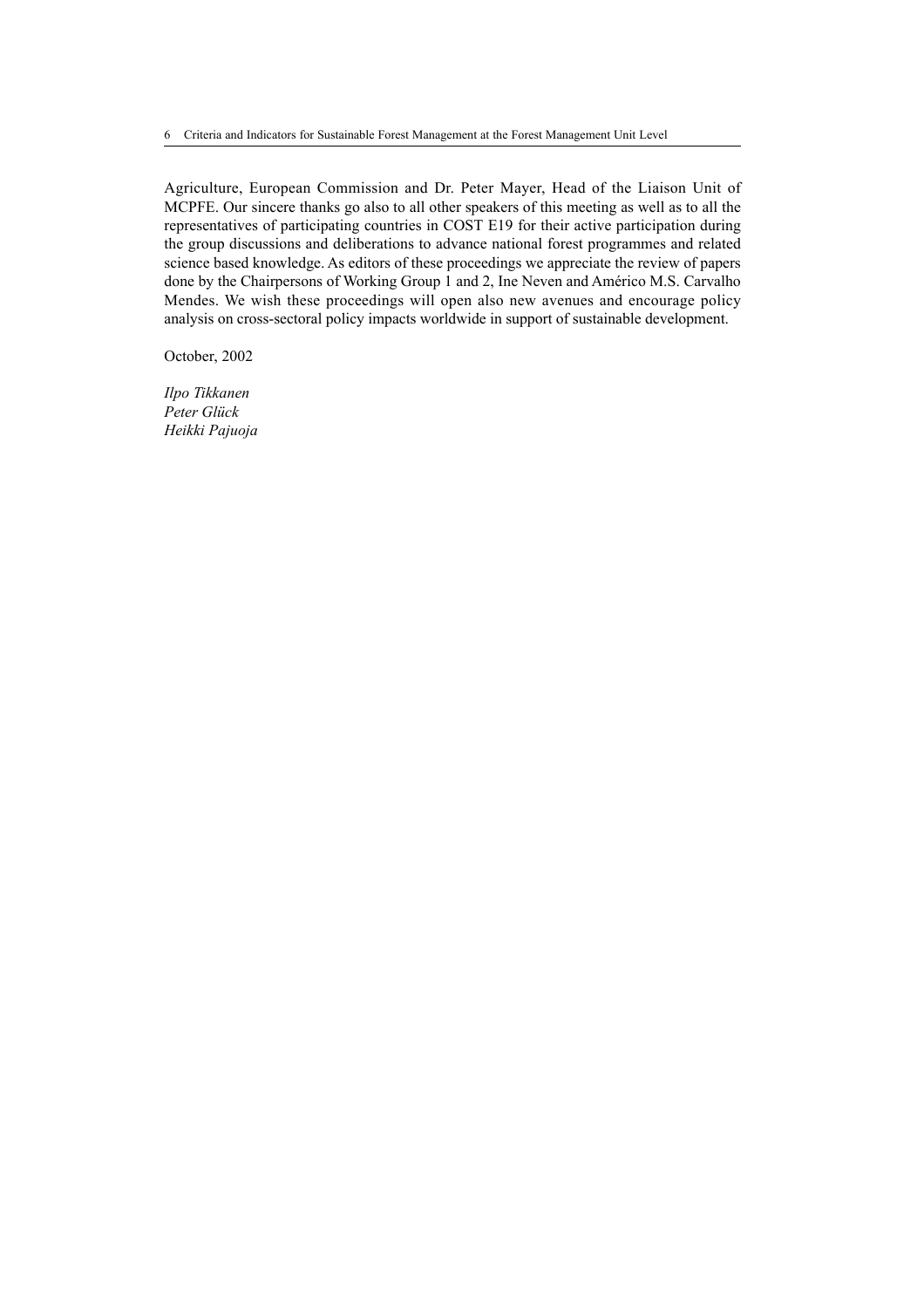## **National Forest Programmes as a Holistic Approach to Address Inter-Sectoral Impacts on Forests – Opportunities and Challenges with a Reference to Norwegian Experiences**

*Knut Øistad and Erik Trømborg* Ministry of Agriculture, Norway

## **Abstract**

A national forest programme (NFP) is a planning framework for the development of national forest policies in order to contribute to sustainable forest management. The report of the Intergovernmental Panel on Forests' fourth session provides the agreed principles for NFPs.

This paper discusses the challenges in the development and implementation of national forest programmes based on some experiences in Norway with a focus on how the existing system for development of forest policies influences the development and implementation of national forest programmes. It is stated that an NFP is a holistic approach to implement the outcome of international forest related initiatives and conventions and gives an opportunity to address inter-sectoral impacts, raise awareness, formalise involvement of different parts of government and interest groups, build capacity and create an opportunity to focus on issues that tend to fall between different national authorities. The main challenge in a country with a relative small forest sector, like Norway, is how to establish sufficient political attention and support on the NFP process in order to motivate for broad participation from stakeholders and legitimacy for the outcome of the process.

## **Introduction**

National forest programmes (NFPs) are a new planning framework for the development of national forest policies in order to contribute to sustainable forest management defined by procedural elements and principles given by IPF. The ongoing international discussion of national forest programmes (NFPs) was launched at the 1992 United Nations Conference on Environment and Development (UNCED) in Rio. UN's Intergovernmental Panel on Forests

Ilpo Tikkanen, Peter Glück and Heikki Pajuoja (eds.) Cross-Sectoral Policy Impacts on Forests EFI Proceedings No. 46, 2002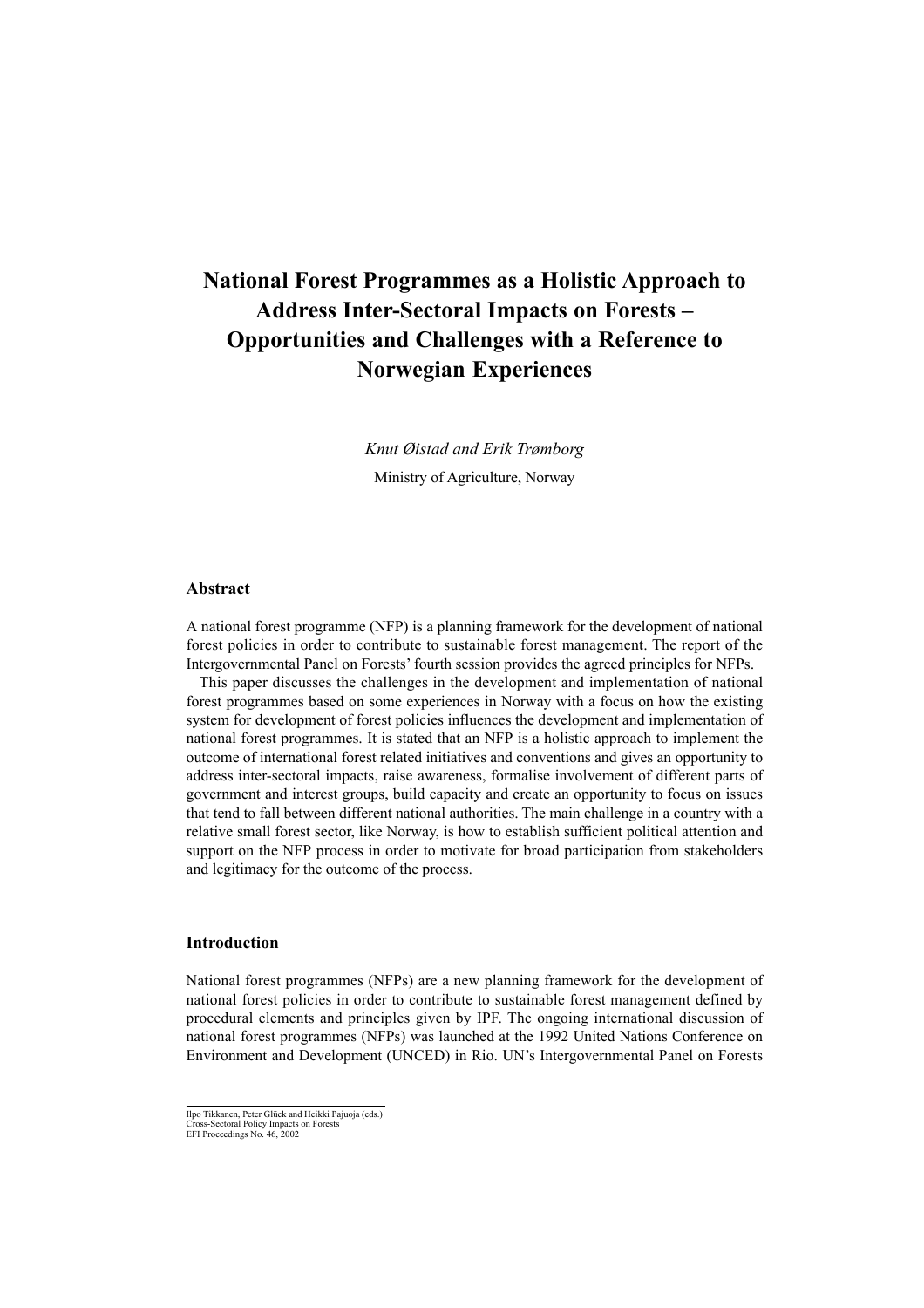(IPF) and its successor, the Intergovernmental Forum on Forests (IFF) and the newly established United Nations Forum on Forests (UNFF), have all been focusing on NFPs and emphasised that national forest programmes should be considered as an important planning instrument for governments to promote sustainable forest management. National forest programmes are being implemented to varying degrees in more than 100 countries (UN 2001).

IPF stated in its conclusions in the fourth session in 1997 a number of specific elements to be considered during the development and implementation of national forest programmes (§9) and key elements to be recognised regardless of the approach adopted by individual countries (§10). In its proposal for action, countries are encouraged to develop, implement, monitor and evaluate national forest programmes in accordance with their national sovereignty, specific country conditions and national legislation and elements to be included in the process as well as in the outcome of the process is given. (UN 1997)

IPF emphasised the need for a flexible approach for the national forest programmes, noting that various countries prefer to use means which are different from plans or programmes formally established in order to achieve their political forestry objectives. The Ministerial Conference on the Protection of Forests in Europe (MCFPE) is in the process of elaborating a common approach to NFPs in the European context. The purpose of this paper is to:

- 1. analyse the opportunities and challenges of the ongoing NFP process in Norway, and
- 2. discuss some challenges in the development and implementation of national forest programmes on the basis of this experience.

#### **The NFP process in Norway**

#### **Background**

Broad participation is already an important feature of the Norwegian forest policies and the result of the white paper process in 1998 – regional forest programmes on county level and the government supported Living Forest process in 1995–1998 – is referred to as the existing NFP in Norway.

The Forest Section in the Ministry of Agriculture has initiated a new NFP process in Norway and the process can be said to be in an agenda setting stage where the design of the process in collaboration with the political decision makers and communication with the stakeholders are important activities. An overall strategy for the NFP process is being developed. The purpose of the NFP process, its political functions and the thematic extent of the process are central questions in the process. A step-wise process consisting of the following main activities is suggested to:

- 1. Develop an overall plan for the development of a National Forest Program in Norway that can be communicated externally after consultations with the political authorities.
- 2. Assess how recent and existing forest policy processes follow the elements and principles for NFPs given by IPF.
- 3. Assess the implementation of relevant international commitments in the forest sector.
- 4. Carry out an analysis of economic, social, environmental and institutional aspects of the forest sector where stakeholders are involved in order to establish a common understanding of challenges in the forest sector.
- 5. Consult political decision makers and stakeholders on how revisions of existing processes or a supplementary process with normative and strategic elements can contribute to the closure of gaps defined by activities 2–4.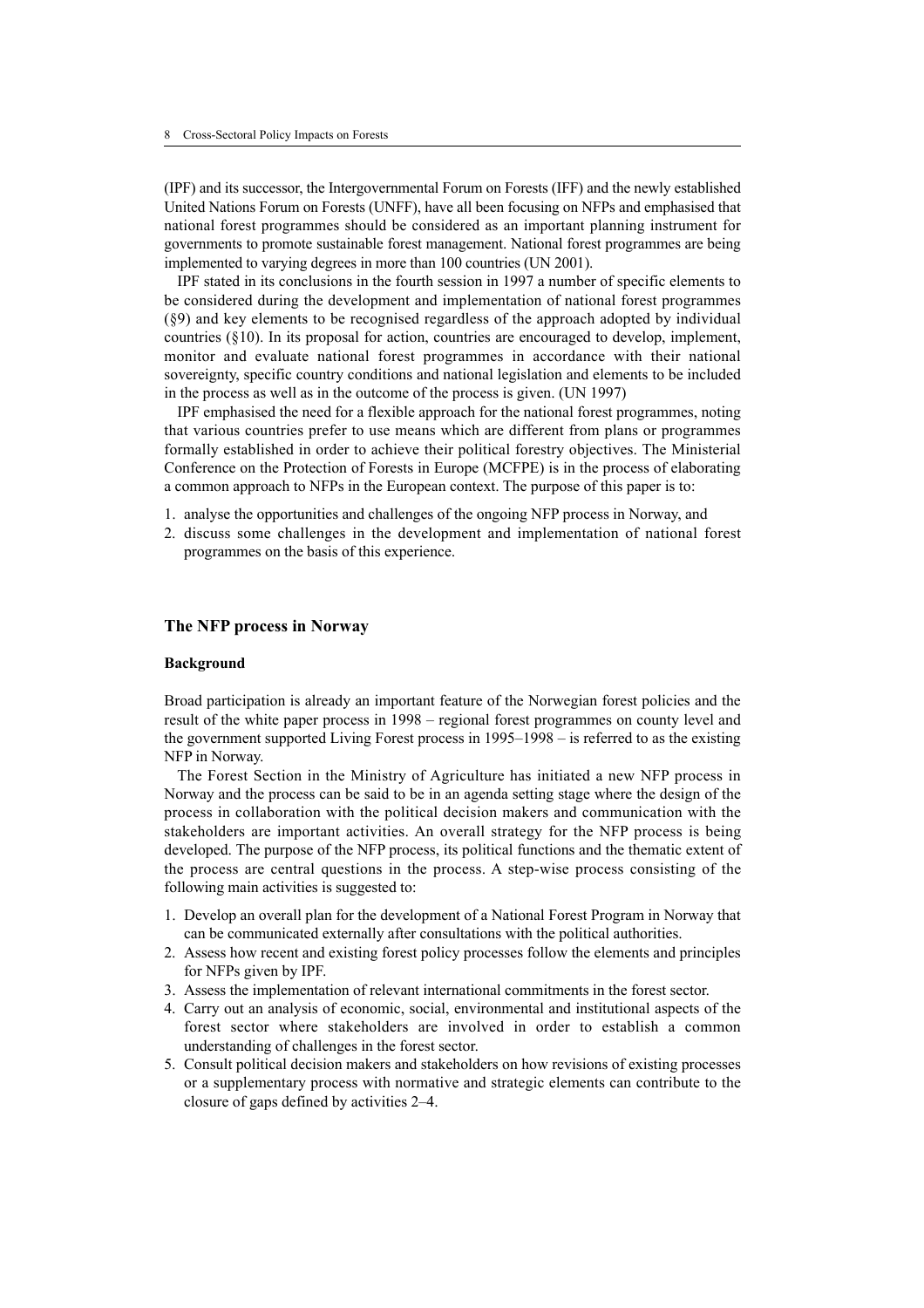- 6. Eventually carry out a normative and strategic phase of the NFP process in order to develop an NFP document that can serve as a basis for political decisions.
- 7. Establish iterative and monitoring procedures based on evaluation of the NFP process.

This stepwise procedure is suggested due to the following considerations:

1. *Limited possibilities for a formal/legal status of an NFP in Norway*

The possibility of getting an NFP document to the Parliament is considered to be limited. The legitimacy of the NFP process will depend on participation and political attention. It is hence needed to build up an understanding on how a normative and strategic process can affect political decisions related to the forest sector.

2. *The forest sector is getting smaller in economic terms*

The economic contribution of the forest sector in Norway is shown in Table 1. The employment in the forest sector was 32,200 man-years in year 2000. The gross value of roundwood reduced by 35% in the last decade due to reduced prices and harvesting level. Because the total GDP doubled in the last decade the Forest Sector's contribution to total GDP was reduced by 40% and the contribution from roundwood alone was reduced by close to 70%. Although the absolute economic size of the sector is approximately stable, the relative economic importance of the sector is significantly smaller. The relative economic importance of the sector is important for political attention and support.

3. *Relatively low conflict level*

The main forest policy issue in Norway at the moment is related to the need for more forest conservation. The Forest Owners Association would accept more conservation if full economic compensation were given. There are conflicting interests on how forest management should be decided and carried out in specific areas. In general, the conflict level in the forest sector is relatively modest if political attention is taken as an indicator.

#### **Potential role of the NFP in Norway**

NFP as a programme document has currently limited possibilities in getting a formal political status in Norway. It is likely to be a political document of a strategic nature and its political legitimacy and impact depend on broad participation and political attention. The implementation of the NFP will be through existing political decision making processes. It is important to consider this aspect for NFP processes in order to optimise the impact of new policy processes. Figure 1 illustrates the expected function of a NFP in Norway.

| Sub-sector                          | Share of<br>total GDP | Share of export value<br>(not including oil and gas) | Share of<br>employment |
|-------------------------------------|-----------------------|------------------------------------------------------|------------------------|
| Forestry (wood)                     | 0.20%                 | 0.20%                                                | 0.25%                  |
| Pulp and paper                      | $0.50\%$              | 6.85%                                                | $0.50\%$               |
| Sawn-wood and wood-based industries | $0.40\%$              | 1.50%                                                | $0.80\%$               |
| Total                               | 1.10%                 | 8.55%                                                | 1.55%                  |

**Table 1.** GDP and employment in the forest sector year 2000.

Source: Statistics Norway 2000 (www.ssb.no)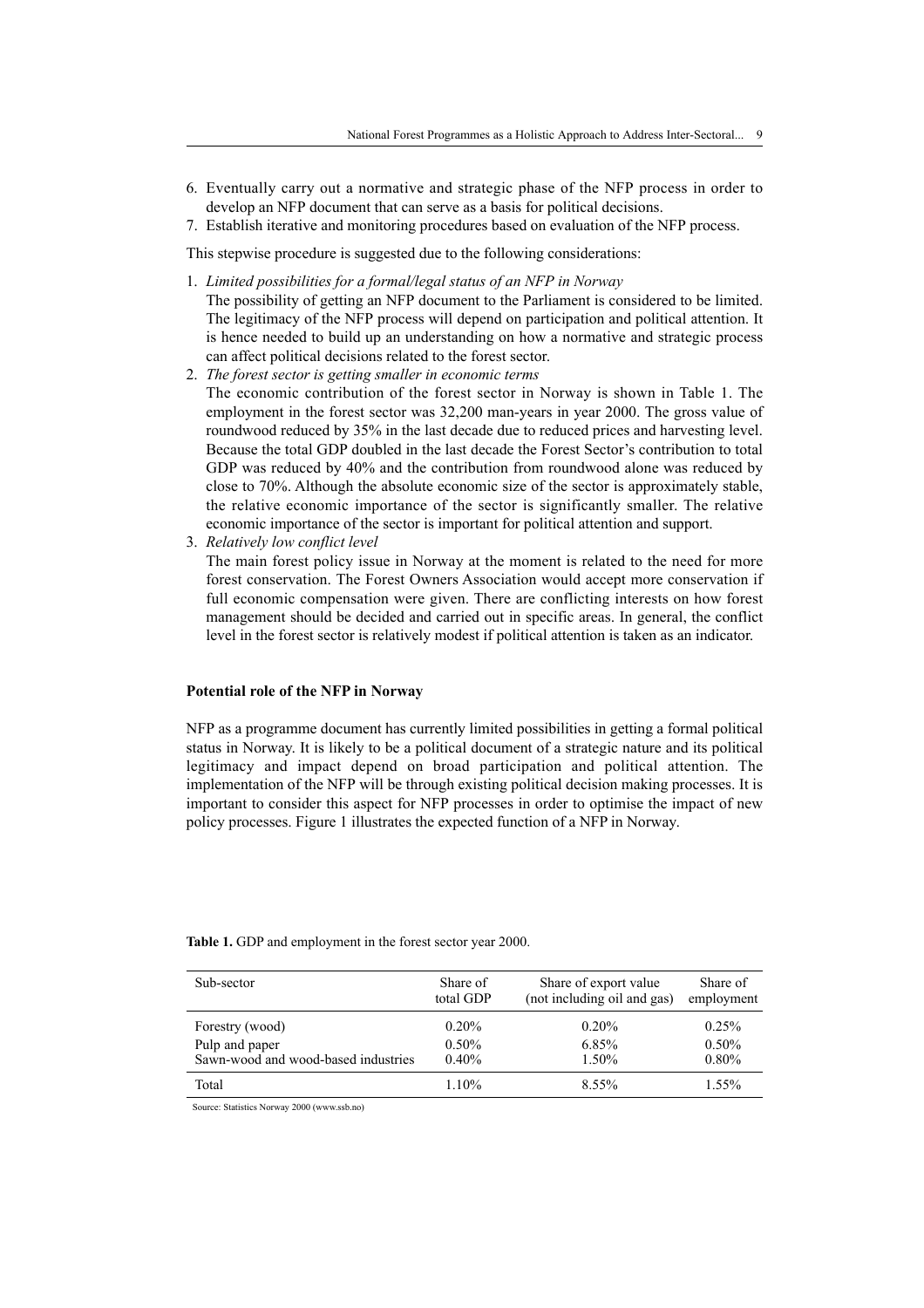



**Figure 1.** The function of a new National Forest Programme in Norway.

#### **Purpose of a new NFP process in Norway**

At the current stage, we consider the following immediate purpose or motivating factors as most important for a new NFP process:

- *The economic activity in the forest sector is at historically low level* The economic importance of wood is at historically low level for both the forest owners as well as for the national economy. This should motivate the economic stakeholders in the sector to discuss the business environment, objectives, strategies as well as institutional aspects within the sector.
- *Reduced access to sector specific financial instruments* The political trend in Norway is towards a reduced availability of financial instruments in general and sector specific instruments specifically. There is a need to establish a broader understanding for the need of financial instruments in the forest sector if they are to be maintained. Effects on the forest sector of more general financial incentives such as tax reliefs must be analysed and discussed, as well as changes in the legal framework.
- *An opportunity to address inter-sectoral impacts* Decisions outside the traditional mandate of forest policy have impact on forests and forest management practices. NFP can, by involvement of other ministries, establish a better understanding of how such decisions might affect the forest sector.
- *Issues that tend to fall between the mandate of different ministries or organisations can be included in the NFP*

The holistic approach of the NFP can ensure that issues with weak governmental or institutional "homes" can be included as appropriate. Examples of such issues in Norway are development of hunting activities, biomass energy and tourist activities and property development based on forest properties.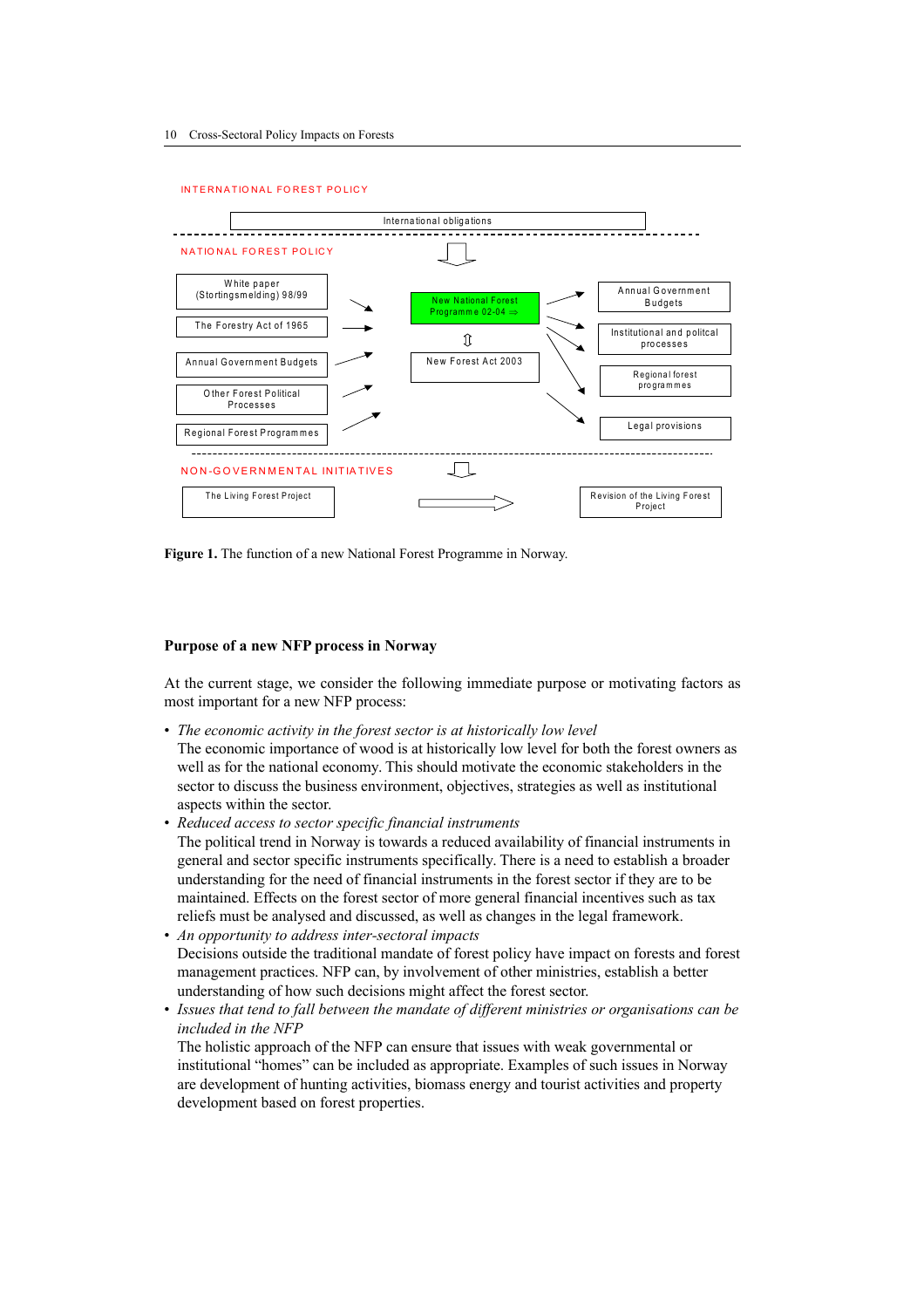- *New international commitments for forest management and policy processes* Forest sector objectives, policy processes and actual forest management must be consistent with international commitments. An NFP process can establish or document this consistency.
- *Objectives and strategies in the forest sector need to be better communicated nationally and internationally*

Communication of objectives and strategies are important to establish legitimacy for the forest sector. Existing political documents have shortcomings with respect to communication especially outside the sector.

### **Challenges**

NFP as a defined process has similarities with the Cabinet appointed commissions frequently used in Norway, but such commissions usually consist of a limited number of stakeholders and/or resource persons. NFP defined as a structured process with a given start is new in the Norwegian forest policy and is also a new political process at a national level. Regional planning at the county level has process similarities and provides useful experience for the NFP process. County planning processes are supposed to co-ordinate the main activities of the government, county and municipalities in the county and to cover all public sectors as defined in the Planning Act.

We consider the following factors as important challenges for the NFP process in Norway:

#### 1. *Establishment and political legitimacy for the NFP*

NFP as a planning process is not defined in the legal framework. The process must be established based on a political decision where specific objectives of the process must be defined. International obligations and considerations of costs and benefits related to this process are factors affecting a decision to initiate an NFP process.

#### 2. *To mobilise the participation in a new planning process*

The planning situation in forest policy can be described by high complexity and the presence of many actors and would hence be categorised as "social mobilization" following the terminology of Friedman (1987). Mobilisation of stakeholders including other ministries for true participation is essential for the process and impact of an NFP.

In traditional policymaking processes, different interests are brought forward by stakeholders and decided by politicians. A political solution is hence achieved without the need for stakeholders to negotiate or reach an agreement. Understanding of potential interests of different stakeholders is important when an NFP process is initiated.

Useful suggestions on how to mobilise for participation in political planning processes are given by Amdam and Veggeland (1998):

- Central persons, who could be resource persons, but also obstacles, need to be motivated for the suggested process. This implies learning.
- One should start carefully and have realistic ambitions.
- Give priority to issues that most participants think are important and where changes are possible
- Accept that planning never ends, a plan as a document will never be perfect because the society is always changing. Create something useful in the given situation.

#### 3. *Conflict resolution*

Different interests are the basis for forest policies – if conflicting interests were not present, forest policies, government interactions or an NFP process would not be needed. Conflicting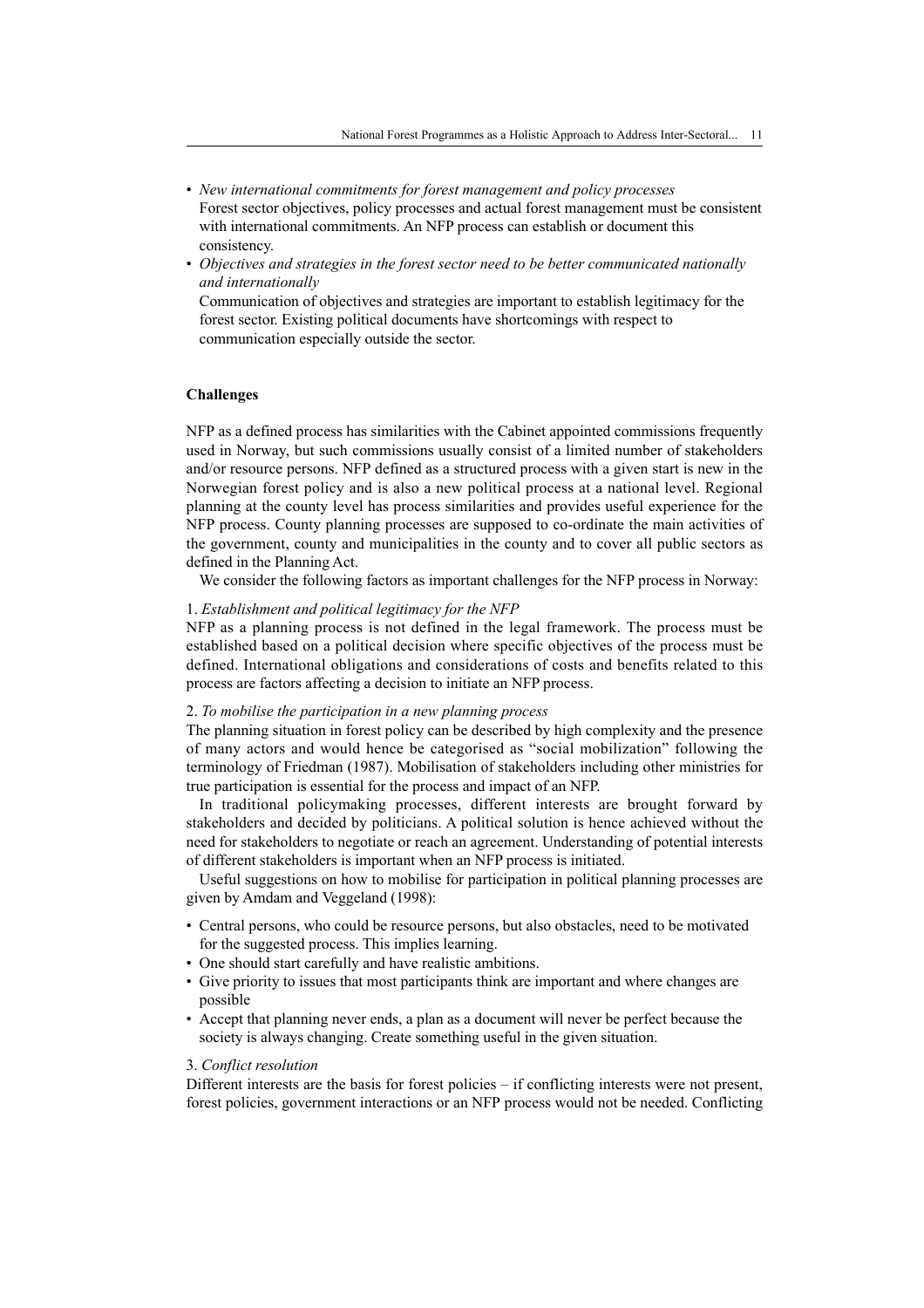| Objectives technology                                    | Agreements about objectives | Disagreement about objectives |
|----------------------------------------------------------|-----------------------------|-------------------------------|
| Knowledge about effects of<br>policy instruments         | A. Programming              | B. Negotiations               |
| Lacking knowledge about<br>effects of policy instruments | C. Experimentation          | D. Chaos                      |

**Table 2.** Different situations with respect to objectives and knowledge in forest policies.

Based on Christensen 1985 in Amdam and Veggeland 1998.

interests might be related to differences in objectives or practices between forest owners and the society, or between different stakeholders. Different situations with respect to objectives and knowledge in forest policies are illustrated in Table 2.

Even though the NFP process will highlight different interests, the process can, if well designed, increase the understanding of different interests and reduce the long-run conflict level (reduce the "chaos"). Negotiations in planning with a long-run time horizon like in an NFP process is a challenging approach because issues often are more value-orientated than matter-orientated. It is important that procedures for negotiations are stated in advance when an NFP process is established. References to agreed sources describing the existing situation, authorisation from the represented organisation to negotiate an agreement, defined negotiation instruments, time-limits and mediation capacity are key-words in order to solve conflicts and reach an implementable outcome of the process. As NFP in Norway will have a more strategic than formal/juridical function, some level of defined disagreement can be included in the NFP-document, but participants should be aware that disagreement would weaken political impact of the process.

#### 4. *Innovation*

Consolidation of existing objectives and strategies in forest policies and/or reduction of conflicts between conflicting interests might be important effects of an NFP process. In Norway where the economic importance of the forest sector has significantly reduced over the last decade, NFP as a product and process should give some elements of new understanding, new objectives or new strategies. Expectation to the process from the politicians as well as cultural and structural design of the process can contribute to an innovative NFP process.

### 5. *Efficient administration and co-ordination*

Sufficient capacity for administration, co-ordination and secretarial functions are important for the progress and content of the process. Sufficient resources for data collection and synthesis are important in establishing a common ground for the discussions of objectives/ visions and strategies. A plan for the NFP process with objectives, outputs, activities and time schedules should be designed in collaboration with the representatives of the stakeholders. We also think that the format of the final document/program should be discussed at an early stage and serve as a basis for the process. Consistence with other national and international processes and obligations are also important tasks in the NFP process.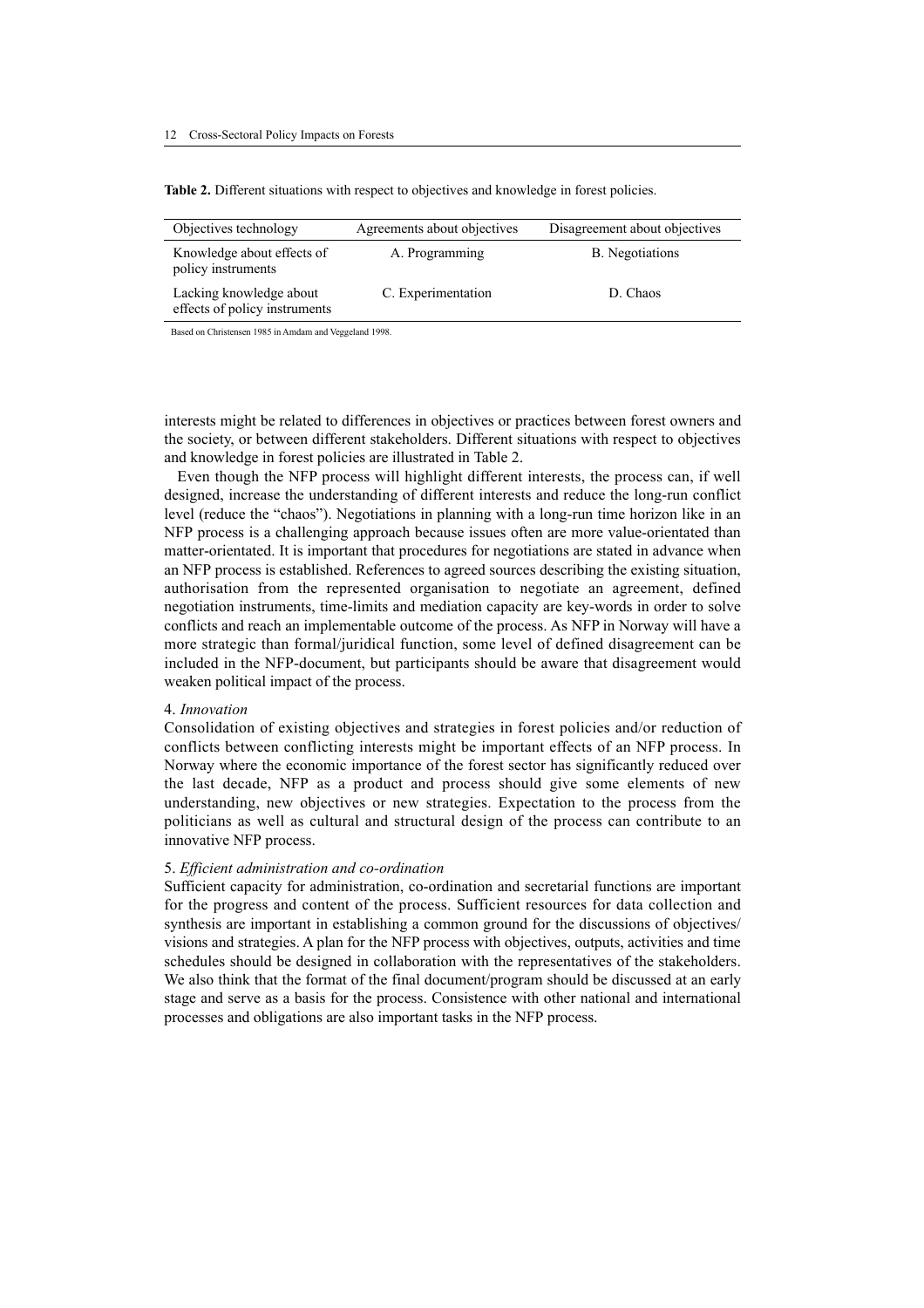## **Conclusions**

NFP provides a holistic approach in implementing the outcome of international forest related initiatives and conventions and national challenges related to sustainable development of the forest sector. Potential contributions of NFPs in forest policy planning include:

- 1. Formalisation of participation in forest policy processes
- 2. Awareness on how government decisions outside the traditional forest policy area affect the forest sector
- 3. Focus on issues that tend to fall between different national authorities
- 4. Public awareness and national and international communication of national forest policies
- 5. Reduction of conflicts between different interests

The phrase "national forest programmes" can be an impediment to initiate an NFP process in countries with limited political "space" for political programmes of a long-term nature. It is hence important to focus on NFPs as procedural elements of forest policy processes where formulation of a programme document is one alternative to improve participation, holistic and inter-sectoral approaches etc. in forest policy processes. Other possibilities could include increased participation in legal and budgetary processes, hearings and establishment of consultative forums where stakeholders are consulted on a regular basis.

The functions of NFPs in relation to the existing national political planning frameworks are important issue as NFPs are likely to have informal status in national legal frameworks. A defined objective and role of NFP processes is important in order to establish realistic expectations among the stakeholders as well as to define an appropriate format of the programme document (level of detail). A well-designed NFP process can affect political decisions indirectly through changes in attitudes and knowledge of stakeholders involved in the process. But in order to ensure the implementation of strategies defined in the NFP document, an explicit link to the existing political structures is needed.

Conflicting interests present a challenge to design a process evaluated as participatory, innovative and realistic. Participatory approaches to policy planning in the forest sector can contribute to sustainable forest management through extensive involvement, holistic focus and public and political attention on forest sector issues. However, a participatory process with a given number of stakeholders does not ensure a democratic outcome (a political process can give a "democratic deficit"). The link of the NFP process to established national political structures is important also in this respect.

National forest programme is a promising but challenging approach to policy planning in the forest sector. International exchange of knowledge and experience related to development and implementation of NFP processes is needed in order to further improve the contribution of NFPs to sustainable forest management.

### **References**

- Amdam, J. and Veggeland, I. 1998. Teorier om samfunnsplanlegging. Lokalt, regionalt, nasjonalt, internasjonalt. Universitetsforlaget, Oslo.
- Chistensen, K.S. 1985. Coping with Uncertainty in Planning. JAPA Journal 51:1.

Friedman, J. 1987. Planning in the Public Domain. Princeton: Princeton University Press.

Statistics Norway 2002. National accounts (www.ssb.no)

United Nations 2001. Report to the Secretary General on National Forest Programmes. (Draft). United Nations Forum on Forests Second substantive session. www.un.org/esa/sustdev/unffdocs/unff\_ss2-NFPs.pdf

United Nations 1997. Report of the Ad Hoc Intergovernmental Panel on Forests on its fourth session. New York, 11-21 February 1997. E/CN.17/1997/12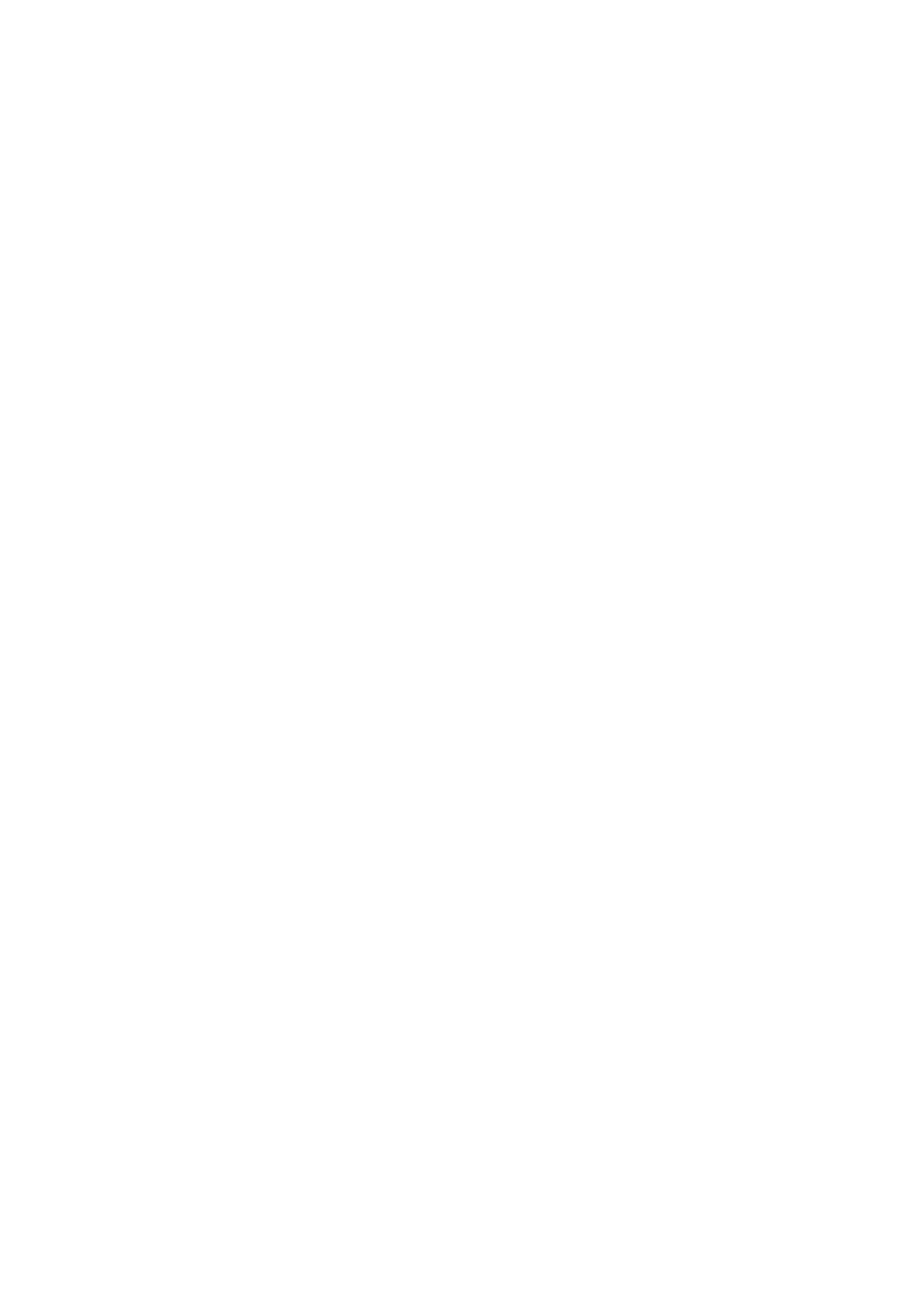## **Theoretical Approaches to Understanding Intersectoral Policy Integration**

*M. A. Shannon*<sup>1</sup> and *C. H. Schmidt<sup>2</sup>* 

1 University at Buffalo School of Law, State University of New York at Buffalo, Buffalo, New York, USA 2 Institute for Forest Economics, University of Freiburg, Freiburg im Breisgau, Germany

## **Abstract**

Policy sectors have variously been described in terms of "advocacy coalitions," "policy communities," "policy systems," "iron triangles," "power blocks" among other concepts depending on disciplinary perspective. Policy sectors focus on a specific area of public policy (forests, water, agriculture, etc.) and include all the groups, organizations, and institutional rules pertaining to that arena of policy making and implementation. Intersectoral policy integration presumes that the way to achieve increased efficacy in actual policy-guided outcomes is through improved integration of policy making and implementation across multiple policy sectors. This paper examines several different conceptions of policy sectors and shows how each conception affects what kinds of mechanisms or institutional arrangements would be most useful in promoting integration across policy sectors. The purpose of this exercise is to advance practical understanding of policy sectors so as to enhance the effectiveness of efforts toward intersectoral policy integration.

Three general social theories will be used to examine policy sectors: social systems theory envisions autonomous and self-referential policy sectors; advocacy coalition theory envisions organization around centers of interest and conflict; and communicative action theory envisions dynamic, self-organizing policy communities. Each of these perspectives offers something in understanding the actual behavior of policy sectors. This paper does not advance any particular theory, rather it seeks to expand our ability to understand the behavior and dynamics of policy sectors so as to better provide the participatory, planning, and institutional mechanisms for promoting integration. The national forest programme process utilizes all three of these mechanisms, and thus improved understanding of how different policy sectors organize and behave differently can improve the design and implementation of these mechanisms.

*Keywords: Intersectoral policy integration, participatory processes, social systems theory, advocacy coalition theory, communicative action theory.*

Ilpo Tikkanen, Peter Glück and Heikki Pajuoja (eds.)

Cross-Sectoral Policy Impacts on Forests EFI Proceedings No. 46, 2002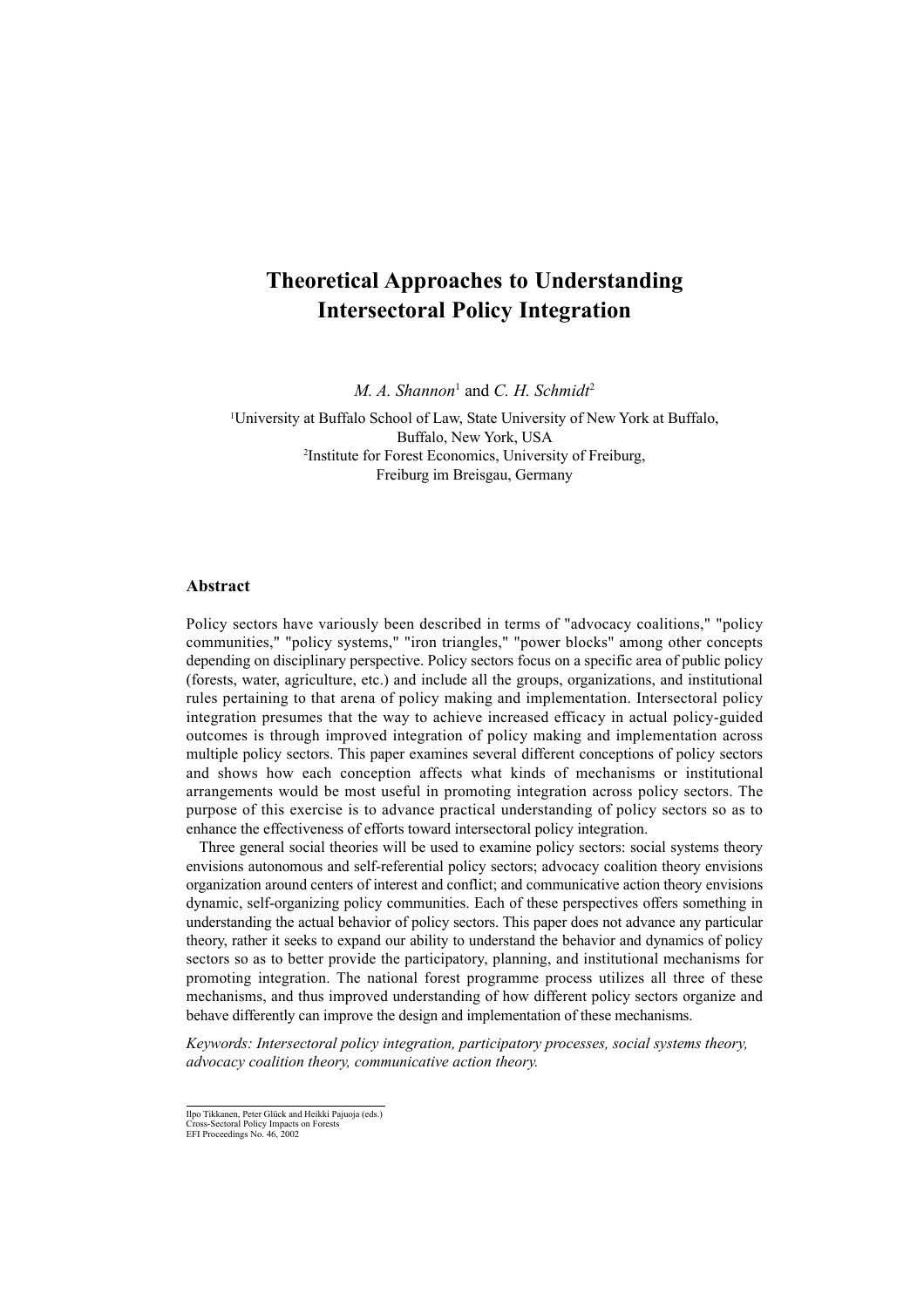## **1. Introduction**

How tightly are policies connected to those they benefit? Examination of this question fills the academic and practice journals in the many fields of policy studies. What is evident is that the answer is always, "well, it depends… ." Yes, but depends on what?

This paper addresses this question in the context of demands for intersectoral policy integration. If policies are tightly held in place by beneficiaries – interests, political alignments, and agencies, then working across policy sectors can be very difficult. If policies are more loosely related to the interests of beneficiaries, the structural and ideological preferences of organizations and agencies, and the shifting alignment of political interests, then it may be somewhat easier to pursue efforts to integrate policies across sectors. Clearly, these are empirical questions. But how one conceptualizes these questions and carries out research is a theoretical question.

The purpose of this paper is to examine three common, but quite different theoretical approaches to thinking about intersectoral policy integration. Each theory conceptualizes the idea of a "policy community" quite differently. As a result, not only would the empirical study be affected by the initial theoretical standpoint, so would the results, and thus also the recommendations for approaches for improving intersectoral policy integration.

The three general social theories discussed in this paper include: social systems theory envisions autonomous and self-referential policy sectors; advocacy coalition theory envisions organization around centers of interest and conflict; and communicative action theory envisions dynamic, self-organizing policy communities. Each of these theories offers something to policy researchers and practitioners in terms of understanding the actual behavior of policy sectors. The following sections will take up each theory area in turn and provide a brief overview of key propositions, major concepts, and implications for understanding policy dynamics. This will be followed by a discussion of how each theory might affect our understanding of intersectoral policy integration.

It should be noted that these three theory areas are not the only ones applied to understanding policy. Paul Sabatier (1999) edited a book titled "Theories of the Policy Process" that includes discussions of rational choice theory and punctuated equilibrium theory as well as innovation and diffusion models. However, these three theory areas were chosen for this paper because they represent a useful range of theoretical approaches when considering policy integration. At the systems theory end, policy sectors are closed and selfreferential, and so the problem of integration is a one of structural adjustment. At the communicative action end, policy sectors are constructed through communication, and so the problem for integration is creating a forum for dialogue. And for advocacy coalition theory, policy sectors depend upon conflict and contested ideas, and so the problem for integration is to find opportunities for negotiation and compromise. Each perspective brings into focus some of the challenges to policy integration in a multi-level governance context.

#### **2. Framework for emergent governance**

Understanding the framework of governance that underlies the call for policy integration is the first task of this paper. The demand for intersectoral policy integration stretches beyond just the environmental arenas into the agricultural, social welfare, economic and other policy spheres (Sandel 1996). Meeting the challenge of these new demands for integration is difficult and time-consuming, and requires new relationships to be built among very different policy networks, academic disciplines, and administrative agencies (Landy and Plotkin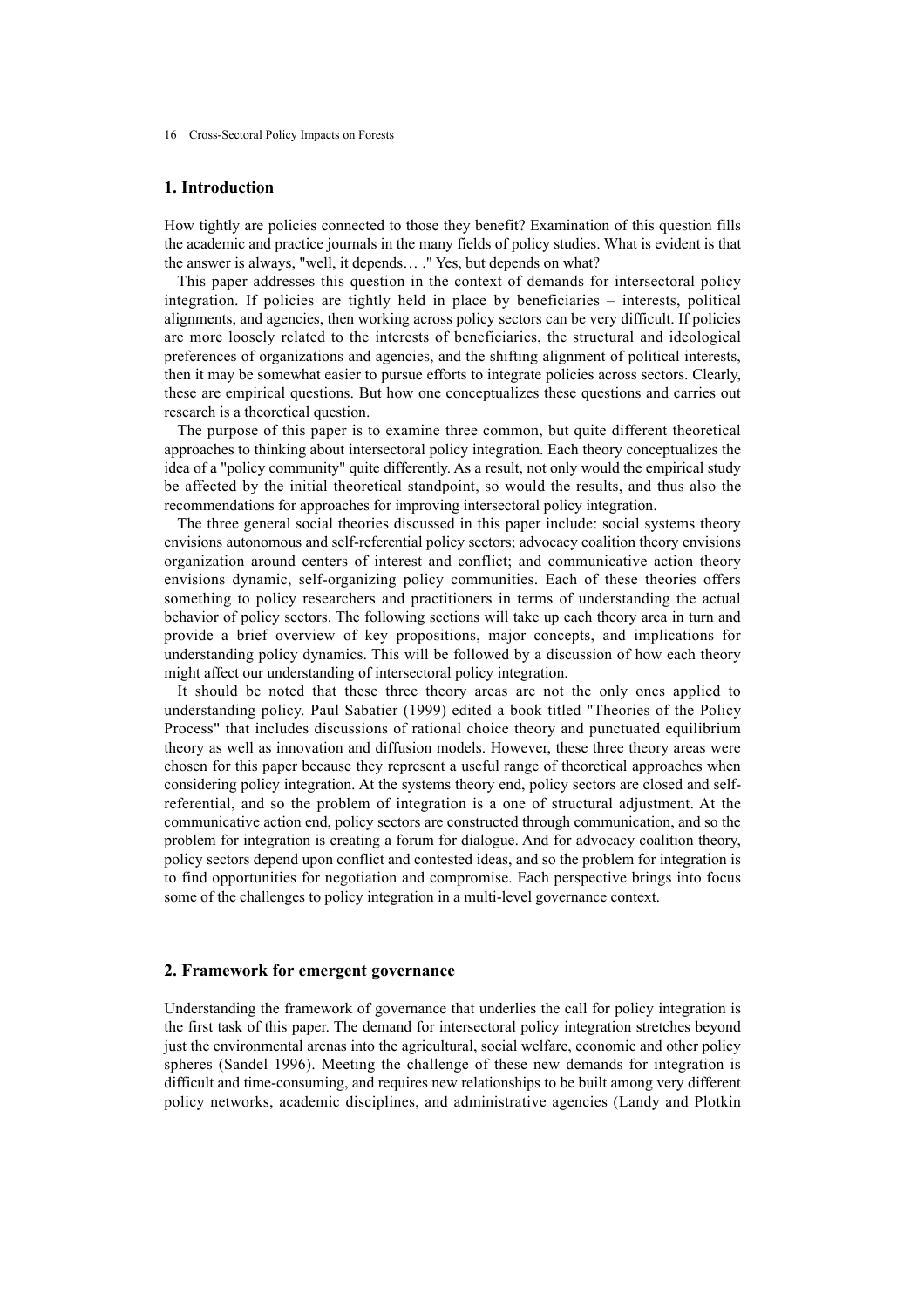

**Figure 1.** Conceptual Framework for Emergent Governance.

1982). This section on emergent governance is taken from Shannon (2002a) which focused on the participatory and collaborative processes. The present paper will focus on intersectoral policy integration.

Governance is a concept that necessarily relies on both agency and structure elements (Crozier 1980; Giddens 1984). In terms of structure, governance describes a pattern of institutional arrangements. However, action in terms of innovation, creativity and organizing is necessary to create and enact institutions (Shannon 2002a,b). Still, to persist over time, emergent institutions must institutionalize the creative, generative capacity of communicative action (Wheatley 1992). Thus, the structural elements of governance are produced and maintained over time by the agency of actors who engage in cooperative, supportive, learning, and adaptive behavior. Just as collaboration is an activity that includes sharing resources – including staff and budgets, working to craft joint decisions, engaging the opposition in designing creative solutions to shared problems, and building new relationships as needs and problems arise (Shannon 2002a,b), so policy integration is an activity that links policy actors, organizations, and networks across sector boundaries. Facilitating, supporting, and rewarding processes that cross, expand, or otherwise link policy sector boundaries is a necessary characteristic for intersectoral policy integration.

Governance is a pattern of institutions and behavior over time that links principles to actions, choices, and outcomes. However, the emergent quality of communicative action leads to understanding governance as an emergent system. Since environmental governance connects expressions of principles and ethical commitments to actions and choices in actual localities, it is important to conceptualize the elements of the system and their relationships as well as their respective functions. The following schematic is a start in developing such a conceptualization.

Both participatory approaches and cross-sectoral policy integration are processes that link levels of governance by linking horizontal networks of relationships and organizations to one another. Thus, integration refers to processes that cross or expand boundaries fixed by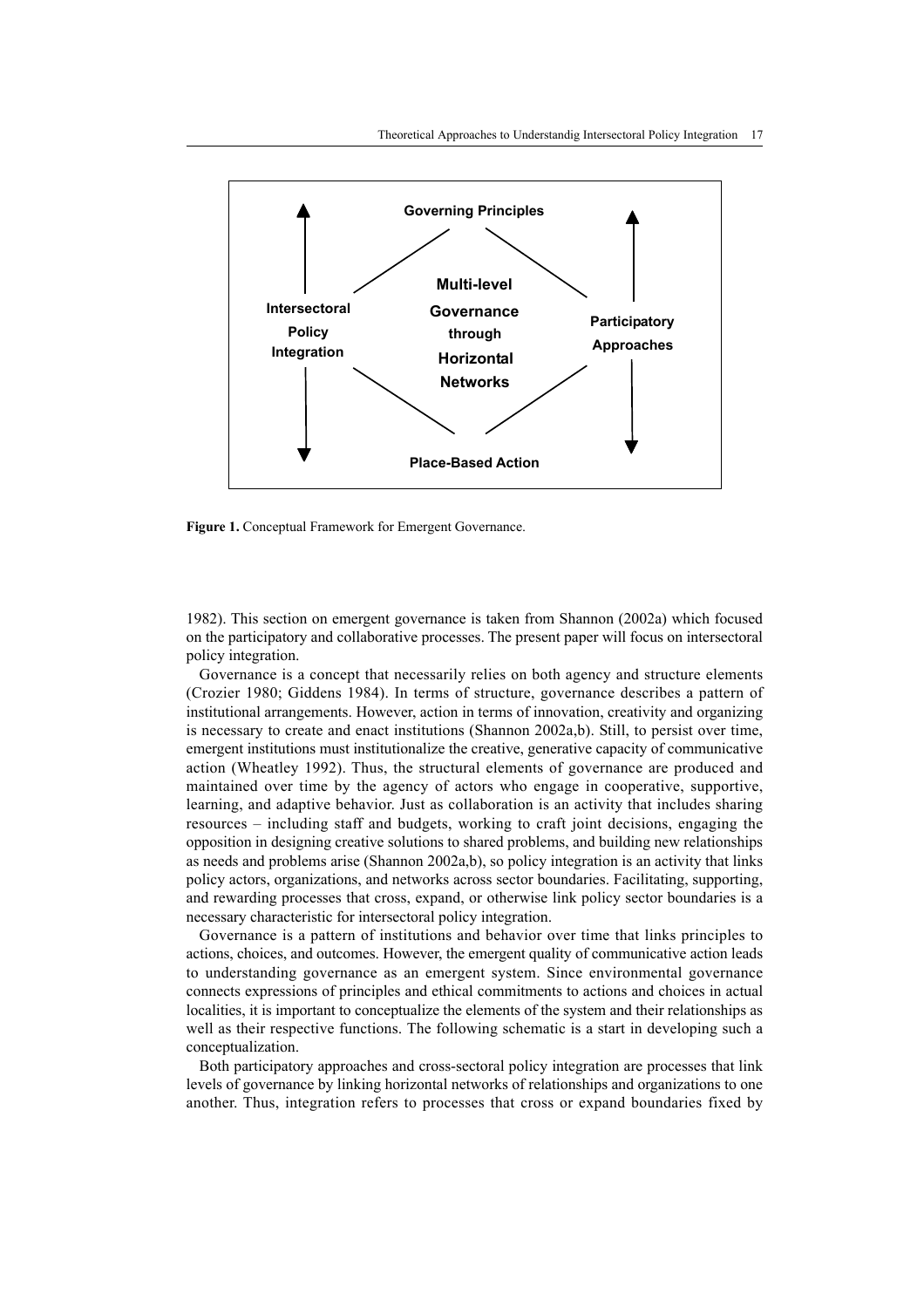existing institutional rules, organizations, and divisions of authority. Since emergent governance is an outcome of action, participatory processes refers to the multiple opportunities for interaction among actors and organizations as well as through institutional arrangements. Through communicative processes various actors develop common visions for action along with creating the capacity to achieve these visions – collaboration. To call this framework "emergent governance" is to say that the processes of boundary definition and expansion create a system of rules, institutions, and mechanisms over time.

We begin by briefly describing the elements of this framework and what kinds of behavior, institutions and communicative action are entailed in its parts as well as in giving it unity. The framework takes as an initial assumption that the relationship between globalism and localism is loosely coupled, rather than linked through hierarchical structures. From this perspective, then, the primary communicative work of the global sphere is the creation of principles (agreements, conventions, laws, or shared ethical commitments) that arise from within action and are expected to have a more or less universal or global reach. By place-based localism is meant the everyday work of creating meaning through action and carrying out actions with consequences for land, resources, and people (Jacobs 2000; 1992). Place-making is a critical feature of emergent governance because meaning can only come through action within a context of actors (Schneekloth and Shibley 1995). Thus, without place-making action there can be no situated meanings that guide decisions, frame management choices, and link policy networks.

This conceptual model considers only two of several potential linking relationships between global and local spheres. The first is the process of *intersectoral policy integration*. Whereas historically policy issues have been located within relatively autonomous policy sectors supported by separate government bureaus, the emphasis of national forest programmes is upon developing intersectoral policies that link policy networks, policy purposes, and affect desired changes in policy outcomes (Lee 1993). For example, many of the changes in land management in the United States result from linking resource extraction policies with nature conservation policies (Caldwell, Wilkinson and Shannon 1994). When actors, agencies, NGOs, and political resources that have traditionally ignored one another are suddenly forced (usually by legal challenges to current practices) to work together, the first reaction is often animosity and territorial behavior. However, the kinds of problems that land and resource policy address today demand integration because no one policy sector, agency, or political actor can effectively address the problem alone (Shannon 1998; Johnson et al. 1999). The new issues cross boundaries ecologically, socially, politically, administratively, and legally (Meidinger 1999; 1997). Indeed, frequently several regions, states, countries are involved and their separate regimes must find ways to work together on a common problem (Shannon and Antypas 1997).

The demand for intersectoral policy integration stretches beyond just the environmental arenas into the agricultural, social welfare, economic and other policy spheres (Sandel 1996). For example, meeting the challenge of abandoned or neglected forest land in parts of Europe requires addressing the livelihood needs of local people as well as the ecological implications of a changed landscape. Meeting the challenge of these new demands for integration is difficult and time-consuming, and requires new relationships to be built among very different policy networks, academic disciplines, and administrative agencies (Landy and Plotkin 1982; Shannon 1999).

The second linking process is participatory approaches. By *participatory approaches* is meant political processes that self-consciously and directly engage the people interested in and affected by the choices as well as those whose actions, budgets, and commitments are necessary to carry out the choices (Reich 1985). These participatory approaches in the context of emergent governance are addressed in more detail in Shannon (2002a).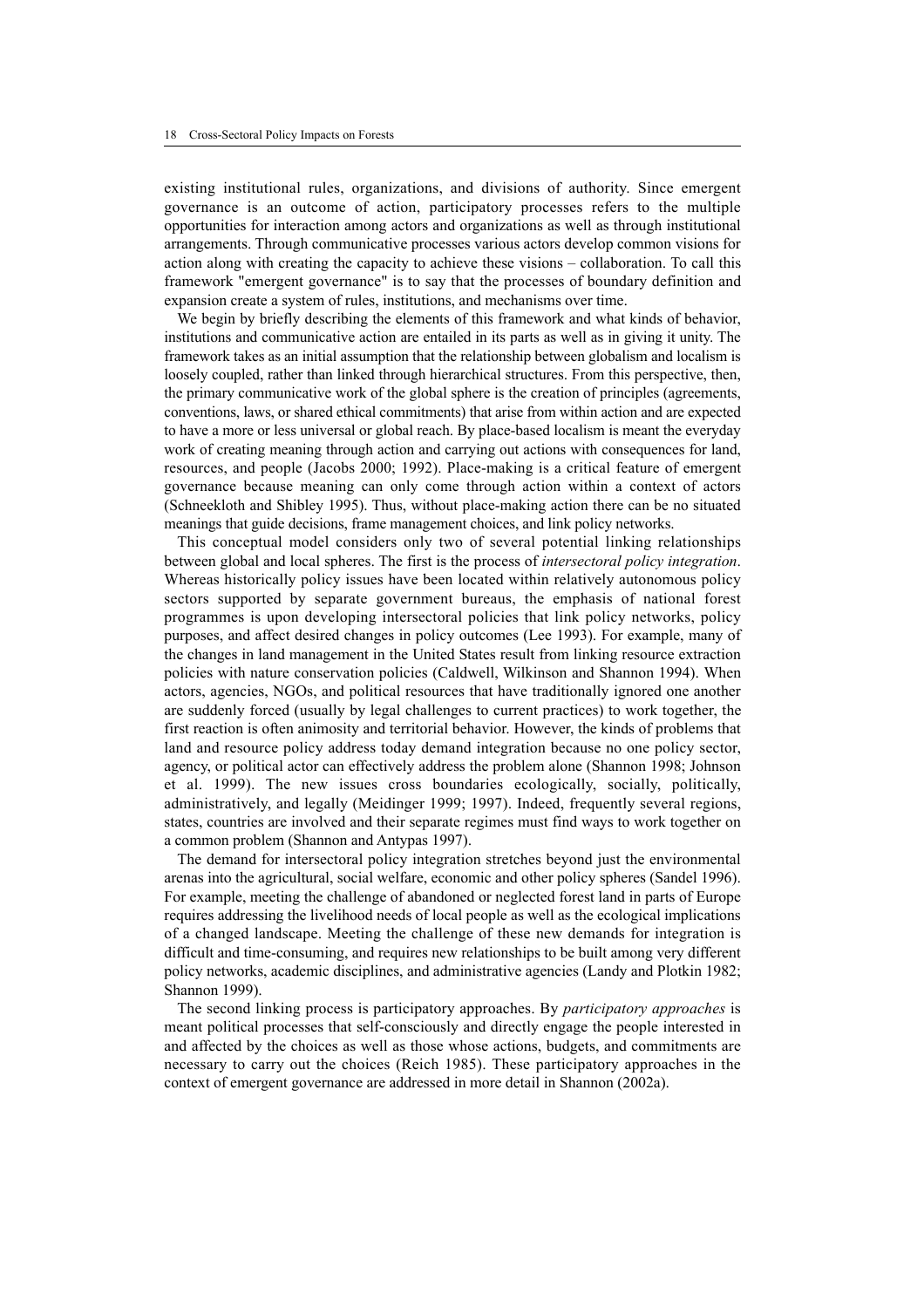The result of these integrative and participatory linking processes is a form of organization that works at *multiple levels through horizontal networks*. Rather than a focus on the vertical integration of levels of governance, this framework suggests multiple levels of policy, planning and administration that are linked through both demands for policy integration and participatory processes (Benz 1999; Schattschneider 1960). At each level, there are numerous networks which reflect the problems of that scale of governance. Clearly, both agencies and NGOs play important roles in vertical integration across these levels of governance. However, this is different from assuming that each lower level is simply a subset of higher levels in terms of desired policy goals and outcomes. For example, in a federalist system of government each lower level of government is expected to carry out the mandates of the higher levels. However, the higher levels do not have to apply lower level decisions, recognize those decisions, or treat them as legitimate expressions of the public will. In a multi-level system, there is only a loose-coupling between levels based on the integrative and participatory processes that link them. There is also, of course, the "feedback" process based on the actual responses of the ecological or social systems to policies and actions. This element is not evident in this framework but should not be forgotten.

As a unity, this conceptual model of emergent governance reveals to us the necessity for continuous creative action. As discussed in Shannon (2002a), generative politics creates new meanings, actors, and organizations as compared to reactive politics which is bound by existing interests, preferences, and authorities. However, how policy communities are understood theoretically affects our understanding of generative politics. These next three sections outline the three different theory areas explored in this paper.

## **3. Social systems theory**

Social systems theory considers organizations or organizational networks as social systems. From this theoretical perspective, organizations are closed and self-referring social systems (Luhmann 1996, Schimank 2000, Willke 1991). Self-reference means that organizations view the environment only in terms of their own purposes, traditions, and history. In other words, social systems reduce complexity by restricting their range of attention (Willke 1991). Since organizations are created to focus attention and direct action towards identified purposes, social systems theory contributes to understanding the strategies organizations use to simplify their external environment in order to increase their internal capacity to work with complex information. These self-referring processes also allow an organization to develop an identity and maintain it over time by restricting what information is recognized by the organization as well as expanding the sense of competency towards designated purposes within the organization (Kickert 1993). These processes lead to internally complex organizations, but with limited ability to change since all new information is viewed through the lens of the tradition and history.

The concept of self-referring systems leads to several propositions:

- Systems are not open and adaptive towards their environment, but they can be connected through structural linkages.
- Systems respond to external stimuli based upon their own internal beliefs and process rules. Thus, systems are dependent upon the history of their past responses in addressing new problems or situations.
- Systems are complex and stable sets of structures and relationships, thus intervening to create change in the system is difficult because of the self-referring nature of the system response.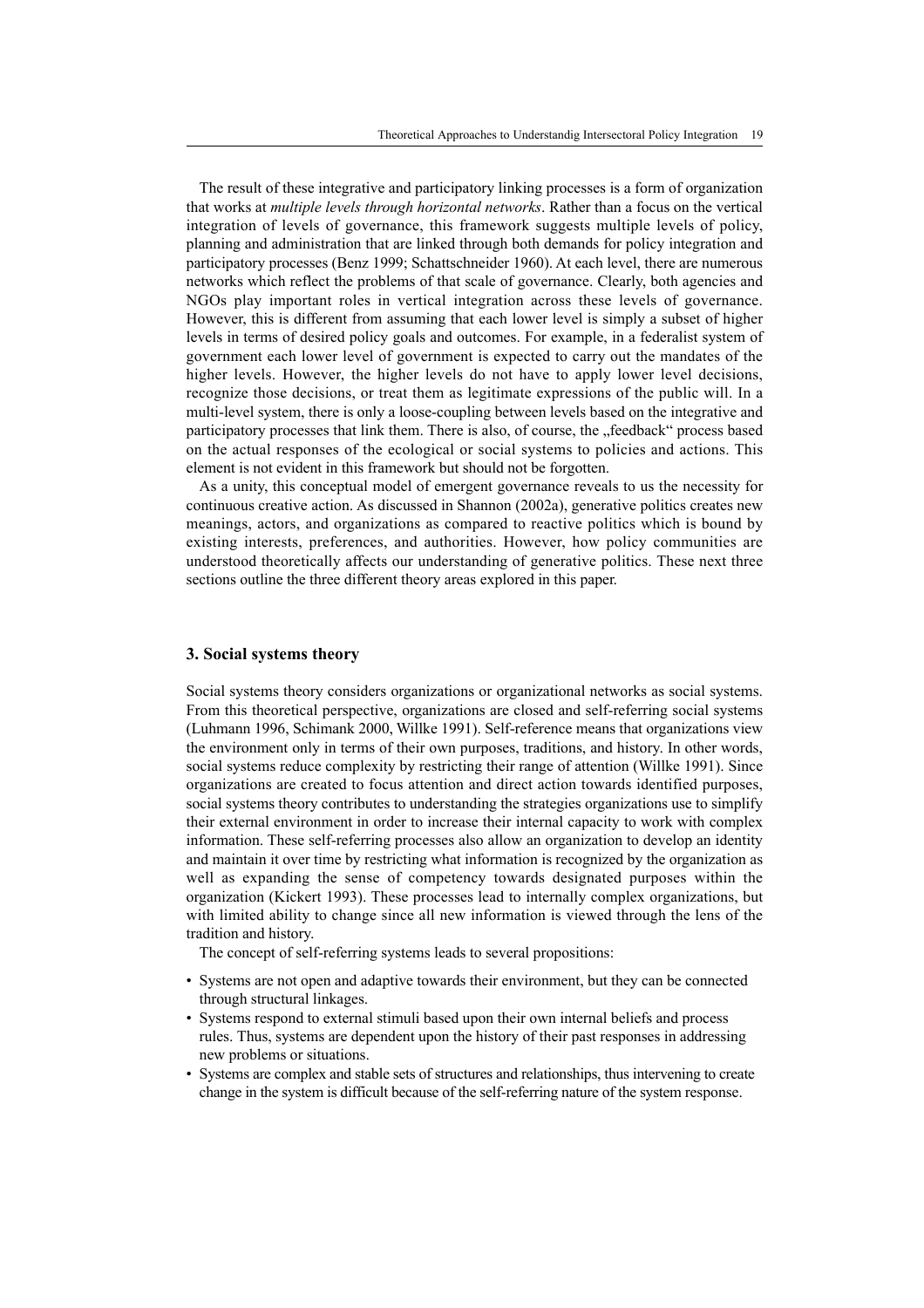Communication processes are the defining feature of a "self-referring social system." In social systems theory, the technological information infrastructure, hierarchy, culture, laws and processes reflect accumulated communication, and therefore have a strong influence in shaping the types of communication that are enabled or hindered. Individual actions within various social systems depend upon the strength and resistance of the communication patterns. These patterns limit the degree to which rules can be changed or new communication patterns established.

Social systems theory contributes to understanding policy coordination processes from the perspective of organizations considered as closed and self-referring social systems (Willke 1996). When each organization is considered to be a self-referring social system, then the processes of policy integration are limited by the purposes, history, ideology, and communication patterns characterizing each of them. Thus, understanding the limits of policy integration can be greatly facilitated by asking: To what degree an organization is open or closed to its environment? To what degree can new information or new demands be recognized by an organization? To what degree can the internal competency of an organization contribute to developing an integrated policy approach to a multi-dimensional policy problem?

From the perspective of social systems theory, the various policy sectors work as selfreferential systems and each focuses on a particular aspect of the world. Each policy sector can increase internal complexity, because it reduces external complexity by restricting its attention and focus. However, the danger of this approach is decreasing the scope of the policy problem based upon the limits of expertise (Benveniste 1977), the history and tradition of the organizations, and the restriction of processes of change.

### **4. Advocacy coalition theory**

Paul Sabatier (1988; 1986) framed the ideas of advocacy-coalition theory to understand policy change. One of his initial premises was that a *policy subsystem* – those actors from a variety of public and private organizations who are actively concerned with a policy problem or issue (id  $1988:131$ ) – is the most useful aggregate of analysis for understanding policy change. Following Pressman and Wildavsky (1973), Sabatier conceptualizes policies as belief systems based upon implicit theories. Thus, within any policy subsystem, there are several "advocacy coalitions" organized around shared normative commitments and causal beliefs (implicit theories). Policy strategies are based upon these belief systems and each coalition adopts strategies that enhance its policy objectives. As policies turn into programs and activities and new information or new external conditions arise, advocacy coalitions may change or alter their beliefs and strategies.

While policy change can be expected as a routine aspect of policy processes, predicting the direction or magnitude of change is a more difficult question. Sabatier (1988) follows Heclo (1974:306) in defining *policy oriented learning* as a relatively enduring alteration of thought or behavior based on experience and aimed at achieving or revising policy objectives. This kind of policy-oriented learning might be termed "single loop learning" (Lee 1993) wherein advocacy-coalitions respond to new information, new conditions, or new adversaries by revising or strengthening their strategies to better achieve their objectives. But the coalitions do not change their basic objectives or belief systems. In this kind of learning, advocacy coalitions could be expected to resist new information or signals of failure of their strategies in an effort to protect core beliefs and theories.

Lee (1993) contrasts single-loop learning with "double-loop learning." Double-loop learning occurs when individuals, groups, or organizations question core commitments, beliefs, and objectives. Sabatier suggests that when advocacy coalitions engage in debate, dialogue,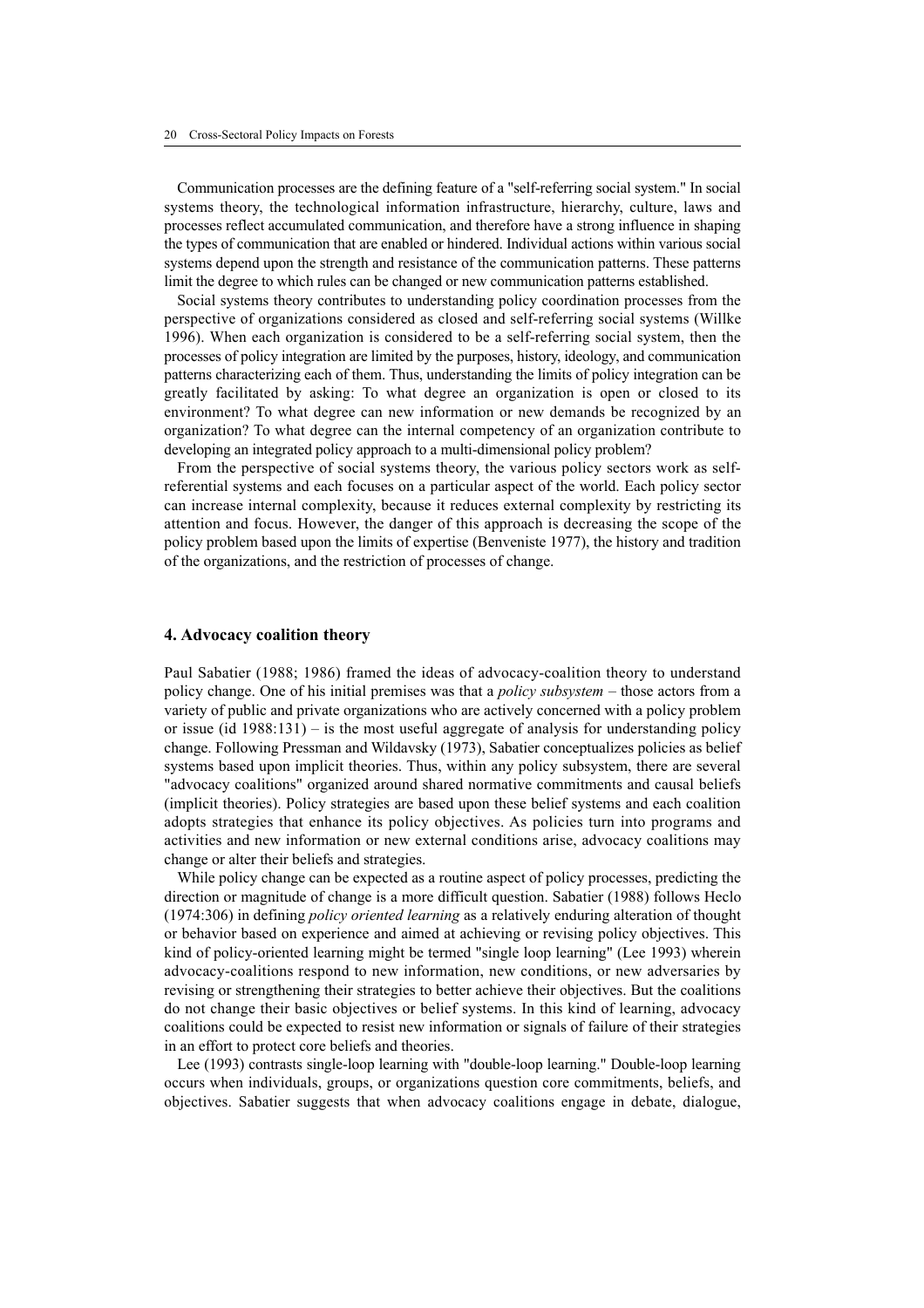negotiation and conflict, there is the potential for questioning core beliefs and objectives. However, he suggests that the greater the stability in external, "real world" conditions, the less the likelihood for learning across coalitions. Thus, Sabatier's work examines in some detail the stable as well as dynamic factors in policy in order to better understand, and eventually predict, the degree and kind of policy learning in an advocacy coalition framework.

Some of the relatively stable policy parameters include: basic attributes of the problem area or nature of the economic "good or service;" basic distribution of resources, including power; fundamental cultural values and social structure; and the basic legal structure (Sabatier 1988: 135–6). Some of the dynamic factors include: changes in socio-economic conditions and technology; changes in systemic governing conditions; and policy decisions and impacts from other subsystems (Sabatier 1988: 136–7). Considering the complexity of these factors, it is no surprise that most policy problems demand specialization and lead to the creation of the numerous, specialized policy subsystems that we find in practice.

Sabatier's analysis fits well into the multi-level governance model proposed in this paper. He defines advocacy coalitions more precisely as "people from a variety of positions (elected and agency officials, interest group leaders, researchers) who share a particular belief system – i.e., a set of basic values, causal assumptions, and problem perceptions – and who show a non-trivial degree of coordinated activity over time" (Sabatier 1988:139). It is worth noting his reasoning as to why he uses the term "belief system" rather than the more usual concept of "interests."

"This framework uses belief systems rather than 'interests' as its focus because beliefs are more inclusive and more verifiable. Interest models must still identify a set of means and performance indicators necessary for goal attainment; this set of interests/goals, perceived causal relationships, and perceived parameter states constitutes a 'belief system' "(Sabatier 1988: 142).

This more inclusive concept also allows for wide variation in strategies consistent with core beliefs and objectives, and thus provides for "single loop" policy learning to occur continually. Nonetheless, the expectation is that every advocacy coalition seeks to employ strategies to protect the assignment of governmental responsibilities so that the governmental units it controls as a tightly linked beneficiary retain the most power (Sabatier 1988, citing Schattschneider 1960).

Schattschneider's (1960) now classic concept that "organization is the mobilization of bias" fits well in understanding advocacy coalitions organized around belief systems. It also directs attention to the self-organizing aspect of advocacy coalitions. Thus, as belief systems gain in complexity and sometimes fragment into more specialized sets of core ideas, new information and new situations are gradually reflected in the range and diversity of advocacy coalitions.

From the point of view of cross-sectoral policy integration, advocacy coalition theory suggests a mechanism for integration. Core belief systems are shared across policy sectors, and thus advocacy coalitions can encompass more than one policy sector. For example, a belief in the primacy of the "free market" to adjust economic production and allocation is a core belief shared by people engaged in nearly every policy sector. Similarly, a reliance on government action to ensure fairness in distribution and allocation decisions is also a core belief system that is represented in nearly every policy sector. Thus, following Sabatier we might look for how these core belief systems are already working as integrative mechanisms across policy sectors. Then it may be possible to bring these belief systems into a policy process aimed at looking for strategies that meet the core commitments of different policysubsystems, while allowing for flexibility and dynamic responsiveness across policy sectors.

Why advocacy coalitions might engage in these kinds of negotiations when their control over specific policy sectors might be reduced is simple: the kinds of problems that land, natural resource, and forest policy address today demand collaboration because no one policy sector, agency, or political actor can effectively address the problem alone (Shannon 1998; Johnson et.al. 1999). The new policy issues cross boundaries ecologically, socially,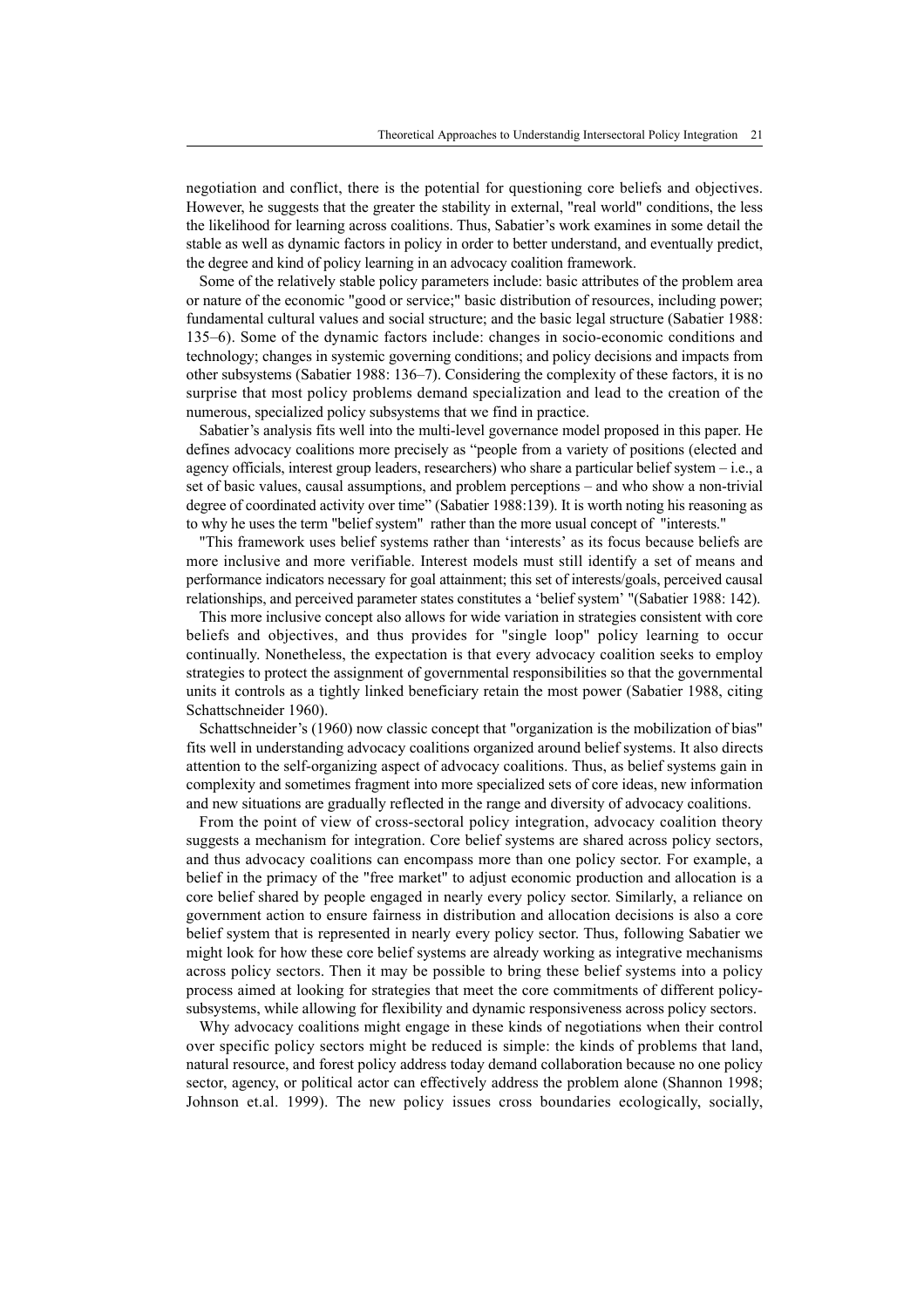politically, administratively, and legally (Meidinger 1999; 1997). Indeed, frequently several regions, states, countries, and regions are involved and their separate regimes must find ways to work together on a common problem.

#### **5. Communicative action theory**

Cross-sectoral policy integration refers to certain kinds of cooperative behavior, certain forms of institutions, and certain kinds of communicative action. The theory of communicative action focuses our attention on how meaning is created and enacted in everyday life.

Jurgen Habermas writings in the 1960s and 1970s in Germany took up the question of developing a "historically oriented theory of society with a practical intent" (Habermas 1973; 1979). The 'practical intent' was the possibility of casting off past institutions, organizations and patterns of behavior based on critically examining existing societal patterns. The idea of a 'historically oriented theory of society' was a critique of the abstracted social theories of organizations, social structures, conflict and so on that were taken out of the actual contexts that produced them. Habermas advocated theory that would be reflective on the processes of society as a whole by reconstructing current conditions with a view to the past and anticipated future. Thus, he wanted to resituate social theory in history and context and, at the same time, foster a type of critical reflexive theory useful in enhancing agency of actors. Habermas was not alone in this critique (see Alexander 1988: Ch.9 for an excellent overview of this point), but his understanding of how communicative action was an activating process for transforming theory into practical action underlies many current theories of participatory democracy.

Theory is generally understood as a set of logically integrated systems of lawlike statements characteristic of the physical sciences (e.g. physics). The form of these statements is generally: given a set of initial conditions, one can predict future states of the system. In resource management, there is the added aim of science as an instrument of social control: scientists identify relevant factors that can be manipulated and decision makers develop strategies using these factors to produce desired states of human and natural affairs. In addition, science embodies a normative position that once the laws of human nature and behavior are known, then it is possible to use them to establish the conditions for a proper ordering of society. This separation of consideration of the ethical obligations of how scientific knowledge is used from the processes of production of the knowledge is a characteristic of "modern" science (Shannon and Antypas 1996). It is this kind of scientific work that Habermas was critiquing in his argument that by placing theory into its historical material conditions it was possible to reintegrate ethics as well as reform with science.

This loss of ethics in science is one of the unfortunate legacies of the  $20<sup>th</sup>$  century. For Aristotle, politics was continuous with ethics – a doctrine of a good and just life. But in modern science, ethics was replaced by the application of positivistic social theory to produce the conditions that would lead to human behavior according to the (perceived) laws of nature. Thus, individual "agency" was replaced by institutional and organizational coercion. On the one hand, the practical problem of leading a virtuous life was absorbed into the technical sphere and "following directions" became a sufficient test of personal and societal virtue. However, by transforming the problem of how to lead a virtuous life by citizens into a problem of regulating social life by the technical-administrative sphere in order to ensure social order and stability of the state, individuals lost their responsibility to make ethicalvirtuous choices.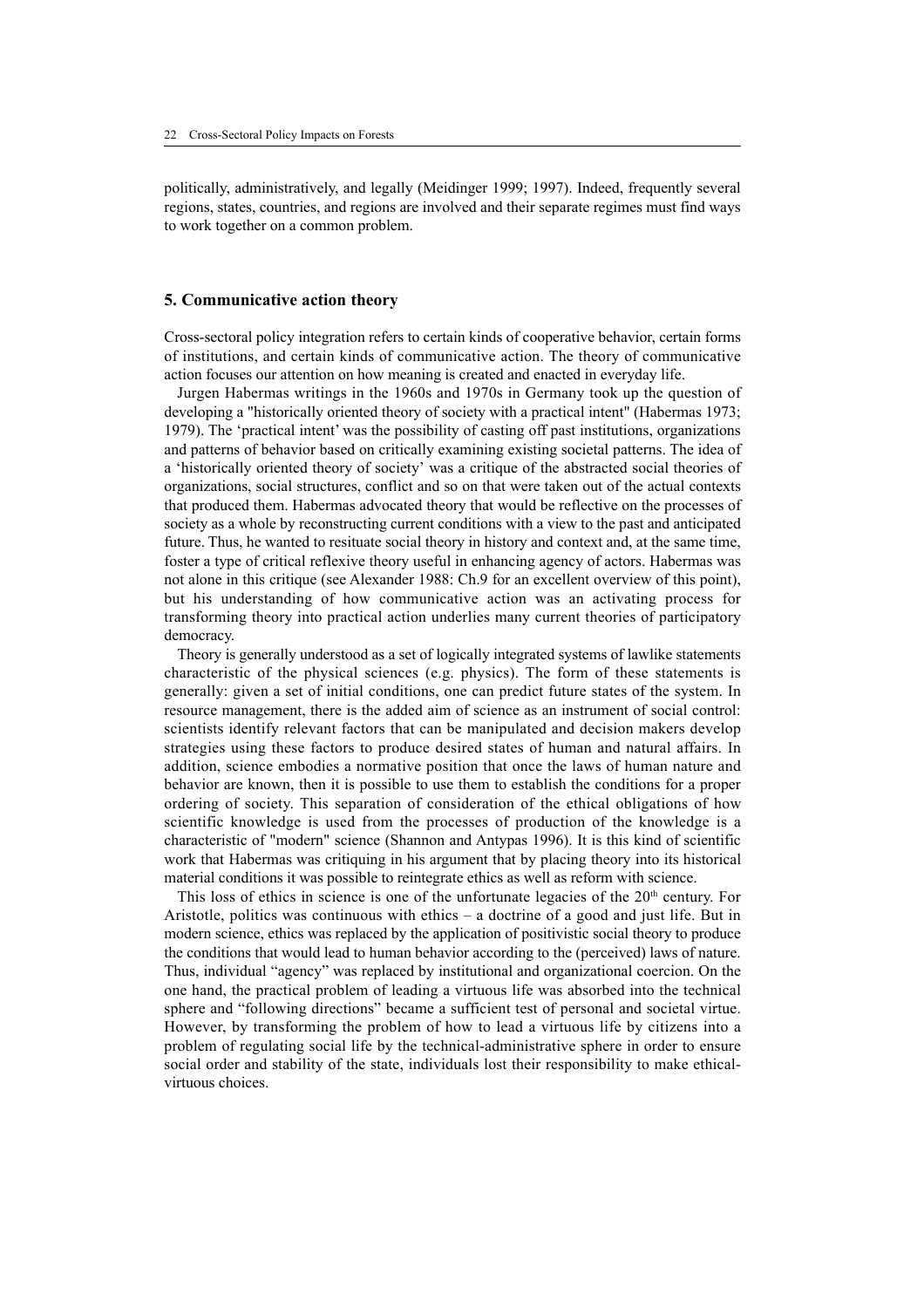For people trained in the natural, biophysical, and engineering sciences, this talk of ethics likely seems out of place. In biology, for example, an organism can be demarcated from its environment and studied as an "organism" and the environmental conditions for its survival characterized separately. The field of wildlife management is predicated upon the ability to predict from a set of habitat and ecological conditions, the likelihood of a species to survive and thrive.

In social science, however, over the course of history, social change occurs in both the elements and the boundaries of society. These changes can be a learning and regenerative process or a process of dissolution and transformation to a new system. How are we to know what the system is doing? It is not possible to "stand outside" of society and know what these changes mean. Rather, science must be located within the interpretations of members of society, for they are the only ones who can know and understand what is changing, why, and what it might mean for society. There is no meaning outside of those who produce it and so science must be located within the production of meaning in order to have access to this "data" about society.

So, what does this mean for policy and cross-sectoral policy integration? First, and foremost, meaning exists in social action that is shared among people and is dependent upon a shared definition – or contested definitions – of the situation. Meaning is always intersubjective because it is produced through communicative action. Thus, the methods of interpretive understanding of the symbolic structure of social reality are necessary for a social science able to grasp generative politics and emergent governance processes. Methods relying only on the positivist description of empirical artifacts of social action cannot interpret the meaning of these artifacts. To make visible – the work of science generally – the processes of generative politics and emergent governance, it is necessary to go beyond just the artifacts described – institutions, processes, organizations – and uncover their direction – towards transformation, construction, dissolution or collapse. Participatory processes create the forums for this kind of communicative action.

Coming from the perspective of management or decision science, one might be tempted to see the current direction implied by emergent governance and cross-sectoral policy integration as dissolution since many of the accepted processes no longer work as they did and technical-rational decision making is under challenge from many sides. However, coming from the perspective of communicative action and constructivist theory, one might see the processes of creation and transformation moving toward a system capable of selforganization and meaning generation. From the position of constructivist social theory, society is viewed as continuously created through communicative action and individuals are the agents of change as well as the producers of continuity.

From the perspective of communicative action theory, cross-sectoral policy integration occurs when meaning is generated through communication across sectors. This statement is not a tautology, rather it suggests that when the intersubjective nature of meaning generation is one's theoretical starting point, then creating relationships and conversations across policy sectors will naturally lead to the creation of new meanings. These new meanings are the basis for new forms of organization and action and move toward the generation of new institutions. Thus, communicative action theory focuses attention not so much on the structures and rules that hold action and meaning stable, but more on the processes that continuously generate and maintain meaning. Our attention from this perspective would be on the ways in which greater communication across sectors might naturally occur and ways in which sectors must take account of one another in forming strategies. This perspective also points to the processes that create the belief systems that advocacy coalition theory begins with in its analysis. Thus, it shows us how belief systems might change as new meanings are generated in new intersubjective communities of interpretation (Shannon 2001).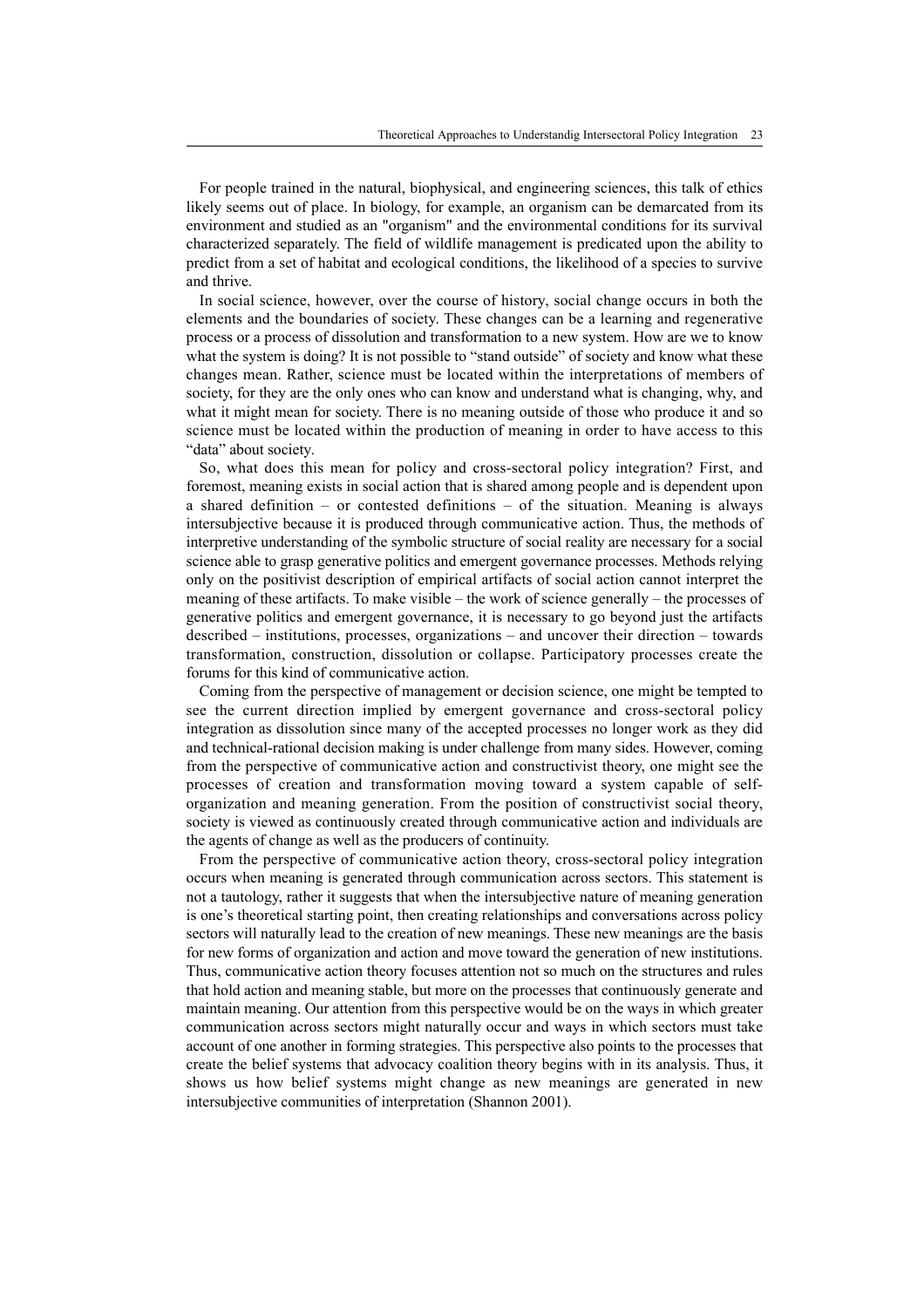| Table 1. Some theoretical contributions                                   |                                                                                                                                                                                                                                                                                                                | to the understanding and improving the processes of cross-sectoral policy integration                                                                                                                                     |                                                                                                                                                                                                                                                           |
|---------------------------------------------------------------------------|----------------------------------------------------------------------------------------------------------------------------------------------------------------------------------------------------------------------------------------------------------------------------------------------------------------|---------------------------------------------------------------------------------------------------------------------------------------------------------------------------------------------------------------------------|-----------------------------------------------------------------------------------------------------------------------------------------------------------------------------------------------------------------------------------------------------------|
|                                                                           | Social Systems Theory                                                                                                                                                                                                                                                                                          | Advocacy Coalition Theory                                                                                                                                                                                                 | Communicative Action Theory                                                                                                                                                                                                                               |
| policy integration work?<br>How does cross-sectoral                       | coordinated either through centralized<br>• Organizations must be structurally<br>or participatory processes.                                                                                                                                                                                                  | new coalitions form through negotiation.<br>• Conflict creates new meanings as<br>coalitions and link policy sectors.<br>• Belief systems cross advocacy                                                                  | · People share their knowledge, beliefs<br>and thoughts through communication.<br>Intersubjective meaning is created<br>leading toward policy integration                                                                                                 |
| effects of cross-sectoral<br>What are the positive<br>policy integration? | technically challenging policies.<br>· Self-referring organizations can build<br>complexity and expertise<br>leading to greater competency in<br>addressing<br>up internal                                                                                                                                     | • Policy change occurs through processes<br>· Belief systems provide integrative<br>of conflict and negotiation which<br>stability within turbulent policy<br>increase transparency.<br>environments.                     | • Discourse within the system of policy<br>integration is encouraged and follows<br>rapid response to new information<br>and demands.                                                                                                                     |
| What are the problems of<br>cross-sectoral policy<br>integration?         | limits the possibilities for integration to<br>• Organizational history and tradition<br>• Cross-sectoral policy integration is<br>difficult and rare as organizations<br>protect their "turf"<br>past practices                                                                                               | problems where belief systems are mutually<br>exclusive in terms of possible solutions<br>· Belief systems are resistant to change.<br>• Conflict can create polarized policy                                             | capacity of communicative processess<br>• Institutional barries and individual<br>limits of understanding restrict the<br>to foster integration                                                                                                           |
| integration be improved?<br>How can cross-sectoral                        | · Participatory processes for organizational<br>communication can improve the capacity<br>structurally linked to new organizations<br>history and past knowledge which can<br>• Organizations bring a respository of<br>of a social system to incorporate new<br>and expertise<br>and processes<br>information | encouraged through democratic structures<br>• Single and double loop learning can be<br>• Policy communities work best when<br>open to new members, expertise, and<br>by means of conflict and negotiation<br>information | sharing of knowledge and can guide new<br>communication and the creation of new<br>actions and create new organizations.<br>participatory processes enables open<br>• New meanings develop through<br>• Increased democracy through<br>ideas and policies |
|                                                                           |                                                                                                                                                                                                                                                                                                                |                                                                                                                                                                                                                           |                                                                                                                                                                                                                                                           |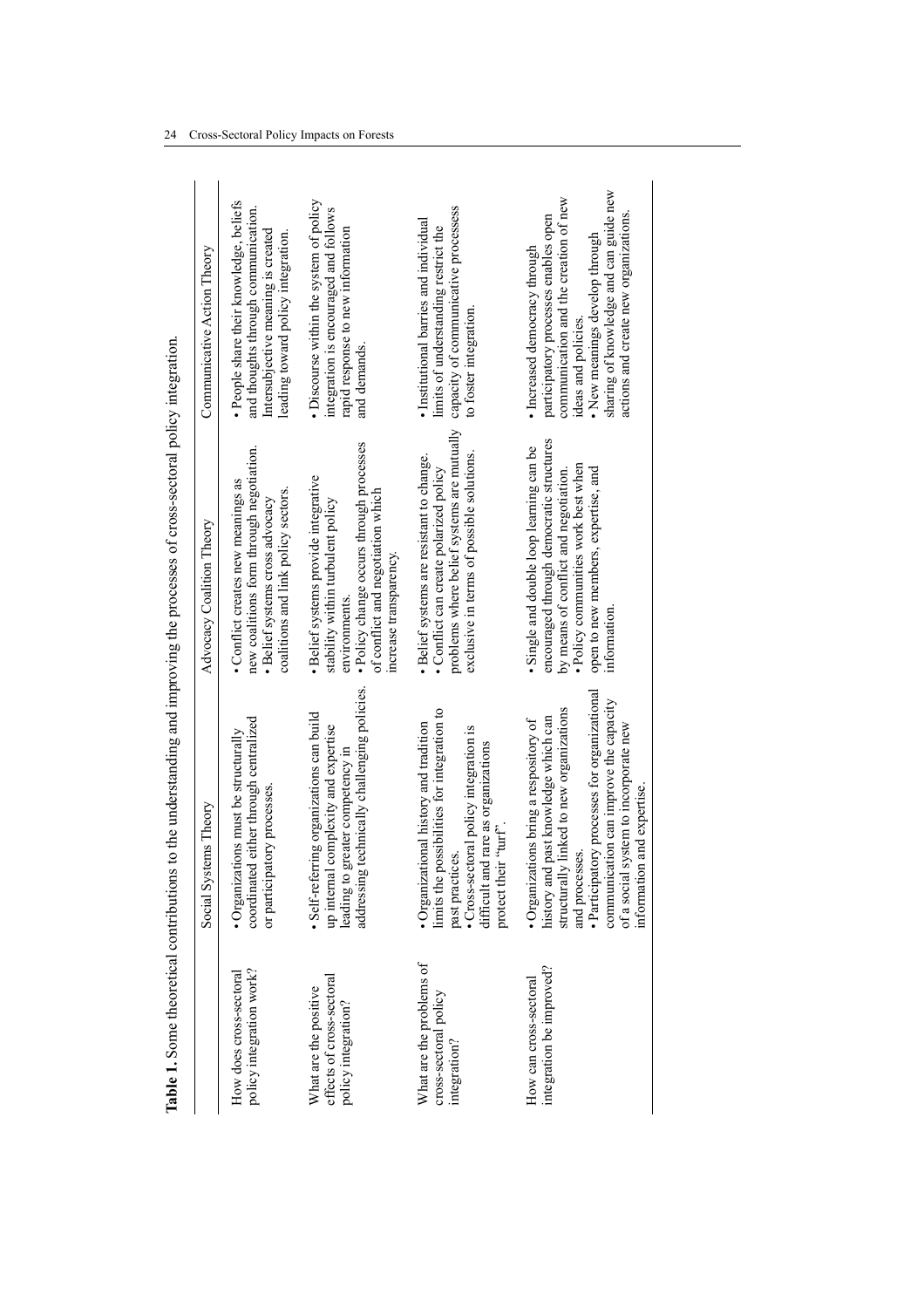## **6. Summary and conclusion**

Each of these theoretical standpoints has something to offer to our understanding of the possibilities, potentials and mechanisms of cross-sectoral policy integration. While social systems theory reminds us that all organizations have self-referring properties in the face of challenge and change, communicative action theory suggests that these self-referring properties also depend upon intersubjectively created meanings that can change through other social processes, like cross-sectoral policy processes of integration. Advocacy coalition theory shows us that even within apparently coherent and "single-minded" policy subsystems there are numerous coalitions formed around beliefs systems that are often in conflict with one another.

The Table 1 highlights some of the contributions these different theoretical perspective bring to understanding cross-sectoral policy integration.

As Table 1 illustrates, each of these theories directs attention to different aspects of policy institutions, organizations and mechanisms of policy integration. By attending to the insights offered by these theories, effective mechanisms and long-term institutions for intersectoral policy integration may be crafted. The national forest programme process is certainly a mechanism that begins this long-term change in how policy sectors take one another into account. Hopefully, these theories can provide insights to governments, policy planners, agencies and NGOs as they seek to design and institutionalize long-term processes for integration.

#### **7. Acknowledgements**

Claus-Henning Schmidt made valuable contributions to the analysis of social systems theory in this paper. His dissertation research is using social systems theory to understand the processes of stability and change in forestry institutions like the state forest service and the Forest Stewardship Council. The many comments received at the Forest Policy Research Forum of EFI in Savonlinna, Finland where this paper was presented were also very helpful and led to Table 1 in the conclusion. This paper was improved by the careful reading and thoughtful comments of Errol Meidinger.

#### **References**

Alexander, J. 1990. Action and its environments: toward a new synthesis. Columbia University Press: New York, New York.

Benz, A. 1999. Multi-Level governance. In P. Glück, G. Oesten, H. Schanz, and K.R. Volz (eds.) Formulation and Implementation of National Forest Programmes. Vol. I: Theoretical Approaches. EFI Proceedings No. 30. European Forest Institute.

Benveniste, G. 1977. The politics of expertise. Boyd and Fraser Press: San Francisco, California.

Caldwell, K.L., C. Wilkinson, M. Shannon. 1994. Making ecosystem policy: three decades of change. Journal of Forestry. 92(4): 7–10.

Crozier, M. 1980. Actors and systems: the politics of collective action. University of Chicago Press: Chicago, Illinois.

Giddens, A. 1984. The construction of society: Outline of the theory of structuration. Policy Press. Oxford, England.

Habermas, J. 1979. Communication and the evolution of society. Beacon Press: Boston, Massachusetts.

Habermas, J. 1973. Theory and Practice. Beacon Press: USA. 310 p.

Heclo, H. 1974. Social Policy in Britain and Sweden. New Haven: Yale University Press.

Jacobs, J. 2000. The nature of economies. Modern Library: New York, New York.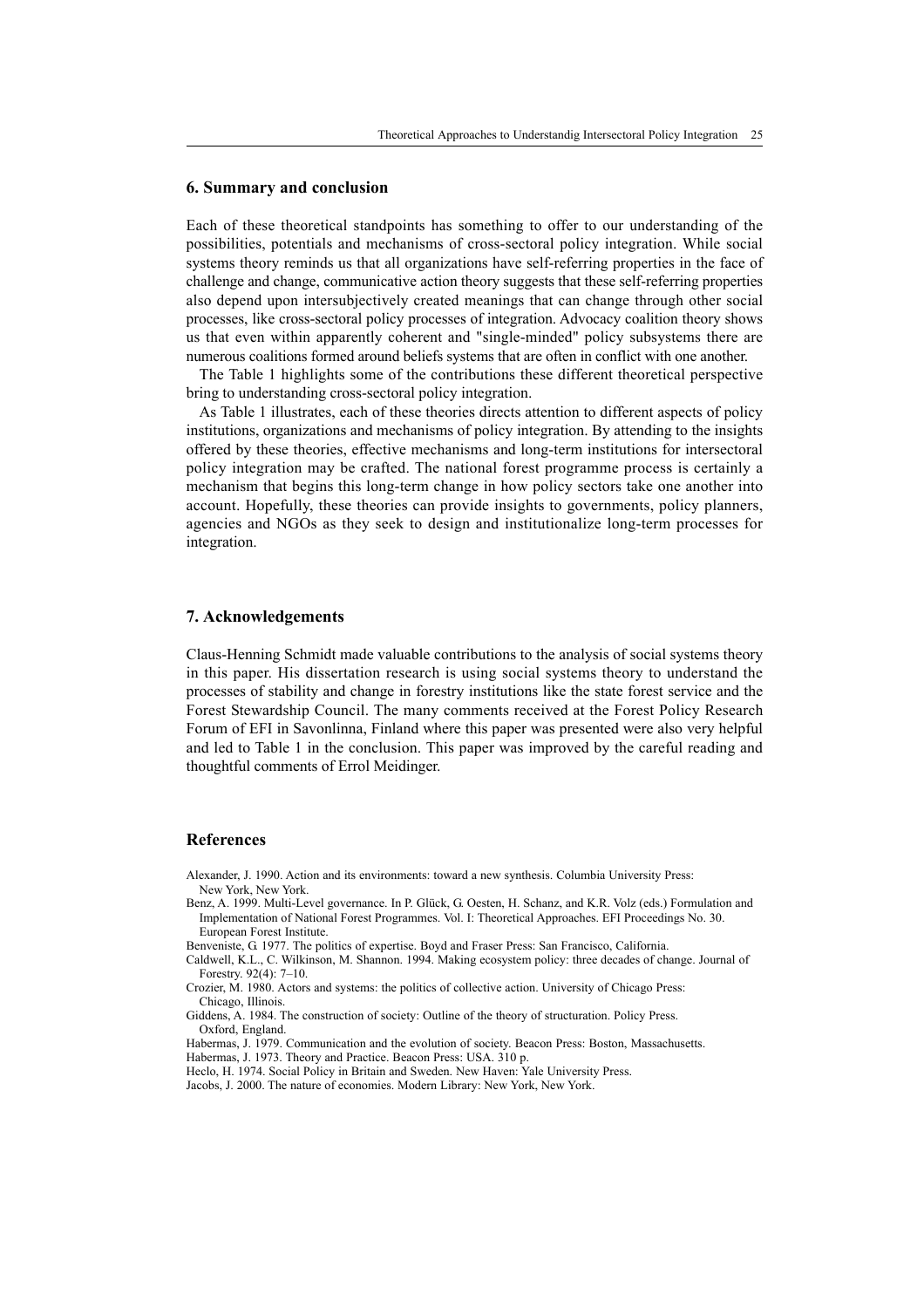Jacobs, J. 1992. Systems of survival: a dialogue on the moral foundations of commerce and politics. Vintage Books: New York, New York.

Johnson, K.N., F. Swanson, M. Herring, S. Greene (eds.). 1999. Bioregional assessments: science at the crossroads of management and policy. Island Press, Washington D.C.

Kickert, W.J.M. 1993. Autopoiesis and the science of (public) administration: essence, sense and nonsense. Organization Studies 14(2):261–278.

- Landy, M.K. & H.A. Plotkin. 1982. Limits of the market metaphor. Society, May/June.
- Lee, K. 1993. Compass and gyroscope: integrating science and politics for the environment. Island Press: Covelo, California. 201 p.
- Luhmann, N. 1996. Soziale Systeme: Grundriß einer allgemeinen Theorie. Suhrkamp,
- Frankfurt am Main 1996. 674 p.
- Meidinger, E.E. 1999. Laws and institutions in cross-boundary stewardship. In
- Knight, Richard L. and Peter B. Landres (eds.). Stewardship across boundaries. Covelo, California: Island Press. 1998. Pp. 87–110.
- Meidinger, E.E. 1997. Organizational and legal challenges for ecosystem management. In K.A. Kohm and J.F. Franklin, eds. Creating a forestry for the 21<sup>st</sup> century: the science of ecosystem management. Island Press: Covelo, California. Chapter 23: 361–379.
- Pressman, J. L. and Wildavsky, A. 1973. Implementation. University of California Press: Berkeley, California. Reich, R. 1985. Public administration and public deliberation: an interpretive essay. The Yale Law Journal 94:1617–1641.
- Sabatier, P.A. 1999. Theories of the Policy Process.
- Sabatier, P.A. 1988. An advocacy coalition framework of policy change and the role of policy-oriented learning therein. Policy Sciences 21:129-168.
- Sabatier, P.A. 1986. Top-down and bottom-up approaches to implementation research: a critical analysis and suggested synthesis. Journal of Public Policy 6(1):21–48.
- Sandel, M. J. 1996. Democracy's discontent: America in search of a public philosophy. Belkap Press of Harvard University Press: Cambridge, MA. 417 p.
- Schattschneider, E.E. 1960. The semi sovereign people: a realist's view of democracy in America. Hinsdale, Ill.: The Dryden Press. 143pages.
- Schneekloth, L.H. and R.G. Shibley. 1995. Placemaking: the art and practice of building communities. New York, New York: John Wiley and Sons Publishers. 263 p.
- Schimank, U. 2000. Theorien gesellschaftlicher Differenzierung. Leske & Budrich,. Opladen 2000. 309 p. Shannon, M.A. 2002b. Future Visions: landscape planning in places that matter. David Brunckhorst (ed.)
- Proceedings 2nd International Conference on Landscape Futures. Rural Futures Institute, University of New South Wales, Armidale, Australia.
- Shannon, M.A. 2002a. Understanding collaboration as deliberative communication, organizational form, and emergent institution. In : Gislerud, O and Neven, I. (eds.). National Forest Programmes in a European Context. EFI Proceedings 44. European Forest Institute. Pp. 9–27.
- Shannon, M.A. 2001. Engaging rural people and catchment communities: weaving together the local and global to make our actions count. The Maurice Windom Plenary Address, Proceedings International Symposium on Landscape Futures. David Brunckhorst and David Moat (editors), UNESCO Institute for Bioregional Resource Management at the University of New England, Armidale, Australia and the Desert Research Institute in Reno, Nevada.
- Shannon, M.A. 1999. Moving from the limits and problems of rational planning: toward a collaborative and participatory planning approach. In Peter Glück, Gerhard Oesten, Heiner Schanz, Karl-Reinhard Volz, (eds.). International Seminar on the Formulation and Implementation of National Forest Programmes. Vol.1. European Forest Institute.
- Shannon, M.A. 1998. Social organizations and institutions. In: R.J. Naiman and R. E. Bilby, (Eds). River ecology and management: Lessons from the Pacific coastal ecoregion. Springer-Verlag. New York, New York, USA. Chapter 21. Pp. 529–552.
- Shannon, M.A. and A.R. Antypas. 1997. Open institutions: uncertainty and ambiguity in 21<sup>st</sup> century forestry. In: Kohm, K. A. and J.F. Franklin (eds.). Creating a forestry for the 21<sup>st</sup> century: The science of ecosystem management. Island Press. Covelo, California, USA. Pp. 437–446.
- Shannon, M.A. and Antypas, A.R. 1996. Civic science is democracy in action. Northwest Science. 70(1): 66–69. Wheatley, M.J. 1992. Leadership and the new science: learning about organization from an orderly universe. Berrett-Koehler Publishers, San Francisco, California.
- Wildavsky, A. 1987. Choosing preferences by constructing institutions: A cultural theory of preference formation. American Political Science Review 81(1): 3–21.
- Willke, H. 1991. Eine Einführung in die Grundprobleme der Theorie sozialer Systeme. G. Fischer, Stuttgart 1991. 212 p.
- Willke, H. 1996. Ironie des Staates : Grundlinien einer Staatstheorie polyzentrischer Gesellschaft. Suhrkamp 1996, Frankfurt am Main. 398 p.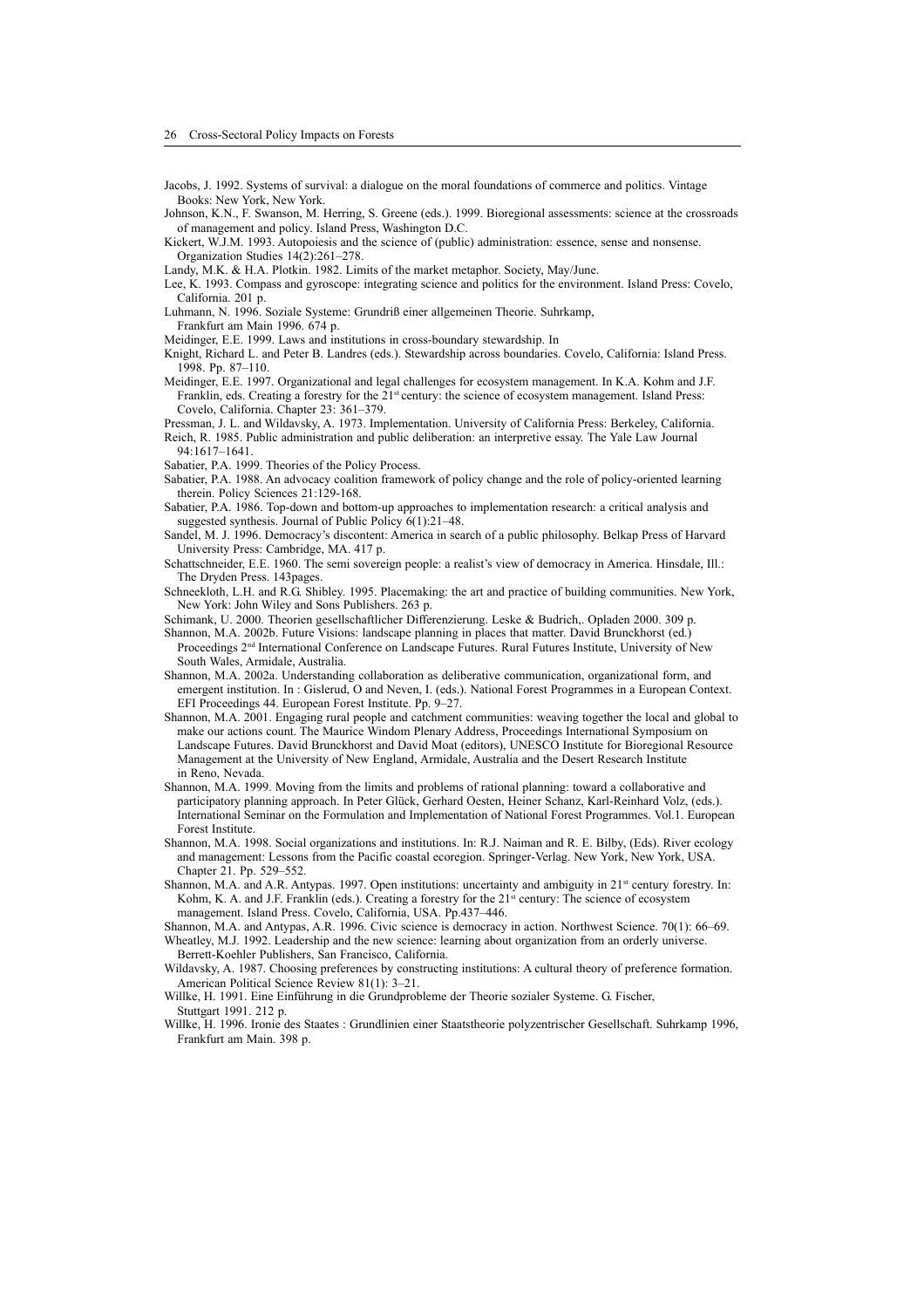## **Knowledge Sharing for Cross-Sectoral Linkages in National Forest Programmes**

 *Lennart Ljungman*

Forestry Department, FAO

## **Cross-sectoral linkages**

## **The cross-sector link**

In the recent World Bank forest strategy review, an evaluation of its forest project portfolio revealed that the Bank's interventions in other sectors had had more (positive and negative) effects on forests and trees than its interventions in the forestry sector itself. This is a clear eye-opener on the importance of seeing the forests as part of a broader spectrum of issues and interventions. Examples include:

- 1. Structural adjustments to reduce government current salary expenditures may be desirable from a fiscal balance point of view, but may lead to a drastically reduced capacity to carry out regulatory functions such as fiscal and law enforcement control.
- 2. Fertilizer subsidies to increase food production may also lead to higher profitability to cultivate marginal land under forest cover and thus may increase deforestation.
- 3. Power demand leads to needs for more dams and pressure to clear forest land. This pressure group is joined by loggers wanting to earn money and farmers wanting water for irrigation. All leading to increased pressure on forests.

## **The market link**

The "normal" way to allocate resources between sectors and to link economic activities is through free market forces. But negative cross-sectoral impacts are often associated with actions leading to imperfect market conditions such as subsidies, laws and regulations, rent seeking and monopolies. These negative effects are normally the result of considering the consequences of sectoral interventions within the limited sectoral context, despite their overall impact.

Let us keep this in mind – if the market is free and competive it can go a long way for proper allocation of resources and to link sectors through the help of free market prices based on supply and demand.

Ilpo Tikkanen, Peter Glück and Heikki Pajuoja (eds.)

Cross-Sectoral Policy Impacts on Forests EFI Proceedings No. 46, 2002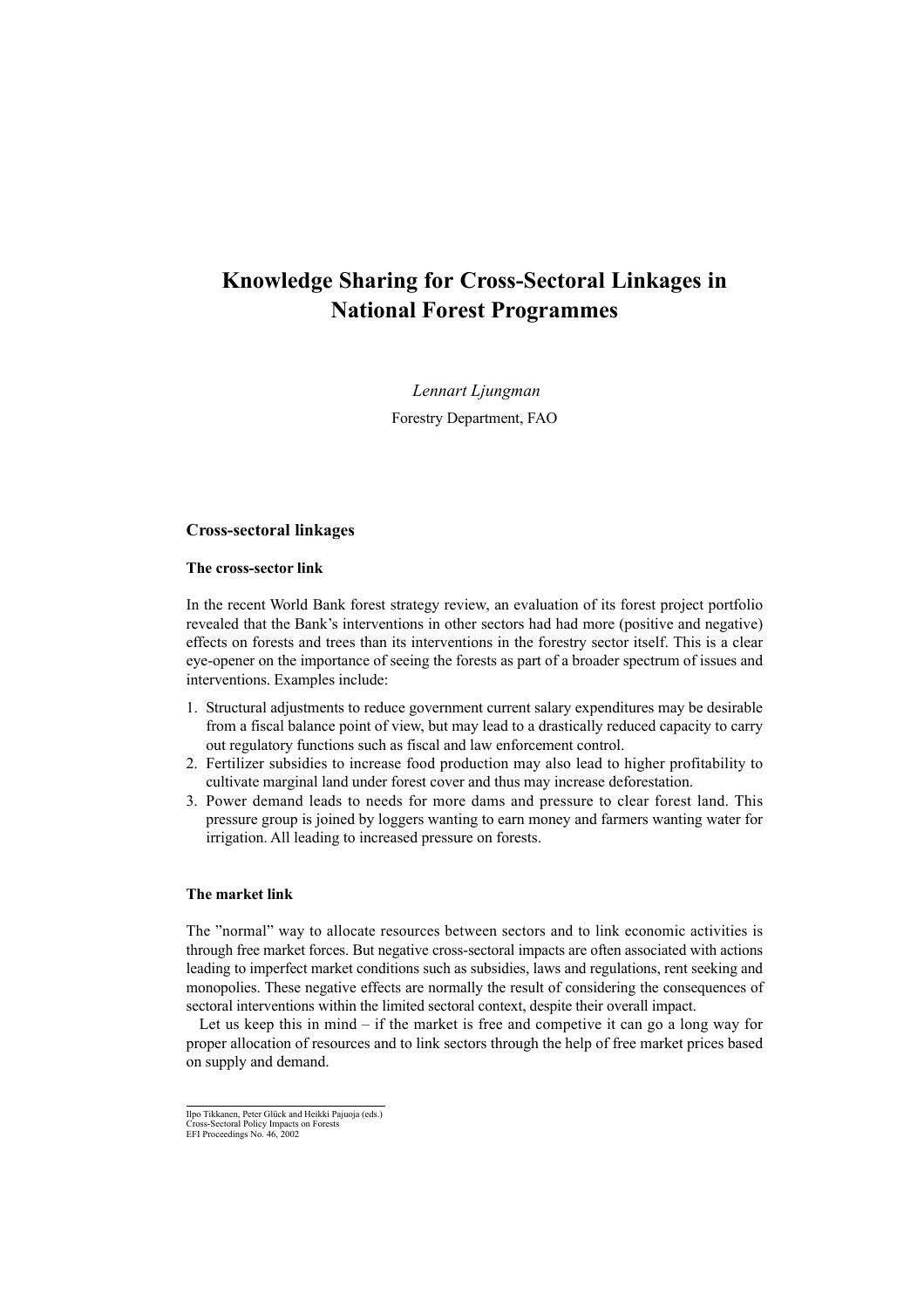#### **The common-issues link**

Another type of sectoral linkages that needs particular policy attention is the link of common issues that affect a number if not all sectors. I am referring to issues such as poverty reduction, corruption and illegal activities and uncompetitive government salaries. Here the policy or strategy options to be considered to overcome associated problems are common approaches, joint actions and utilizing comparative advantages that each sector can offer to address common issues.

Strong actions to e.g. increase government salaries in other sectors may have the effect that also forestry officials receive higher remuneration which may attract competent people, reduce incentive for illegal acts and improve enforcement of existing policies and legislation, all important for sustainable forest management. That is why it is important to improve links between sectors to address common issues.

## **Knowledge sharing – a critical element**

### **Information and communication gaps**

My main message in this presentation is that most of the problems associated with sectoral linkages are either caused by communication gaps or could at least be resolved with the help of better communication of information and knowledge. There are three types of these communication types:

- The first and most important one is the lack of exchange and transparency of information.
- The second one has to do with the problem of navigating among already available information due to large amount at disposal and difficulty in knowing what is applicable in a specific case. The flow of information available on the World Wide Web has increased this problem.
- The third one has to do with the problem of communication between sectors because of the lack of common terminology and concepts. Talking about the urgency of biological diversity and soil erosion control may not receive enough attention at the Ministry of Finance unless it is expressed in monetary terms.

#### **National Forest Programmes**

Now I am coming to how cross-sectoral linkages could be addressed through the national forest programme approach. I am not going to repeat the history about how this approach has been developed and about the process on agreeing on its application, but I just want to remind you of a common definition of national forest programmes.

The common definition of national forest programmes is "national forest programmes are holistic, comprehensive, multisectoral approaches to sustainable forest management".

This therefore means that cross-sectoral linkages are explicit part of national forest programmes.

I am now going to first present you with three slides on how national forest programmes can contribute to intersectoral linkages and then I am going to present another three slides on how the National Forest Programme Facility is assisting in implementing NFPs.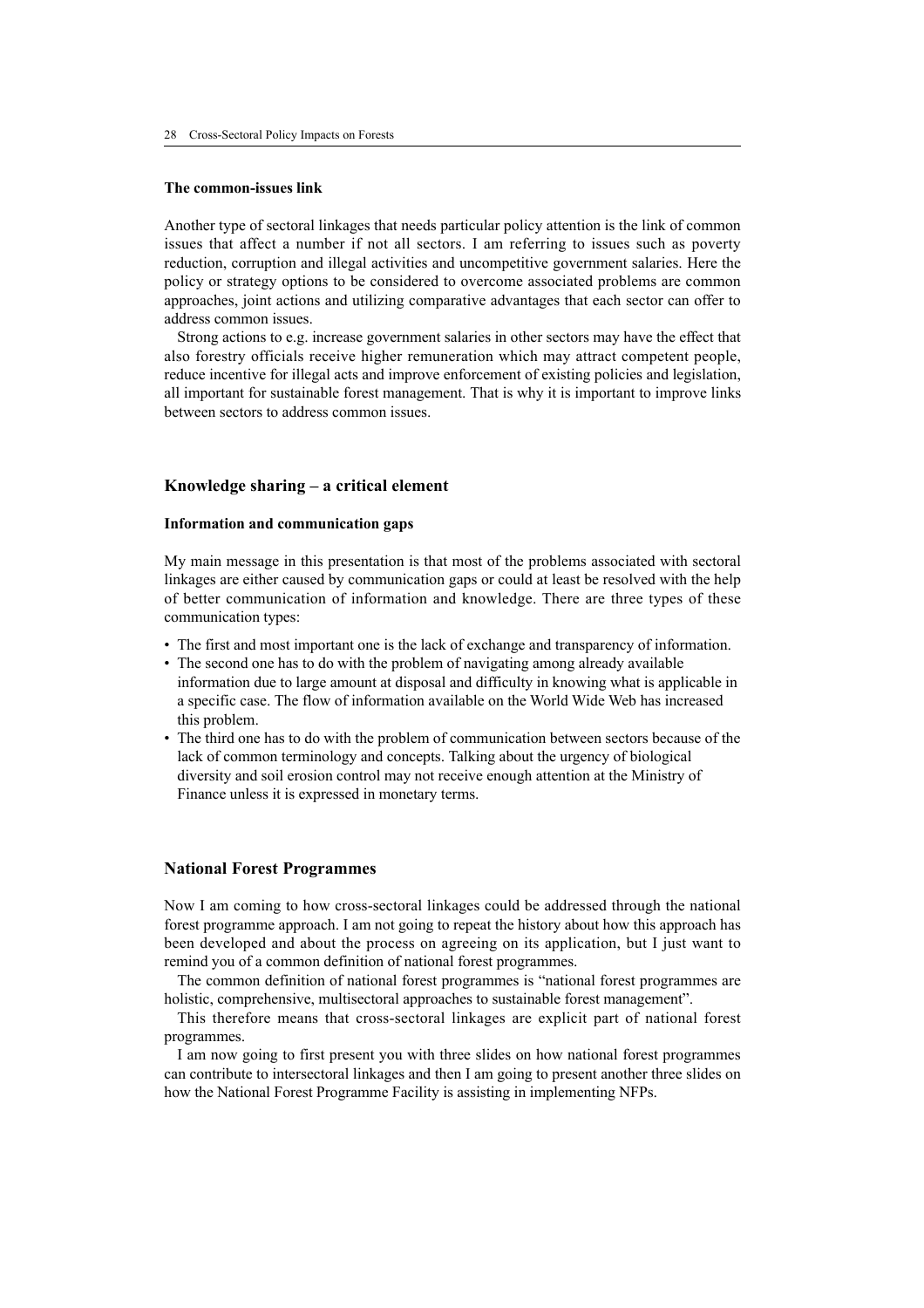#### **National forest programmes and cross-sectoral linkages**

The NFP concept is based on broad-based national leadership. This means that the solutions to problems should come from below and inside the country and not, as often before, from outside advice or coercion. This also means that one of the fundamental concepts of national forest programmes is national capacity building at all levels.

The main aim of NFP is to provide enabling conditions for sustainable forest management. Since actions in other sectors often have profound impact on forestry, NFPs cannot be implemented in isolation of other sectors.

To achieve the NFP objectives, including improved cross-sectoral policy impact, there has to be broad stakeholder participation and an efficient knowledge sharing. As I have already said, knowledge sharing capacity building among forestry stakeholders is fundamental to cross-sectoral policy impact. With information and knowledge available to these stakeholders, they should in my view have the responsibility to proactively interact with other sectors to avoid negative impacts and improve synergy between sectors. This is different from earlier development approaches such as the integrated rural development approach, where all intersectoral linkages were to be resolved by endless committees or by staff knowledgeable in all sectors.

#### **Sharing of knowledge**

The stakeholder involvement in NFPs has to be in two directions. This means that forestry sector staff and staff in other sectors should exchange information in both ways. But perhaps more importantly, it also means involvement of civil society in a two-way traffic of information and knowledge so that there is bottom up pressure for action and change.

The sector specialists are only the conduits to the ultimate stakeholders. A fundamental ingredient in national forest programmes is the participation of stakeholders in decisions concerning trees and forests. These stakeholders should be informed and trained to respond to outside interventions having an effect on trees and forests. Therefore, a key feature in overcoming cross-sectoral problems is to empower civil society to react in their interest through current, transparent and articulated knowledge.

Knowledge sharing is facilitated if the providers of knowledge are connected with each other in formal or informal networks.

#### **Addressing common issues**

The NFP approach has, as one of its fundamental principles, to work in a holistic framework. This means that common issues such as poverty reduction and livelihood support are also determining factors in NFP approaches. However, NFPs are not aimed to resolve all developmental issues based on actions in the forestry sector alone. This is why it is imperative to establish good coordination with other sector representatives so that common issues will be addressed. This should be based on full transparency on information regarding approaches, actions and results.

Likewise, the forestry sector may have a comparative advantage to other sectors in addressing problems such as corruption in view of the public attention that environmental concerns has proven to have. This may result in publicized cases of corrupt behaviour, increased transparency and ultimately higher pressure on politicians to address corruption and vested interests and thus also having a beneficial effect also on other sectors.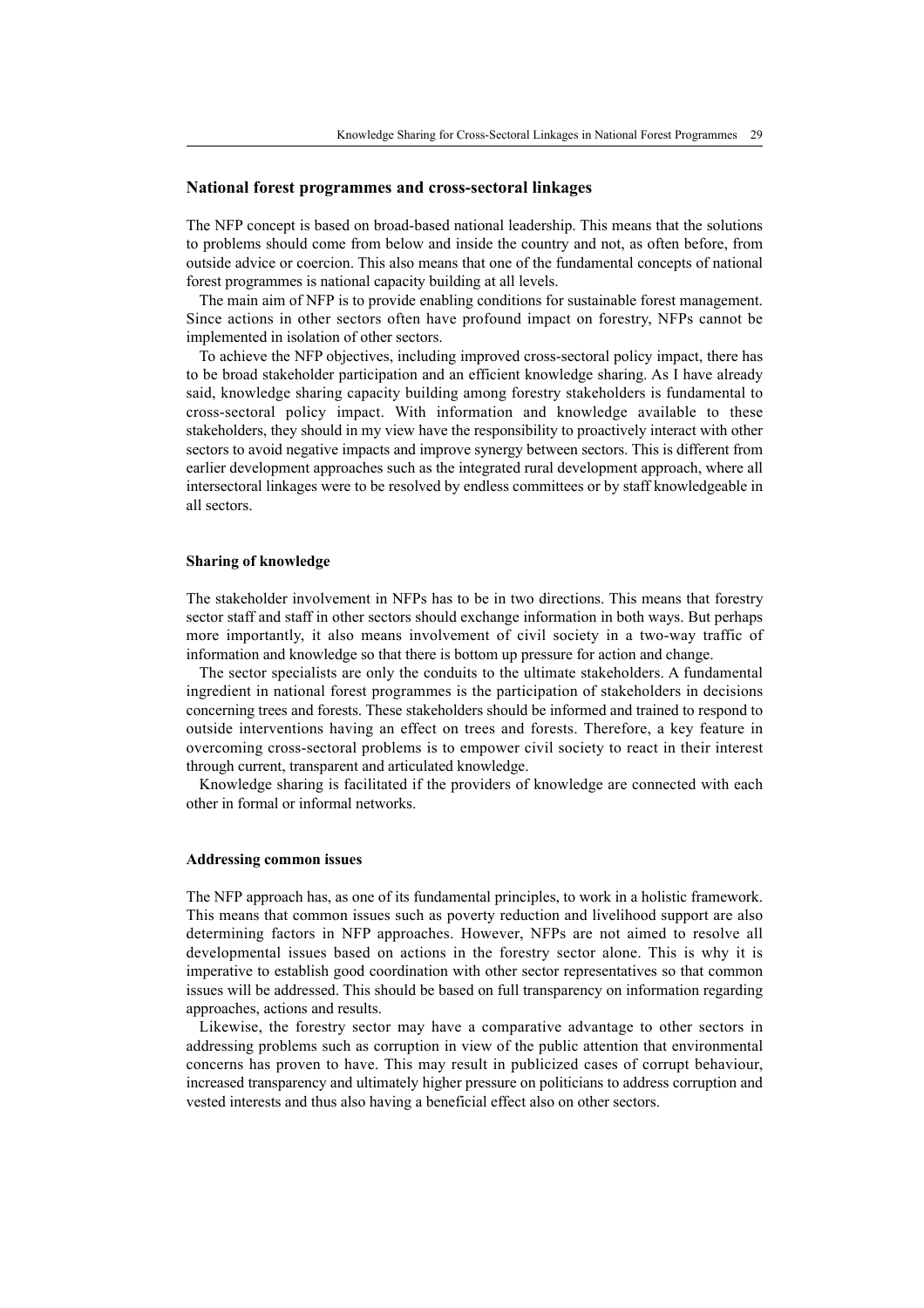## **The National Forest Programme Facility**

#### **Support to implementation of NFPs**

The National Forest Programme Facility has been formulated and supported by FAO and some European countries including Finland, France, the Netherlands, Norway and Sweden. The European Commission and UK have also been instrumental in the formulation of the Facility, but have not yet provided any financial support. The Facility is working closely together with PROFOR, more of which you will hear in the next presentation.

The Facility is set up (1) to give direct support to national forest programme processes (whether they are called so or not) and (2) to create and maintain an international information platform. The main modes of operation are:

- strengthen national capacity
- support empowerment of civil society
- promote transparency
- nurture country-led policy formulation
- promote national and international knowledge sharing

#### **Utilizing knowledge**

Next, a few examples of the type of support provided by the Facility with bearing on crosssectoral linkages will be presented.

With the improvement of information technology, the use of knowledge is often constrained by the volume of information and data available. The sheer volume of information requires a method screening. The human brain happens to be particularly good in that regard. What therefore is needed is a method to find out who can help with screening the overflow of information. This can be accomplished through a network of so-called communities of practice, that is a reference to people with experiences in specific fields, to be used to give guidance. The Facility is providing such networks.

An important consideration is how to get past the "digital divide" that is how to reach those who do not have access or knowledge in communication technology. This means that information has to be transformed to text for distribution or to oral messages passed on by radio or TV or directly through meetings and workshops. Translation of text into local languages is also an important instrument to involve civil society in pertinent issues.

Another type of networking is also provided for by the Facility. Knowledge sharing can be facilitated if the providers of knowledge are connected with each other in formal or informal networks. The Facility is providing support both for national and international networking.

Information and knowledge sharing has to be timely. If information about interventions in other sectors is received after the event, little can be done to minimize possible damage to forest stakeholders. This requires efficient systems for knowledge sharing and trained recipients.

#### **Build capacity to use and articulate knowledge**

As I mentioned before, it is important to build capacity to articulate available knowledge. For instance, information on deforestation may not be as useful to a Minister of Finance as the costs caused by the deforestation or the income forgone expressed in monetary terms. The Facility is providing such capacity building support.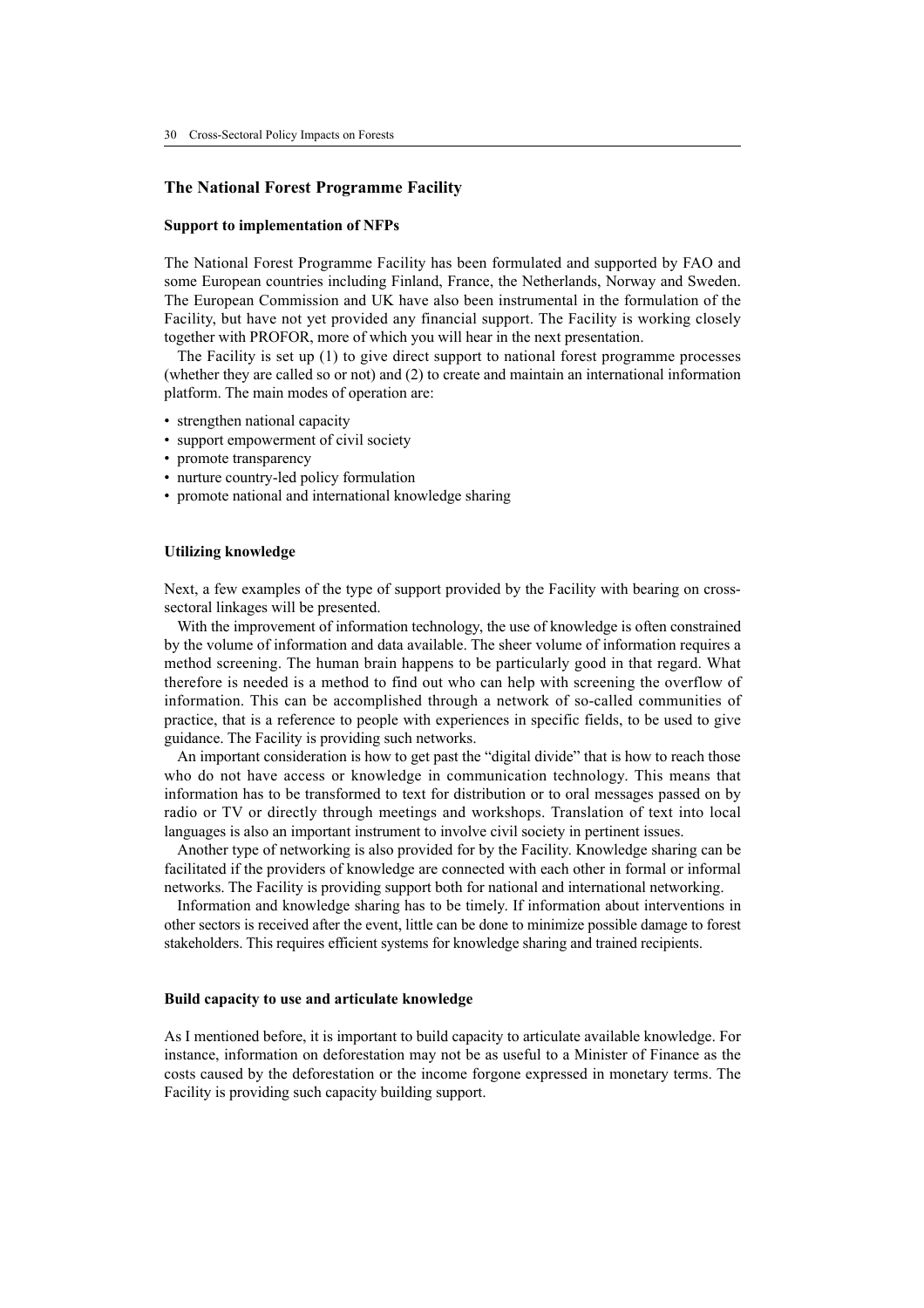Local communities may also need training in conducting and facilitating meetings to ensure that they can get the intended message across both to the participants of the meeting and the intended impact points outside the community.

Information technology is not only a blessing. It is also a powerful tool to those who have financial or other resources to manipulate information and knowledge. This requires attention to see that knowledge and information is not provided through monopolistic sources, but through a transparent flow of information. The international community and NGOs as well as international organizations have important roles to play to ensure that information and knowledge are neutral and objective.

## **Conclusions**

- Sharing of transparent, neutral and pertinent information and knowledge is fundamental to addressing cross-sectoral linkage problems;
- Co-ordination between sectors has to be improved to share information and knowledge and to address common issues;
- Forest stakeholders should take the lead in dealing with cross-sectoral links with effects on forests and trees;
- This means that these stakeholders have to be informed of and if required to take actions in response to – interventions in other sectors;
- This requires human capacity building of forest sector representatives and civil society to deal with cross-sectoral issues;
- Civil society has to be empowered through knowledge to provide bottom-up pressure on politicians and sector representatives.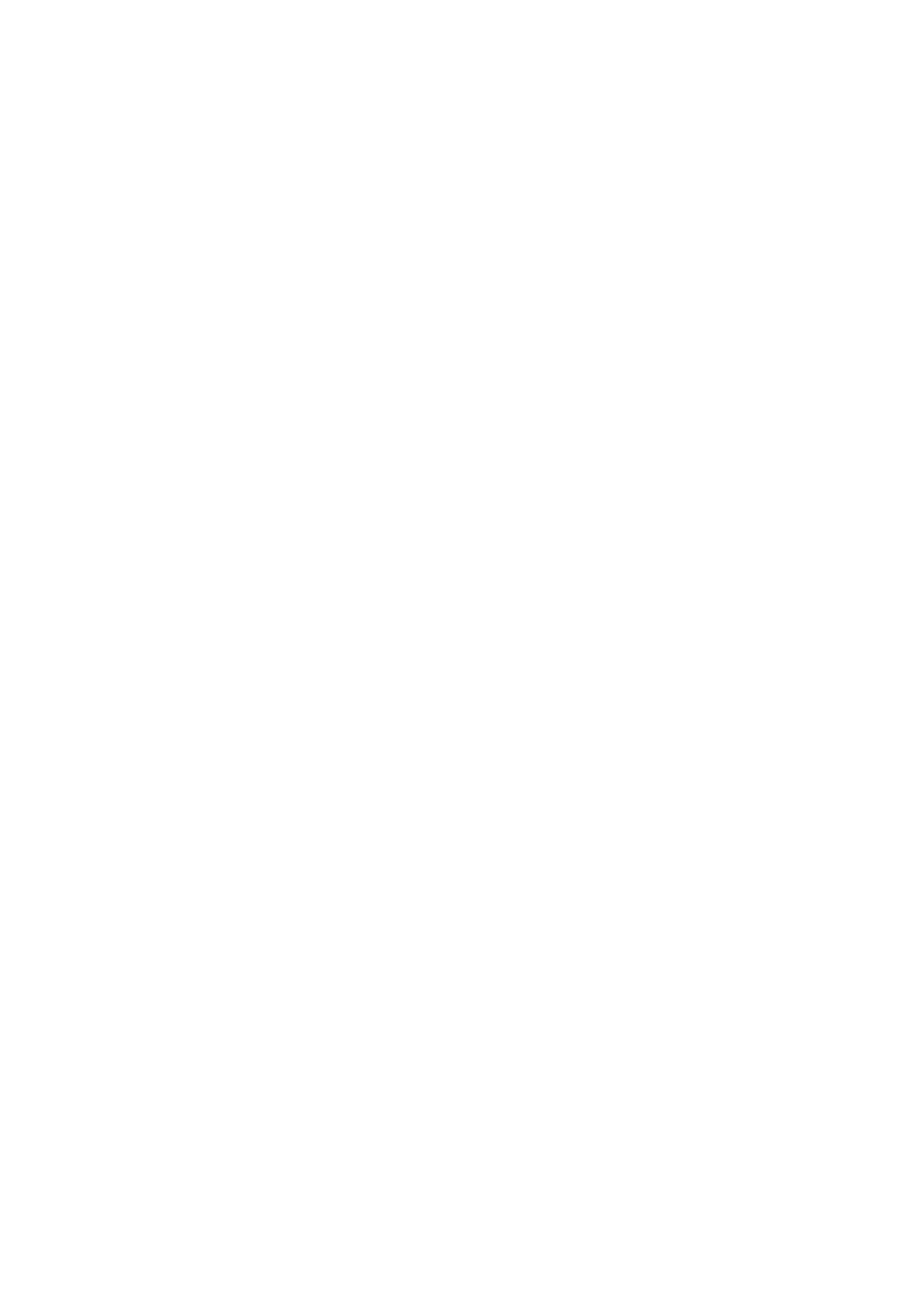## **Interaction of National Forest Programmes with Comprehensive Development Frameworks**

*Christian Mersmann*

World Bank

The objective of this paper is to identify issues of common concern and needs in policy research to assist and guide practitioners. I am using the example of the Comprehensive Development Framework concept (CDF) which was established by the World Bank as a means to address inter-sectoral and cross-sectoral linkages between the sectors and to emphasise on social development, a dimension that has not been given the necessary attention in the past. CDF for developing countries can be viewed as a process of achieving sustainable development. In this regard, it should be underlined that CDF is just an instrument to be used to support national efforts in sustainable development as much as national forest programmes are a tool to assist in achieving sustainable forest management (SFM). The policy debate and related research has therefore to go beyond the instrumental application of these concepts.

The call for inter-sectoral and cross-sectoral work in forest policy processes has been intensified with the increasing awareness of impacts from agriculture, mining, infrastructure and other sectors on forests and of the importance of cross-sectoral dimensions like environment and rural development for the forestry sector. As much as we can see from a historic perspective that the development of the European civilization has been a process of deforestation, as much have we agreed internationally that such a trend does not need to be continued world wide. The depletion of forest resources in Europe – particularly during the  $19<sup>th</sup>$  century – was reversed only through new sources of fuel, economic development and consequently through policies that addressed inter-sectoral and cross-sectoral issues in forestry.

At least since the United Nations Conference on Environment and Development in 1992, the world has gone beyond the call for inter-sectoral cooperation between the sectors and has identified the overarching agenda of sustainable development. Forests are specifically addressed in the Forests Principles with a holistic and comprehensive approach to the management, conservation and sustainable development of all types of forests. In the IPF/IFF process, the further development of these principles were achieved and we have internationally agreed in the UN Forum on Forests to use the proposals for action has a political and strategic guidance for country-level work emphasizing the linkage between forests and other sectors.

In international development cooperation, overarching concepts and approaches are currently in fashion. We are moving between rural development, sustainable livelihoods,

Ilpo Tikkanen, Peter Glück and Heikki Pajuoja (eds.)

Cross-Sectoral Policy Impacts on Forests EFI Proceedings No. 46, 2002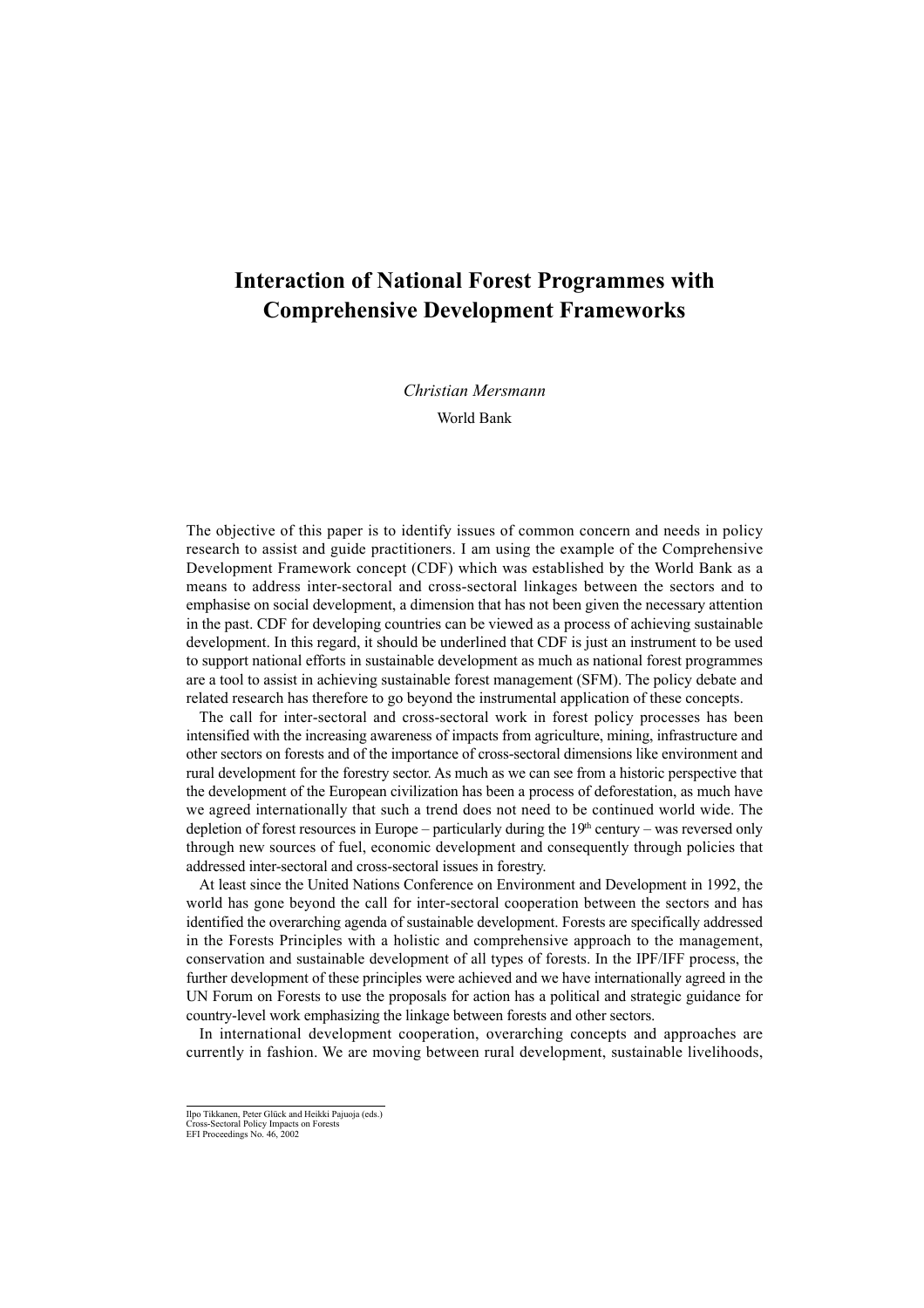poverty alleviation, environment action plans and "good governance" without being able to effectively identify the position of forests and their sustainable development vis-à-vis these initiatives. Facing this reality and including macro-economic structural adjustment in the long list of processes to be handled at the national level, it is high time to identify the contribution of forests in sustainable development and to analyse the added value of these non-forest agendas with regard to the long-term transformation of the forest sector towards SFM.

For the World Bank, the priority seems to be national economic development. However, the full value of forests for economic development can only be realized if the forest sector is no longer adversely impacted by macro-economic adjustments. The often encountered failure of markets could only be overcome by fully reflecting the values of major forest goods and services beyond timber. For example, David Pearce in his work identifies goods and services including carbon sequestration, the use of genetic resources for pharmaceuticals, watershed protection, eco-tourism and recreation. He has also identified option values like "landscape beauty" as in Costa Rica and non-use values such as biodiversity protection through nature conservation. The commodatisation of these values of forest goods and services that are non-market values demands a political debate to agree on pricing at the country level rather than achieving their full value through entering the market. On the other hand, markets for additional forest values can be build through appropriate policies like those for land stabilization and water catchments to allow for sustainable agriculture and SFM in the long-term perspective. Cross-sectoral agendas like rural development often cause a shift by increasing the importance of social, cultural and environmental values which a given society is ready to pay for.

In structural adjustment operations of the World Bank, GDP, national income accounts, trade statistics and balance of payments have driven the financial and economic analysis. Aspects of national priorities and social development to address fundamental long-term issues of structure, scope and substance of societal development and social progress have not sufficiently found their place in the work on economic development. "Facts and figures" and conditionalities deriving from them have driven the process of support to economic development, but lastly hindered a process of establishing national ownership and participation. This is particularly true of the forestry sector which remains weak in the political debate and is often bypassed while identifying national priorities.

Throughout the world, we have been discussing sustainable development and the contribution of forests to it for many years. We have a good idea what is needed politically and strategically, but we have limited practical experiences with the how it can be achieved. One of the instrumental answers to this call is the Comprehensive Development Framework (CDF) which is seen as a societal process to inform and guide national development efforts through the establishment of a holistic long-term strategy for sustainable development.

To quote from the World Bank CDF Principles:

*"The CDF is a new way of doing business, a tool to achieve greater development effectiveness in a world challenged by poverty and distress. In the short run, the CDF establishes mechanisms to bring people together and build consensus, it forges stronger partnerships that allow for strategic selectivity, reduces wasteful competition and overlap, and emphasizes the achievement of concrete results."*

This sounds familiar to the supporters and practitioners of national forest programmes since the underlying concept of a process orientation is basically the same. Consequently the CDF faces similar challenges and obstacles as national forest programmes in the 46 countries where it is currently being applied. One of the major obstacles to its effectiveness is its relative isolation from sectoral and inter-sectoral work and the rather weak initiation of cross-sectoral work on environment, rural development and trade. Additionally, internally consistent linkages of sectors to macro-economic policy frameworks through the process of CDF still remains weak. The fact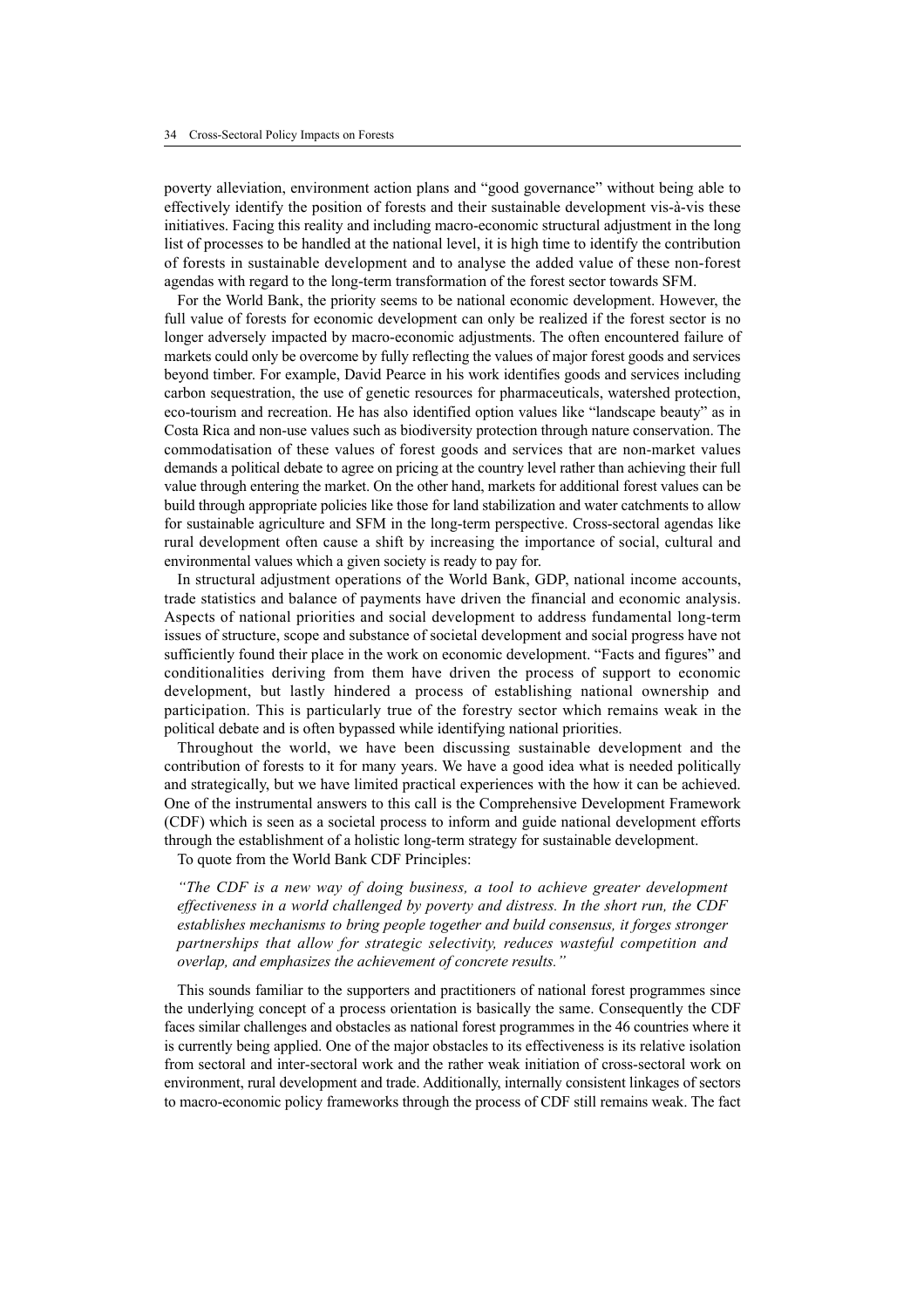that CDFs are often established as a process parallel to many others, particularly the sectoral ones, without enhancing their interaction, clearly shows that institutional and human competence, capacity and a common understanding of the usefulness and strategic applicability of CDF is far from a reality. This leaves room for speculations as to whether or to what extent governments and civil society understand and/or politically support the concept and approach of sustainable development as identified in UNCED in 1992.

As much as we have learned to politically accept the need for an overarching policy framework for sustainable development, the question remains – what are the benefits for the forestry sector when interacting with such a process? Positioning forests in the overarching agenda of sustainable development and getting forests to be evaluated in a CDF process would certainly support the building of political will of the respective government to address the management, conservation and sustainable development of their forests as a higher national priority. However, the contribution of forests to sustainable development needs to be known. Can we really make a case beyond timber in concrete terms? Can we argue that the values of forest goods and services – be they market or non-market values – not only contribute to the economic development, but also to the overall societal progress? Since the forest sector has been quite defensive in making its case in the past, the CDF or sustainable development strategies offer an opportunity to be more pro-active in this regard and to communicate changes during the process to a wider audience.

By interacting with CDF processes or sustainable development strategies, the forestry sector could enable players in national forest programmes to make recommendations in support of the forest sector to other sectors through policy guidance delivered through the CDF process. Such interaction would facilitate inter-sectoral linkages, communication and cooperation, and reduce adverse measures with negative impacts on forests. Analysis and further research on experiences in interventions through such interaction are urgently needed to assist governmental institutions and civil society in determining how detailed such guidance of CDFs should be and what institutional arrangements and participatory mechanisms should be in place to yield successful results.

In Vietnam, the Programme on Forests (PROFOR) has supported a "Forest Partnership Agreement" between national institutions, bilateral donor agencies, the World Bank and the Asian Development Bank. The agreement not only outlines the cooperation and participation mechanisms, but also identifies patterns of inter-sectoral and cross-sectoral interactions. Even though the agreement is quite basic, it facilitates further institutional strengthening and makes the process of the national forest programme foreseeable and more reliable in its overall political and institutional context. This again supports the notion of national ownership and the basic concept that international institutions are only supporting a national process, not driving it.

Moving forward in interacting with a CDF process or a sustainable development strategy does not only entail the identification of the contribution of forests to overall development and the improvement of institutional settings and participation. Since a CDF is determined by macro-economic development and social progress, national forest programmes should also address strategic changes in forest management and in the establishment of forest resources. Support to community forestry or joint forest management, support to the establishment of local industries for forest products, as well as tree species selection based on analysis of local, regional and international markets are only a few examples. A CDF process could effectively assist in addressing these issues from a broader perspective.

What seems crucial is the political and strategic potential that a CDF offers to a national forest programmes with regard to the further work on pressing and emerging issues within the sector itself. The players in the forest sector presently do not achieve the objectives of SFM and it seems very beneficial to use the momentum of a CDF or sustainable development process to gain ground in political, strategic and financial terms as to achieve the goal of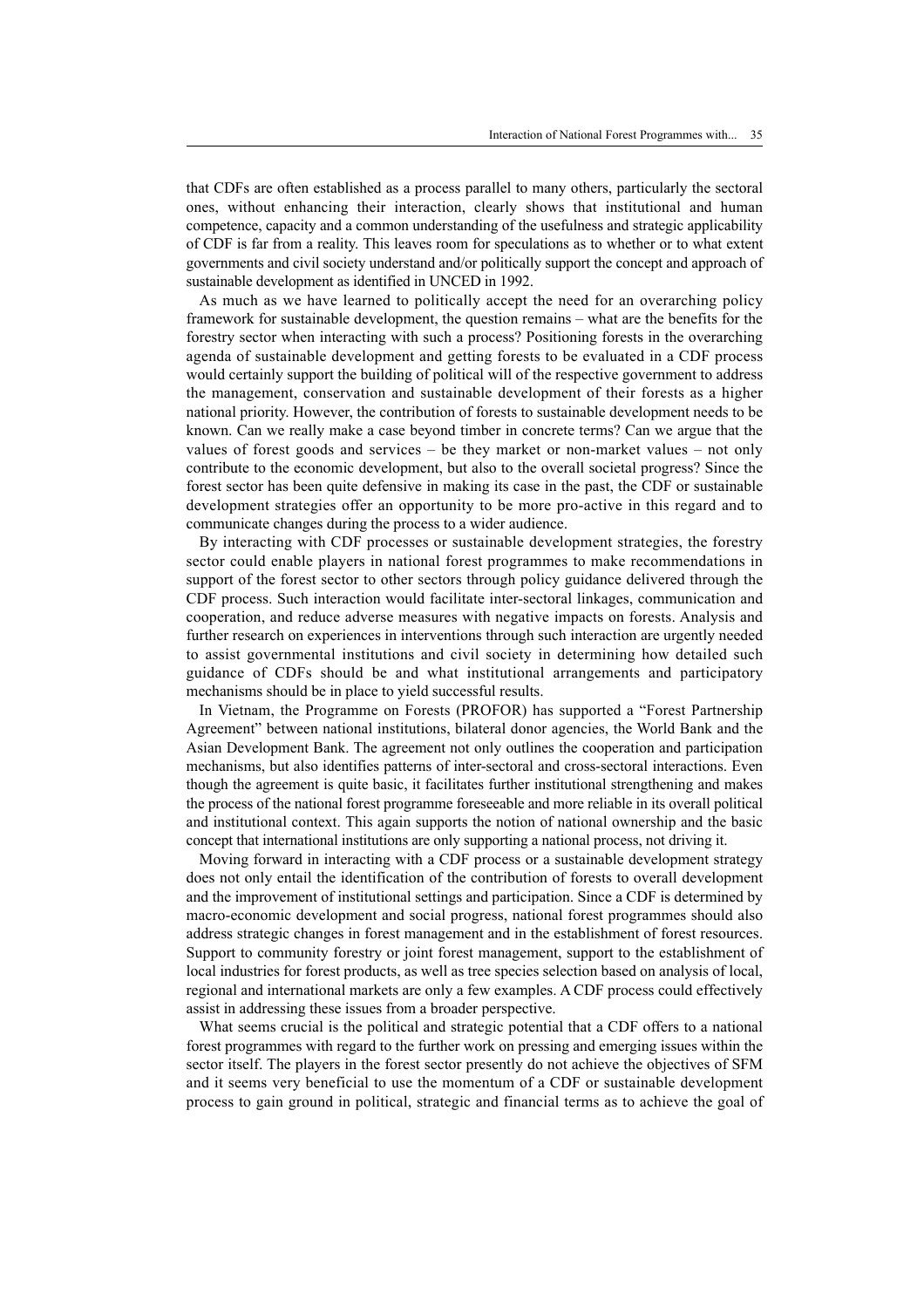identifying additional values of forest goods and services and to support their commodatisation. For the case of the developing countries and in particular those with a high forest cover, financial support is often only granted for biodiversity conservation and other donor priorities which cause an imbalance in investment which is aggravated by the dearth of domestic public and private investments in production forestry.

Forestry has proven to be complex in nature, and its integration into cross-sectoral approaches like rural development or sustainable livelihoods does not get us around solving the detailed problems inherent in sustainable forest development. The discrimination of the forest sector in overarching agendas is, however, only a consequence of our impediments to looking and working beyond the boundaries of the sector itself. Governments have to increasingly deal with broader agendas, while their institutional landscape remains largely sectoral. Line ministries like those in charge of forests find it very difficult to contribute to the discussion on sustainable development, macro-economic development and structural adjustment operations. The defensive attitude of line ministries stems from a lack of meaningful participation in overarching agendas so as to increase ownership and interest in processes other than those in forestry.

National forest programmes (or other policy processes in forestry) offer a good opportunity to jointly tackle this problem. A recent analysis of forest law in Africa, conducted by the German Agency for Technical Cooperation (GTZ) outlines quite clearly that most forest laws at least mentions the interrelationship between the forest sector and other sectors of the respective national economy. However, only a few cases were found in which more detailed regulations, ordinances or by-laws give guidance to practitioners. It is encouraging that the working hypothesis of the analysis that planning and implementation is undertaken " typically as the result of a narrow, sector-based perspective" could not be fully confirmed.

For national forest programme processes, it is crucial to find a point of entry and patterns of collaboration in the framework of sustainable development or comprehensive development frameworks, including the structural adjustment of national economies. Looking at specialised policy processes like the conservation and sustainable use of forest biodiversity, however, we have a good idea how to practically contribute to biodiversity strategies, including the question how to deal with the eco-system approach of the CBD in the context of SFM. In cooperation with the FCCC and carbon sequestration, we are prepared to look beyond the number of tons of  $CO_2$  sequestered in a given sink. Our continuous conflicts with agricultural development (and agricultural expansion for that matter) has left us with a broad range of experience in confrontation and problem solving mechanisms.

What we lack, is sufficient analysis and synthesis of experiences in forest sector work with overarching, cross-sectoral agendas and processes. Even when it comes to inter-sectoral work on a bilateral basis with other sectors or when it comes to cross-sectoral work with agendas like the environment and rural development, we still lack knowledge and expertise. The latest evaluation on the comprehensive development frameworks by the World Bank outlines very clearly that there are excellent intentions to fulfil the requirements, but that institutional settings in countries and the competence of institutions in charge limit the necessary achievements. The World Bank also talks about cultural and behavioral change of its personnel as to increase the recognition of the CDF principles. A new "staff learning framework" has been put in place to foster "concrete action learning support to country teams" and World Bank country directors.

The latest draw-back in CDF implementation by the emerging and rather fashionable importance of the Poverty Reduction Strategy Papers (PRSP) should not irritate us. The PRSPs are becoming planning documents outlining national priorities like education, health, transport and agriculture. Forests play again a minor role. In many cases of PRSP (not in all), it is the well-known traditional routine avoiding long-term societal processes and showing rapid achievements through the finalisation of a planning document. The CDF or sustainable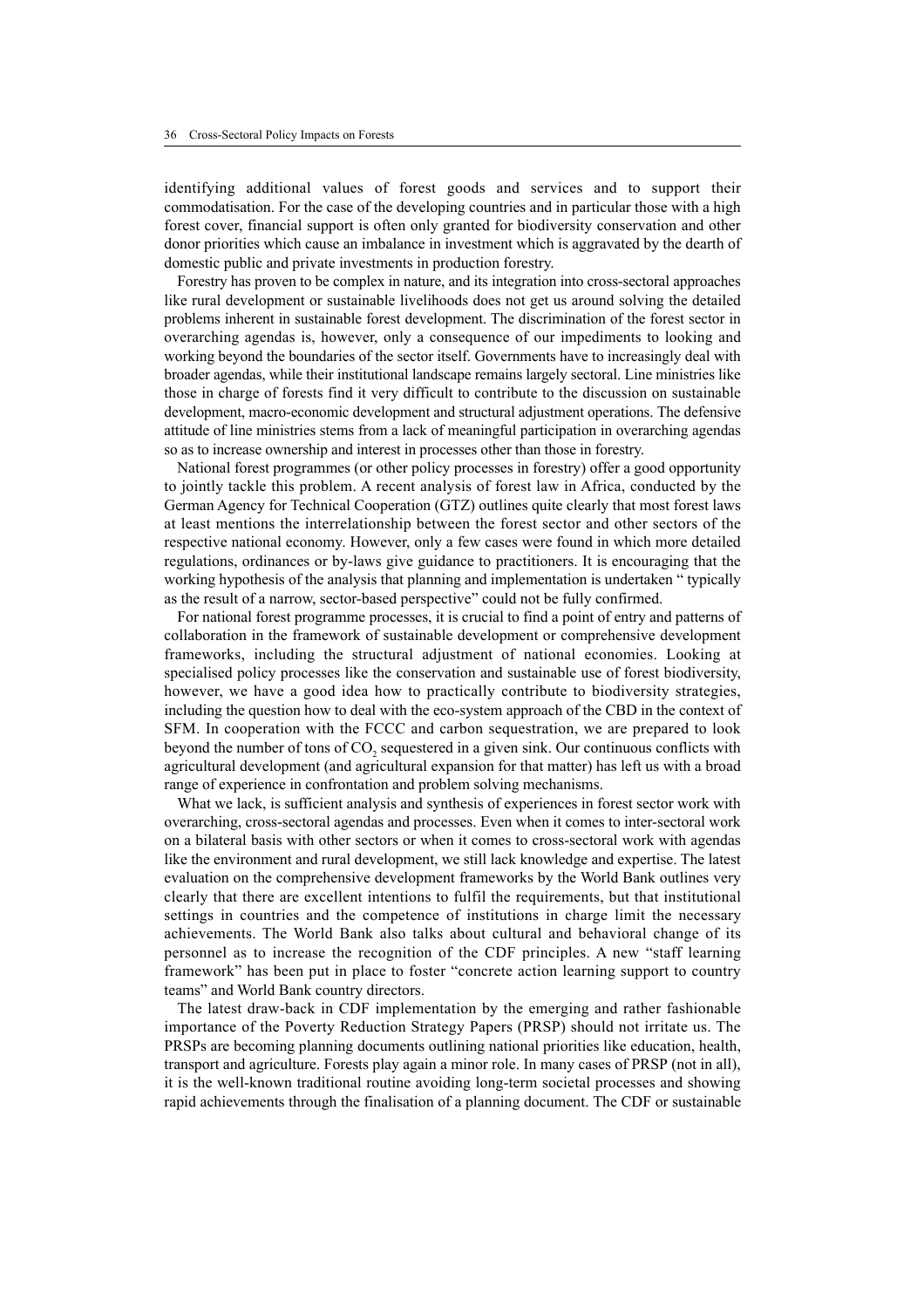development strategies to which PRSP should effectively contribute offer a good conceptional framework to eventually overcome such problems by a strong process orientation. Once again, for developing countries, the call for increased national ownership, leadership and responsibility is key for correcting non-consistent national processes in the cross-sectoral sense. Our capacity building support needs to be based on experiences and guidance from those who know better. This includes the experiences from the North, for example from the Pan-European Process.

We have argued enough. We were not fully convincing in the past, but we seem to be on a good path. Research support and extensive analysis in the interaction between sustainable development and the management, conservation and sustainable development of all types of forests in urgently needed. Eventually, we will be able to position forests effectively in a broader political and strategic context by comprehensively answering the most basic question "Why should there be forests"?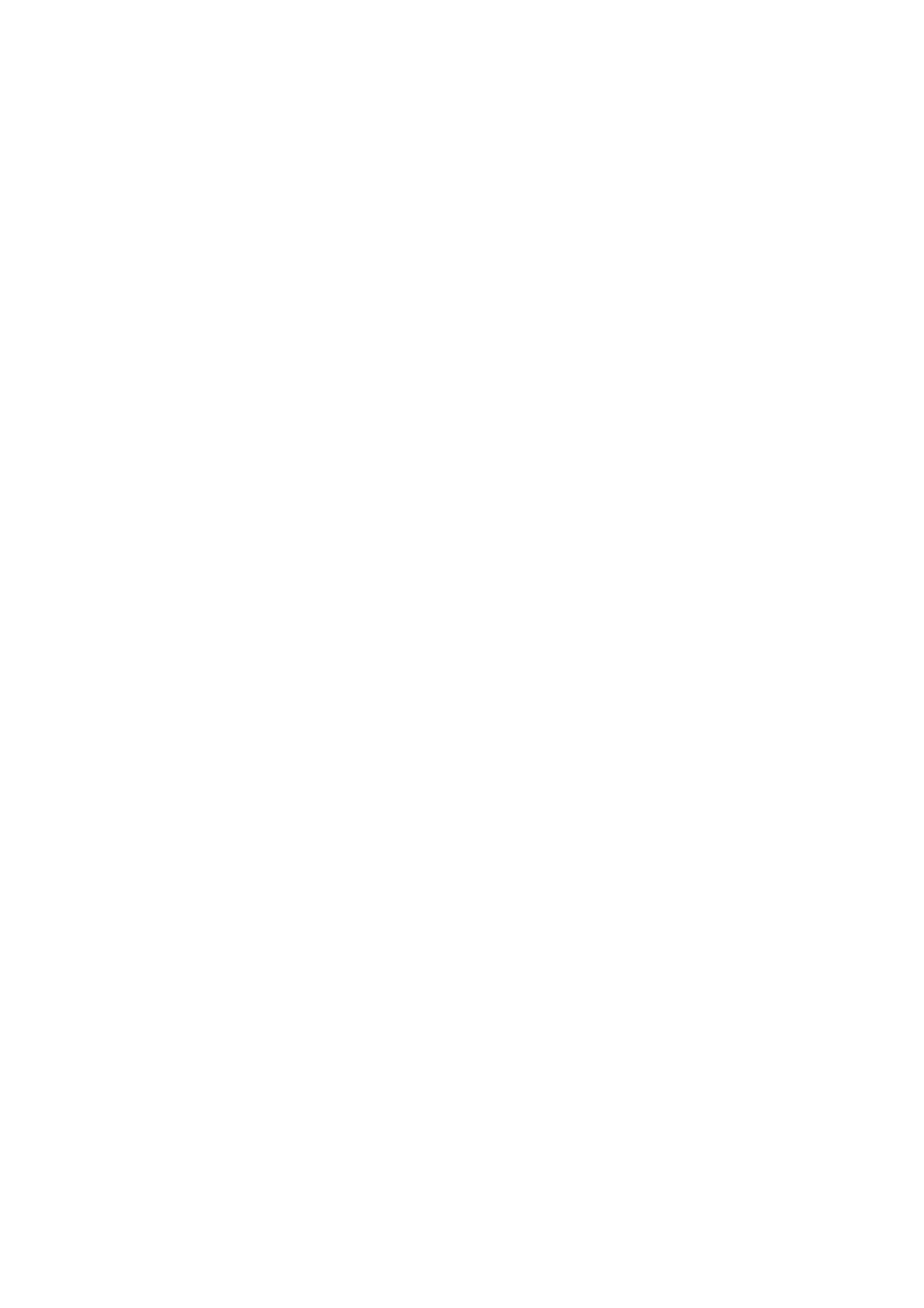# **Finland's National Forest Programme 2010 – a Policy Framework to Balance the Demands for Socio-Economic and Ecological Sustainability**

*Aarne Reunala*

Ministry of Agriculture and Forestry Helsinki, Finland

## **Abstract**

Finland's National Forest Programme 2010 was approved by the Government in 1999. It is a strategy and an action programme for Finland's forest sector policy until 2010. Several mechanisms have been used in order to balance economic, ecological and social demands: open and participatory drafting process, two impact assessments, two Government decisions, creation of new representative National and Regional Forest Councils, establishment of crosssectoral projects and exterior evaluation of the Programme.

*Keywords: National forest programme, forest cluster, sustainable forestry*

## **1. Finland's Forest Programmes**

In the 1950s Finland received 80% of her export income from forest products. Annual harvest of timber approached and even exceeded the annual growth of 55 million  $m<sup>3</sup>$  (Figure 1). Because of forest sector's crucial importance for country's economy, authorities got alarmed and asked eminent researchers to prepare a plan in order to increase forest growth. In 1963– 1969 two national programmes, MERA I and MERA II, were approved in order to increase financing for forest regeneration, tending of seedling stands, forest fertilisation, forest drainage and construction of forest roads. With the aid of these programmes annual total financing of silvicultural and forest improvement works doubled from 100 million EUR in 1963 to 200 million EUR in 1971 (in 2000 money value)(Figure 2). State loans and grants covered about 50% of annual investments of non-industrial private forest owners.

In 1973–1975 there was a MERA III-programme, this time with the participation of the World Bank, also. Annual silvicultural and forest improvement investments increased to 265

Ilpo Tikkanen, Peter Glück and Heikki Pajuoja (eds.)

Cross-Sectoral Policy Impacts on Forests EFI Proceedings No. 46, 2002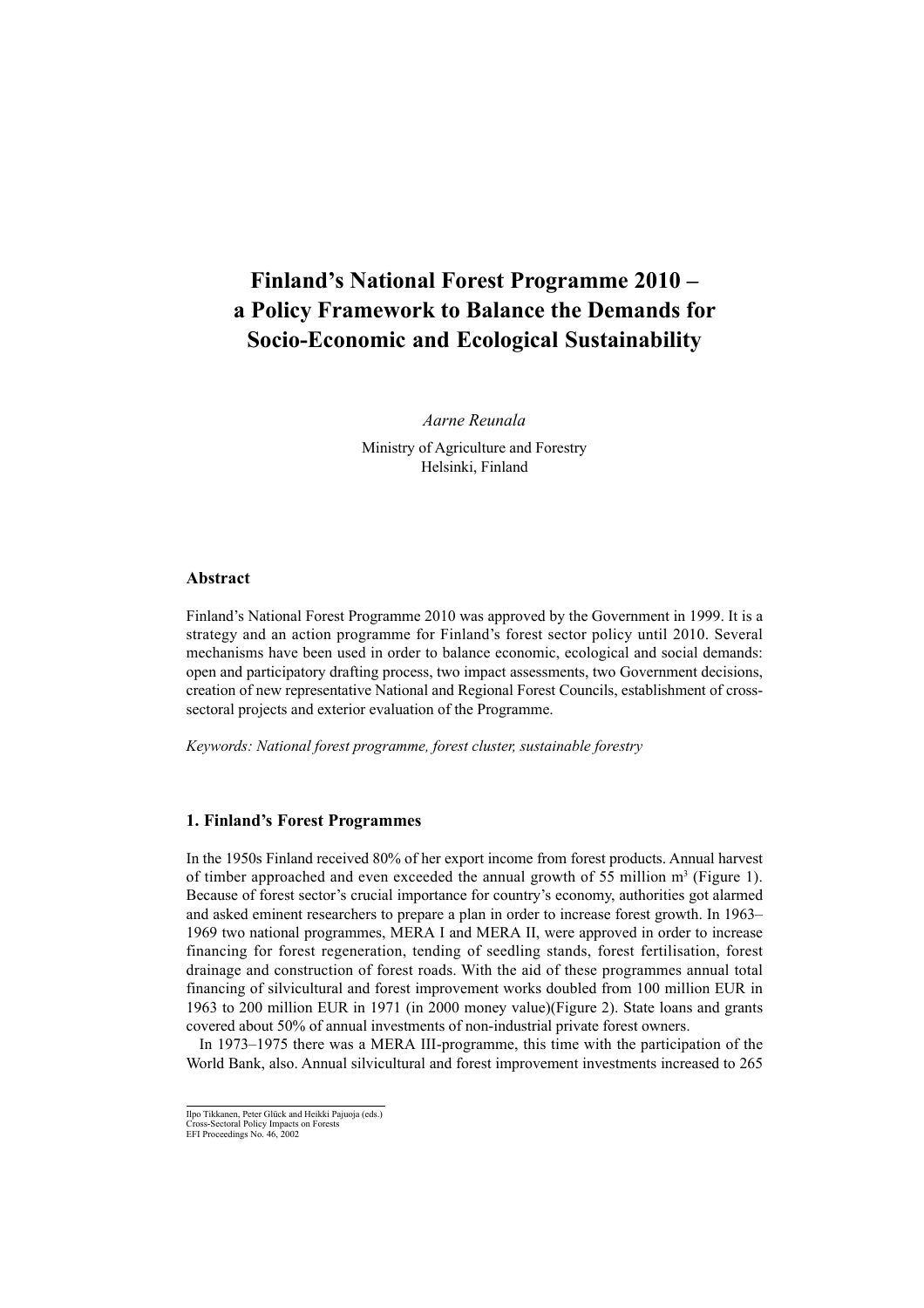



**Figure 2.** Annual total costs of silviculture and forest improvement in Finland 1965–2001.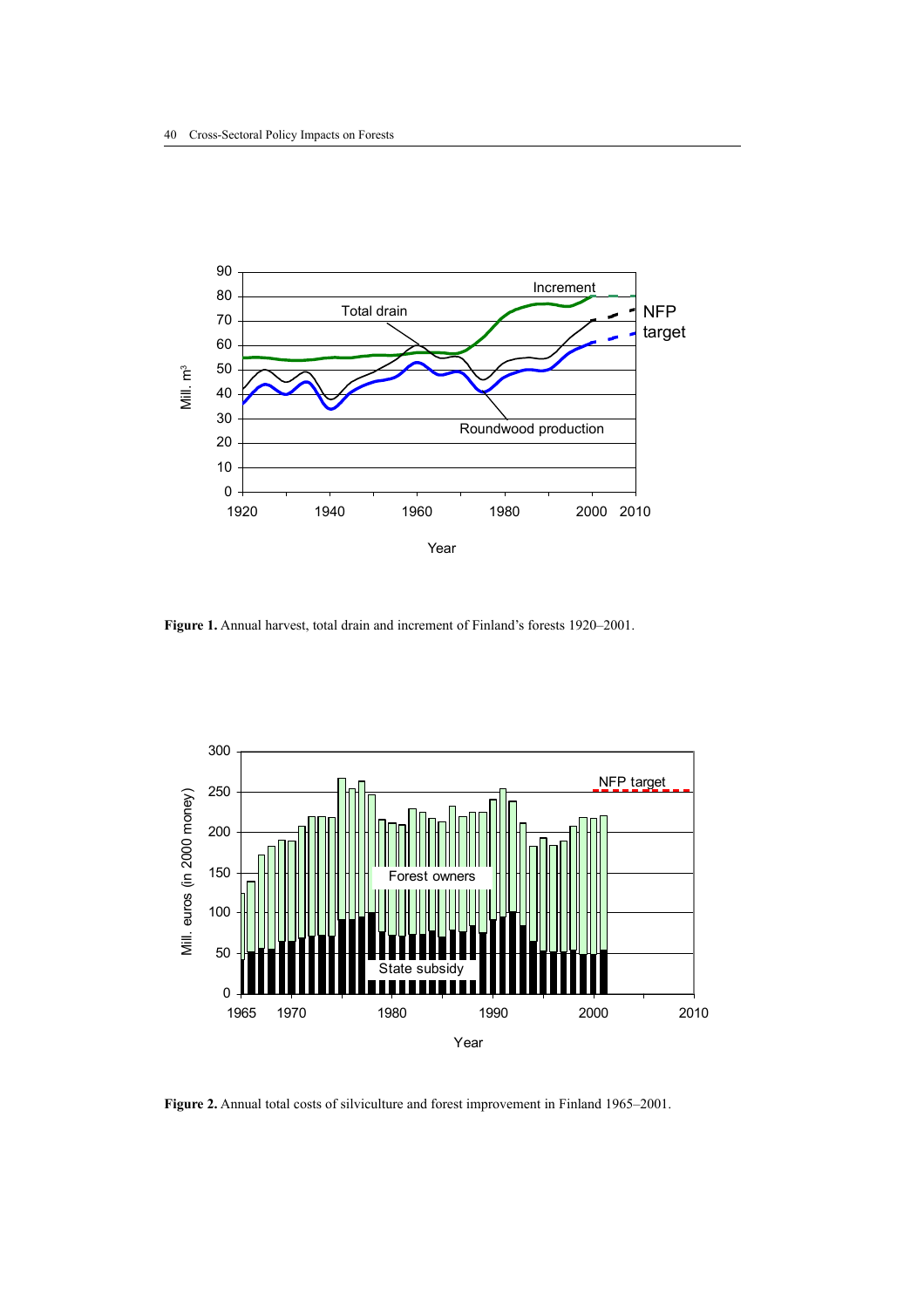million EUR, which has remained the all-time record in silvicultural and basic improvement investments in Finland.

In order to support economic growth, a national Forest 2000-programme was drafted in 1983–1985 and it proposed to increase annual roundwood harvesting from the level of 40 million  $m<sup>3</sup>$  to 61 million  $m<sup>3</sup>$  by the year 2000. For the first time, multiple-use of forests was, also, taken into account, which reduced slightly the allowable cut.

In 1990–1992 a new national committee revised the Forest 2000-programme. It reaffirmed the harvesting objective and gave attention to biodiversity, air pollution and climate change as new topics.

Two conflicting trends emerged in the 1990s. Due to new investments of forest industry companies the annual roundwood removals increased to  $50-55$  million  $m<sup>3</sup>$ , but because of economic recession the annual silvicultural and forest improvement investments, on the contrary, decreased from 250 to 180 million EUR. In 1998 the Government decided to draft a new forest programme, in order to guarantee the sustainability of timber production but also all other important values of the forests. The drafting process followed the general recommendations of NFP's, agreed in Rio 1992 and in the following IPF and IFF processes. In March 1999 the Government approved Finland's National Forest Programme 2010 (NFP 2010) as Finland's forest strategy for the coming years and the implementation of the programme began in 2000.

#### **2. Forest cluster – a cross-sectoral concept**

In the beginning of the NFP-process the ministerial group decided the vision of NFP 2010 – the desired state of Finland's forests and forestry in the year 2010. The vision "Sustainable welfare courtesy of diverse forests" goes beyond traditional sustainable forestry including as new elements top-class forest sector know-how and active participation in the international forest policy.

Finland's NFP 2010 uses the concept "forest cluster" in order to describe the interrelationships between forestry, forest industries and other related industries and activities. By forest cluster we understand the network of industries and activities around forestry and forest industries like pulp and paper machinery, chemical industries, automation and information technology, energy production, forest machines, forestry and forest industry consulting, research and education, wood construction, packaging, printing and publishing.

Finnish forest industry companies have been successful on the global scene and three of them – Stora Enso, UPM-Kymmene and M-real – are nowadays among the biggest companies in Europe and the world. There are no simple explanations for this success, but many researchers think that the existence of a strong forest cluster has improved the quality and competitiveness of all partners.

Strong cluster has been good for Finland's forestry, too. Harvesting volume compared to growth as well as pulpwood prices have been among the highest in Europe, and, in consequence, forestry has been more profitable than in many other countries. Profitability has been the necessary basis for forest owners' investments in silviculture and forest improvement.

From the cluster view it follows that NFP 2010 includes many recommendations in order to guarantee good conditions for the industry. Attention is given to the development of traffic infrastructure, to sufficient and guaranteed supply of electrical power, to increasing the value added of wood products industries and to the networking of small and medium size enterprises. Research and education are seen as major tools for developing forest cluster know-how.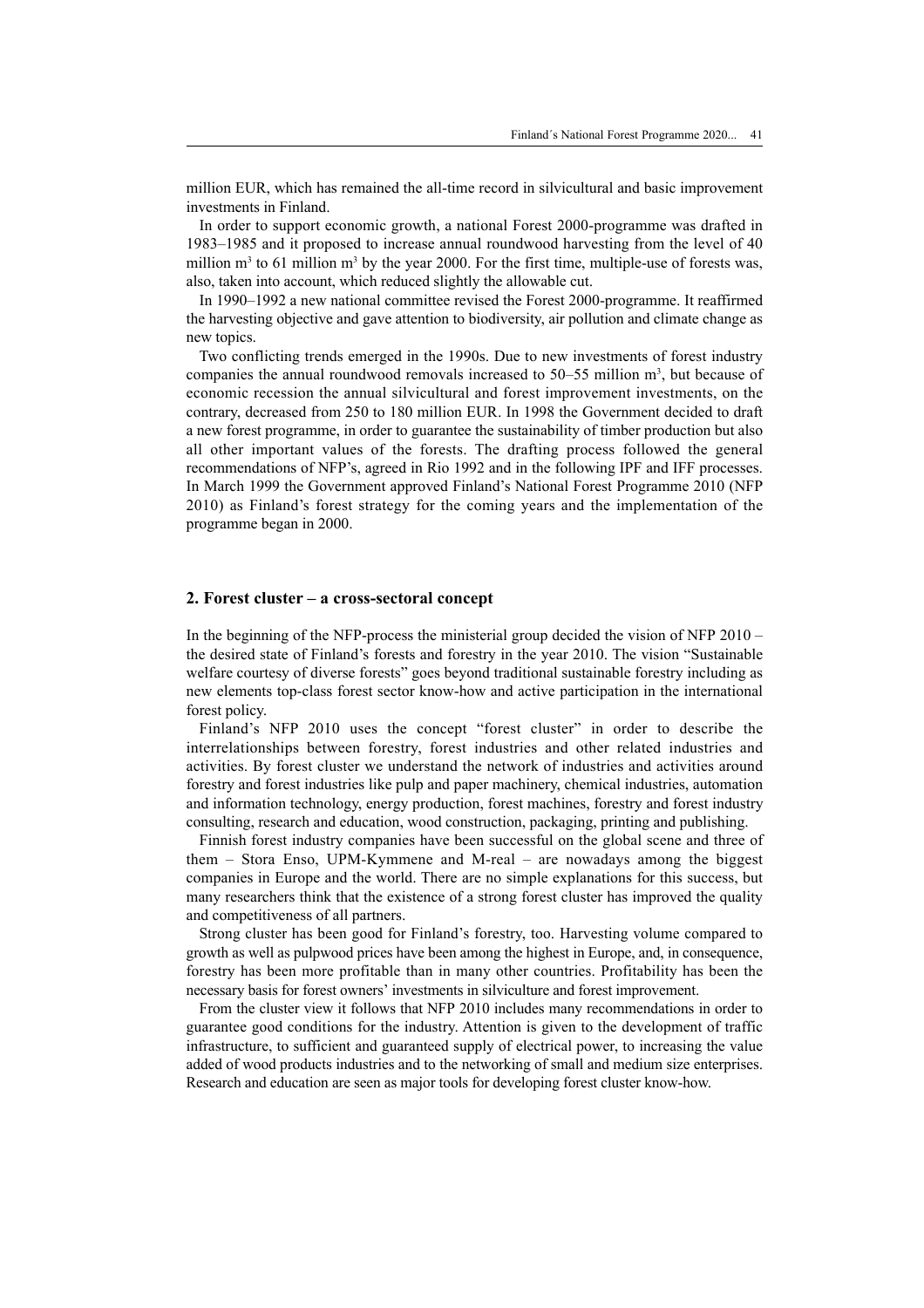Cluster view implies, also, that many ministries besides the Ministry of Agriculture and Forestry have been involved in the drafting and implementation of the NFP 2010, just to mention Ministries of Interior, Finance, Transport and Communications, Trade and Industry, Education, Social Affairs, Labour, and the Environment. NFP 2010 was drafted in accordance with other Government programmes and policies, for example those of sustainable development, business and trade, energy, road network, water protection and biodiversity.

#### **3. Economic sustainability**

NFP 2010 was prepared in an iterative process where different aspects of sustainability were considered step-by-step. The basic need was to seek for further possibilities of economic growth based on forest resources. An evaluation was made that there were growing markets for forest industry products in Europe and in the world, and that the industries could increase their annual consumption of domestic roundwood from 55 to 65 million  $m<sup>3</sup>$  by 2010, with the condition that investment conditions in Finland remain favourable.

The sustainability of annual roundwood production of  $63-68$  million m<sup>3</sup> was then evaluated. Scenario calculations showed that both the volume of timber and annual increment in Finland's forests would continue to increase with this volume of harvesting, supposing sufficient investments in silviculture. Sufficient level of silvicultural and basic improvement investments was estimated to be about 250 million EUR/year, as it was in the beginning of the 1990s before the economic recession.

Calculations showed that an increase in silvicultural and basic improvement investments would pay a good return to forest owners by 2010: the total annual stumpage earnings would rise by 100–250 million EUR and the average net income per hectare and per year would remain at the level of 100 EUR/ha. Variations in net income are big between South and North Finland due to climate and soil conditions: in south the net income can be over 200 EUR/ha/ y whereas in Lapland the net income may be as low as 20 EUR/ha/y.

Since the 1920s forest improvement investments have been in Finland a co-operative effort of family forest owners and the State. State has offered incentives, grants and loans, for long term investments like forest road building, forest drainage and improvement of young stands, with an average share of about 25% of the total investment. This tradition was to be continued and it was calculated that an increase in the State budget of about 20 million EUR/ year for incentives and forestry promotion would be profitable for the State. Increased forest sector activity would by 2010, for example, increase annual balance of payments by  $0.8 - 1.5$ billion EUR and annual export earnings by 2–3 billion EUR.

This kind of reasoning convinced forest industry companies, forest owners and politicians that the draft programme was economically sustainable and profitable for the forest sector and the State.

#### **4. Social sustainability**

Concerning social sustainability, the planned increase of forestry and forest industry production promised new employment opportunities and income especially to the rural regions. Employment estimates were not easy to make. Increased silvicultural activities and timber harvesting would create new jobs, but at the same time the development of productivity would decrease the number of jobs.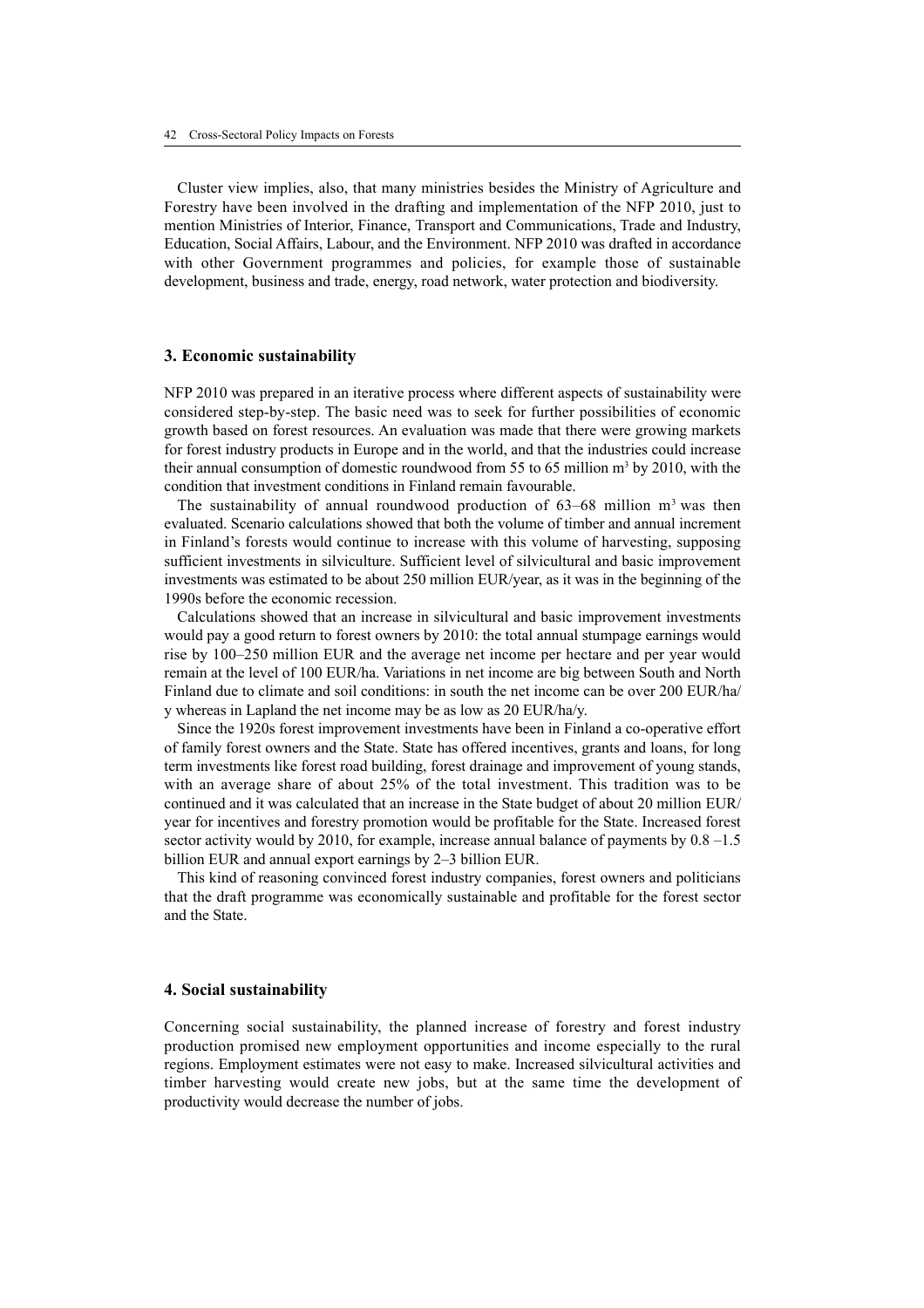By 2010 the positive employment effect of the NFP 2010 was calculated to be 10,000–15,000 jobs in forestry and forest industries, but due to productivity increase the total employment in the sector would, anyhow, decrease from 95,000 to 80,000 man-years. It was essential, however, that without the NFP 2010 the employment decrease would be much bigger.

It was essential, also, that large part of employment and income benefits would go to rural regions, since rural decline has been one of the major social problems during many decades.

Public participation strengthens social sustainability by bringing social values into planning processes. It was used in the preparation of NFP 2010 by large stakeholder representation in the working groups, by national and regional public forums and meetings and by open internet pages. All interested parties had an opportunity to express their views during the drafting process.

Social sustainability is, also, enhanced by Finland's forest ownership structure. Private families own 60% of the forests and it has been estimated that about 900,000 Finns, almost 20% of the total population, belong to a forest-owning family. This large share assures that the whole spectrum of changing social values is reflected in forest management decisions.

Finland's forests have been traditionally used according to the multiple-use principle. Due to common right of access there are extensive possibilities for outdoor recreation in all, even privately owned forests. People generally understand the economic importance of forests and do not feel major conflicts between recreational use and forestry. Multiple-use is important, also, for forest owners themselves and therefore landscape, hunting and other recreational aspects are given attention in forest planning and management.

Social sustainability is a more difficult concept to define and measure than economic sustainability. Social, cultural and spiritual sustainability were included in the Rio Forest Principles, but we still lack generally agreed definitions. There are only few quantitative measures for social sustainability and therefore we have to rely on qualitative descriptions, which are in many ways problematic. It is very difficult to compare the social sustainability of forestry of one country to another as long as there are no internationally comparable indexes.

With these reservations in mind it is generally felt, however, that social sustainability is not a major issue in the NFP 2010 and that most social and cultural values of forests can be taken care of as an integral part of forest planning and management.

#### **5. Ecological sustainability**

Ecological sustainability, the conservation of species and habitats in the forests, is an important issue of the NFP 2010 and there are conflicting viewpoints about it.

Comparing the share of strictly protected forests, Finland represents the top in Europe by 6.6% when the European average is around 1%. Finland's managed forests have, also, many benefits for biodiversity, since only domestic tree species are used in forest regeneration and about half of the regeneration is carried out naturally. Regeneration after final harvesting is assured by legislation and by competent owners and organisations. In the 1990s biodiversity has received increasing attention in forest management, based on renewed legislation, research, education and recommendations. In 1994 the Ministry of Agriculture and Forestry and the Ministry of the Environment approved an extensive Environmental Programme for Forestry.

As in most European countries, the annual increment and the volume of the growing stock are increasing, and the forest area is, also, expanding due to decreasing agriculture. The health of forests has, also, improved due to reduced air pollution since the 1980s.

On the other hand, forest conservation areas are mainly in the north and in South Finland the share of strictly protected forests is only about 1–2%. Many forest ecology researchers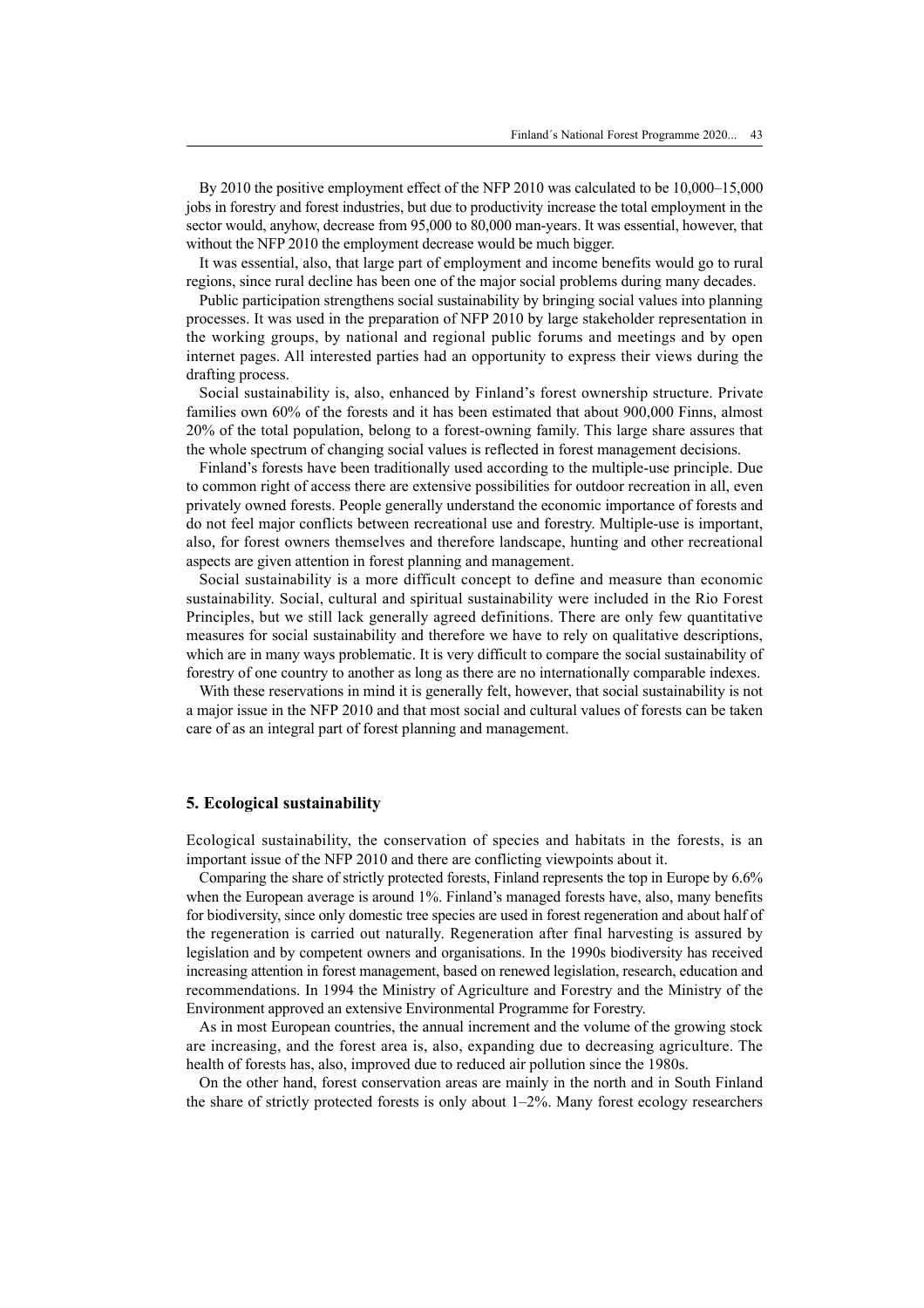and environmental NGOs think that 5 or even 10% of forests should be strictly protected also in the south in order to guarantee the existence of endangered species.

About 40% of Finland's endangered species live in forest habitats and therefore special measures are needed in forestry in order to take care of their environments. Most important structural elements needed are decaying trees, burnt wood and large aspen trees. Rare ecosystems that should be given special attention are herb-rich groves and spruce mires.

Based on the recommendation of the NFP 2010 the Government established a national committee for biodiversity protection in Southern Finland. In its report in June 2002 the committee recommends that until 2007 biodiversity should be promoted mainly on voluntary bases and with State incentives, after which the possible need for the enlargement of strictly protected forests will be evaluated and decided.

## **6. Balancing the demands for sustainability**

In the NFP 2010 process there have been several ways with which the proper balance between economic, ecological and social sustainability has been sought for.

The drafting process was open and participatory. All different interests had an opportunity to express themselves and the working groups preparing the programme included representatives of major public and private stakeholders. Therefore the process itself included a structure to balance differing needs and demands.

Preliminary assessment of economic, ecological and social effects was made as part of the drafting the process. After the NFP 2010 was approved in March 1999, an independent expert group was asked to prepare a more detailed impact assessment. In their report they stressed the uncertainty of certain economic benefits, criticized the employment estimates as too optimistic and emphasised some ecological risks of timber harvesting, forest road construction and drainage.

The Government made the political balancing twice. In March 1999 it approved the NFP 2010, and in November 1999 after the external impact assessment it confirmed the approval and added that the programme should be implemented as a balanced entity.

The implementation of the NFP 2010 includes several balancing structures. A new institution in the Finnish forest policy, the Forest Council, was established in 1999 in order to follow-up and develop the NFP 2010. It is chaired by the Minister of Agriculture and Forestry, and all major economic, ecological and social interests are represented, much in the same manner as in the Steering Group during the drafting process. The Forest Council discusses all relevant issues of the NFP 2010 and approves the follow-up reports.

At the regional level there is a corresponding new structure, Regional Forest Council, with a similar task of following and developing the Regional Forest Programme. There programmes – there are 13 of them – are coordinated with the NFP 2010 and they assure that sustainable forestry is carried out as a balanced entity also at the regional level.

It is not an easy task follow the implementation of the whole NFP 2010 because of its cross-sectoral character. Therefore 32 special projects were established in order to implement major tasks. Private sector has the responsibility of eight projects and public sector of 24 projects. Many projects include a balanced approach to economic, ecological and social sustainability.

NFP 2010 is, also, subject to exterior evaluations. The first such evaluation is under way and should be finished in September 2002. Among other things the experts should express their view about how well balanced the implementation of the first three years of the NFP 2010 has been.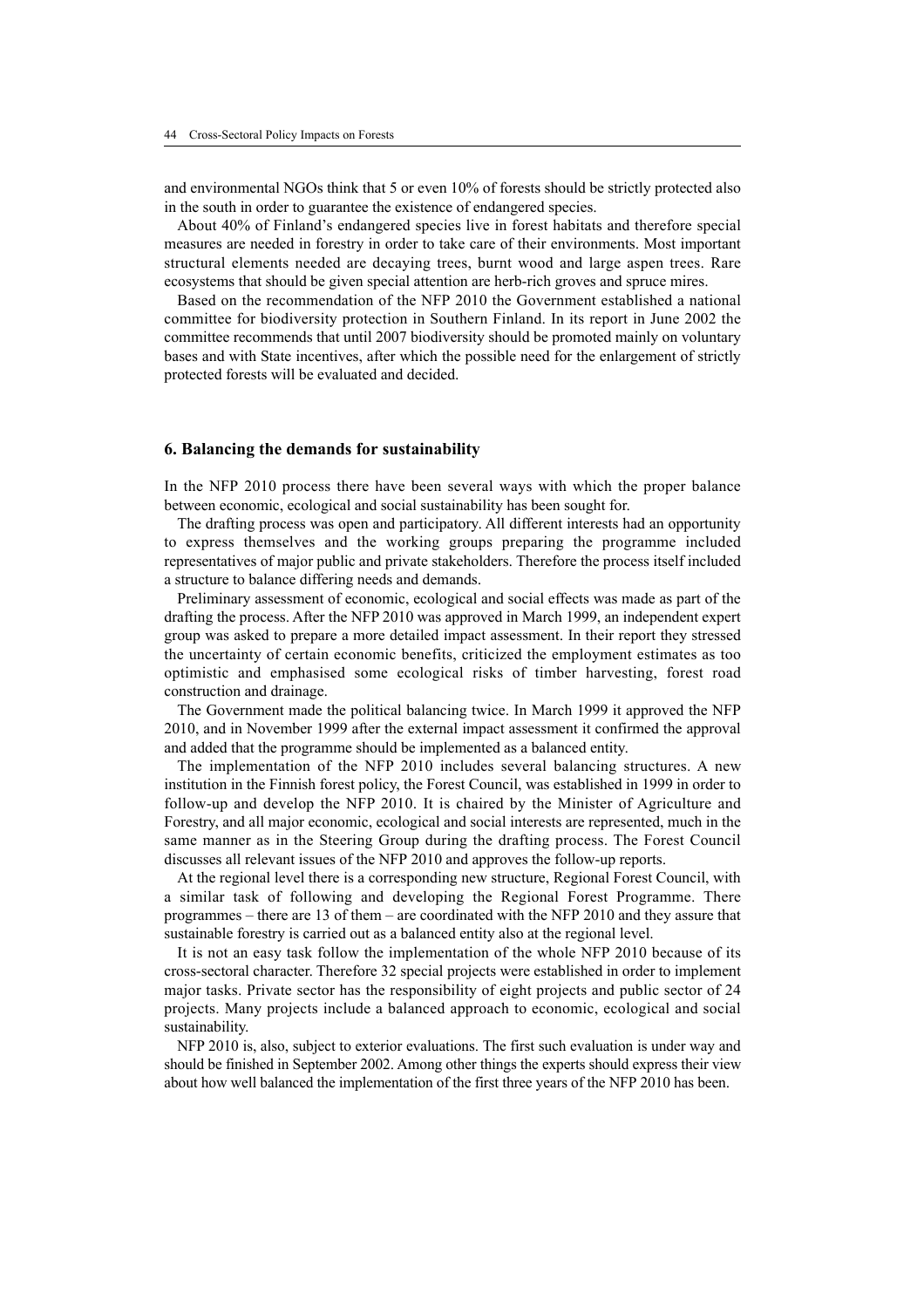Experiences of the NFP 2010 are so far mainly positive. New structures for the implementation and follow-up have been beneficial for the cross-sectoral aspects of sustainable forestry as well as for the balancing of economic, ecological and social demands. Large scope and participatory preparation and follow-up have gained the NFP 2010 wide support among politicians and forest sector stakeholders.

The management of such a wide programme is a challenge. Traditional policy structures are based on sectoral responsibilities; therefore cross-sectoral projects and follow-up are a laborious task and need extra efforts from all ministries and administrations. Public participation is, also, a new way of working needing both resources and learning. Benefits of the NFP 2010 have so far been big enough for the administration and the private sector to invest resources into its implementation.

#### **References**

Finland's National Forest Programme 2010. 1999. Ministry of Agriculture and Forestry, Publications 2/1999. 37 p. Finnish Statistical Yearbook of Forestry 2001. 2002. Finnish Forest Research Institute. 374 p.

The State of Forestry in Finland 2000 – Criteria and Indicators for Sustainable Forest Management in Finland. 2001. Ministry of Agriculture and Forestry, Publications 5a/2000. 102 p.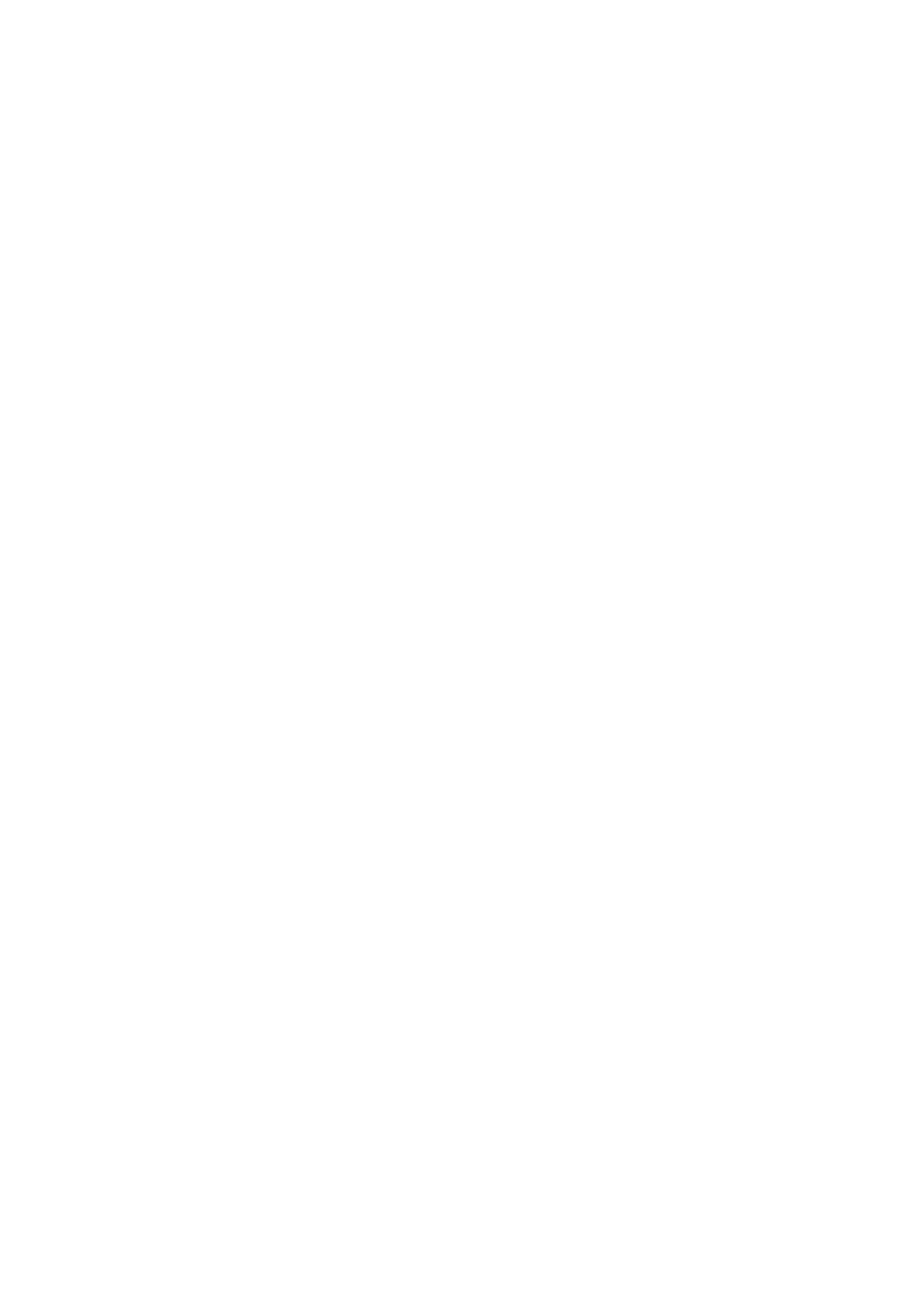## **Intersectoral Linkages and EU's Forestry Strategy**

## *Robert Flies*

European Commission, General Directorate Agriculture Unit F.1 "Environment and Forestry"

The Council Resolution of the 15 December 1998 on a forestry strategy for the European Union identifies as overall principles for action sustainable forest management and the multifunctional role of forests. This common strategy encompasses both the forest programmes of the Member States and a number of forest-related actions at EU level.

The sectoral forestry policies, which constitute the prevailing part of this strategy, are handled by the Member States. Such a decentralised approach, which is in line with the principle of subsidiarity, is allowing considering the wide range of different natural, social, economic and cultural conditions of the forests in the Community in the best manner.

There is also an increasingly complex array of legislation and support measures out of several Community policies that directly or indirectly address sustainable forest development and sustainable forest resources utilisation in the Union. This refers in particular to horizontal policies in areas such as land-use policies, regional development and environmental protection.

As a matter of a fact, all Community actions that concern forestry, in one way or another, are deriving from broader intersectoral issues in the framework of existing Community policies, such as Internal Market, Trade and Competition, CAP and Rural Development, Environment, Enlargement, Research, Regional Policy, Development Policy, Energy etc.

The impact of such EU actions on the forest policies of the Member States can be characterised – either by a legal framework, such as for example the competition rules, internal market or environmental policy directives – or by providing financial support to regional or national policies for facilitating the implementation by the Member States of defined Community objectives inherent to such respective EU policies.

In policy making, our decision-makers are increasingly using integrated and cross-sectoral approaches and general horizontal key issues – such as for example the overall sustainable development of our society – which is disaggregating the boundaries between traditional sectoral policies and which leads to growing overlapping responsibilities inside different policy sectors for the formulation and implementation of relevant policy objectives.

A good example of such an approach on the EU level is the Commission's proposal for the  $6<sup>th</sup>$  Research Framework Programme (2002–2006). This proposal is a deliberate break with past EU research programmes with regard to scope and instruments to be used in its implementation. The aim is to achieve greater focus on questions of European importance and

Ilpo Tikkanen, Peter Glück and Heikki Pajuoja (eds.)

Cross-Sectoral Policy Impacts on Forests EFI Proceedings No. 46, 2002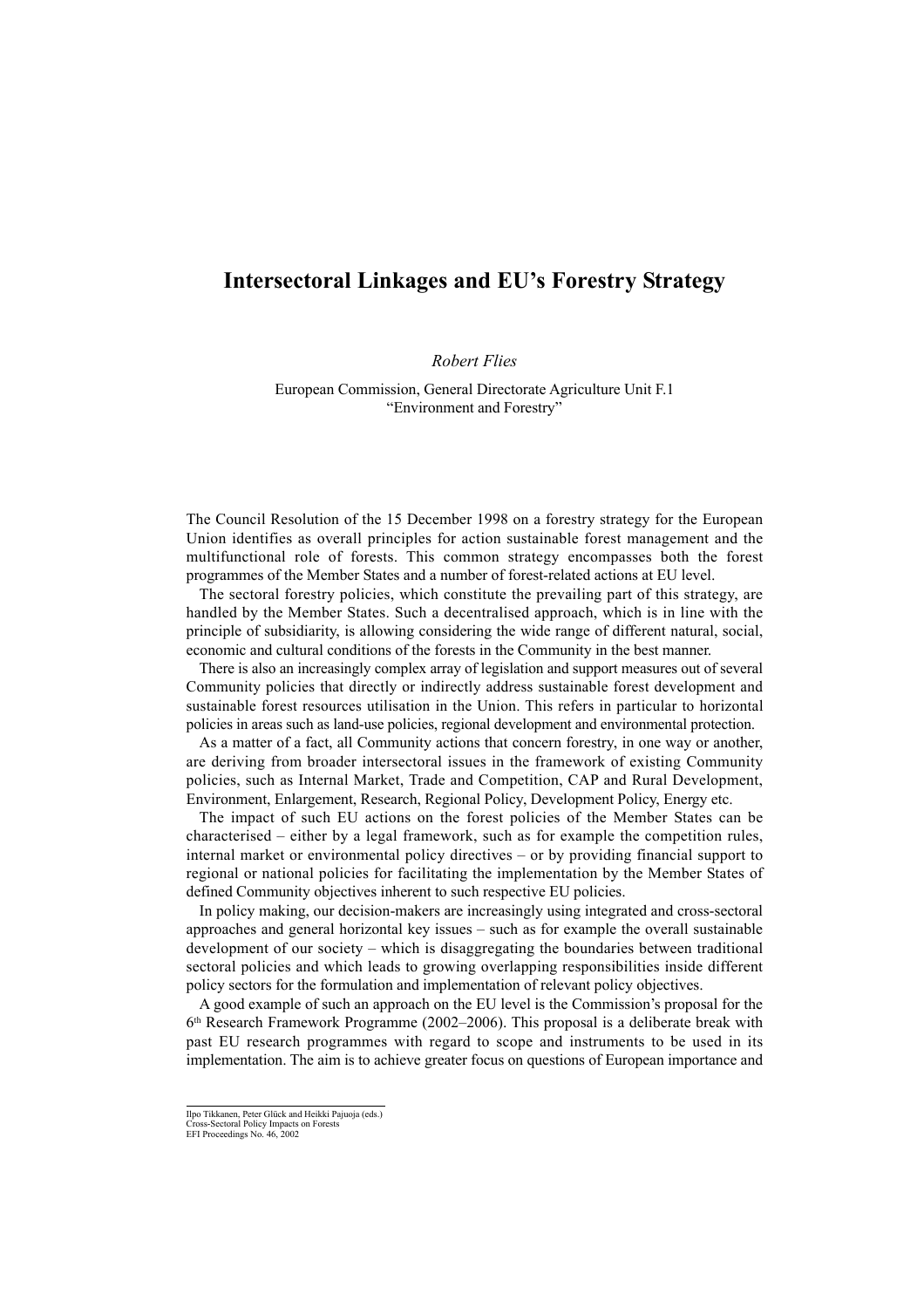a better integration of research efforts on the basis of an improved partnership between the various actors in the European research area. Priority thematic areas, such as genomics and biotechnology for health, food quality and safety, sustainable development, global change and ecosystems, clearly demonstrate the change from traditional sectoral research areas to more global thematic approaches of interest for our society. Forestry research is no more identified as a specific sector of interest. Forestry research activities, however, may be integrated in a number of such more broad thematic fields of research.

Cross-sectoral issues in areas such as environmental protection, nature and landscape conservation, land-use planning and sustainable development are dominating as well the discussions and negotiations on forest resources at the UN level and this in different processes such as UNCED, Convention on Biodiversity (CBD), Kyoto Protocol or the Convention on Desertification.

The 10 years of work in the framework of UNCED – first by the Intergovernmental Panel on Forests and then by the Intergovernmental Forum on Forests and now under the United Nations Forum on Forests – has resulted until now with hundreds of proposals of action for which the European foresters have sometimes failed to visualise and communicate enough to the large public their concrete measures and policy framework they have set up in order to promote sustainable development.

European foresters should in this respect reinforce their engagement to progress in UNFF and should pay attention that this important institutional focus for international forest issues is not risking in the future to be more and more undermined by other more horizontal ongoing initiatives, such as for instance the draft work programme on Forest Biological Diversity in the framework of the CBD, which will be presented in the COP6 meeting in The Hague from 7 to19 April 2002.

The emerging treatment of important and more comprehensive society issues in relation to the sustainable utilisation of our natural resources requires more efficient linkages and interplay between an increasing number of policy areas. Moreover the international commitments, EU policy issues, national and sub-national forest policies of the Member States and the increasing importance of regional and local actors are all likely to play an essential role in shaping the sustainable development and management of our forest resources in Europe.

Concerning the Community actions interacting with the forestry sector in the Member States (and it is not my intention here to touch to development policy or international forest policy), I briefly want to concentrate on a few examples in areas such as internal market, environment as well as rural development which are illustrating the inter-sectoral linkages of the EU forestry strategy.

## **Internal market**

Forestry is a major economic sector within the Union, as the Community is the second largest paper and sawn-wood producer in the world and the third largest exporter of forest products. As wood is an industrial product and thereby subject to the general competition rules in the framework of the internal market, it is useful to comment briefly the current evolutions of this sector and its perspectives.

Forest enterprises are operating in an increasingly competitive climate on European and international level, whereby it is essential to differentiate between two main types of competitors: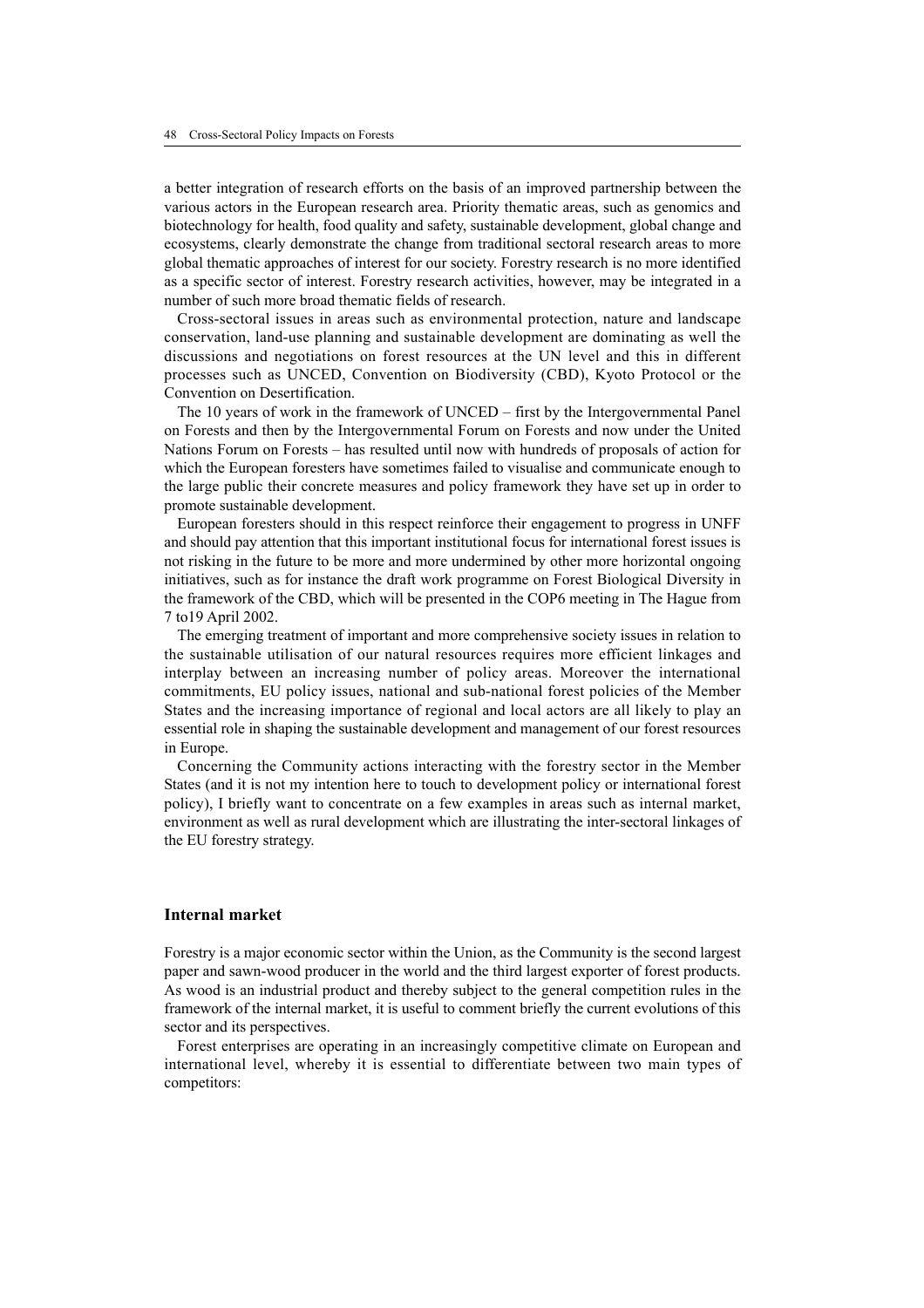- competition within the same sector in different regions of the world, and
- competition with other industrial sectors, either within EU or elsewhere using non-wooden raw materials for the same purposes.

Parts of the European forest sector are trying to increase their competitiveness, for example by:

- undergoing a process of concentration, or by
- locating their operations in a more optimal way in relation to their markets and sources inputs in order to reduce costs, and by
- introducing innovations in their production and marketing technologies.

The existing open-market and competition policy at EU level doesn't provide, in my view, a lot of possibilities for specific, sector targeted, economic policy initiatives. With the introduction of a single currency within the Union, the respect of the public budgetary debt ceilings and the consideration of the existing competition rules, any additional room for sectoral economic support initiatives of the Member States and the Community is rather limited.

The main potential for supporting the economic dimension of the European forest sector is, besides the EU training and education programmes, the development and application of technological innovations by increasing research activities and efforts at Community level. The development of new forest products and the improvement of existing ones, the exploration of new markets and new applications for forest products are the essential challenges for the European R&D institutes with the aim to ensure that our forest industries maintain themselves also in the future competitive on the world market .

## **Environment**

A growing prominence of environmental thematic issues has taken place on forest policy making during the last twenty years. Given the time constraints for making this presentation, I limit myself to a rather important discussion item, biodiversity and nature conservation in the framework of the European territory .

If you consider forest biodiversity and nature conservation on the European level, it is quite useful to keep in mind some fundamental premises which are specific to European natural and historic conditions:

- it is a fact that forests are a major contributor to the terrestrial biodiversity in the world, and even in Europe, where the human impact on forest ecosystems has been important in shaping the landscape at least for the past 4000–5000 years, forests are still ecologically far less disturbed than the areas of other land uses;
- forest biodiversity on the European level means dealing with great regional and local diversity in biological terms as well as in socio-economic terms;
- ecological sciences are not in a position to decide why and how much species diversity should be preserved; they are investigating the functioning and further evolution of forest ecosystems; decisions however, on how much forest protection or close to nature silviculture we need, are rather to be sought from a moral political and social point of view;
- there are hardly any old growth forests remaining in Europe ( forests which has been continuously forested since the end of the ice age or since the Tertiary period); some estimates of the TBRFA report state that there are nearly 3 million ha of somewhat natural forests in protected areas in Europe;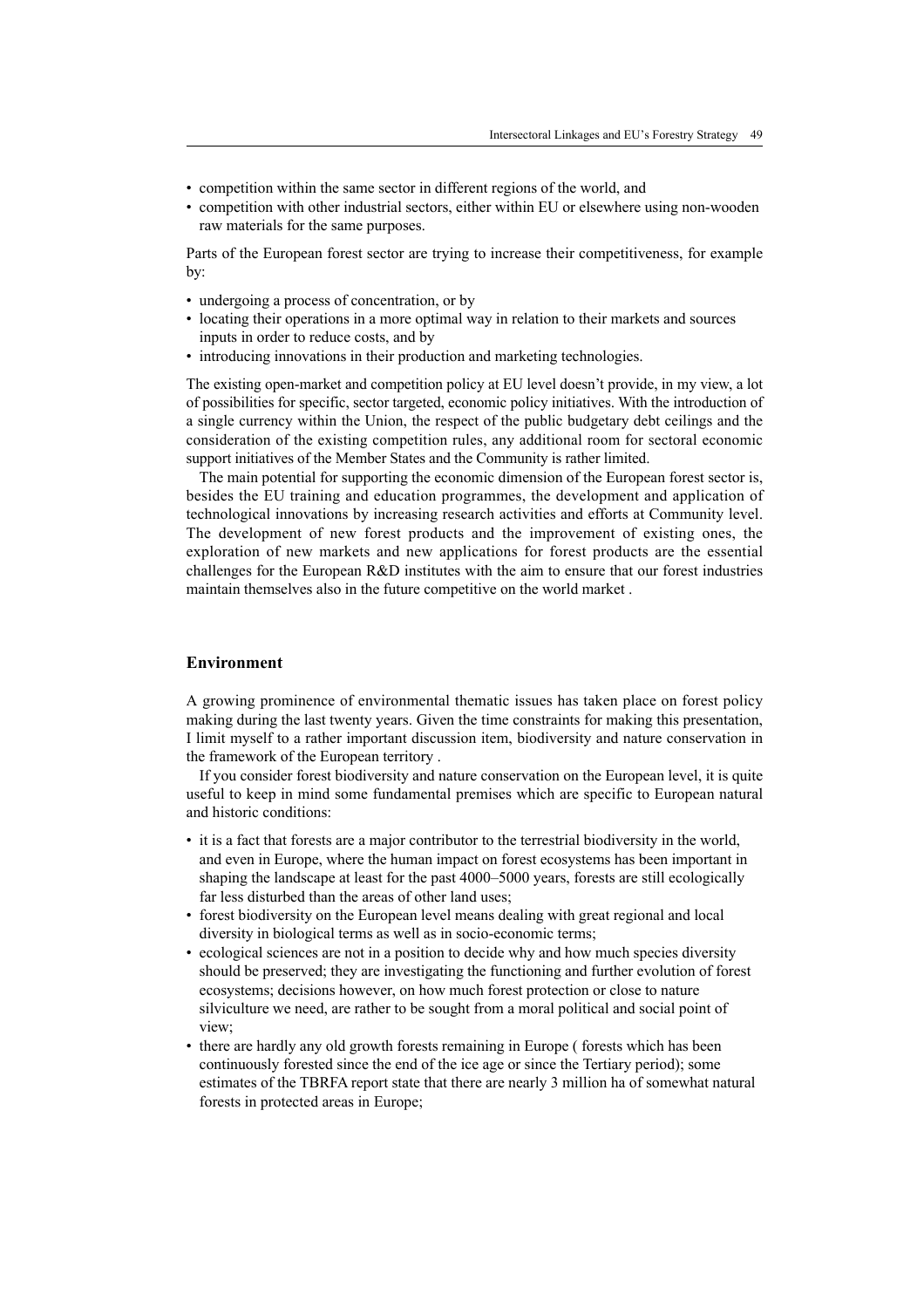• only an integrated approach in investigating the complex interdependencies between socioeconomic development and natural component will allow a proper understanding of the processes underlying the changes of biodiversity; the history of forests, landscape, people and their interactions is rich and complex in Europe and the trends for instance in agriculture, industrialisation and demographic processes have been different in different countries;

In relation to forestry, you may distinguish on the implementation side between two main types of biodiversity and nature conservation measures, the establishment of protected areas and the promotion of more "nature oriented forest management".

The European nature conservation network NATURA 2000 consisting of "special protection areas" (Habitat Directive 92/43/EEC) and "special areas of conservation" (Birds Directive 79/409/EEC) has important political implications for the forest policies of the Member States as protected forest habitats are essential parts of the conservation sites proposed by the Member States. The nature conservation objectives are in most of cases not the establishment of unexploited nature reserves.

But as the designation of areas is considering very often conservation sites where human activities have always existed and may even have contributed to the creation of certain habitats of conservation value, the conservation objectives pursue much more that forest management activities in such areas should not lead to a deterioration of the conservation value and contribute to maintain or improve the conservation status of the site.

Besides traditional obstacles, such as delays occurred, non-respect of certain legal constraints, for the implementation of these directives, the main difficulties in implementing NATURA 2000 can be summarised as follows:

- some Member States favoured a more top down approach and proposed a number of protected sites which were designated on a scientific basis (bio-geographical regions, assessment of existing natural heritage...) but without paying enough attention to involve different local and regional stakeholders in this designation process; a pre-condition for success is however to use a participatory and transparent approach right from the start and to include forest owners and other regional actors during the whole decision process as the conservation of biodiversity often depends on the maintenance of human activities, notably if non-climax vegetation habitats are to be maintained;
- an adequate a priori approach to the financial and economic implications of implementing NATURA 2000 has not been set up, neither at the level of the Member States, neither at Community level for the designated forest areas.

The preservation of biodiversity not only requires the establishment of a functional ecological network of protected areas but necessitates also measures for conservation of biodiversity covering the whole territory. The Commission proposal concerning a biodiversity action plan for the conservation of natural resources identifies the promotion of nature oriented forest management as an most effective tool to ensure the conservation and sustainable use of biodiversity in European forests.

Nature oriented forest management means in fact the use of specific silvicultural techniques which are aiming to imitate and better mimic natural processes. Such an approach is including silviculture such as replacing even-aged stands by uneven-aged stands, favouring selective harvesting systems and eliminating or at least reducing clear cuttings, planting endemic species and working, where possible with natural regeneration, increasing the rate of dead and decaying wood, converting monocultural plantations in mixed stands of broadleaved and coniferous species, increasing the rotation lengths of stands to enhance their environmental and social functions, eliminating or at least limiting the use of drainage, the input of fertilisers and pesticides…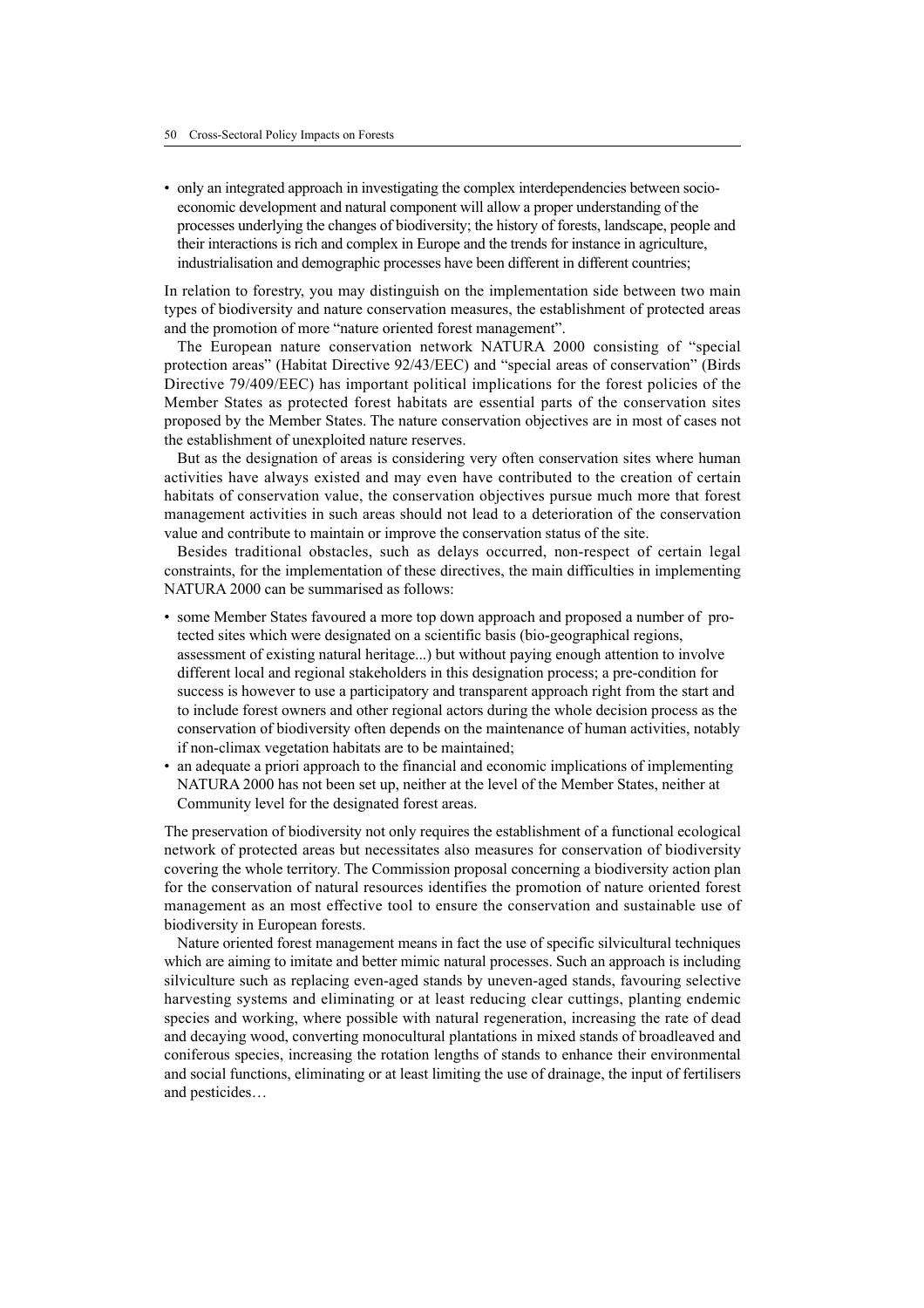Such initiatives clearly depend on an integrated planning and management approach on local and regional level which should be ensured by the implementation of the forest programmes of the Member States. In my view, a specific action plan of the Community is in this respect not needed and not in line with the respect of the principle of subsidiarity. The only role, the Union can play, is the promotion of such silvicultural techniques by co-funding these kind of measures undertaken by the Member States in the framework of their regional development programmes. The present rural development framework already gives this opportunity.

## **Rural development**

The Community policy for rural areas is moving more and more away from the primacy of agricultural production and is embracing, both a broader concept of rural development in adopting a more integrated approach and a more accentuated sense of the multifunctional role of agriculture within rural areas. It is quite evident that forestry, as an essential multi-purpose land use, as an significant employment sector and as an often considerable indirect economic component of rural economies, is brought into such an integrated rural policy domain.

The relative importance of agriculture, forestry and other forms of land use varies greatly from region to region, depending on geographical, climatic conditions, as well as historical, social and economic conditions which is pleading for an great flexibility in drawing up such a policy. The practical difficulties in implementing the reform of the CAP have hereby proved to be substantial and the rural development policy is trying hard in finding ways to avoid weakening the social fabric in rural areas and to maintain employment and living standards.

The overall principles of the EU Forestry Strategy, e.g. "multifunctionality" and "sustainability" are reflected in rural development by bringing together economic, social and environmental objectives into a coherent package of schemes with the aim to facilitate and support the implementation of the forest programmes of the Member States in their regions. The forestry measures of the rural development programmes should at the same time contribute to more global issues such as sustainable development, climate change and biodiversity.

For the Member States and the Community, the Rural Development Regulation (EC) n° 1257/99 thus emerges as an important vehicle for implementing the EU Forestry Strategy. In broad terms, the integration of forestry aspects in the Rural Development Policy follows three pathways, in particular for private owned and municipality forests:

- the afforestation of agricultural land (article 31),
- the quality improvement of multifunctional forestry (article 30), and
- the maintenance and improvement of the protection values of forest stands (article 32).

The integrated rural development approach is implying a greater emphasis on inter-linkages with other policy areas and land uses as well as on the socio-economic and ecological dimensions in line with the following principles:

- interdependencies of policies, a need to combine different interests and to achieve economic, social and environmental objectives,
- regional diversity, an acknowledgement of locally distinctive characteristics and priorities, problems and opportunities,
- bottom up approach, an emphasis on active involvement and participation of local communities and self-help rather than reliance on external action.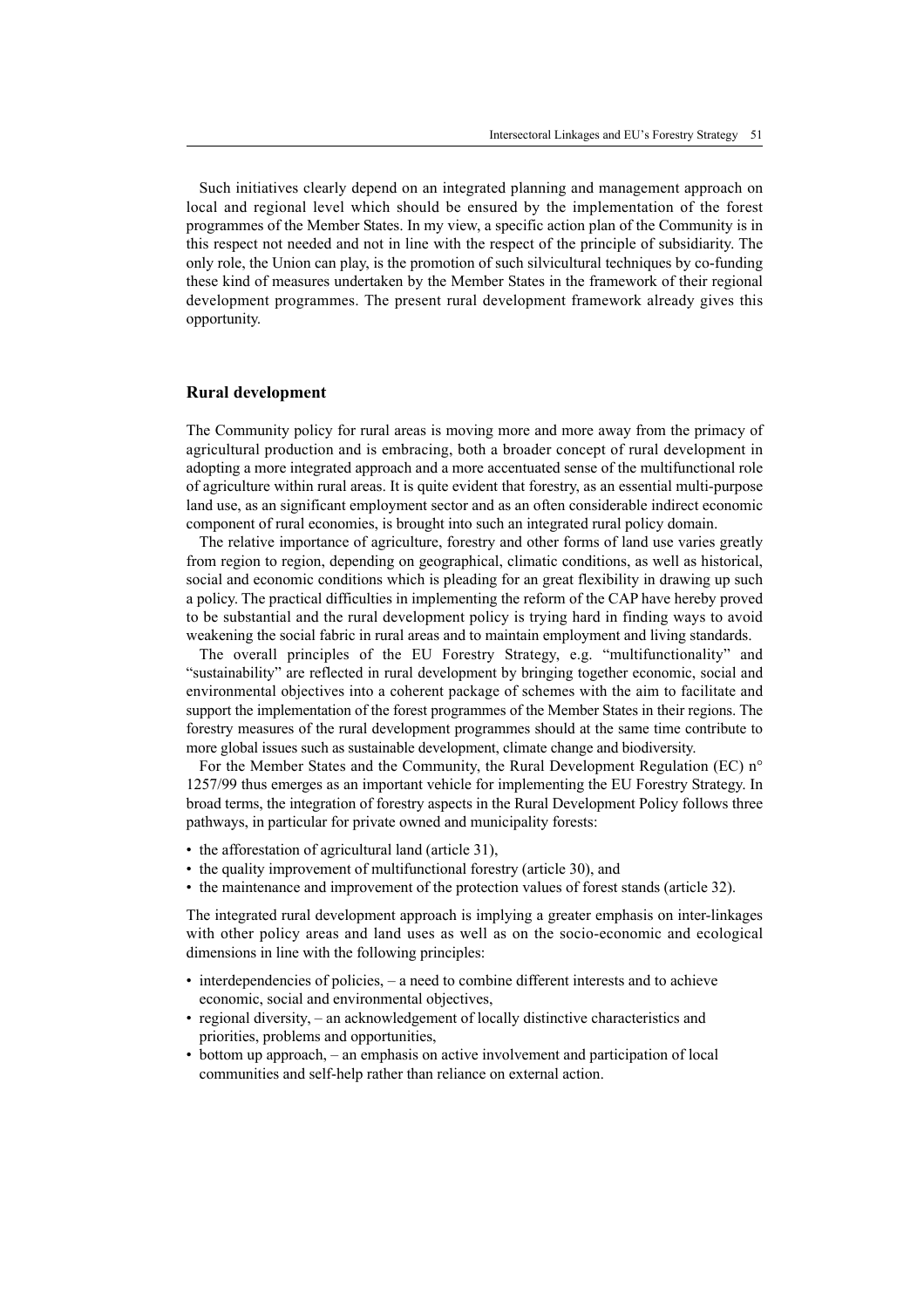The forestry measures of the Rural Development Policy are not meant to substitute the legal and political framework of the forestry policies in the Member States, neither to establish a common forestry policy through the backdoor. The rural development forestry measures are aimed to facilitate and support the implementation of the national or sub-national forest programmes of the Member States in areas where the Member States are identifying an synergy between the forestry incentives inside their National Forest Programmes and the objectives of the integrated rural development policy as laid down in the Council Regulation.

The forestry measures of the rural development programmes are sometimes criticised that in some cases they could be market distorting or, as you may read in recent publications from environmental NGOs, that there may be "perverse subsidies". It is impossible to deal with these important questions in the framework of this presentation, but if there are such type of problems, it should be remembered that the Community support inside the rural development programmes is based on national or regional state aids of the Member States, and that consequently such problems need to be analysed – by the Commission – in the broader context of state aid regimes applied by the Member States and not only in the framework of specific forestry measures that are implemented in the rural development programmes.

There are certainly a number of possibilities to improve the contribution of forestry to rural development and to establish greater coherence of forest policies and programmes and activities in other sectors, such as agriculture, environment, energy and industry in taking advantage of complementarities and synergies.

A major challenge surely is to explore ways and means, on regional, national and Community level, to maintain and develop in rural areas a sound political and economic framework enabling and motivating especially owners of small and fragmented forest areas to practice in an economic viable way sustainable forest management and to make long term investment in forestry.

The setting up of forest management plans on an operational level as laid down in the Lisbon Resolutions of the Third Ministerial Conference on the Protection of Forests in Europe, as a pre-condition for Community co-funding, would probably contribute to a greater impact of the Community rural development measures with the overall objective of sustainable management of our natural resources.

There are quite a number of other thematic issues related to forestry, such as climate change, forest certification, trade and environment, development policy, Johannesburg Conference etc. that could have been developed in this presentation. I suggest that we take advantage of further meetings to discuss these important items more in detail.

I like to close this presentation with some comments that are related to my experiences in dealing with forestry questions in the rural development programmes.

The major challenge of forest policies for the near future in most of the European countries, perhaps with the exception of Sweden and Finland where the forest sector has an considerable economic importance on a national scale – will be to find the right balance between the rights and obligations of landowners and the increasing social demands from society to forests.

Our society is developing more and more contrasting views on the multiple functions of forests. The urbanised population, which is about 80% of the total population, at the same time that it is advocating a greater use of renewable raw materials, is considering forests mainly as space for leisure and recreation activities as well as manifestations of nature which are supposed to be largely free from human intervention, as places of contemplative reflection and of personal freedom.

Such expectations from the society need to be weighed carefully against constitutional rights of ownership, and the responsibilities of landowners to choose the management options which fits them best. Already today, a lot of small forest owners, which are predominant in the Union, are frequently not in a position to support the incremental costs of such external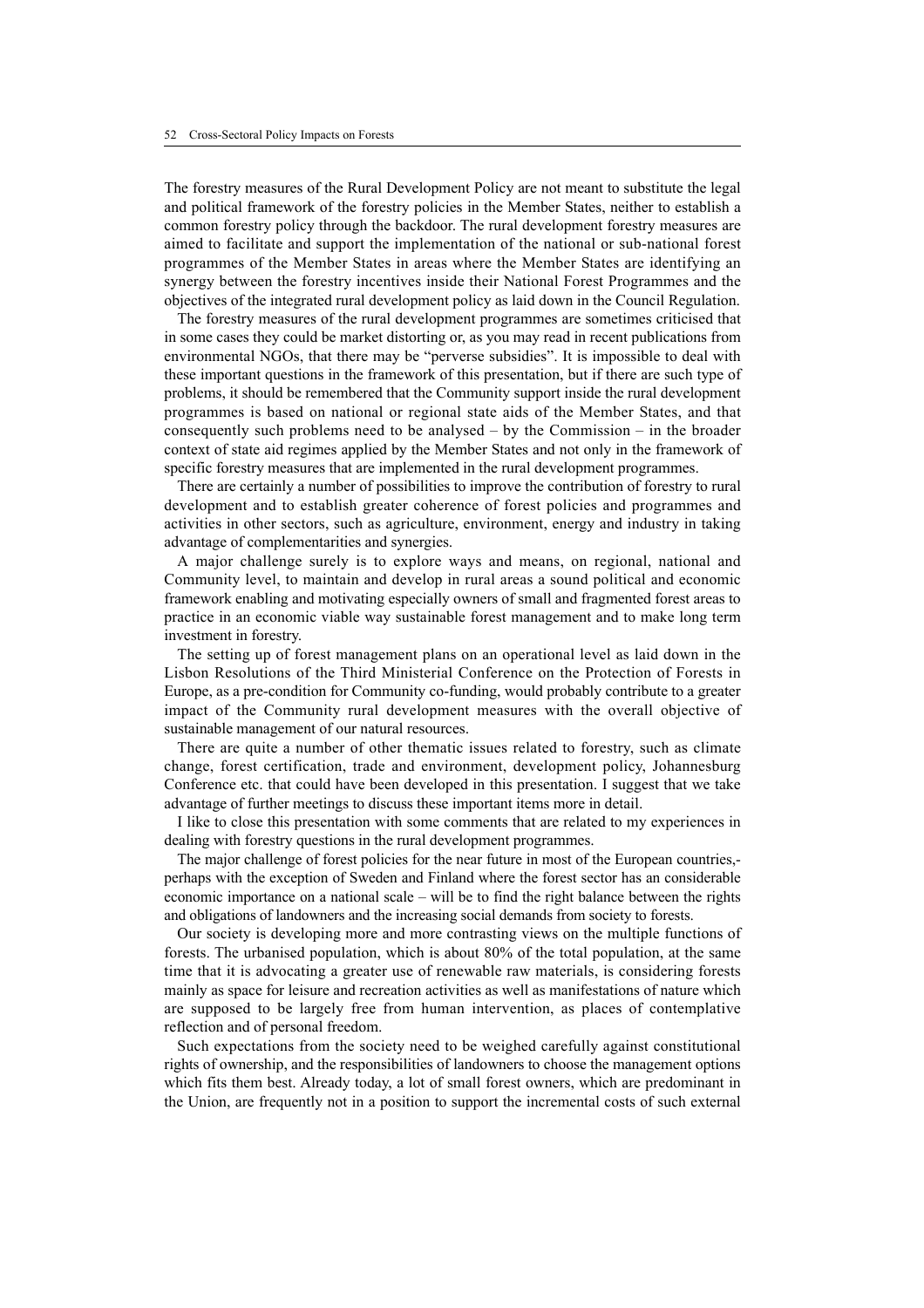benefits without compensation with the result that they are simply no more interested in managing their forests in a sustainable manner.

Only if we are able to set up an effective partnership between society and the forest sector which is recognising the role of forests as a key renewable resource and which endorses the responsibility of forest policies in implementing the integration of all forest functions at the appropriate local and regional level, we will be able to meet global concerns such as sustainable development effectively. Global problems don't necessarily mean global or centralised recommendations and solution proposals for solving such problems. We are increasingly well positioned to use global advances in science and technology such as GIS or GPS, to develop more and better defined strategies for location specific forestry.

The evolving political framework of forest resources management – both in its multisectoral dimensions as well as with respect to different political levels – requires new strategies on the part of landowners, a commitment to effective, efficient and transparent process steering on the part of public institutions, and a more collaborative decision-making involving the main users as well as other stakeholders of the civil society.

In line with the Council Resolution on the EU Forestry Strategy, the Commission is invited to submit an implementation report of this strategy in 2003. The issues that were discussed in the Savonlinna meeting, such as cross-sectoral coordination, participatory approach, intersectoral multilevel coordination will be important elements in the context of the setting up of national or sub-national forest programmes in the Member States and by that essential questions to be dealt within the overall strategy.

It is in my view obvious that the linkages and interplay between an increasing number of policy areas, the superposition of international commitments, Community thematic issues and national political actors – and the increasing importance of sub-national and local entities – are all likely to play a powerful role in shaping the sustainable development of the forest sector in the coming years.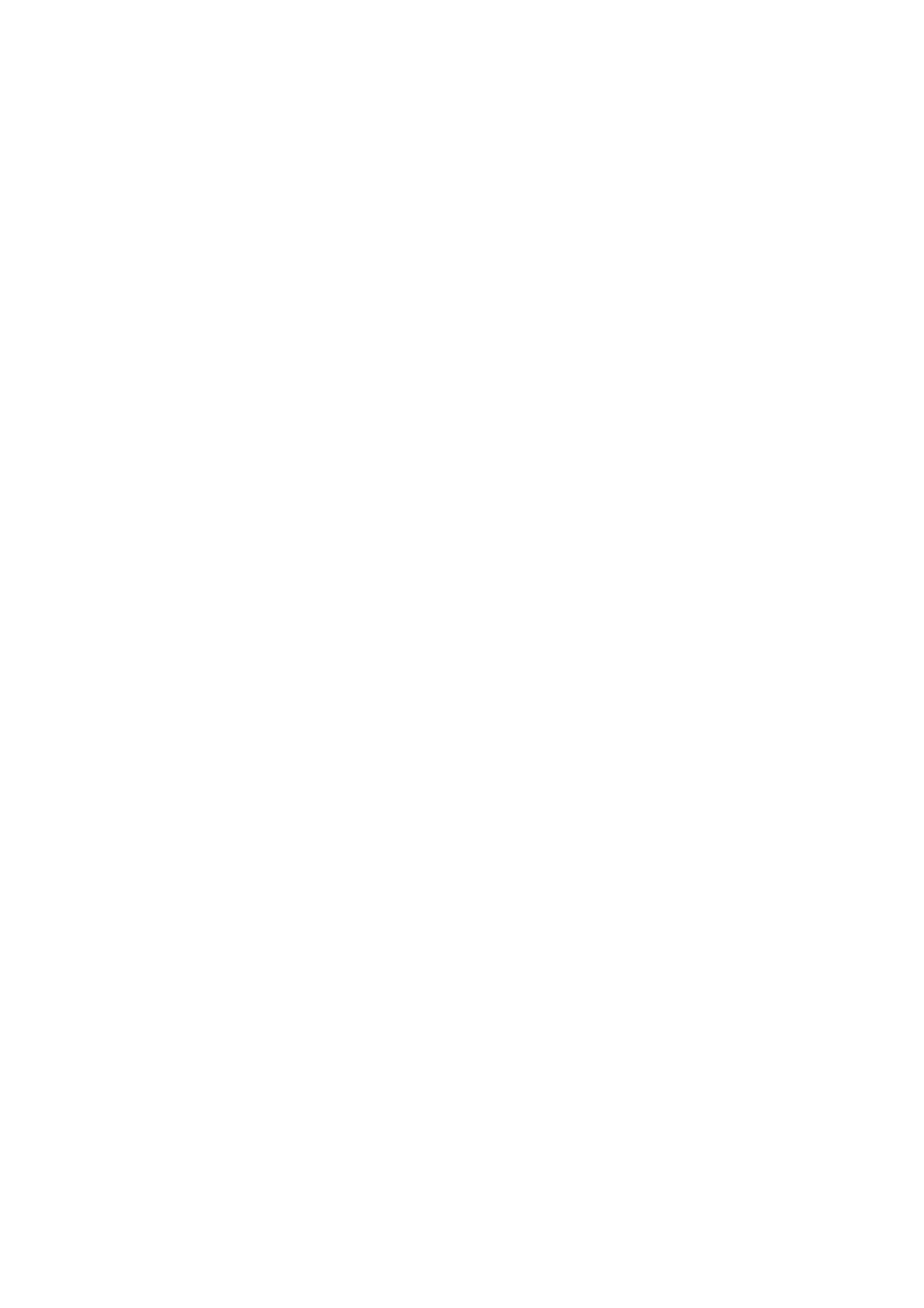## **The Pan-European Approach to NFPs Current State of MCPFE Work**

*Peter Mayer*

MCPFE – The Ministerial Conference on the Protection of Forests in Europe, Liaison Unit Vienna, Austria

#### **Abstract**

The MCPFE has worked on national forest programmes (NFPs) within the frame of the MCPFE Work Programme. Two workshops and a preparatory group have resulted in a pan-European approach towards NFPs. This pan-European approach includes the scope of NFPs, the relation of NFPs to criteria and indicators for sustainable forest management (SFM) and a description of the principles and elements of NFPs in Europe.

#### **1. Background**

The Ministerial Conference on the Protection of Forests in Europe (MCPFE) as forum for deliberations on the most important pan-European forest policy issues has worked on national forest programmes (NFPs) since its Third Ministerial Conference, convened in Lisbon, Portugal, in 1998. In the General Declaration of the Lisbon Conference NFPs were considered as an important policy tool for sustainable forest management.

Consequently, the MCPFE tackled this issue in its Work Programme in order to develop a common understanding on NFPs in the pan-European context. National experiences as well as results of scientific work carried out e.g. by COST Action E19 "National Forest Programmes in a European Context" contributed to the MCPFE discussion.

The MCPFE's work on NFPs is based on the outcomes of the Intergovernmental Panel on Forests (IPF), the Intergovernmental Forum on Forests (IFF) and the United Nations Forum on Forests (UNFF). In the latter NFPs constitute a common item of the multi-year programme of work. The MCPFE's efforts on NFPs are also relevant with regard to the expanded programme of work on forest biological diversity of the Convention on Biological Diversity (CBD).

Ilpo Tikkanen, Peter Glück and Heikki Pajuoja (eds.) Cross-Sectoral Policy Impacts on Forests EFI Proceedings No. 46, 2002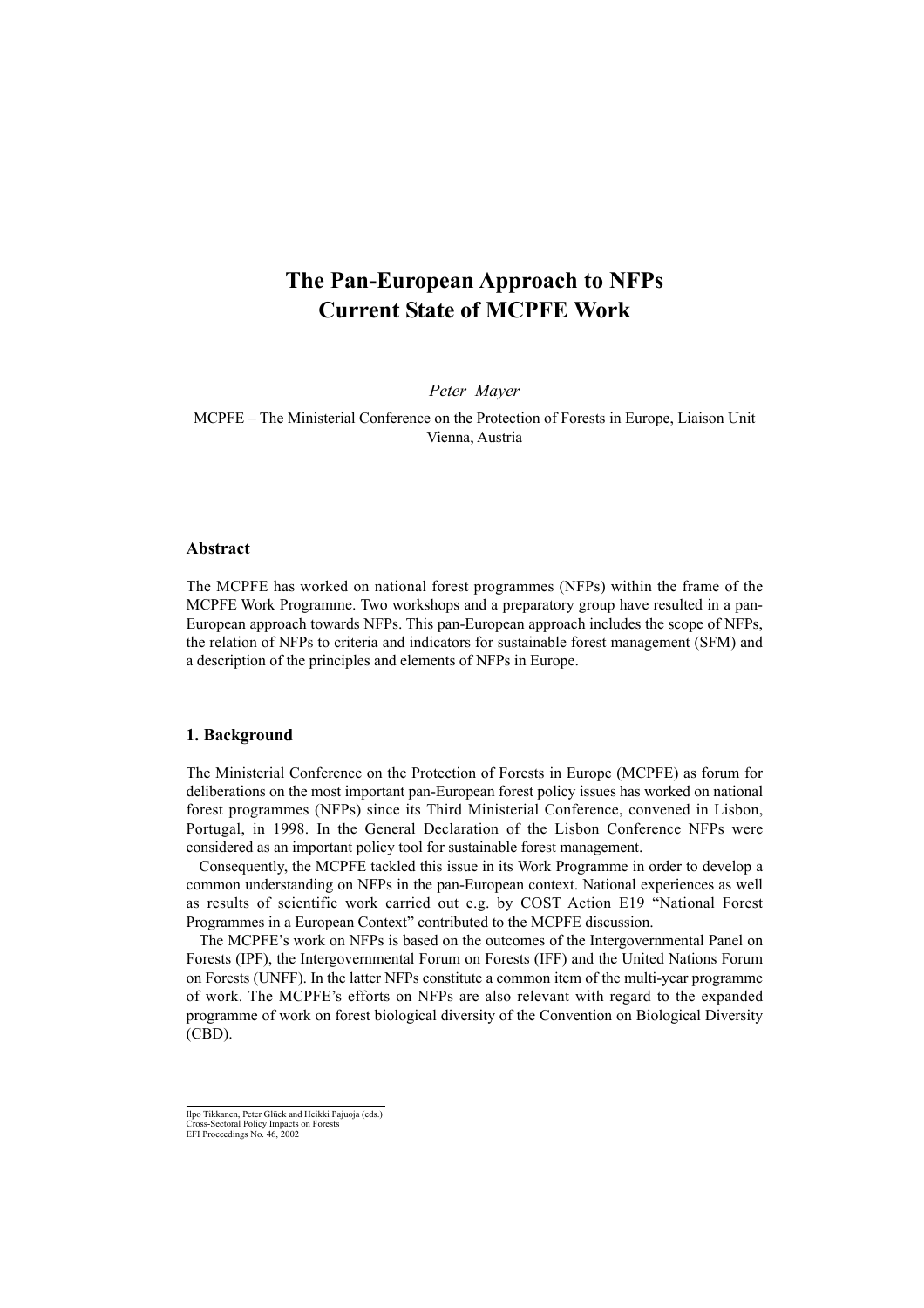Furthermore, the concept of NFPs is also anchored in forest-related legislation of the European Community, including the Council Regulation on support for rural development and the Council Resolution on a Forestry Strategy for the European Union<sup>1</sup>.

In general the MCPFE's work on NFPs therefore aims contribute to the international discussion<sup>2</sup> and to especially give a signal to other regions in the world.

## **2. Steps within MCPFE on NFPs**

The steps that were taken by the MCPFE during the last three years included two workshops in which all MCPFE participants were invited to present their views on NFPs in the pan-European context.

- At the "Workshop on the Role of National Forest Programmes in the Pan-European Context" (13–14 September 1999 in Tulln, Austria) a basic understanding was achieved on the concept and characteristics of NFPs and their significance in the pan-European context. Further action at the pan-European level was encouraged.
- The "Second MCPFE Workshop on National Forest Programmes" (2–3 July 2001 in Lillehammer, Norway) confirmed the relevance of the issue NFPs for the  $4<sup>th</sup>$  Ministerial Conference (28–30 April 2003 in Vienna) and further deliberated on elements and principles of NFPs in Europe. As an outcome of the discussion, a draft MCPFE Paper on National Forest Programmes was elaborated and subsequently commented by the MCPFE participants. Furthermore, the establishment of a preparatory group was recommended. The results of the Lillehammer workshop were confirmed by the MCPFE Expert Level Meeting in October 2001.

The proposed preparatory group on NFPs was convened on 24–26 April 2002 in Riga, Latvia. The aim of the MCPFE Preparatory Group on National Forest Programmes was to further develop the issue of national forest programmes for the 4<sup>th</sup> Ministerial Conference in Vienna.

The preparatory group continued to elaborate on a common pan-European approach to national forest programme, and reconsidered the structure of the related elements and principles of NFPs in Europe and further refined them. It also discussed the scope of a national forest programme, including the role of NFPs in the implementation of international commitments and the relation between NFPs and criteria and indicators for sustainable forest management.

In the following the pan-European approach to NFPs as agreed within the MCPFE so far is explained in more detail.

#### **3. The pan-European approach to NFPs**

#### **3.1 General aspects**

The discussions on a pan-European approach to NFPs within the MCPFE in general and especially the preparatory group held in Riga, Latvia, were based on the common understanding that this approach would build on the consensus on NFPs achieved in the

<sup>1</sup> The "Forestry Strategy", inter alia, identifies as a substantial element "the implementation of international commitments, principles and recommendations through national or sub-national forest programmes or appropriate instruments developed by the Member States.

<sup>2</sup> This includes also the exchange of information with PROFOR and the NFP facility.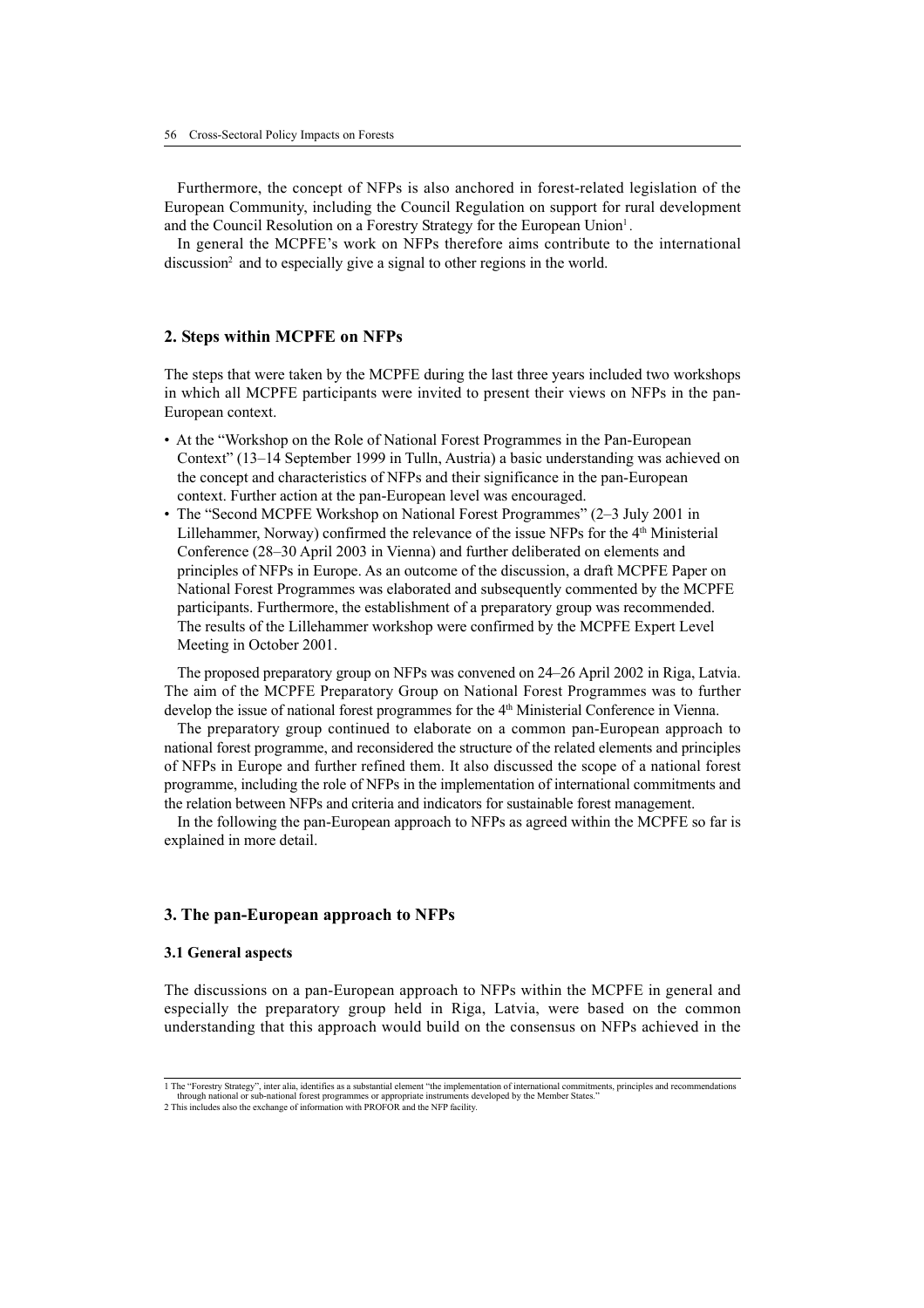Intergovernmental Panel on Forests (IPF) and its successor, the Intergovernmental Forum on Forests (IFF). This reaffirmed that all principles and elements as listed in the global deliberations are of importance for the pan-European discussion.

Within the MCPFE discussion on NFPs it is also understood that NFPsare one holistic process of policy planning, implementation, monitoring and evaluation at the national and/or sub-national level. However, within this overall NFP process, different targets with different timelines and actors have to be identified, thus initiating a number of sub-processes.

The preparatory group identified the need to further specify the objective of an NFP, i.e. to proceed towards sustainable forest management (SFM). Therefore the pan-European approach to NFPs contains a reference to Helsinki Resolution H13 . The contribution of NFPs to sustainable development was also re-emphasised. Furthermore the need for long-term high level political commitment to the NFP process was made explicit again.

## **3.2 The scope of NFPs**

Concerning the thematic scope of NFPs the preparatory group concluded that the nfp process could make use of the six pan-European criteria for SFM as a framework which encompasses the three dimensions of sustainable development.

Taking this framework into account the policy issues would be addressed at the national and/ or sub-national level in accordance with the elements and principles of the NFP process. The various levels from which the issues are derived in the NFP process range from local to global. Consequently, they can comprise local challenges just as well as international commitments.

Special importance is also derived through the connection with the implementation of all relevant forest-related international commitments in the national and/or sub-national context. These forest-related international commitments include the commitments made at the pan-European as well as at the global level. In this context particular emphasis can be given to the implementation of the IPF/IFF proposals for action and the outcomes of UNFF as well as to the forest-related conventions CBD, FCCC and CCD.

#### **3.3 NFPs and criteria and indicators for SFM**

With a view to the global deliberations on monitoring and assessment an explanation of the relation between NFPs and criteria and indicators (C&I) for sustainable forest management (SFM) is important. However, the generic role of C&I for SFM as a policy instrument is to periodically monitor, assess and report on the state of and progress towards SFM. C&I are not a feasible instrument for an evaluation of the nfp process and the related procedural and specific elements and principles as such.

Nevertheless, the preparatory group concluded that C&I can help to evaluate the output of an NFP with regard to its objective, i.e. SFM as defined in Helsinki Resolution H1. In this respect C&I for SFM can be considered as a component of the NFP process.

<sup>3</sup> Resolution H1 contains the pan-European definition of SFM.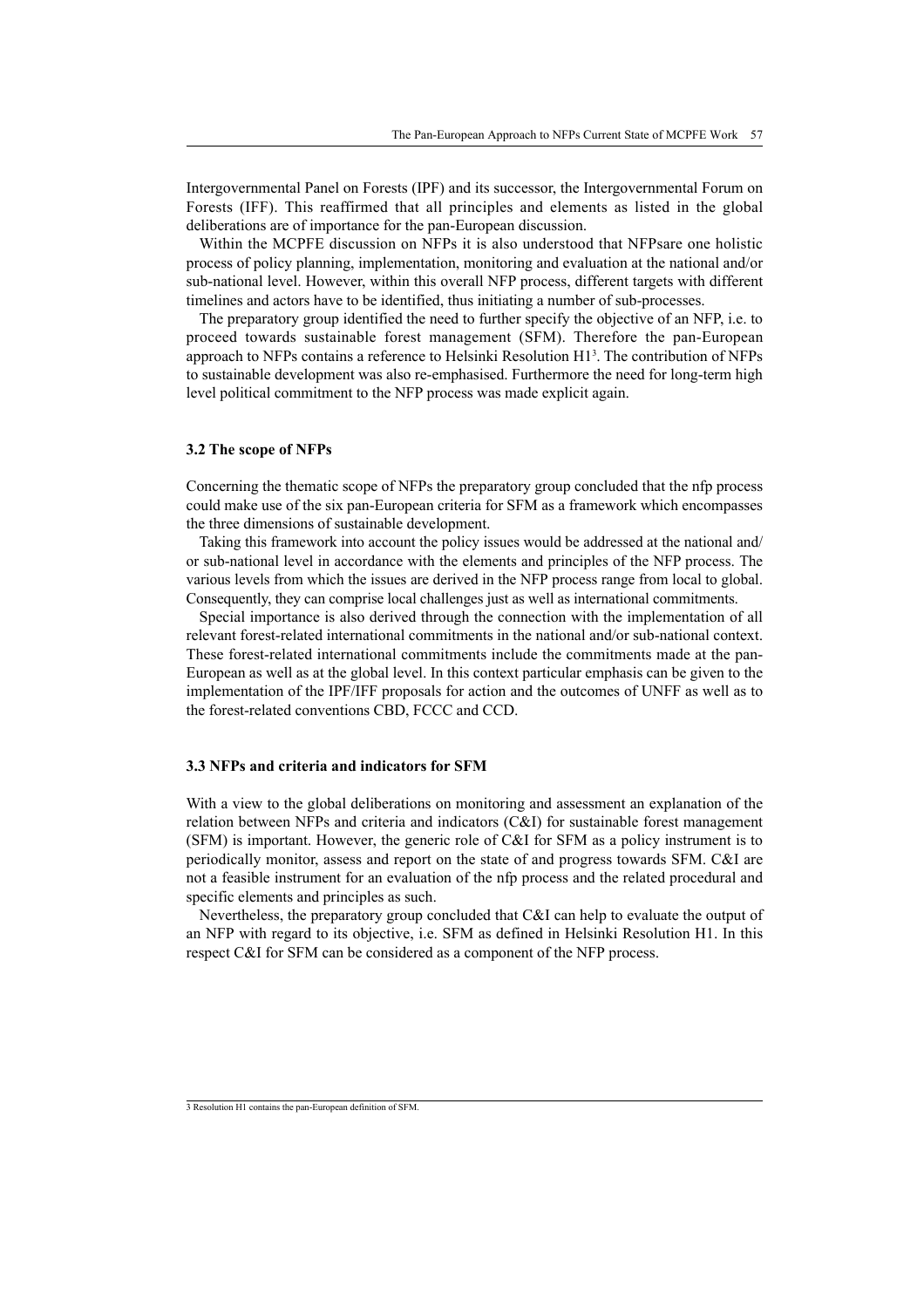#### **Table 1.** Elements and principles of NFPs in Europe.

- Key elements and principles:
- Participation
- Holistic and inter-sectoral approach
- Iterative process with long-term commitment
- Capacity building

Other elements and principles of relevance:

- Consistency with national policies
- Integration with national sustainable development strategies
- Consistency with international commitments recognising synergies between international forest
- related initiatives and conventions
- Institutional and policy reform
- Ecosystem approach
- Partnership for implementation
- Raising awareness

#### **3.4 Elements and principles of NFPs in Europe**

As a basis for the description of elements and principles of NFPs in Europe it is important to re-emphasise that all general elements and principles of NFPs agreed upon at the global level by the Intergovernmental Panel on Forests are also important in Europe. Thus the MCPFE approach to NFPs provides a further specification of the global consensus on principles and elements of NFPs according to the priorities of the European region.

The basic structure of the principles and elements within the MCPFE process identify four "key elements and principles" as well as seven "other elements and principles of relevance" (Table 1).

#### **4. Outlook**

The pan-European approach to national forest programmes and the related elements and principles further shape the concept of NFPs in Europe. Concerning the next steps within the MCPFE process, the preparatory group recommended that European countries should be encouraged to develop NFPs in accordance with the common approach of the MCPFE to NFPs. Consequently this approach should serve as a component of the  $4<sup>th</sup>$  Ministerial Conference on the Protection of Forests in Europe (Vienna 2003). The decisions of the MCPFE participants in the preparation of the Vienna Conference will determine how this approach will ultimately be included.

With regard to possible activities of the MCPFE on NFPs in the future, an exchange of experiences on NFP processes carried out by European countries including a number of possible mechanisms to support this exchange of experiences was recommended.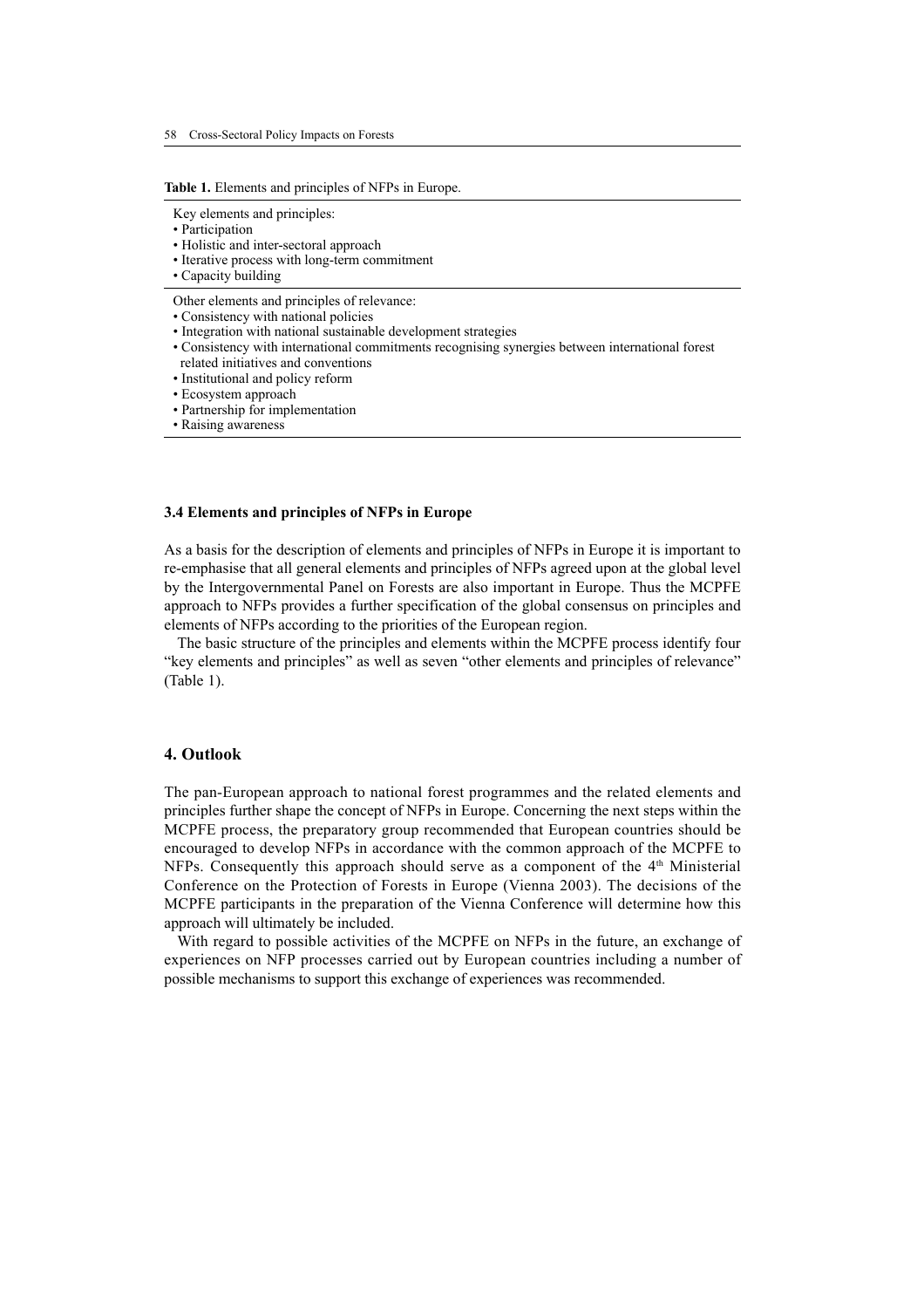# **IPF/ IFF Proposals for Action and their Implementation by National Forest Programmes by National States and the European Community**

*Helga Pülzl*

Institute of Forest Sector Policy and Economics, University of Agricultural Sciences Vienna, Austria

#### **Abstract**

The principal objective of this paper is to provide information on the nature of the IPF/IFF Proposals for Action, present a methodology that could be used for voluntary evaluation of the implementation of the IPF/IFF Proposals for Action and examine the role of national forest programmes. The methodology was elaborated in the context of two case studies – for the European Community and Austria. This paper shows how to assess the IPF/IFF Proposals for Action for national and international implementation. The methodology allows to examine the addressee(s) of the respective IPF/IFF Proposals for Action, the implementation priority, relevance and responsibility, policy areas, the implementation degree and implementation gaps. Some results for both case-studies will be outlined.

The paper shows furthermore what role national forest programmes might take in the implementation process of the IPF/IFF Proposals for Action. Throughout the text of many Proposals for Action, national forest programmes are addressed under various headings and in relation to many issues. They are viewed as one tool for implementing the Proposals for Action.

*Keywords: Proposals for Action, national forest programmes, implementation, Austria, European Community*

## **1. Introduction**

During the years 1995–2000 two intergovernmental panels discussed forest-related aspects that would enhance sustainable forest management practices on a global, regional, national and local scale. As a result of the deliberations of the intergovernmental Panel on Forests

Ilpo Tikkanen, Peter Glück and Heikki Pajuoja (eds.) Cross-Sectoral Policy Impacts on Forests EFI Proceedings No. 46, 2002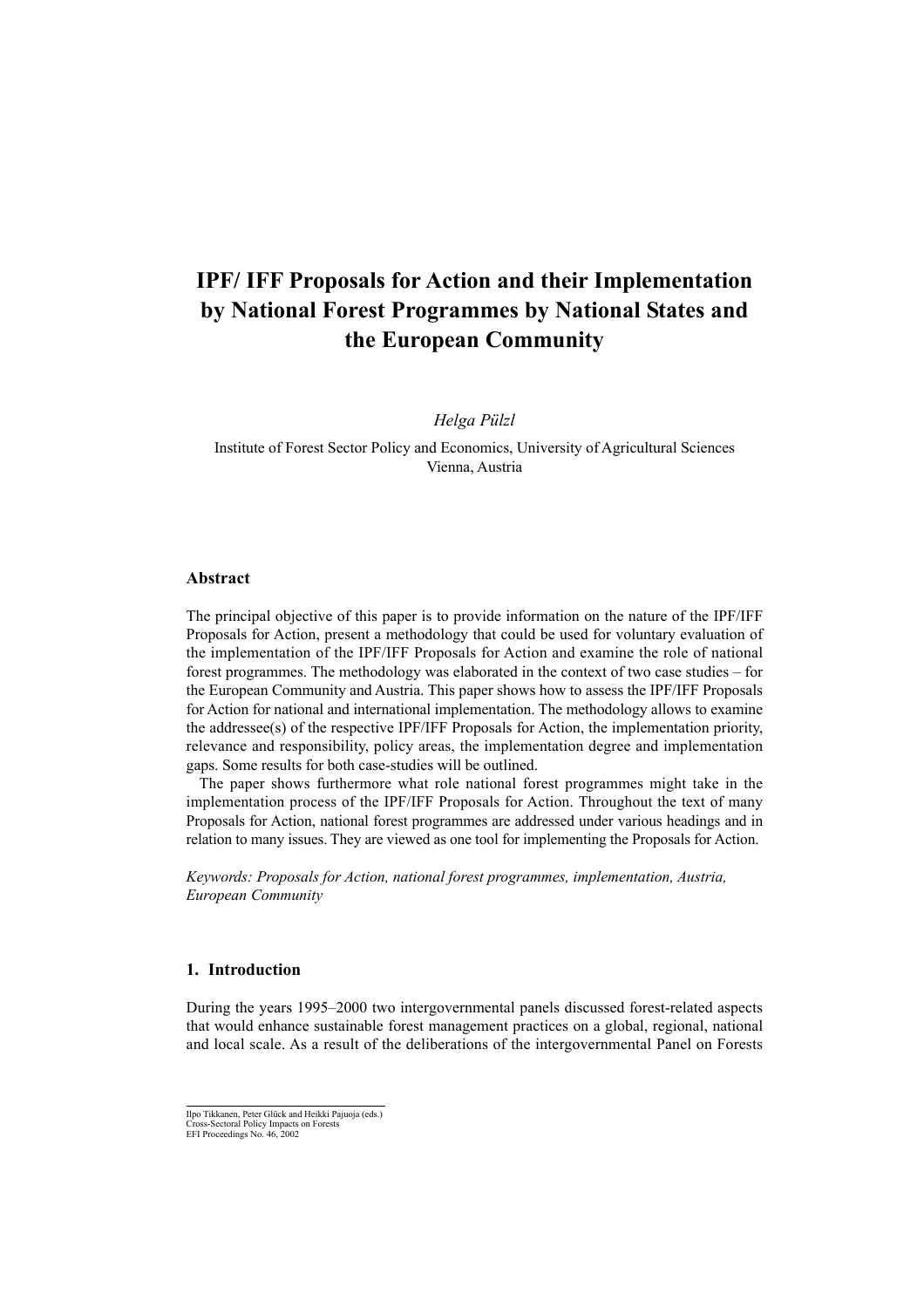(IPF) as well as the Intergovernmental Forum on Forests (IFF) nearly 300 IPF/IFF Proposals for Action were issued and found relevant by the international community. In addition to the "Non-legally Binding Authoritative Statement of Principles for a Global Consensus on the Management, Conservation and Sustainable Development of All Types of Forests", Chapter 11 of Agenda 21 and the Ministerial Declaration of the 2nd session of the United Nations Forum on Forests (UNFF) these IPF/IFF Proposals for Actions present the highest international political agreement on forest policy and therefore should be implemented by the appropriate international, national or regional authorities.

The United Nations Forum on Forests, a new UN-body, which was established on 18th October 2000, will facilitate, promote, and coordinate the implementation of the IPF/IFF Proposals for Action, but it will not undertake operational activities as it does not dispose of the capacity nor the mandate to do so. The national states as well as the European Community adopted the IPF/ IFF Proposals for Action. Within the European Community (Press Release 7710, 2000), in April 2000 the Agricultural Council welcomed – like the previous report of the IPF in June 1997 – the IFF conclusions and IPF/IFF Proposals for Actions. It attached great importance in putting the agreed IPF/IFF Proposals for Actions into practice in all countries. The Council noted with reference to its Resolution on Forest and Development of 11 November 1999 and its Resolution on a Forest Strategy for the European Union of 15 December 1998 the great responsibility of the Commission. Therefore the European Community, and particularly the national governments, have a responsibility in implementing them.

In order to implement the IPF Proposals for Actions countries, groups of countries as well as international organisations created initiatives, as for instance the Six-Country initiative of Finland, Germany, Honduras, Indonesia, Uganda and the United Kingdom of Great Britain and Northern Ireland in co-operation with the Food and Agricultural Organization of the United Nations (FAO) and the United Nations Development Programme (UNDP). In this context the role of national forest programmes was emphasised.

Until now the international community did not agree on a common reporting system on the implementation of the IPF/IFF Proposals for Action. Still consensus was found on the importance of 16 categories that were found relevant for the global forest policy dialogue. The IPF/IFF Proposals for Action were clustered accordingly and the international community was asked to report on a voluntary basis.

## **2. Method1 of Analysis**

The IPF/IFF Proposals for Action address a broad range of actors and institutions. This negotiated policy text presents despite numerous overlaps and interlinkages the IPF/IFF Proposals for Action a solid basis for action at the international, supranational and national level. A prior assessment of the IPF/IFF Proposals for Action (Figure 1) by the relevant addressees (countries, international and regional organisations, major groups and others) could be done in the following way (Pülzl and Rametsteiner 2002a):

First *content* and *addressees* of all IPF/IFF Proposals for Action have to be analysed. On the one hand this first analysis clarifies the intention of the Proposals and on the other hand the various addresses can be clearly distinguished. It should be acknowledged that for some of the IPF/IFF Proposals for Action no agreement by the international community could be found and therefore these have to be excluded from a further investigation.

<sup>1</sup> The development of the methodical approach was based on a call for tender of the European Commission, that closely follows the requirements of an IFF Proposal for Action lit. 17.c. (Pülzl, Rametsteiner 2002a, p. 3)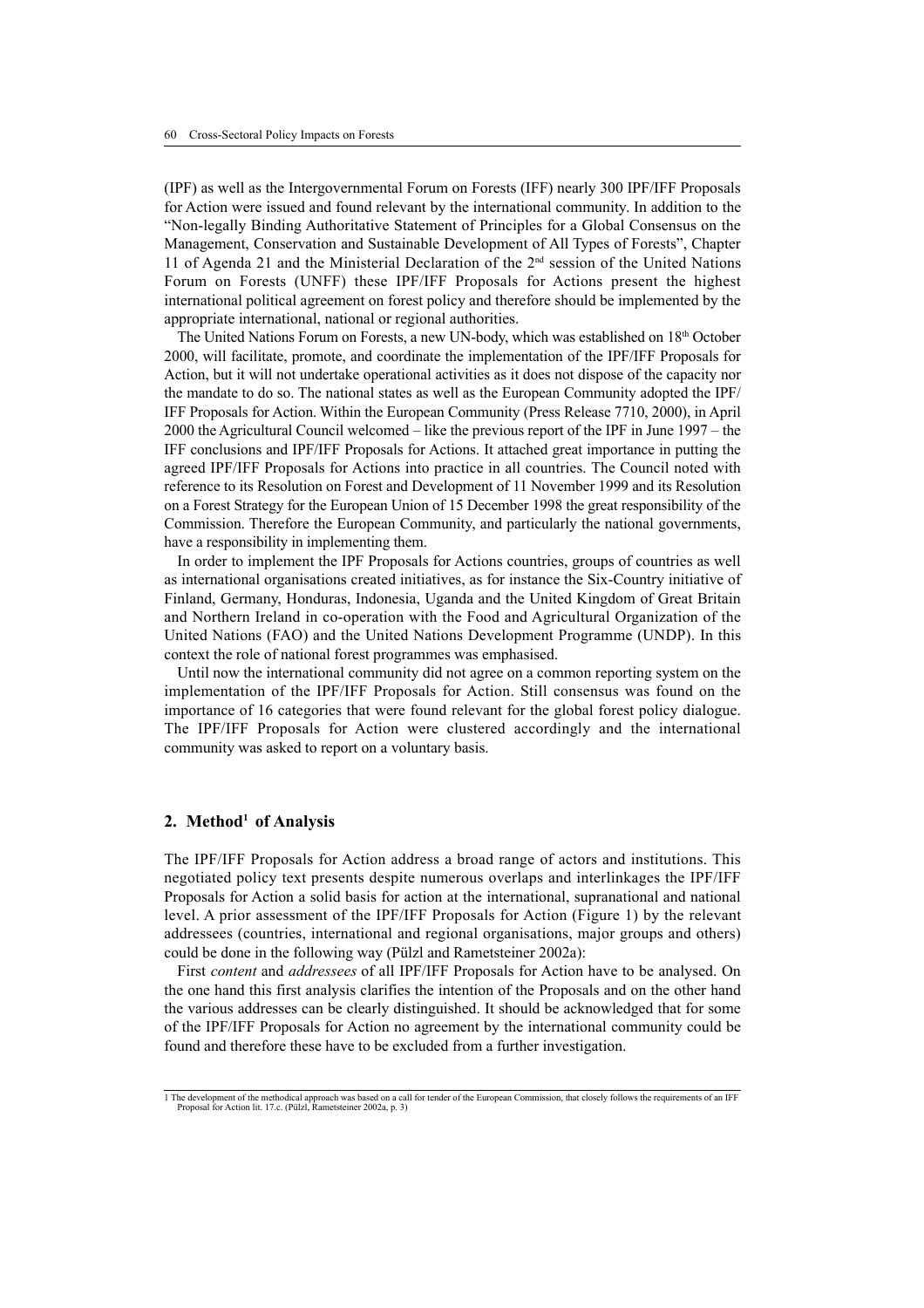

**Figure 1.** Analysing the IPF/IFF Proposals for Action.

Secondly, the *implementation relevance* has to be clarified. Therefore it has to be distinguished to whether the IPF/IFF Proposals for Action demand for a national or international activity or whether they remain indistinct and therefore not relevant. In addition, the respective policy areas have to be identified. A list of policy areas that reflect the specific institutional structure and competences of the country/ international organisation etc. is to be compiled. Furthermore the relevance the international community attached to the IPF/IFF Proposals for Action is to be analysed. The verb used to express the degree of urgency explains the priority the international community attaches to it. A paper prepared by the UNFF Secretariat was used as basis for the analysis (UNFF Secretariat 2001).

Thirdly the *implementation responsibility* is to be attributed according to whether the respective addresses have an exclusive, shared or no competence for implementing the IPF/ IFF Proposals for Action.

Furthermore, the basis for analysing the *implementation degree* and gap has to be prepared through the compilation of relevant legislation in force and under preparation as well as through a listing of all activities. The *form of implementation* of the IPF/IFF Proposals for Action will be assessed according to whether the implementation activities are to be attributed to the legislative or non-legislative frameworks. The degree of implementation is then assessed according to whether all aspects of the Proposal are addressed, whether one or more aspects are addressed, whether some aspects are partly addressed or addressed through future/ planned action or whether nothing is addressed at all and therefore a hug implementation gap can be assumed.

The implementation degree is finally seen as the inverse of the *size of* the *implementation gap*. The potential gap severity can then be derived by the comparison of the priority expressed through the IPF/IFF Proposals for Action and the implementation responsibility. The nature of the gap should finally be described with some brief notes.

In the subsequent chapter we will present some results of the evaluation of the implementation of the IPF/IFF Proposals for Action by Austria and the European Community.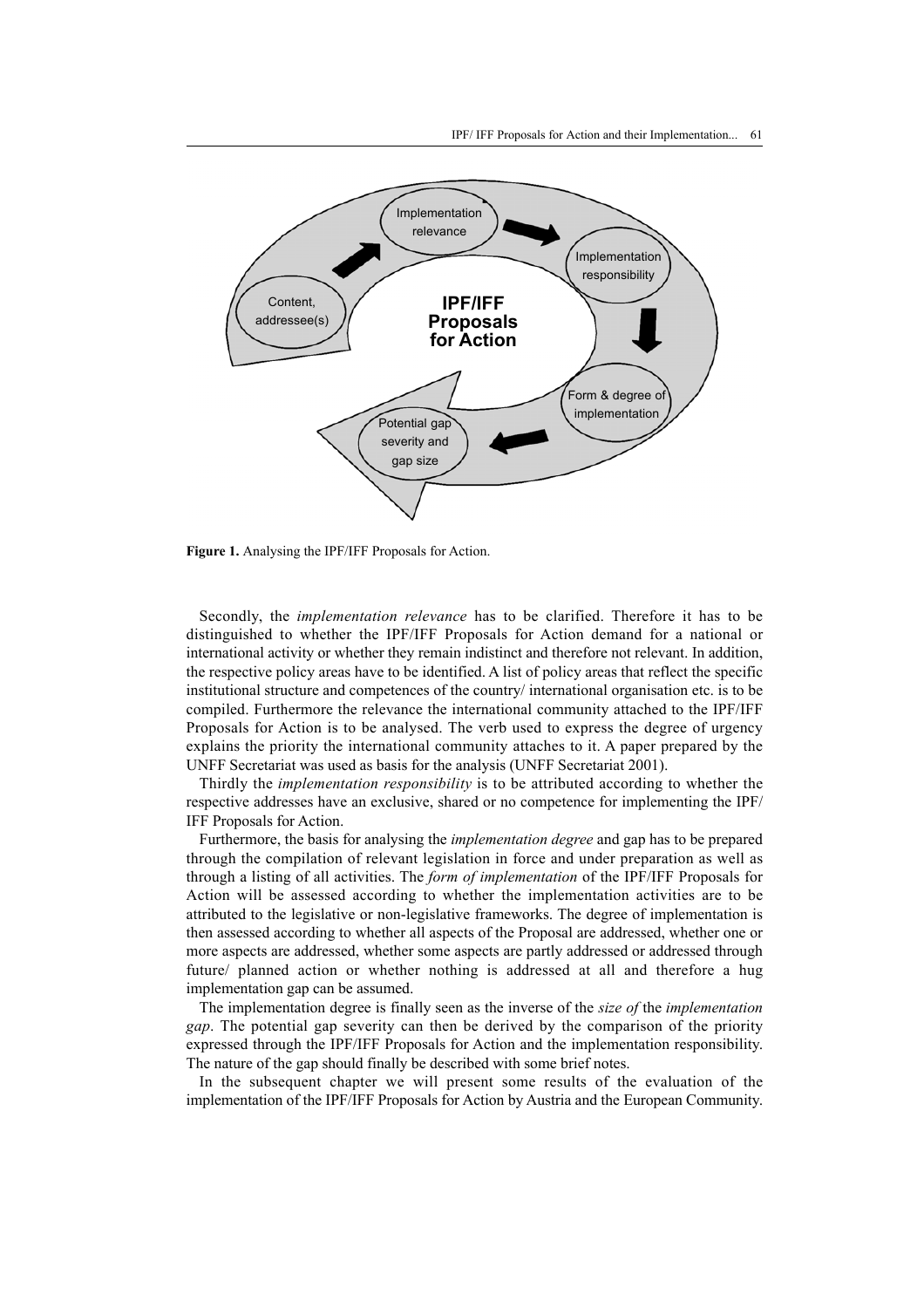#### **3. Case-study results**

The methodology that has been outlined in chapter 2, was used for the assessment of the IPF/ IFF Proposals for Action for Austria as well as for the European Community. We will now outline some of the results (c.f. Pülzl and Rametsteiner 2002a; Pülzl 2002; Rametsteiner, Pülzl et al. 2001) of both analysis.

The IPF/IFF Proposals for Action were analysed with regards to their *key contents* and a short summary of every Proposal was done. They were all clustered into 16 categories<sup>2</sup> that were found relevant by the international community during the informal deliberations in February 2001 and at the first session of UNFF in June 2001. It should be noted here that the allocation of the IPF/IFF Proposals for Action followed very closely the suggestions of a note from the Secretariat of IFF (UN-IFF 2000).

The assessment of the IPF/IFF Proposals for Action in terms of their respective *addressees* showed the following picture (Figure 2). It was observed that most IPF/IFF Proposals for Action (about 42%) clearly address countries. About 27% of all IPF/IFF Proposals for Action are addressed to countries and international organisations, and only 9% address countries, international organisations and major groups (the latter as defined within CSD). About 12% of the IPF/IFF Proposals for Action were deemed not relevant, as no consensus could be found, or they remained unspecific, because it was not possible to clearly identify the addressee. 10% of all IPF/IFF Proposals for Action explicitly address international organisations3 (other than the European Community) and are therefore also not relevant for country-specific action or for the European Community.

In the IPF/IFF context the European Community can be considered on the one hand as international organisation and on the other hand as "country", where it relies on exclusive competences according to its treaty framework.

Secondly the implementation *relevance* of the IPF/IFF Proposals for Action was clarified for both, Austria and the European Community. The analysis showed that about 34% of all IPF/IFF Proposals for Action are relevant for international action and only 29% for national action in Austria. 17% of all IPF/IFF Proposals for Action are relevant for national as well as for international action by Austria. It seems surprising that more IPF/IFF Proposals for Action are actually asking for international action than for national action, but from a global point of view it is not. The global forest dialogue deals first and foremost with international forest policy problems that require international approaches. Most of them call upon countries, international organisations, or donors to act. The relevance of the individual IPF/IFF Proposals for Action is outlined (Figure 3).

For the European Community a similar picture emerged. About 85% of all relevant IPF/IFF Proposals for Action, in one form or another, are to be implemented by the European Community. About 23% of the IPF/IFF Proposals for Action address specific action within the European Community. Another 29% of the IPF/IFF Proposals for Action address the European Community as an international organisation or donor. These ask especially for the provision of additional financial resources, technological transfer and international capacitybuilding with a view to enhancing international data on forestry.

However, relevance for Austria or the European Community does not mean that all these apply to European conditions or ask the European Community to pursue action. A few Proposals addressed to countries do not concern the European Community as they address purely national policies. For example they ask for the formulation of policies aiming at

<sup>2</sup> The 16 categories include topics like: NFPs, promoting public participation, forest research, criteria & indicators, forest conservation, financial resources, nternational cooperation et

<sup>3</sup> These Proposals are for example addressed at FAO, WIPO, CIFOR etc.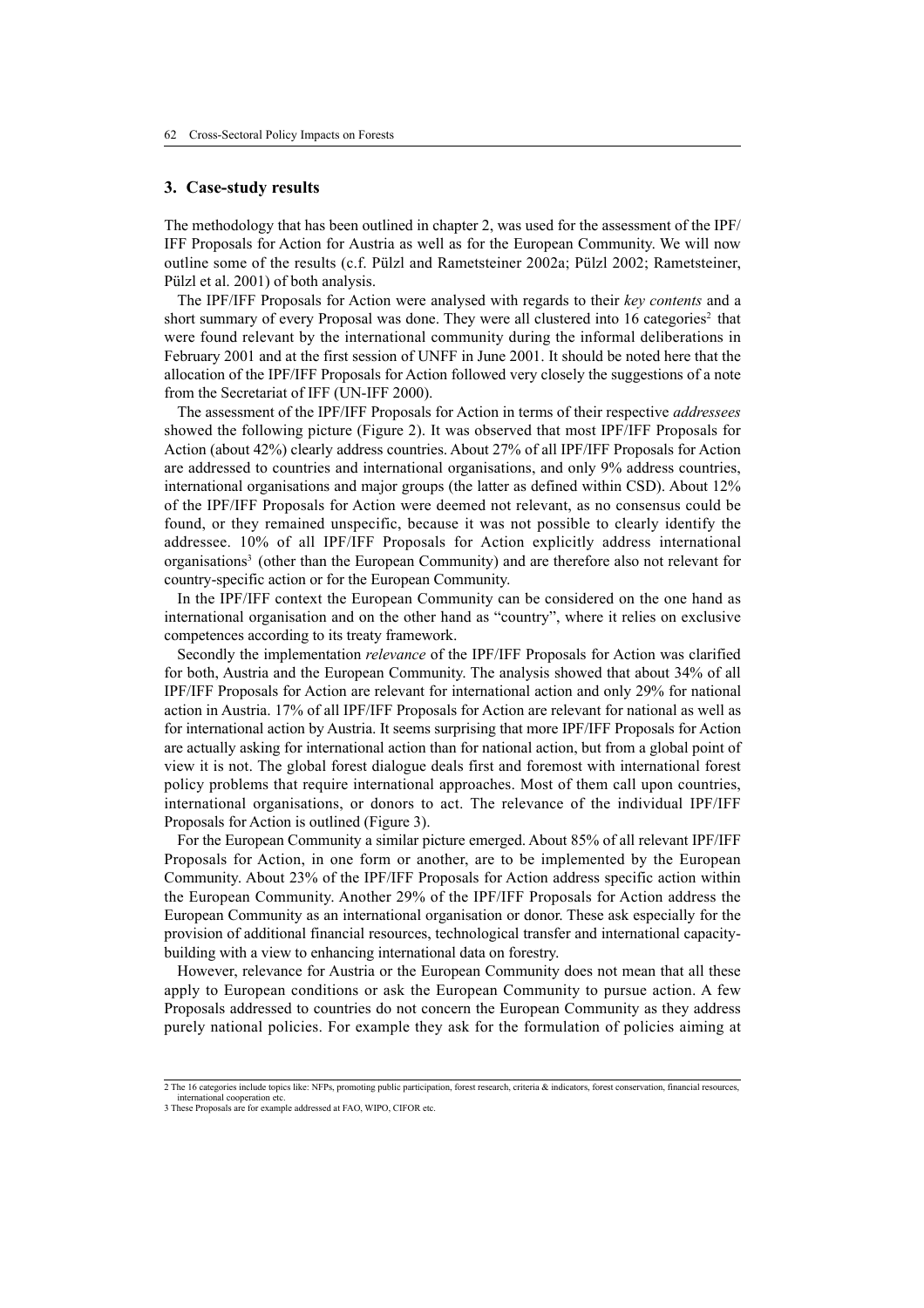

**Figure 2.** Addressee(s) of the IPF/IFF Proposals for Action (Pülzl, Rametsteiner 2002a).



**Figure 3.** Relevance of the IPF/IFF Proposals for Action for implementation for national states (Pülzl, Rametsteiner 2002a).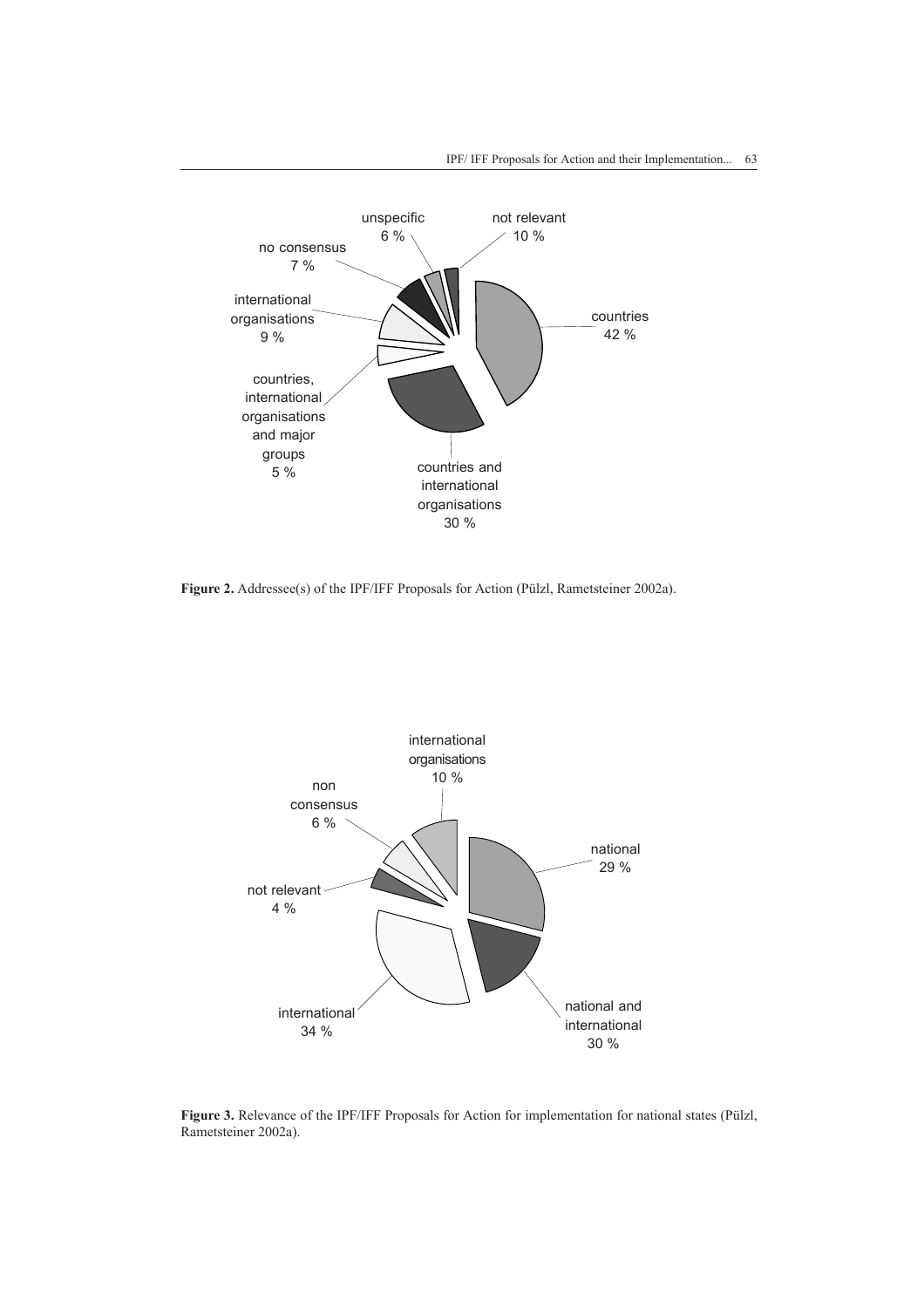securing land tenure for local communities or indigenous people. Here it has to be acknowledged that the degree of relevance could not be assessed, as it is up to the individual countries or others to set priorities and identify aspects that are deemed relevant.

Now we turn the readers attention to the policy areas addressed by the IPF/IFF Proposals for Action. We said earlier, that the policy areas selected here, specifically reflect the institutional structures and competences of either Austria or the European Community. These constitute important areas, where the respective administration is active with regards to forest related activities. This means that the identified policy areas for both cases need not be the same. Concerning the European Community it should be noted, that no common forest policy exists, but the Community disposes of a Forestry Strategy.

In the Austrian case "forest policy" is an area that is prominently referred to also due to the fact that forest policy has a long tradition in Austria.

Still in both cases, most of the IPF/IFF Proposals for Action address the policy fields of development co-operation, research, forestry statistics and rural development. This is not surprising, as development co-operation is most important to reduce the pressure on natural resources within developing countries and countries with economies in transition. Furthermore the global forest policy dialogue focuses largely on North-South issues related to forests. New and additional funds are asked to be raised. Research policy plays a prominent role, because it was one of the main elements of the IPF work programme. For instance, some policy issues require further clarification and research and therefore countries are called upon to identify ways in order to inventory, store and catalogue traditional forest related knowledge, and to work out methodological frameworks, share research findings and mobilize resources for it. Forestry statistics was prominently addressed within the IPF work programme also and many IPF/IFF Proposals for Action ask for the need to share information and they call upon countries and international organisations to develop harmonized and comprehensive reporting formats for collecting and synthesizing national forest information to meet various needs. Developing countries should be supported in their efforts and forest-related information should be made available to all. The relevance of the Proposals for rural development is partly due to the importance of the concept of national forest programmes (NFP) in global forest policy. NFPs are also the conceptual basis of rural development support to forestry in the European Community. Still rural development is not presenting a specific sector, but cross-sectoral in nature and therefore indirectly referred to in various contexts.

As has been emphasised before most IPF/IFF Proposals for Action are relevant for international action; it can thus be assumed that the policy area of foreign affairs is part of the most important policy areas of the IPF/IFF Proposals for Action. Here, the policy area for foreign affairs was split into development co-operation, eastern European policy respectively enlargement policy, and foreign affairs. Biodiversity and climate change respectively energy policy, are not among the key policy areas addressed by the IPF/IFF Proposals for Action as these issues are discussed separately within the framework of two Conventions – the Convention on Biological Diversity and the Framework Convention on Climate Change.

The implementation priorities of the IPF/IFF Proposals for Action were assessed according to their respective level of urgency. This analysis showed to which topics the international community attaches most relevance to. The following areas are deemed to have a primary implementation priority for Austria as well as the European Community:

- international co-operation and technology transfer
- financial assistance
- research
- rehabilitation of degraded areas

<sup>•</sup> trade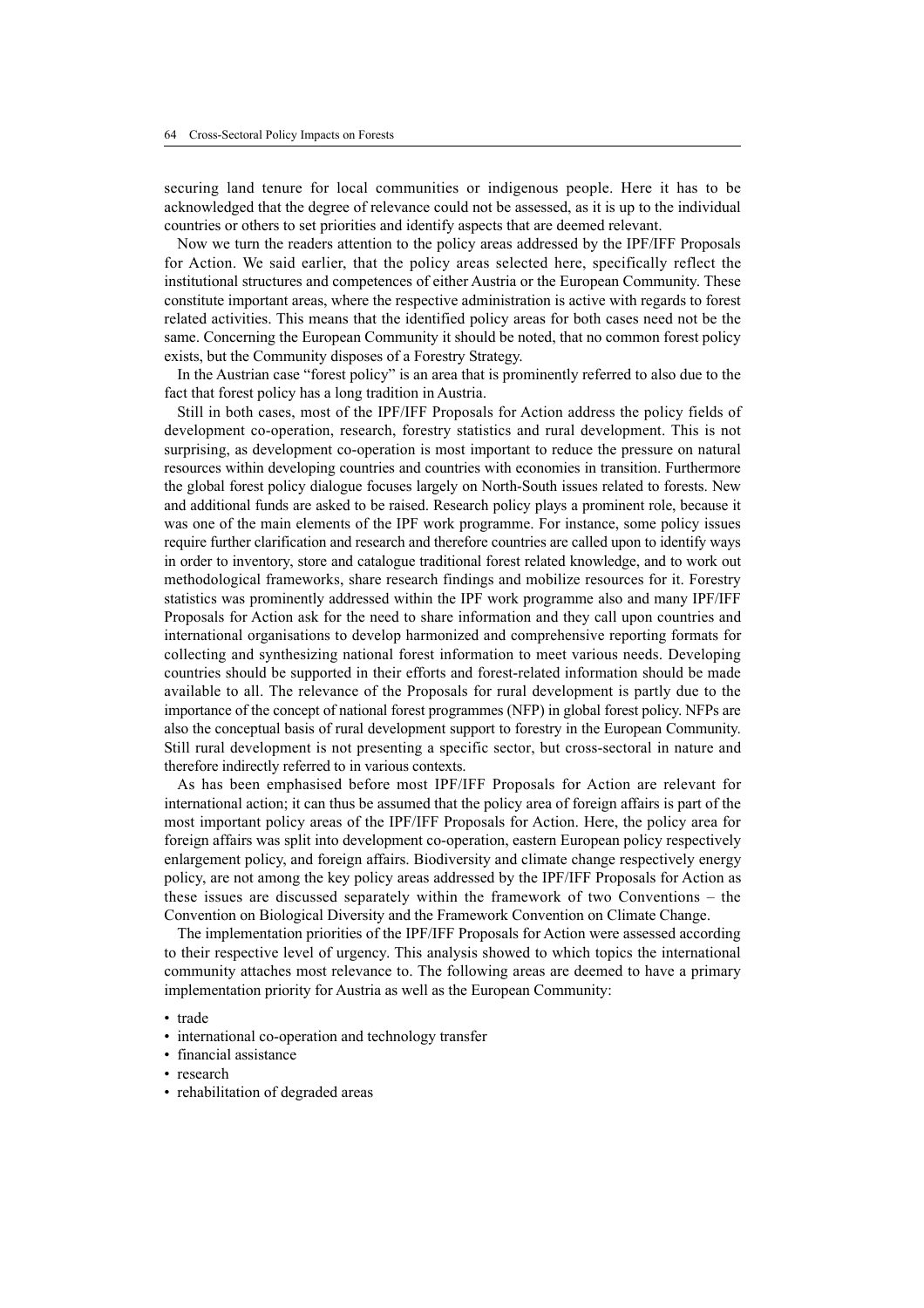

**Figure 4.** Relevance of the IPF/IFF Proposals for Action for Austrian policy areas (Pülzl 2002).



**Figure 5.** Relevance of the IPF/IFF Proposals for Action for European Community policy areas (Pülzl, Rametsteiner et al. 2001).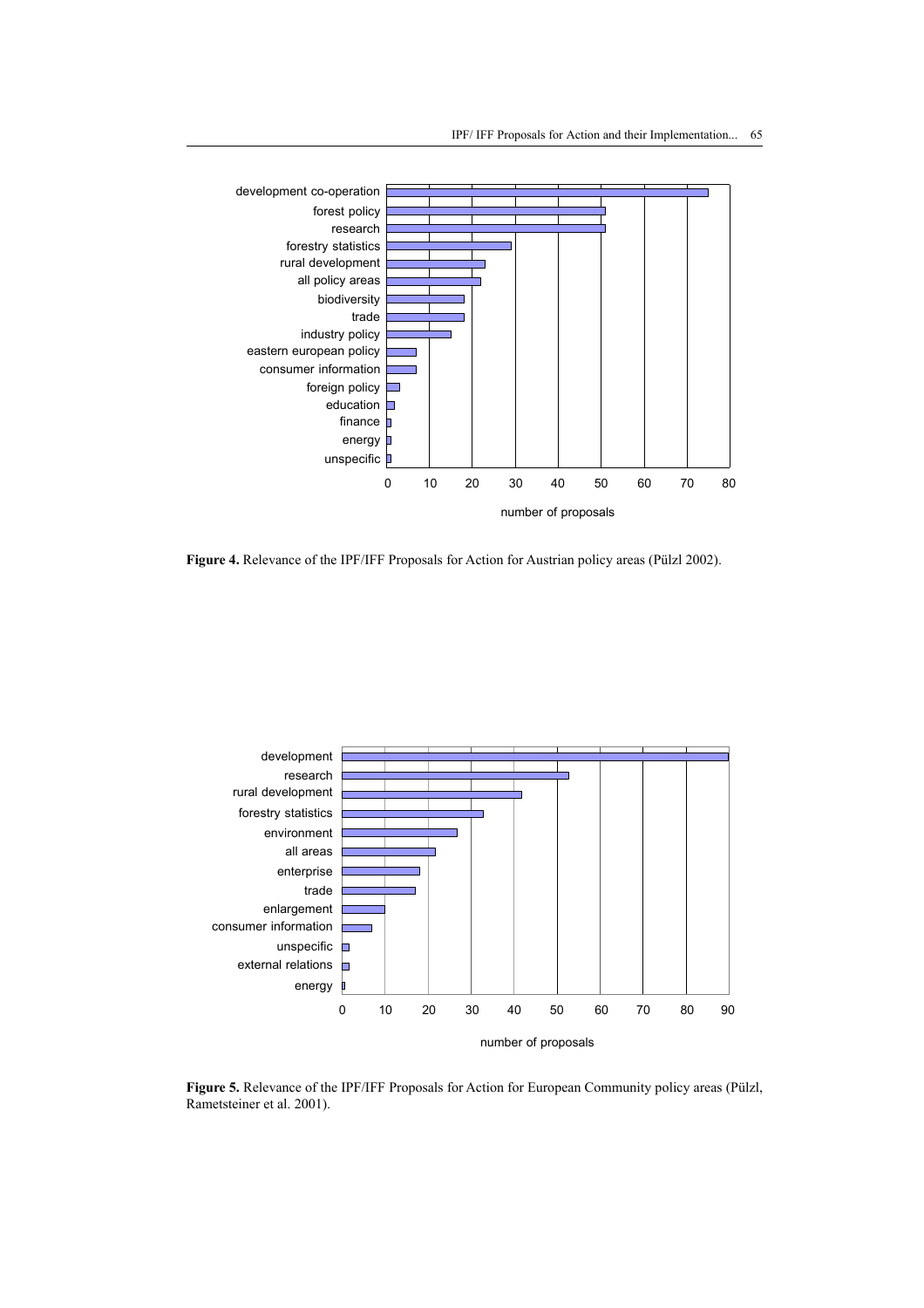

Figure 6. Austrian implementation responsibility on a federal level (Pülzl 2002).

Regarding the implementation *responsibility* of the Austrian federal level for the IPF/IFF Proposals for Action the analysis showed that in most cases (about 69%) it holds a primary implementation responsibility. About 9% of the IPF/IFF Proposals for Action are of secondary implementation responsibility for the federal level. These are areas where the main implementation responsibility lies within the responsibility of the Federal Provinces or where the European Community has a primary implementation responsibility.



**Figure 7.** European Community responsibility for implementing IPF / IFF Proposals for Action (Pülzl, Rametsteiner et al 2001).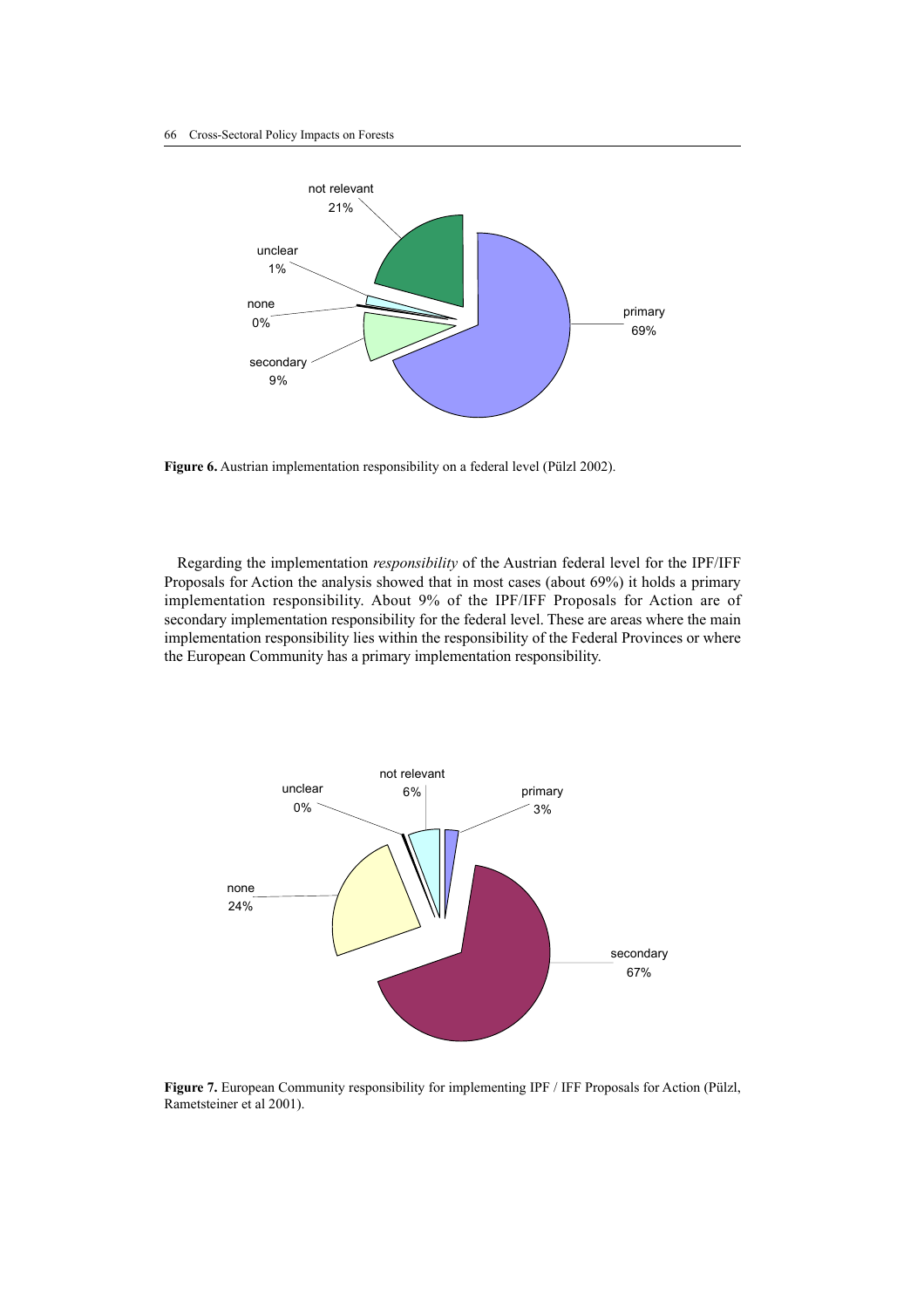For the European Community a different picture emerges from the analysis: No common forest policy exists and therefore no single Directorate has the main responsibility for forest matters and quite a large number of Directorates somehow work on forest related issues. Only trade-related issues, e. g. with respect to forest products, fall into the exclusive competency of the Community. Likewise, those Proposals that refer to the implementation of international treaties or conventions and of which the European Community is a signatory are of primary responsibility of the Community to implement. As the Figure 7 shows, for nearly 70% of all Proposals the European Community is deemed to have a secondary implementation responsibility. This rather high figure is simply because the most often named policy areas, e.g. development cooperation, research and rural development, all fall into the secondary implementation competence, both because of shared competence or of the principle of subsidiarity. For about a quarter of the IPF/IFF Proposals for Action the Community has no implementation responsibility. These Proposals either name specific international actors or they relate to country level activity outside Community competence, or they exclusively address developing countries.

Concerning the *degree of implementation* of the IPF/IFF Proposals for Action in Austria the analysis showed that Austria has implemented a major part of the IPF/IFF Proposals for Action on the national level. Some of them have so far been implemented only partly or their implementation has only started. Austria's authorities regard an Austrian national forest program as the main tool of implementation for the remaining work. The national forest programme was not launched so far, therefore the further implementation will take more time. The IPF/IFF Proposals for Action that demand for international action by Austria, were not implemented as well as those addressing national action. This is also due to the fact that no further and additional financial resources, that were asked for, were provided to developing countries and that so far no assistance was granted for the development and implementation of national forest programmes in developing countries. For an overview of the Austrian implementation degree, see Figure 8.



**Figure 8.** Austrian degree of implementation of the IPF/IFF Proposals for Action (Pülzl 2002).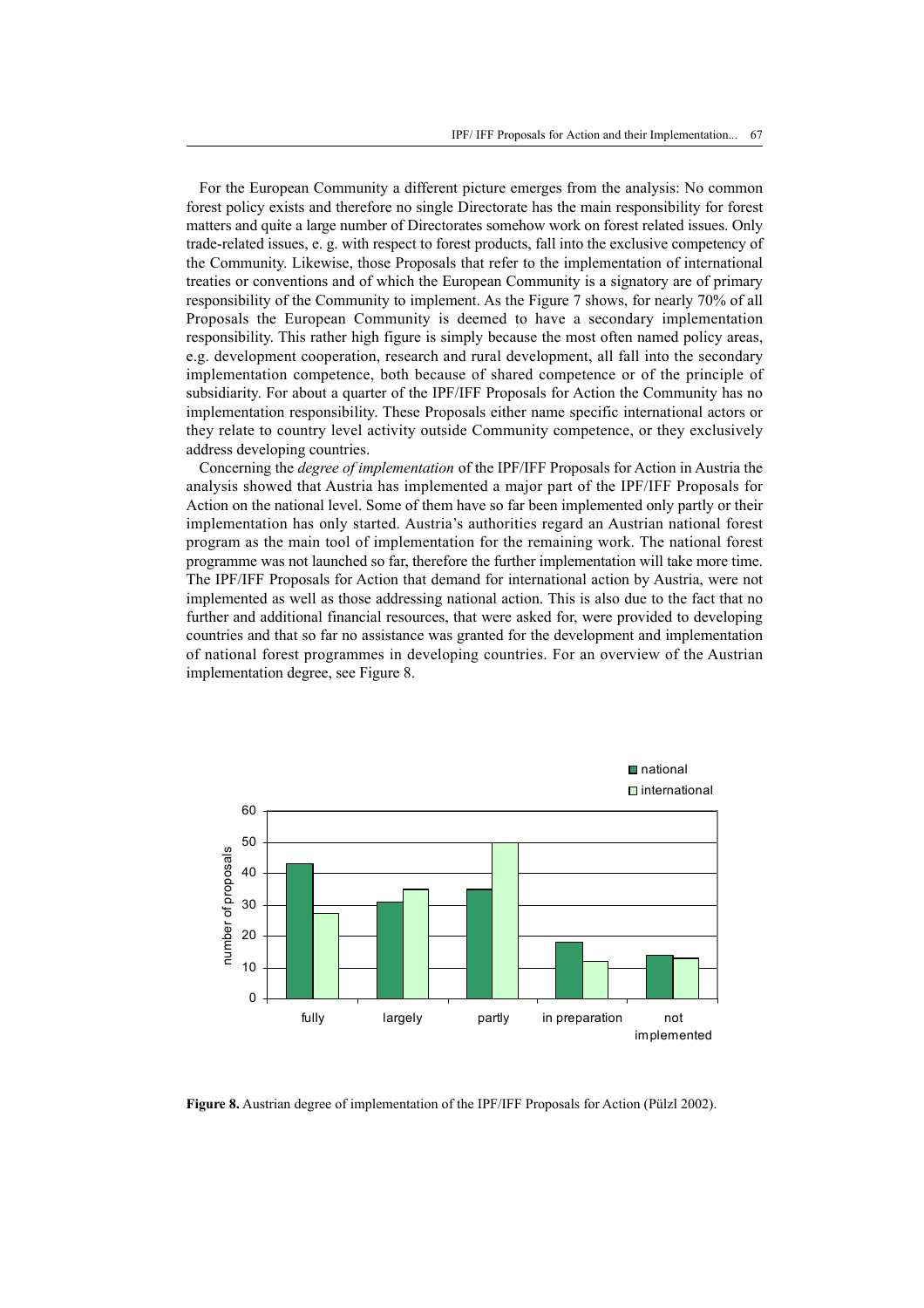The European Community implements topics addressed by the IPF/IFF Proposals for Action either through its legal framework on forest related matters as well as through a range of activities which are based on legal provisions of the Treaties establishing the European Community. The Figure 9 shows that the large majority of Proposals, where the Community has either primary or secondary implementation responsibility was indeed addressed in some form. Only a minor fraction of less than 10% have not yet been addressed. Most Proposals were partly or largely addressed, which means, that some or most of the aspects covered by the individual Proposals is covered through legislation and/or activities by the Community. However, only a small part of the Proposals can be considered to be fully addressed. This is often an indication of the political nature of the actual text of the Proposals, as they often tend to cover multiple aspects within one and the same Proposal. For a number of Proposals Action the implementation is still in preparation. Overall only very few activities or legal texts explicitly include references to the IPF / IFF Proposals in general, such as the Forest Strategy for the European Union.

Finally the *gap analysis* for the Austrian case showed that on a national level for a strikingly small number (16 IPF/IFF Proposals for Action) no progress regarding implementation was made. These areas include for instance the legal protection of traditional forest knowledge, a more preventive approach to air pollution that would require co-operation between ministries as well as further international action, the foundation of partnerships for the promotion of sustainable forest management and the regeneration of natural vegetation in affected ecosystems, the promotion of lesser used species etc. These implementation gaps can be found simply due to the fact that the requirements are sometimes not properly adapted to the Austrian situation, because they were negotiated within the global context, or because these areas have not been identified within national forest policy so far. Furthermore funding for forestry research risks to be cut down on a national level. On an international level the implementation for about 14 IPF/ IFF Proposals for Action has not started. It seems for instance that Austria so far did not support the development and implementation of NFPs in developing countries and did not grant new and additional financial resources to developing countries, did not assist them in preparing national reports on forests and did not or only on a very limited scale fund forest research in developing countries.



**Figure 9.** European Community degree of implementation of the IPF/IFF Proposals for Action (Pülzl, Rametsteiner 2001 et al. 2001).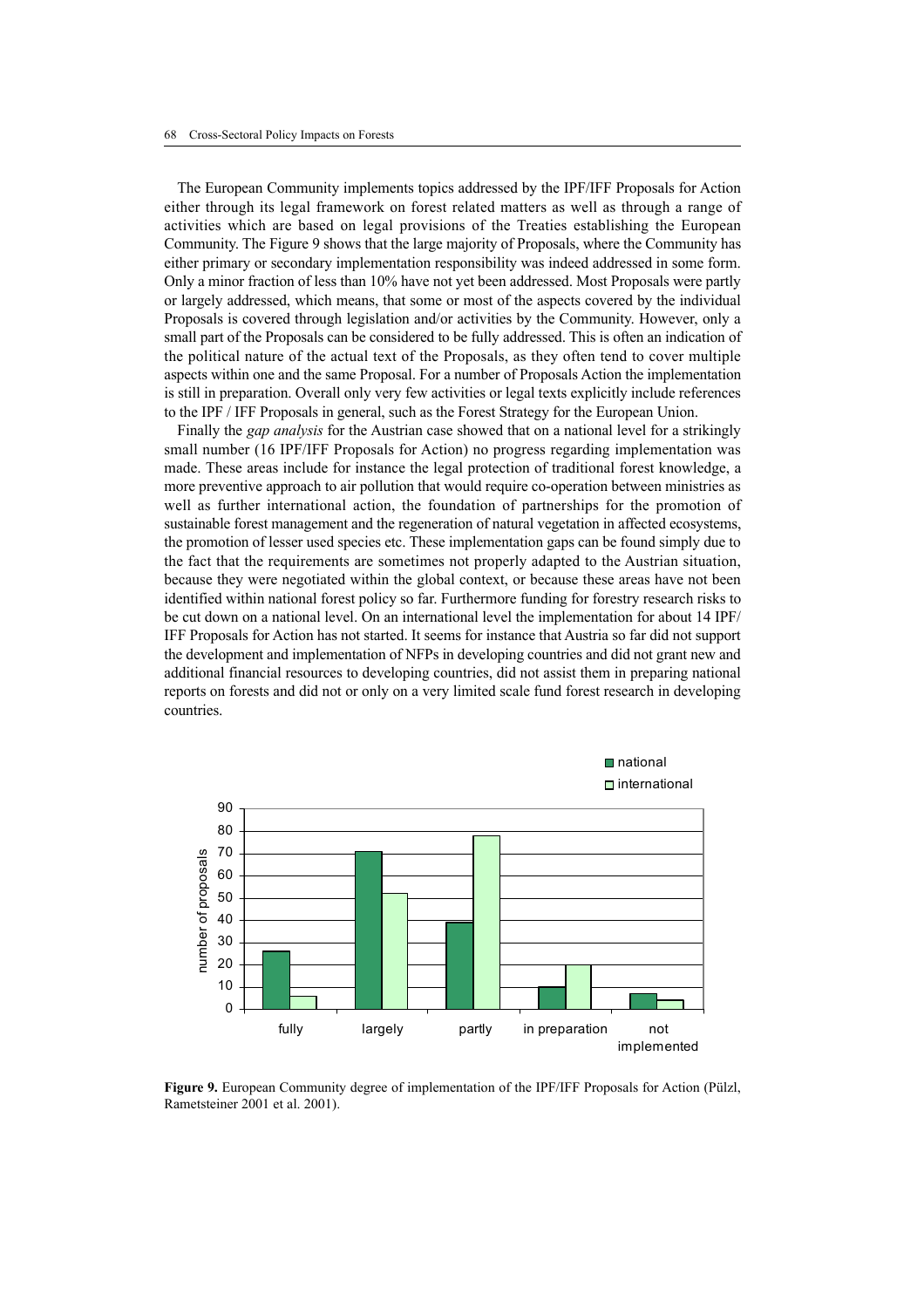Some of the most significant points of the gap analysis results for the European Community are summarised as follows: There are only 13 IPF/IFF Proposals for Action on which there appeared to have been no significant progress, and a further 26 on which implementation is still in the preparatory phase. The analysis identified only one area (traditional forest knowledge) with a notably high number of large or full sized gaps. Furthermore there is no evidence of an increase in financial assistance to forestry (for development cooperation), as some Proposals urge, but increasing efficiency of aid delivery is a priority. The resources directly available to forestry are quite limited and it is also not reassuring that forests are not named in the new European development policy document. Within the sixth framework programme for European research there are no key actions which explicitly address forest matters as in the previous framework programme and no specific actions for developing countries seem to be included. In general, the level of implementation is significantly higher within the European Community than outside.

Although development and research policy are both prominently addressed by the IPF/IFF Proposals for Action, the analysis showed that in Austria and the European Community funding for these areas face a possible cut down or limitation in the near future.

## **4. The role of national forest programmes and the IPF/IFF Proposals for Action**

Here we outline the role of national forest programmes in the implementation of the IPF/IFF Proposals for Action. Throughout the text of many IPF/IFF Proposals for Action, national forest programmes are addressed. They are viewed as one possible implementation tool for implementing the IPF/IFF Proposals for Action. So we look at the individual IPF/IFF Proposals for Action to show the issues the global community attaches relevance to in the context of national forest programmes (cf. Pülzl and Rametsteiner 2002b).

The analysis showed that in the first category on NFPs (1) all countries are called upon to develop, implement, monitor and evaluate NFPs using a participatory, holistic, intersectoral and iterative approach (IPF 1997, §17a). The importance of international cooperation (IPF 1997, §17b) is emphasised and it is called for a sound national coordination based on consensus-building principles within NFPs (IPF 1997, §17h). Within category 2 on public participation and category 13 on the maintenance of forest cover the implementation of the IPF/IFF Proposals for Action within NFPs is recalled (IFF 2000, §9e). An integrated approach within NFPs should be promoted for the implementation of all forest-relevant issues (IPF/IFF Proposals for Action, conventions, work-programmes etc.) (IFF 2000, §9b) and finally support for NFPs in developing countries encouraged (IFF 2000, §9a). In category 14 on financial assistance the request for identifying the needs of developing countries for sustainable forest management on the basis of NFPs is underscored (IPF 1997, §67c). International organisations and financial institutions are urged to use NFPs as framework for coordinating forest-related activities (IPF 1997, §67d). On the one hand recipient countries are asked to establish NFPs that include priority needs and that serve as framework (including the coordination of international cooperation) and on the other hand donor countries and international organisations are asked to support initiatives to create NFPs in developing countries (IPF 1997, §70a). Further countries and international organisations should use NFPs for channelling, prioritising, and increasing financial assistance to the forest sector in developing countries (IFF 2000, §30a). In category 16 on international cooperation and technology transfer it is underlined that expertise provided by international, regional organisations and instruments should be utilized by governments in the formulation of NFPs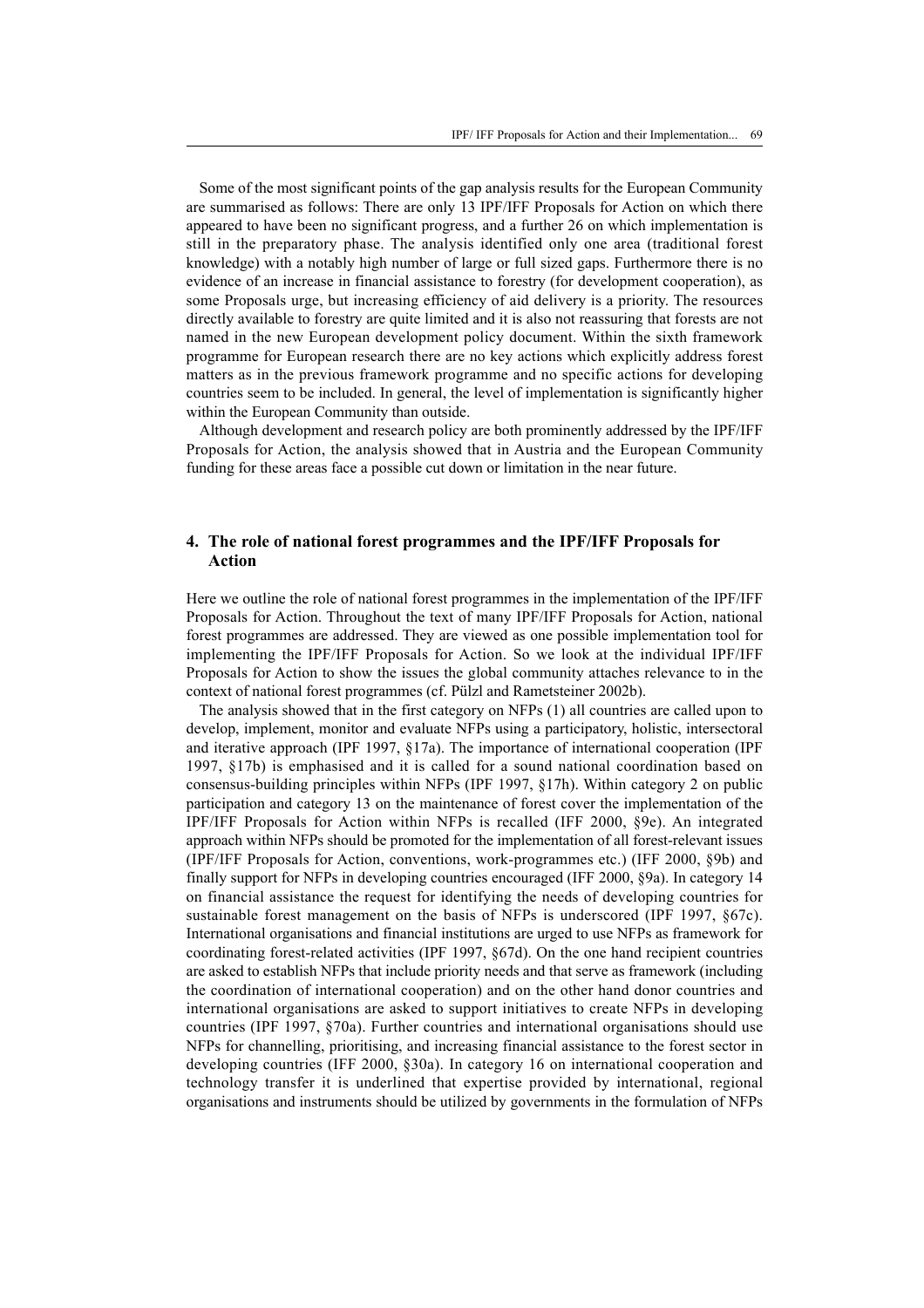

**Figure 10.** National forest programmes and the IPF/IFF Proposals for Action (Pülzl, Rametsteiner 2002b). Figure 10. National forest programmes and the IPF/IFF Proposals for Action (Pülzl, Rametsteiner 2002b).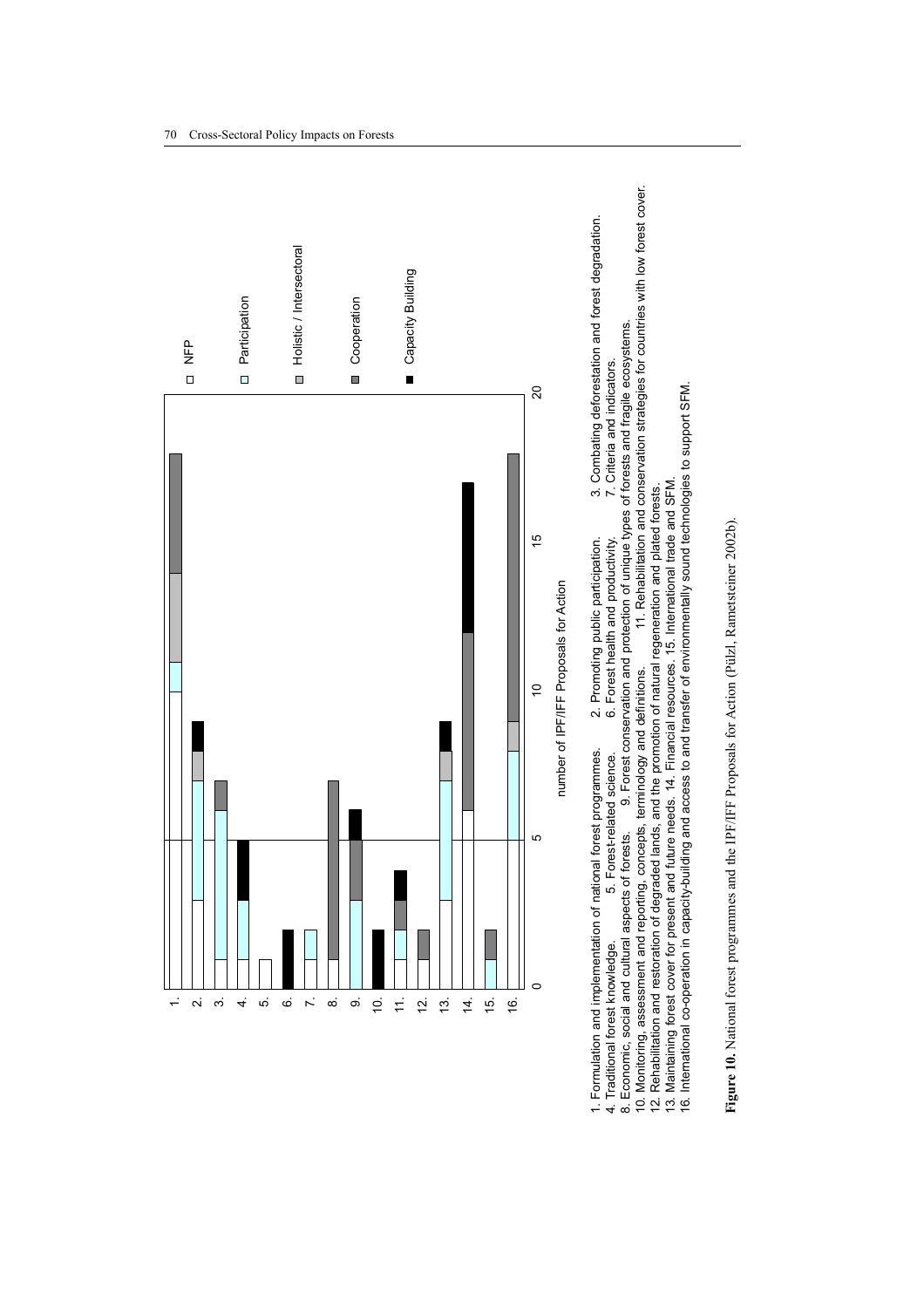to particularly implement cross-sectoral linkages (IFF 2000, §140a). A greater emphasis on national and local capacity-building in the development and implementation of NFPs is called for (IPF 1997, §77e). Countries should assess and identify national technical requirements and capabilities. This should be consistent with the priorities in NFPs (IPF 1997, §77b). They should develop in line with NFPs an enabling policy, legal and institutional framework that encourages public and private sector investments in environmental sound technologies for sustainable forest management. (IFF 2000, §56b). Finally relevant international organisations and financial institutions should review and initiate the development of forest-information systems for enhancing the coordination and data-sharing regarding the implementation of NFPs (IPF 1997, §78a).

In addition in the context of combating deforestation and forest degradation (3) countries are encouraged to define policy goals for national forest cover as input to the implementation of NFPs (IPF 1997, §29a). In reference to traditional forest knowledge (4) countries are asked to provide opportunities for indigenous people, forest-dependent people that posses traditional forest knowledge and forest owner to participate in the planning, development and implementation of NFPs (IPF 1997, §40e). In reference to forest research (5) countries are encouraged to identify research needs and priorities and to coordinate research programmes relevant for sustainable forest management in the context of NFPs (IFF 2000, §96a). Further criteria and indicators for SFM (7) should be included in NFPs (IPF 1997, §115). Besides countries are asked to assess the potential scope and effective combination of economic instruments and tax policies (8) as part of their NFPs (IFF 2000, §115a). Countries with low forest cover (11) should seek long-term security of forest goods and services through NFPs for SFM (IPF 1997, §58 b (i)). In reference to rehabilitation and restoration of degraded lands (12) countries and international organisations should adopt an integrated approach in the development and implementation of NFPs with respect to issues related to dryland forest ecosystems in countries affected by desertification and drought (IPF 1997, §46a).

For understanding what the international community expects NFPs to do, we need to understand in which context or in relation to which thematic areas these planning ideas that underlie the NFP concept are referred to. In some circumstances the international community attaches more relevance to certain elements than in others. The issue of participation is primarily referred to in the context of category 2 on public participation and category 3 on combating deforestation and degradation as well as category 13 on maintaining forest cover and category 16 dedicated to international cooperation and technology transfer: Besides the call for the participation of major groups, private sector (IFF 2000, §9c) respectively all interested parties, appropriate procedures for effective participation should be created (IFF 2000, §64b). The IPF/ IFF Proposals for Action should be implemented with the participation of all interested parties (IFF 2000 §9e, §139a) and synergies among international and regional organisations and instruments should be fostered as well as their active participation in the forest-policy-dialogue should be encouraged (IFF 2000, §139b). The planning ideas intersectoral and holistic are referred to in category 1 on NFPs, 2 on public participation, 13 on the maintenance of forest cover and 16 on international cooperation and technology transfer. NFP should embody capabilities for intersectoral planning (IFF 2000, §9e). The iterative long-term planning approach is referred to in Chapter 1 on NFPs in (IPF 1997, §17a) and in category 2 on public participation. Here it is recalled in the context of the creation of initiatives, approaches or partnerships that could include long-term commitments (IFF 2000, §9c).

It seems that the international community puts the main emphasis on the usage of NFPs for international co-operation and for channelling money to the forest sector in developing countries. In addition countries were encouraged to define their national and technical requirements, policy goals for forest cover, research needs, criteria and indicators for sustainable forest management. On a national and local level capacity building in the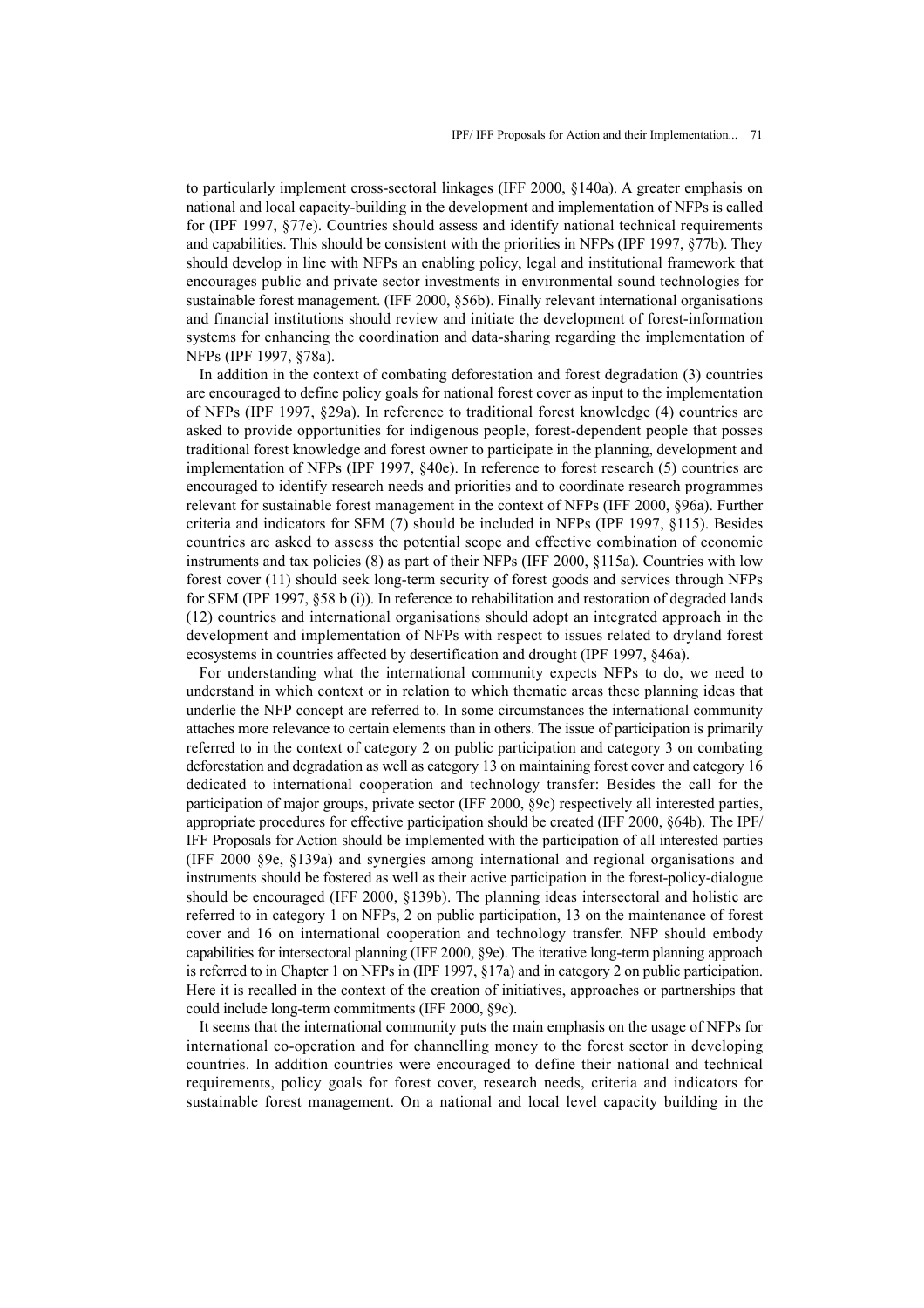development and implementation of NFPs was emphasised and NFPs should also be based on sound national coordination based on consensus-building. (Pülzl and Rametsteiner 2002b). In the previous chapter we showed that all IPF/IFF Proposals for Action address various policy areas among which development, research, forestry statistics and rural development policies rank prominently. This means also that the intersectoral requirements of the IPF/IFF Proposals for Action will be a major challenge for the implementation. If we compare these international requirements to the results of our two case studies, we can conclude that the vertical as well as the horizontal co-ordination within Austria and the European Community needs to be emphasised for a further implementation of the IPF/IFF Proposals for Action. The Austrian national forest programme is still in the preparation phase. Further implementation in the Austrian case will depend on the inter-sectoral and inter-ministerial co-ordination of strategies and programmes. Until now it is not clear how far the usage of national forest programmes for development co-operation will go.

## **5. Conclusions**

We showed that the outcomes of the IPF / IFF deliberations 1995–2000, which to a good part constitute the IPF/IFF Proposals for Actions, are substantive. The numerous IPF/IFF Proposals for Actions establish despite their complex nature and the repetitions contained therein, a rather solid basis for action at the international, supranational and national level. The international community has agreed to implement the IPF/IFF Proposals for Action and due to the complex nature of them a possible methodology was outlined that was used to analyse their implementation within Austria and the European Community.

The analysis showed that a big part of the IPF/IFF Proposals for Action address either individual countries, countries and international organisations, or countries, international organisations and major groups. Only few IPF/IFF Proposals for Action address international organisations. Around 12% of all IPF/IFF Proposals for Action were not considered relevant, are unspecific, and no addressee could be identified or no consensus on the formulation of the IPF/IFF Proposals for Action could be reached by the international community. Most of the IPF/IFF Proposals for Action were deemed relevant for an Austrian implementation on the international scale (34%), fewer for implementation on the national scale (29%). We could also see that for the European Community a similar picture emerged. Most the IPF/IFF Proposals for Action were asking for external and less for internal implementation. The Austrian as well as the European Community policy areas addressed by the IPF/IFF Proposals for Action refer primarily to development co-operation, research policy, forestry statistics and rural development. Also many other fields of policy are considered relevant. The Austrian Federal Government holds a primary implementation responsibility for about 70% of all IPF/IFF Proposals for Action, while the European Community has a primary implementation responsibility for about 3% of the IPF/IFF Proposals for Action. The degree of the Austrian implementation of the IPF/IFF Proposals for Action can be described as rather good, although they are not well known on the national level and authorities of the Federal Provinces are not familiar with them. There are no legal texts referring to the IPF/IFF Proposals for Action, which is striking because an amendment to the Austrian Forest Act was adopted by the Austrian Parliament only recently. While the European Community has indeed a legal and institutional framework as well as activities in place that are able to address most or all issues specified by IPF / IFF Proposals for Action, few of the Community bodies seem to be aware of their existence, and only a few legal texts of the Community make explicit reference to the IPF / IFF Proposals. In general, the level of implementation is significantly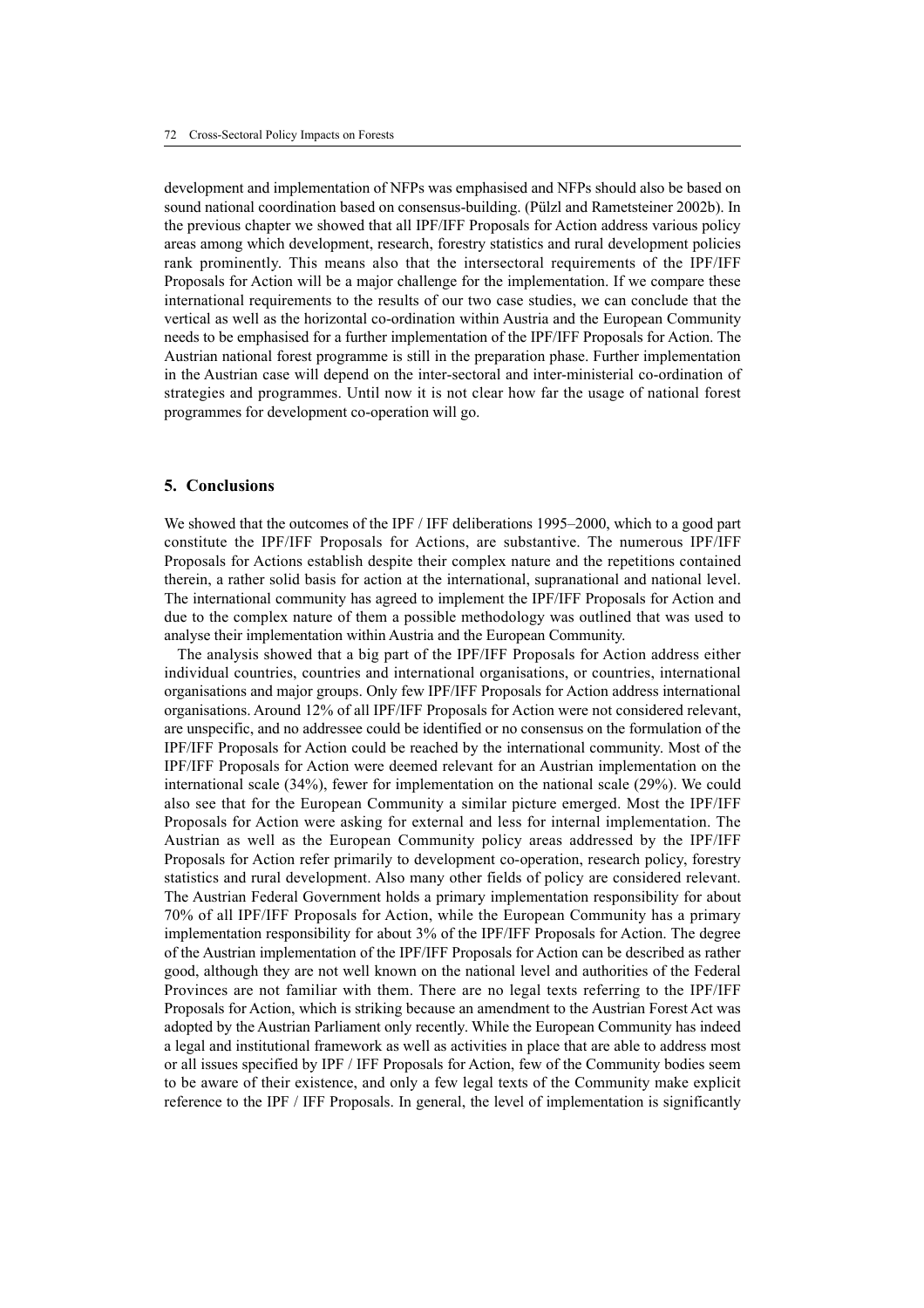higher within the European Community than outside. The Austrian development co-operation, the policy field most addressed, does not pay special attention to the support of forest policy in developing countries as no relevant strategy exists so far. The European Community development policy does not pay special attention to forests and it seems that no additional funds are available. Finally, current forest research programmes have been finalised and there are no new and additional budget-lines for forest research. Funds for forest research both in Austria and on the international level through the research programmes of the European Union risk to be cut down or suspended. Overall, the analysis has revealed that there is a need for Austria and the European Community to further commit themselves to those actions currently implemented or in preparation. It also calls upon both, Austrian and the European Community to work on a coherent and co-ordinated approach related to forest matters in its internal and external relations.

National forest programmes are regarded as one implementation tool for the IPF/IFF Proposals for Action. Therefore it is important to see to what issues the international community attaches relevance to. The analysis revealed that the international community actually puts the main emphasis on the usage of NFPs for international co-operation and channelling money primarily to developing countries. Other aims like individualising national and technical requirements, policy goals for forest cover, research needs, criteria and indicators and capacity building were also mentioned. Turning the readers attention back to the two case-studies, we can conclude for the Austrian case that the authorities regard a national forest programme as one of the main tools for the implementation of the IPF/IFF Proposals for Action. The remaining work to be done in the implementation process of the IPF/IFF Proposals for Action therefore depends on the successful start of an Austrian national forest programme. For the European Community the analysis showed that NFPs are the conceptual basis of rural development financial support to forestry. We showed that in both cases, Austria and the European Community attaches quite much importance to the concept of NFPs, still it seems there is a rift between the national or supranational priorities and the global requirements. This means in neither of the cases NFPs seem to be the basis of international co-operation and channelling money to the forest sector in developing countries. Furthermore the intersectoral requirements, as the IPF/IFF Proposals for Action were asking for (explicitly as well as implicitly through the policy areas they addressed), might become the main challenge for implementation.

## **Acknowledgements**

This paper was originally prepared for the EFI Forest Policy Research Forum: Cross-Sectoral Policy Impacts on Forests in Savonlinna, Finland from April 4 to 6, 2002. I'd like to express my gratitude to the COST Action that invited me to present the results of both studies. Furthermore I'd like to thank the Ministry of Agriculture, Forestry, Environment and Water Management as well as the European Commission, DG Environment, who both funded the preparation of these studies. Both reports profited from the contribution of time and expertise of staff in both administrations during the course of the studies.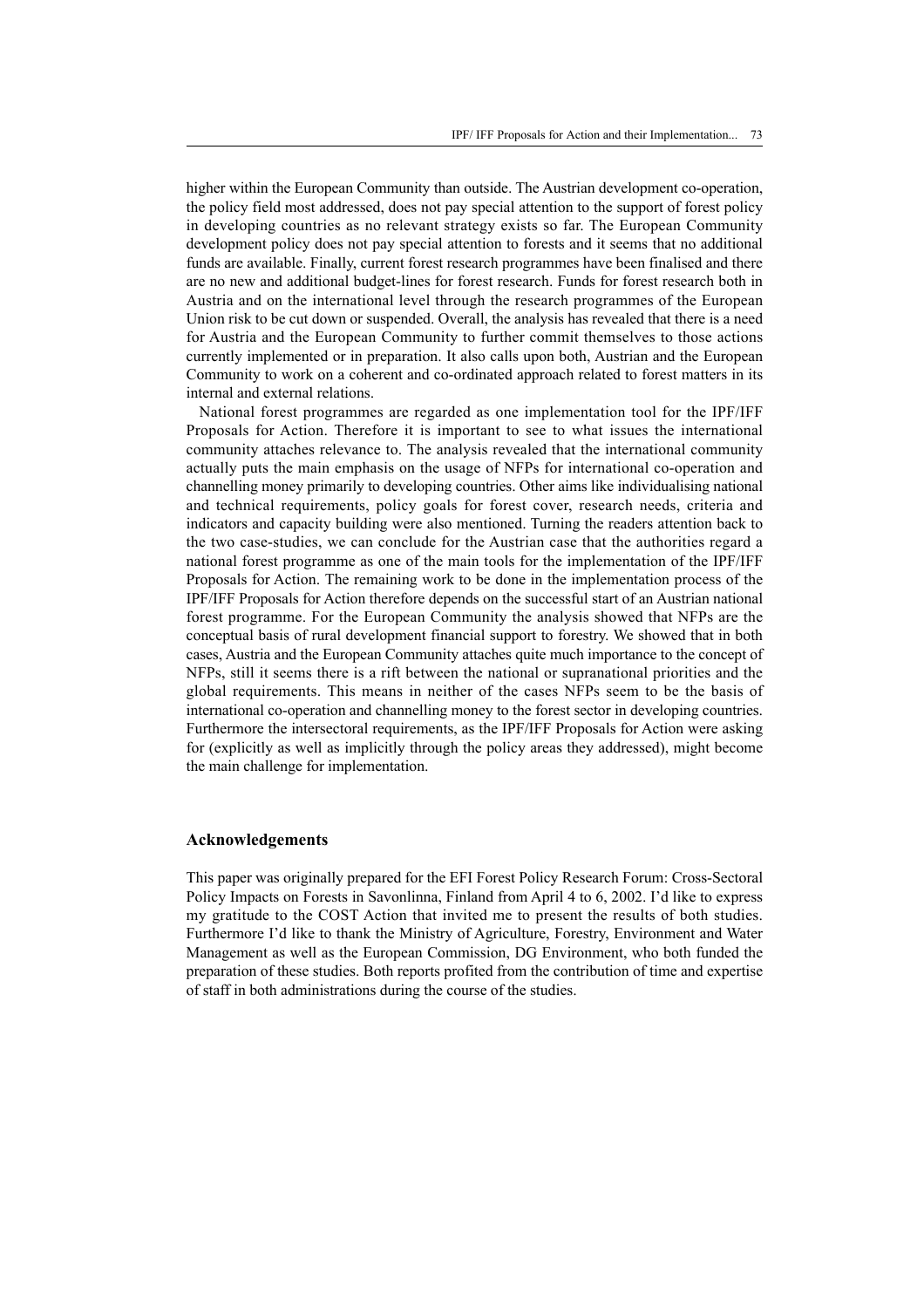## **References**

- Pülzl, H. 2002. The Implementation of the IPF and IFF Proposals for Action in Austria Study prepared for the Austrian Ministry of Agriculture, Forestry, Environment and Water Management, Institute of Forest Sector Policy and Economics, Vienna. (3 volumes).
- Pülzl, H., Rametsteiner, E., 2002a. Evaluating the implementation of the IPF and IFF Proposals for Action & How to approach it. Experiences made by Austria and the European Community. Discussion Paper No.2002-2, Institute of Forest Sector Policy and Economics, Vienna.
- Pülzl, H., Rametsteiner, E., 2002b. Grounding international modes of governance into National Forest Programmes. Journal of Forest Policy and Economics (forthcoming soon).
- Rametsteiner, E., Pülzl, H., Pryor, S., Schneider, T. 2001. Evaluation of the IPF/IFF Proposals for Action of implementation by the European Community. Study prepared for the European Commission. (3 volumes) – unpublished.
- United Nations Commission for Sustainable Development 1997. Report on the Ad Hoc Intergovernmental Forum on Forests on its forth session. Intergovernmental Panel on Forests. 11–21 February New York, E/CN.17/IPF/1997/5.
- United Nations Commission for Sustainable Development 2000. Intergovernmental Forum on Forests. Forth session, 31 January – 11 February, New York, E/CN.17/IFF/2000/4.
- United Nations Forum on Forests Secretariat, 2001. IPF/IFF Proposals for Action: Main Actors and Degree of Action, New York.
- United Nations, IFF, 2000. Category III International Arrangements and Mechanisms to Promote the Management, Conservation and Sustainable Development of All Types of Forests: Elements and Functions for a Future International Arrangement and Mechanism. Note from the Secretariat #2, New York, February 31 January – 11 Feburary. E/CN.17/IFF/2000/3.
- United Nations, IPF-CSD 1997. Report of the Ad hoc Intergovernmental Panel on Forests on its fourth session, New York, 11–21 February, New York, E/CN.17/1997/12)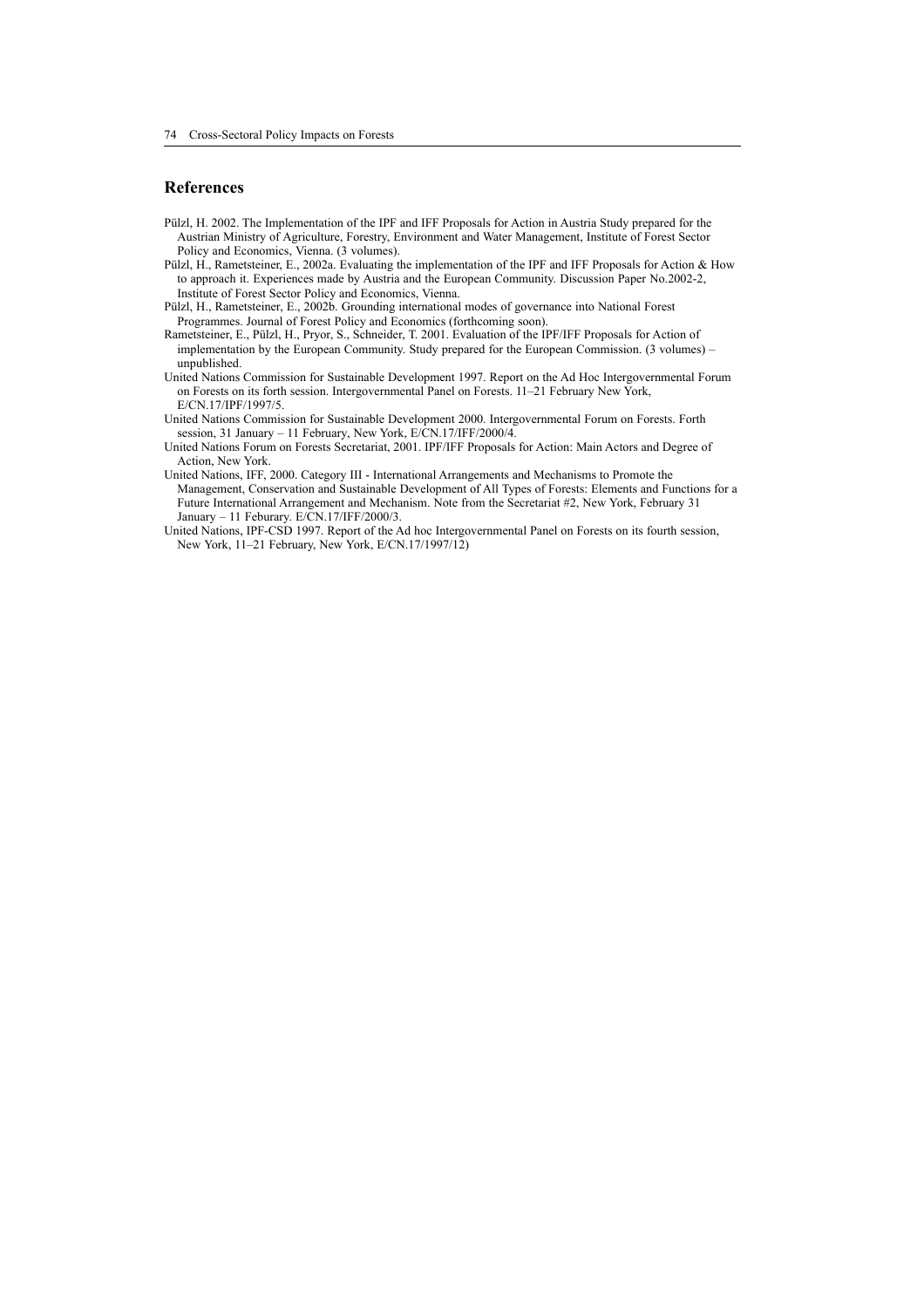# **Reflections on Inter-Sectoral Co-ordination in National Forest Programmes**

*Karl Hogl*

Institute of Forest Sector Policy and Economics, University of Agricultural Sciences Vienna, Austria

#### **Abstract**

This paper deals with three basic questions concerning inter-sectoral co-ordination against the background of National Forest Programmes (NFP): What does "inter-sectoral co-ordination" mean? Why should policy-makers strive for inter-sectoral co-ordination, and how can they achieve it? It distinguishes two approaches to the subject: inter-sectoral co-ordination can be defined as a process or a status. The process is about the reconciliation of the policies and programmes of different sectors. Referring to co-ordination as a status, sectors are coordinated when their respective policies show minimum redundancy, minimum incoherence, and a minimum of untackled issues. As regards the "units of analysis", again, two approaches are distinguished: one defines "sectors" based on the policy dimension (social policy, forest policy, etc.), the other one refers to the polity dimension (policy networks). As regards the question of "why inter-sectoral co-ordination" the paper refers to welfare theory. From this perspective, co-ordination is desirable if concerted action can increase the overall welfaregains. The main part of the paper deals with mechanisms of inter-sectoral co-ordination applicable to NFPs: hierarchy and horizontal co-ordination by negotiations. It is concluded that the success of both mechanisms depends on quite demanding preconditions but that horizontal co-ordination by negotiations can be facilitated significantly by embedding the processes in hierarchies or in network structures.

*Keywords: National Forest Programmes, inter-sectoral, policy co-ordination*

## **1. Introduction**

"Inter-sectoral co-ordination" has always been a vital topic and problem of politics. Complaints about co-ordination deficits are mostly based on the assumption that sectoral actors are

Ilpo Tikkanen, Peter Glück and Heikki Pajuoja (eds.) Cross-Sectoral Policy Impacts on Forests EFI Proceedings No. 46, 2002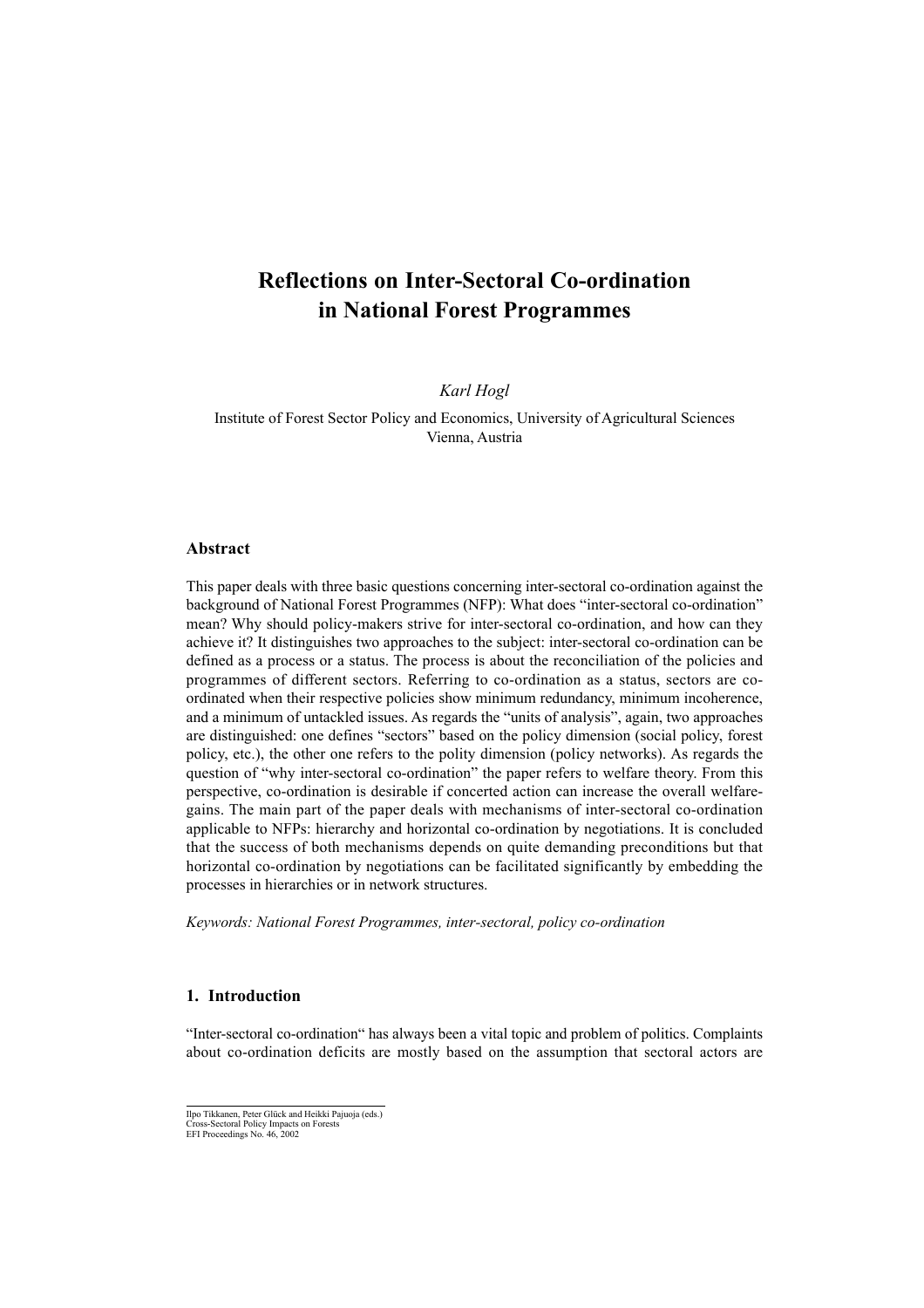insufficiently informed about each other or pursue differing interests: either because they have different preferences in factual questions or because they strive for power positions and influence. The more differentiated political systems become, the more complaints will emerge that an organisation does not know what the other is doing, that programmes are redundant or contradictory and that crucial questions are not raised. Recent references in political sciences assume that some current developments make co-ordination increasingly important: state actions have gained significance in an increasing number of public spheres, political problems have become increasingly inter-sectoral (cf. Peters 1998:296; for the forest sector cf. Peck/Descargues 1995) and, last but not least, the national level has become increasingly integrated in supranational and international policy-making forums (cf. Peters 1998: 306). If national representatives are supposed to represent concrete and consistent positions, they need prior national co-ordination. It cannot be postponed to the period of implementation.

Besides these trends, "inter-sectoral co-ordination" is also a significant characteristic of "National Forest Programmes" (NFPs) and a central theme in the national NFP processes that we observe. It is one of the central topics in phase II of the German NFP process, for example, where it has been identified as one of the major shortcomings of phase I. In their assessment report, Hofmann and Liss (2001: 5) state that "inter-sectoral aspects have been widely raised, but thus far insufficiently discussed and that the elaborated recommendations for action … are not very concrete and were largely excluded for political reasons." In the Finnish NFP process as well, inter-sectoral co-ordination was only achieved to a minor degree (Voitleithner 2001: 20f). The resolution of important conflicts has been postponed to the implementation of the forest programmes.

The essence and factual claim of inter-sectoral co-ordination seem to be obvious at first sight: in some cases, the point is to pursue goals that can only be achieved collectively, either because of insufficient individual resources or because mutual effects disapprove individual actions. In other cases, the point is to avoid double tracks or contradictions in the activities of independent decision-making units. Co-ordination should allow to pursue goals of different sectors in the most efficient way without negative side effects. Therefore it is considered desirable – in any case from a superior point of view.

Even if the question "why inter-sectoral co-ordination?" seems so simple to be answered at first sight, some central questions become obvious at second sight, e.g. about the problem definition: what exactly is understood as a "sector"? When is it possible to speak of "coordination" and what is the measurement of success? Only with answers to these questions, a concrete NFP-process can be evaluated in terms of the "extent" of inter-sectoral co-ordination.

A third look discovers questions of political practice: what mechanisms are suitable for inter-sectoral co-ordination? What institutional demands have to be fulfilled, what obstacles can be expected? How can different mechanisms be assessed in terms of their capability to achieve collective decisions? Answers to these questions help to clarify under which conditions the demands for "inter-sectoral co-ordination" do not remain mere programmatic and do not lead to "symbolic politics".

In the following sections, I will discuss these questions by reflecting on some findings from the literature on "politics of co-ordination" and on "negotiation systems" against the background of the NFP concept. This results in the following structure: Chapter 2 deals with the question "Why" Why does inter-sectoral co-ordination make sense, what are the expected benefits and what measures for success can be applied to the processes and the results of coordination? It proceeds from a rather general understanding of the concepts "sector" and "coordination". Chapter 3 goes more into the details. There, I try to define "what" can be meant with "inter-sectoral" and "co-ordination". Chapter 4, finally, explores the question "How" models of inter-sectoral co-ordination can be designed. It explores their strengths and weaknesses and the institutional demands they imply.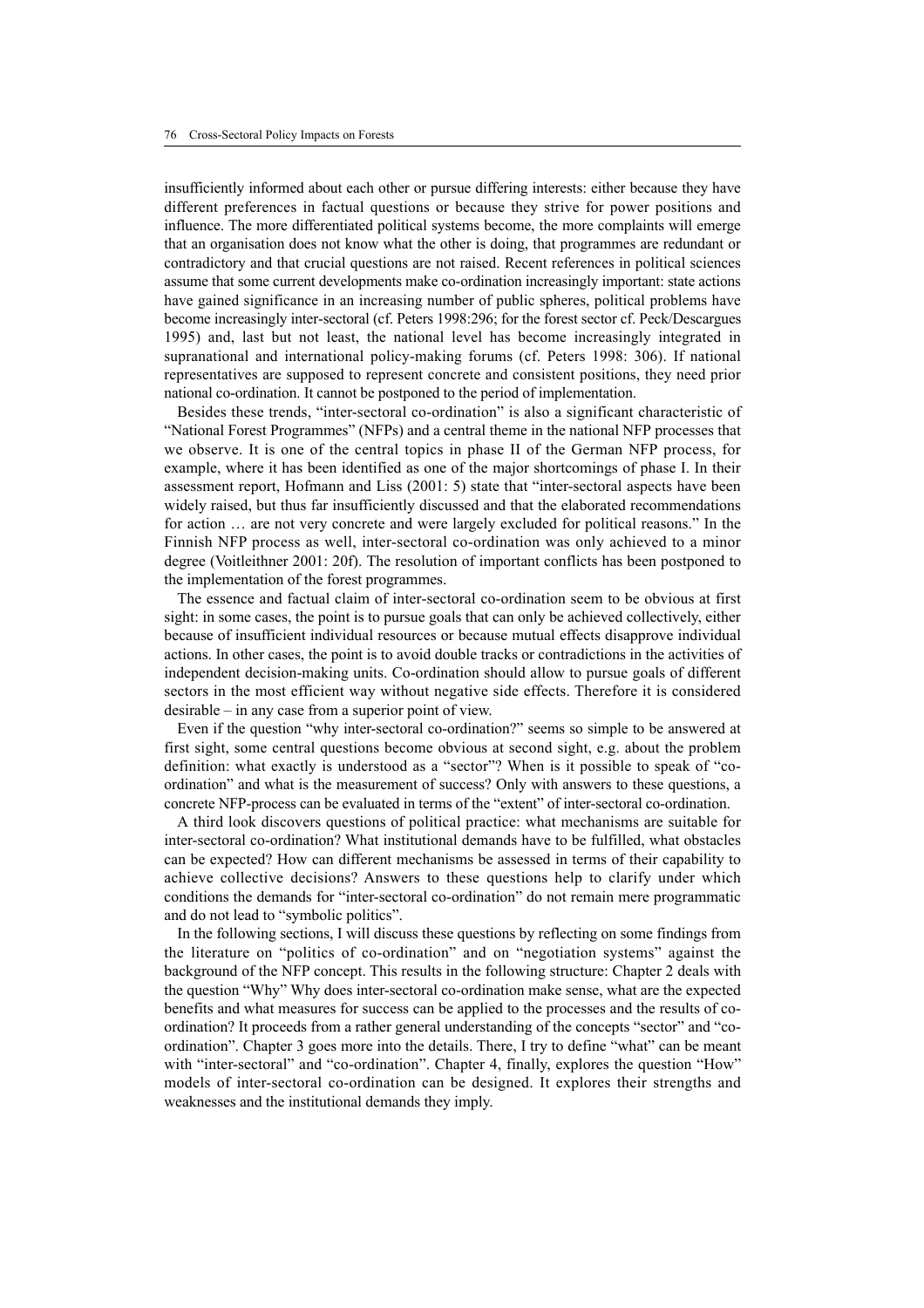## **2. Inter-sectoral Co-ordination – "Why"**

#### **2.1 Superior Objective**

As a working definition I proceed on the assumption that co-ordination goes beyond the oneway anticipation of the consequences of actions of others and reactions to these actions. Keeping in mind the efforts and costs that might be incurred, it is legitimate to ask why coordination is a goal policy-making should strive for.

Co-ordination is important when the decisions of two or more units are mutually dependent. This applies to individuals, interest groups, administrative units, sector networks and even to nation states. The inter-dependence might be caused by the fact that individual goals can only be achieved in joint actions or by the fact that effects of individual programmes can be anticipated that have an impact on the interests of others.

But even then, there might be other good reasons against co-ordination from the viewpoint of individual actors or sectors, be it that they consider themselves in a position to assert their interests alone, or be it that the anticipated transaction costs of co-ordination are too high. From the viewpoint of potentially participating sectors, a general judgment of the advantages or disadvantages of co-ordination cannot be made. One has to take a "superior" point of view. Only then criteria can be specified, which allow giving normative judgments, which consider the "overall interest" and – where applicable – identify deficits in co-ordination.

In National Forest Programmes, the overall interest is to co-ordinate the economic, ecologic and social interests in the forests. Co-ordination is desirable if the welfare benefits achievable with the individual actions are less significant than the welfare benefits achievable with co-ordinated action. From this perspective, "co-ordination" can be defined as a process towards mutual agreement; the welfare-theoretic aspiration level of this agreement exceeds the achievable results of mutual, non-co-operative adjustment (cf. Scharpf 1996: 498).

Criteria for the "overall interests" are provided by welfare economics: Taking the Paretocriterion as the basis for assessment, individual plans are acceptable if none of the participants experiences a deterioration of the status quo and at least one achieves additional benefits. Then an increase in collective welfare is guaranteed. On the other hand, projects are rejected if only a single participant would experience disadvantages, even if the benefits for others outweigh these disadvantages. In contrast, the Kaldor-criterion is met even if individuals experience disadvantages as long as the aggregated net-benefit is positive. Reasonable projects from an overall perspective will not be rejected. The question is, however, how agreements can be reached if a proposed project does not promise a win-win solution. If assuming egoistic-rational actors, it needs either decision-making from a superior authority, compensation payments or package deals. The former option implies co-ordination by hierarchy (see 4.1), the latter two options point to the need for negotiations (see 4.2).

#### **2.2 Measuring the Degree of Co-ordination**

So far, the reflections have been based on "co-ordinating", i.e. on co-ordination as a process. Co-ordination, however, can also be considered a state, i.e. the degree of "being co-ordinated with each other".

While the assessment of the process implies assessment criteria such as the number of sectors involved, the point of time, the period of time of participation etc., the state of coordination can be assessed by the extent of redundancy, the degree of incoherence and the existence of important, but still untackled issues (cf. Peters 1998: 296). The degree of "being co-ordinated" can be measured on an imaginary scale. At the bottom of that scale, the actors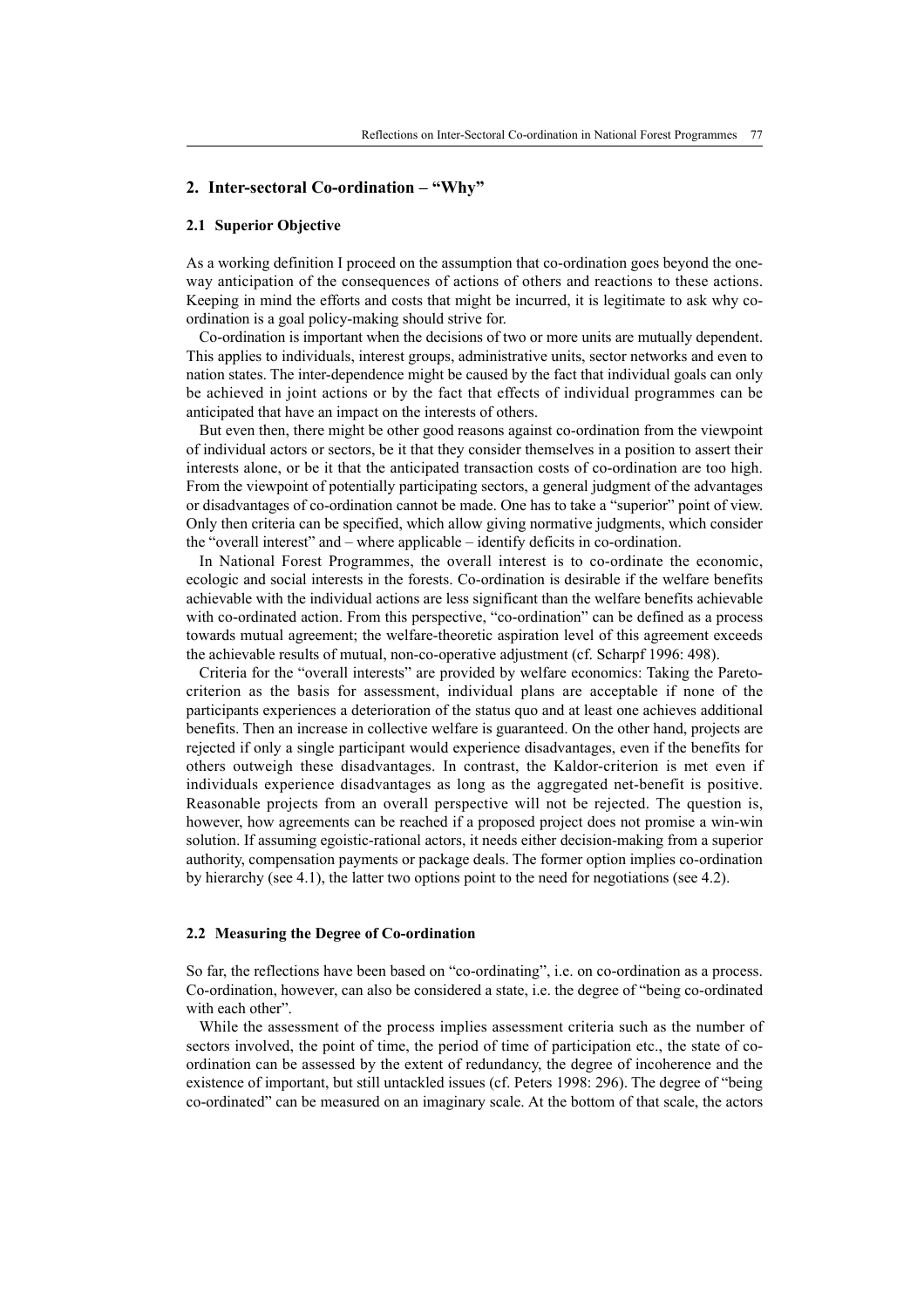are aware of the activities of others and try to avoid redundancies and not to interfere with each other. The achievement of maximum co-ordination implies the need for unrestricted control and implementation mechanisms in order to overcome power and competence struggles when necessary and to set untackled issues on the agenda. The co-ordinated solution of all relevant problems would imply omniscience and omnipotence.

According to Peters (1998: 303), redundancy is usually easier to overcome than the problem of contradictory programmes. As redundant programmes have similar or the same objectives, very often a far-reaching coincidence of the underlying interests can be assumed, at least with regard to the factual questions. What may remain are conflicts on the competencies or about the best means to achieve the goals. The reasons for contradictory policies, however, can be competing interests or views of the problem. Accordingly, in the case of incoherence, one can presume stronger resistance to inter-sectoral co-ordination. With untackled problems calling for co-ordinated action, it will depend on whether they are perceived as "hot potatoes" which nobody sets on the agenda because significant trouble can be anticipated, whether there is no knowledge about how to tackle the problem, or whether a problem is "simply" not obvious enough to become an item on an agenda (e.g. climatic changes for some time). According to the reason applicable, varying levels of resistance to co-ordination can be expected.

## **3. Inter-sectoral Co-ordination – "Where" Is It Applied?**

The question "what is meant by a sector?" might seem strange at first sight. In general, we think of our common terms such as "nature protection policy", "energy policy", "research policy" and "forest policy". But when do we assign a programme to these "sectors"? Sometimes this seems easy and clear at first sight, e.g. when talking about a regulation concerning the employment of forestry staff. But in many cases, such an approach cannot be satisfactory from an analytical perspective. For example: does a subsidy programme for mixed forests which considers the economic objectives of the forest owners as well as the ecologic objectives of nature protection belong to the sector "forest policy" or to "nature protection". Moreover, do we talk of "intersectoral co-ordination" between nature protection and forest politics in case of such a programme? Or do we talk of inter-sectoral co-ordination only if it is a joint product of the authorities in charge of forest policy and nature protection? This, in turn, would mean that we do not speak of "inter-sectoral co-ordination" if these competencies are in one hand, e.g. after restructuring ministries. In short, the common approach seems to work with a presumption of "sectors" which corresponds more or less with the historically developed administrative structures. When programmes are assigned to sectors, these definitions lead to ambiguous and more or less arbitrary results. Therefore, the question is whether there are other approaches to define "sectors" that are more useful for the purpose of analysis.

As not the programmes, but the actors co-ordinate themselves, they can serve as units of analysis. Political actors, organisations, or policy networks have a minimum of autonomy. Proceeding from this, it seems reasonable to define sectors as relatively autonomous decisionmaking structures (see also Peters 1998: 297). This can be administrative units as well as policy domain networks. Sabatier/Jenkins-Smith (1999: 119) for example, talk about "policy subsystems" comprising administrative agencies, committees and interest groups as well as journalists, researchers and policy analysts at all levels of government active in policy formulation and implementation. Compared to the traditional, state-centred co-ordination approach, such a network perspective is more open for the role of private actors. Such policy domain networks (Pappi 1993: 91pp) are structures with more or less stable actor relationships. They organise around factually linked questions, have their own identity and a minimum degree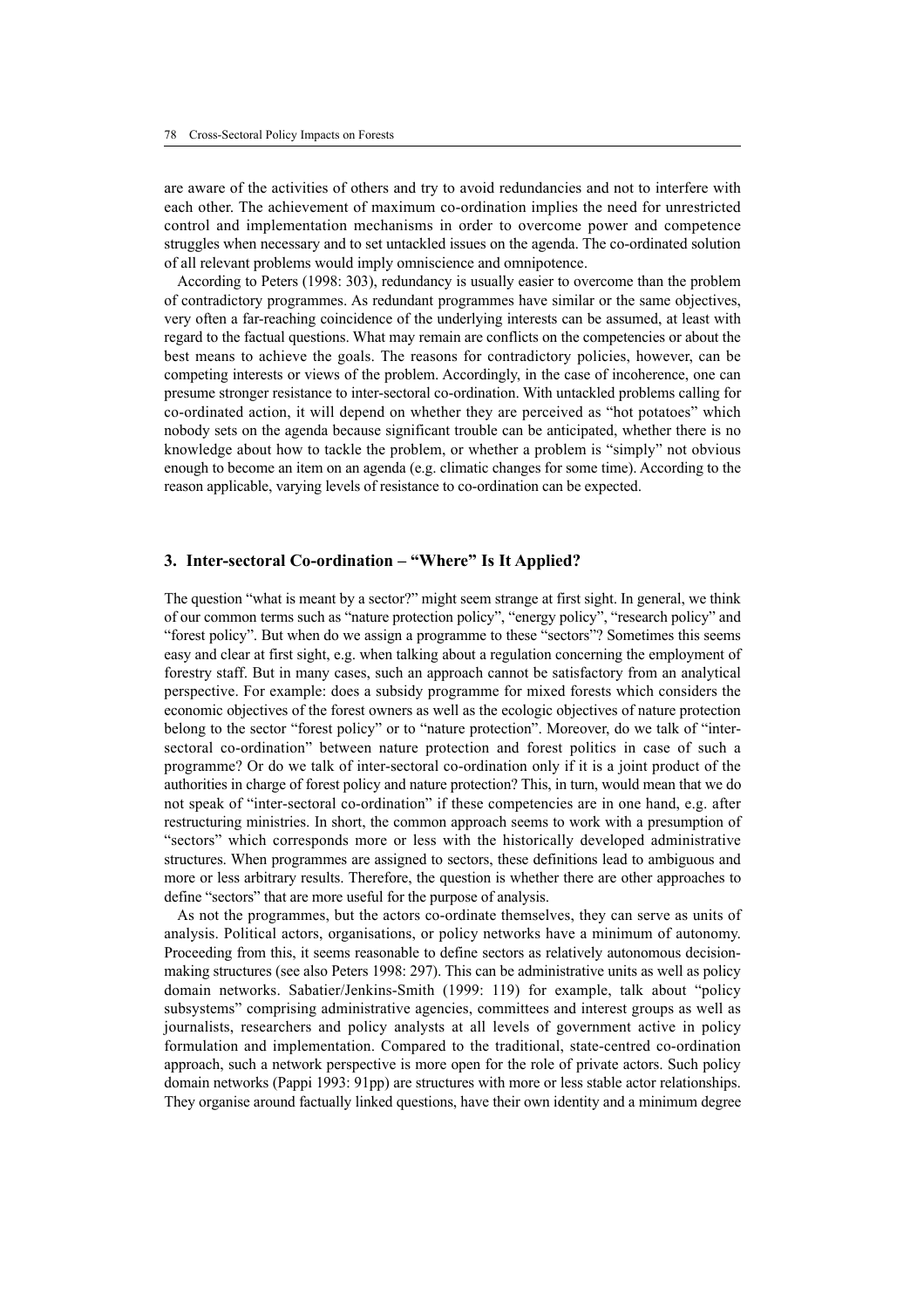of autonomy. When sectors are defined on the basis of existing structures, "inter-sectoral coordination" refers to the interaction between actor networks in order to harmonise their decisions (process perspective) or to the degree of harmonisation of the programmes (status) of these actor networks, respectively. In terms of interaction, taking a network approach implies emphasising negotiations and mediation rather than this is the case in hierarchic concepts (Peters 1998: 299).

In some policy domains like in forest policy, the "profession" may serve as a harmonising bracket and thus as a basis for policy networks, i.e. "sectors". A common language, a similar level of knowledge, related views of problems as well as a shared view of basic goals and causal mechanisms in the field may facilitate co-ordination remarkably. Such professional networks are often vertically structured; their members have positions at different political levels. The reverse of the likely advantages regarding vertical co-ordination is that such networks are often relatively closed for outsiders and may therefore obstruct inter-sectoral coordination. Peters (1998: 302) sums up stating that "... some failures of horizontal coordination can be understood through the success of vertical co-ordination."

Another point is whether inter-sectoral co-ordination is more related to the stage of policy formulation, the stage of implementation or to the whole policy cycle. The processes, for example, that are presently underway in Germany (at the federal level) and in Bavaria have more or less "only" dealt with agenda-setting and policy formulation so far. Discussions about potential policy means are at the initial stage (cf. Liss/Hofmann 2002). But the active actor networks at different stages can differ considerably, especially in federal systems like Germany. Peters argues that in the course of policy formulation rather questions of budgeting and keeping influence in the overall system predominate at the national level. The readiness for inter-sectoral co-operation would mostly be higher at the operative level, because here worries about the effects on the clients may come to the fore. In this sense, he formulates that

*"… policy co-ordination is not a matter of rationality but rather it is an intensely political exercise, …This political dimension is especially significant for policy formation in which competing interests are manifest; programme co-ordination and implementation may be more solvable through rational means" (Peters 1998: 300 referring to O'Tool 1996).*

## **4. Inter-sectoral Co-ordination – "How"?**

"Negotiation" and "hierarchy" are the basic options for the inter-sectoral co-ordination in NFP processes.1 Although one might assume that in an NFP context, due to its defining elements of "participation", "collaboration" and "conflict resolution schemes", only negotiation may be an appropriate mechanism for inter-sectoral co-ordination, hierarchy may also have its role. The "shadow of hierarchy" may have a significant impact on negotiations, and hierarchy may also have its role regarding the integration of NFPs into broader strategies for sustainable development.

#### **4.1 Co-ordination by Hierarchy**

Hierarchy is the traditional co-ordination mechanism of state administrations. It works topdown, entails a certain degree of centralisation and has to be performed at superior levels,

<sup>1</sup> The third co-ordination mechanism that is often mentioned is the "market" (cf. Scharpf 1996).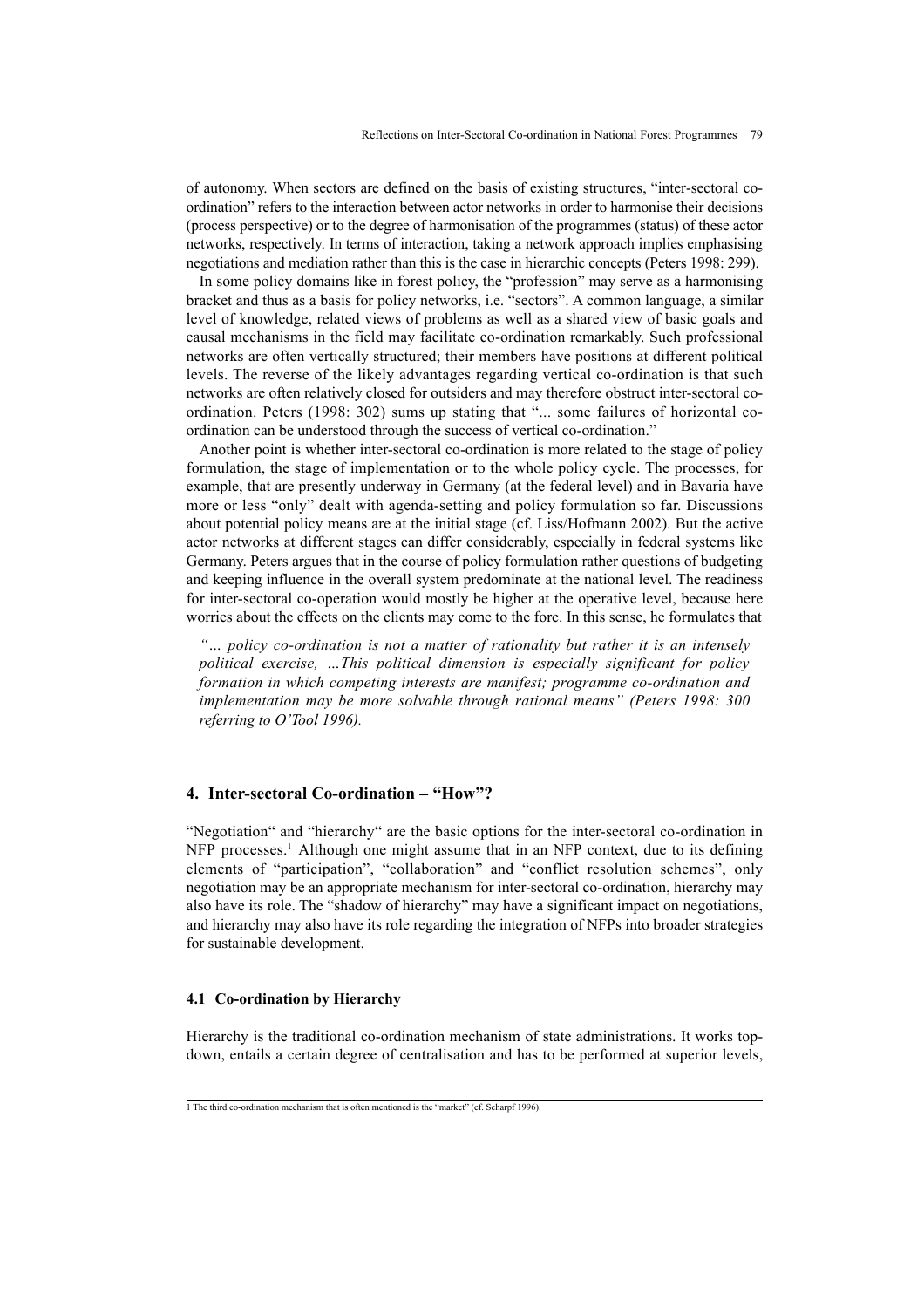finally – if necessary – by the cabinet. This approach assumes that individual organisational units lack overview beyond their direct competencies and that they sometimes also miss incentives for enhanced co-operation instead of pursuing their own organisational interests.

Hierarchic control is supposed to decrease the transaction costs inside organisations. Specialised sub-units might fulfil their tasks with high efficiency, but the efforts necessary to achieve horizontal self-co-ordination threaten to outweigh the efficiency gains achieved by specialisation. Co-ordination performed by superior authorities is supposed to be a remedy. If we assume benevolent and comprehensively informed co-ordinators ("the benevolent dictator"), co-ordination by hierarchy meets the Kaldor-criterion in a model organisation. The potential of possible welfare gains is achieved .

The above-mentioned assumptions show the two central problems that have to be faced in a successful process of co-ordination by hierarchy: the "motivation problem" and the "information problem" have to be solved (cf. Scharpf 1996 and 1993). It needs a "benevolent dictator" who has to be informed in detail about the problems and the options for solution.

From a welfare-theoretic point of view, hierarchic co-ordination is normatively acceptable, if it pursues the overall interest of those who are affected (motivation problems). But Rational Choice theory, however, assumes that political parties and governments strive for an increase of power and for re-election, that interest groups seek to save the maximum of the overall social benefits for their clients, and that bureaucrats strive for budget maximisation and the expansions of competencies. In order to hope for a minimum of corporative orientation under such circumstances, we do not only need the "checks and balances" which have been institutionalised in democratic systems, but moreover it is necessary to assume that the behaviour of political actors is also oriented at "norms". They define the "normal" degree of pursuing self-interests and set limits for egoistic actions. In how far such norms become effective depends, among other things, on whether we are dealing with a rather permanent network of relationships, or rather singular interactions of actors. In the latter case actors do not have to fear sanctions that much if they pursue their interest with means that exceed the "normal" measures.

The information problem is solved when decision-makers have valid information on the problems and their possible solutions, and are moreover capable to process this information. Even if we assume a benevolent dictator, co-ordination by hierarchy is permanently at risk to take quite unreasonable decisions, either due to a lack of relevant information or due to information overflow.

As a solution, organisational theory points at the principle of "selective intervention" (Scharpf 1996: 506). It states that superior units have to restrict their decisions to those issues that have to be decided at their level. All other decisions shall be taken by the subordinate authorities/units because they have better access to the relevant information. In this way overburdening of the central authorities can be avoided. Selective intervention, however, requires lines of formal competencies that correspond with the frequency and significance of the interactions between organisational units. In such a design, the interactions of units with one common supervisor are remarkably more frequent and more significant than the interactions of bodies with different direct supervisors. But this kind of organisational design seems to become increasingly difficult because the interlacement of different task areas increases (see Peters 1998, Scharpf 1996). Besides structural reforms, there are two possible reactions to this: first, the existing distribution of competencies is retained and problems are passed on to the first position, which is head of all units concerned. Then, the more significance interlacement between subunits of different lines of hierarchy gains, the higher will be the stage of the first "common" supervisor. Therefore the choice of this strategy will – in the worst case – reveal the benefits of decentralisation to a great extent, and the heads of organisations will suffer from information and decision-making overflows. If an organisation instead chooses the second possible strategy, to do partly without central decision-making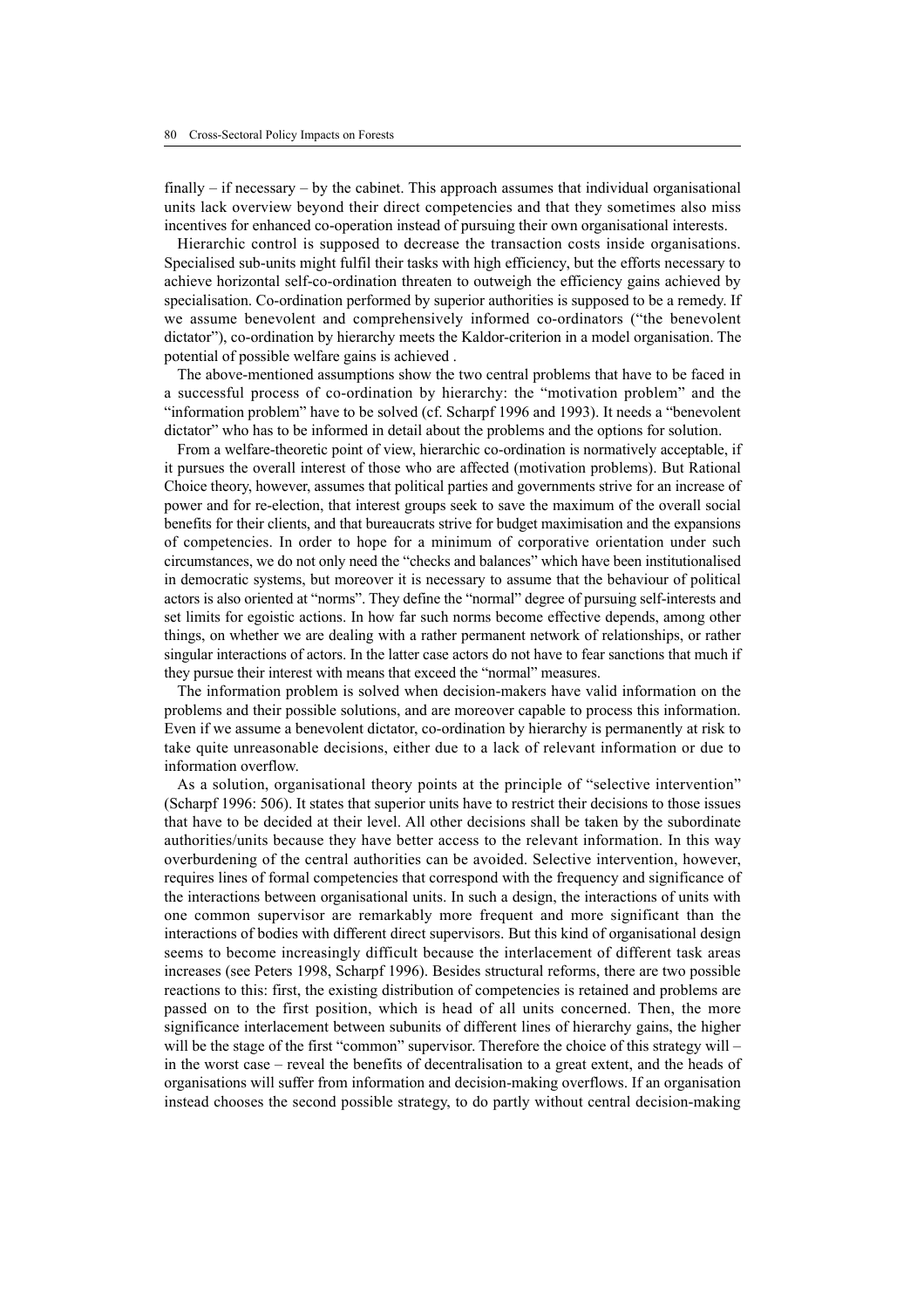competencies and go for the horizontal self-co-ordination of subunits, it faces the threat of systematic strains of high transaction costs and may easily end up in decision-making deadlocks.

When striving to co-ordinate within and/or between ministries by hierarchy, the relevant decision-making level will normally rise with the number of organisational units from different lines of hierarchy. At the same time, it is true that the level of hierarchy, at which the topic "NFP" can be set on the agenda, will dependent on the political significance it can achieve. Therefore, states with a high importance of woodlands, forestry and timber industries are more likely to deal with inter-sectoral co-ordination by hierarchy than other countries.

#### **4.2 Co-ordination by Negotiations**

Co-ordination between sectors or political actors can be achieved by negotiations. First of all, inter-sectoral co-ordination by negotiation of state and private actors requires interest groups that are capable to act. That might be no problem in many countries, but can also mean that the necessary capacities have either to be built up or strengthened as a first step. It is reported that lacking capacity is a real problem for some of the interest groups involved in the German and Austrian processes. In the case of the Austrian strategy for sustainable development even some representatives of ministries had troubles to contribute to the time-consuming process in addition to their core business. Anyhow, neither the German NFP processes nor the Austrian process towards a strategy for sustainable development are provided with a budget to support and facilitate the actors' participation.

If we assume that an NFP process is carried out in a "system of compulsory negotiations"<sup>2</sup>, meaning that unilateral actions are excluded, and furthermore, that potential actions are definitely fixed in their degree (they are not variable on a continuous scale like e.g. budgets, and that compensation payments between actors are excluded, then the attempt to co-ordinate by negotiations is confronted with two fundamental problems (cf. Scharpf 1996: 501):

- 1. Projects that might be advantageous from an overall point of view are systematically excluded if they give reason to expect disadvantages for one of the negotiation partners compared to the status quo (thus, the Kaldor-criterion would not be fulfilled).
- 2. Even if there are several advantageous solutions to choose from, the process runs the risk to be blocked by disputes about the choice of one alternative (accordingly, even the Pareto-criterion might be missed).

If compensation payments are allowed or non-fixed projects are assumed and if we moreover neglect both the transaction costs as well as the distribution problems, the Coase-Theorem (Coase 1960) suggests that welfare gains, which can be achieved by ideal hierarchies, can also be achieved by negotiations between autonomous, egoistic-rational actors. Such actors would choose solutions that maximize the collective net benefits. But in the case of many controversial political issues, the projects that have to be discussed will not be variable on scales, the degree of implementation is not negotiable. For example, a certain area can be either dedicated to a nature reserve or not. In such cases, an approach to Coases's solution is only conceivable if several projects can be bundled to "packages deals" in order to achieve an interest balance that is acceptable for all the actors involved.

But even then, successful co-ordination by negotiations has to face two central challenges: the "negotiators' dilemma" and the "large-numbers problem" (ibid.). The negotiators'

<sup>2</sup> Compulsion does not necessarily exist due to formal rules, but can also exist factually because desired programmes can only be pursued by joint action.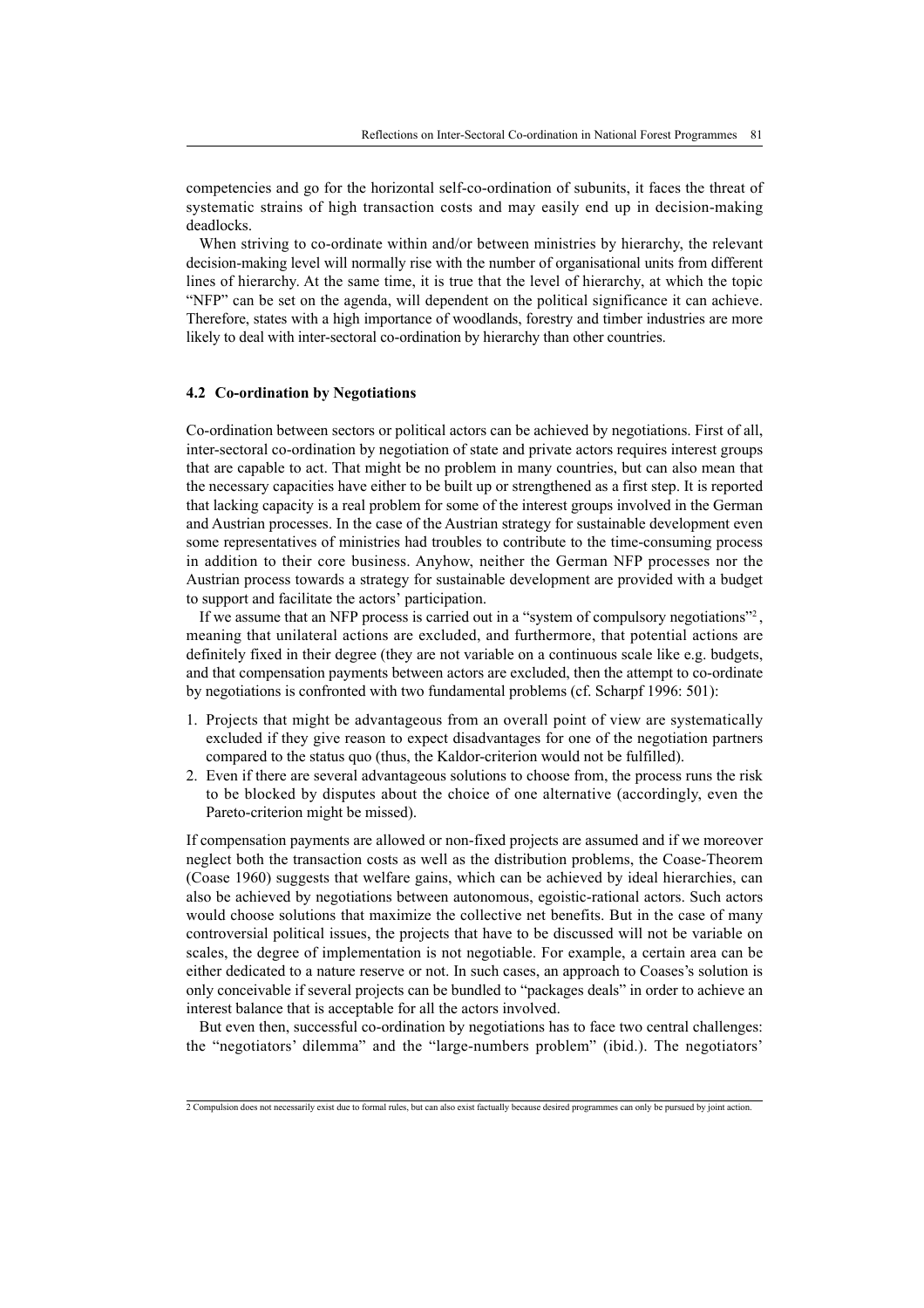dilemma follows from the fact that actors must solve two problems simultaneously: They should not only find a joint course of action which maximises their aggregate welfare, but they also need to decide jointly on the allocation of benefits and costs of co-ordinated action.<sup>3</sup> The core problem is that these two tasks – if we assume egoistic-rational actors – are linked to incompatible orientations. While the search for common solutions requires cooperative orientations, the zero-sum game of negotiating the distribution of costs and benefits stimulates a more competitive orientation.

Actors, who behave co-operatively in problem solving by sharing all their information, run the risk of being disadvantaged in the course of decision-making about distributional issues. The negotiators' dilemma results in sub-optimal solutions or in a blockage of advantageous decisions due to unbridgeable distribution conflicts. The definition of sustainable forest management can serve as an example: the prescription of thresholds for ecologic indicators, which might have to be defined primarily on the basis of scientific findings on the one hand, entails the question which costs are incurred in the case of necessary changes in forest management, and the question about who has to cover them, on the other hand.

The large-numbers problem a consequence of the simple fact that the difficulties of coordination increase quickly with the number of actors concerned, or more precisely speaking, with the variety of their preferences and options. Beyond relatively narrow limits, multilateral negotiations are likely to fail because of high demands on information processing and conflict regulation.

#### **4.3 Co-ordination by Negotiations in Hierarchies or Networks**

Obviously both co-ordination by hierarchy and co-ordination by negotiations face systematic difficulties. Both modes are alert for opportunistic behaviour; both face relatively narrow limits concerning their potential outreach. As Scharpf (1996: 510f, 1993: 145f) describes in detail, the combinations of different prerequisites and of different ideal types of co-ordination promise to improve the problems discussed. Co-ordination by negotiations in combination with hierarchies or network structures should allow mobilising the strengths of the respective structures.

#### **4.3.1 Negotiations in the Shadow of Hierarchy**

If co-ordination takes place inside hierarchic structures, Scharpf (1996: 510) talks about "selfco-ordination in the shadow of hierarchy". This suggestion to improve the problems described above is based on the observation that very often vertical co-ordination processes inside of bureaucracies are primarily based on negotiations, less on hierarchic decisions (ibid., see also Peters 1998: 297). Because of different views of the problems and orientations on different clients, and because of organisational self-interests, specialised units inside hierarchic structures often have quite different preferences. A strategy to present all conflict issues to the head of the department or – in the case of inter-departmental co-ordination – even to the cabinet can practically not be implemented, if the system should not be blocked. However, it is essential and often sufficient that a superior authority can finally take a decision at least in principle.

We can think of different patterns of interaction between the units involved in negotiations within a department, between several departments or between the actors of a network. The two ideal models of "positive co-ordination" and "negative co-ordination" (ibid. 512) can be

<sup>3</sup> In contrast to this, if the market is used as a co-ordination mechanism, distribution conflicts must not be solved explicitly. Co-ordination by hierarchy, however, also has to decide on distributive questions, but does not need the agreement of those who are concerned (in contrast to negotiation).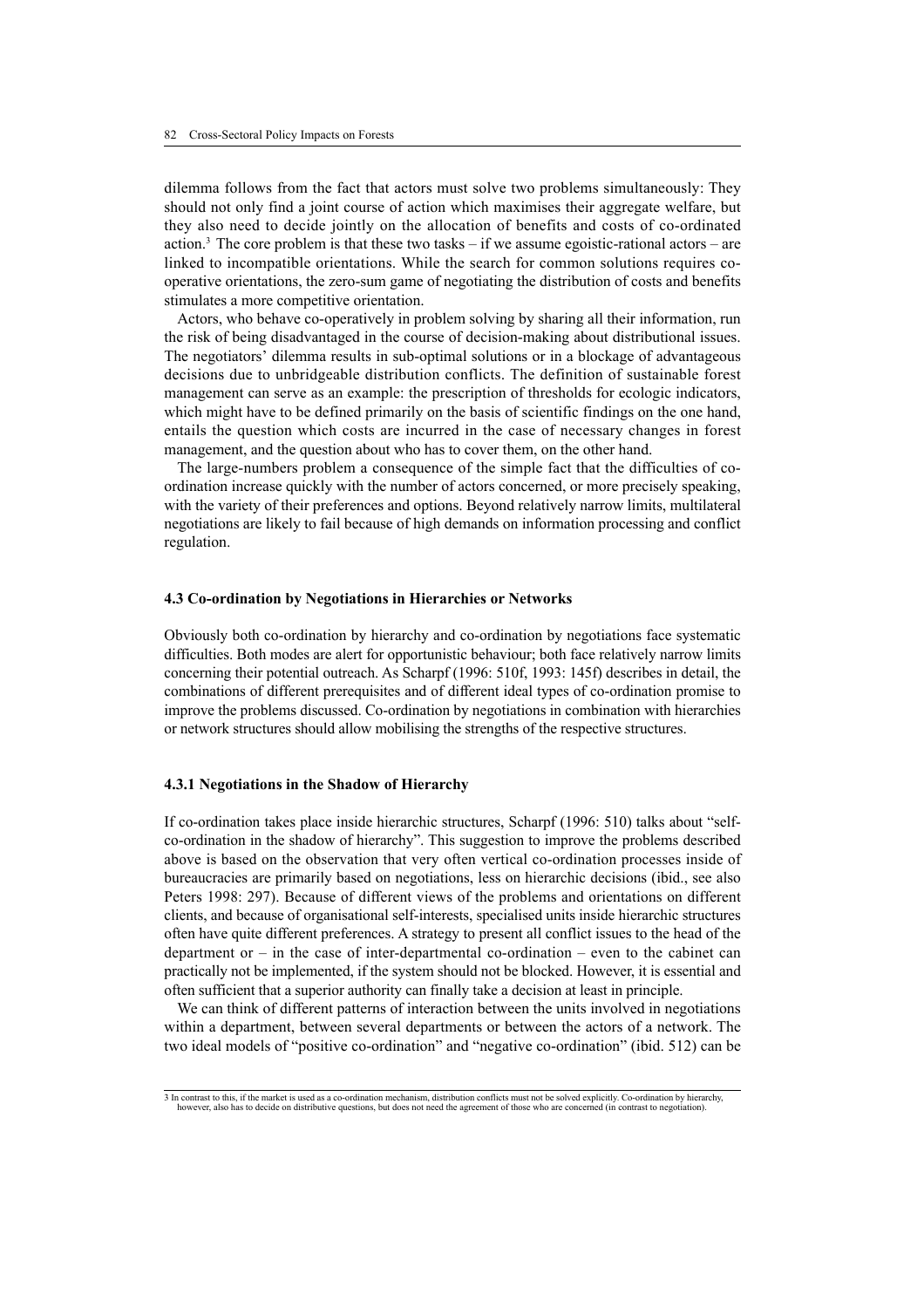

**Figure 1.** Negative and positive co-ordination led by a Federal Ministry for Forestry. (modified after Scharpf 1996: 513).

used to describe these patterns. For explanation, Figure 1 assumes a fictitious leading "Federal Ministry for Forestry" (FMF).

The two models differ in terms of interaction density and in terms of welfare theoretic aspiration levels: positive co-ordination aims at achieving agreement on those options with the highest collective benefit (Kaldor-criterion) and integrates all actors in multilateral interaction. In the case of negative co-ordination, only the ministry in charge contacts all the others with the goal to clarify negative effects of one's own plans on the others and to prevent potential negative effects of other's actions on one's own initiative. Alternatives to plans of the leading unit that might be raised by others are not an issue. Negative co-ordination aims at ensuring that new initiatives fulfil the Pareto-criterion. In contrast to positive co-ordination, interaction is bilateral. The large-numbers problem is thus drastically improved. On the other hand, the chance to achieve innovative solutions is comparably small as there is only the choice of options that is brought up by one actor, while the affected programmes of others are regarded given restrictions. With the rising number of different positions and/or programmes concerned, the restrictions sum up quickly. There is an accumulation of veto-positions. In practice, all combinations between negative and positive co-ordination are possible.

According to Scharpf (ibid.) both ideal types of horizontal self-co-ordination can profit considerably in terms of decision-making capacities by integrating them in hierarchic structures. Positive co-ordination is remarkably facilitated if the search for common solutions is commissioned by a common superior body that finally has to accept the results. This applies, for example, when NFP-processes are carried out at the initiative and with the commission of a leading ministry, especially when the actors involved have to consider that this ministry might initiate its own programmes if agreement cannot be found among them. Furthermore, this entails that trans-departmental or trans-sectoral appraisal criteria (in any case, the criteria of the final decision-making body) may take effect in the processes of horizontal co-ordination, and that "unfair" negotiation tactics have less chances for success. That is, the negotiation dilemma is significantly improved (Scharpf 1996: 514).

In the case of negative co-ordination, the potential effects of the shadow of hierarchy are also obvious: negative co-ordination inside hierarchies follows prescribed rules and the co-ordinating unit has to assume that the last word will come from a superior body, that unilateral initiatives will not be supported and that there will be no approval as long intra-organisational conflicts have not been dealt with satisfactorily. In that way the integration in hierarchies may help to make sure that those who shall be co-ordinated will be heard. In any case, the shadow of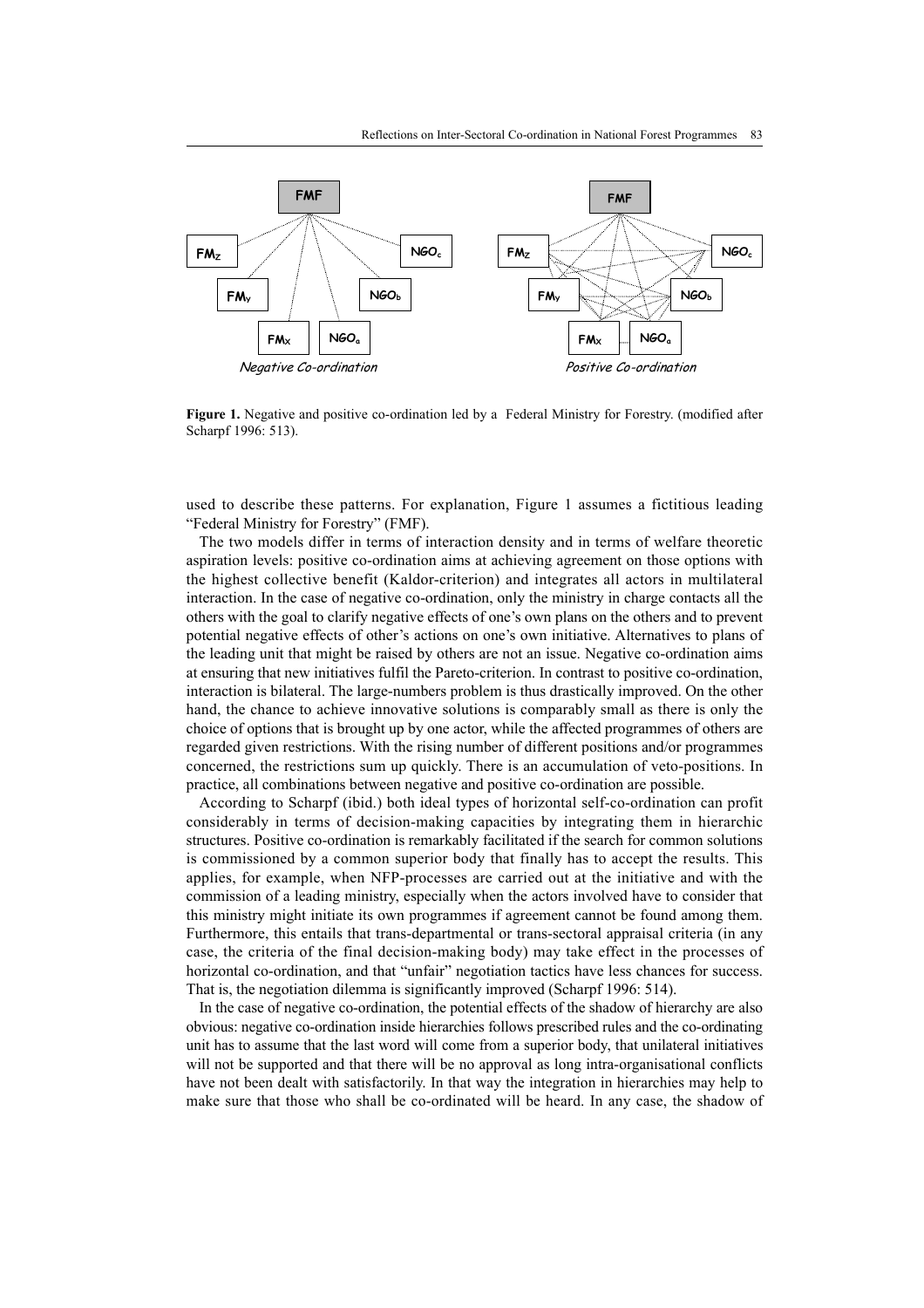hierarchy forces the participants to look for common solutions; otherwise they are threatened by decisions taken at superior levels that might mean the "bigger evil" for them.

The reflections on negotiations in the shadow of hierarchies can also be applied to constellations including private actors. Also in such settings, common decisions may have to be translated in binding law or state programmes or be implemented by administrative action. The possibility to reject a proposed compromise gives authorities the possibility to influence negotiations.

In practice, however, it seems that the shadow of hierarchy is hardly applied in the processes that we observe. In the case of the Austrian strategy for sustainable development, for instance, the leading ministry stated in advance that a common output has to be found by consensus, no matter how low the common denominator might be. According to the codes of applied practice, the Bavarian forest programme process as well as the NFP processes for Germany strive for the maximum possible degree of consensus. In practice, every actor has a veto on important issues (Beck et al. 2002).

#### **4.3.2 Negotiations in Networks**

As described above, the integration in hierarchies can enhance the scope of negotiations and improve the negotiators' dilemma. But this approach is only applicable within the effective reach of hierarchic structures. To go beyond that, co-ordination without the support of hierarchies is necessary.

#### *The Motivation and Orientation of Actors*

In the relevant literature, we frequently find references to the specific advantages and characteristics of co-operative actor networks (e.g. Mayntz 1996, Scharpf 1992, 1993 and 1996, Peters 1998). With regard to the subject of this paper, especially the non-hierarchic and relatively permanent character of mutual relationships between the actors of such networks have to be stressed. In such structures it may be rational for egoistic actors to behave co-operatively, even if they have nothing to win in a case at hand. If they do not co-operate, if they break agreements, they have to fear that their counterparts impose sanctions on them. From a theoretical perspective the question is, under which circumstances one really has to expect sanctions that can be regarded as incentives for co-operation. If we continue to assume egoistic-rational actors who do not abstain from their benefit only to take revenge, co-operation seems likely only if effective sanctions can be imposed at low-cost. This is certainly the case in some situations, e.g. when sanctions can be executed easily by avoiding further interactions (e.g. at markets where unreliable suppliers lose their customers). But in many cases interactions cannot be avoided so easily. This is per definition true within policy domain networks.

Mayntz (1996: 479ff) brings about another aspect concerning the orientation of actors: she identifies "exchange" and "negotiation"4 as the two central forms of interaction inside longterm policy domain networks. "Exchange" means to make the individual resources (also influence) mutually available. It serves only the pursuit of individual interests (balance of interest). In contrast to this, in "negotiations", in Mayntz's understanding (1996: 480), a collective goal or result is the central topic of interaction. When networks are capable "to produce deliberately collective outputs" despite different interests of the participants (ibid.), the dominating logic can be described as "negotiation" in her understanding.

<sup>4</sup> In contrast to this paper, Mayntz uses the term "negotiation" in a much narrower sense.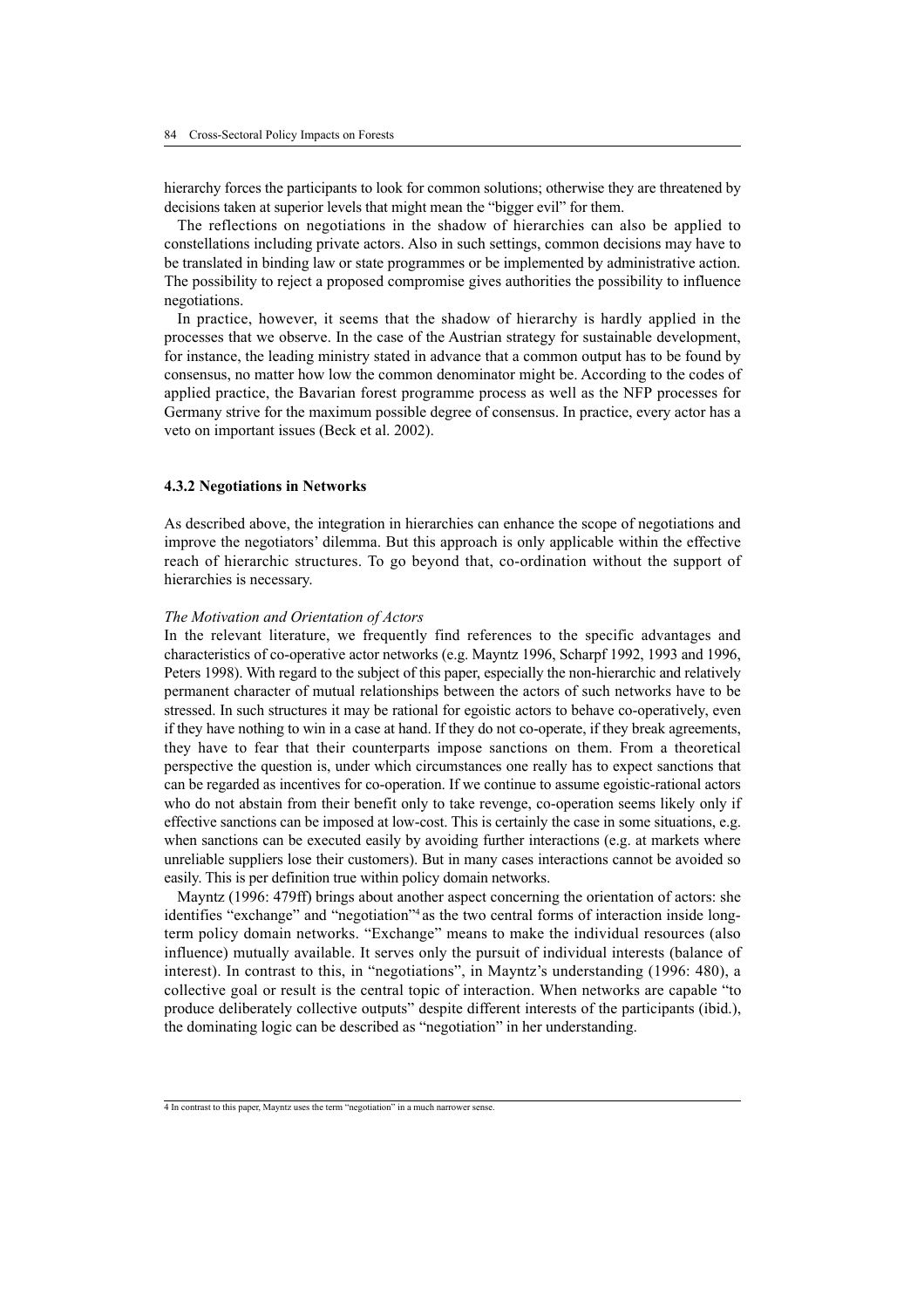Against the background of Mayntz's differentiation, questions about the motivation of the actors and the differences in the outcome that are caused by the different actor orientations arise. When can we expect that actors in NFP processes will go beyond the pure logics of "exchange", and in how far would the results of exchange differ from the results of "negotiations" based on an orientation towards joint problem resolution?

I suggest that one central prerequisite for orientations towards co-operative problem resolution is the existence or finding of collective goals, common problems, i.e. "common interests" in the broadest sense. Such common references can provide guidance in the search for collective decisions. But what could provide such common references in the case of NFPs? Generally speaking, NFPs are supposed to promote the sustainable management, conservation and development of forests. This is, however, an objective that is quite abstract and has a long-term perspective. "Common interests" of some of the actors can probably be described more concretely, e.g. the promotion of production and use of timber and timber products (for actors representing forestry and forests industries), or the protection of forests from air pollution (forest owners and environmentalists). The common interest might also be found in conflict resolution among the actors involved. Anyway, a lack of reasonably concrete common references might be a crucial deficit in some of the ongoing NFP processes. Most of them start by identifying "subject areas" rather than "goals".

There are, however, some typical constellations in which one could expect that the actors' orientations will differ from an orientation towards an overall interest. The difference between the "system interest" and the interests of the decision-makers will tend to be the more significant, the less those who are affected are represented in the decision-making process. Furthermore, the results of decision-making processes may differ significantly because interest are oriented towards different time horizons (ibid. 482). Sustainable forest management might be interesting for actors on the long term, but short-term individual benefit calculations still might lead to depletion. Third, Mayntz (ibid.) points out that the actors' references for assessment might be related to different dimensions. For example, while the postulated collective benefit of an NFP negotiation system can bee seen in the promotion of SFM, the decision-makers might strive first of all to ensure their domains of influence and their resources.

In order to avoid the threatening gap between the orientations towards interest balance, on the one hand, and joint problem resolution, on the other hand, Mayntz (1996: 487) suggests the institutional separation of arenas in which either one or the other orientation dominates. That might mean that decisions on factual and more instrumental questions might be left to expert groups, while decisions on general principles and goals and the distribution of costs and benefits have to be taken by the actors affected. Especially in the case of policy networks, this will usually not be applicable because their essence is the unity of both arenas. The integration of external expertise might be used to promote the search for system interests, but corporative actors, however, are tied to represent the interests of their clients due to their organisation purpose.

Another point connected to this, brought forward time and again, is the question of "mandate". The codes of practice for the German NFP as well as the Bavarian process stipulate that "actors have to ensure that their interest group/institution awards them the necessary mandate" (BMVEL 2001; translated by the author). Beck et al. (2002: 7) complain that representatives often had to query their institutions before proceeding to negotiate a common text, whereby the degree of precision and obligation of the consensual formulations usually decreased. This points to a trade-off between "mandate" and "expert orientation". On the one hand, we can assume that experts who primarily deal with factual issues in their daily work might tend to be primarily oriented towards problem solving, but may lack the necessary mandate within their institution. On the other hand, those who certainly have an extensive mandate may often be more involved in policy-making, thus usually more likely adopting positions oriented towards achieving organisational interests.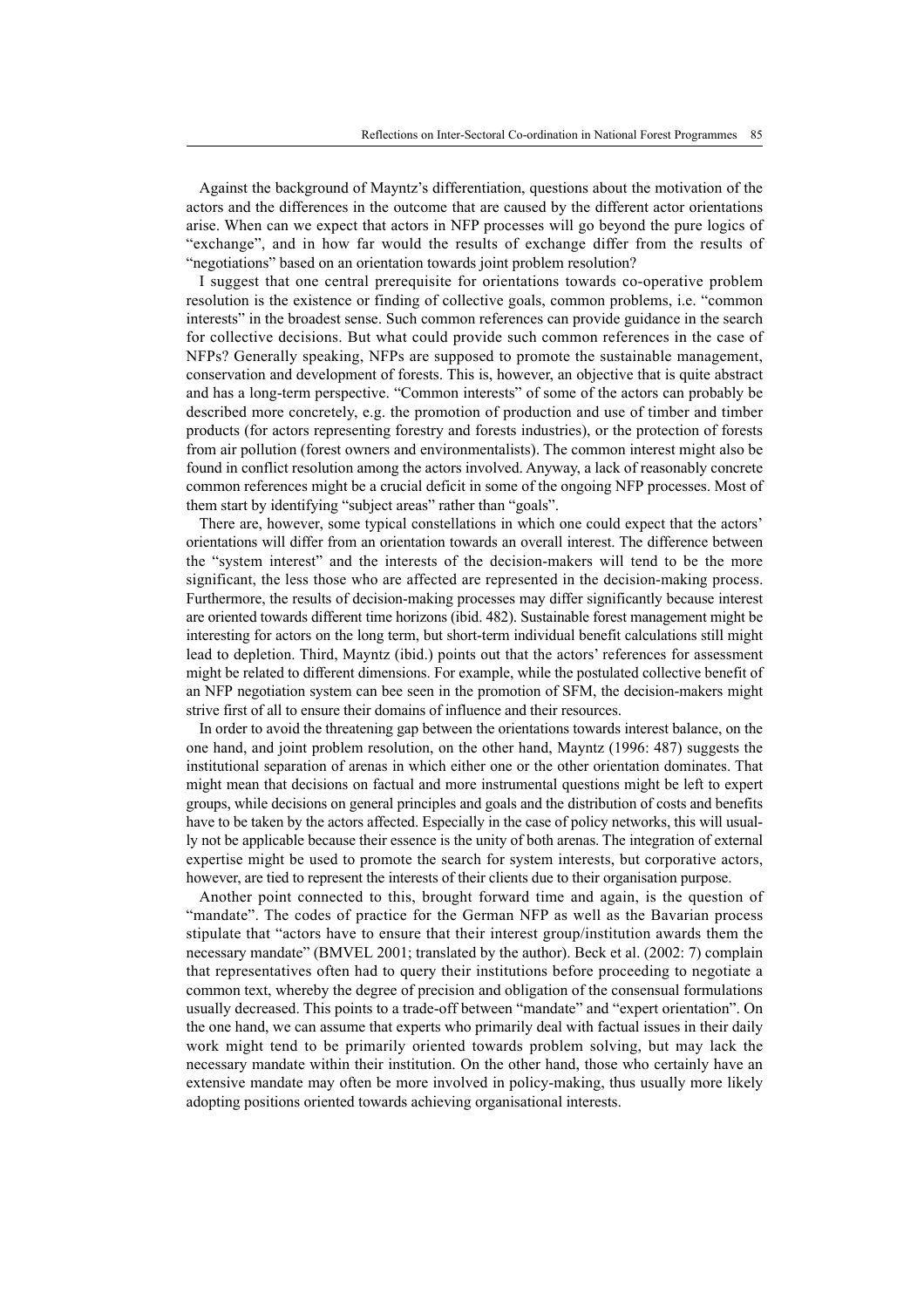#### *Limits and Problems*

Long-term relationships within co-operative actor networks may tame opportunistic behaviour and allow to balance the actors' interests beyond specific topics and limited time frames. But the positive effects of the actor networks will become effective only to such an extent as the groups of actors concerned coincides with the given network structure. The better the structure of relationships corresponds with the need for co-ordination, the more likely is success.

A general assumption is that structures of policy networks will mostly better correspond to coordination needs than the structures of hierarchic organisations, because the former develop based on mutual interdependencies and are more adaptable due to their more informal character. But of course, also networks can show remarkable resistance towards structural changes and may therefore lag behind actual necessities. Then, if necessary, the participation of "outsiders" increases the transaction costs and is therefore possible only to a limited extent.

But co-ordination by networks may not only entail the advantages with regard to the actors' orientations. It might also entail problems that are well known from applying dialogueoriented methods of decision-making to the local level (cf. Bogumil 2001: 13): selectivity regarding participants, motivation problems, high time expenditure as well as lacking transparency and publicity. Considering experience from processes of citizens' participation at the local level, I conclude that these problems can be partly prevented by clarifying in advance – or at an early stage – who is allowed to participate, when and on what topics, and how the results of an NFP shall be integrated in other decision-making processes. The crucial aspect is that the results of inter-sectoral NFP processes will usually affect a number of policy domains, while the decisive decision-making processes leading towards implementation will often take place in other, sectoral arenas. Similar to the co-ordination of several levels, intersectoral active "policy brokers" could take central roles as communicators of information and mediators between policy arenas.

The outcome of phase I of the National Forest Programme Germany was strongly criticised for lacking perspectives towards implementation. Hofmann and Liss (2001:8) report that at the end many actors had no concrete idea about the character of the elaborated NFP paper, and that some felt it turned out to be nothing more than a sector paper of the ministry in charge. But still, the practice code for phase II provides nothing more than the obligation that "the NFP process includes all relevant departments of government" (BMVEL 2001: 1). In fact, most oft the ongoing NFP processes seem to be quite weak in that point. Only recently, considerations and proposals for monitoring of the German NFP have been brought forward (Liss/Hofmann 2002:6f).

#### **4.3.3 Co-ordination between Imposition and Influence**

According to Wilkinson (1997: 155), different approaches of inter-sectoral co-ordination favouring either hierarchy or emphasising informing, consulting, influencing, and negotiating can be depicted on a continuum, the "integration continuum". It encompasses the mechanisms that have been discussed in the previous sections. Along this continuum the affected sectors are confronted with increasing restrictions by various forms of goal-setting, monitoring and evaluation. At the end points, there are soft bottom-up approaches on the one hand, on the other hand approaches of mandatory top-down co-ordination.

Top-down co-ordination requires formal power and authority to a very high extent. It demands a binding framework which provides the necessary restrictions for the co-ordinated sectors. Implementation is usually based on trans-sectoral strategies or plans, sectoral actionplans with operational targets and time schedules, effective reporting and monitoring mechanisms and regular evaluations.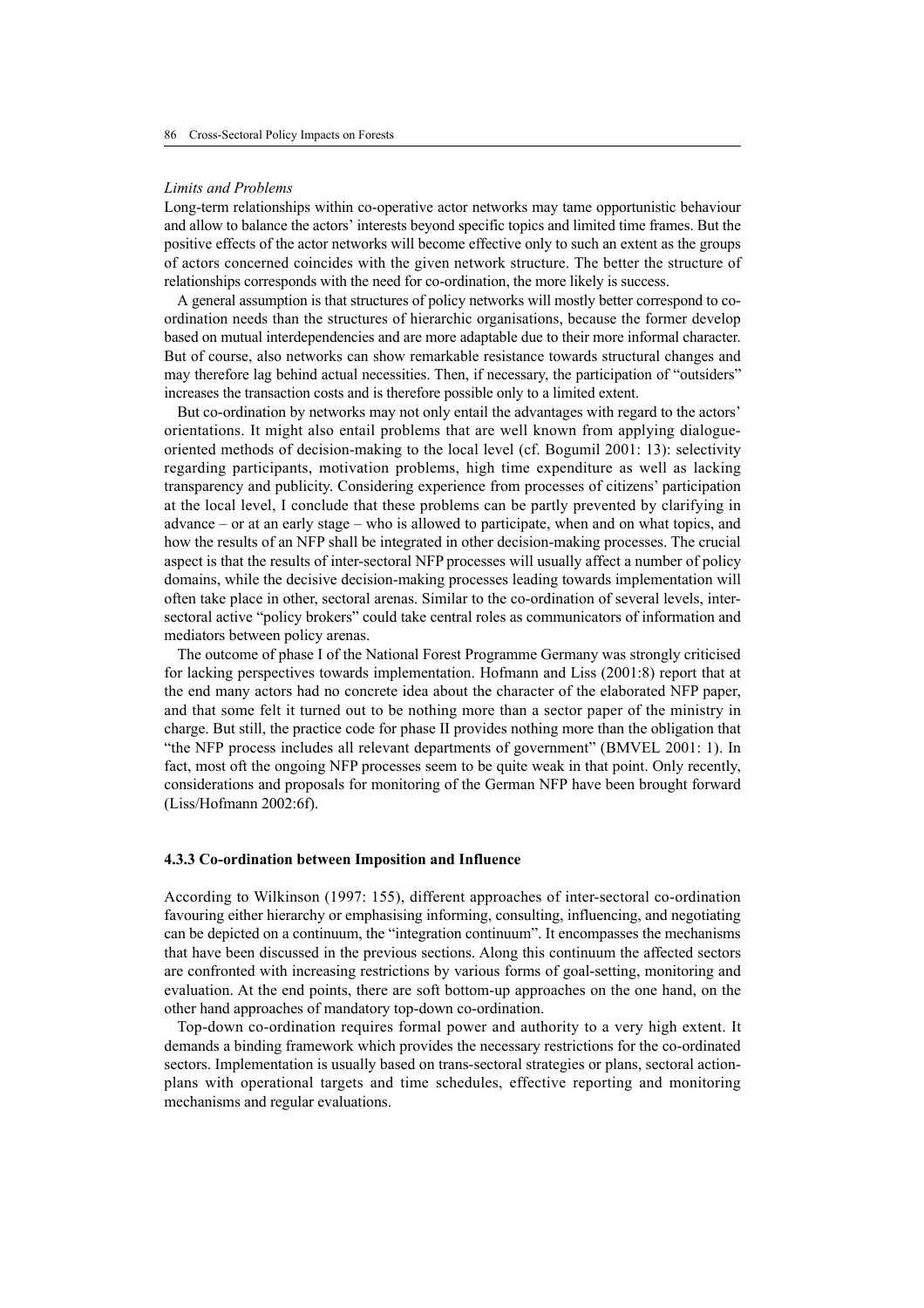At the other end of the integration continuum are bottom-up approaches that do not rest on formal power. Here, sectors develop their programmes in correspondence with their own priorities. Co-ordination is aimed at by a time-consuming process of information exchange, striving to integrate objectives from different sectors step-by-step. Vehicles of such approaches are not binding action plans but procedures that are supposed to raise the decision-makers awareness about the effects of their sectors' activities, continued processes of consultation and negotiation. Traditional institutional provisions supposed to achieve this are "inter-ministerial committees", "working groups", "co-ordinating bureaus" etc.

Where an approach that would be applied in an NFP-process would be located on the "integration continuum" might first of all depend on the ability and willingness of the institutions that bear the main responsibility to assert hierarchic approaches. Anyway, there are two main arguments against processes taking mainly a top-down approach: Firstly, our current understanding of the NFP concept, emphasising the elements of "participation", "collaboration" and "conflict-resolution", rules out mere state-centred top-down approaches. Secondly, the prerequisites for effective hierarchical co-ordination of various sectors are quite demanding with regard to the motivation and the capacities of co-ordinating units (see above).

## **5. Conclusions**

Most of the recent literature related to policy co-ordination focuses on questions of vertical co-ordination whereas there are only few analyses dealing with processes of inter-sectoral coordination. This is especially surprising, as international political arenas are gaining importance and the demand for national co-ordination increases.

Anyway, "inter-sectoral co-ordination" has been discussed in terms of a process and a status. While the assessment of a process implies criteria such as the number of sectors involved, the period of participation etc., the status can be characterised by the extent of redundancy, the degree of incoherence, and the existence of issues which are important but not yet addressed.

When trying to assign policies to sectors, the traditional approach that is oriented on administrative structures will often lead to quite ambiguous and more or less arbitrary results. For analytical ends it seems more reasonable to define sectors as relatively autonomous decision-making structures and to assess their boundaries empirically. Therefore, a polityoriented approach to define "sectors" was suggested.

One factor that can constitutes sector boundaries is the "profession" of actors. It often serves as a harmonising bracket for sectoral networks and results in advantages with regard to vertical co-ordination. The other side of the coin is that such networks are often relatively closed to outsiders. Closed policy domain networks are not well-disposed to inter-sectoral co-ordination.

Two main mechanisms of co-ordination have been discussed: co-ordination by hierarchy and co-ordination by negotiation. The assessment shows that both mechanisms face narrow restrictions. Successful co-ordination by pure hierarchy has quite demanding pre-conditions with regard to the motivation and the capacities of co-ordinating units. Beyond that, our current understanding of the NFP concept, with its emphasise on the elements of "participation", "collaboration", and "conflict-resolution", rules out mere state-centred topdown approaches.

Inter-sectoral co-ordination by negotiations requires interest groups that are capable to partici-pate and contribute on the long run. In certain cases the present capacities may have to be strengthened or even established as a first step before being able to start a broad participatory NFP process. But even then, co-ordination by negotiations faces the problem of incompatible orientations towards co-operative problem solving, on the one hand, and more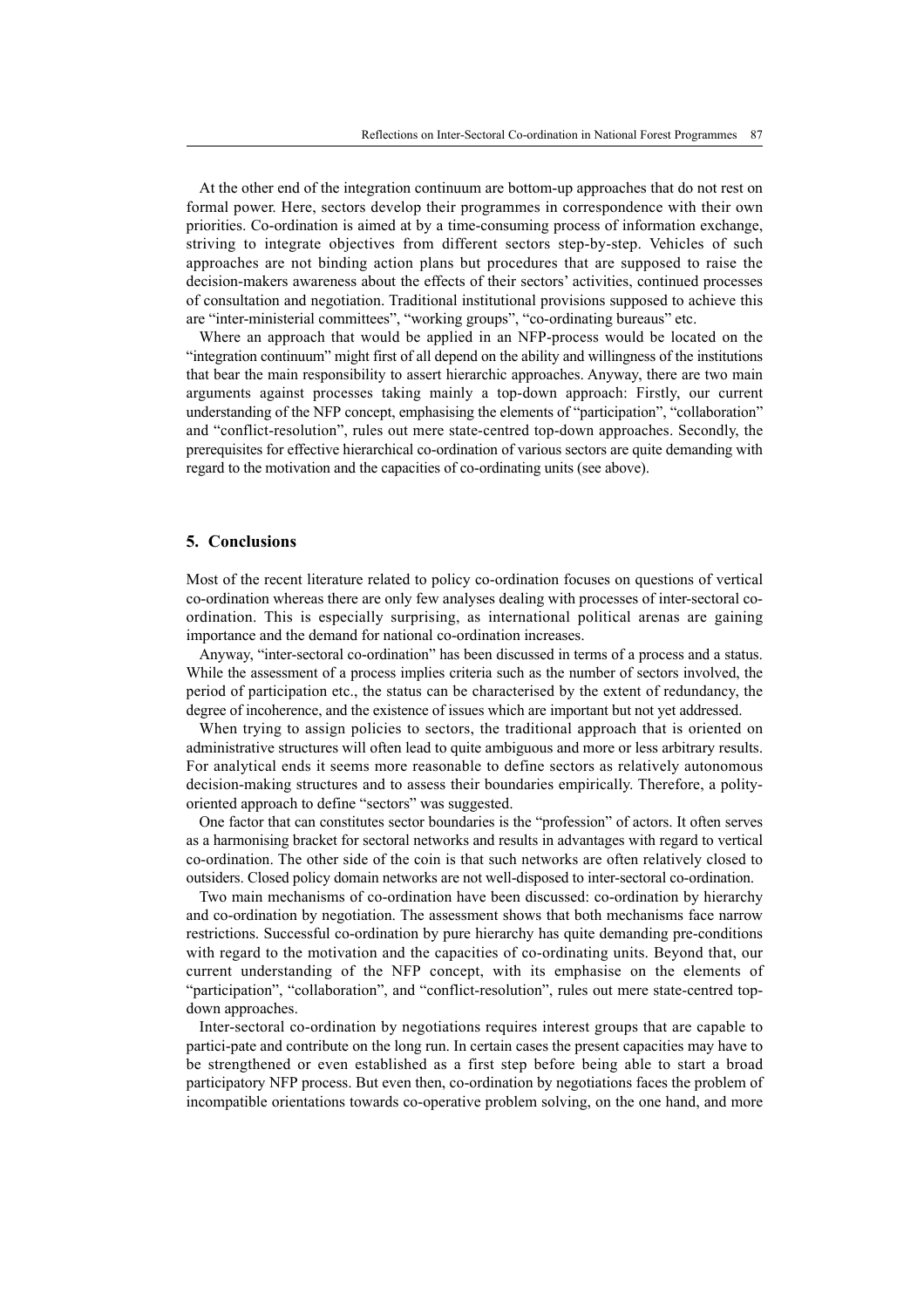competitive orientations that are caused by question on the distribution on costs and benefits, on the other hand.

Two options to "control" opportunistic behaviour and to reduce transaction costs in processes of horizontal co-ordination have been discussed: The integration of horizontal self-co-ordination in hierarchies or network structures. Both allow to increase the outreach of co-ordination significantly. The "shadow of hierarchy" can force participants to look for common solutions. The norms of interaction that are adhered to in non-hierarchic and relatively permanent actor relationships within networks provide a basis for co-operative decision-making.

In order to avoid an imminent gap between the orientations towards interest balance, on the one hand, and joint problem resolution, on the other hand, another idea was brought up suggesting to institutionally separate arenas in which either one or the other orientation dominates, that is to differentiate between arenas dealing with the more political problems and arenas dealing with the more factual questions.

Both the integration of successful horizontal co-ordination in network structures and the need to link various sectoral policies to package deals require more or less stable structures as regards the actors' interaction. Policies that could form package deals in order to balance the interests of different actors will not always be topical at the same time. Therefore, actors who are ready to make concessions in certain questions "in advance" must be in a position to assume that the others will honour this later if necessary. For this, a more or less stable structure that guarantees "institutional memory" (Scharpf 1992: 85) is a necessity.

Furthermore, decisions taken at inter-sectoral NFP arenas have to be translated into sectoral policies. Otherwise their implementation can be at risk. This is a crucial point. If this translation isn't achieved successfully, the NFP output will largely get stuck at the programme level, at least in those parts that do not coincide with the respective sectoral interests.

Institutional provisions are important. They can significantly facilitate or hamper coordination efforts. But to take action is the actors' task. Therefore, I concluded that one of the first important tasks within inter-sectoral co-ordination processes in the NFP context is to identify common problems, goals, or interests in the broadest sense which may provide common references and motivation for further steps. Problems with regard to the continuous motivation of actors can be partly prevented by clarifying in advance – or at an early stage – who is allowed to participate, when and on what topics, and how the results of an NFP shall be integrated in other decision-making processes.

The question of motivation is certainly a central one not least because processes like NFPs are usually not only about the factual issues at hand, i.e. about the concrete programmes and measures of forest policy. They are also, at the same time, about the distribution of competencies and domains of influence. The outcome is difficult to anticipate. Taken seriously, inter-sectoral co-ordination cannot be seen as a one-way process. It can result in changes as regards formal competencies and sectoral power and it may lead to new definitions of the roles of ministries, departments, actors, and policy networks. Actors who are preferred by the status quo are certainly aware of this. Perhaps this is one of the main reasons why "… no suggestion for reform is more common than 'what we need is more coordination' " (Pressman and Wildavsky 1984: 60).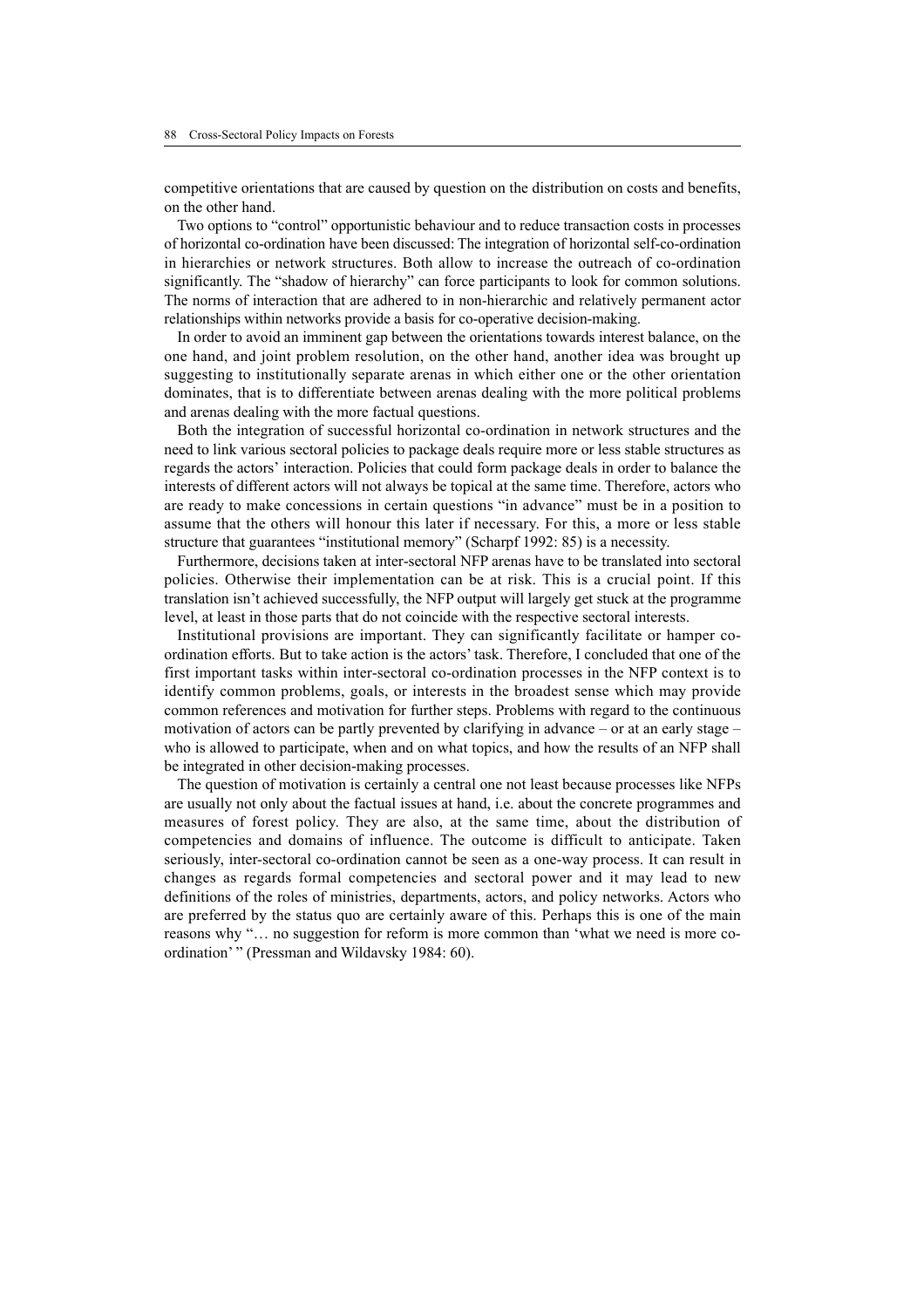## **References**

- Beck, R., Zormaier, F. and Suda, M. 2002. Werkstattbericht zum Waldprogramm in Bayern. Contribution to the 34th Meeting of German speaking Scientists in Forest Policy, Sopron/Hungary, (mimeo) March 2002. 7 p. + appendices.
- BMVEL 2001. Nationales Forstprogramm (NFP) Deutschland Leitfaden für die zweite Phase, (mimeo), Bonn. 4 p.
- Bogumil, J. 2001. Kooperative Demokratie Formen, Potenziale, Grenzen. Lecture at the conference ..Lokale Politik und Bürgergesellschaft", March 16<sup>th</sup>, 2001; http://www.fernuni-hagen.de/POLAD/verwalt.htm#3 Coase, R.H. 1960. The Problem of Social Cost. The Journal of Law and Economics 1–44.

Hofmann, F. and Liss, B.M. 2001. Analysis and Assessment of the German NFP Process at the Federal Level

(Phase I: 1999/2000). Contribution to the COST E19-meeting Aberdeen/Scotland, March 2001. http://www.metla.fi/eu/cost/e19/wg1papers.htm

Liss, B.M. and Hofmann, F. 2002. Nationales Waldprogramm (NWP) Deutschland – Monitorring des NWP. Vorschläge zum Ansatz und Verfahren. Bonn, 19 p. http://www.dainet.de/bml/nfp/nfp2001/tisch-12.htm

Mayntz, R. 1996. Policy-Netzwerke und die Logik von Verhandlungssystemen. In: Kenis, P. and Schneider, V. (eds.): Organisation und Netzwerk. Campus, Frankfurt/New York. Pp.471–495.

- Pappi, F.U. 1993. Policy-Netze: Erscheinungsformen moderner Politiksteuerung oder methodischer Ansatz? In: Héritier, A. (ed.): Policy Analyse. Kritik und Neuorientierung. Politische Vierteljahresschrift: 84–94.
- Peck, T.J., Descargues, J. 1995. The Policy Context for the Development of the Forest and the Forest Industries Sector in Europe. Forstwissenschaftliche Beiträge der Professur für Forstpolitik und Forstökonomie 14, ETH-Zürich, Zürich.

Peters, B.G. 1998. Managing Horizontal Government: The Politics of Co-ordination. Public Administration 76: 295–311.

Pressman, J.L. and Wildavsky, A. 1984. Implementation (2nd edition), University of California Press, Berkely.

Sabatier, P. and Jenkins-Smith, H.C. (1999). The Advocacy Coalition Framework: An Assessment. In: Sabatier, P. (ed.): Theories of the Policy Process. Westview Press, Boulder, Pp. 117–166.

Scharpf, F.W. 1992. Koordination durch Verhandlungssysteme: Analytische Konzepte und institutionelle Lösungen. In: Benz, A., Scharpf, F.W. and Zintl, R. (eds.): Horizontale Politikverflechtung. Campus, Frankfurt/ New York. Pp. 51–91.

Scharpf, F.W. 1993. Co-ordination in Hierarchies and Networks. In: Scharpf, F.W. (ed.): Games in Hierarchies and Networks. Westview Press, Boulder. Pp.125–166.

Scharpf, F.W. 1996. Positive und negative Koordination in Verhandlungssystemen. In: Kenis, P. and Schneider, V. (ed.): Organisation und Netzwerk. Campus, Frankfurt/New York. Pp. 497–534.

- Voitleithner, J. 2001. Finnlands Nachhaltigkeitsstrategie im Waldsektor. Research Report, (mimeo) Wien. 28  $p +$  appendices.
- Wilkinson, D. 1997. Towards Sustainability in the European Union? Steps within the European Commission Towards Integrating the Environment into Other European Union Policy Sectors. Environmental Politics: 153–173.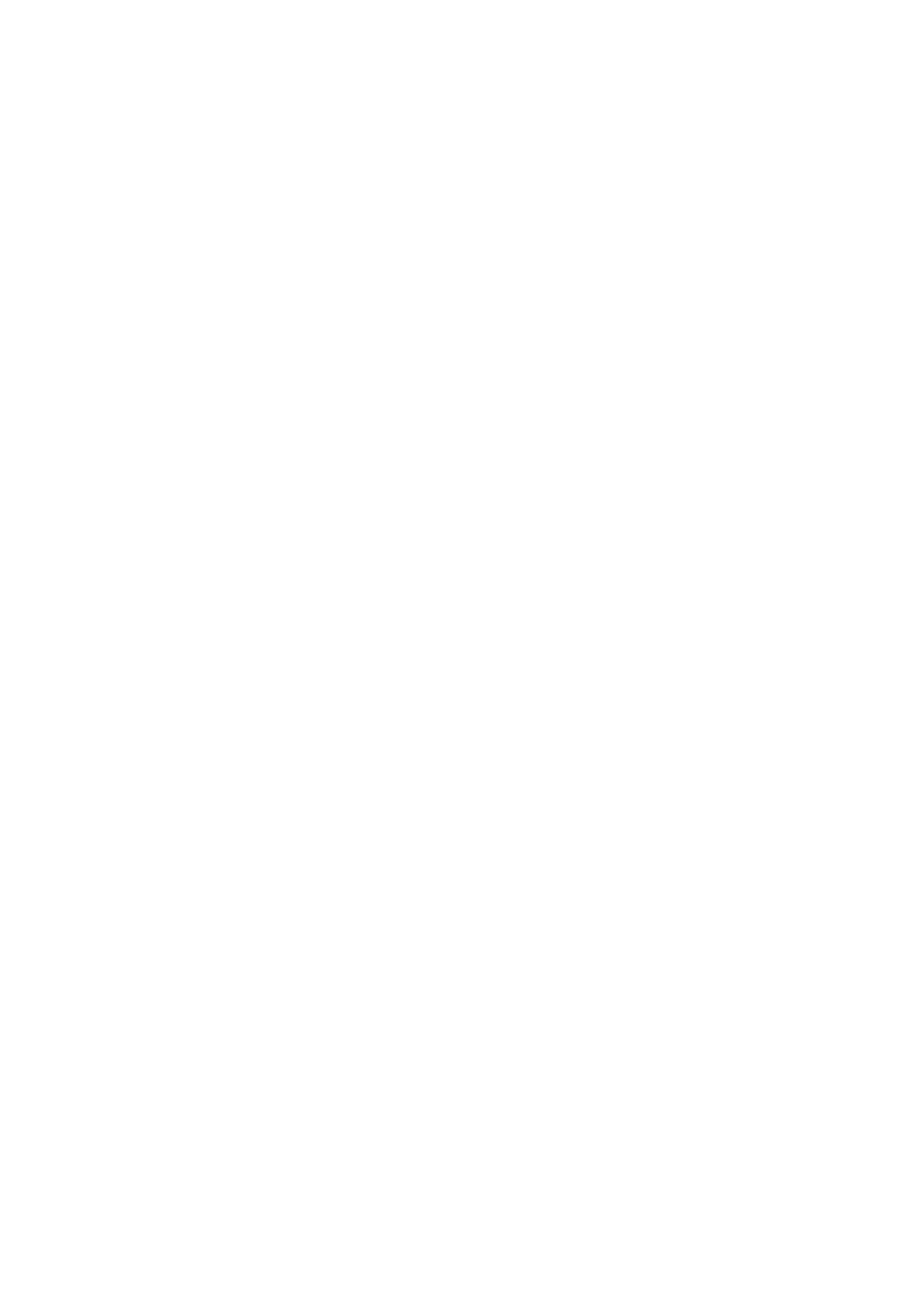# **Inter-sectoral Co-ordination: State of the Art and Beyond**

*Evelien Verbij and Heiner Schanz*

Forest- and Nature Conservation Policy Group Wageningen University, The Netherlands

#### **Abstract**

An increasing number of sectors outside forestry have an affect on the performance of the forestry sector. Therefore, international organisations like FAO and EU, but also individual countries, emphasise in their policy strategies the need for inter-sectoral co-ordination in the development of (national) forest strategies in order to achieve sustainable managed forests. However, both in practice and theory, there is no clear understanding of 'inter-sectoral coordination'. Practice, to be understood here as empirical research findings and policy documents, has not gone beyond the level of describing inter-sectoral relations. At the same time theory has focused on sectors in a descriptive way or has used it as a mere analytical concept to structure social complexity. None of them have resulted in a comprehensive framework for understanding inter-sectoral co-ordination. In this paper it will be argued that an actor-oriented approach, in which the delineation of sectors is based on the actors' own perspectives, will lead to a better understanding of inter-sectoral co-ordination. Therewith it is not only important to understand who is setting what boundaries, but also to explore what the quality of these actors' boundaries are, as it seems reasonable to assume that the quality of the boundary will impact on the co-ordination possibilities between these sectors.

*Keywords: inter-sectoral co-ordination, sectors, actor-oriented, boundaries, quality of boundaries, policy co-ordination, forest policy*

## **1. Introduction**

The issue of inter-sectoral co-ordination is of particular interest against the background of the discussion on National Forest Programmes (Glück et al. 1999). Within this discussion, intersectoral co-ordination is one of the four conceptual essentials for National Forest

Ilpo Tikkanen, Peter Glück and Heikki Pajuoja (eds.) Cross-Sectoral Policy Impacts on Forests EFI Proceedings No. 46, 2002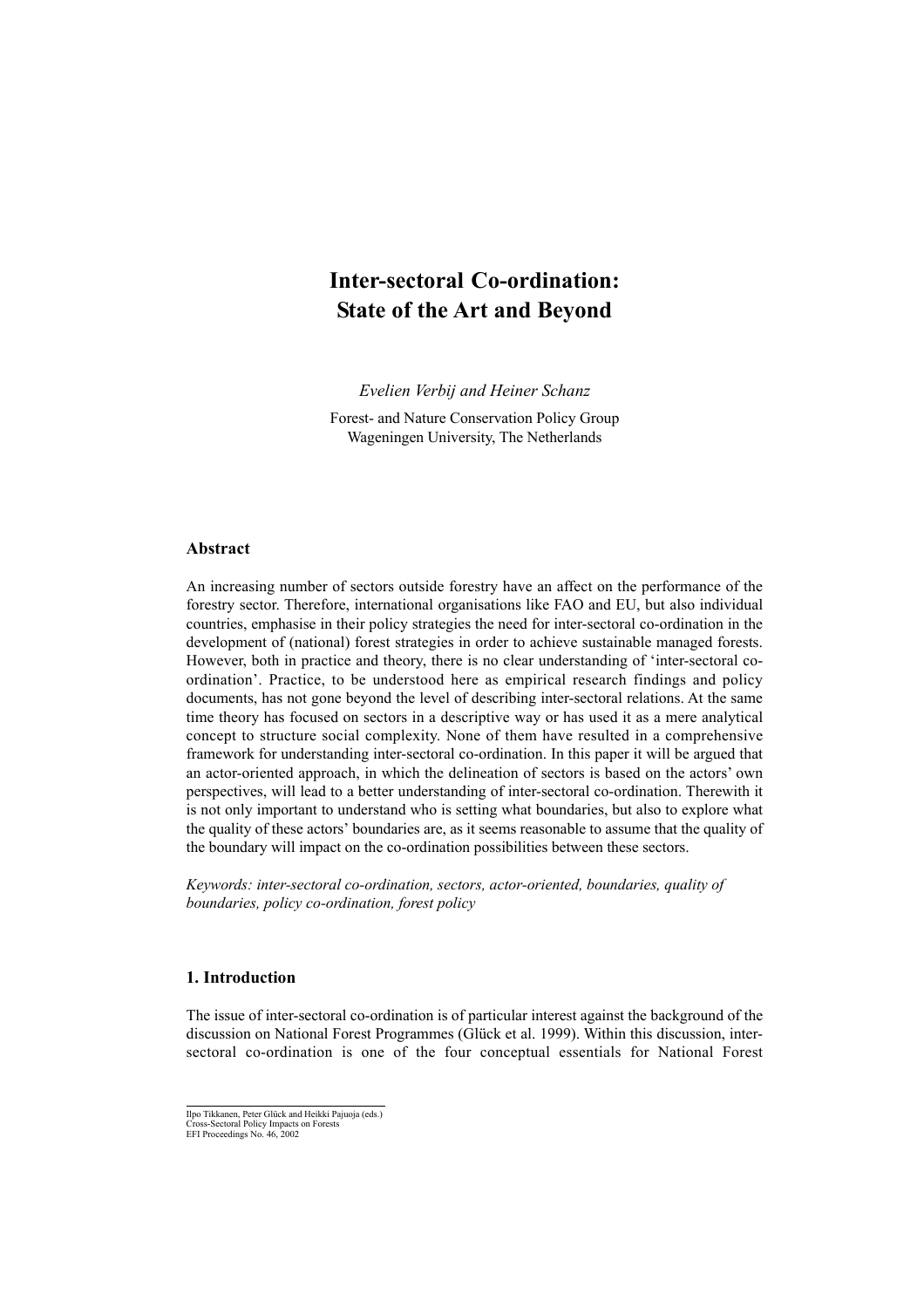Programmes that have been identified in COST Action E19 besides participatory approaches, collaborative approaches, and procedural approaches. In earlier attempts these four essentials were specified during the Freiburg seminar (1998) and at the NFP-workshop that was organised by the Ministerial Conference on the Protection of Forests in Europe.

At first sight, the mechanisms of inter-sectoral co-ordination may seem rather obvious, although, this review shows that both in practice and theory, no clear conceptual framework has been developed yet for inter-sectoral co-ordination. Practice refers here to empirical research and policy documents from several international organisations, while theory refers to scientific analysis and theoretical approaches. The aim of this paper is to review insights in the mechanisms of inter-sectoral co-ordination from both a practical and theoretical perspective in order to find building stones for a comprehensive conceptual framework for inter-sectoral co-ordination.

## **2. State of the art in practice and theory on inter-sectoral co-ordination**

## **2.1 Review on practice: experiences, policy documents and empirical research on intersectoral co-ordination**

Experiences clearly reflect a growing awareness among foresters that inter-sectoral linkages need more attention, especially in order to establish and safeguard sustainable forests all around the world (De Montalbert and Schmithüsen 1993; De Montalbert 1995; Schmithüsen et al. 2001). "There is an increasing understanding among policy makers and forest specialist that forest policy objectives and instruments are in many cases not sufficient to reach sustainable management of forest resources and therefore complementary measures which concern other public policies are necessary" (Schmithüsen et al. 2001:21).

Experiences also indicate that many of the key problems in forestry originate from outside the forest sector and that there is no way to tackle these key problems adequately by using the 'traditional' sectoral approach (Ellefson 1991; Liss 1999; Hooper 1999). 'Inter-sectoral coordination' in the understanding of a pro-active approach is seen as at least partially a solution to address these impacts of other sectors on forestry and forests.

Inter-sectoral co-ordination as a concept first occurred in official forest policy documents during the 1990s as an essential to execute and implement sustainable forest management in practice. The following three examples out of international policy documents illustrate the immediacy of these calls:

- *FAO* as well as later the *IPF* have identified holistic and inter-sectoral approaches as a basic principle for the formulation and implementation of National Forest Programmes (UN-CSD-IPF 1996; UN-FAO 1996).
- The *FAO* states that "because the underlying causes of most forestry problems are found in other sectors, adequate inter-sectoral co-ordination mechanisms must be developed" (FAO 1999).
- The *European Commission* states that "forests and the forest sector are mainly affected by elements lying outside the sector, which will need 'reorienting' cross-sectoral and forest related policies in favour of forest. Addressing issues pertaining only to the forest sector itself or to forests themselves would not have a sustainable and long-term impact" (European Commission 1999).

Similar calls can be found in national documents in almost all countries all over Europe.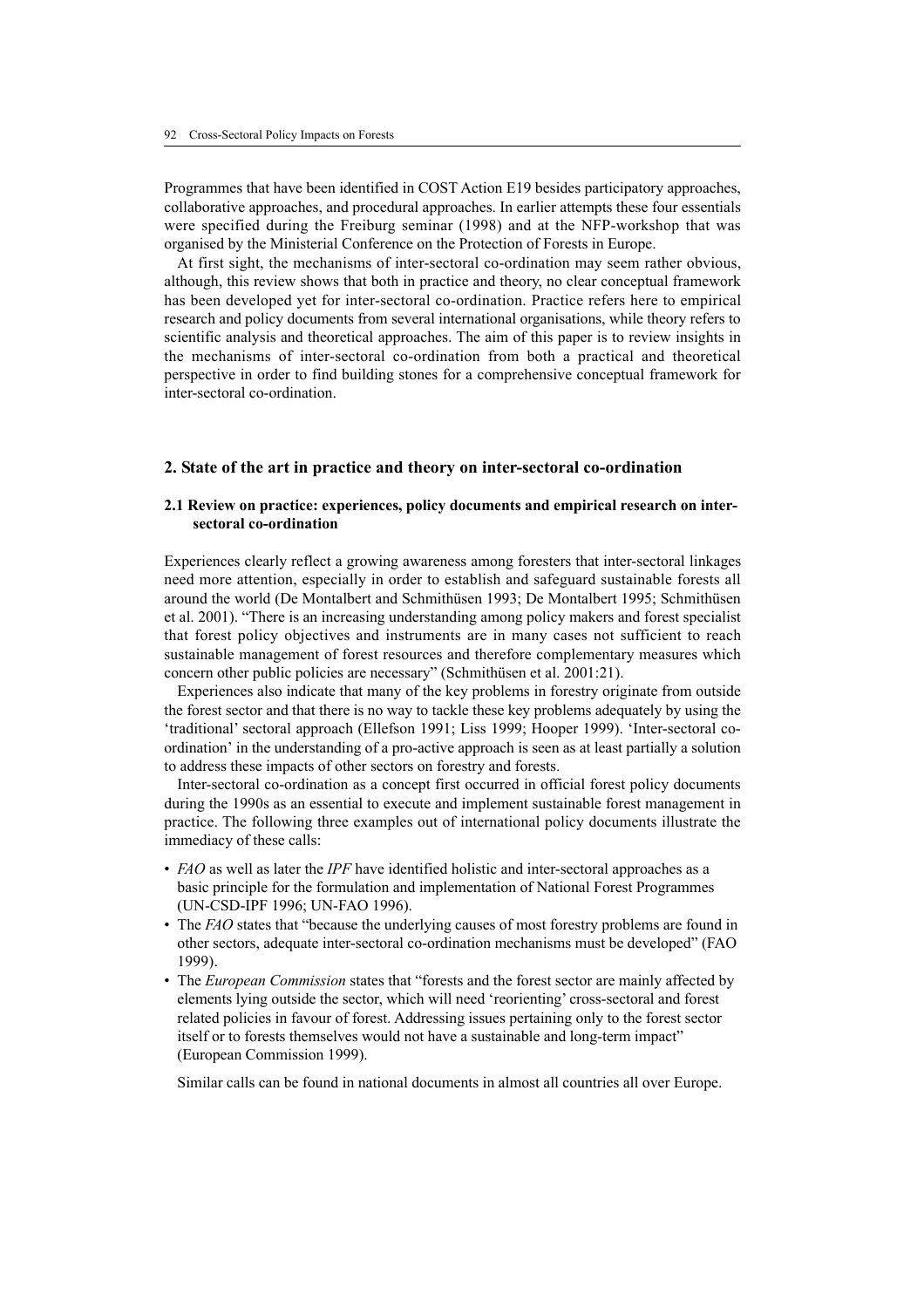Inter-sectoral co-ordination is presented in policy documents uniformly as an essential, however, at the same time also its relativity is stressed out, as the effectiveness and efficacy of inter-sectoral co-ordination still has not been examined in detail yet. Inter-sectoral coordination is nevertheless interpreted as one of the possibilities to improve the interactions between sectors impacting on forestry. Conflicts or disregarding strategies are considered to be other possibilities in solving inter-sectoral problems in forestry. Out of the review of policy documents the 'relativity' of inter-sectoral co-ordination seems to form an important starting basis for a conceptual framework of inter-sectoral co-ordination.

The few existing empirical studies on inter-sectoral co-ordination provide us with additional building blocks for such a conceptual framework. In the first instance one can wonder whether inter-sectoral co-ordination is really a new strategy or whether it already takes place without a conscious effort from the forest sector. Broadhead (2002) looked into cross-sectoral policy impacts in forestry within and outside the FAO and found that public policies from nearly all other sectors have impacts on forestry. More interesting, the results of his study also suggest that many policies are pursued with more or less full knowledge of the impacts they will have on forests and forestry (Broadhead 2002). However, it remains unclear whether inter-sectoral co-ordination is applied as a pro-active strategy by the forest sector or whether it is a consequence of activities outside the range of the forest sector.

Secondly, inter-sectoral co-ordination is not an overall solution for all co-ordination problems in forestry. It for example does not diminish the importance of the development of specific sectoral forest policy in order to tackle specific sectoral issues (Schmithüsen 1993). The case of Norway clearly illustrates this point. The Norwegian government distinguishes between *national targets and sectoral targets*. The national targets provide the basis for cross-sectoral environmental policy. But in cases where the nature of an environmental problem or other social factors means that it is not appropriate to use cross-sectoral instruments, sectoral targets and instruments will be used to achieve the national targets (Norway 2001). However, also in this example no clear criteria are given to distinct national from sectoral problems.

A third building block can be taken from empirical studies showing several (institutional) risks that can affect the course of an inter-sectoral process. Possible institutional risks are decreasing autonomy of individual institutions, reinforcement of institutional hierarchies, and undermining of the original, distinctive missions that led to the establishment of different institutional types in the first place (Jones et al. 1998). Besides these institutional risks also the general pit-falls of joint-decision making apply, such as the risk to end in deadlocks with an increasing number of actors or with increasing numbers of policy arenas involved in the policy co-ordination processes (Benz 1999).

The review on inter-sectoral co-ordination clearly indicates the need for inter-sectoral coordination (1) to tackle complex issues in forestry caused by other sectors and (2) to master the positive effects of forests to other sectors. However, the focus in practice has not yet gone beyond the promise of inter-sectoral co-ordination. Also the few empirical studies on intersectoral co-ordination do not provide more insights than just pointing out the relativity of the concept. In summary, it can be concluded that practice beside its claim does neither provide deeper understandings of the mechanisms and consequences of inter-sectoral co-ordination, nor clear criteria for the distinction of sectoral approaches from inter-sectoral co-ordination. The question is whether the situation is different in theory.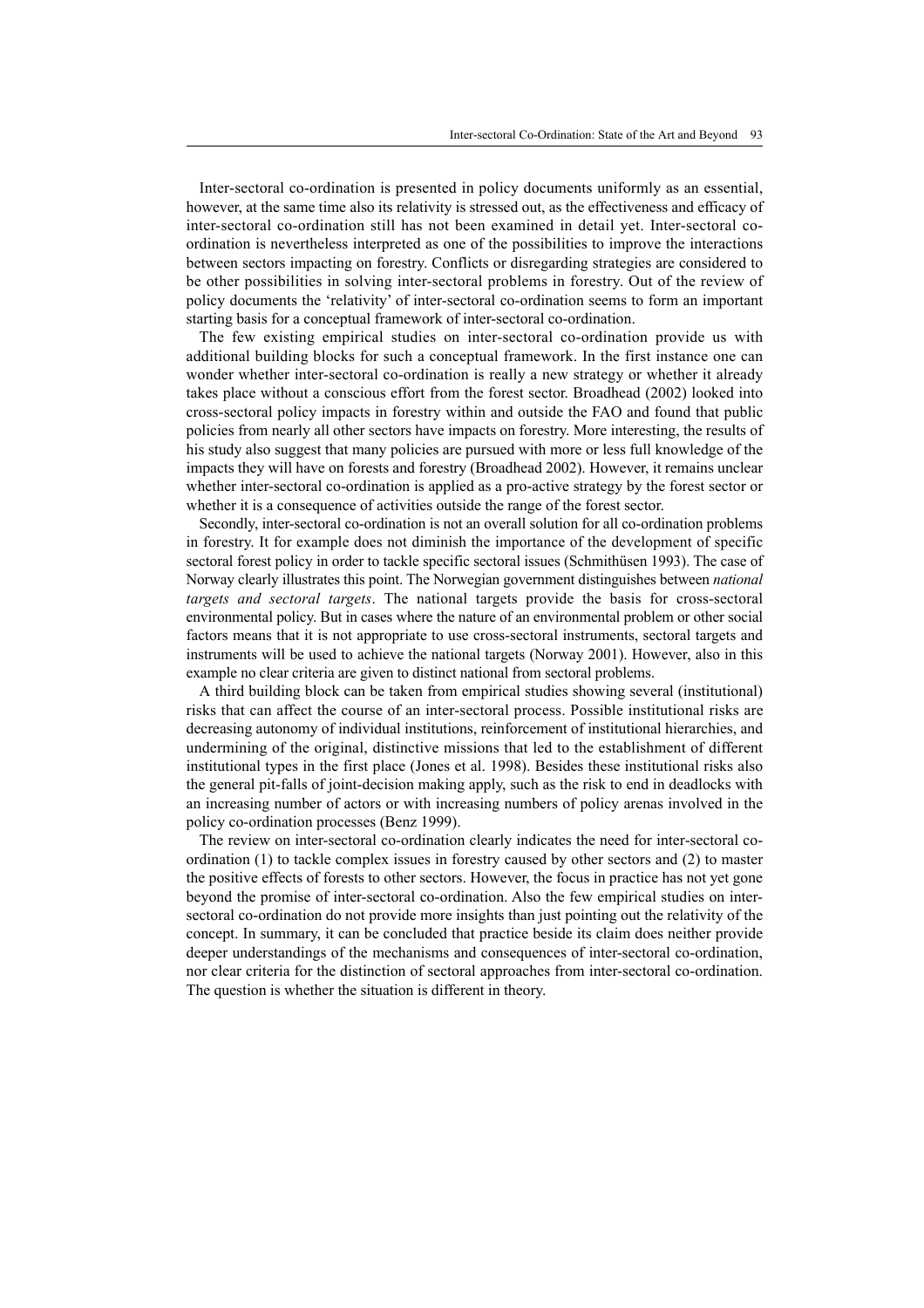## **2.2 Review on theory: co-ordination between organisations, government agencies and networks**

The 'state of the art' on inter-sectoral co-ordination in theory shows that frameworks on co-ordination between organisations, governments and networks are abundant, but that no comprehensive framework exists that focuses on co-ordination between sectors. Nevertheless, the existing frameworks on co-ordination between organisations, governments and networks do contain elements that might also be helpful in developing a comprehensive conceptual framework on inter-sectoral co-ordination.

#### *Organisations*

Co-ordination between *organisations* became a hot-topic during the sixties, seventies and eighties when this was the next step in understanding how organisations operate (see Hanf and Scharpf 1978; Godfroij 1981; Rogers and Whetten 1982; Barringer and Harrison 2000; Fenger 2001). Warren et al. were among the first to develop a perspective on co-ordination that focuses upon decision making. They define co-ordination as "a structure or process of concerted decision making or action wherein the decisions or action of two or more organisations are made simultaneously in part or in whole with some deliberate degree of adjustment to each other" (Warren et al. 1974: in Mulford and Rogers 1982: 16).

In almost all cases interdependencies or the perception of interdependencies are given as the prime motivation for co-ordination (see Godfroij 1981; Termeer 1993: 18). Interdependence is thereby defined as the condition by which the action of one actor interferes with or contributes to the goal achievement of another actor (Zafonte & Sabatier 1998). Zafonte and Sabatier (1998) further specify interdependencies as either imposed upon actors as a deliberate effort of an outside party or as the result of a natural cause-effect relationship outside the control of the involved parties. Interdependency either interferes or contributes to the goal achievement of the other actor's action, but also an independent (neutral) state can be detected (Fenger & Klok 2001). Other motivations for co-ordination between organisations are the feeling of a serious problem regarding scarcity or degradation as well as the perceived threat to loose autonomy, resources, and task or power domain. Besides these motivations, the extra efforts of a co-ordinated approach needs to generate proportional benefits (Hooper et al. 1999). In the eighties and nineties this call for efficiency was also applied to the level of government because of increasing expenditures of government (Peters 1998a,b). Together with the increasing establishment of governance structures (see Goodwin 1998; Bressers and Kuks 2001; Van Kersbergen & Van Waarden 2001) and new public management (see Kickert 1997) this has resulted in an increasing need for co-ordination between levels of government (multi-level governance) as well as between different government agencies and sectors (horizontal inter-sectoral co-ordination).

#### *Governments and networks*

Several studies on co-ordination between government agencies (Peters 1998, 1998b; Metcalfe 1994) have provided insights, which might also provide building blocks for a conceptual framework on policy co-ordination. Peters (1998a, 1998b) describes several institutions and procedures that facilitate co-ordination between governmental agencies. In figure 1 the policy co-ordination scales of Metcalfe (1994) is provided, with which coordination between governmental agencies can be brought into perspective.

It is important to point out that higher steps on Matcalfe's scale do not automatically imply 'better' coordination, especially when taking into account that higher steps in the scale involve usually higher transaction costs and higher chances of pitfalls in joint-decision making.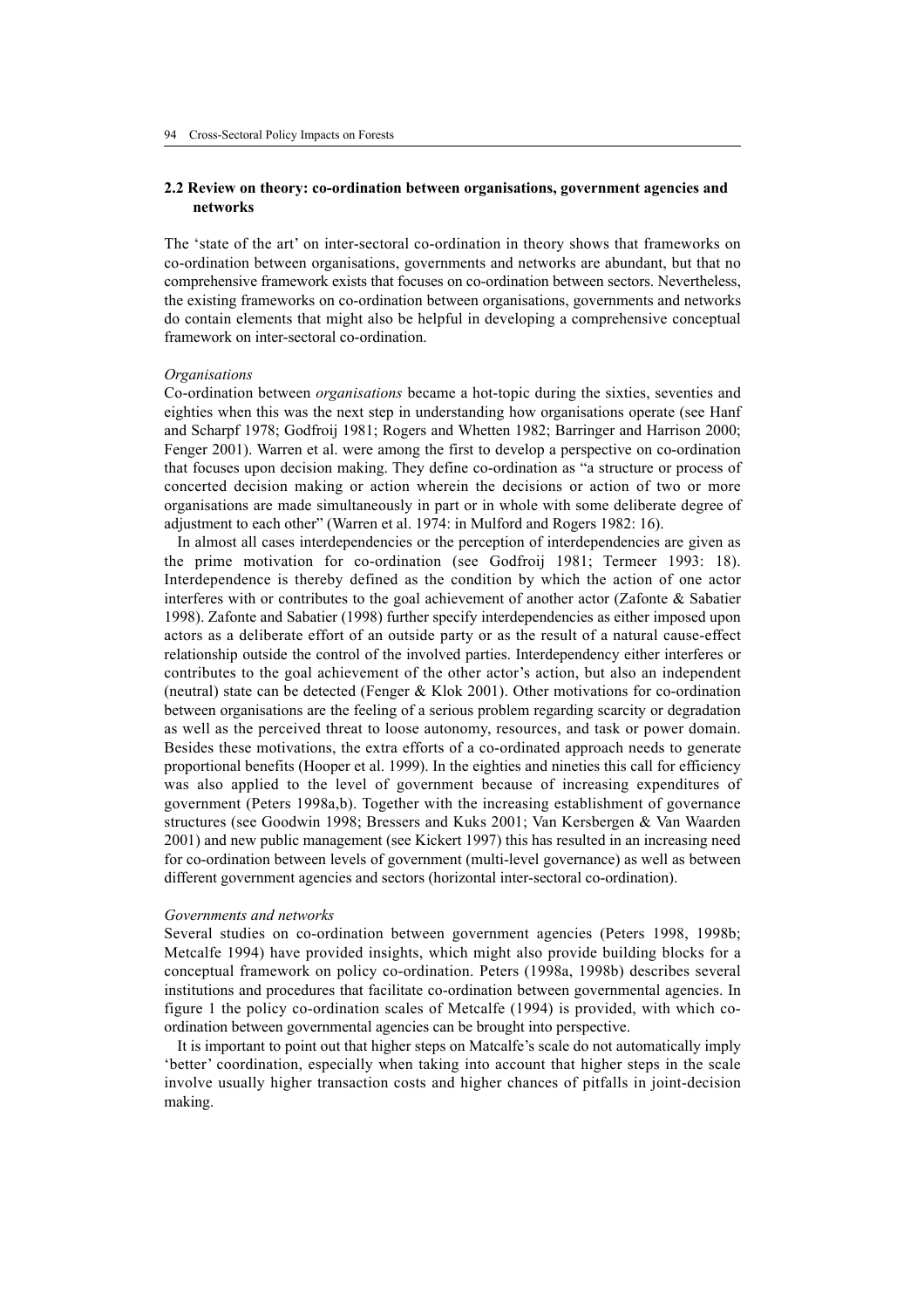- 9. Government strategy 8. Establishing central priorities 7. Setting limits on ministerial action 6. Arbitration of policy differences 5. Search for agreement among ministries 4. Avoiding divergences among ministries 3. Consultation with other ministries (feedback) 2. Communication to other ministries (information exchange) ▲
	- 1. Independent decision-making by ministries



Co-ordination in networks has also become a central topic with the rise of theories on networks and multi-level governance. Scharpf (1993; 1997), and Sabatier and Jenkins-Smith (1988; 1999) are the most prominent scholars that put a particular focus on co-ordination in their theoretical explanations.

Scharpf argues that the advantages of hierarchical co-ordination are lost in a world that is characterised by increased interdependence. Under such conditions negotiated co-ordination may be the only type of co-ordination that will work, despite disadvantages of the negotiator's dilemma and the large-number problem (see Scharpf, 1993: 138-141). Scharpf distinguishes between two forms of negotiated co-ordination: positive and negative coordination. Positive co-ordination is "an attempt to maximise the overall effectiveness and efficiency of government policy by exploring and utilising the joint strategy options of several ministerial portfolios" (Scharpf 1993: 143). This is seen in contrast to negative coordination with the goal "to assure that any new policy initiative designed by a specialised sub-unit within the ministerial organisation will not interfere with the established policies and the interests of other ministerial units" (Scharpf 1993: 143). Positive co-ordination means thus involving other actors during the policy-making phase while negative co-ordination is described as an 'export activity', meaning that a ready made plan is laid out to others for comments. Both 'negotiations' occur within the shadow of hierarchy and can facilitate a 'successful' co-ordination process (Scharpf 1993).

One of the shortcomings of the framework of Scharpf is that it is based on the rational choice perspective in which actors are perfectly rational with the prime motivation to maximise their own self-interest, under conditions of complete information and cognitive and computational capacities being unlimited (Scharpf 1997). The Advocacy Coalition Framework (ACF) of Sabatier and Jenkins-Smith (1988; 1998) overcomes this shortcoming by using a more social constructivist approach.

Sabatier (1988) and Sabatier and Jenkins-Smith (1998) developed the ACF in which actors can be aggregated into a number of 'advocacy coalitions'. Each coalition is composed of actors from various governmental and private organisations that both (1) share a set of normative and causal beliefs and (2) engage in a nontrivial degree of co-ordinated activity over time (Sabatier en Jenkins-Smith 1999: 120). Advocacy coalitions are referred to as belief systems that are organised into a 'hierarchical tripartite' with at the highest level the *deep core beliefs*, that refer to the basis ontological and normative beliefs. Followed by the *policy core beliefs* that represent the basic normative commitments and causal perceptions across domains. Finally at the lowest level, *the secondary aspects* compromising of a set of narrower beliefs like policy preferences regarding desirable budgetary allocations. The ACF assumes "that policy core beliefs are the fundamental glue of coalitions because they represent basic normative and empirical commitments within the domain of specialisation of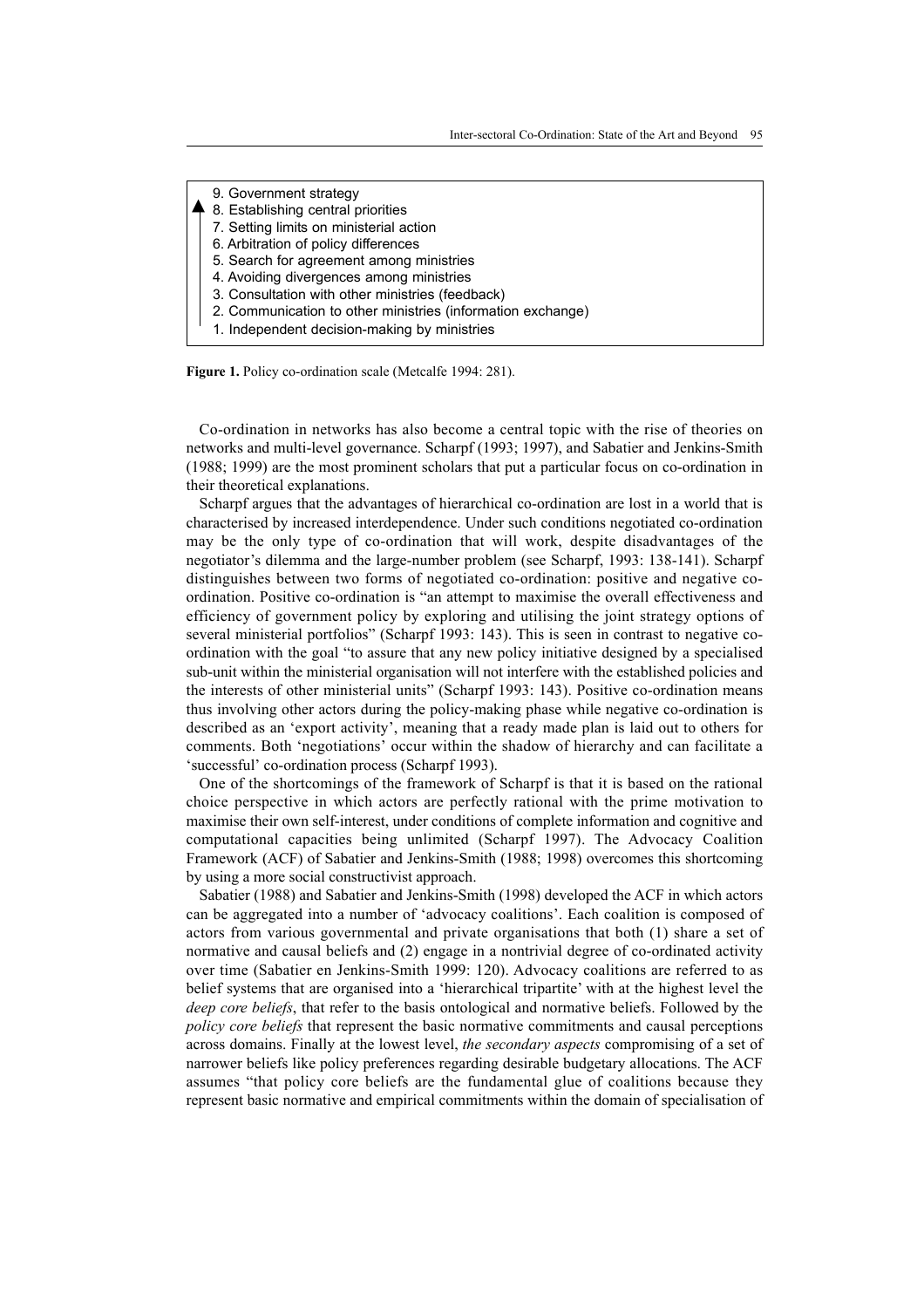policy elite's" (Sabatier and Jenkins-Smith 1998). Zafonte & Sabatier (1998) build on the ACF by developing a 'co-ordination-scale' using 'strong and weak co-ordination' in order to approach co-ordination between different 'advocacy coalitions'. To 'complete' the different relations between advocacy coalitions Fenger and Klok (2001) included also weak and strong conflicts, and scales of coalitions whereby interdependency and beliefs determine the outcome of the coalition behaviour (Fenger and Klok 2002; Fenger 2001).

The institutional procedural channels for co-ordination, the co-ordination capacity scale and the more theoretical frameworks of Scharpf as well as of Sabatier and Jenkins on coordination show interesting building stones for a conceptual framework of inter-sectoral coordination. However, the major weakness of all these frameworks in the light of inter-sectoral co-ordination is that they do not go beyond the level of actors, organisations or networks. Inter-sectoral co-ordination clearly requires an understanding of sector. Only when sectors are interpreted synonym to networks the frameworks above would be directly applicable. However, it seems reasonable to assume that the concept of a sector comprises more than the classical understanding of actors in networks. It is argued here that the way in which sectors are delineated is influencing the co-ordination between them. The boundary of a sector then becomes a key concept in understanding inter-sectoral co-ordination. This point of view is elaborated in the next paragraph.

#### **3. Perspectives on delineating sectors**

The review on the state of the art in theory and practice clearly showed that frameworks for co-ordination have not gone beyond the levels of organisations, government or actor networks. A first step towards the development of a conceptual framework on inter-sectoral co-ordination is therefore to clarify the concept of a 'sector'. Out of literature, three perspectives can be identified on how the concept 'sector' is delineated.

#### **3.1 System-perspective**

The first and probably most common perspective on approaching sectors is to structure the socio-economic reality into systems in order to reduce complexity, according to observer's interest. Examples of this system-perspective are sectors that represent sections of economic life of society (agricultural, fisheries etc.) or sectors that are based on disciplines like economic, societal, organisational, and policy. Sectors are also approached along the spheres of state, market and civil society, especially in the Anglo-American literature (see Waddell 1999).

But because the boundaries of the sectors are drawn according to observer's interest it is the observer herself who determines whether interactions have to be seen as either sectoral or inter-sectoral. As a consequence such approaches have to remain on a descriptive level of inter-sectoral co-ordination. A good example for delineating sectors in a system perspective is the work of Schmithüsen et al. (2001). They describe three studies that all came up with similar descriptions of social systems influencing forestry, namely macro-economic policies, population and social affairs, and linkages with agriculture, land-use and tenure, energy, environment and infrastructure policies. So far, no studies in forestry have gone beyond such a descriptive level.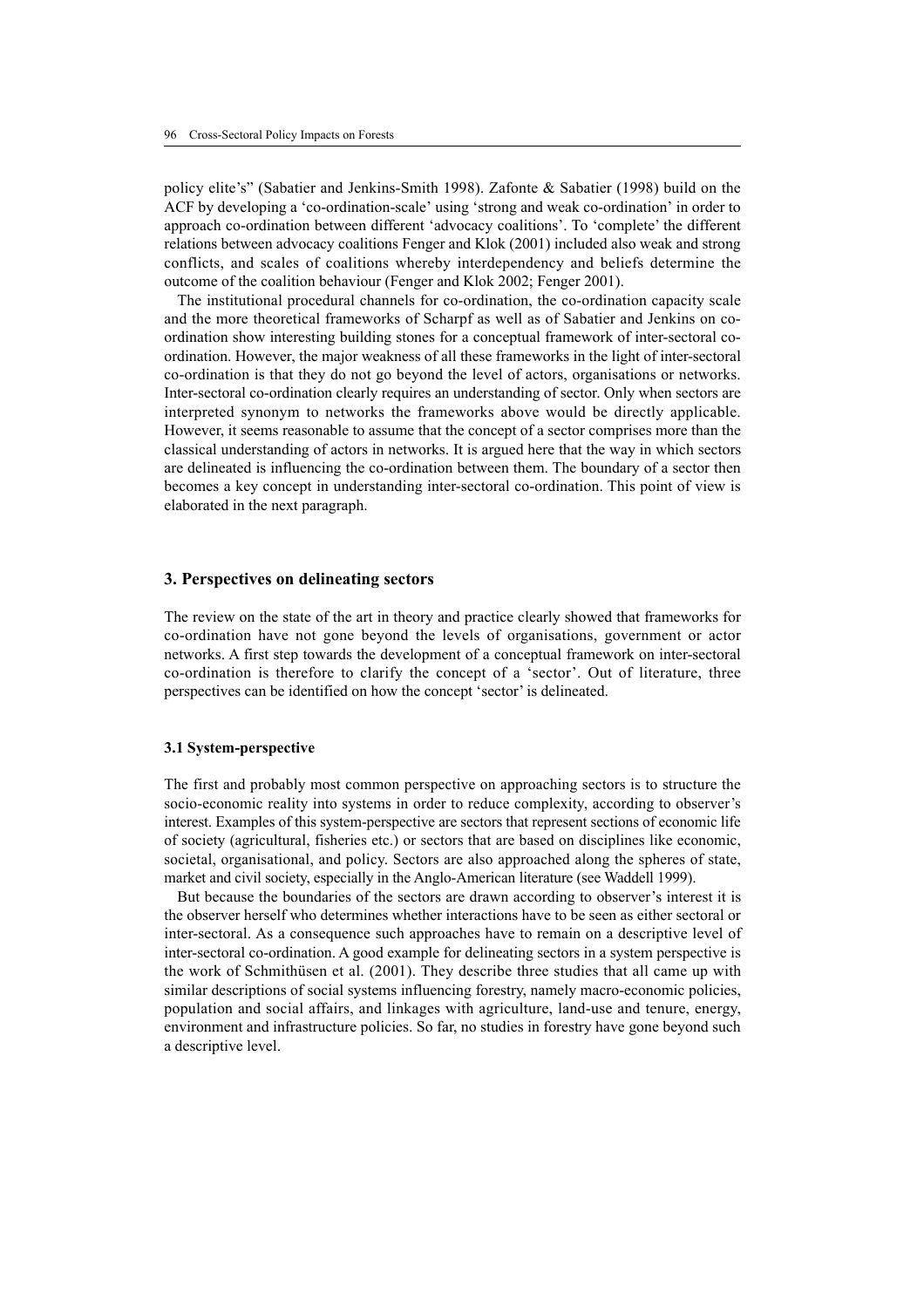## **3.2 Analytical perspective**

From an analytical perspective the existence of sectors is claimed *independent* from an observer. Scott and Meyer (1991), for example, assign significant characteristics of a sector to the amount of consensus among its members to the nature of the domain and its constituent members (Scott 1991). In an analytical approach emphasise is put on members and the networks in which they interact.

Members are addressed here with the concept 'actors'. Actors refer here to both individuals and organisations, both non-governmental and governmental, and to their representatives. Actors are units that act with a certain unity (Termeer 1993). Actors often participate in different networks and networks are therefore known by its actors and their interactions (Teisman 1995). Networks can be characterised as interwoven power structures where relations are characterised by dividing and sharing authority among multiple decision structures. Asymmetric relations (resources are unequally divided among actors so actors are condemned to each other), ambitions and permeable boundaries between organisations characterise interdependency in networks of decision-making (Teisman 1995).

With the emphasis on interactions within and across networks of actors the analytical perspective comes very close to the theoretical frameworks of co-ordination in networks, however, on the price of setting networks synonym with sectors. Two objections have to be made against such equalisation. The first refers to the level of network theories. Sectors are of a different abstraction level and therefore do compromise more than just actors in a network; sectors also include specific cultural, organisational, and institutional characteristics. Secondly, the boundary setting and specification of sectors is highly underexposed in organisational and network theory (see Gillespie and Murty 1991). However, precisely boundary setting activities are essential for inter-sectoral co-ordination as coordination is probably more influenced by the delineation of a network or a social system, than by inside activities. An actor-oriented perspective in delineating sectors might therefore hold the highest potential as a basis for a comprehensive conceptual framework on inter-sectoral co-ordination.

#### **3.3 Actor-oriented perspective**

This third perspective on sectors, an actor-oriented perspective, must be seen in the light of the social structure debate, a central debate in social science. An interesting contribution to this debate is the 'structuration-theory' of Giddens (1984, 1990). This theory argues that human agencies live through culturally-bound structures of rules and resource flows, yet human agency, in our continually inventive ways, remake them in each instance, and in remaking the systems, the structuring forces, we also change ourselves and our cultures (Giddens 1984).

In the actor-oriented perspective human agencies are the actors involved with forest policy making and the structure shapes the boundaries of the different sectors they feel related with. Actors are thus bounded by boundaries that they also challenge and change by their actions. If a sector is delineated from other sectors through the interaction of its actors and the way in which they use and challenge its boundaries, inter-sectoral co-ordination can be analysed only relative to the boundaries, which the actors themselves draw around their sector. As a logical consequence one has to realise that what we describe as forestry is only a snapshot of the truly continuous interactions of social forces at a given time and place (Schanz 1999b). Therefore, understanding actor's boundary setting is a basic requirement for the analysis of inter-sectoral co-ordination. For depending on how boundaries are drawn the same interaction between actors can be interpreted as being either sectoral or inter-sectoral. Just as in the system perspective, the interpretation of what is seen as inter-sectoral co-ordination always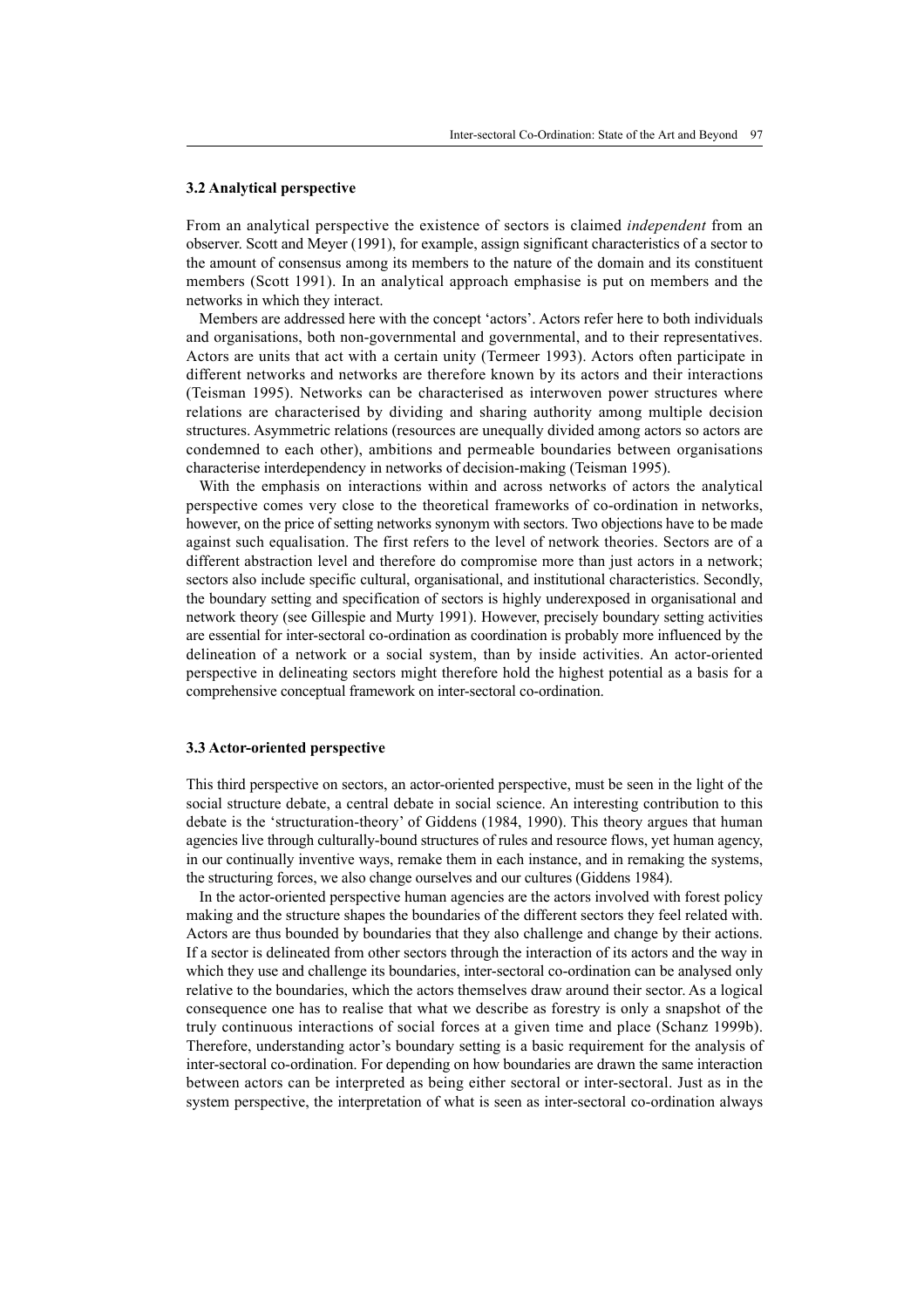requires a normative position. However, in contrast to the system perspective, this normative position is not filled in by the observer but by the relevant actors themselves.

It seems obvious that 'boundaries' become a key concept in developing a comprehensive conceptual framework on inter-sectoral co-ordination. As it can be hypothesised that the quality of the normative 'sector' boundary impacts on the quality and quantity of coordination between sectors. The first challenge is therefore to understand who is setting, accepting, maintaining and adapting the forestry sector boundaries and why. The second challenge is to identify in what way these sectoral boundaries impact on the co-ordination activities across them.

## **4. Towards a comprehensive conceptual framework for explaining the mechanisms of inter-sectoral co-ordination**

## **4.1 Boundaries**

In general, actors are drawing boundaries to define, to structure, to identify and to distinguish (Schanz 1999a: 4). The first function of boundaries, to define, reveals the variety in possible descriptions of a situation in a certain context. A description of the same situation of a sectoral boundary can be viewed from an institutional context, as well as from a cultural context resulting in different understandings of the same situation of the sector. The second motivation refers to the fact that setting of boundaries provides structure for orientations, comparison and positioning. Actors therefore structure boundaries according to their own ideas and interests. The third motivation for actors to draw boundaries is that actors can identify themselves in proportion to their own sector and also compared to other sectors. The fourth motivation for boundaries is that they can include and exclude. In relation to the boundaries of the forest sector inclusiveness and exclusiveness refers to who and what is within the forest boundaries and what is not. Consequently problem framing, identity, structure and inclusiveness, respectively exclusiveness seem to be key concepts in characterizing sectors. It seems only logical to assume that their respective interpretation determines the *quality* of the sectoral boundaries, and in doing so also influences the quantity and quality of inter-sectoral co-ordination.

#### **4.2 Characteristics of boundaries**

Three things have become obvious. Firstly, problem framing, identity, structure and inclusiveness, respectively exclusiveness differs between actors as "boundaries will be constructed differently for the involved actors have different cultural background, interests, emotions, and knowledge levels" (Schanz 1999a: 5). Secondly, involved actors challenge boundaries and therefore change boundaries over time and place (see Kennedy et al. 1998). Thirdly, due to increasing complexity of governance structures and rising complexity of problems at stake, more actors become involved which means an increasing number of boundary (re-)setting activities.

In consequence boundaries must be characterised as a highly dynamic concept, continuously undergoing changes. What is to be understood as inter-sectoral interaction today can be understood also in an actor-oriented perspective as sectoral interaction tomorrow. It seems therefore reasonable to assume that the characteristics of boundaries might also influence the quality inter-sectoral co-ordination. Out of literature two main characteristics of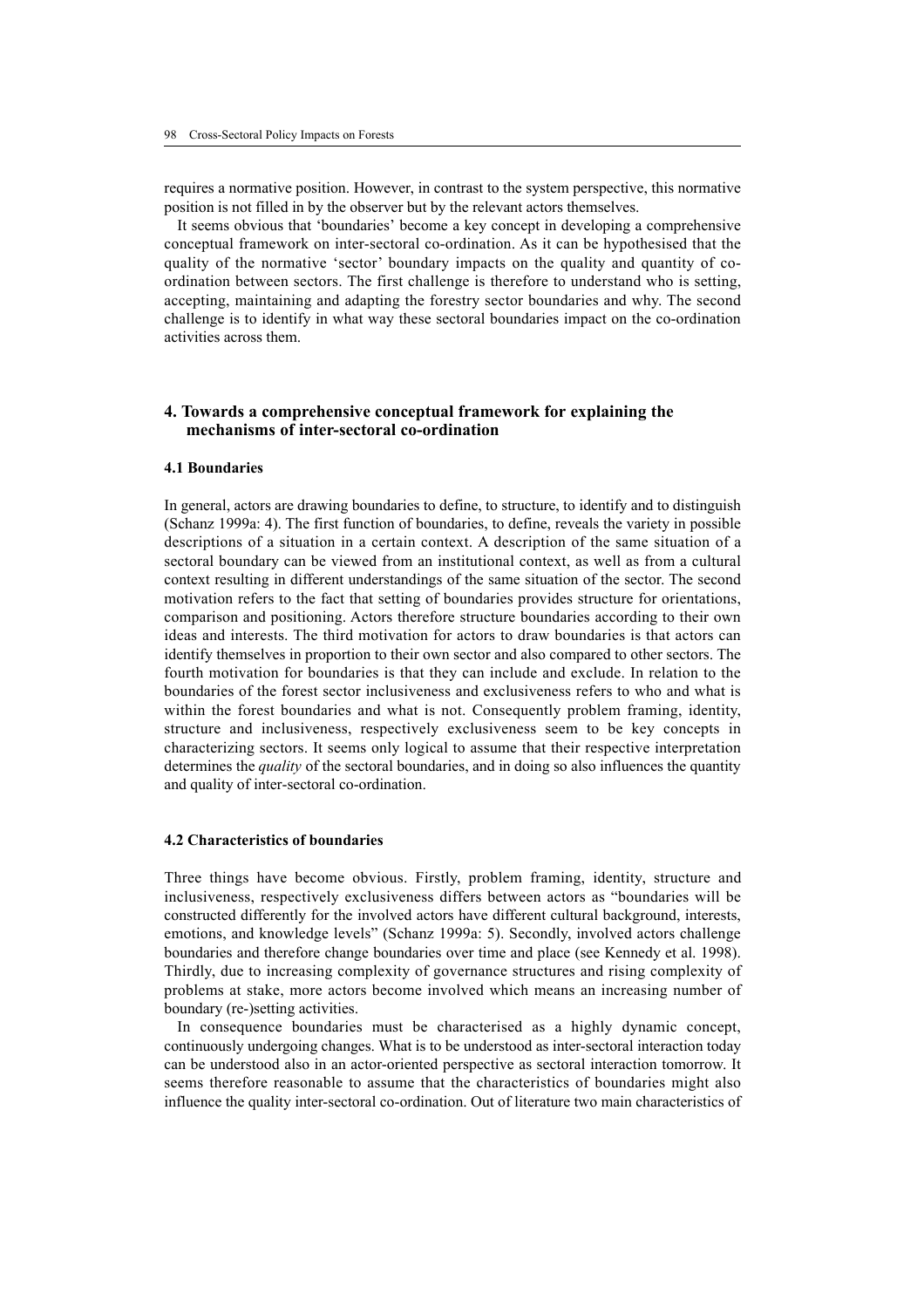boundaries can be distinguished that seem to be of particular influence, namely the permeability and the rigidity of boundaries.

The first characteristic, permeability of boundaries, is referred to as the amount of possible interfaces and linkages with other sectors. Permeability of boundaries ranges between impermeable, semi-permeable, and permeable boundaries. Long (1989) describes permeability as interfaces that are defined as "critical point of intersection or linkage between different social systems where structural discontinuities, based upon differences of normative value and social interest, are most likely to be found". Permeability of boundaries is influenced by environmental changes, but also because of the existence of boundary spanning roles, standardised referral procedures, and personnel roles (Halpert 1982:60).

The second characteristic of boundaries can be referred to as rigidity of boundaries (see Van de Laar 1990). Rigidity refers to the liability to 'blurring' expressed by the effort actors have to make in order to change boundaries. This rigidity of boundaries is especially interesting in the context of history; who set the boundaries, who changed the boundaries, how and for what reason. Rigidity as variable for the quality of boundaries seems relevant because a change in the setting of boundaries means that the interpretation of activities can change from sectoral to inter-sectoral co-ordination or vice versa.

Related to inter-sectoral co-ordination, permeability and rigidity of boundaries can be challenged in at least six ways: by institutions, organisations, politics, culture, information and persons.

- Institutions can be formal like the laws and regulations that apply for forests, professional associations, training, meetings, panels and symposia but also informal like informal gatherings and networks.
- Organisational elements are rooted in differing missions, professional orientations, structures, and processes of the agencies (Jennings and Krane 1994).
- Politics is grounded firstly in the external political environment of programs and constituency groups. Secondly, in the internal politics of bureaucracy, often referred to as 'turf-protection'. This means that each agency has a domain from which it strives to exclude others that requires minimal co-operative efforts with other agencies that may be looking to expand into its domain (Jennings and Krane 1994: 342).
- Culture provides a store of discursive resources, story lines and myths, and of organising resources, rituals and routines (Healy 1997). These cultural elements refer to jargon, habits and traditions, myths and stories specific for a certain sector.
- Information refers to the different possible information flows available or not between the sectors, for example via specific internet-sites, e-mail lists, newsletters, sector specific journals, and professional committees.
- Persons refer to trust, experiences, and solidarity's of individuals that could be negative, positive or neutral and influence the 'cohesion' of the sector and the relations with persons in other sectors (Franz 1991; Scharpf 1993; Tomkins 2001). Trust is derived from learned, usually interactive, experiences as well as from appropriate information that in turn depends upon the state of trust (Tomkins 2001).

## **5. Conclusion: quality of boundaries determines co-ordination**

Inter-sectoral co-ordination is presented in (policy) practice as an essential, 'new' strategy for the forest sector to obtain sustainable forest management. But so far only a few empirical studies have described inter-sectoral linkages while theoretical frameworks have concentrated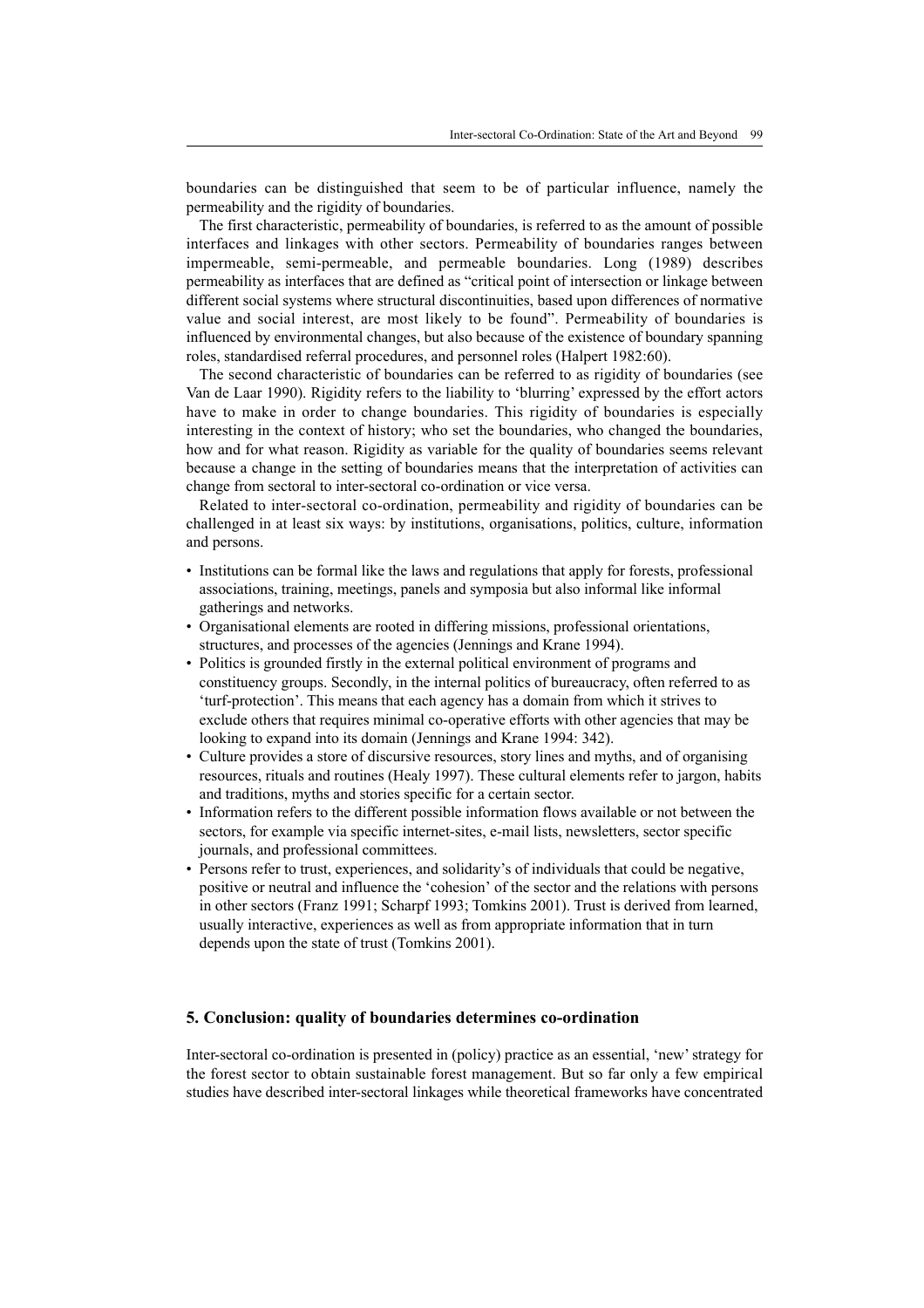on co-ordination of governments and networks and not on the more abstract level of sectors. From an actor-oriented perspective boundaries between sectors seem essential for a framework on inter-sectoral co-ordination. Therefore we have argued that inter-sectoral coordination can only be understood relative to these sectoral boundaries and that more specifically the quality of these boundaries determines the co-ordination capacity. The quality of boundaries is not fixed, because the level of permeability and the rigidity of boundaries change in time. These changes can have a political origin, like for example a new cabinet, but also organisational, like job rotation-systems. When looking at inter-sectoral co-ordination it seems therefore essential to relate co-ordination to the quality of boundaries because it can logically be deducted that the institutional, political, organisational, cultural, informational, and personal elements of boundaries determine the outcome of interactions between sectors. In any case, it is clear that the identified building blocks for a conceptual framework of intersectoral co-ordination need first empirical exemplification before they can serve to enlighten the mechanisms, limits and opportunities of inter-sectoral co-ordination.

#### **References**

- Barringer, B. R. and Harrison, J.S. 2000. Walking a Tightrope: creating value through interorganizational relationships. Journal of Management 26: 367–403.
- Benz, A. 1999. Multi-level governance. In: Glück, P, Oesten, G., Schanz, H., and Volz, K.-R. (eds.). Formulation and implementation of National Forest Programmes. Volume 1: Theoretical Aspects. EFI Proceedings 30. European Forest Institute. Pp. 73–84.
- Bressers, H. and Kuks, S. 2001. Governance patronen als verbreding van het beleidsbegrip.Beleidswetenschap  $15: 76-103$
- Broadhead, J. 2002. Cross-sectoral policy impacts in forestry. Examples from within and outside FAO. http:// www.fao.org/forestry/foris/index.jsp?start\_id=5408
- De Montalbert, M. R. 1995. Cross-sectoral linkages and the influence of external policies on forest development. Unasylva 46: 25–37.
- De Montalbert, M. R. and Schmithüsen, F. 1993. Policy and legal aspects of sustainable forest management. Unasylva 44.
- Ellefson, P. V. 1991. Integration of forest sector plans with national plans for development: a strategic necessity. Journal of World Forest Resource Management 5: 73–83.
- European Commission. 1999. Forests and development: the EC approach.
- FAO. 1999. Status and progress in the implementation of national forest programmes outcome of an FAO world-wide survey. Rome.
- Fenger, M. 2001. Sturing van samenwerking. Institutionele veranderingen in het beleid voor werk en inkomen. University of Twente, Twente. 363 p.
- Fenger, M. and Klok, P.J. 2001. Interdependency, beliefs, and coalition behavior: A contribution to the advocacy coalition framework. Policy Sciences 34: 157–170.
- Franz, H.-J. 1991. Inter-organizational policy coordination: arrangements of shared government. In: Kaufmann, F.- X. (ed.) The public sector. Challenge for coordination and learning. Walter de Gruyter,
- Berlin New York. Pp. 469–498.
- Giddens, A. 1984. The constitution of society. Polity Press, Cambridge.
- Giddens, A. 1990. Consequences of Modernity. Policy Press, Cambridge.
- Gillespie, D. A. and Murty, S.A. 1991. Setting boundaries for research on organizational capacity to evacuate. International Journal of Mass Emergencies and Disasters 9: 201–218.
- Glück, P, Oesten, G., Schanz, H. and Volz, K.-R. (eds.). Formulation and implementation of National Forest Programmes. Volume I: Theoretical Aspects. EFI Proceedings 30. European Forest Institute.
- Godfroij, A. J. A. G. 1981. Netwerken van organisaties. Strategieën, spelen en structuren. Social Sciences. Catholic University of Brabant, Tilburg. 274 p.
- Goodwin, M. 1998. The governance of rural areas: some emerging research issues and agendas. Journal of Rural Studies 14: 5–12.
- Halpert, B. P. 1982. Antecedents. In: Roger, D.L. and Whetten, D.A. (eds.). Interorganiztional Coordination. Theory, research and implementation. Iowa State University Press, Ames. Pp. 54–72.
- Hanf, K. and Scharpf, F.W. (eds). 1978. Interorganizational policy making. SAGE Publisher, London.
- Healey, P. 1997. Collaborative Planning, shaping places in fragmented societies. Macmillan Press, Hong Kong. Hooper, B. P. and McDonald, G.T., Mitchell, B. 1999. Facilitating integrated resource and environmental
- management: Australian and Canadian Perspectives. Journal of Envirnmental Planning and Management 42: 747–766.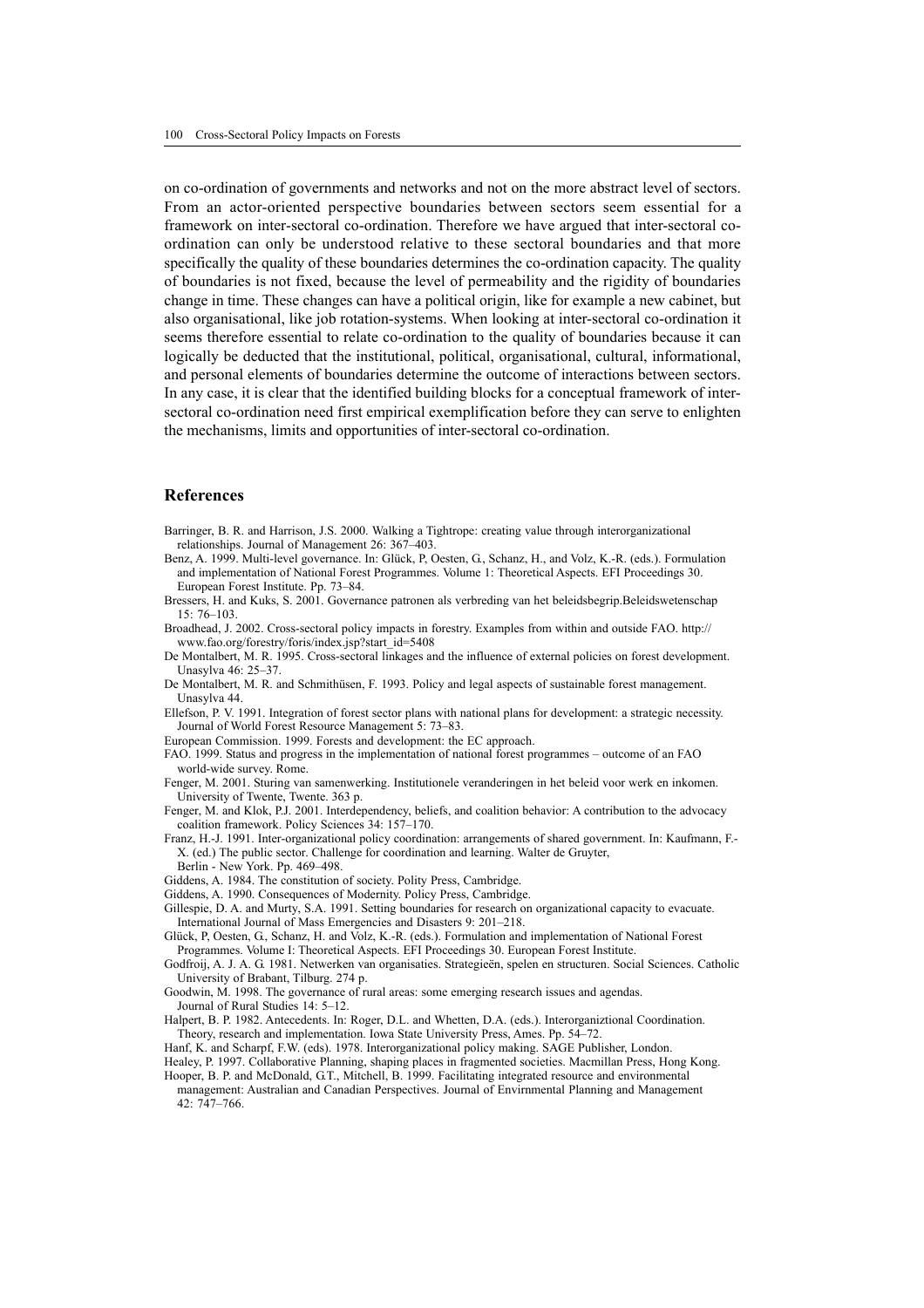Jennings, E. T. and Krane, D. 1994. Co-ordination and welfare reform: the quest for the Philosopher's stone. Public Administration Review 4: 341–348.

Jones, G. A., Skolnik, M.L. and Soren, B.J. 1998. Arrangements for co-ordination between university and college sector in Canadian Provinces: 1990-1996. Higher Education Policy 11: 15–27.

Kennedy, J. J., Dombeck, M.P. and Koch, N.E. 1998. Values, beliefs and management of public forests in the Western world at the close of the twentieth century. Unasylva 1: 16–26.

Kickert, W. J. M. 1997. Public governance in the Netherlands: an alternative to Anglo-american 'managerialism'. Public Administration Review 75: 731–752.

Liss, B.-M. 1999. National Forest Programmes – combining theoretical considerations with practical experience. In: Glück, P, Oesten, G., Schanz, H., Volz, K.-R. (eds.). Formulation and implementation of National Forest

Programmes. Volume III: International Experiences. EFI Proceedings 30. European Forest Institute. Long, N. 1989. Encounters at the interface. A perspective on social discontinuities in rural development. Landbouwuniversiteit, Wageningen.

Metcalfe, L. 1994. International policy co-ordination and public management reform. International Review of Administrative Sciences 60: 271–290.

Mulford, L. and Rogers, D.L. 1982. Definitions and models. Interorganizational Coordination. In: Rogers, D.L. and Whetten, D.A. Interorganizational coordination. Iowa State University, Ames. Pp. 9–31.

Norway. 2001. White paper on the Government's environmental policy. http://odin.dep.no/engelsk/publ/. 2001. Peters, B. G. 1998a. Managing horizontal government: the politics of co-ordination. Canadian Centre for Management Development nr. 54, Otowa, Canada.

Peters, G. B. 1998b. Managing horizontal government: the politics of co-ordination. Public Administration 76: 295–311.

Rogers, D. L. and Whetten, D.A. 1982. Interorganizational coordination. Iowa State University Press, Ames. 185 p.

Sabatier, P. 1988. An advocacy coalition framework of policy change and the role of policy-oriented learning therein. Policy Sciences 21: 129–168.

Sabatier, P. A. and Jenkins-Smith, H.C. 1999. The Advocacy Coalition Framework. In: Sabatier, P. (ed.) Theories of Policy Process. Westview Press. Pp. 117–166.

Schanz, H. 1999a. What is forest? What is forestry? Science on boundaries. Wageningen Universiteit, Wageningen. 16 p.

Schanz, H. 1999b. Social changes and forestry. In: Pelkonen, P, Oesten, G., Piussi,P., Rojas Briales, E., Schmidt, P.and Pitkänen A. (eds.). Forestry in Changing Societies in Europe. DEMETER Series, Vol. 2. Joensuu: 59–82.

Scharpf, F. W. 1993. Coordination in Hierarchies and Networks. In: Scharpf, F. W. (ed.). Games in hierarchies and networks: analytical and empirical. Westview Press, Colorado. Pp. 125–166.

Scharpf, F. W. 1997. Games Real Actors Play. Actor-centered Institutionalism in policy research. Boulder/Oxford, Westview Press.

Schmithüsen, F. 1993. Forest policy development in an international perspective. Nederlands Bosbouw Tijdschrift 65: 150–159.

Schmithüsen, F., Bisang, F. and Zimmermann, W. 2001. Cross-sectoral linkages in forestry. Review on available information and consideration on future research. FAO, Rome, Italy.

http://www.fao.org/DOCREP/003/AA002E/AA002E00.HTM

Scott, W. and Meyer, J.W. 1991. The organization of societal sectors: propositions and early evidence. In: DiMaggio, P.J. and Powell, W.W. (eds.). The new institutionalism in organizational analysis. The University of Chicago Press, Chicago and London. Pp. 108–140.

Teisman, G. R. 1995. Complexe besluitvorming. Een pluricentrisch perspectief op besluitvorming over ruimtelijke investeringen. VUGA Uitgeverij, 's-Gravenhage.

Termeer, C. J. A. M. 1993. Dynamiek en inertie rondom het mestbeleid. Een studie naar veranderingsprocessen in het varkenshouderijnetwerk. Erasmus universiteit, Rotterdam. 328 p.

Tomkins, C. 2001. Interdependencies, trust and information in relationships,

alliances and networks. Accounting, Organizations and Society 26: 161–191.

UN-CSD-IPF. 1996. Implementation of forest-related decisions of the united nations conference on environment and development at the national and international levels, including an examination of sectoral and cross-sectoral linkages. Programme element I.1: Progress in national forest and land-use plans. Report of the Secretary-General. Commission on Sustainable Development. Ad Hoc Intergovernmental Panel on Forests.

UN-FAO. 1996. Formulation, execution and revision of National Forest Programmes. Basic principles and operational guidelines. Food and Agriculture Organization of the United Nations, Rome.

Van de Laar, A. 1990. A framework for the analysis of common pool natural resources. Working Paper Series No.77, The Hague.

Van Kersbergen, K., Van Waarden, F. 2001. Shifts in governance: Problems of Legitimacy and Accountability. Netherlands Organization for Scientific Research. 77 p.

Waddell, S. 1999. The evolving strategic benefits for business in collaboration with nonprofits in civil society: a strategic resources, capabilities and competencies perspective. http://www.usaid.gov/pubx/isp/resource/ evolve.html: 1–17.

Zafonte, M. and Sabatier, P. 1998. Shared beliefs and imposed interdependencies as determinants of ally networks in overlapping subsystems. Journal of Theoretical Politics 10: 473–505.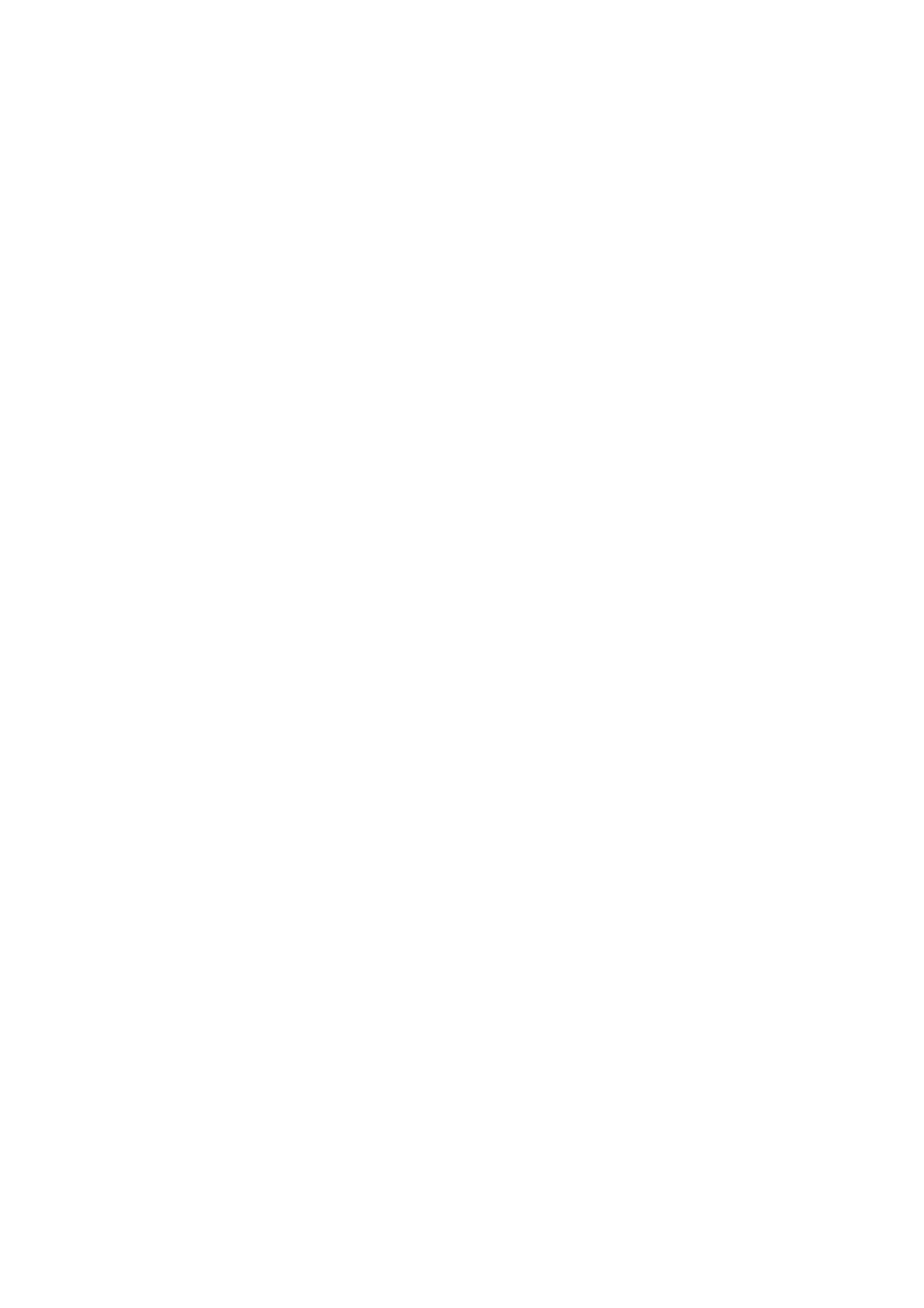# **Institutional and Intersectoral Aspects of the National Forest Policy in Portugal**

*Pedro Ochôa Carvalho*<sup>1</sup> and *Inocêncio Seita Coelho2*

1 Instituto Superior de Agronomia, Universidade Técnica de Lisboa, Portugal 2 Instituto Nacional de Investigação Agrária, Lisbon, Portugal

#### **Abstract**

This paper gives an overview of the Portuguese forest sector and its characteristics. The legal and policy framework of the NFP in Portugal are described as well as the relevant institutions involved. Institutional and intersectoral aspects are analysed as important limiting factors for effective policy implementation, with emphasis on institutional complexity and traditional policy processes in opposition to new participatory ones. The evaluation of some processes involving participation and intersectoral aspects and associated problems generate new problems to cope with. Certification and sustainable forest management regarded as a NFP process are considered as an example of a new participatory approach. We conclude that some of the Portuguese problems in the policy making process are only solvable by working at the public and political awareness of these problems

*Keywords: National Forest Policy, institutions, intersectoral aspects, Portugal.*

## **1. Introduction**

The forest resources in Portugal represent around 38% of the area of the country and are based in three different types of forest. Pine forests expanded since the end of the 19<sup>th</sup> century until the 1960s. Forest fires have been the main cause for the decrease of the pine forests as today their share is approx. 34% of the total forest area. Eucalypt fast-growing plantations for pulpwood have expanded since the 1960s, representing some 20% of the total forest area. Cork oaks and Holm oaks are the base of the agro-forestry systems dominant in the southern part of the country (*montados*), representing around 37% of the total forest area (CNADS 2001).

These three different types of forest determine the importance of the forest sector for the national economy, as well as a very heterogeneous structure deriving from the variety of

Ilpo Tikkanen, Peter Glück and Heikki Pajuoja (eds.)

Cross-Sectoral Policy Impacts on Forests EFI Proceedings No. 46, 2002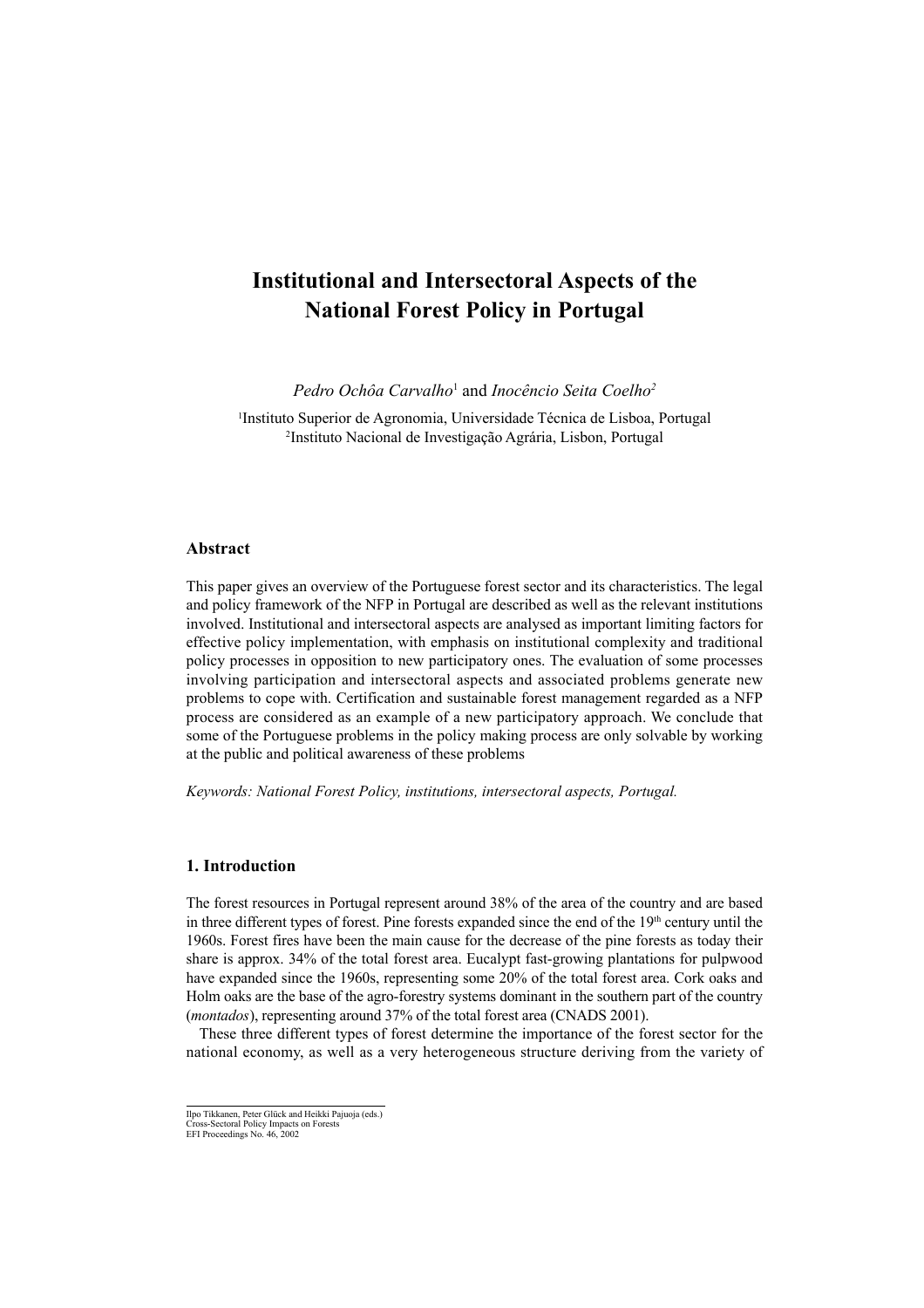products and industries associated with these forests, and the differences in ownership structure, forest management systems and capacity (Mendes 1999).

These characteristics reflect strong geographical differences in the Portuguese territory and determine an important role of the forest resources not only in the industrial and exporting business but also in the rural areas development, with special emphasis on the landscape and biodiversity environmental values associated with forest ecosystems.

The institutional and intersectoral aspects of the National Forest Policy in Portugal are important factors of effectiveness of political measures directed to the management of forest resources. Critical aspects are the efficiency of the implementation of these measures as well as the introduction of changes in participation methods of interested social groups in the various aspects of forest policy as a continuing process.

## **2. Current state of the NFP**

#### **2.1 Legal and Policy framework**

The legal and policy framework integrating the Portuguese NFP includes as its main instruments the Forest Policy Law (1996), stating the principles and goals of the forest policy as well as the main policy tools to achieve those goals (Mendes 1999); the Environment Law (1987), focusing on a holistic perspective for the environment, including forests as multifunctional ecosystems and the Land-Use and Urban Planning Law (1998), considering the integration of sectorial plans containing programmes for regional socio-economic development, including the forest sector, with other types of territorial planning instruments.

Among the tools for the implementation of the NFP mentioned in the Forest Policy Law are the Regional Forest Management Plans (PROF) and the Forest Management Plans (PGF) (1999), that are special plans intended to focus respectively at the regional level and to the management unit level. The Regional Forest Management Plans include the evaluation of forest areas potentialities; species selection (afforestation and sylviculture), identification of adequate management and sylvicultural models, identification of critical zones (fire, soil erosion) and identification of zones of ecological, social and cultural importance.

The main document concerning NFP is the Plan for the Sustainable Development of the Portuguese Forest (1999). This was a document that was presented for public discussion before its approval. It is a National Forest Plan stating policy goals, operational targets and policy instruments in a comprehensive approach including: improving the productivity of existing forest stands; expanding the national forest area; improving the protection against forest fires; building forest management capacity; building capacity in forest-related services; creating a sustainable forest management certification system; protecting biodiversity; innovating financing; consolidating forest legislation and regulations; other goals regarding the protective role of forests (soils and water), contribution of forests to global carbon cycles, protection of forests against biotic and abiotic agents, integration of forests in land use planning, coordination of forest research, development of forest industries, commercial promotion of forest products, recreational use of forests and improved management of nontimber forest production, including gaming and fishing (Mendes 1999).

A National Strategy for Nature and Biodiversity Conservation (2001) has been presented for public discussion and approved. It states specific management regulations for Natura 2000 sites and specific forest plans (PROF and PGF) are considered as important potential instruments of conservation and protection of biodiversity in forest areas.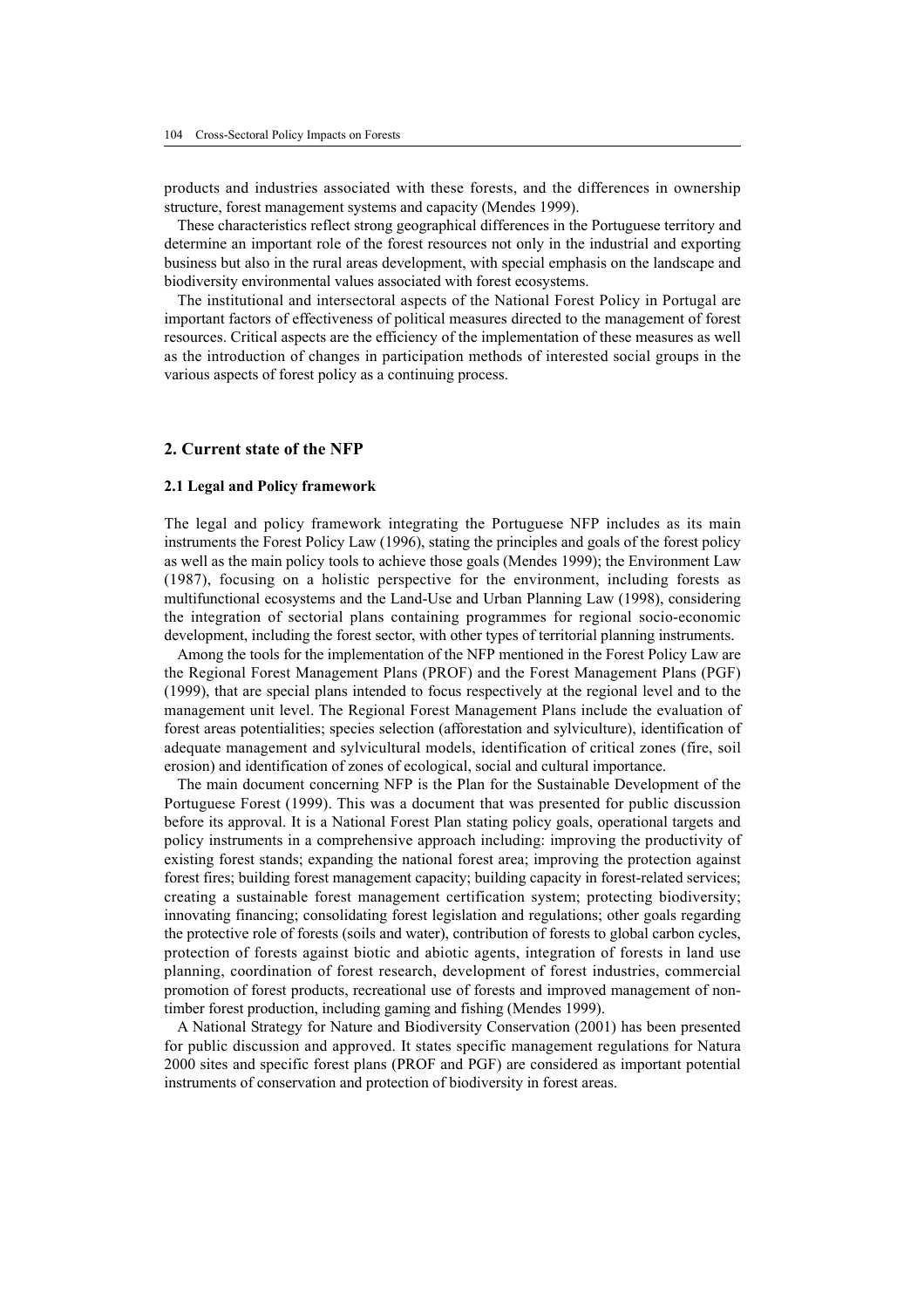Recently a document issued by the National Council for Environment and Sustainable Development (*Conselho Nacional do Ambiente e do Desenvolvimento Sustentável*) (CNADS 2001) presented a characterization of the National Forest Sector and Policy, intended to integrate the National Strategy for Sustainability (MCOTA 2002).

The legal and program framework for decision-making concerning the Portuguese national forest policy exists and problems and objectives have been discussed and stated. There is also a national unanimity around forest political issues. Implementation and monitoring of forest political measures seem to be the questions requiring effective answers and these have been in part linked to institutional and intersectoral relations.

#### **2.2 Relevant Institutions for the Forestry Sector**

The Forestry Sector's political responsibility at State level in Portugal belongs mainly to the Ministry of Agriculture (*Ministério da Agricultura, do Desenvolvimento Rural e Pescas*). The Department of Rural Development (*Secretaria de Estado do Desenvolvimento Rural*) is responsible for the productive (or cultivated) forests, their role in the rural development, soil and water conservation, desertification problems.

The Ministry of Environment (*Ministério do Ambiente e do Ordenamento do Território*), is relevant for it oversees the natural parks and other protected areas (around 20% of the territory) and has jurisdiction concerning the forest domain, in environmental issues like biodiversity, natural resources conservation, and territorial management.

The General Directorate of Forestry (*Direcção-Geral de Florestas – D.G.F.*) is the National Forest Authority, responsible for "coordinating and supporting the implementation of the forest policy, through forest management and protection, production, conversion and marketing of forest products and other forest resources".

The seven Regional Directorates of Agriculture (*Direcções Regionais de Agricultura*), through the respective forest divisions (*direcções de serviço das florestas*), are responsible for the implementation of forest policies at the regional level, "in agreement with functional instructions from the National Forest Authority and with the participation of representative organizations of rural people", being therefore the regional operational component of the National Forest Policy. The Regional Directorates of Agriculture are also responsible for the management of public forests and for the elaboration of regional forest management plans (*Planos Regionais de Ordenamento Florestal – PROF*). Furthermore the Regional Directorates of Agriculture evaluate and approve investment projects, supported by public funding as well as control of other measures supporting forest production.

#### **2.3 Other institutions**

The public Institute IFADAP (*Instituto de Financiamento e Apoio ao Desenvolvimento da Agricultura e Pescas*) overseen by both the Ministries of Agriculture and Finances is in charge of the financing of the agricultural and forest development policies.

Forest Research Institutions is performed by public Universities (Ministry of Education) with undergraduate and graduate programmes in Forestry, private research institutes as well as the National Forest Research Station, being part of the public research institute of the Ministry of Agriculture.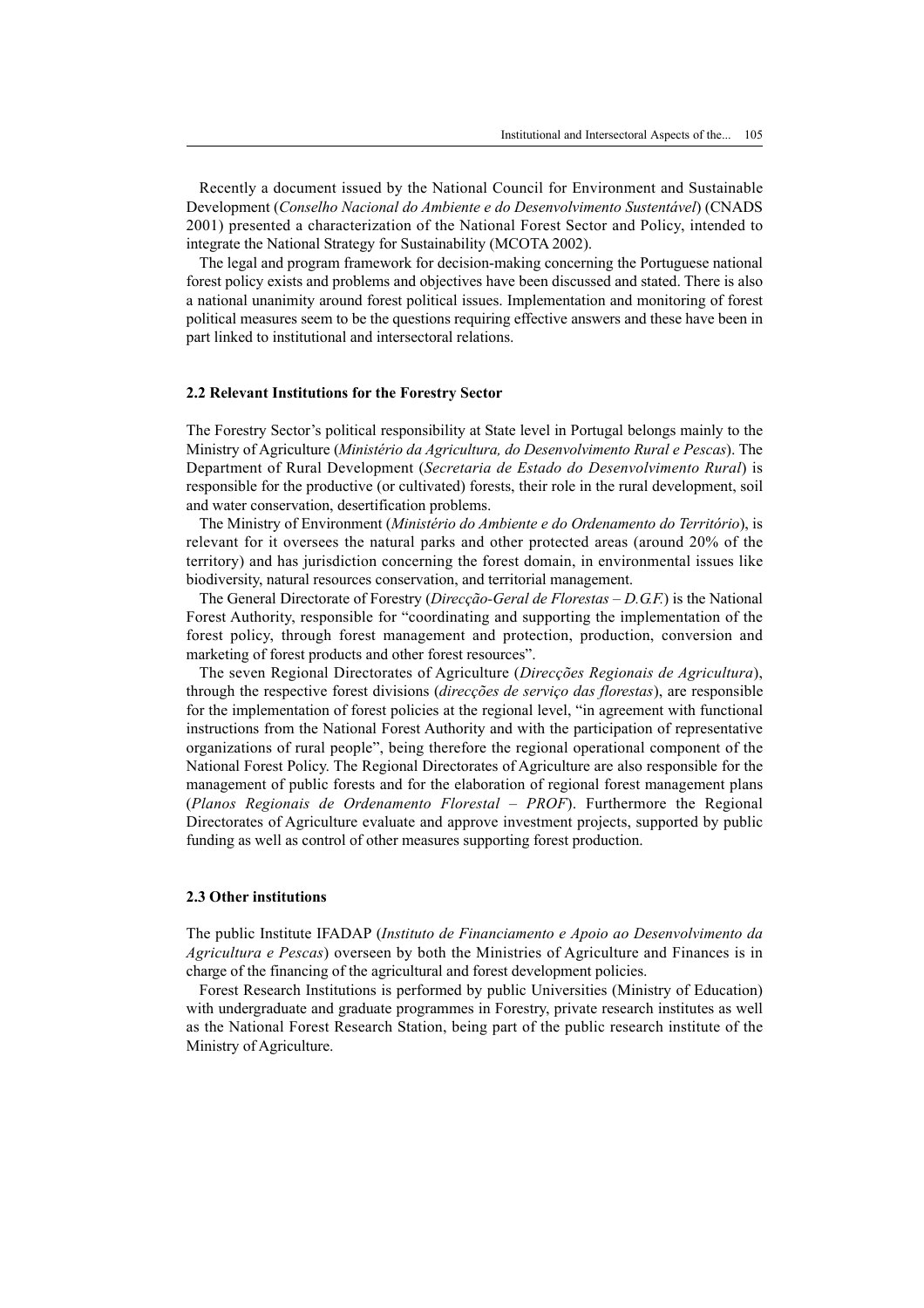#### **2.4 Stakeholders and partners**

Four Community Forests secretariats (*secretariados dos baldios*). The objectives of these organisms are the promotion, protection and development of community forest areas.

Federations, Associations and Cooperatives of forest owners. A considerable number of forest owner associations of all kinds at national, regional and local levels, covering all the territory. One forest contractors' association and several forest industries' associations, organized by type of industry (cork, wood and furniture, pulp and paper).

Hunter and Fishermen are organized in a Federation, representing 17 regional organizations.

Four environmentalist NGOs, ten professional associations and several local government (municipalities) associations complete the description made for the institutional framework of the Portuguese forest sector.

Some points should be emphasized with respect to institutions. Government institutions reflect the separation at the political level between production and conservation forests (two separate ministries), furthermore the recent reorganization of the D.G.F., separating the national forest authority from the regional forest divisions that are integrated with the agriculture services, has resulted in coordination difficulties and diminished capacity of the Forest Authority to perform their duties. Forest owners have only recently gained importance as political actors and their organizations have been involved in the implementation of policy measures, partially replacing the forest services in their traditional activities. An important aspect to retain is the existence of community forests (*baldios*) in which the D.G.F. has a traditional management influence. The integration of other institutions representing groups of interest in the political process is also a recent aspect of forest policy, and corresponds to an increase in interest by these groups but not necessarily an increase in awareness by the public opinion.

#### **3. Co-operation on the State Level**

#### **3.1 Consultative institutions of the Ministry of Agriculture**

The National Council for Agriculture and Rural Development (*Conselho Nacional da Agricultura e Desenvolvimento Rural*), " is a consultation institution for the Minister of Agriculture intended to implement dialogue and consultation with stakeholders and interested parties about agriculture, rural development, cattle-breeding, forest, conversion and marketing of agricultural products, environment and consumer interests. It is composed of 34 members, in which representatives of the production sector and industry predominate.

#### **3.2 Regarding the Forestry Sector only**

The Interministerial Commission for Forestry Affairs (*Comissão Interministerial para os Assuntos da Floresta – CIAF*) is presided by the Minister of Agriculture and was created to make articulation of different sectoral policies possible as well as to evaluate the consequences of different policies on the forest sector. This commission whose commitments are intended to discuss and recommend political measures adequate to the integrated development of the Forest Sector with others. Its composition includes representatives of the following ministries: Finances; Internal Affairs; Equipment; Planning and Territorial Administration; Economy and Environment. Although an intersectorial commission its meetings are irregular and its results are poor.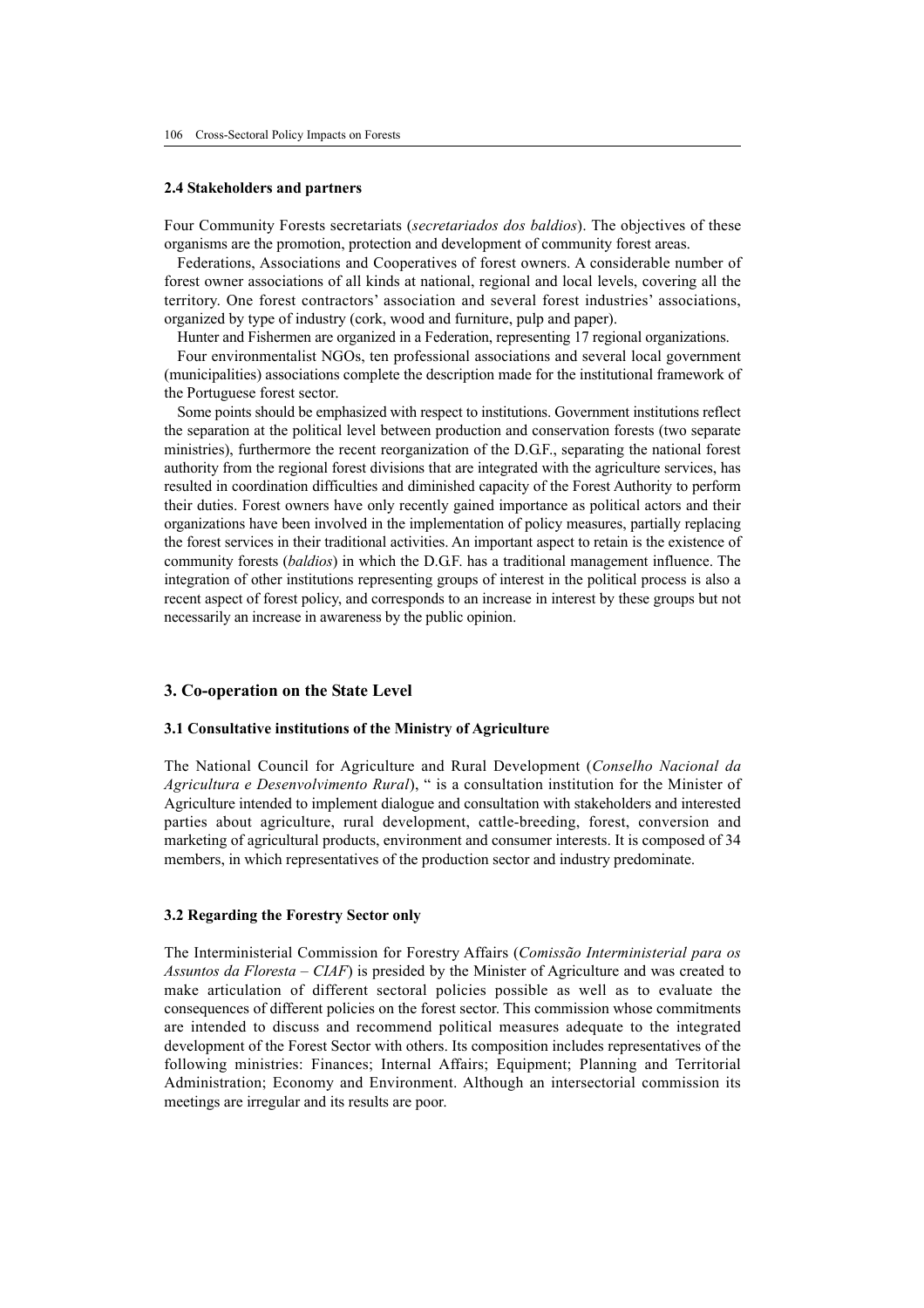The Consultative Forest Council (*Conselho Consultivo Florestal*) is presided by the Minister of Agriculture and includes representatives from the forest interest groups. This council is a forum of discussion and monitoring of the forest policy whose role is to make recommendations to the Minister of Agriculture about new policies and the implementation of the current policies. Its composition includes: the Director general of forests, and representatives of the Public Administration (2), Municipalities (1), Community Forest administrations (2), Forest Cooperatives (2), Forest Owners' Associations (3), Forest Contracters' associations (2), Forest products marketing associations (2), Forest Industries' Associations (2), Professional organizations (2), Working class organizations (2), environmental groups (2), Teaching and Research Institutes (2), and 3 individual personalities widely recognized in the field.

The National Council for Hunting and Fauna Conservation (*Conselho Nacional da Caça e da Conservação da Fauna – CNCCF*). This Council is a consultative organ for the Minister of Agriculture regarding the definition and implementation of the national hunting policy. Its composition includes: the Director general of forests, and representatives of Public Administration (3), Municipalities (1), Hunters national organizations (8), managers of touristic interest hunting zones (1), managers of municipal interest hunting zones (1), big game hunters (1), Traditional hunting associations (1), farmers confederations (3), Working class organizations (2), environmental groups (2), Hunting species breeders' associations (2), armourers' organizations (1) and 3 individual personalities widely recognized in the field.

The Commission to following of Forest Operations (*Comissão de Acompanhamento para as Operações Florestais – CAOF*) was created to analyse the investments involving afforestation, tending and forest harvesting operations, with special attention to efficiency parameters. This is a commission that coordinates the actions directed to build a database of standard working times for all forest operations. Its composition includes representatives from: the General Directorate of Forests; IFADAP (Financing Institute, see above); Forest Owners' Organizations; Forest Contracters' organizations, Institute of Hydraulics, Rural Engineering and environment (*IHERA*), that coordinates the Commission.

The National Specialized Commission for Forest Fires (*Comissão Nacional Especializada de Fogos Florestais – CNEFF*) is a consultation commission that supports the Ministry of Internal Affairs in coordinating prevention, detection, fighting of forest fires. Its composition includes one national coordinator, the Director general of forests, the President of the National Service of Firemen, the president of the Institute for Nature Conservation, the president of the Institute of Meteorology, the president of the Youth Institute; and representatives of the Ministry of Education and the Association of Municipalities.

This characterization of the government level interrelationships concerning forest policy shows the institution complexity involving six ministries and a considerable number of institutes and other kind of directorates at various levels. This may lead to problems of organizational coordination and efficiency in formulating and implementing policies.

## **4. Forest Certification**

A Portuguese National Standard for Certification of Sustainable Forest Management ("Portuguese Standard for Sustainable Forest Management Systems. Application of the paneuropean criteria for sustainable forest management") was developed with the participation of many forestry professionals and other interested parties, representing the main forestry stakeholders. The participation process consisted of: (1) establishment of a technical commission; (2) organisation of discussion meetings. This standard is ISO 9001 and ISO 14001 based and incorporates the pan-european criteria for sustainable forest management.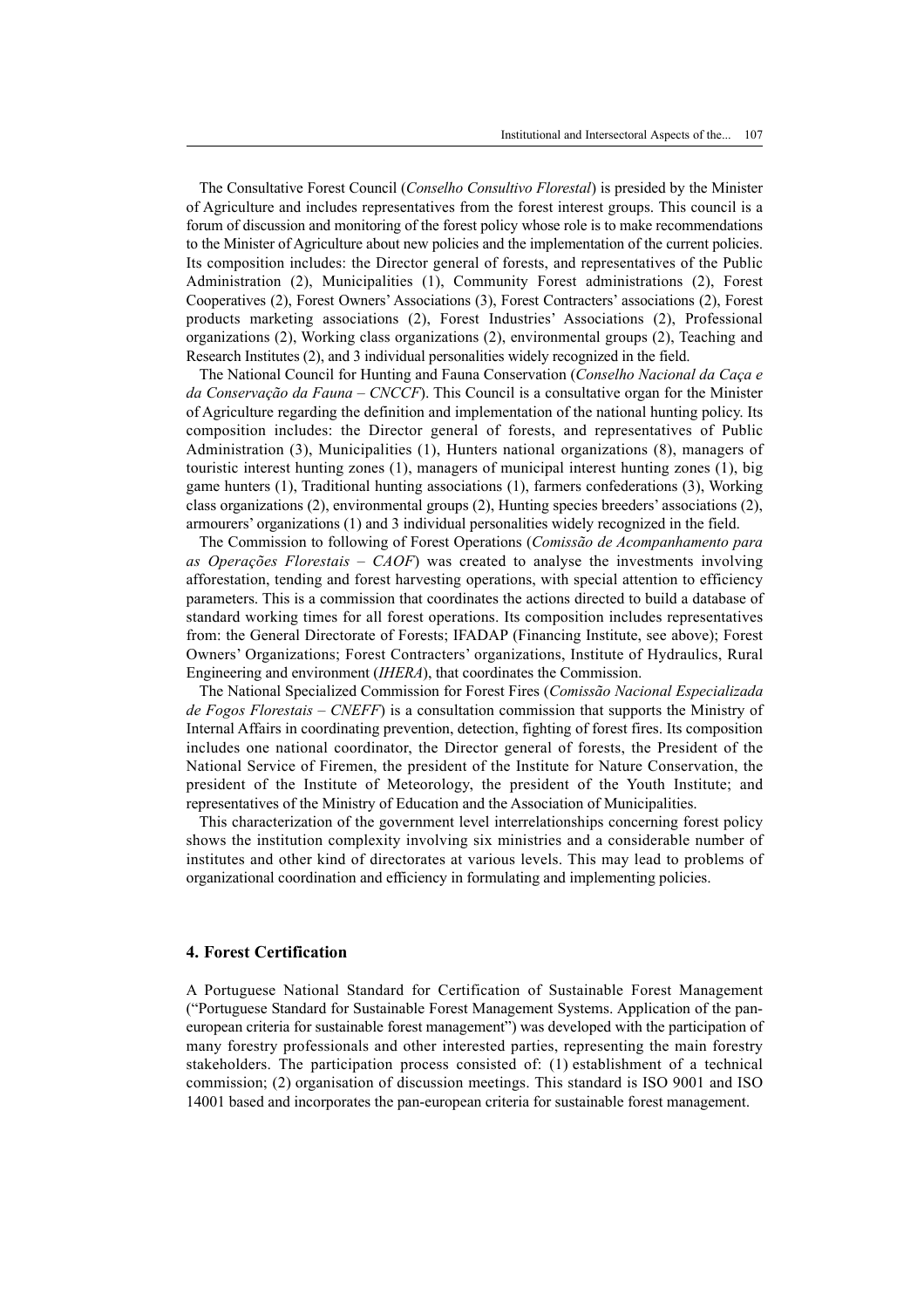A technical commission (*CT145 – Gestão Florestal Sustentável*) was established in 1998 under the Portuguese Institute for Quality (*IPQ – Instituto Português da Qualidade*) (Ministry of Economy), having been facilitated by the General Directorate on Environment (*DGA – Ministry of Environment and Land-Use Planning*). The organizations invited to participate included Forest Owners' regional and national associations (13); Forest Industries' (3 associations and 5 companies); Public administration (3, Agriculture and Environment Ministries); Environmental NGO's (3); Research and Development (2); Certification and Consultant Organizations (5). A period of consultation and public discussion process was set up. After this period, the technical committees have analyzed all contributions received and submitted the final draft for approval.

This technical commission has also produced a Code of Practice for forest owner's orientation in implementing a sustainable forest management system.

The Portuguese Forestry Sector Council (*Conselho da Fileira Florestal Portuguesa – CFFP*) has been formed in 2001 to promote forest management in Portugal and its control. Its members come from Forest Owners, Forest Industries, Consumers' and Environmental protection Organizations. Being a member of PEFC Europe, this Council is also responsible for the submission of the Portuguese standard to the Pan-European Certification Council (PEFC).

From this description of the legal and institutional framework of the NFP in Portugal it is evident that it represents a heavy hierarchical structure reflecting the historic tradition of a strong centralization (top-down process) in the formulation and implementation of forest policies many times imposed by central government institutions. Forest owners have been absent from policy formulation, and participation of relevant stakeholders has always been week, but in the last decade positive trends in stakeholder organization and participation have taken place. Forestry in Portugal has always been associated with forest and other industries, the influence of the industry and exporters of forest products being historically much stronger. Only recently have the forest owners' associations become stronger and an active part of the policy process, and they are becoming more and more aware of other values of alternative uses of forests, like non-wood products, environmental influences (e.g. carbon sequestration) and rural tourism.

Intersectorial co-ordination is also difficult to achieve with the present model. Forestry is considered as a rural development component, with strong ties to the industrial sector. Simultaneously environmental values in forest management are growing in importance, being progressively considered as accountable values by private forest owners.

Actions in other sectors have sometimes stronger effects on the forest sector than actions in the forest sector itself, frequently through government decisions

A list of important processes (or issues) in intersectoral and/or cross-sectoral coordination, in Portugal is presented in table 1. These are some of the most important processes concerning forest management at the national as well as regional and local levels. Table 1 contains a qualitative and subjective appreciation of the way intersectorial coordination is taking place. New problems, concerning the whole society, require new approaches regarding new participatory, conflict resolution and collaboration.

Regarding the inter-sectorial coordination and its difficulties in a NFP process, some weaknesses of the forest sector *vis-à-vis* other sectors are: insufficient political awareness by the public and other sectors of society (CNADS, 2001), lack of information and knowledge about the sector and its importance, difficulties in communication with other sectors (capacity problem), difficulties in participation in other processes (capacity problem), low attractiveness for professionals.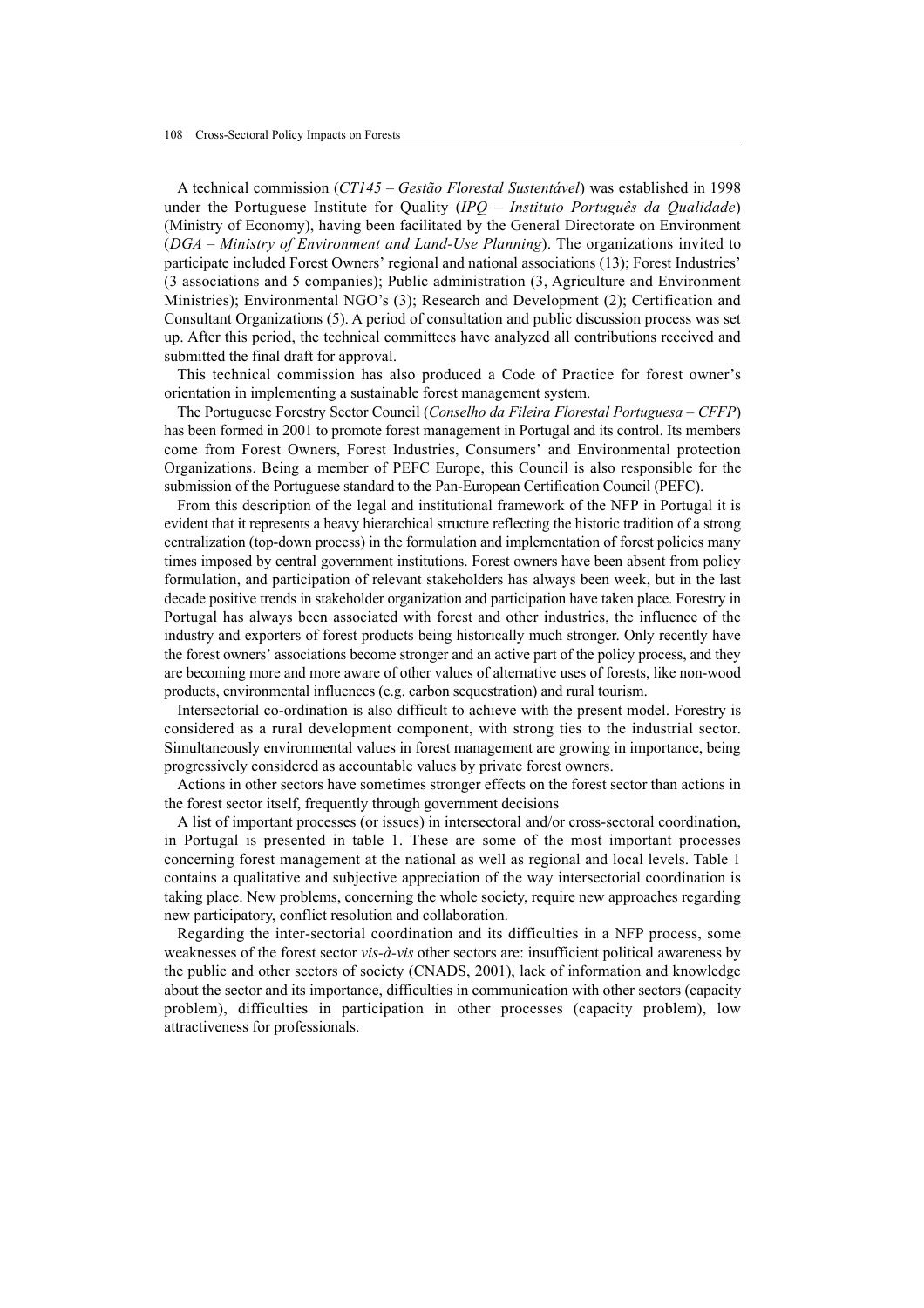| while dealing with the processes.                                                                                                                                 | Table 1. Processes and problems in inter-sectorial and/or cross-sectorial coordination, in Portugal. The $-$ or $+$ in the third column reflect negative or positive tendencies                                                                                                                                                                                                                                                                                                   |  |
|-------------------------------------------------------------------------------------------------------------------------------------------------------------------|-----------------------------------------------------------------------------------------------------------------------------------------------------------------------------------------------------------------------------------------------------------------------------------------------------------------------------------------------------------------------------------------------------------------------------------------------------------------------------------|--|
| Processes                                                                                                                                                         | Problems                                                                                                                                                                                                                                                                                                                                                                                                                                                                          |  |
| Land use planning and territorial<br>administration.                                                                                                              | - difficulties in coordination with the general land use planning policy<br>- extended responsibilities to municipalities                                                                                                                                                                                                                                                                                                                                                         |  |
| Watershed management plans.                                                                                                                                       | - difficulties in coordination<br>- lack of information                                                                                                                                                                                                                                                                                                                                                                                                                           |  |
| Desertification (National Plan to<br>combat desertification).                                                                                                     | $\ddagger$<br>- lack of information<br>- a plan exists                                                                                                                                                                                                                                                                                                                                                                                                                            |  |
| National Strategy for nature and<br>biodiversity conservation.                                                                                                    | $\ddagger$<br>- national strategy has been approved Natura 2000 sites represent 18% of the territory (36% of forest area)<br>- special management plans are required                                                                                                                                                                                                                                                                                                              |  |
| scenarios, impacts and adaptation measures,<br>ØΟ<br>Climate change national strategy regardin<br>specially regarding carbon sequestration<br>(under discussion). | $\hspace{0.1mm} +$<br>- measures to obtain information<br>- forest group working (SIAM)                                                                                                                                                                                                                                                                                                                                                                                           |  |
| SFM criteria and indicators.                                                                                                                                      | $\ddag$<br>- constitution of the Portuguese forestry sector council to promote forest management and its verification<br>- elaboration of a Portuguese standard for SFM (technical commission)<br>- submission of the Portuguese standard to the PEFC<br>- participation in international processes<br>- some pilot studies have been advanced<br>- adoption of the Pan-European C&I<br>- certification processes ongoing<br>- international commitment<br>- participated process |  |
|                                                                                                                                                                   |                                                                                                                                                                                                                                                                                                                                                                                                                                                                                   |  |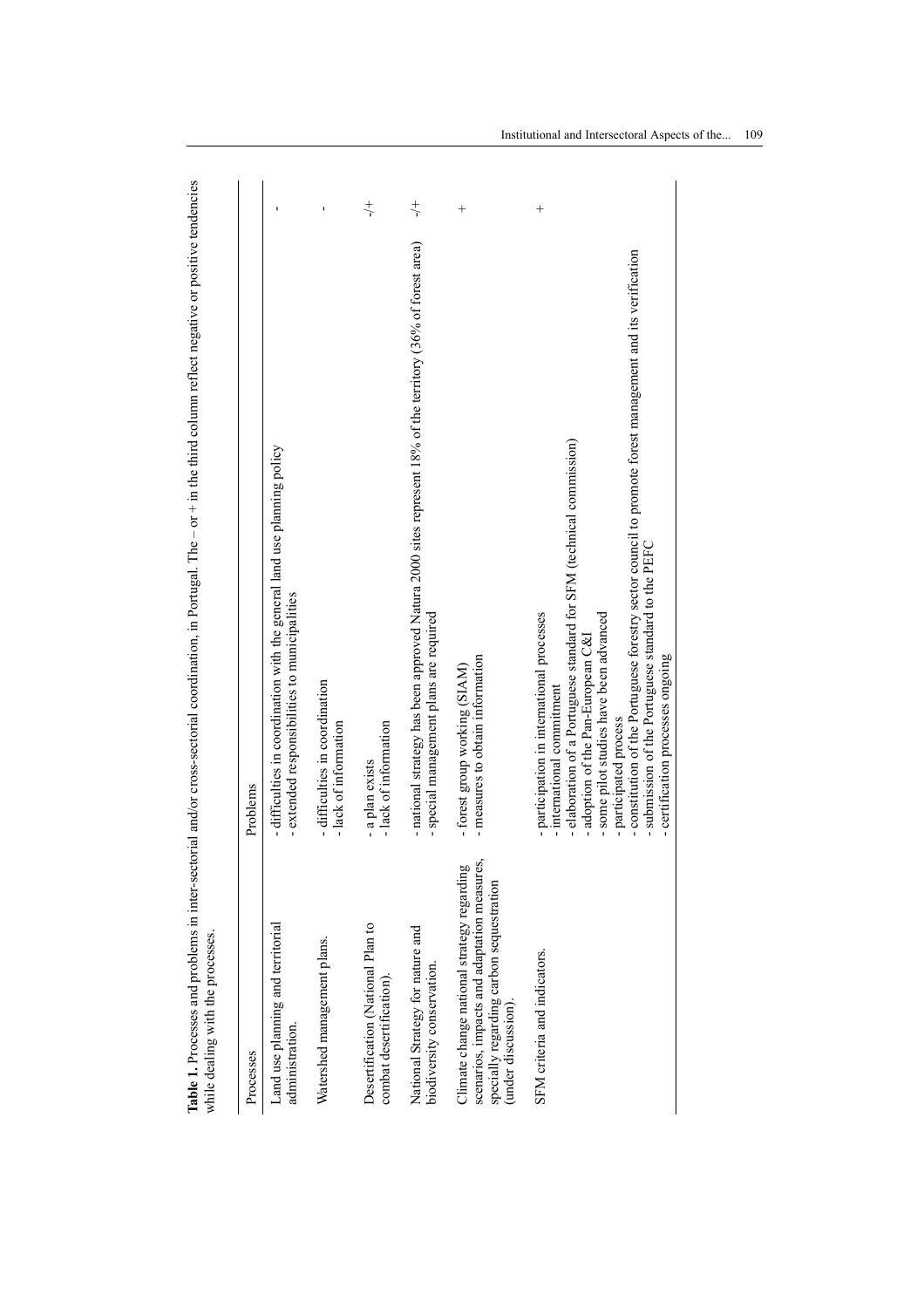#### **5. Conclusions**

As is clear from the description made above, representation of interested parties in the institutions has been assured. However, the question remains about the effectiveness of this participation and conflict resolution approaches in NFP. The institutional diversity that exists in Portugal, may generate complex relationships in the political process with special emphasis on intersectoral coordination. Some examples of bottom-up approaches have been adopted, like in the certification process. However the insufficient public and political awareness of the problems related to the forest sector, may originate problems concerning the policy-making process.

#### **References**

CNADS, 2001. Reflexão sobre a sustentabilidade da Política Florestal Nacional. Lisboa.

Mendes, A.C. 1999. National Forest Planning in Portugal. In Glück, P., Schanz, H. and Volz, K.R. (eds.). Formulation and Implementation of National Forest Programmes. Vol II: State of the Art in Europe. EFI Proceedings  $N^{\circ}$  30. Pp. 223-244.

MCOTA, 2002. Estratégia Nacional de Desenvolvimento Sustentável. Lisboa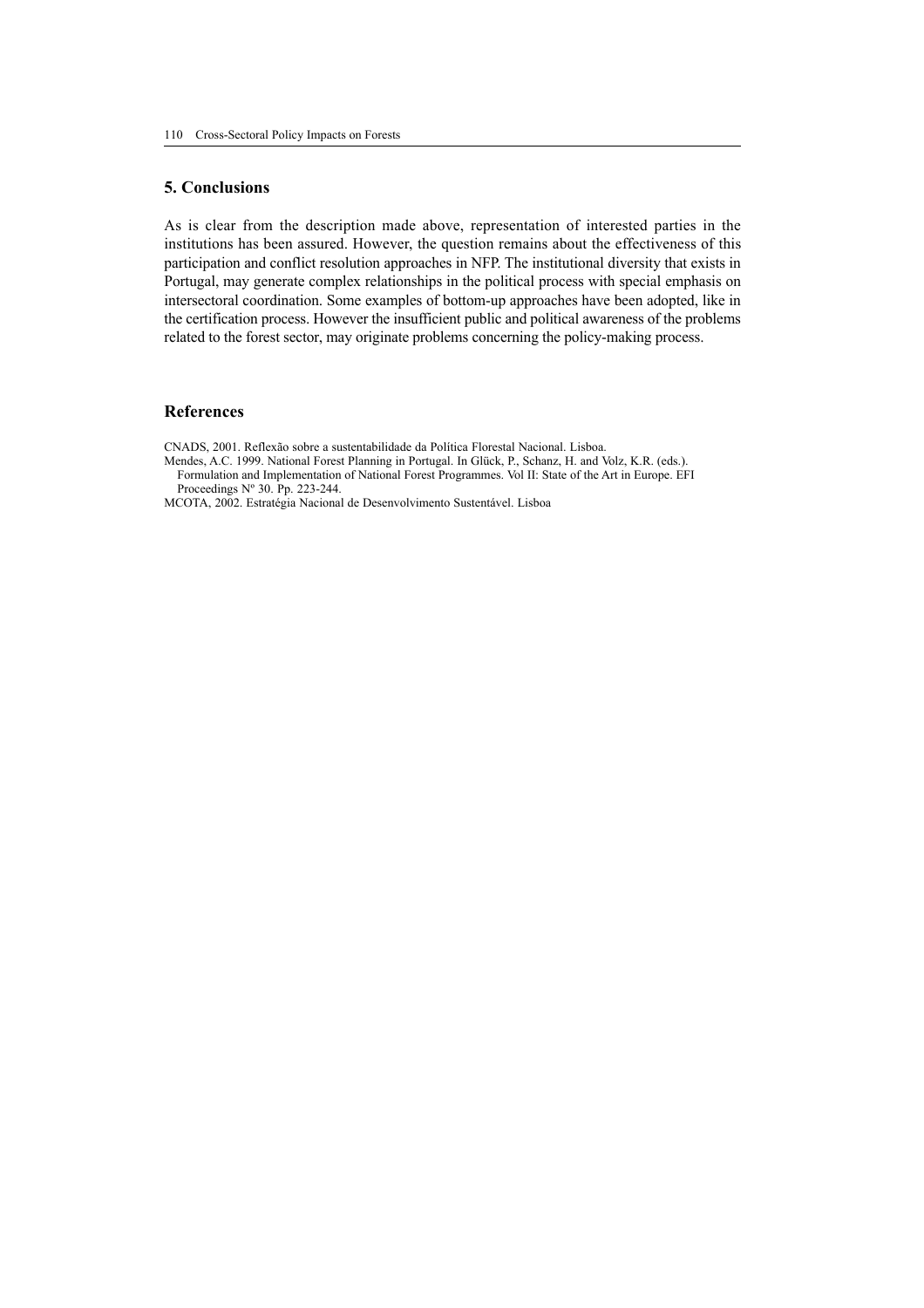# **The Status of Inter-Sectoral Co-ordination in SFM in Catalonia – Lessons Learnt from an Experimental Qualitative Research Design**

*Gloria Domínguez and Eduard Plana*

Forest Policy Area, Research Forest Institute of Catalonia, Spain

#### **Abstract**

The impact of other sectors on the forest, and vice versa, are evident (Rojas 1995) and policy makers and even the media are aware of the need for an inter-sectoral approach to achieve SFM. However, there are currently no examples or definitions of what kind of co-ordination is required and in which specific fields.

In 2001, the "Association for Sustainable Forest Management Certification in Catalonia" was founded. This association promoted the drawing up of a diagnosis in accordance with the specific indicators and criteria developed within a participatory process (UNE 162002-1 / UNE 162002-2).

From the analysis of this diagnosis, a new and wider understanding of the forest sector emerge, the sectors that necessarily have to be involved are defined and the need for better inter-sectoral collaboration is stated.

Those sectors and the administrative departments whose implication is proposed as a requirement for the future national forest programme for Catalonia are highlighted, and the main failures in co-ordination are indicated.

*Keywords: inter-sectoral coordination, Catalonia, certification.*

## **1. Introduction**

The aim of this study is to analyse the status of the inter-sectorial co-ordination on forests and forestry in Catalonia in order to detect failures and needs. As a country experience paper, the objective is more to give an overview than to go deeper into defining the theoretical concepts.

Ilpo Tikkanen, Peter Glück and Heikki Pajuoja (eds.) Cross-Sectoral Policy Impacts on Forests EFI Proceedings No. 46, 2002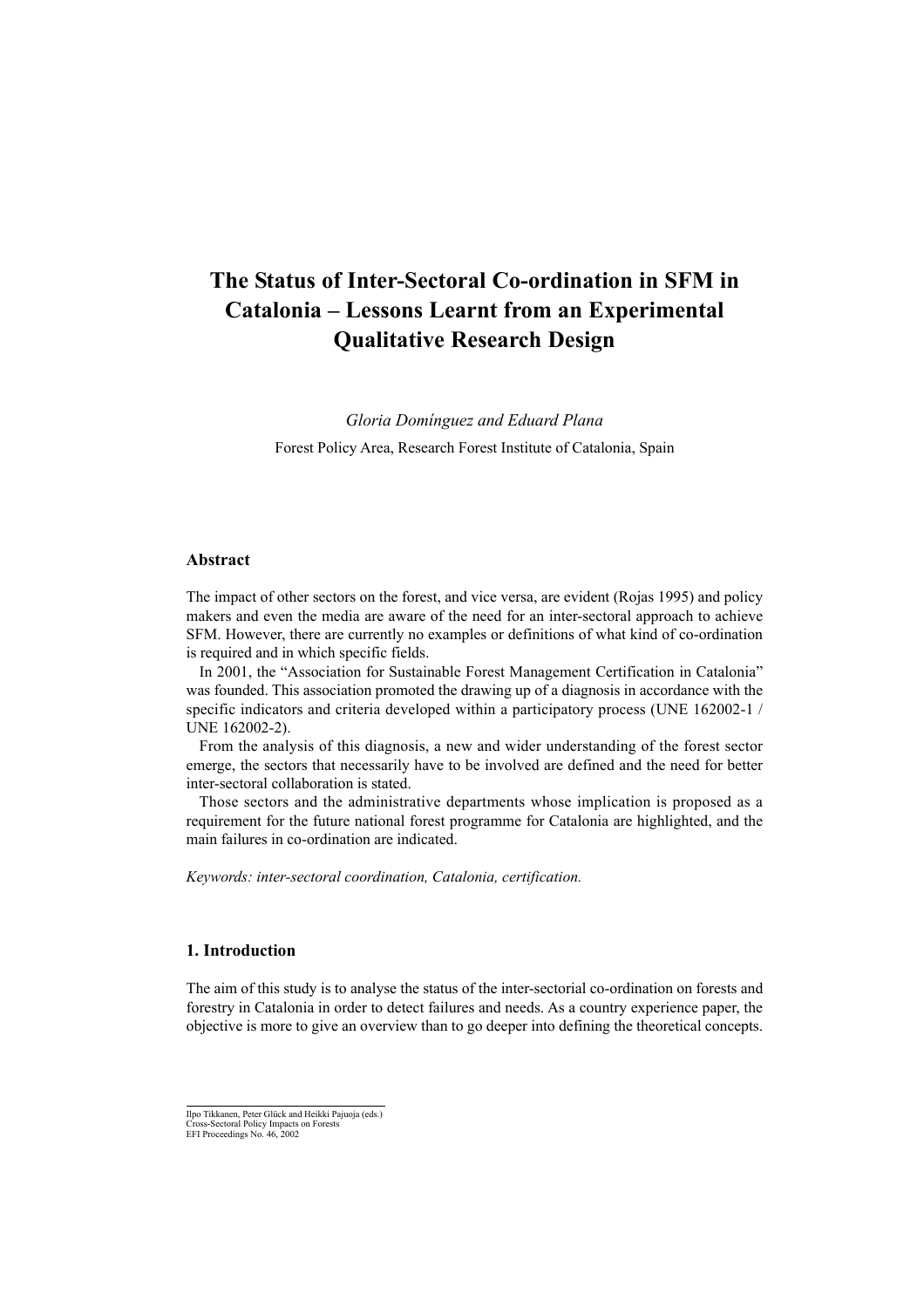There is no definition of the sector or its boundaries in this study. A general definition is taken and assumed and the analysis framework presented by Karl Hogl as the background paper on Inter-sectoral Co-ordination (Hogl 2002) was adopted.

The sector is considered to correspond approximately to the historically developed administrative structures of public authorities and the core competencies of interest groups (Hogl 2002).

The approach to co-ordination as a state implies that the assessment can be based on the extent of redundancy, degree of incoherence and the existence of untackled issues (Peters 1998): The central questions to be asked here were (1) what other sectors are involved in forest matters? (2) what are the characteristics of this co-ordination between sectors? and (3) what level of coordination can be detected in the analysed 40 conceptual areas?

## **2. Research methodology**

#### **2.1 Where to analyse the inter-sectoral co-ordination?**

In 2001, the "Association for Sustainable Forest Management Certification in Catalonia" was founded. This association promoted the drawing up of a diagnosis in accordance with the specific indicators and criteria developed within a participatory process (UNE 162002-1 / UNE 162002-2).

The forestry sector analysis was done from this diagnostic document elaborated for the regional certification process purposes. The choice of this document instead of others responded to different criteria. Firstly, this diagnosis was wider than the current official planning document. Although from the territorial planning point of view, forests are contemplated in a general and often strategic way, the national forest programme (NFP) of Catalonia, the so-called "General Forest Policy Plan" envisages no action towards intersectorial coordination. The Catalonia NFP, approved in 1994, was mainly drawn up by a section in the department responsible for forests, and only considers items that are the responsibility of the Directorate General where it was designed.

Second, the structure of the diagnosis follows the Pan-European criteria and indicators (C&I), adapted to Spanish conditions. The Pan-European C&I were approved on the Third Pan-European Ministerial Conference on Forest Protection in Europe, held in Lisbon (2–4 June, 1998) and had previously been accepted by a team of experts at the meetings monitoring the Helsinki Conference (Geneva, 24<sup>th</sup> June 1994, Antalya, 23<sup>rd</sup> January 1995). Thus, the diagnosis tackles the points considered to be important by the experts from around Europe.

Furthermore, the adaptation of the Pan-European C&I to Spanish conditions (defined by the AENOR norm UNE 162002-2) comes from a wide participatory process and has been accepted by all the relevant national stakeholders (landowners, industry, professionals, endusers, environmental groups, etc.) as a framework for defining Sustainable Forest Management at a regional level in Catalonia.

It has to be considered that not all the aspects related to forests are considered, but all those that the experts held to be the most important in relation with sustainable forest management according to the Helsinki Process has been taken into account.

The diagnosis is structured in 40 conceptual areas organised into the 6 paneuropean criteria (see the appendix 1), and defines more than 80 indicators.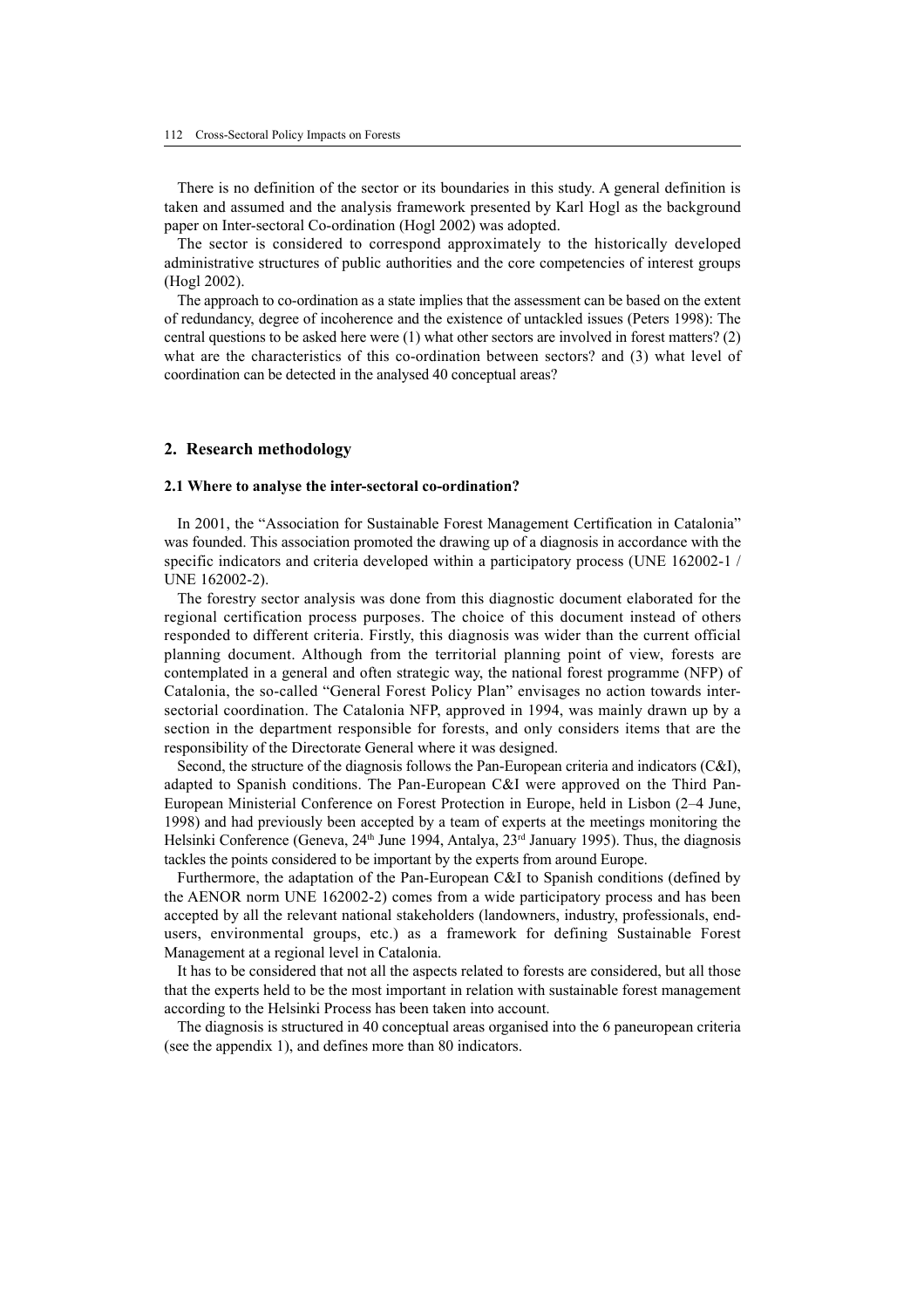#### **2.2 Method for the analysis**

Following the background paper on "Intersectoral Coordinarion" (Hogl 2002), we decided to analyse the inter-sectoral co-ordination not as a process but as a status, mainly because the analysis as a process was not possible because it is just starting, and also consider the definition of "sector" based on a policy dimension (Hogl 2002).

This approach works with the idea that "sectors" correspond approximately to the historically developed administrative structures of public authorities and the core competencies of interest groups. Thus, sectors are defined according to the limits of relatively autonomous decision making structures.

The approach to co-ordination as a state implies that the assessment can be based on the extent of redundancy, degree of incoherence and the existence of untackled issues (Peters 1998):

- Degree of Redundancy (two or more programmes/organisations aim towards the same goals without taking each other into consideration).
- Degree of Incoherence (two or more programmes/organisations aim at different goals or are based on different requirements).
- Degree of Policy gaps or issues not tackled. (important issues not on the agenda).

For the diagnosis, all the available information for every conceptual area was gathered though analysis of legal document, interviews with experts and published data.

From the legal documents, regulation rules, legislation about the organization of the administration and planning policies the departments or other administrative structures involved were determined (table 1). This analysis provided enough information to clarify responsibilities and domains, or, on the contrary, to see existing black points.

The questions are how this has been studied and what has or has not been considered redundancy.

Duplicated action by different administrations related to forest fires and fire-protection plans, for instance, have been considered redundancy. There are many institutions dealing with the issues of forest fires and many actions are duplicated, inter alia, fire watching or municipal strategies.

When analysing redundancy in detail, it can be said that in some cases it is due to multilevel governance and that administrations at different level do similar work. In this sense the existence until 2002 of two forest inventories can be highlighted, one for Spain (including Catalonia) and another, with some differences, only for Catalonia. This case has not been considered redundancy at an inter-sectoral level, because the redundancy has been detected at different administrative levels (local, regional and national).

Policy gaps have also been found. In some conceptual areas a policy gap appears when the responsibility is split and shared between different departments. An example could be the "Production monitoring and evaluation, and monitoring financial returns". The environment department is responsible for information about wood production, while the treasury department is responsible for information related to financial returns and the tolls section has the information about wood trade-offs.

There are other examples where the responsibility is not defined, such as "training for forest workers". The responsibility for controlling the training of forest workers. For instance, it is not clearly defined as to whether the labour, environmental or education department should be responsible for this. The jurisdictions of these three departments are not clearly defined concerning this issue.

In other cases the policy gap is due to a lack inside the department and not to a lack of inter sectoral co-ordination. Those cases are clear when the issue is about the responsibilities of the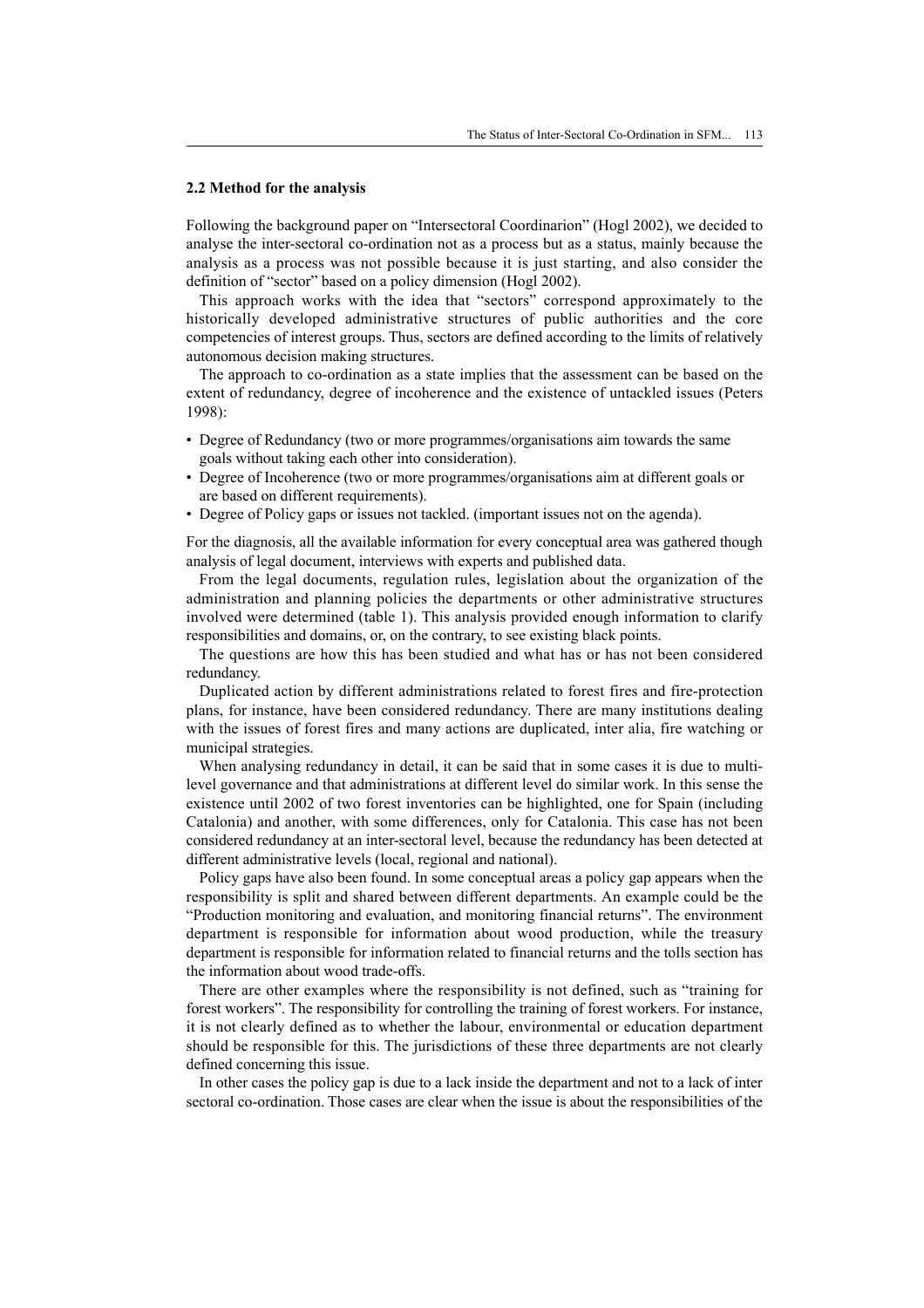department but the work is not done. An example for this could be the "Dead trees" conceptual area. According to this conceptual area, there should be a definition of the number and distribution of dead trees in accordance with the regional guidelines. However, the ideal number and distribution of dead trees has never been defined. Although it is clear that this is the responsibility of the environment department, there is a policy gap in this matter.

Few examples of incoherence were found. This has only been detected in the conceptual area 6.5: "recreational, landscape and cultural values" and in the conceptual area 6.4: "historical heritage". The culture and the tourism and industry departments make their own plans without regarding other policies, especially those of the environmental department. An example could be the declaration of protected areas and the decision to promote ski resorts. A paradigmatic case was promotion and support of the enlargement of a sky resort by the tourism and industry department on a protected area designated by the environment department.

Apart for these examples, there are other cases where two or three departments are involved and no lack of co-ordination has been found.

| Conceptual area                                                   | Departments or other administrative<br>structure involved | Uncordination found          |
|-------------------------------------------------------------------|-----------------------------------------------------------|------------------------------|
| Health of forest cover                                            | agr/env                                                   |                              |
| Fire protection plans                                             | emerg/agr/env                                             | Redundancy                   |
| Disaster damage                                                   | emerg/agr/env                                             | Redundancy                   |
| Production monitoring<br>and evaluation                           | env/tres/st/agr                                           | Policy gap                   |
| Financial return                                                  | env/agr/st                                                | Policy gap                   |
| Accessibility                                                     | env/pw                                                    |                              |
| Socio-economic forest information                                 | env/st/agr                                                | Policy gap                   |
| Forestry reproductive material                                    | env/agr                                                   |                              |
| Socio labour conditions of workers<br>in the management unit      | env/lb                                                    | Policy gap                   |
| Worker training in sustainable<br>forest management and job risks | env/edu                                                   | Redundancy and<br>policy gap |
| Historical heritage                                               | env/cul                                                   | Incoherence                  |
| Recreational, landscape and<br>cultural values                    | env/cul/tour                                              | Incoherence                  |
| Other forest socio-economic factors                               | env/st/tour                                               | Policy gap                   |

**Table 1.** Unco-ordination and department involved in the conceptual areas where co-ordination is required.

env: environment dept, agr: agriculture dept, emerg: emergency services, lb: labour dp, st: Statistics Institute, tres: treasury dept, pw: land planning and public works.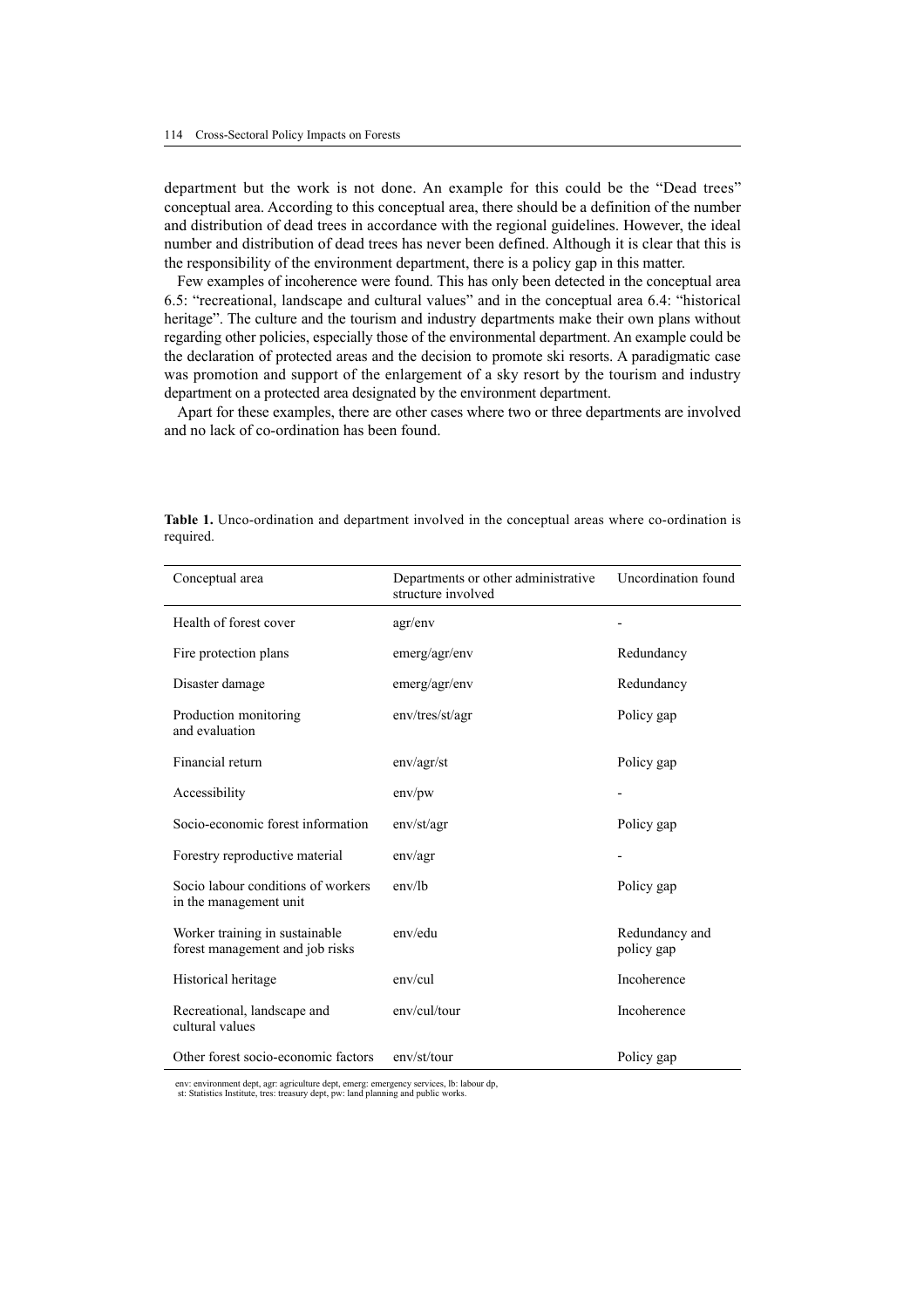## **3. Results**

Among 40 conceptual areas, analysed thorough the related indicators, in 12 there was more than one department or administrative structure involved and from this 12 areas uncoordination at an inter-sectoral level was found in 10 cases (Table 1). The other 28 were under the responsibility of just one department or administrative structure.

The departments or other administrative structures involved were agriculture, environment, treasury, security, labour, land planning and public work, and emergency services.

The Inter-sectorial Co-ordination Capacity scale by Metcalf, modified by Karl Holg (Table 2) was also considered in the analysis. 8 levels of increasing capacities for inter-sectoral coordination are represented on this scale. The main idea is that a stable and reliable system of co-ordination depends on building the necessary capacities in the sequences shown in Table 2 from step 1 upwards (Hogl 2002).

When analysing from this point of view all the inter-sectorial co-ordination failures and how they could be evaded according to the Metcalf table (Table 2), it can be stated that 10 of the 40 conceptual areas contained in the diagnosis revealed a need for further co-ordination to achieve the agreed goals. In most of the cases, the cause of the problem was ambiguity

**Table 2.** Inter-Sectoral Co-ordination Scale.

| Step 8 | Establishing an overall inter-sectoral strategy. This step is added for the sake of<br>completeness, but is unlikely to be attainable in practice.                                                                                                                                                                                                               |
|--------|------------------------------------------------------------------------------------------------------------------------------------------------------------------------------------------------------------------------------------------------------------------------------------------------------------------------------------------------------------------|
| Step 7 | Establishing commonly agreed or binding priorities. Inter-sectoral agreement on<br>common priorities and/or the main policy lines set out and cross-sector priorities<br>established by centres of government.                                                                                                                                                   |
| Step 6 | Defining common limits by setting parameters for sectoral activities. A central<br>organisation of an inter-sectoral, decision-making body may play a more active role by<br>constraining the admissible range of sectoral activity. The parameters define what<br>sectoral actors must not do, rather than prescribing what they should do.                     |
| Step 5 | Arbitration of inter-sectoral divergences. Where inter-sectoral divergences cannot be<br>resolved by the horizontal co-ordination processes defined in steps 2 to 4, a central<br>mechanism of an ex ante commonly agreed procedure for arbitration is applied (e.g.<br>state hierarchy, voting).                                                                |
| Step 4 | Avoiding policy divergences among sectors and seeking consensus. Beyond negative<br>co-ordination to find out differences and prevent mutual negative effects, actors/<br>organisations work together, e.g. in joint committees and project teams, because they<br>recognise their interdependence and their mutual interest in resolving policy<br>divergences. |
| Step 3 | Consultation with others. A two-way process. Sector/actors inform others about what<br>they are doing. They consult others in the process of formulating their own policies or<br>positions.                                                                                                                                                                     |
| Step 2 | Information exchange among sectors. Sector/actors keep each other up to date about<br>arising issues and how they propose to act in their own areas. There must be reliable<br>and accepted channels of regular communication.                                                                                                                                   |
| Step 1 | Sectors/actors manage independently within their domain/jurisdiction. Each sector<br>retains autonomy within its own policy domain.                                                                                                                                                                                                                              |

Based on Metcalf 1994 and 1997, OCDE 1996, cited and modified by Holg 2002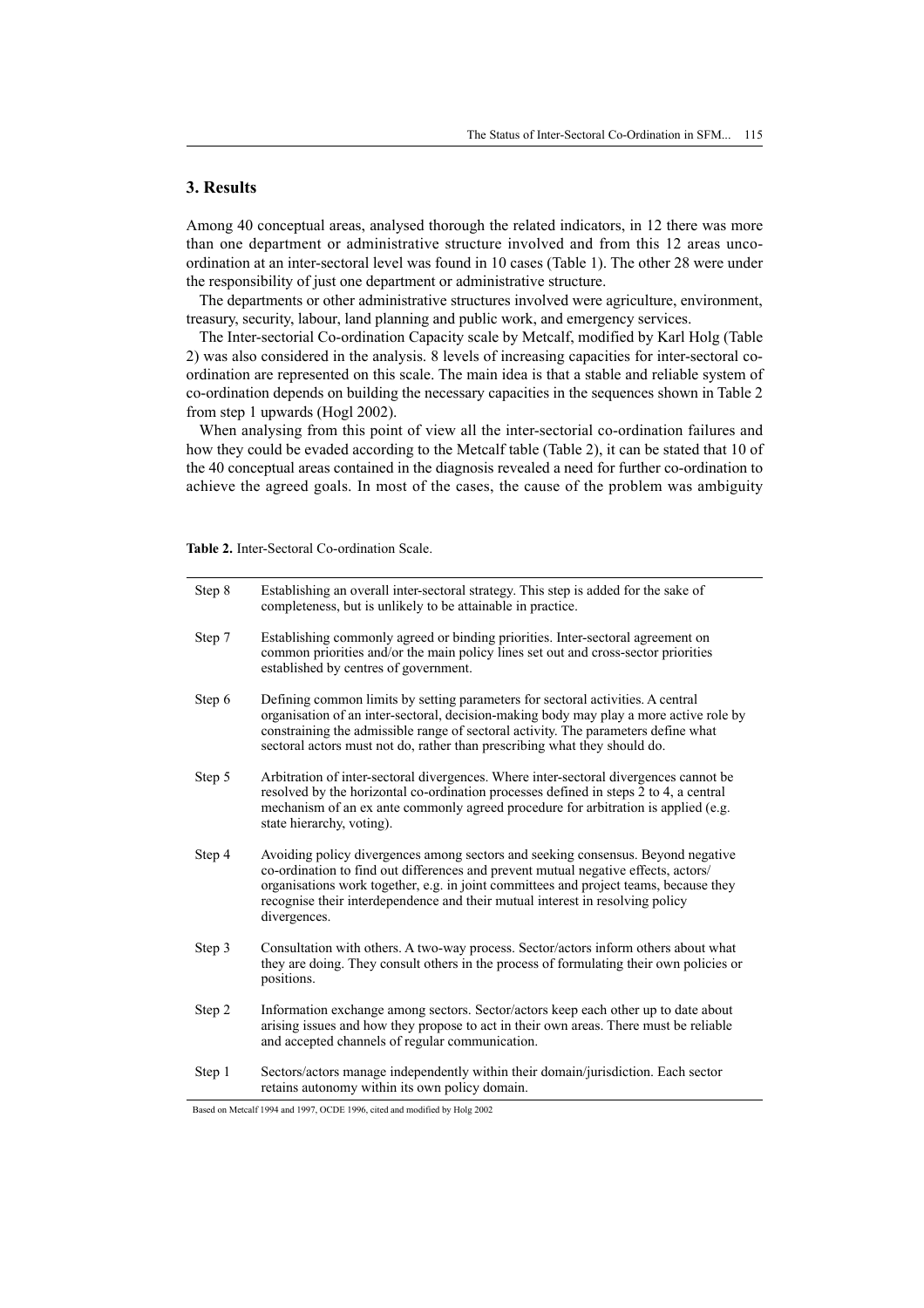regarding jurisdictions and information deficits. It can be seen (Table 3) that the cause of many of the problems is at low levels, and can be solved without the need to apply more demanding levels of co-ordination.

Six conceptual areas can reach an appropriate level with only defining the jurisdiction of different departments properly, one needs better information exchange between sectors, two require consultation and one requires, at least, a joint committee.

| Conceptual area                                                   | Failure   | Problem                                                      | First failure<br>on the Metcalf<br>Capacity scale |
|-------------------------------------------------------------------|-----------|--------------------------------------------------------------|---------------------------------------------------|
| Fire protection plans                                             | R         | Ambiguity regarding jurisdiction                             | 1                                                 |
| Disaster damage                                                   | R         | Ambiguity regarding jurisdiction                             | 1                                                 |
| Production monitoring<br>and evaluation                           | PG        | Information deficits                                         | 1                                                 |
| Financial return                                                  | PG        | Information deficits                                         | 1                                                 |
| Socio-economic<br>forest information                              | PG        | Information deficits                                         | 1                                                 |
| Socio labour conditions of<br>workers in the management unit      | PG        | Ambiguity regarding jurisdictions<br>and information deficit | 1                                                 |
| Worker training in sustainable<br>forest management and job risks | $R & P$ G | Ambiguity regarding jurisdiction                             | 3                                                 |
| Historical heritage                                               | I         | Lack of consultation                                         | 3                                                 |
| Recreational, landscape and<br>cultural values                    | I         | Policy divergences                                           | 4                                                 |
| Other forest socio-economic factors PG                            |           | Lack of information                                          | $\mathfrak{D}$                                    |

**Table 3.** Failures in co-ordination and steps according to the Metcalf Capacity Scale.

PG:policy gap, I: incoherence, R:redundancy*.*

#### **4. Lessons learnt and conclusions**

After this analysis we were able to draw a certain number of conclusions and lessons learned. New processes in Europe related to sustainable forest management (e.g. certification, Pan-European process, NFP) and the adhoc diagnosis are providing a broader view of the sector. This is helping to make a better definition of the forest sector and to detect the need for intersectorial co-ordination in order to achieve the agreed goals and compromises on SFM.

The implication of more of one department doesn't mean necessarily the arise of policy gaps, redundancies or incoherences. In fact, there are many examples of successful multisectoral coordination .

Most of the failures can be found on the firsts steps of the capacity scale, what means that they can be solved with low demanding levels of coordination.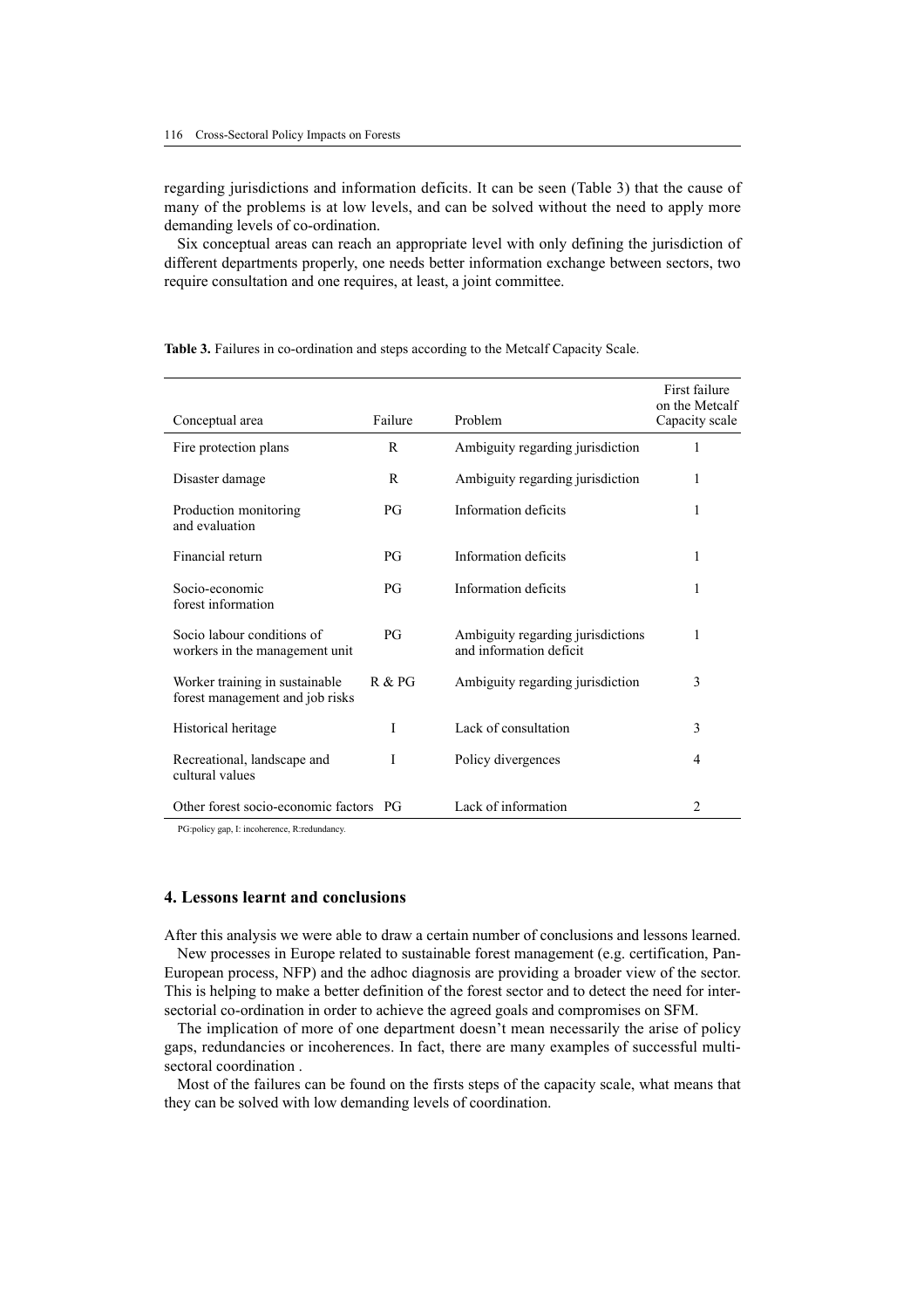## **Acknowledgements**

The diagnosis used as a basis for the analysis was founded by the "Association for Sustainable Forest Management Certification in Catalonia". The authors want to thank in particular Anna Comellas, former member of the forest policy area, for her hard work on the diagnosis, the basis of this paper, and her invaluable help.

## **References**

Hogl, K. 2002. Background paper on Inter-sectoral co-ordination. Contribution to COST-action E19. http://www.metla.fi/eu/cost/e19

Peters, B.G. 1998. Managing horizontal government: the politics of coordination. Research paper nº 21. Canadian Centre for Management Development. 70 p.

Rojas, E. 1995. Una política forestal para el estado de las autonomías. Funadación "La Caixa"-Aedos. Barcelona. 344 p.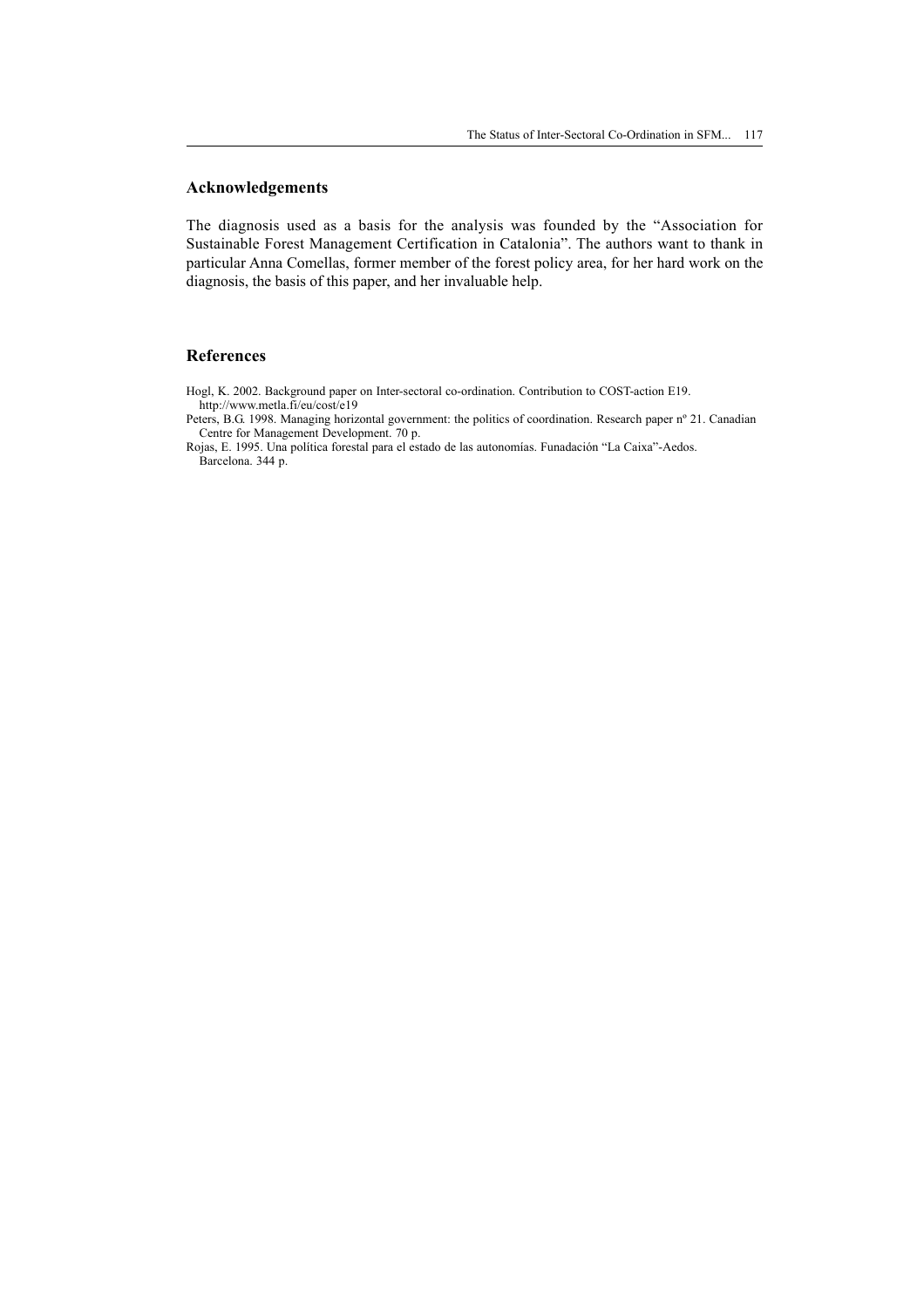## **APPENDIX 1. Conceptual area of Pan-European criteria and indicator system adapted for their application to sustainable forest management in Spain.**

| C1: Maintenance and appropriate enhancement of forest resources and their contribution to<br>global carbon cycles                                                                                 |                                                                                                                                                 |
|---------------------------------------------------------------------------------------------------------------------------------------------------------------------------------------------------|-------------------------------------------------------------------------------------------------------------------------------------------------|
| • Forest area and structure<br>• Stocks and growth rate<br>• Carbon fixing<br>• The existence of management plans                                                                                 | • Forestry legislation<br>· Economic tools<br>• Forestry information                                                                            |
| C2: Maintenance of forest ecosystem health and vitality                                                                                                                                           |                                                                                                                                                 |
| • The health of the forest cover<br>• Fire-protection plans<br>· Soil nutritional status<br>• Plague and disease control techniques<br>• Techniques applied in forestry work                      | • The state of regeneration of<br>areas affected by disasters<br>• Herbivore damages<br>· Pollutant intrusion and deposits<br>• Disaster damage |
| C3: Maintenance and encouragement of productive functions of forests (wood and non-<br>wood)                                                                                                      |                                                                                                                                                 |
| • Production monitoring and evaluation<br>· The removals of wood/growth or<br>biological production ratio                                                                                         | · Financial return<br>· Accessibility<br>· Socio-economic forestry information                                                                  |
| C4: Maintenance, conservation and appropriate enhancement of biological diversity in<br>forest ecosystems                                                                                         |                                                                                                                                                 |
| · Biodiversity estimate<br>• Conservation of protected areas<br>• Conservation and enhancement of<br>singular habitats and ecotones<br>• Threatened species                                       | • Dead trees<br>• Natural and semi-natural forests<br>• Regeneration quality<br>· Reproductive material<br>• Mixed forests                      |
| C5: Maintenance and appropriate enhancement of protective functions in forest<br>management (notably soil and water)                                                                              |                                                                                                                                                 |
| • Erosion<br>• Water                                                                                                                                                                              | • Protective forests<br>• Non-forestry waste management                                                                                         |
| C6: Maintenance of other socio-economic functions and conditions                                                                                                                                  |                                                                                                                                                 |
| • Conservation of trees and specific<br>environments<br>• The socio-labour conditions of workers<br>in the management unit<br>• Worker training in sustainable forest<br>management and job risks | • Historical heritage<br>• Recreational, landscape and<br>cultural values<br>· Forest socio-economic factors                                    |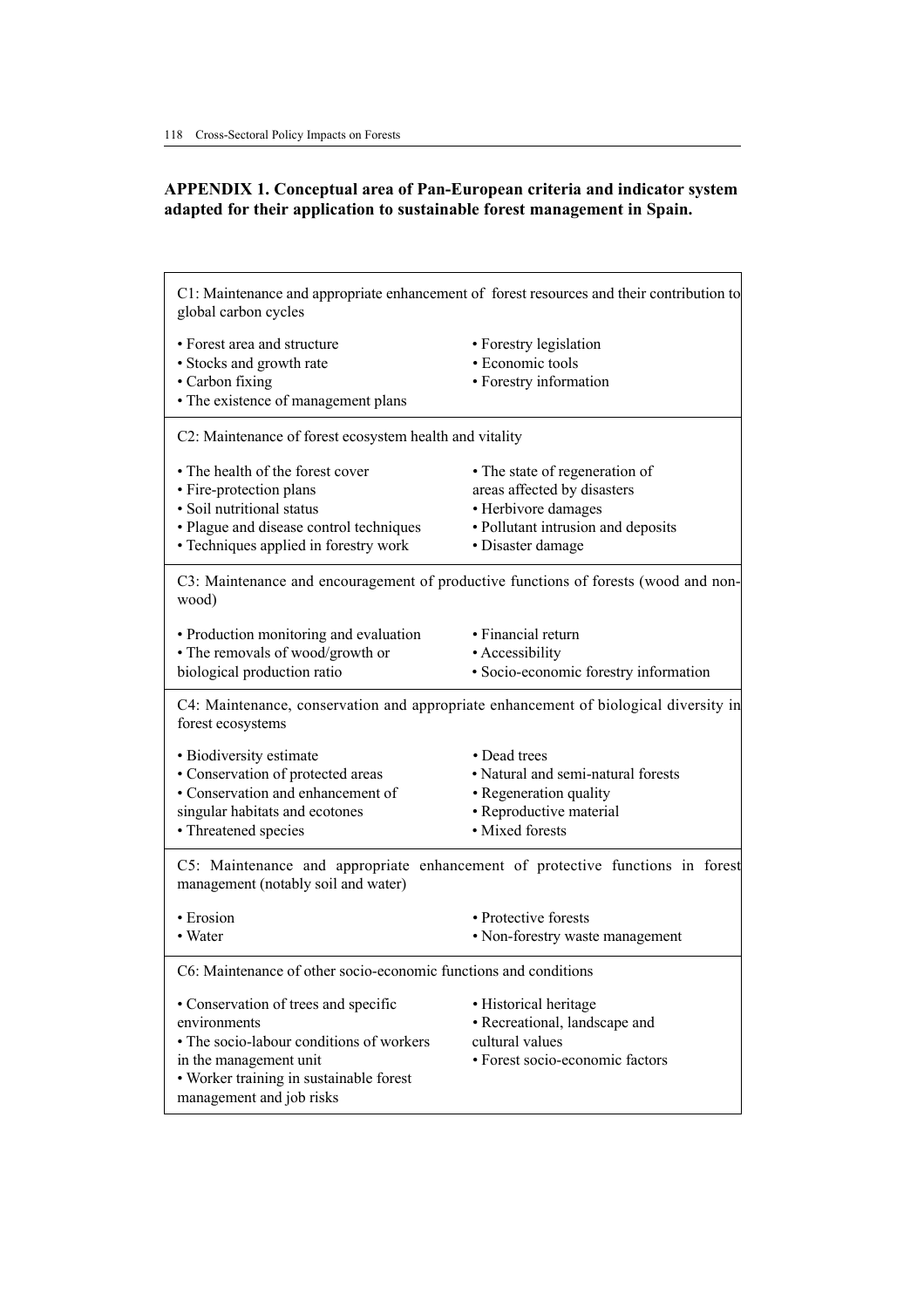## **Economic Instruments for National Forest Programmes**

*Américo M. S. Carvalho Mendes*

Universidade Católica Portuguesa, Faculdade de Economia e Gestão Porto, Portugal

## **Abstract**

This paper starts with the identification of the positive externalities and public goods corresponding to sustainable forest management as target of National Forest Programmes. The rest of the paper defines and assesses nine types of the economic instruments which may promote those forest outputs. In this assessment some attention is given to specific possibilities for "implementation failures" in the use of those policy instruments. The paper also points out several interdependencies to look at among NFP components (procedural elements, targets and policy instruments)

*Keywords: National Forest Programmes, sustainable forest management, forest externalities and public goods, economic instruments*

## **1. Positive Externalities and Public Goods in Sustainable Forest Management**

Sustainable forest management (SFM) is the target of National Forest Programmes. Whatever is the specification of this concept adopted by the stakeholders in the NFP processes, it always calls for an increasing role of forests in the provision of positive externalities and public goods. These goods are defined by the following two characteristics: 1) they are nonexcludable goods and services which means that it is not feasible (for technical, economic, legal, religious, cultural or other kinds of reasons) to establish mechanisms able to exclude some people from access to their use; and 2) they are non-rivalrous which means that their use by someone will not reduce the amount available for use by other people.

Table 1. presents a classification of the various types of goods and services according to these two concepts.

Externalities are direct interdependencies (or spillovers) among producers, among consumers or between producers and consumers where the actions of some of them have positive or negative impacts on others, but where those who benefit from the positive impacts

Ilpo Tikkanen, Peter Glück and Heikki Pajuoja (eds.)

Cross-Sectoral Policy Impacts on Forests EFI Proceedings No. 46, 2002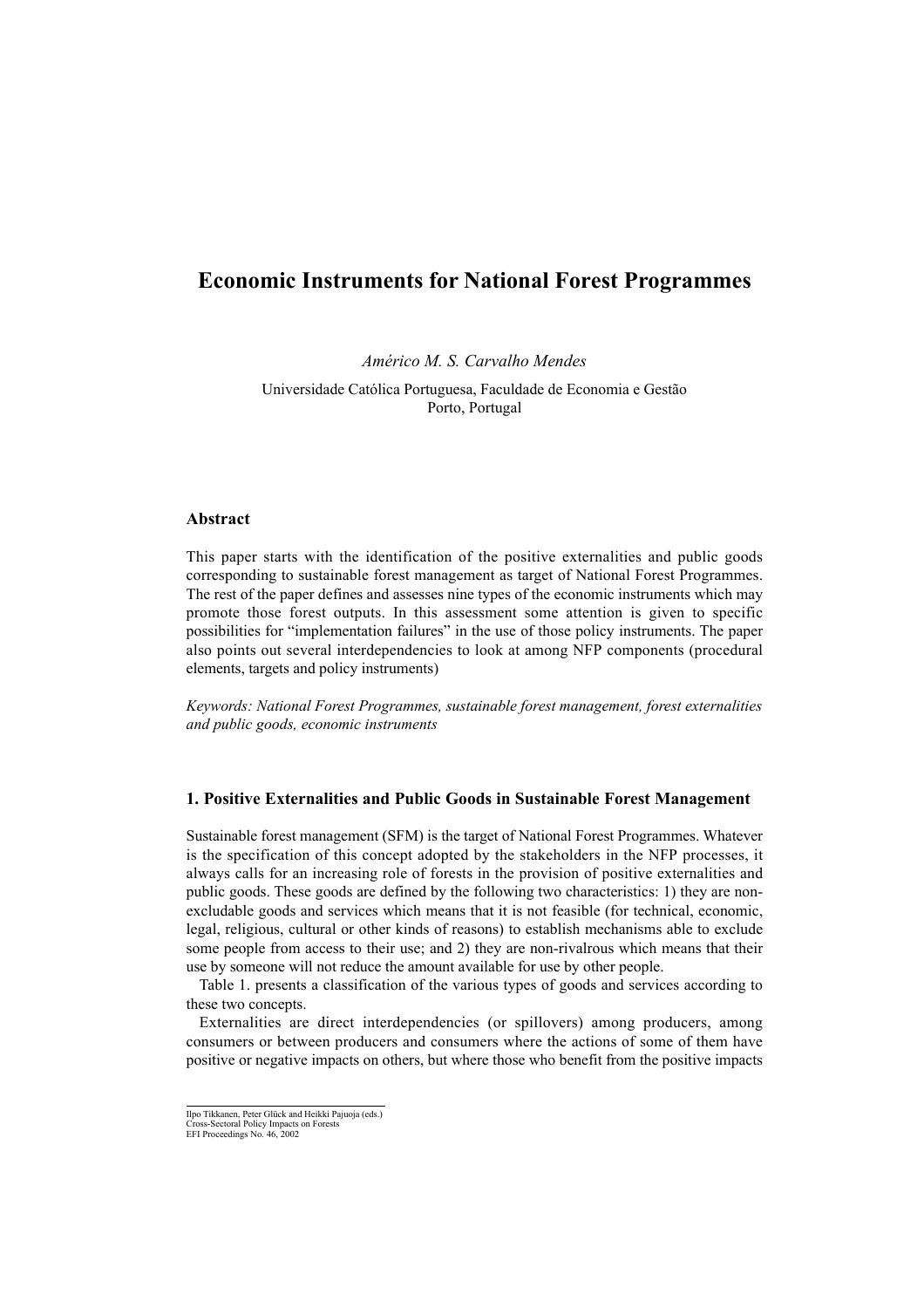|                | Rivalrous                                                                                       | Nonrivalrous                |
|----------------|-------------------------------------------------------------------------------------------------|-----------------------------|
| Excludable     | Private goods and services                                                                      | Network services Club goods |
| Non-excludable | Goods and services subject to congestion or<br>depletion, yet accessible to all ("open access") | Pure public goods           |

**Table 1.** Economic classification of goods and services.

don't pay those who generate those impacts and those who suffer from the negative impacts are not compensated by those who cause them. The range of these "spillovers" can vary along temporal and geographical dimensions. In the temporal dimension the spillovers can be "intragenerational", that is, they are spread mostly through people living at the same moment of time, with very few or no spillovers at all to future generations; or they can be "intergenerational", that is, they can be spread through the current, but also the future generations, In the geographical dimension the spillovers can have geographical ranges varying from the local to the global level.

Whatever are the criteria and indicators adopted for the specification of the SFM concept, the following forest goods and services are usually included in that definition, besides timber production:

a) protection of soil and water resources and prevention of natural disasters

- flood prevention
- landslides and avalanche prevention
- soil conservation and erosion control
- protection of water resources for urban, rural, industrial or hydroelectrical use
- b) protection of biological diversity (fauna and flora)
- c) mitigation of emissions of gases with greenhouse effects
- d) microclimate regulation and protection of the quality of the air

e) protection of forest ecosystem health and vitality:

- forest fire monitoring and suppression
- forest disease monitoring and eradication

f) enhancement of the quality of life of people living in the forests

- specifying and securing property rights of forest owners
- improvement in income levels of people living in the forests
- employment creation in rural areas
- economic diversification of rural areas
- g) promotion and protection of landscape quality
- h) protection of the cultural and spiritual values related to forests

i) promotion of non-wood forest goods and services:

• non-wood forest products (cork, honey, nuts, mushrooms, aromatic plants, medicinal plants, etc.)

- grazing
- ecotourism and recreation
- hunting
- fishing

Table 2 presents an example of fitting the forest goods and services of the list above into the economic classification of goods and services with the corresponding scope of their spillovers.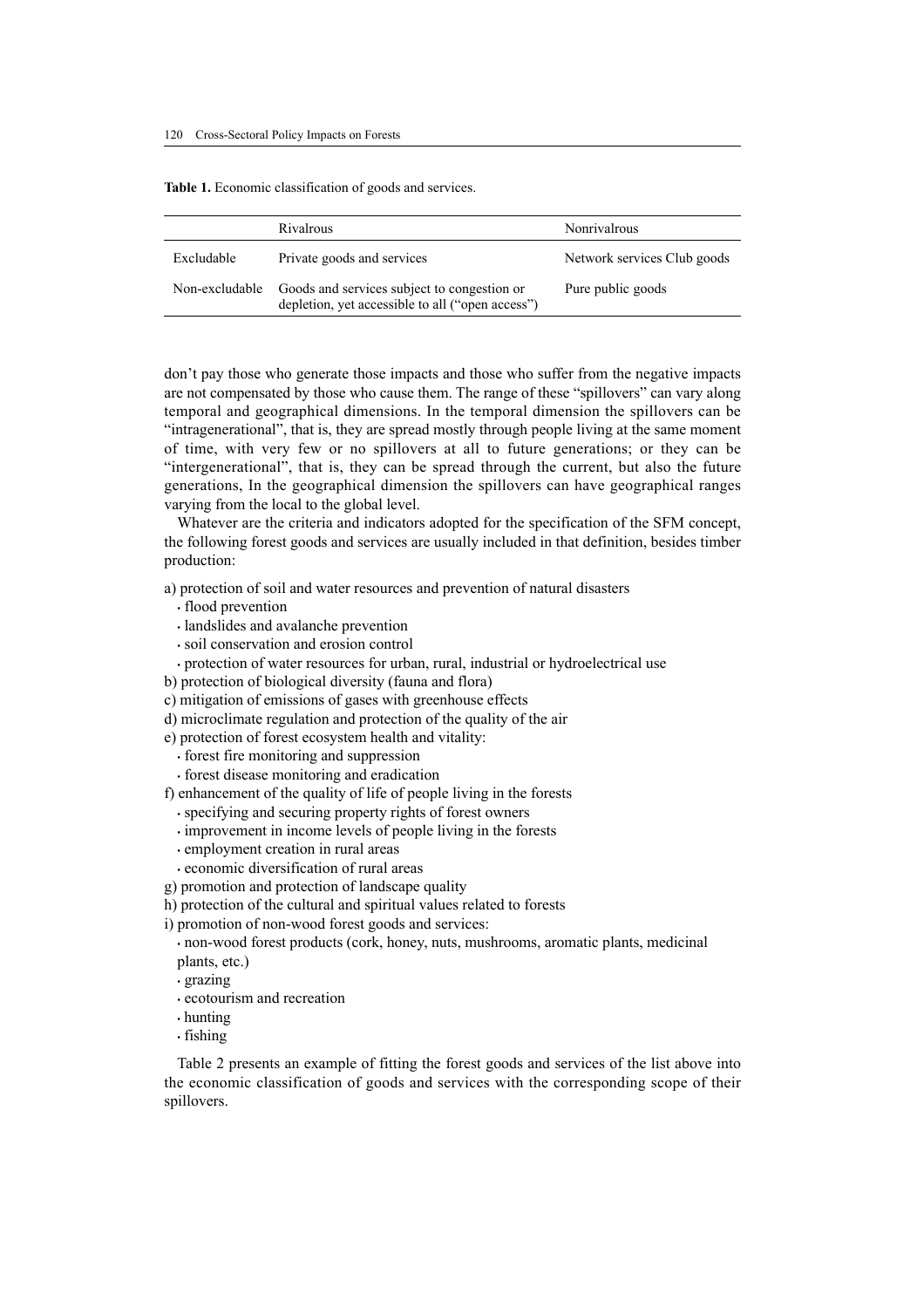|                                                                          | Table 2. Economic classification and types of spillovers of forest goods and services.                                                                                                                                                                                                                                                                            |                                                                                                                           |                                                                                                                                    |
|--------------------------------------------------------------------------|-------------------------------------------------------------------------------------------------------------------------------------------------------------------------------------------------------------------------------------------------------------------------------------------------------------------------------------------------------------------|---------------------------------------------------------------------------------------------------------------------------|------------------------------------------------------------------------------------------------------------------------------------|
| Spillovers                                                               | Public goods                                                                                                                                                                                                                                                                                                                                                      | Club goods                                                                                                                | "Open access" goods                                                                                                                |
| INTRA AND INTERGENERATIONAL                                              |                                                                                                                                                                                                                                                                                                                                                                   |                                                                                                                           |                                                                                                                                    |
| - Domestic (local, regional<br>or national                               | of the economic and social vitality of rural areas; Protection<br>Microclimate regulation and protection of the quality of the<br>Protection of soils and watersheds of domestic importance;<br>Promotion and protection of landscape quality; Promotion<br>air; Protection of forest ecosystem health and vitality;<br>of the cultural values related to forests | Ecotourism and recreation<br>in areas frequented mostly<br>by domestic visitors                                           | medicinal plants, nuts, etc.)<br>(mushrooms, aromatic and<br>NWFP in open access<br>fishing in open access<br>Grazing, hunting and |
| - Global                                                                 | importance; Protection of biological diversity; Mitigation<br>Protection of soils and watersheds of international<br>of emissions of gases with greenhouse effects                                                                                                                                                                                                | but also by many visitors from overseas<br>frequented not only by domestic visitors<br>Ecotourism and recreation in areas |                                                                                                                                    |
| Table 3. Policy instruments to internalise externalities.<br>Broad types | Specific types                                                                                                                                                                                                                                                                                                                                                    |                                                                                                                           |                                                                                                                                    |
| Command and control                                                      | . Administrative restrictions coercively imposed on private behaviours by the public authorities                                                                                                                                                                                                                                                                  |                                                                                                                           |                                                                                                                                    |
| Economic instruments                                                     | - Securing or reforming property rights and negotiating private arrangements<br>- Environmental performance bonds and deposit refund systems<br>- Public provision of services supporting private SFM<br>- Public financial instruments<br>- Demand pull instruments<br>- Fiscal instruments<br>- Liability systems<br>- Market creation<br>- Charge systems      |                                                                                                                           |                                                                                                                                    |

Economic Instruments for National Forest programmes 121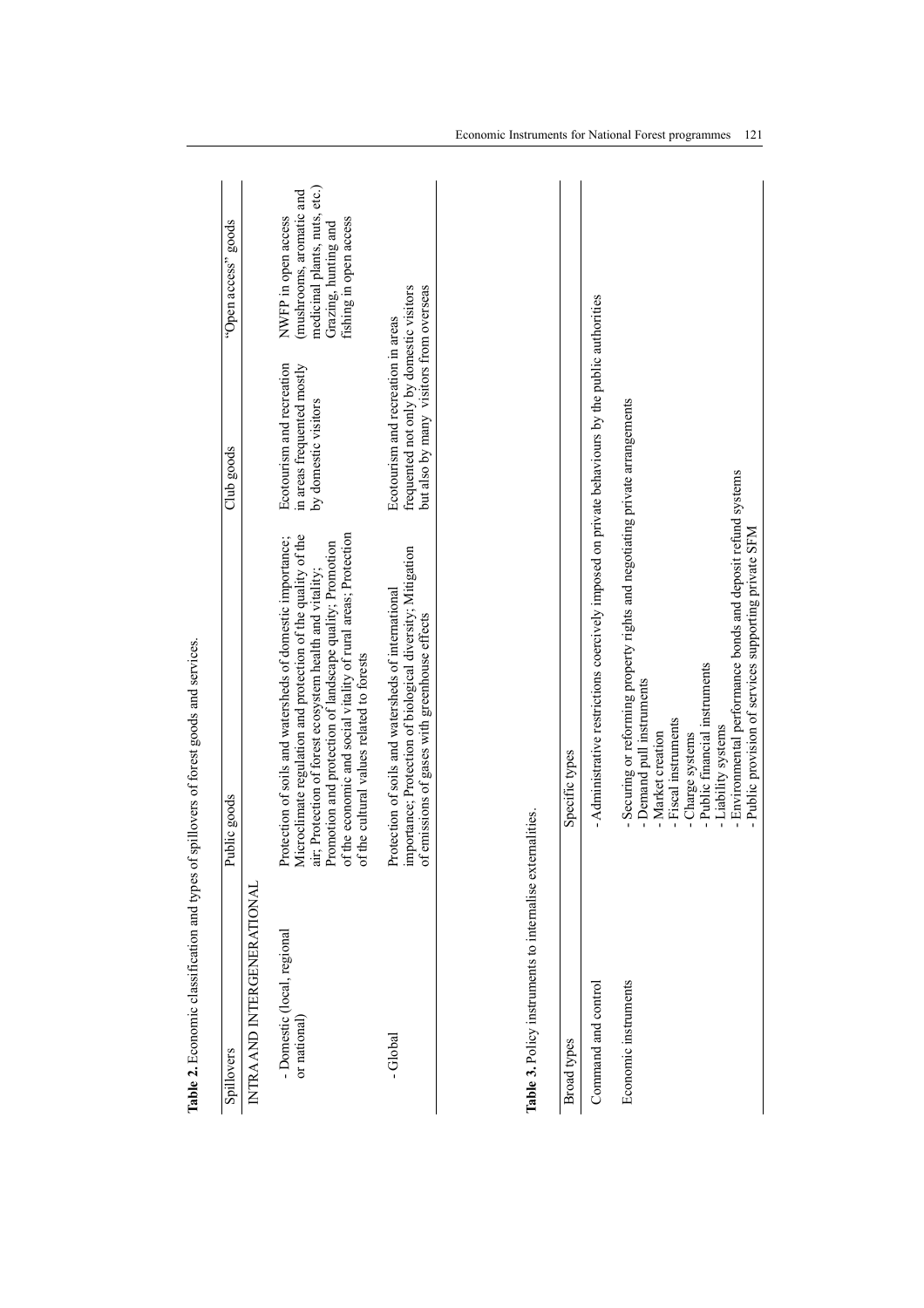Besides the economic characteristics already mentioned about the externalities and public goods called for by SFM, there is another one that is worth mentioning. It is the fact that most of these types of forest outputs are jointly produced with timber production. This means that, in most cases, it is technically not possible to separate growth in timber stock from carbon sequestration, soil and watershed protection, and the other forest externalities and public goods.

## **2. Rights-based Approach to the Internalisation of Externalities**

When externalities exist there are two possible types of policy instruments to promote their internalisation:

- a) "command and control instruments" which are administrative restrictions coercively imposed by the public authorities on private behaviours of those generating negative externalities in order to reduce, or stop the activities responsible for that and mandatory targets assigned to those who generate positive externalities in order to increase their delivery;
- b) "economic instruments" which are positive or negative incentives aiming to induce voluntary changes in behaviour of the economic agents towards the internalisation of the externalities.

NFPs may contain both types of instruments. However, the attention will be focused here on the economic instruments, which is in line with important consensual documents adopted in international policy dialogues with impact on forest policy, namely Principle 16 of the Rio Declaration which states the following:

*"National authorities should endeavour to promote the internalisation of environmental costs and the use of economic instruments, taking into account the approach that the polluter should, in principle, bear the cost of pollution with due regard to the public interest and without distorting international trade and investment." (United Nations 1992).*

A possible typology of economic instruments for the internalisation of externalities is one that places them along a spectrum limited by the following two poles: one extreme corresponds to the so called "Coase Theorem" where the level of public intervention is limited to the specification and protection of property rights, leaving to voluntary negotiations between the parties concerned by the externality the settlement of the terms for its internalisation; and the other extreme corresponds to the "command and control" instruments which appeal to legally binding instruments and direct public provision of goods and services.

The Table 3 presents one typology of this kind borrowed from Panayotou ( 1998) with two additional types of instruments not considered by this author.

Underlying this emphasis on economic instruments, there is a certain political and moral philosophy which should be made explicit. Drawing on Dworkin's ( 1978) distinction between "duties", "rights" and "policies", we can approach NFPs in three alternative ways:

- a) as "goal-based processes" in the sense of processes where the commitment of the major stakeholders to attain the NFP targets is mostly driven by their acceptance of a common goal (SFM, in this case), regardless of the consequences this might have for each of them;
- b) as "duty-based processes", that is, as processes where the commitment of the major stakeholders to attain the NFP targets is mostly driven by their effort for "moral" conformity to those targets;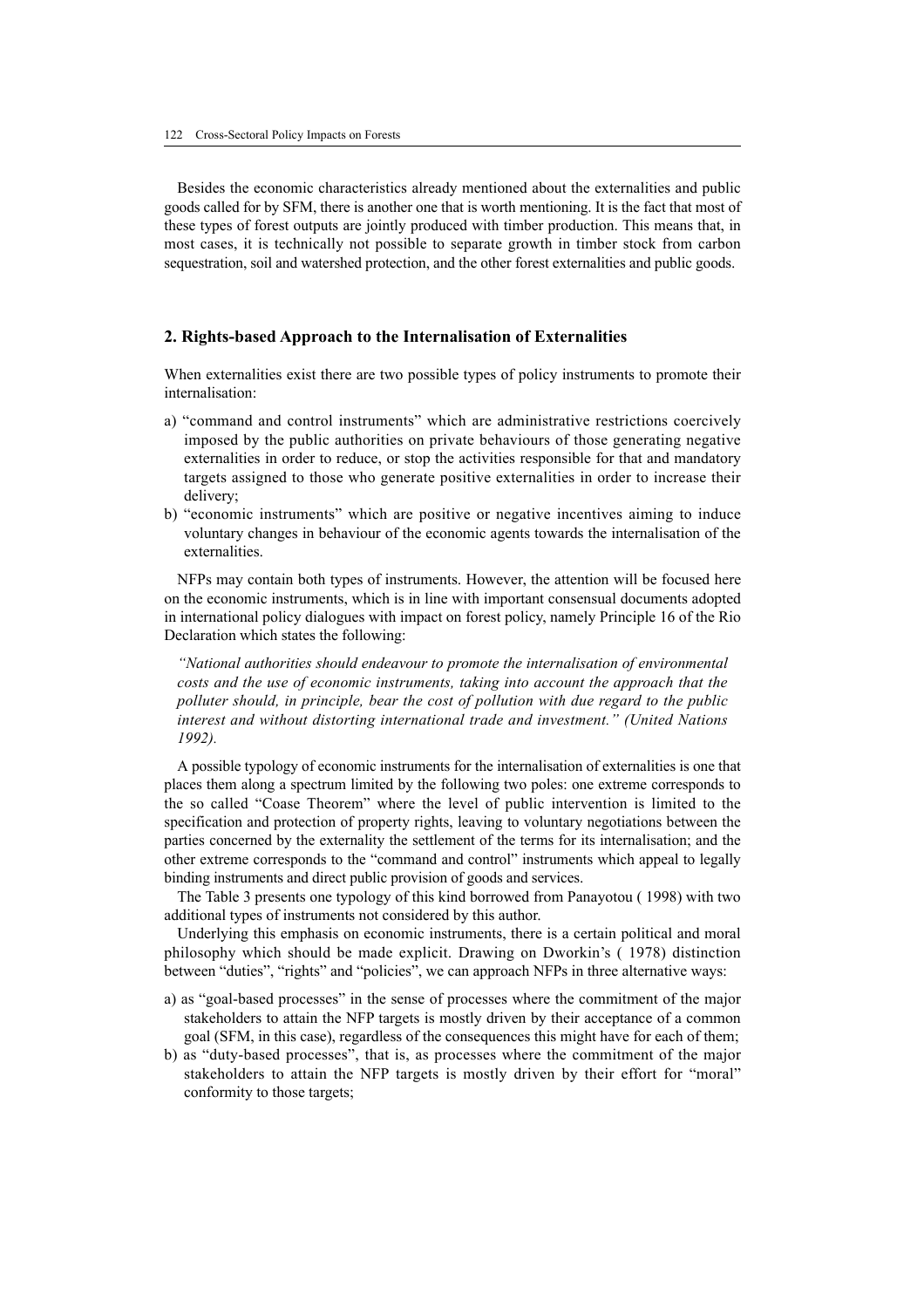| Table 4. Correspondence between the types of<br>Model of Political Philosophy |                                          | Moral Philosophy<br>Model of 1                                                          |                                  | Type of economic policy process<br>policy processes and the dominant types of policy instruments.                                                | Dominant type of policy instruments                                                                                                                              |
|-------------------------------------------------------------------------------|------------------------------------------|-----------------------------------------------------------------------------------------|----------------------------------|--------------------------------------------------------------------------------------------------------------------------------------------------|------------------------------------------------------------------------------------------------------------------------------------------------------------------|
| Goal-based                                                                    |                                          | "Divine" or mundane command ethics                                                      |                                  | Optimiser technocrat                                                                                                                             | Command and control                                                                                                                                              |
| Duty-based                                                                    |                                          | Deontological ethics                                                                    |                                  | Participatory                                                                                                                                    | Institutional arrangements for participation                                                                                                                     |
| Rights-based                                                                  |                                          | Consequencialist and Existencialist ethics                                              |                                  | Incentive based regulator                                                                                                                        | Economic instruments (cf. table 3)                                                                                                                               |
|                                                                               | Public                                   |                                                                                         | Mixed public/private             |                                                                                                                                                  | Private                                                                                                                                                          |
| Domestic                                                                      | Fiscal instruments;                      |                                                                                         |                                  | Securing or reforming property rights and                                                                                                        | In-kind and other contributions of local                                                                                                                         |
|                                                                               |                                          | Public financial instruments                                                            | Bonds and deposit refund systems | Mixed public/private domestic financial instruments;<br>negotiating private arrangements; Market creation;<br>Charge systems; Liability systems; | populations; Domestic private philanthtropy;<br>Domestic private investment funds                                                                                |
| International                                                                 | (World Bank); Debt swap                  | s; Tobin tax<br>Critical Ecosystems Protection Fund<br>Official Development Assistance; |                                  | Market creation (Clean Development Mechanism);<br>Mixed public/private international financial<br>instruments (Global Environment Facility)      | other NGOs and other private donors);<br>International private investment funds<br>assistance (international foundations,<br>International private philanthropic |
| Mixed Domestic/<br>International                                              | Mixed domestic/internati<br>public funds | ional                                                                                   |                                  | Mixed public/private international investment funds                                                                                              | philanthtropic assistance and investment funds<br>Mixed domestic/international private                                                                           |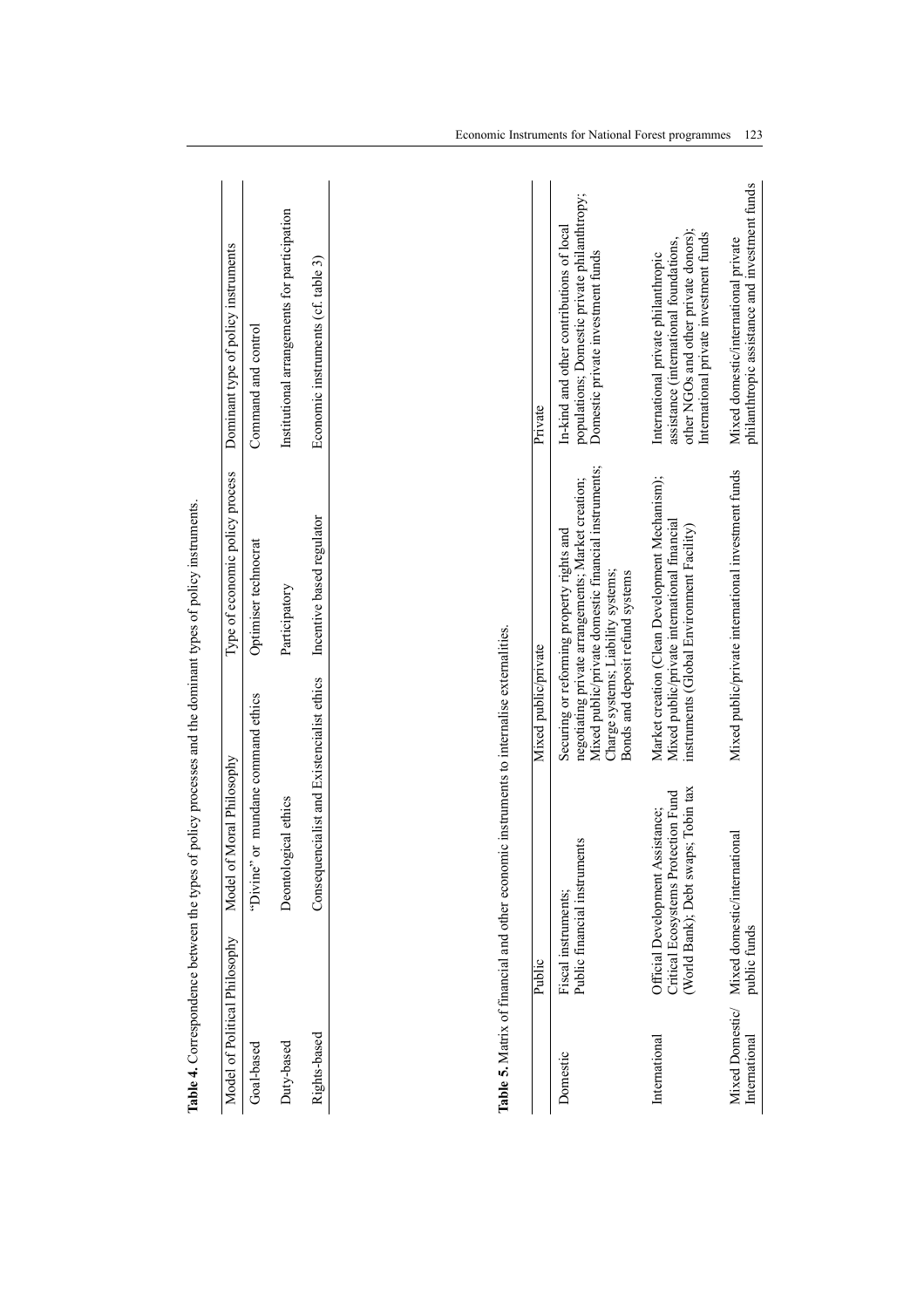c) as "rights-based processes", that is, as processes where the commitment of the major stakeholders to attain the NFP targets is mostly driven by their private behaviour in asserting the rights which they are entitled to by the political organisation of the society.

The first type of process is more typical of homogeneous and/or totalitarian societies. It corresponds to what was called the "optimiser technocrat model" in a previous paper prepared for this COST Action (Mendes 2000).

High degrees and long and successful histories of participation in policy making, accompanied by good monitoring, assessment and review mechanisms might contribute positively to the social viability of the second type of process mentioned above which is closer to what was called, in that paper, the "participatory models" (incrementalist or reformist, depending on the intensity of the commitment to radical reforms). It is not realistic to expect that the deontological ethics underlying this model is sufficiently widespread in most countries, even in the ones where that tradition of participation has a good track record.

So we are left with the rights-based model as the most appropriate for societies which are heterogeneous, democratic, market based, and where consequencialist and existentialist ethics are dominant. This corresponds to what was called the "incentive-based regulator" in Mendes' paper (Mendes 2000).

The economic instruments listed in Table 3 correspond to several types of rights: property rights, that is, ownership and use rights, on forest resources; rights to trade forest goods and services for which a market already exists or is created; and rights to get compensated by the state or by other entities for the costs of providing forest goods and services for which there is not a market.

These rights might be at different stages of implementation and specification. They may be what Dworkin (1978) calls "background rights", that is, they may be recognised, in principle, to their potential holders, but they may not yet be "institutional rights" because they still lack the institutions needed for their implementation; or they may be "abstract rights", that is, they may be at a stage of specification which does not yet make them "concrete rights" with a clear content and order of importance relatively to other rights with which they might be in conflict Dworkin ( 1978).

This rights-based approach is now going to be combined with the classifications of the forest externalities and public goods, and with the types of economic instruments which can contribute positively to their provision. This combination is based on the following principle: Principle of matching the scope (temporal and/or geographical) of the externalities with the scope of the financial and other economic instruments for their internalisation: externalities should be internalised at the level where most of their spillovers fall in.

This means, for example, that if a positive externality generated by forestry benefits essentially the domestic population and not so much people living in foreign countries, then it should be essentially the domestic population who should pay to compensate the forest owners for the full cost of providing those social benefits. If there are substantial mismatchings in this matter, this is a possible source for "implementation failures".

#### **3. Property rights and Private Arrangements to Internalise Forest Externalities**

The analysis of the economic instruments to internalise externalities will start with property rights specification and voluntary private arrangements. There are several important reasons for starting here, besides the reason mentioned before related to the fact that this is one of the extremes in the spectrum of economic instruments.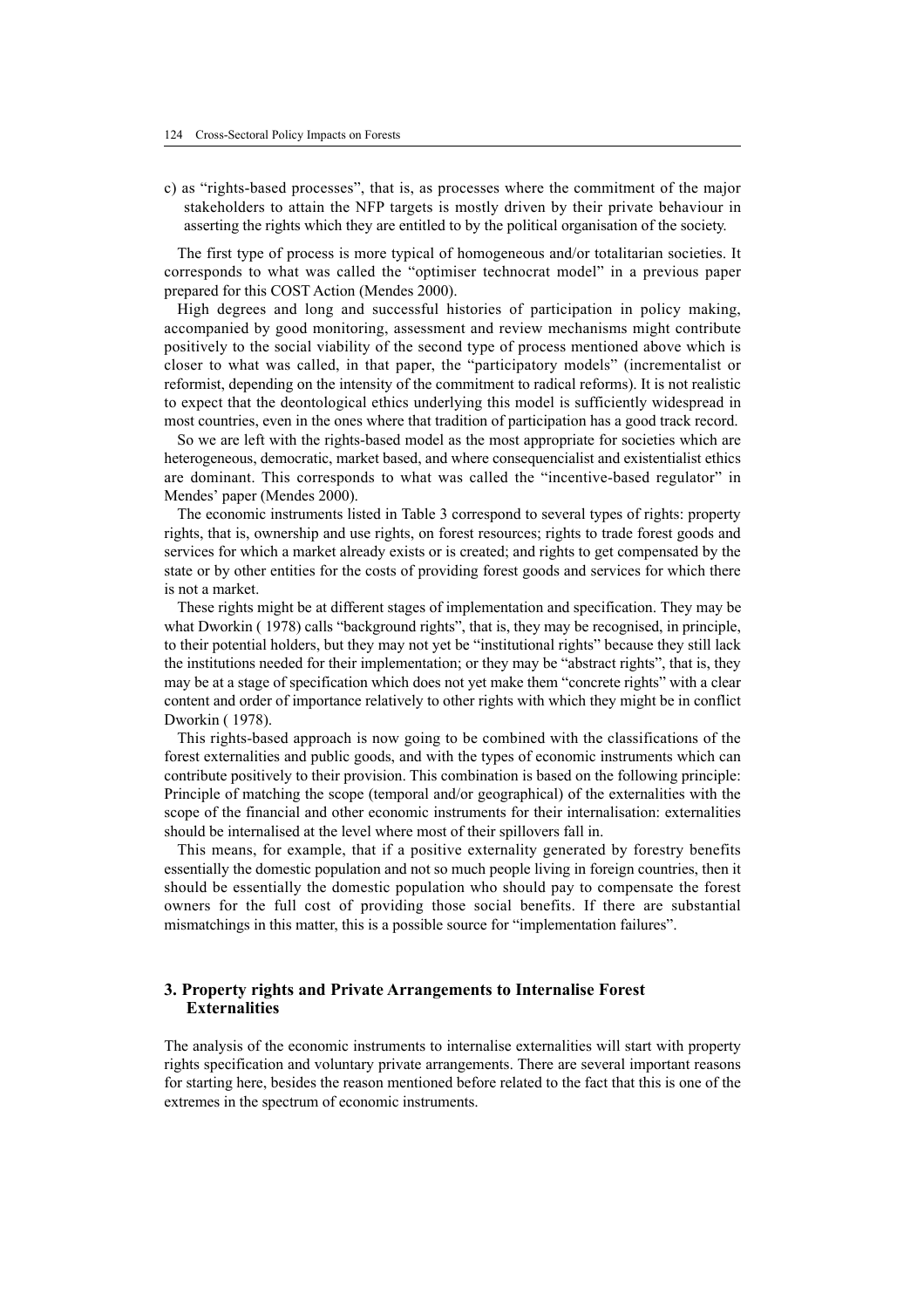One reason has to do with the following facts:

- financial instruments aimed at SFM often have to rely a great deal on public funds from national or international sources;
- with most countries under tight government budget constraints and modest prospects for international public finance, economic instruments exclusively based on public funds are not sustainable;
- so the escape from this problem is to base the financing of SFM as much as possible on private funds;
- a basic enabling condition for this strategy is a clear and secure specification of the property rights of the parties involved so that those who invest in SFM have the appropriate property rights to claim for the corresponding benefits. Almost all the authors who have addressed the issue of financing SFM have brought up to the forefront of this discussion this role of property rights (UNDP 1996; Chipeta and Joshi 2001).

Another important reason to put property rights first in this discussion has to do with the fact that one way to look at NFPs and SFM is to see this type of policy as a major operation (at national and also at international levels) of reforming one component, at least, of forest property rights, more precisely, use rights. Actually we cannot find any NFP which does not set new constraints or expand existing constraints on the use rights in forestry, both the use rights of the forest owners, and the possible use rights of other stakeholders. Here are some examples of such changes in forest property rights brought about by NFPs with its SFM concept:

- new or expanded existing restrictions on the types of allowed harvesting techniques and other forest management operations;
- new or expanded existing restrictions on the tree species composition of afforestation and reforestation projects;
- other new or expanded existing restrictions on land use transformations;
- the right of domestic and even foreign populations to get from forestry a wide range of environmental services.

Talking about property rights does not necessarily mean private property rights. They may be of this kind, but they may also be communal or state held. Anyway, for the specification of each of these three kinds of property rights (private, communal or state held) to be possible, we should be dealing with a resource which can be parcelled out and enclosed, with boundaries easy to be demarcated and defended, in order to exclude non-owners (Panayotou 1998, p. 21). Forests, as land based resources, fall in this category because land and the timber stock can be parcelled out and enclosed.

The specification and enforcement of property rights would be enough if forest outputs were only made of private goods and services (excludable and rival), but we have already seen that it is not the case, especially if SFM is the chosen target of forest policy. Other policy instruments will be needed to deal with the non-excludable and/or non-rivalrous forest goods and services. However, these other instruments have to be complements and not substitutes of a proper specification and enforcement of property rights because of the reasons mentioned before: forestry is a land based activity amenable to excludability as well as the timber stock so that they are often in the hands (or transferable to) of private stakeholders; and most of the non-excludable and/or non-rivalrous goods and services are joint products with the net growth in timber stock.

There are two basic roles the specification and enforcement of property rights can perform in order to function as supporting factors of NFPs: The first one is that they make the internalisation of the on-site benefits and costs (private and social) of forest management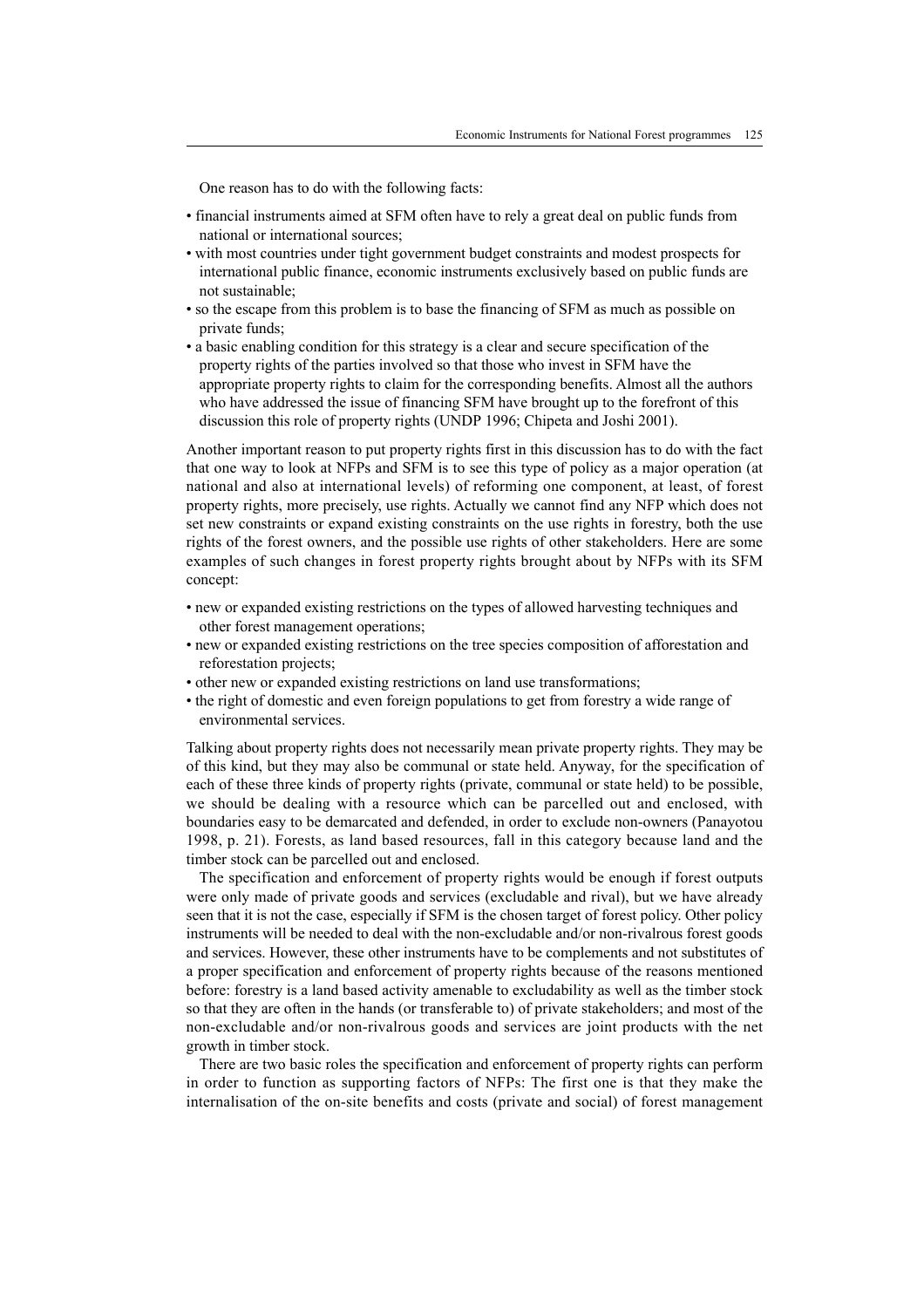possible, namely those related timber; non-wood forest products (mushrooms, medicinal and aromatic plants, nuts, etc.) including grazing and recreation. The second role is that, when dealing with the internalisation of off-site externalities related to non-excludable and/or nonrivalrous forest goods and services, a clear specification of the forest property rights will define who are the stakeholders to be compensated for positive externalities, or charged for the negative externalities.

Some examples will now be given on how unattenuated, inappropriately defined or insufficiently enforced property (ownership and use) rights can be the source of unsustainable forest management, as far as the role mentioned in a) is concerned.

#### *a)Non-wood forest goods and services with "open access" use rights*

It is often the case that, even though forest land is privately owned, the local customs are such that some non-wood forest goods and services like mushrooms, aromatic and medicinal plants, recreation or others are under "open access" use rights, that is, anybody can go in the forest and use them without so much restrictions. If no restrictions are set on these "open access" use rights these forest products are likely to be subject to depletion or congestion. Such restrictions may be, for example, to allocate private use rights to the private forest owners. This solution would have the advantage of making the forest owner much more interested in promoting the sustainable production of that kind of goods and services, than in the case where he is ripped off of their benefits. So to set restrictions on "open access" use rights to forest goods and services in such a way as to make the forest owners benefiting from them is likely to be a supporting factor of NFPs.

#### *b)Communal ownership rights*

In many parts of the developed and developing countries forests are not under private ownership. Instead they are under some form of common ownership regime. In some cases this regime is an efficient response to "open access" problems such as the prevention of overgrazing by setting collective rules for the use of communal forest pasturelands.

However, there are other cases where communal ownership does not perform efficiently anymore. Here is a list of possible reasons for that the strength of communal ties of the past may have suffered a fatal erosion due to rural outmigration so that there is not locally enough people interested in the benefits and able to bear the costs of sustainably and collectively managed forests. Even though forests are nominally under communal ownership and there may be active local communities interested in their benefits, their management may have been allocated to other entities (for example, private companies with logging concessions) ripping off the local communities of those benefits. There may also be cases where the local communities have the ownership and the rights to use their communal forests, but are not able to promote SFM because alternative land uses are more profitable to them, or because SFM is too expensive.

In these cases changes in the communal property rights are needed to promote SFM. These changes should be in the direction of allocation to local communities the right to the benefits of SFM and to the support for bearing the corresponding costs which otherwise would have been unbearable. If this type of changes in property rights are implemented they will be a supporting factor to NFPs.

#### *c)State ownership rights*

In many developed and developing countries large extensions of forests are under state ownership and management. This is the result of the history of the country, but nowadays, with SFM at the forefront of forest policy, there may be reasons to readdress, in a critical way, this type of regime, either to keep it as a good instrument to attain SFM, or the reform it partially (keep the state ownership, and privatise the management, namely through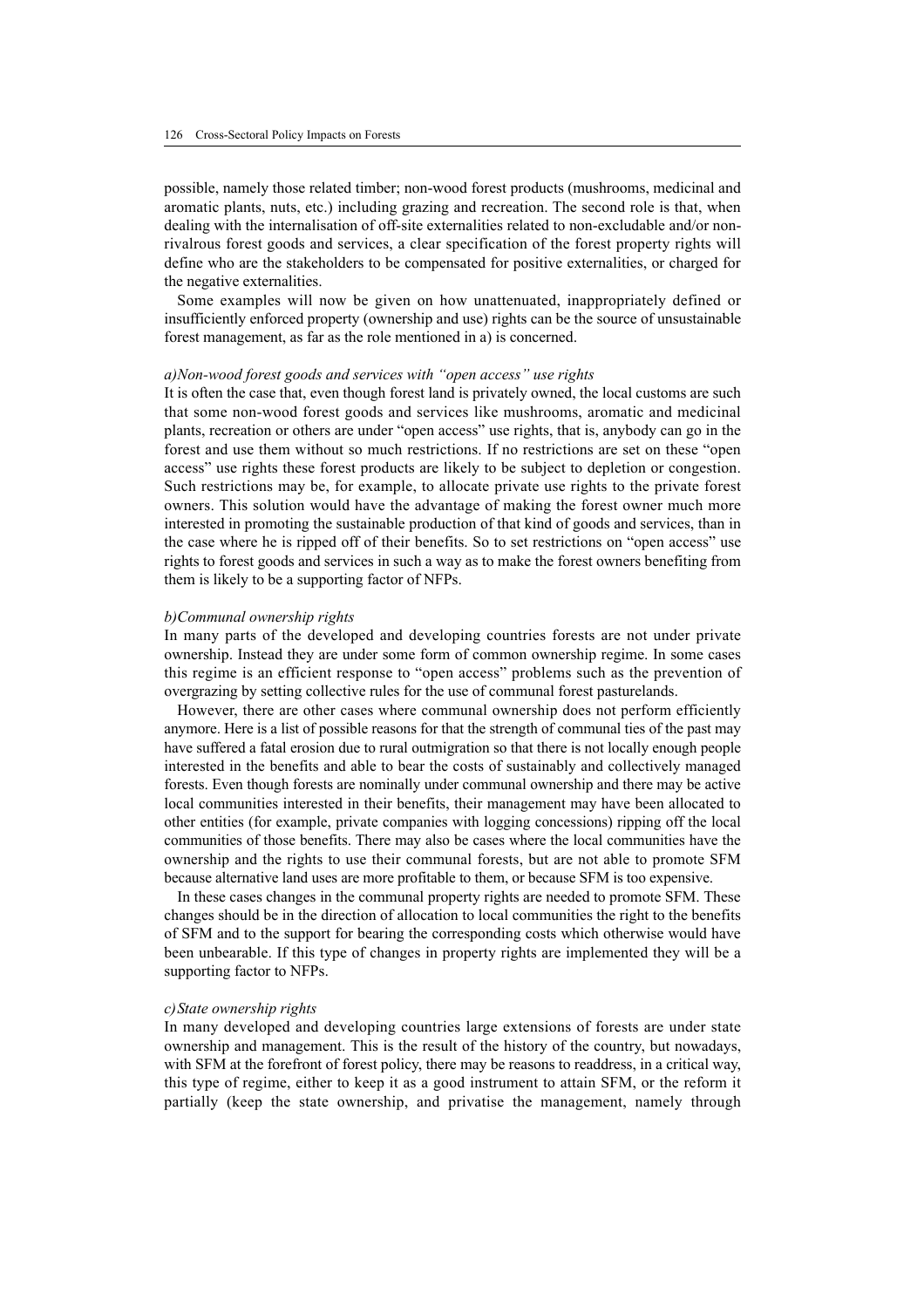concessions or long term land leases), or totally (privatise the ownership and the management) because of the "government failures" in this matter (see Goldblatt 2001, for the positive effects towards SFM in South Africa resulting from public forest privatisation).

State ownership may be a more efficient regime compared to other property rights regimes where forest outputs include a great deal of public goods such as very rich and unique biodiversity and other environmental assets (Panayotou 1998).

However, even in this case, as well as in the other cases where public goods provision is much less important, there may be a case for changes in the state property rights regime:

- due to tight government budget constraints, public administration may lack enough human and financial resources to manage the public forests in a sustainable way;
- public administration of state forests may be vulnerable to corruption and incapable of making the local populations benefit sufficiently from forests.

In these cases devolution of forest ownership and/or use rights to local communities, outsourcing of forest management or full privatisation may promote SFM, in which case change in property rights will be a supporting factor of NFPs.

#### *d) Small scale private forestry*

Dispersion of ownership and use rights among a large number of persons is often a feature of forestry in many countries of Europe and in other parts of the world. Such dispersion when it is accompanied by lack of collective organisation of forest owners may be an impeding factor to SFM. The reason is that such dispersion of property rights generates three types of problems:

- it greatly increases the costs of negotiations with other stakeholders aiming at internalising externalities;
- it greatly increases the transactions costs of implementing public interventions aimed at promoting SFM;
- it raises forest management costs and does not allow to take advantage of economies of scale in forest management and marketing.

So, in these cases, a supporting factor to NFPs can be building capacity for collective organisation of the small forest owners which, while keeping ownership dispersed, might concentrate some forest management operations in forest owners' associations, or, at least, create some form of collective representation for negotiations with other stakeholders.

Let us now move on to the issue of how unattenuated, inappropriately defined or insufficiently enforced property (ownership and use) rights can be the source of unsustainable forest management. This leads us to the so-called "Coase Theorem" which can be stated as

- if there is an externality without a public goods nature;
- if the property rights are clearly specified and enforced (that is, it is specified who has to pay for the costs of a negative externality, or who has to be compensated for the benefits of a positive externality);
- and if the costs of negotiations between the parties involved are relatively low (there are not many stakeholders, they are well organised for negotiations, it is possible to quantify in a consensual way the costs or benefits of the externality, etc.);
- then voluntary negotiation between the parties involved will end up in an efficient outcome, that is, the activity generating the externality will be brought to a level where its marginal cost will be equal to its marginal benefit, with the generators of a positive externality recovering from the beneficiaries the full cost of their provision or the generators of a negative externality paying its full cost to those who are affected by the externality.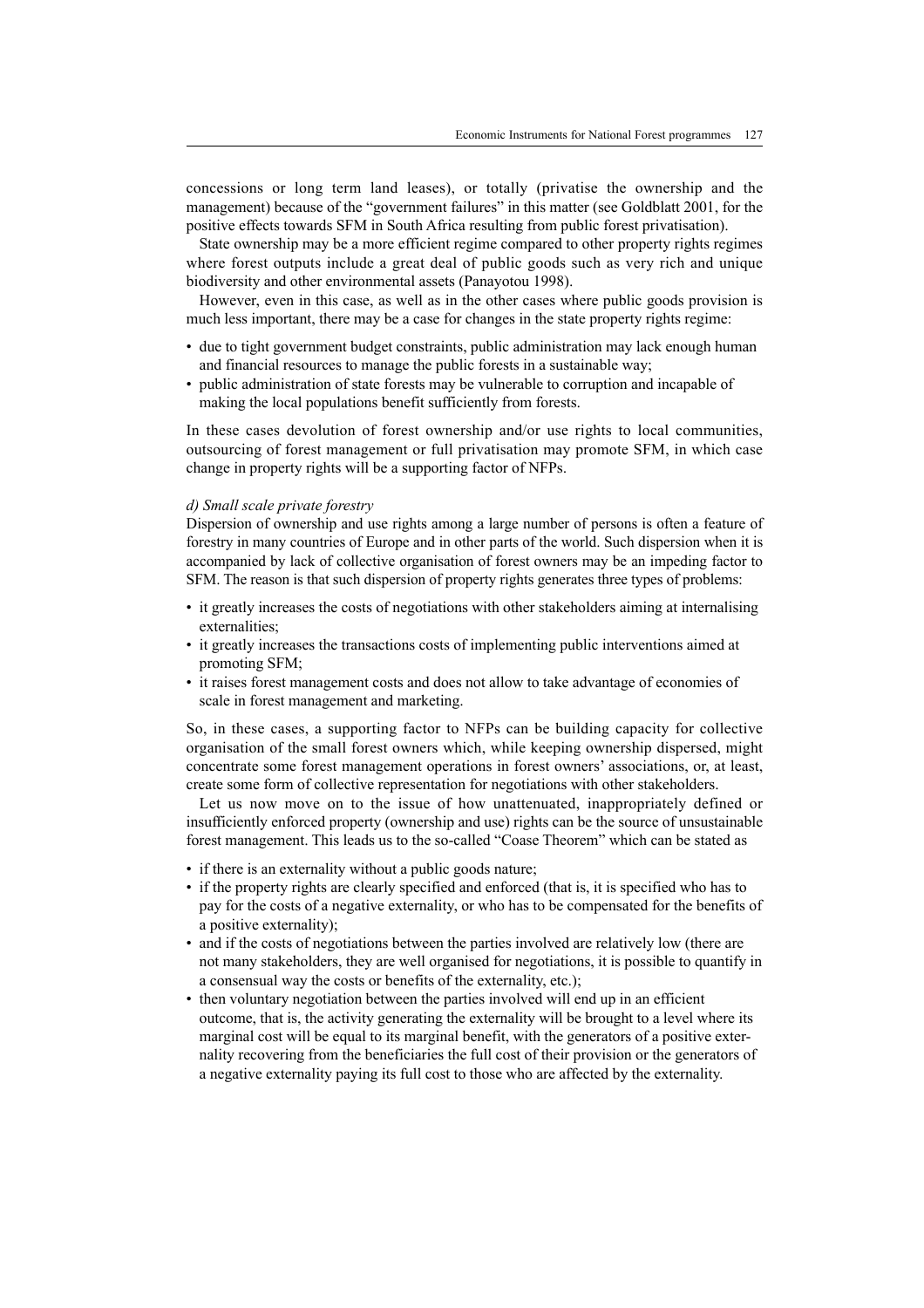There are many situations in social life where externalities are internalised through voluntary negotiations leading to partnerships between the private parties involved, without major intervention from the public authorities, except for the specification and enforcement of property rights. If it were not like this, a huge public administration would be needed to internalise these externalities, given the enormous amount of externality problems arising in everyday life. So the same might apply to SFM and NFPs. Concerning the assumptions of the Coase Theorem, and the "essential elements" defining the concept of a NFP, there are two that are worth to be mentioned in this context. They are participation and intersectoral coordination. According to that theorem, one of the necessary conditions for voluntary negotiations between the parties involved in an externality to end up in an efficient outcome is that the negotiation costs be relatively low. Institutions able to promote participation and intersectoral coordination throughout the NFP process will contribute positively to lowering the costs of those negotiations.

There is one practical issue of great importance which applies to the operationalisation of this and the other types of economic instruments targeting the internalisation of externalities. One of the necessary conditions for the Coase Theorem to hold is that the costs of negotiation between the parties involved be relatively low. Or one factor that may contribute to raise these costs is the fact that, with very few exceptions, there is very insufficient, or no knowledge at all about the costs and benefits of SFM and their distribution among the major stakeholders (Landrot and Speed 2001). Without this knowledge coasean type negotiations or the practical specification of the other types of economic instruments is very likely to fall into "implementation failures" of the following types: undercharging or overcharging the generators of negative externalities; or undercompensating or overcompensating the generators of positive externalities.

If the parties affected by these inefficiencies recognize that they are being mistreated because the costs and restrictions imposed on them are perceived as unreasonable, unfair or superfluous, this might be a cause for them to opt out from participating in the NFP process (the NFP violates the individual rationality constraints), or might be an incentive for them to strategically manipulate the policy instruments in a way inconsistent with the goals of the NFP (the NFP is not incentive compatible). So poorly specified economic instruments in this matter can be an impeding factor of NFPs (Castellanos 2001).

To close this section it is necessary to make one cautionary remark. Reforming property rights, especially ownership rights, is often socially very difficult and is not immune to new sources of inefficiencies and inequities. So it is only in the small number of situations where there is clear evidence of inefficiencies and inequities that need to be corrected in this way and enough social acceptance in this matter that this type of reform should be undertaken. However, we are dealing here essentially with reforms in use rights and not in ownership rights. This type of reform is often easier and is enough to promote more efficiency and more justice than changes in ownership rights.

## **4. Demand Pull Instruments**

The policy instrument treated in the previous section is applicable to forest goods and services with an excludable nature, or which are currently non-excludable and rivalrous (open access), but can be made excludable. For these types of goods and services it is possible to set prices to be charged on consumers. The major forest output which is excludable and rival is timber. It was pointed out before the fact that most of the non-excludable and/or nonrivalrous forest goods and services are or can be jointly produced with timber. So if the forest owners can get a price for their timber which incorporates the value buyers are willing to pay for the timber itself plus the value they are willing to pay for some non-excludable and non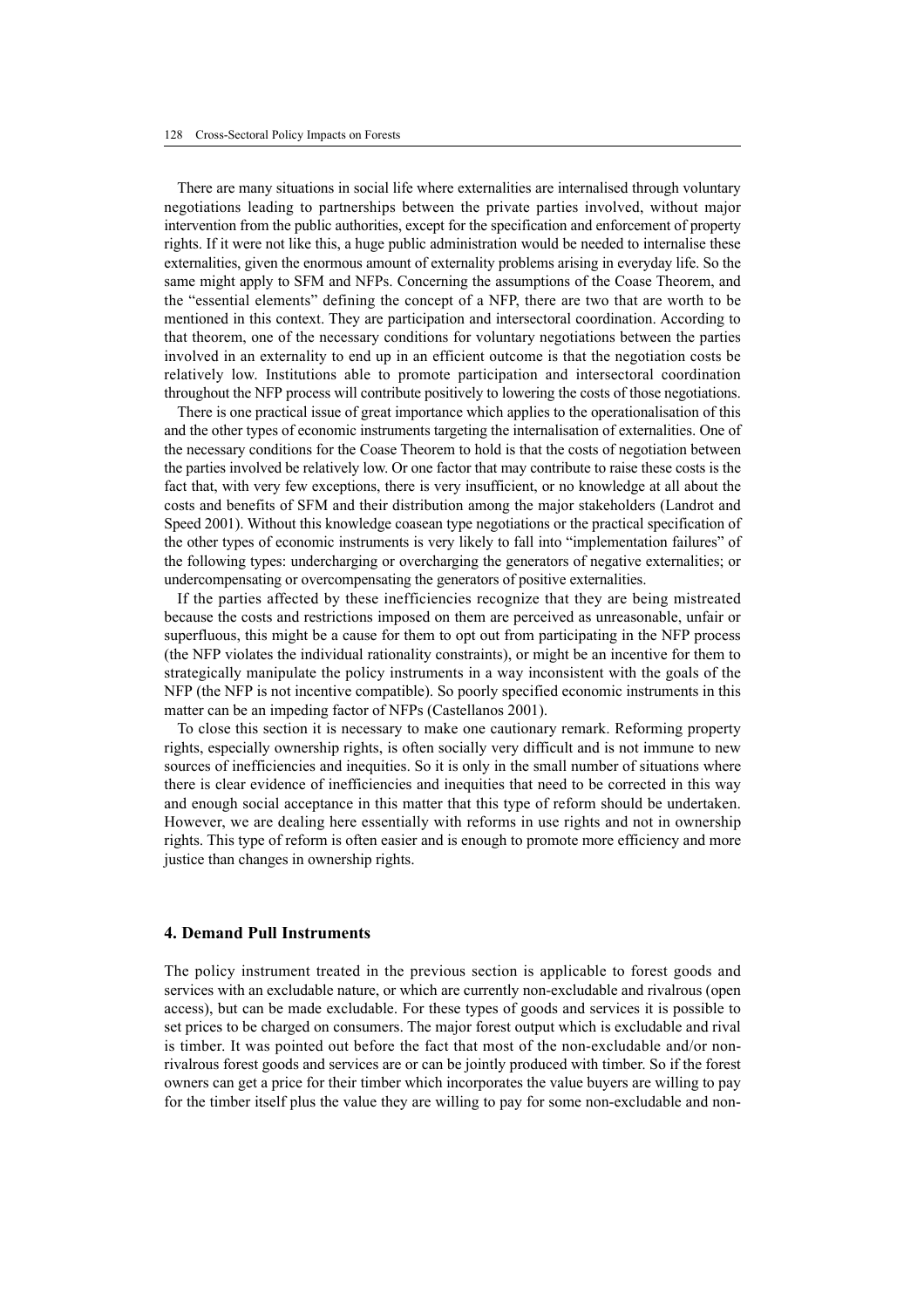rivalrous forest goods and services, we would have found one possible way to internalise some positive forest externalities from SFM.

In order to proceed along this path there is a need to make consumers aware and willing to pay for the positive forest externalities jointly produced with the timber they want to buy. Some of the procedural elements of NFP can contribute positively to this aim as it may be the case of participation and intersectoral coordination: other stakeholders besides forest owners, participate in the design and implementation of mechanisms to recover the full cost of providing positive forest externalities.

The demand pull strategy for SFM promotion that has found, so far, more widespread attention and action among the major stakeholders in the countries with NFP processes is certification of the forest products (essentially timber) coming from forest considered to be sustainably managed. This is essentially a voluntary and privately organised process not fitting in the list of public policy instruments, but often these instruments play an enabling role for certification. So it is not out of place at least to mention this form of collective action by the private stakeholders, especially in the context of policy processes of the "incentivebased regulator" type.

Certification processes may have already gone enough ahead to be irreversible, but this shouldn't prevent critical thinking in order to find out whether or not this has been a wise move towards SFM. The first cautionary remarks to make about this type of process is that it creates a market segmentation among forest products: the certified forest products are positively discriminated relatively to the non certified ones and may expect to get a price premium from the consumers. Forest certification, as it has been implemented so far, creates a market segmentation among forest products". In fact, it discriminates among forest products, but doesn't discriminate forest products positively with respect to competing materials: plastics, metals, etc. Actually what does the type of forest certification implemented so far is the opposite:

- this process may make certified timber non competitive in some cases because it raises the cost of certified timber while the prospects for getting an adequate price premium from consumers may not be confirmed;
- this process also damages the competitiveness of non certified timber because this type of forest products appears to the consumers as being "unsustainable" when this is a highly unfair blame put on timber when compared to competing materials.

The second cautionary remark about forest certification is that the way it is designed and implemented is very much dependent on the approach adopted for the concretisation of the concept of SFM. More precisely one thing is forest certification processes based on a "micro sustainability" approach, the other is forest certification based on a "macro sustainability" approach. The first one will tend to exclude plantations and will not enable an increasing flow of private investment capital to forestry. The second one is willing to include plantations and will not be detrimental to the flow of private capital to forestry. If we go more for a "macro" sustainability" approach then we get closer to what would have been a wiser move towards SFM than most of the currently available forest certification processes. This will be generic advertising campaigns and even some generic and internationally agreed ecolabelling system promoting wood as a renewable and recyclable material, more environmentally friendly than competing materials. This would have been much easier and less costly to implement, with probably better results for the competitiveness of forest products than current forest certification processes. By improving in this way the economic position of forest owners and other actors in the sector, more private funds would be available to improve forest management.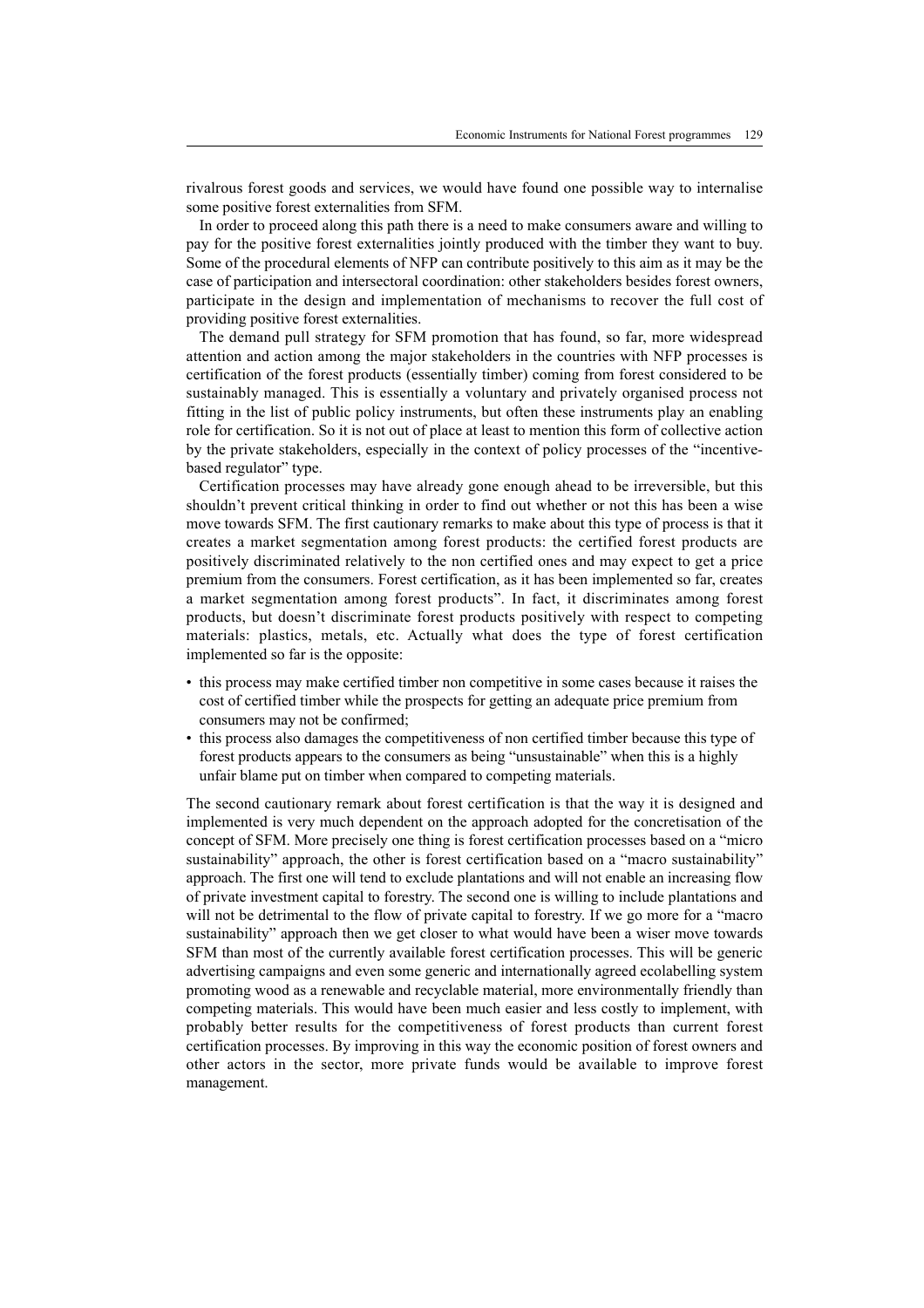## **5. Market Creation for Forest Public Goods**

The policy instruments treated in the two previous sections are applicable to forest goods and services with an excludable nature, or which are currently non-excludable and rivalrous (open access), but which can be made excludable. In fact, securing property rights to the forest owners will not help them very much in capturing the full cost of their forest outputs if these have a non excludable nature: once they are produced people can benefit from them without paying and the fact that forest owners have property rights on their forests will not make them able to claim payments for those non-excludable outputs. For those that are in open access securing property rights to the forest owners will introduce excludability and the problem will be fixed.

So we are now left with the case of non-excludable and non-rivalrous forest outputs and which cannot be made excludable and rival, that is those that are pure public goods. Some examples were already given of forest outputs with these economic characteristics:

- soil and watershed protection;
- biodiversity protection;
- mitigation of the greenhouse effects;
- microclimate regulation;
- promotion of landscape quality;
- protection of the forest ecosystem health and vitality;
- promotion of the economic and social vitality of rural areas;
- protection of cultural values related to forests.

For public goods there can be no market like the one for private goods which is based on private property rights. However, it is possible a different kind of market created through the intervention of public authorities. The process of creating such a market goes through the following steps:

a) The public authorities (national and/or international) with legitimacy for this purpose decide about the aggregate amount of forest public goods to be provided.

Examples of this type of target setting are the following: setting a level for reduction in CO<sub>2</sub>; defining species and areas to be preserved for biodiversity protection; defining areas and forest management practices targeted for soil and water resources protection; defining areas and forest management practices targeted for landscape quality protection, etc. It goes almost without saying that these are the kind of targets we should find in NFPs.

- b) This amount should be set above the level at which this type of public good is currently provided without public intervention. This is not a major problem, since what usually happens is the underprovision of public goods, when there is no public intervention to correct for that. Notice that setting the level
- of public good provision in this way makes it a scarce good. c) The public authorities assign and secure "institutional" and "concrete" rights to the producers of the public good (forest owners, in this case) to get paid for the full cost of its provision.

Using a typology of rights presented in a previous section, this allocation cannot be a simple policy statement of "background" and "abstract" rights. If the NFP does not go some steps further and specify the institutions, the criteria and the practical procedures to make these rights effective there will be "implementation failures" in this matter. So only when these steps are included in the NFP we can say that are met some of the conditions to make this type of market creation a supporting factor of the NFP. Unfortunately it is not difficult to find NFPs which are left at the stage of only stating "background" and "abstract" rights in this matter.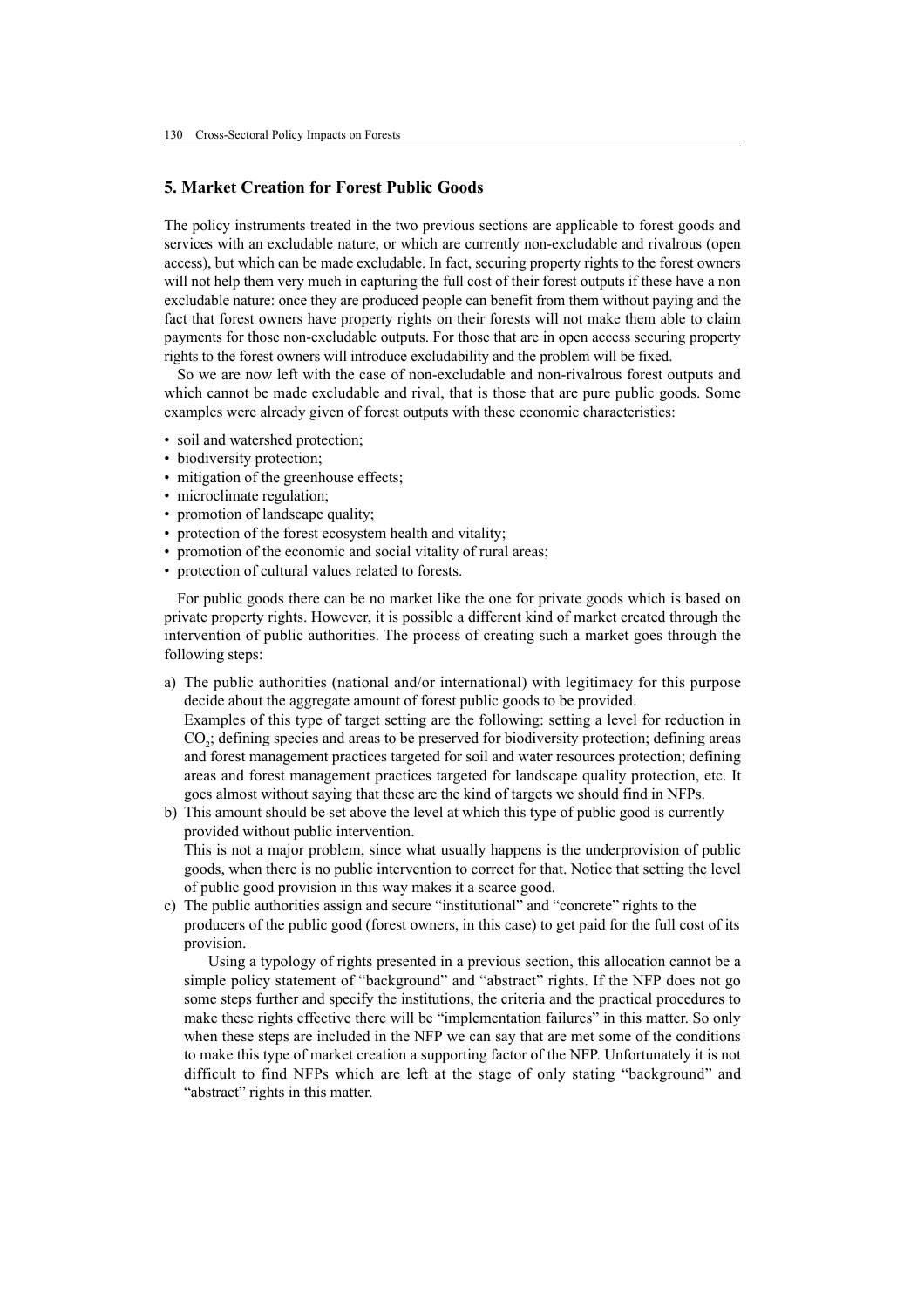d) The public authorities assign and secure "institutional" and "concrete" duties to the agents who (consume) contribute negatively to the attainment of the aggregate amount of forest public good. These duties consist in some form of payment to the producers of the public good for the full cost of the amount they consume.

Here the same type of remarks made in c) apply.

e) The role of the public authorities is to state the common goal to be achieved, define the actors and the activities contributing positively and negatively to attain that goal and assign and secure "institutional" and "concrete" rights and duties to the ones and the others. After doing this they leaving each actor free about how to use his right, or to fulfil his duty, which creates a "market" between rights-holders and duty-holders:

• if someone wants to carry out some activity which contributes negatively to the total amount of forest public good he has a duty to find and pay to a forest owner for a project in his forest which will compensate for that negative effect on the total amount of public good;

• if a forest owner wants to upgrade his forest in such a way that it will contribute positively to attain the total amount of public good he has to find someone who has an activity which contributes negatively for that purpose and for which that person is liable to pay for compensatory actions.

Most of the funding for the production of forest public goods with this type of economic instrument is private because we have private actors (the duty-holders) paying to other private actors (forest owners) for the costs of providing those forest public goods. There are, however, some costs that may have to be supported by the state budget. These are the costs of planning and implementation this type of policy. These costs may not be negligible, especially at the stage of monitoring the policy process. The reason is that monitoring involves problems like the following:

• follow up of many and dispersed actors;

• collection of detailed and reliable technical information about the compliance of rightsholders and duty-holders with their commitments about public goods provision; • regular environmental inventories about the public good at stake.

One way often proposed to "institutionalise" the rights and duties on which this type of market is based is through the allocation of tradable quotas and tradable rights.

In the case of carbon sequestration, polluters may be allocated individual emission quotas about the maximum amount of CO<sub>2</sub> emissions they are allowed to produce without incurring in payments for carbon sequestration activities. If an existing actor already has or plans to have  $CO<sub>2</sub>$  emissions beyond his quota he has to pay for compensatory carbon sequestration activities. The same applies to an actor who wants to enter in some activity with the same kind of environmental effect. He has to buy quotas from actors going out of business or who are operating below their quotas.

On the side of the forest owners carrying out projects contributing to carbon sequestration, certificates of emissions reduction will be allocated depending on the certifiable CO<sub>2</sub> sequester tonnage of their project. Since the costs of forest projects will vary, also the cost per ton of  $CO<sub>2</sub>$  sequestered will vary. If a market exists between  $CO<sub>2</sub>$ emitters with tight quotas and CO<sub>2</sub> sequesters, the emitters will probably look for deals with sequesters with lowest costs per ton of CO<sub>2</sub> sequestered and the sequesters will look for deals with the emitters with the tightest quotas therefore willing to pay higher prices per ton of CO<sub>2</sub> sequestered.

It is a market of this kind that is in the process of being institutionalised at the global level through the Clean Development Mechanism (CDM) regulated by the United Nations Framework Convention on Climate Change. Remember that, carbon sequestration being a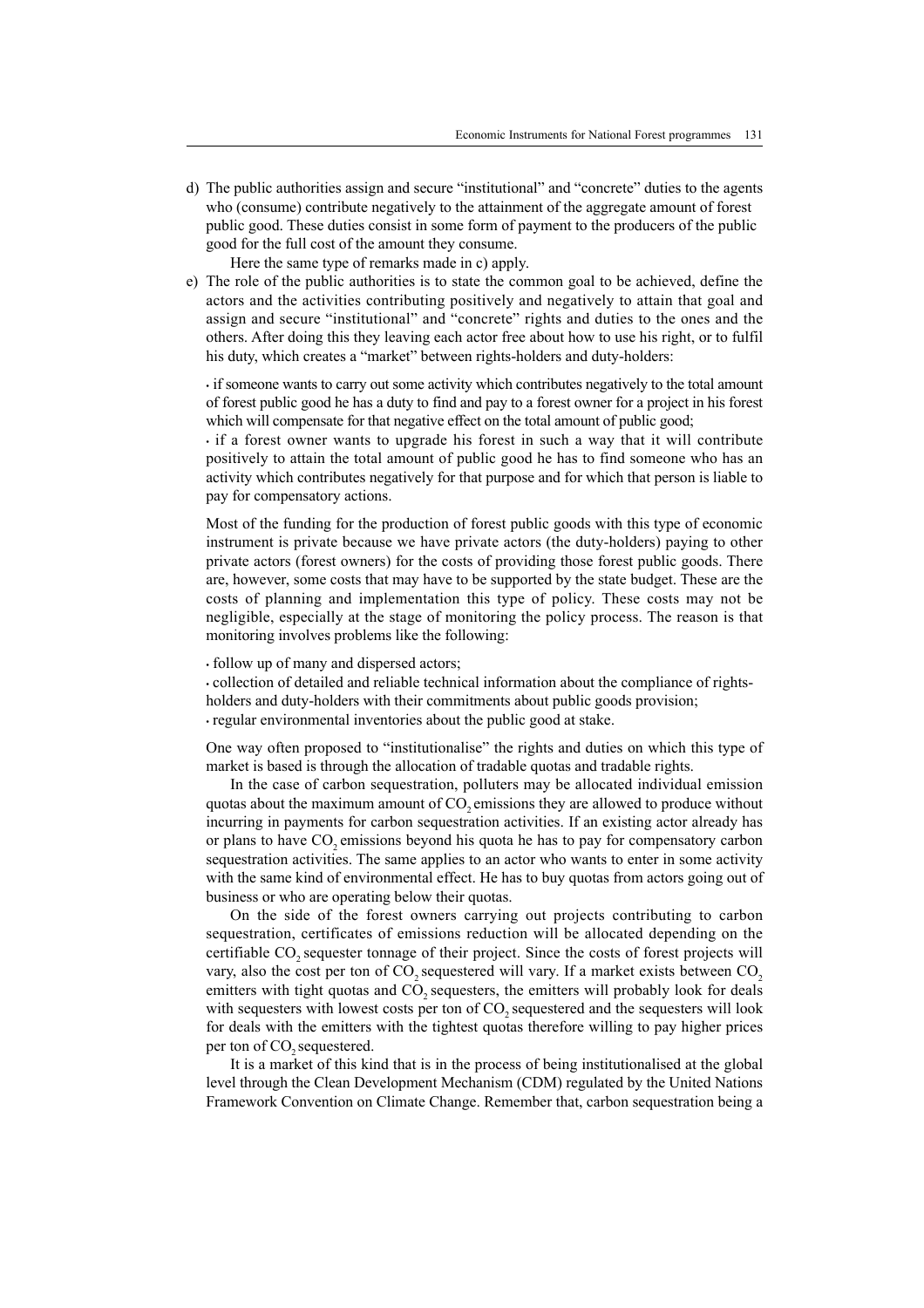forest public good with a global scope, the level appropriate for the mechanisms providing for its full cost pricing should also be global. So the CDM is in line with the principle stated in section 2.

As the process to implement the CDM moves forward and given modest prospects for ODA, this source of funds might become a major supporting factor of NFPs in developing countries where availability of international finance is crucial for the implementation of these programmes. Notice that the existence of a NFP is becoming an eligibility condition for receiving international assistance to forestry. Another reason why this financial instruments is specially important for NFPs in these countries is because, in general, they have a comparative advantage in terms of costs of carbon sequestration through forest projects. Under current rules, the CDM would apply only to forest restoration which benefits plantations. However, protection of natural forests which are very important in many developing countries might become eligible for CDM after review of its rules in 2003.

To have an idea about the relative importance of CDM compared to the other major sources of funds for forestry in developing, here are some recent estimates proposed by White et al. (2002):

• private funds (forest exports): US\$ 28 billion per year;

- domestic payments for forest environmental services: US\$ 2–5 billion per year
- CDM: US\$ 0.063–0.36 billion per year;
- private philanthropic assistance: US\$ 70 million and stagnant;
- GEF: US\$ 50 million per year;
- CEPF: US\$ 20 million per year;

Examples of market creation for other forest public goods exist but at domestic levels. One type of example is a system of tradable development quotas. In areas where forests are threatened by touristic and urban development it is ineffective and unfair to forest owners protecting those forests only by imposing land zoning restrictions:

• developers benefit but don't pay for the landscape quality provided by forests;

• forest owners don't share the benefits of urban development because they cannot convert their land to urbanisation.

A more effective and more equitable way of dealing with forest preservation in these situations is to make forest owners share the benefits of developers and make developers share the costs of forest preservation. This can be done by creating a market for development quotas in the following way:

• some maximum amount of development is set, for example, in cubic meters of construction space, for the area at stake;

• new developers have to buy a quota of that amount, the proceeds going to compensate the forest owners who have to preserve the nearby forests;

• existing developers who want to expand also have to buy non allocated quotas, or quotas held by others who are reducing the intensity of their development projects.

This type of market creation has not yet found wide application in NFPs in Europe and in other parts of the world. However, there are two facts that are true in many countries in Europe and elsewhere:

• construction and other urban development operations are subject to a license permit system;

• there are many situations where urban development threatens forest land use and where the public response to these threats is to appeal to land use zoning regulations.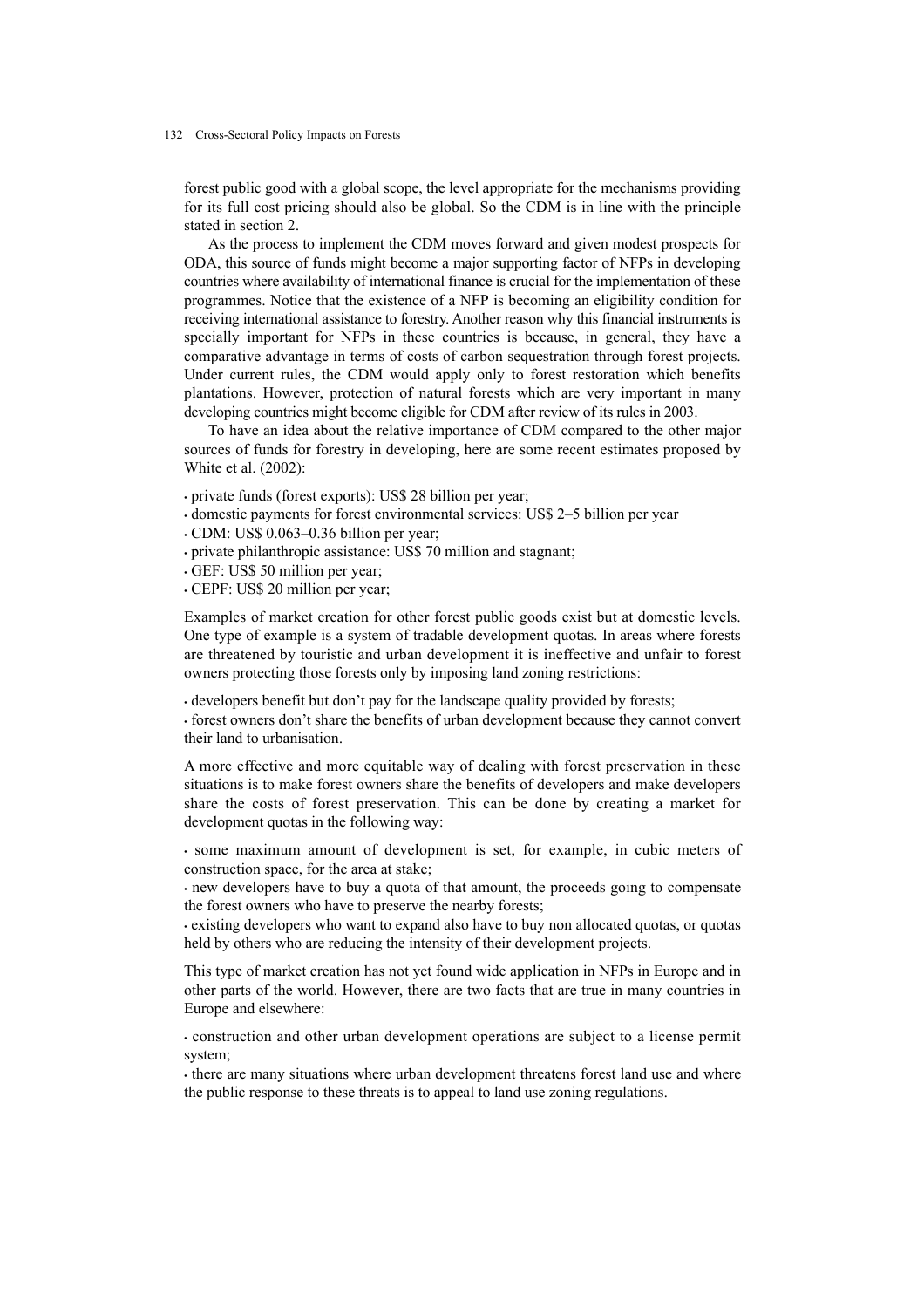If NFPs are meant to be substantive, their two procedural characteristics of participation and inter-sectoral coordination could be made concrete and useful in this kind of situations by sitting together with forest owners, developers and local governments and lead them to agree on a market process like the one mentioned here.

## **6. Fiscal Instruments**

This section will deal with fiscal instruments and the next one with charges. Since often charges are inappropriately called "taxes" it is necessary to start by making clear the distinction between the two concepts. Charges can be defined as follows:

- they are bilateral, that is, they are payments made in exchange for the consumption of certain services which can be public goods or publicly provided private goods;
- the level of these payments is administratively set by the public authorities;
- the payments are made by those who consume the services;
- it follows from the previous characteristic that charges are not coercive on all citizens, since they are only paid by those who are willing to consume the corresponding services;
- the purpose of the charges is to pay for the production costs of the corresponding services and not to raise fiscal revenues;
- for this reason charges are extra-budgetary economic instruments.

Taxes can be defined as follows:

- they are unilateral payments, that is, they are not paid in exchange for the consumption of a specific service provided by the public sector;
- they are coercive, that is, all citizens are eligible for tax payments;
- the purpose of the tax is not to pay for the production costs of specific goods or services, but to raise fiscal revenue integrated in the global revenues of the state budget;
- for this reason taxes are budgetary economic instruments.

Fiscal policy can be used to internalise positive forest externalities in the following ways:

- a) objective-oriented incentives built in direct or indirect forest taxation in order to lower the management and/or investments costs of SFM projects;
- b) "feebate" schemes where new or existing taxes on non forest activities generators of negative externalities which can be compensated by positive forest externalities are assigned to the funding of SFM projects;
- c) other "feebate schemes" where new or existing taxes on non forest activities benefiting from positive forest externalities are assigned to the funding of SFM projects.

The possibilities for the case mentioned in a) are many. Here are a few examples which can be found in several countries around the world:

- indirect tax reductions on inputs to forestry and on forest products;
- forest investment tax credits;
- accelerated depreciation rules for forest investment;
- differential land, wealth or inheritance taxes benefiting forest conservation;
- personal income tax deductions to forest owners on their SFM income.

These incentives can be reversed if the objective is to prevent unsustainable forest management.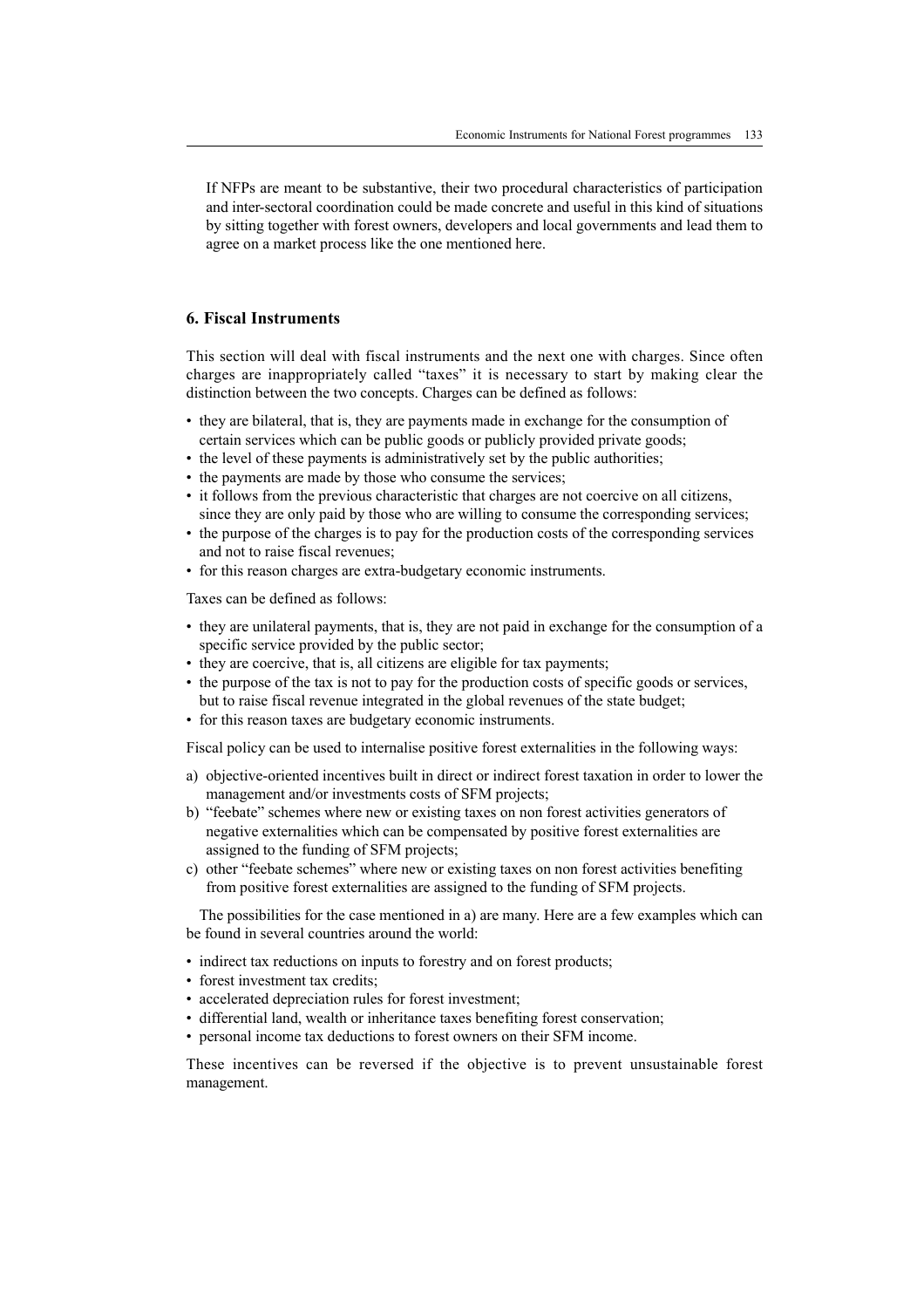An example of possible "feebate" schemes of the type mentioned in b) is the earmarking for SFM projects of new or existing taxes on fossil fuels and highway companies. An example of possible "feebate" schemes of the type mentioned in c) is the earmarking for SFM projects of new or existing taxes on touristic activities in forest areas, hydroelectrical power plants, industries and other activities using clean water protected by forests (breweries and municipal water companies, for example).

There are several issues of wider economic policy that should be raised about this type of instrument. One is that it should not damage the competitiveness of the national economy. One way to take care of this goal is to make these fiscal reforms "neutral". This means that they should not increase the total tax burden. One way to do it is to go as much as possible for the reform of existing taxes, without creating new taxes or increasing existing taxes. If we try to do this with the "feebate" schemes a possible impeding factor to fiscal reform is the classical principle of public finance adopted by the state budget laws of many countries forbidding earmarking of taxes.

Another impeding factor of this type of fiscal reform is that it needs a very strong political commitment to intersectoral coordination. Such a commitment in this matter might be very difficult to reach when the country is under a tight government budget constraint which makes fiscal policy a very sensitive area in the political debate. So unless forestry is high in the political priorities of the country and is capable of stating and pushing forward its case in the negotiations with the other sectors, a fiscal reform with positive discrimination towards forestry will not go through.

## **7. Charge Systems**

Charge systems can be of the following types:

- pollution charges;
- user fees;
- betterment charges;
- impact fees.

Examples of pollution charges contributing to SFM are the following:

- deforestation charges;
- fines on wasteful uses and wilful damages to forests. User fees internalising forest externalities are charges paid by those who actively and directly benefit from non marketed goods or services produced by specific forests.
- charges paid by downstream beneficiaries of upland conservation as they exist, for example, in Japan for many years;
- charges paid out of their sales by hydroelectrical power plants to funds directly supporting upland watershed management;
- access fees paid by visitors to public forests, national parks or other protected forest areas;
- fees charged on total revenue from forestry concessions to pay for environmental services (water, biodiversity, etc.) used .

Betterment charges internalising positive forest externalities are those charges that are levied on private property passively and directly benefiting from improvements in forest management in the nearby areas.

Impact charges for SFM are those charges imposed on private investments having a negative impact on the nearby forests.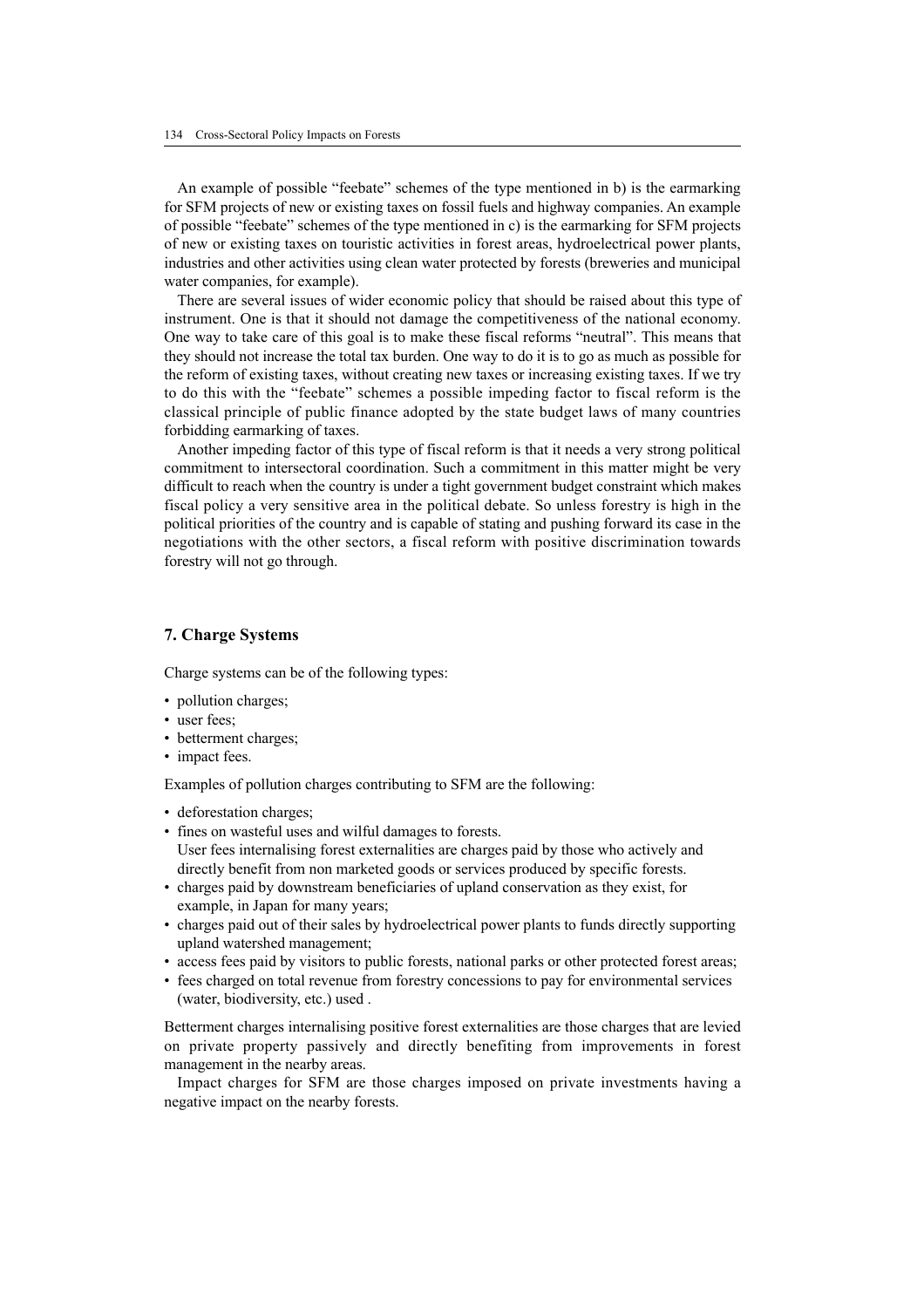## **8. Public Financial Instruments**

By public financial instruments it is meant here public funds (budgetary and/or extrabudgetary) directly allocated to forest owners and other forestry economic actors to support their SFM activities with in the following specific (non mutually exclusive) objectives:

- lower the private investment and management costs the targeted stakeholders have with SFM activities;
- release capital and other liquidity constraints preventing the targeted stakeholders from engaging in SFM activities;
- leverage private capital inflows towards SFM activities which otherwise would have gone to other activities.

Examples of this kind of instruments are the following:

- long and/or short term loans with reduced interest rates;
- loan guarantees;
- grants;
- subsidies to investment and/or management inputs for SFM;
- venture capital funds for innovative SFM activities;
- issue of public forestry bonds.

From the list of economic instruments presented in this paper, public financial instruments and fiscal instruments have been the most used so far to promote forest investment. Possible reasons for this fact are the following:

a) Considering the "supply side" of public policy, it is easier for policy makers to distribute money, than go for the other economic instruments which may have the following "political" difficulties:

• they are "innovative" and therefore riskier to experiment and not sure to bring about quick and "visible" results;

• they are less politically "visible" because they are often "indirect" in terms of the benefits for the targeted stakeholders;

• they are much more demanding in terms of institutional reforms and consensus building;

• they don't have "anesthesic" bumpers, that is, they may impose visible and direct duties to pay for forest environmental services to social groups who before didn't pay for that, or were already paying something but in "invisible" ways,

b) Considering the "demand side" of public policy, fiscal and financial incentives are also more appealing because they are visible and directly private revenue increasing incentives as compared to other economic instruments.

Referring this type of instruments to the "implementability constraints", it is obvious that they impact more directly the "individual rationality constraints": their specific aim is to raise the private revenue and release the capital and liquidity constraints preventing the targeted stakeholders from adopting the NFP goals. Let us stay for a while with this type of constraint, leaving the "incentive compatibility constraints" for later discussion. The available experience with many public finance programmes to support forest development (UNDP 1996; Chipeta and Joshi 2001; Papageorgiou and Vakrou 2002; Rojas-Briales 2002; Mendes and Dias 2002) shows that a "minimalist approach" to public financial instruments, that is, one which is limited to provide these instruments without strong accompanying measures, namely measures to lower the transaction costs of access to the forest policy instruments by small scale forest owners and poor local communities, is likely to lead to implementation failures.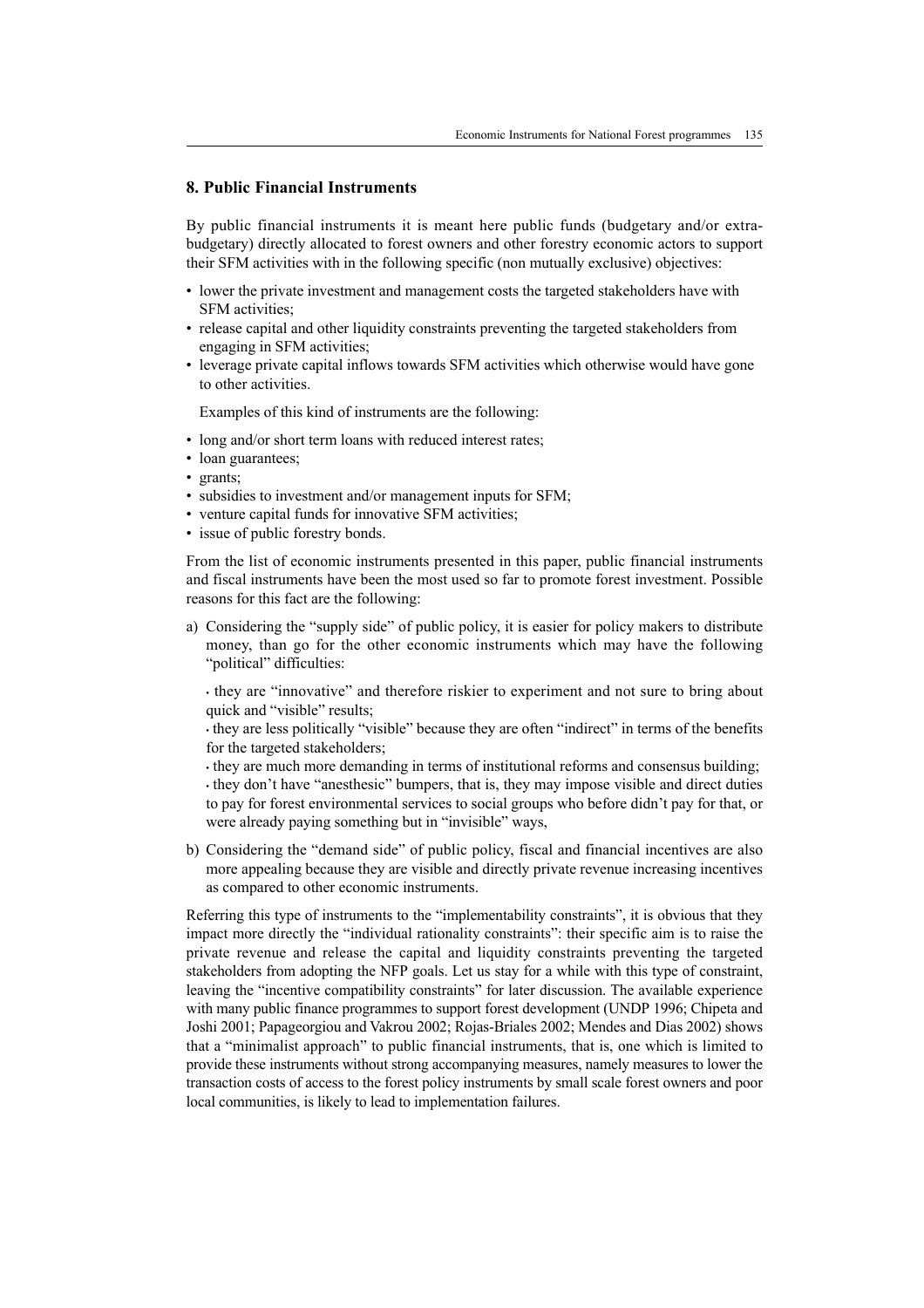So even though, financial instruments address very directly the issue of reducing the individual rationality constraints to the targeted stakeholders, left on their own they may lead to "implementation failures" (be impeding factors of NFPs) like the following:

- large tracks of the forest owners' populations are left out of support for SFM;
- poverty alleviation or other improvements in income distribution and in the living conditions in some rural areas are not accomplished.

One of the next sections will deal with what should be one of the major types of accompanying measures to financial instruments in order to prevent the problems mentioned before which is the provision of extension services and others forms of capacity building towards collective organisation in small scale forestry (Papageorgiou and Vakrou 2002; Mendes and Dias 2002).

Let us move now to the issue of how financial instruments may deal with the incentive compatibility constraints facing NFPs. Suppose the best case scenario where these instruments release the individual rationality constraints of the targeted stakeholders so that they can adopt the NFP policy instruments and join the program. This does not necessarily mean that they will use the financial instruments in a way consistent with the NFP targets. There are plenty of cases around the world where corruption and other opportunistic behaviours have lead to the diversion of public funds transferred to private hands to activities different from the ones they were supposed to be used. So monitoring mechanisms become a very much needed element of a NFP without which financial instruments may be impeding, rather than supporting factors to achieve SFM.

The problem is that monitoring mechanisms are expensive in terms of public human and financial resources and are not immune themselves to opportunistic behaviours. In areas of small scale and dispersed forestry these costs come from the large number of actors to be monitored. In areas of large scale forestry the problem may be the stronger power of forest owners to get around monitoring mechanisms.

The financial instruments are often budgetary or funded by international sources. This leads us to a more general principle that should embrace all the economic instruments treated in this paper which states as follows:

There is no sustainable forest management without sustainable economic instruments.

So if the financial instruments include in the NFP are not sustainable there are potential "implementation failures". Two examples will now be given about the characteristics of financial instruments identifiable at the policy formulation stage which may make them not sustainable:

- a) One case of potentially not sustainable financial instruments is when they are too much dependent on the annual negotiations about the state budget. It is relatively easy for this type of instruments to loose in the competition for public funds with other sectors and to suffer from tight government budget constraints. One way to attenuate this problem while keeping the budgetary nature of the financial instruments is to tie them to some form of pluriannual commitment.
- b) Another example of potentially unsustainable financial instruments is when they are too much dependent on international sources of funds relying on foreign actors on whom the country does not have control.

One way out if this problem is to allocate the available international funds to the financing of the global public goods provided by the country's forests (carbon sequestration, biodiversity protection) where the case is stronger and the commitment of the international community is more definitive towards supporting national projects for SFM. For the other forest public goods a sustainable strategy is to rely mostly on domestic sources of funds.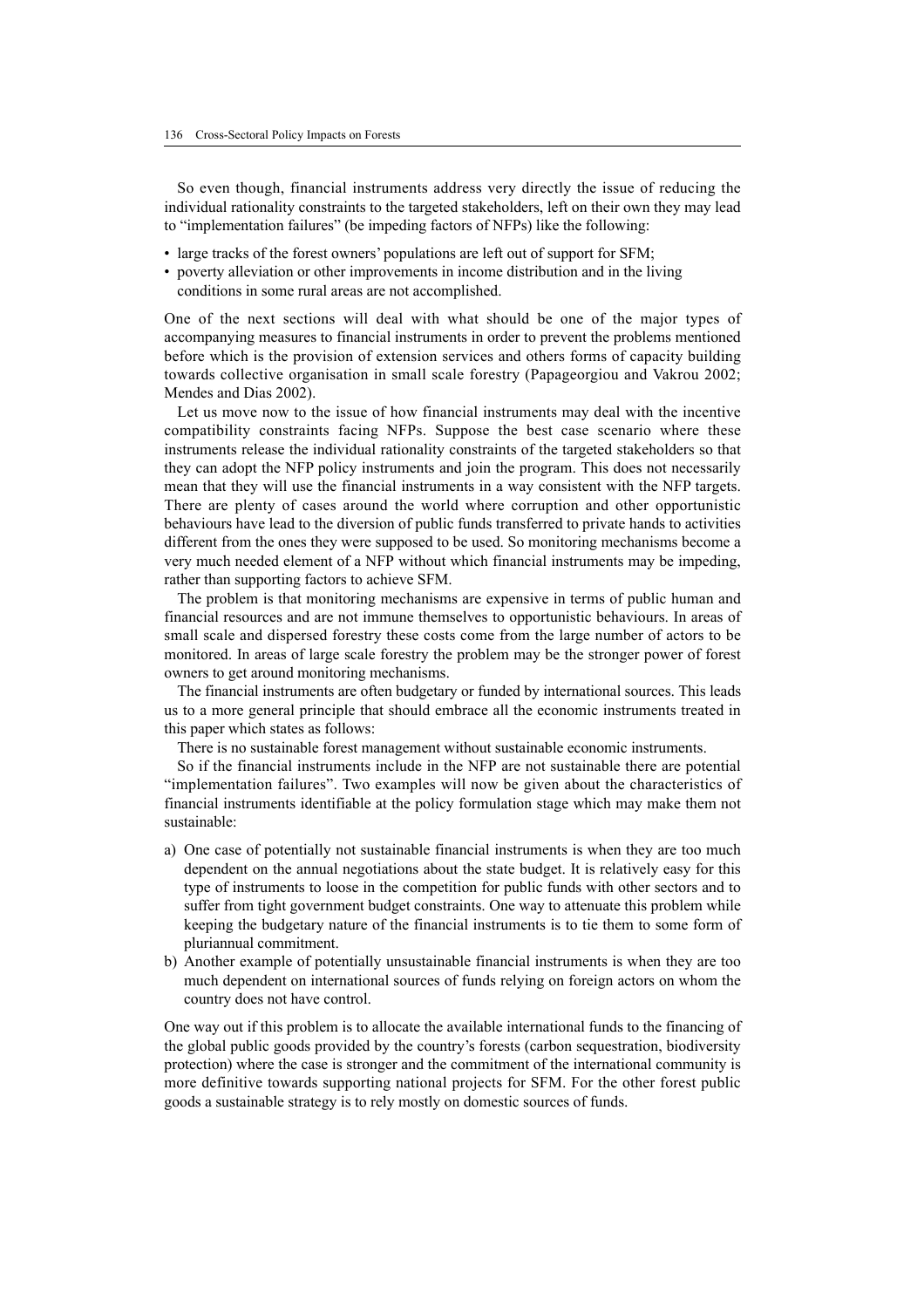One strategy to improve the sustainability of financial instruments is again to drop the "minimalist approach" and make them complementary of the other economic instruments in their capacity to generate public and private money inflows to forestry by setting up "forest funds", or more generally "environmental funds". The creation of such type of funds at the international level ("Global Forest Fund") for financing the provision of global public goods by forestry is one of the main topics on the agenda of the international forest policy dialogue, but where consensus is not forthcoming. Some steps in that direction have already been undertaken with the Global Environmental Facility and the ITTO Bali Partnership Fund, but developing countries are claiming much more resolute steps than these. Currently there are environmental funds in more than 20 countries, with some good examples specially targeted to SFM like FONAFIFO in Costa Rica. In some countries (see Mendes 1998, 1999, for the case of Portugal) this type of fund is stated in the national legislation, but remains as a "background right", without further steps towards its institutionalisation.

These funds often need some form of grant to get started, coming either from domestic sources (state budget), or from international sources (debt conversion, debt swaps, international philanthropic assistance, etc.). With this initial capital they combine other sources of funds:

- earmarked taxes (on fossil fuels, for example);
- charge systems;
- fines resulting from liability systems;
- revolving credit systems;
- philanthropic contributions;
- private capital with "green" objectives.

It is out of this money that financial support is provided to forest owners who are willing to comply with the type of SFM objectives presiding to the creation of the fund.

Diversification of the origins of resources feeding the financial instruments contributes positively to its sustainability: if one fails the other can make it up. This is why the forest or environmental funds may be a good idea.

It is obvious that crucial necessary conditions for the existence of sustainable financial and other economic instruments are the following:

- Political commitment to SFM;
- Participatory mechanisms:
- Intersectoral coordination.

These conditions may not sufficient. For example:

- political commitment may not be strong enough and may not have a long enough time perspective;
- participatory mechanisms may be not wide enough, and may not lead to long lasting consensus;
- intersectoral coordination may also not be wide enough, leaving out major stakeholders.

The other way around, it is obvious that the existence of sustainable financial and other economic instruments contributes positively to some of the NFP procedural elements. One feed back effect of this nature is with respect to participation and intersectoral coordination. If private stakeholders from forestry and from other sectors observe a credible public commitment to support SFM they will be more willing to participate in the NFP process and contribute to SFM than if that commitment seems unsustainable (Mendes 1998, 1999).

There is one issue briefly referred to in the previous paragraph which deserves to be highlighted. Sustainable financial and other economic instruments towards SFM are very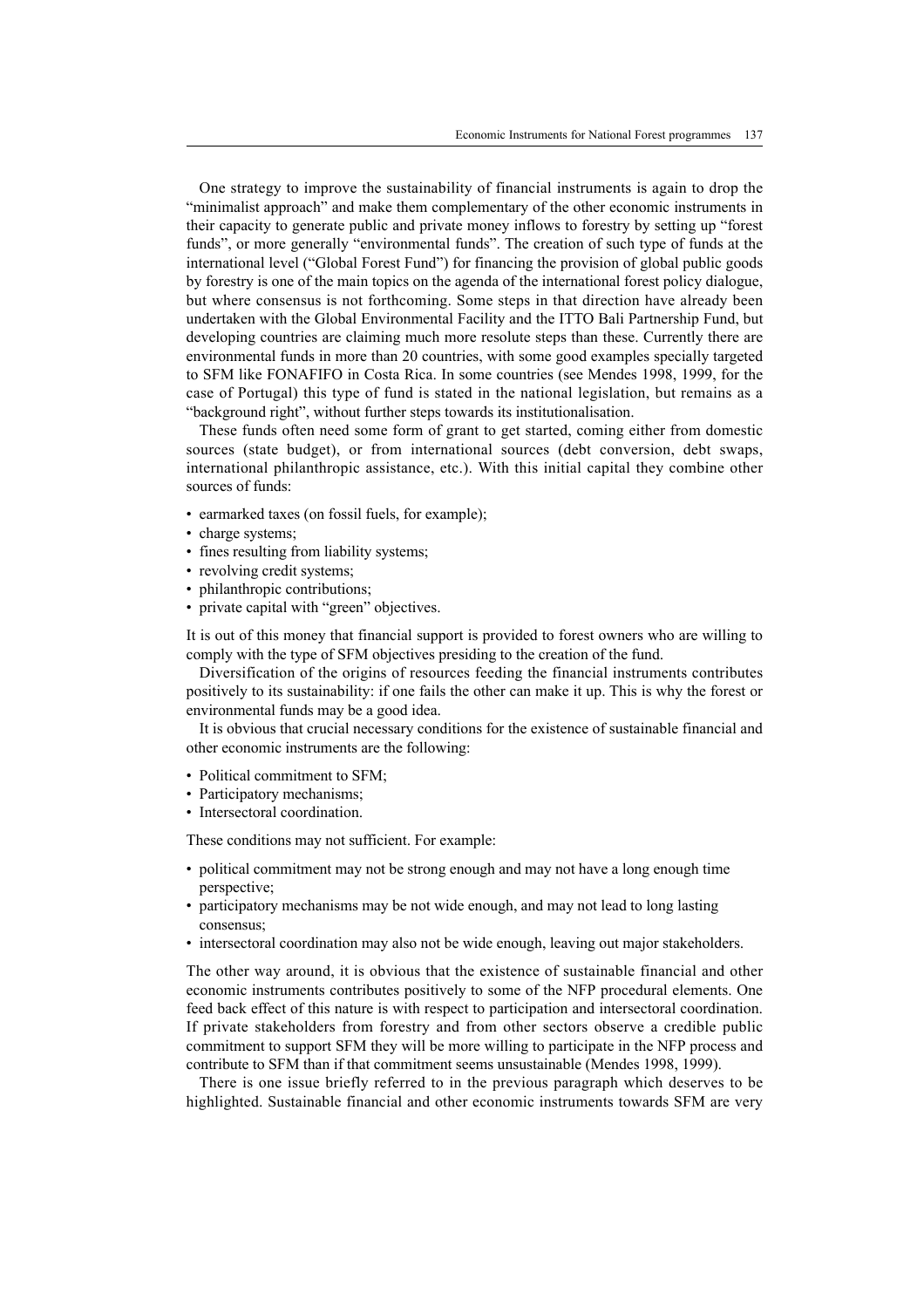likely to leverage and increase private capital inflows to forestry. The rationale for this statement is obvious and the available empirical evidence also points in this direction (UNDP 1996; Chipeta and Joshi 2001).

#### **9. Liability Systems**

There are two types of liability systems targeting the internalisation of externalities (Panayotou 1998):

- legal liability;
- liability insurance.

Legal liability has the following characteristics (Panayotou 1998):

- a) it imposes a threat of legal action to recover the damages:
	- damage to natural resources;
	- property damage;
	- damage to human health or loss of life;
	- non-compliance to environmental regulations;
	- non-payment of due taxes or charges;

b) it acts ex post, that is, after the damage has been generated.

Liability insurance consists in pooling liability risks among liable parts (Panayotou 1998). Since there are economies of scale in risk sharing, this policy will reduce the burden on each party each may face liability risks. A system of this nature is required in Chile for the concessionaries of public forests.

#### **10. Environmental Performance Bonds and Deposit Refund Systems**

Performance bonds and deposit refund systems are similar to liability systems in the sense that they also aim at shifting to the private sector responsible for environmental damage the costs of repairing those damages. The difference with respect to liability systems is that performance bonds and deposit refund systems act ex ante, instead of ex post (Panayotou 1998). So they are part of a preventive approach to environmental risks.

Environmental performance bonds as they apply to forestry can be deposits paid by concessionaries of public forests into a government managed interest bearing fund which is refunded if the SFM commitments of the concessionaries are met and when the concession ends. This system has been applied in forestry in Malaysia and Philippines.

Deposit refund systems are applied more and more widely to discardable polluting objects. Forestry does not directly produce this kind of objects, but there is still a link between this policy instrument and SFM. Often this type of objects are discarded in forest lands causing serious damages to forests (forest fires, land contamination, etc.). So the more there are deposit refund systems in place the less is the risk of these damages to forestry.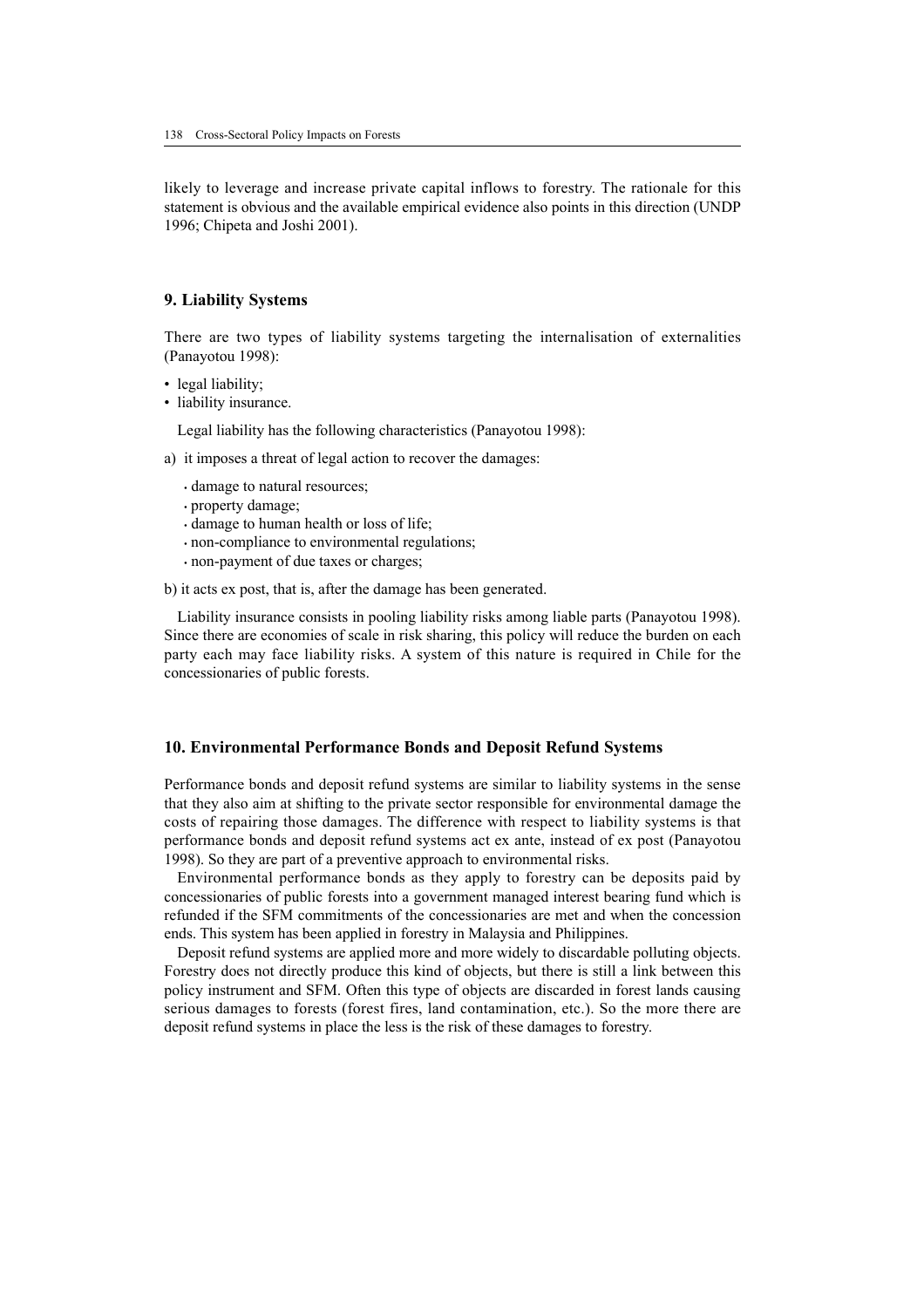## **11. Public Provision of Services Supporting Private Sustainable Forest Management**

Public provision of services supporting private SFM already falls somehow outside the range of the economic incentives policy spectrum, if we want to restrict these to incentives for activities where the private sector is directly responsible.

However, there are services very important to support private SFM which are publicly provided either because of their strong public goods nature and/or because the institutional setting of the country which makes it not feasible or advisable to go quickly for private provision. Here are some examples:

- a) Knowledge production activities: research with results for the public domain;
- b) Knowledge management activities:
	- technical and scientific cooperation;
	- training;
	- extension and technical assistance services

c) Forest protection activities:

- protection against forest diseases;
- protection against forest fires (monitoring and extinguishing).

In some of these cases it is possible and advisable for the public sector to be the direct provider, at an early stage, and then gradually shift responsibilities for direct provision to private stakeholders, while keeping an indirect intervention, for example, by funding part of the investment and management costs. Areas where this can and has been done are training and extension.

It was stressed before the fact highlighted by several case studies around the world (UNDP 1996; Chipeta and Joshi 2001; Papageorgiou and Vakrou 2002; Mendes and Dias 2002) where the absence of forest extension services was probably a major impeding factor for public financial instruments to contribute in a more efficient and equitable way to forest development, especially in areas of small scale forestry:

- extension services help forest owners to have access to the available policy instruments by lowering the transaction costs that are involved in applying for those instruments (lowering the "individual rationality" constraints);
- extension services provide knowledge management activities that are crucial to orient the forest investment and management activities supported by the financial incentives according to the best available practices for SFM;
- extension services help forest owners to get collectively organised in order to have a participative role in the policy processes.

By playing these positive roles with respect to forest owners engagement in NFPs, forest extension services may interact with financial instruments in another positive way. Since they help to bring in more forest owners than a "minimalist approach" to public financial instruments, they contribute to increase private capital inflows to forestry. More specifically, they make more forest owners to be willing and able to invest their own money in SFM.

It was said before that a desirable road for evolution of this kind of policy instruments would be for the public sector to play a start role in directly launching these activities and then retreat gradually to a role of partial funding of their private provision, namely by collective organisations of forest owners. This may be a feasible and promising strategy for developing small scale forestry and effectively improving the private capital inflows towards SFM.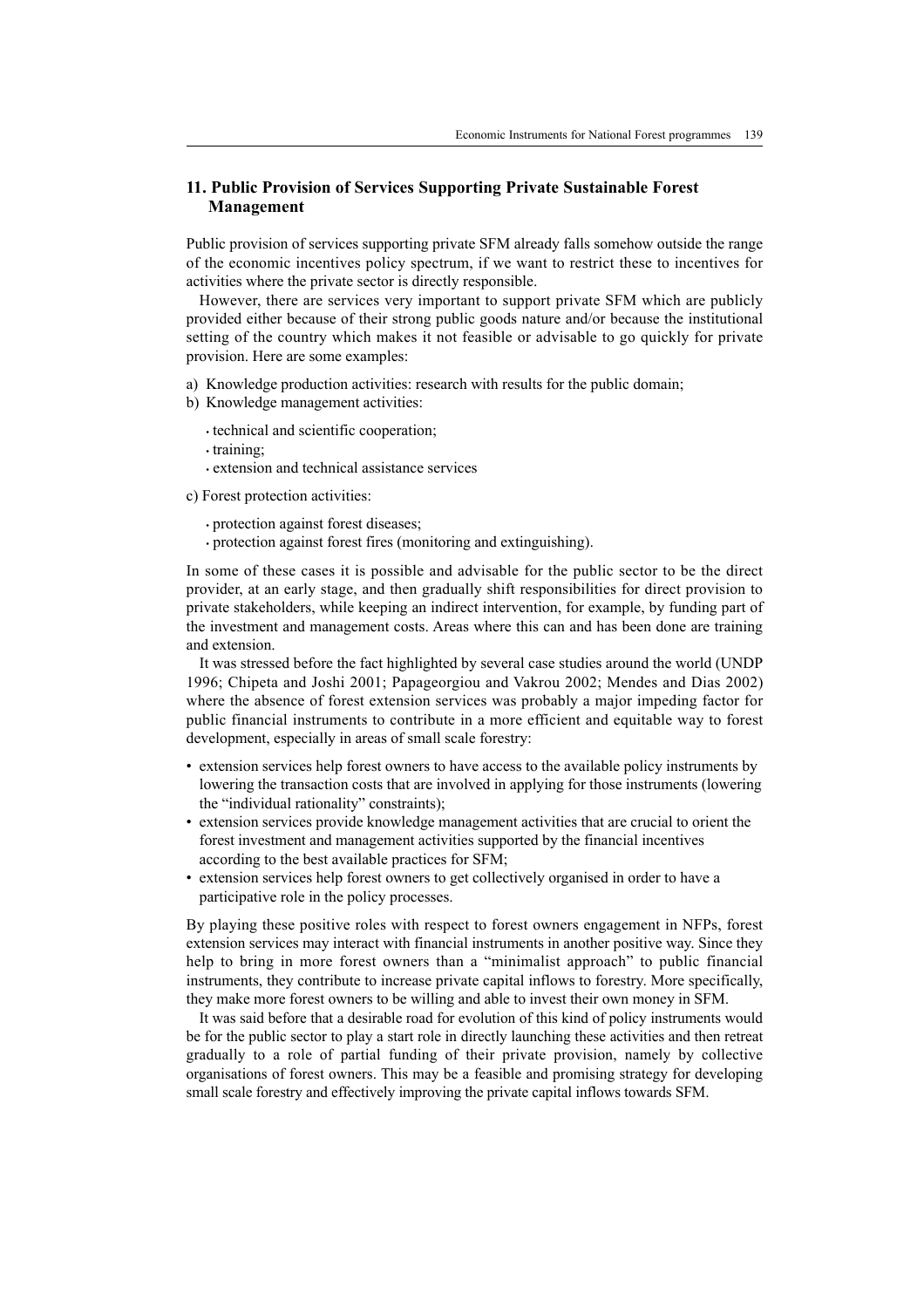#### **References**

- Castellanos, Fernando Raga. 2001. The Private Sector and Sustainable Forest Management A Private Perspective from South America's Southern Cone. In Chipeta, Mafa E. and Mahendra Joshi (eds.), The Private Sector Speaks: Investing in Sustainable Forest Management. Bogor, Indonesia: CIFOR. Pp. 79–110.
- Chipeta, Mafa E. and Mahendra Joshi (eds.). 2001. The Private Sector Speaks: Investing in Sustainable Forest Management. Bogor, Indonesia: CIFOR.
- Dworkin, Ronald. 1978. Taking Rights Seriously. Cambridge, MA: Harvard University Press.
- Goldblatt, Mike. 2001. Investing in the Future: The Private Sector and Sustainable Forest Management. In Chipeta, Mafa E. and Mahendra Joshi (eds.), The Private Sector Speaks: Investing in Sustainable Forest Management. Bogor, Indonesia: CIFOR. Pp. 145–172.
- Landrot, Jean-Jacques and Steven Speed. 2001. Private-Sector Investment in Sustainable Forest Management in Humid Tropical Africa. In Chipeta, Mafa E. and Mahendra Joshi (eds.), The Private Sector Speaks: Investing in Sustainable Forest Management. Bogor, Indonesia: CIFOR. Pp. 13–36.
- Mendes, Américo M. S. Carvalho. 1998. Forest Policy in Portugal: main issues at stake. Ilpo Tikkanen and Brita Pajari (eds.). Future Forest Policies in Europe – Balacing Economic and Ecological Demands. EFI Proceedings N.º 22. Joensuu: European Forest Institute. Pp. 351–390.
- Mendes, Américo M. S. Carvalho. 1999. National Forest Planning in Portugal. In Formulation and Implementation of National Forest Programmes. Vol II: State of the Art in Europe. Proceedings of the International Seminar held in Freiburg, Germany 18–20 May 1998. Peter Glück, Gerhard Oesten, Heiner Schanz and Karl-Reinhard Volz (eds.). EFI Proceedings 30. European Forest Institute. Pp. 223–244.
- Mendes, Américo M. S. Carvalho. 2000. National Forest Programmes and policy planning: An Economic Outlook of the Normative Approaches. In "National Forest Programmes. Social and Political Context. Madrid, Spain, 18–21 October 2000. Proceedings", Peter Glück, José Maria Solano López, Eduardo Rojas-Briales, Heiner Schanz and Willi Zimmerman (eds.). Madrid: Ministerio de Medio Ambiente. 2000. Pp. 69–79.
- Mendes, Américo M. S. Carvalho and Rafael A. R. da Silva Dias. 2002. Financial Instruments of Forest Policy in Portugal in the 1980s and 1990s. In Andreas Ottitsch, Ilpo Tikkanen and Pere Riera (eds.). Financial Instruments of Forest Policy. EFI Proceedings 42. European Forest Institute. 2002. Pp. 95–116.
- Panayotou, Theodore. 1998. Instruments of Change. Motivating and Financing Sustainable Development. London: Earthscan.
- Papageorgiou, Kostas and Alexandra Vakrou. 2002. Financial incentives in Greek forest policy; implication for financing a NFP. Paper prepared for the COST Action E 19 meeting in Savonlinna, Finland, 5–6 April 2002.
- Rojas-Briales, Eduardo. 2002. A Spanish experience: the forest plan of Catalonia and its consequences for private forest management. Paper prepared for the COST Action E 19 meeting in Savonlinna, Finland, 5–6 April 2002.
- United Nations. 1992. Conference on Environment and Development: Earth Summit 1992. The UN Conference on Environment and Development, Rio de Janeiro, Brazil. London: Regency Press.
- United Nations Development Programme. 1996. Financial mechanisms and sources of finance for sustainable forestry. Workshop Proceedings, 4 to 7 June, Pretoria, South Africa.
- United Nations Development Programme. 1999. Financing Sustainable Forest Management. Workshop Report. Croydon, London, UK, 11–13 October 1999. New York: UNDP, Bureau for Development Policy, SEED.
- White, Andy, Augusta Molnar, Alejandra Martin and Arnoldo Contreras-Hermosilla. 2002. To Johannesbourg and Beyond: Strategic Options to Advance The Conservation of Natural Forests. Discussion Paper for the GEF Forest Roundtable, March 11 2002, New York, in conjunction with the 2.nd UN Forum on Forests.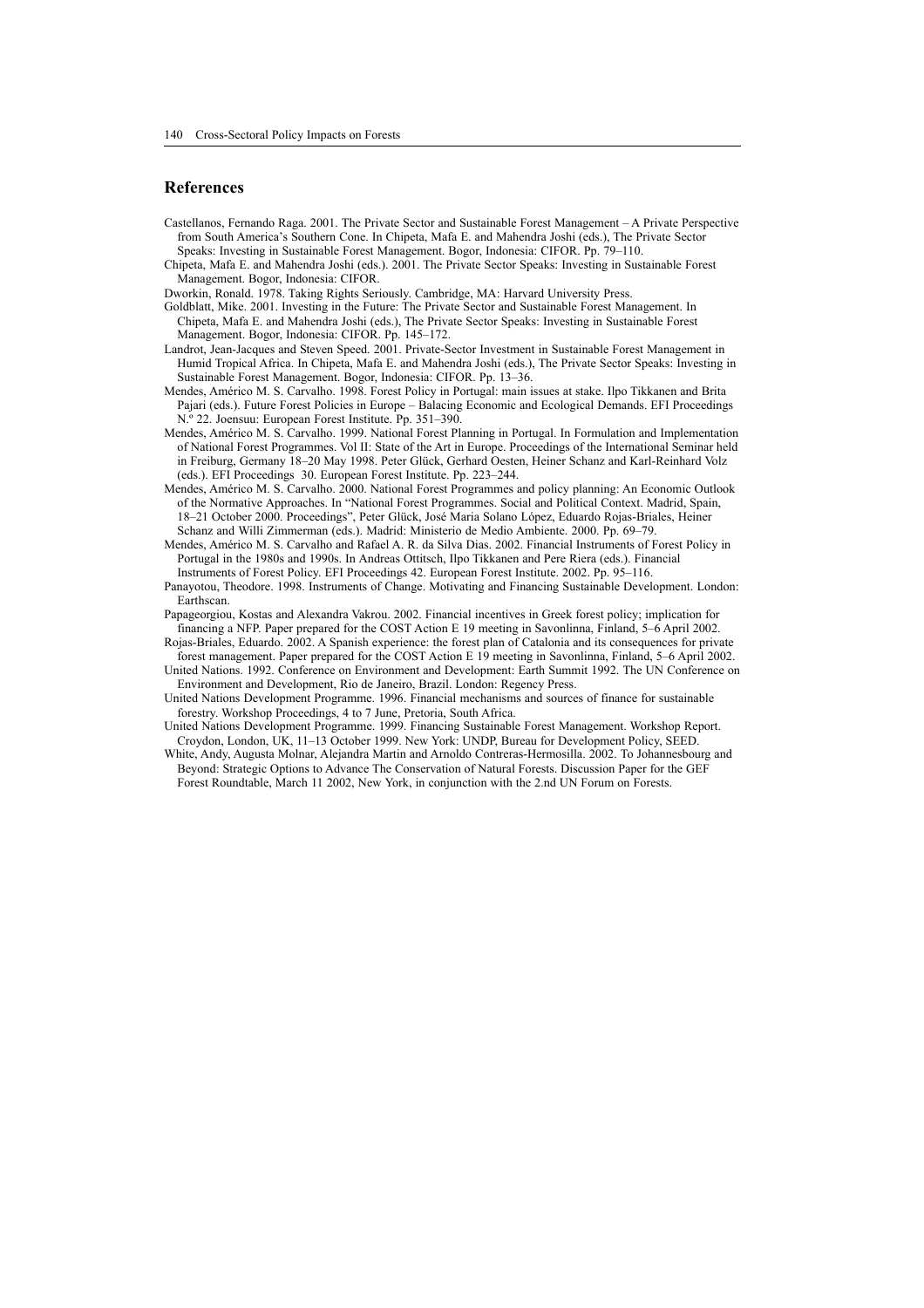# **Evaluation of Supporting and Impeding Factors of National Forest Programmes**

*Américo M. S. Carvalho Mendes*

Universidade Católica Portuguesa, Faculdade de Economia e Gestão Porto, Portugal

#### **Abstract**

The first part of the paper defines the concepts of a substantive National Forest Programme (NFP), and of supporting and impeding factors of NFPs. For the first one the paper distinguishes three variants, one for each stage of the policy process (policy formulation, policy output and policy outcome). The second part of the paper proposes some key issues to be addressed in the evaluation of supporting and impeding factors of NFPs, especially at the policy formulation stage where most of them are right now. The issues are the following: the need for a holistic and case based approach; the inter- and path dependency relationships among NFP components; non-market interdependencies (externalities and public goods) derived from the nature of NFP targets (sustainable forest management); NFPs as discursive processes leading to new social norms (rights and duties); appropriate matching of targets with policy instruments; effectiveness, controllability, individual rationality and incentive compatibility of policy instruments.

*Keywords: substantive National Forest Programmes, supporting and impeding factors, ex ante* evaluation.

#### **1. Main Issue**

The main issue assigned to Working Group 2 in COST Action E19 was to assess external supporting and impeding factors for the development of substantive NFPs. To tackle this issue one has to clarify the following concepts: What is a "substantive" NFP; What is an "external" factor for an NFP process; and What is an external "supporting" or "impeding" factor for an NFP process.

Ilpo Tikkanen, Peter Glück and Heikki Pajuoja (eds.) Cross-Sectoral Policy Impacts on Forests EFI Proceedings No. 46, 2002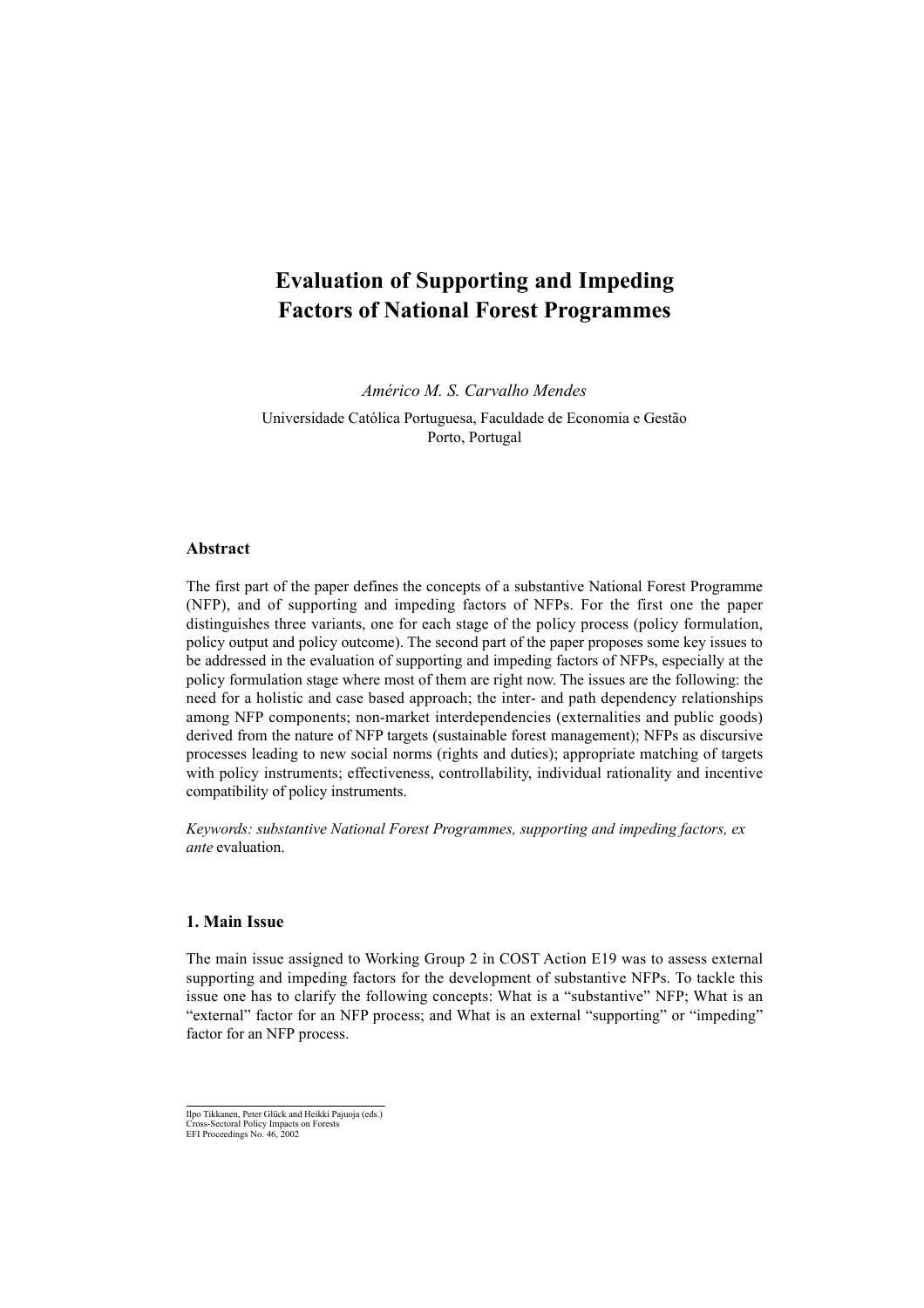## **2. What is a "Substantive" NFP?**

To define what a "substantive" NFP is, one has to specify at what stage this policy process is. This leads to specific concepts of substantiveness, one for each stage of the process.

#### **2.1 Substantiveness at the policy formulation stage**

Since at the policy formulation stage, the NFP process has not yet delivered a final set of policy outputs and policy outcomes, the assessment of its substantiveness can only be based on its procedural ("essential" or "core") elements. This leads to the concept of substantive NFP at the policy formulation stage, which refers to an NFP process having "high" degrees of the following procedural elements:

- participation (Appelstrand 2002);
- intersectoral coordination (Hogl 2002);
- iterativeness (Barstad 2002);
- conflict resolution schemes.

This definition is based on the NFP procedural elements politically agreed in the main international fora. The use of the terms "essential" or "core" during COST Action E19 can be understood as a way to stress that NFPs represent a change in paradigm in forest policy making, with more emphasis than in the past put on the procedural elements mentioned above.

#### **2.2 Substantiveness at the policy output stage**

When the NFP process reaches the policy output stage it has delivered the following types of policy outputs: a set of policy targets which, in this case, are likely to be an operational definition of sustainable forest management (SFM); and a set of policy instruments.

So at this stage, the assessment of the NFP substantiveness can be based not only on its procedural elements, but also on the kinds of policy outputs it has delivered. This leads to the following definition of substantive NFP at the policy output stage:

AN NFP process meeting the following conditions:

- a) "high" degrees of the following procedural elements:
	- participation;
	- intersectoral coordination;
	- iterativeness;
	- conflict resolution schemes;
- b) a set of targets which is:

• an operational definition of SFM concept in its three dimensions (ecological, economic and social);

- internally consistent and
- as consensual as possible among the main stakeholders
- c) a set of policy instruments which are:
	- controllable by policy makers
	- appropriately matched to their targets.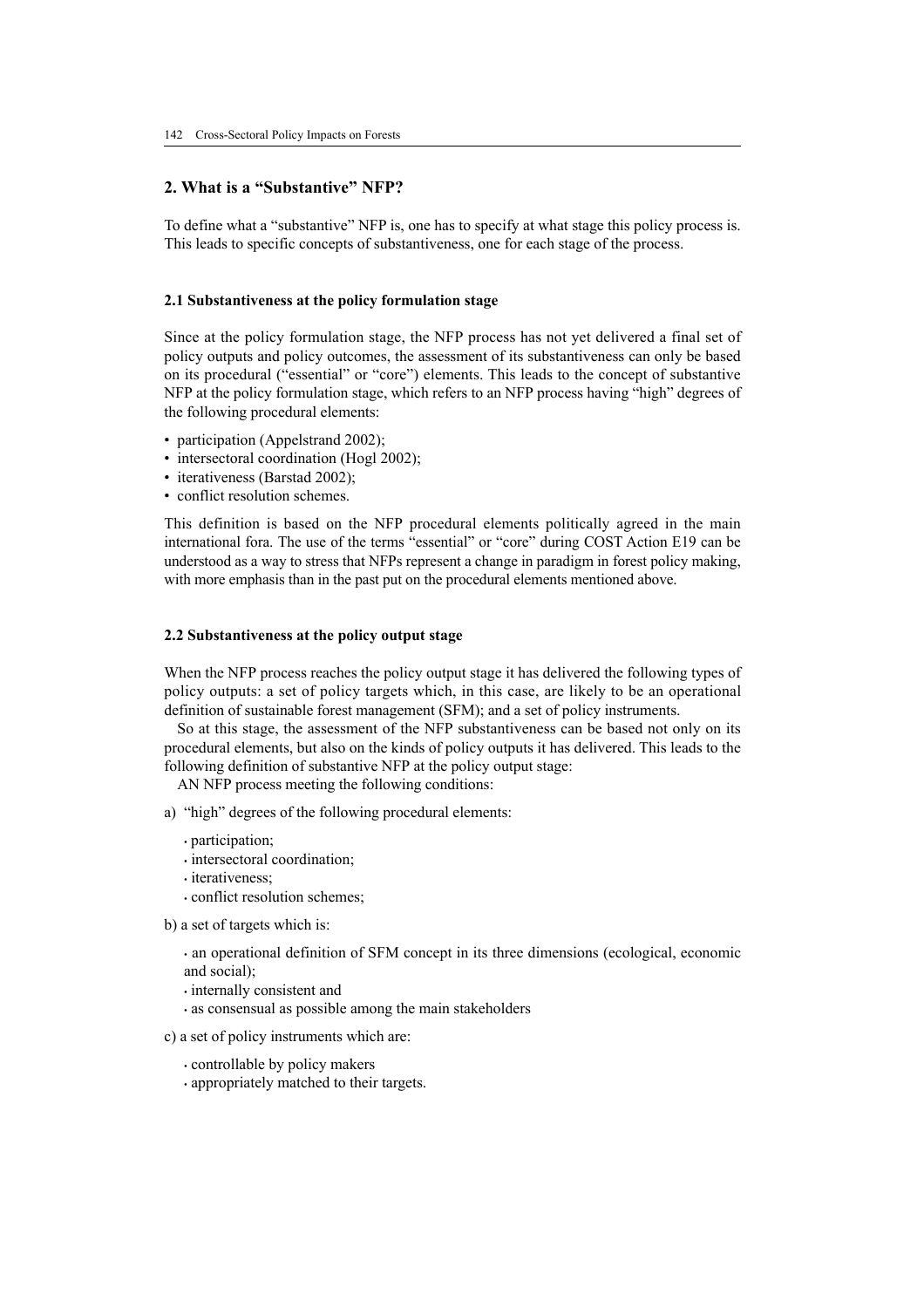At this stage of the NFP process, one of the main issues can be the following *ex ante* evaluative question: is the NFP implementable, that is, are its procedural (degree of participation, intersectoral coordination, iterativeness, etc.) and content elements (specification of targets, mix of policy instruments) such as to make it reasonable to expect the NFP will reach its targets (operational definition of SFM)?

#### **2.3 Substantiveness at the policy outcome stage**

When the NFP process reaches the policy outcome stage it has delivered policy outcomes. So the assessment of its substantiveness should consist in evaluating *ex post* whether or not it actually met the targets it was set out to reach, and why things happened the way they did. This leads to the following definition of the substantive NFP at the policy outcome stage – an NFP process meeting the following conditions:

- a) "high" degrees of the following procedural elements:
	- participation;
	- intersectoral coordination;
	- iterativeness;
	- conflict resolution schemes;
- b) a set of targets which is:
	- an operational definition of SFM concept in its three dimensions (ecological, economic and social);
	- internally consistent and
	- as consensual as possible among the main stakeholders
- c) procedural elements and policy instruments which were such as to effectively meet the NFP targets.

#### **3. What is an "external" factor of an NFP process?**

In the first meetings of Working Group 2 of COST Action E19 the working definition of an NFP "external" factor adopted by the participants was simply a "negative" one: an NFP "external" factor is any factor that is not an NFP "essential" (or procedural) element. So this concept led to an approach by extension which simply consisted in writing down a list of factors with that characteristic. The list initially agreed within the group in the Freiburg meeting of March 2000 was the following:

- legal regulations;
- institutional aspects;
- financial and other economic instruments;
- land tenure;
- multilevel governance;
- advocacy coalitions;
- political culture and social context.

Later on a conceptual clarification was made in this matter. It consisted in differentiating between two kinds of "external" factors: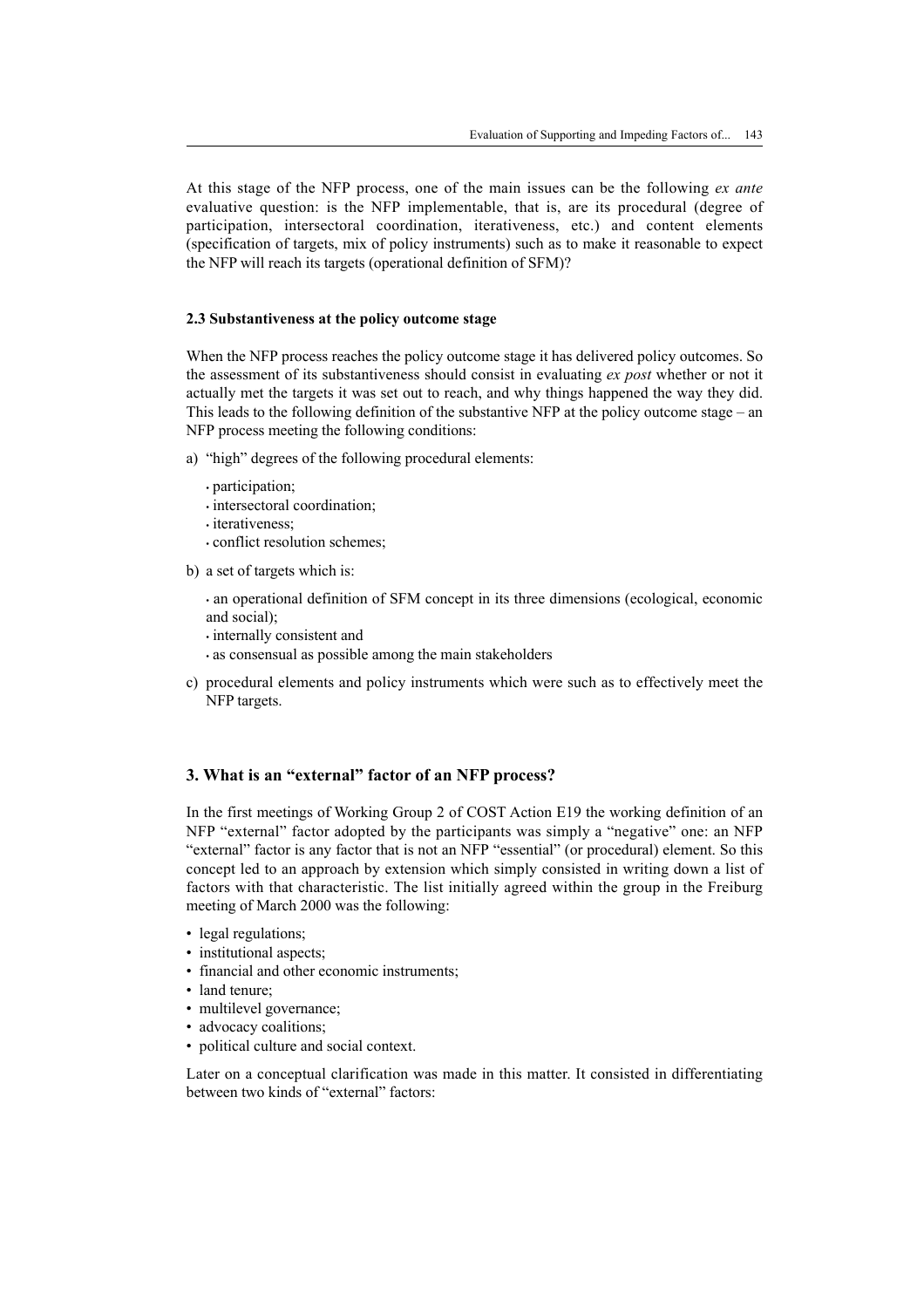- a) those that are policy instruments and may become part of the NFP as the process reaches the policy outcome and policy outcome stages (for example, legal regulations, financial and other economic instruments);
- b) those that will remain outside the scope of control of the NFP policy makers as exogenous factors, or policy constraints of the process, which does not necessarily mean that they will remain unchanged by its outcomes.

## **4. What is a "supporting" or "impeding" factor of an NFP process?**

The only general statement one can make here is that an NFP "supporting" ("impeding") factor is an "external" factor (in the sense defined above) contributing positively (negatively) to the following:

- a) "high" degrees of the NFP desired procedural elements (participation, intersectoral coordination, iterativeness, conflict resolution schemes);
- b) NFP targets (operational definition of the SFM concept).

In general, there is no such thing as an NFP "supporting" or "impeding" in itself. This quality of an external factor depends on its context (other external elements, specific characteristics of the NFP procedural elements, NFP policy instruments, specific NFP targets) and on its interdependencies with that context.

## **5. What does this all imply in terms of analysis of the relationships between the components of an NFP process?**

#### **5.1 Holistic and case based approach**

The context dependency of an "external factor" to qualify for a "supporting or impeding factor" of an NFP implies that results from one country, or from one period of time are not automatically transferable to other countries or periods of time. It also implies that we need to take a holistic and case based approach to assess "supporting" or "impeding" influences to specific NFP processes. The group of "supporting" or "impeding" factors may vary a lot from country to country. A first empirical indication in this direction was provided by the country survey carried out among COST E19 Working Group 2 participants.

This does not imply, however, that we cannot say anything more specific than this about "supporting or impeding influences" on NFP process before getting into case studies. In the next section some general hypothetical propositions will be provided for NFP evaluation at the policy output stage.

#### **5.2 Inter and path dependency**

Another important implication context dependency is that we should not look for one way, linear causality relationships between NFP "external" factors and the other components of the NFP process (procedural elements, policy instruments and policy outcomes). Instead we should consider the NFP process as a complex social process, whose components are inter and path dependent: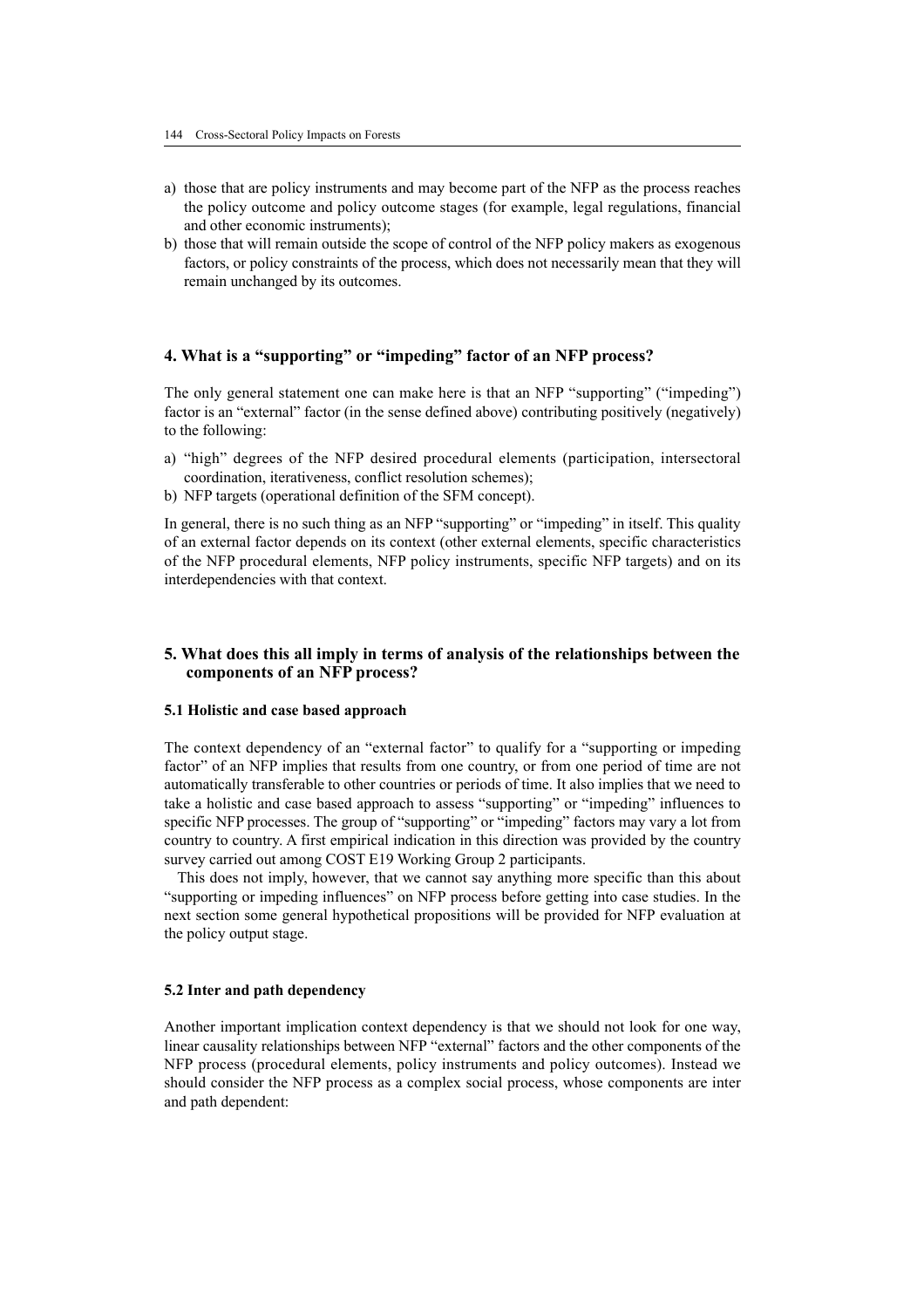- they act and react on each other;
- these actions and reactions often generate "lock in" effects, that is, the initial conditions matter for the history of the whole process (for example those stakeholders that are or get an advantageous position will resist changes which may undermine that advantage).

#### **5.3 Non-market economic interdependencies**

We don't need to get into normative discussions about what should be the specific content of the SFM concept as overall designation for the targets of NFP processes, in order to be able to draw important positive implications about the interdependencies among the components of these processes. One group of implications comes from the fact that whatever is the specification of the SFM adopted by the stakeholders in the NFP processes it always calls for an increasing role of forests in the provision of positive externalities and public goods. Without appropriate policy instruments and procedural elements, it is very unlikely that these externalities and public goods can be delivered. So one has here a wide domain of interdependencies to look for between NFP outputs (operational specification of the SFM concept by the NFP stakeholders and the corresponding policy instruments), NFP procedural elements and the NFP outcomes.

## **5.4 Social and political interdependencies and new modes of governance**

Another important group of interdependencies that comes out of the SFM concept as target of the NFP processes, whatever way this concept is specified, is that the provision of the positive externalities mentioned above, as well as the provision of other forest goods and services aimed at by the process, always involves changes in the system of social norms governing the activities of the stakeholders in the process: their liberties (what they may do) and immunities, their duties (what they have to do) and liabilities (what happen to them if they don't do what they have to do), their rights and powers (what they can do) and their disabilities (what they cannot do) and exposures. These changes may become legally binding, but not necessarily. If NFPs are really "substantive" in the sense previously defined, participation will be effective, so that these normative implications of NFPs may often be the result of consensus building through public discussion among stakeholders, like in the ethics of discussion advocated by Habermas (1999). This way of building or changing social norms constitutes a new mode of governance of the interactions among the major stakeholders in the forest policy process.

The analytical and practical implications that come out from this fact are the following:

- one should look at the way the different NFP components and interdependencies among them change the system of social norms regulating the interactions among the major stakeholders, especially, in view if identifying who is gaining and who is gaining with those changes;
- the gainers would very probably be "supporting" factors and the loosers "impeding" factors of the NFP process;
- if the process delivers policy outputs appropriate to compensate the loosers without hurting the gainers, it will be more likely to be successful in reaching its targets.

So one has here another wide domain of interdependencies to look for between the NFP policy outputs (specification of the SFM concept; NFP policy instruments), its "external" factors (social and political context, legal regulations, etc.) and its procedural elements and policy outcomes (what the process actually achieved).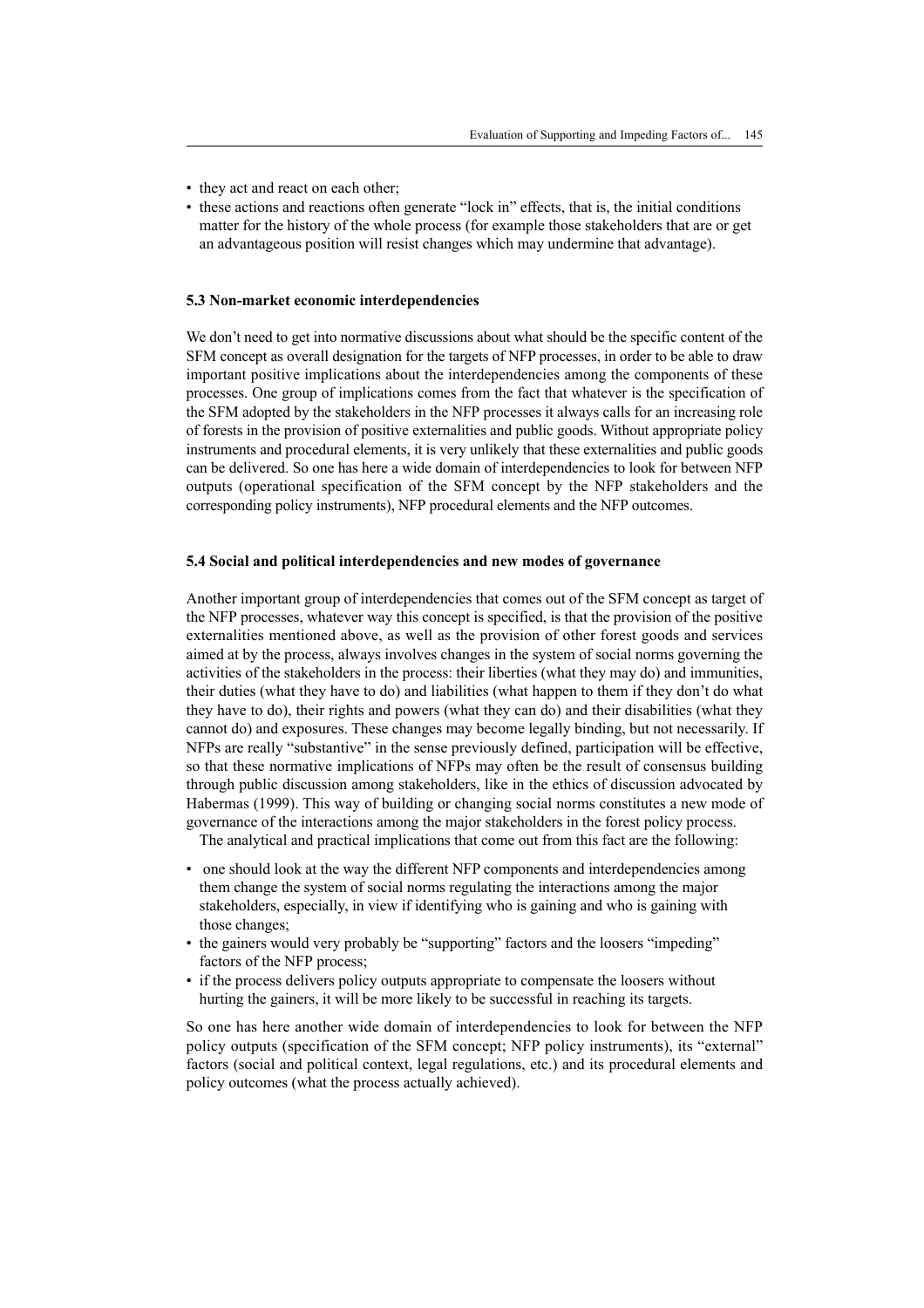## **5.5 No one-sided approach**

NFPs are a paradigm shift in forest policy planning, moving away from bureaucratically driven policy making too much focused on target and policy instrument setting, without caring enough about the procedural aspects for that setting and for policy implementation. So it is understandable that COST E19 vocabulary accentuates this paradigm shift by naming the NFP procedural elements (participation, intersectoral coordination, iterativeness, conflict resolution schemes, and others) the NFP "essential", or "core" elements.

The danger here, for the less averted observer, especially in a time where most NFPs are still at the policy formulation stage, is to forget that they are still also about setting targets and policy instruments, and that they should deliver outcomes consistent with their targets. So one should still remain interested in NFP targets (with a normative perspective if one has to participate in the choice of those targets, or in a positive perspective if one has to draw the implications of the chosen targets in terms of appropriate policy instruments and expected outcomes). One should also remain interested in the appropriate matching of targets to policy instruments and in the conditions for controllability and effectiveness of the policy instruments. Finally, one should not forget that NFPs should ultimately be evaluated in terms of their outcomes compared to the targets they were set out to reach.

This should be obvious to everybody. However, by observing some discussions and even writings about NFPs the conclusion is that it is not so obvious. This is why it is better to make it clear that every one sided approach is bad: it was bad the old bureaucratic approach which emphasized the setting of targets and policy instruments, without caring about the process; it is also bad to shift to the other extreme, by over emphasizing the procedural elements, almost forgetting about the content of targets and policy outputs, as well as about the fact that, ultimately, the merits of NFPs should be evaluated by the way they really could make a (positive) difference towards SFM.

So again what is needed is a holistic, or systemic approach taking into consideration all the components of NFPs (procedural elements, policy outputs, policy outcomes, and exogenous factors) and the interdependencies among them.

## **6. What does this all imply in terms of analysis of NFPs at their current status?**

Currently most NFPs are still at the policy formulation or policy output stages. So one type of analysis that is feasible at this stage is an *ex ante* evaluation analysis whose main issue was previously stated as follows: is the NFP implementable, that is, are its procedural (degree of participation, intersectoral coordination, iterativeness, etc.) and content elements (specification of targets, mix of policy instruments) such as to make it reasonable to expect the NFP will reach its targets (operational definition of SFM)?

Let us now look with more detail into this issue.

## **6.1 Implications derived from SFM as target of NFPs**

As was said before, we don't need to get into normative discussions about what should be the contents of the SFM concept as target for the NFP processes in order to draw some positive implications for a process having this kind of target. As was also said before, one group of implications comes from the fact that whatever is the specification of the SFM adopted by the stakeholders in the NFP processes, it always calls for an increasing role of forests in the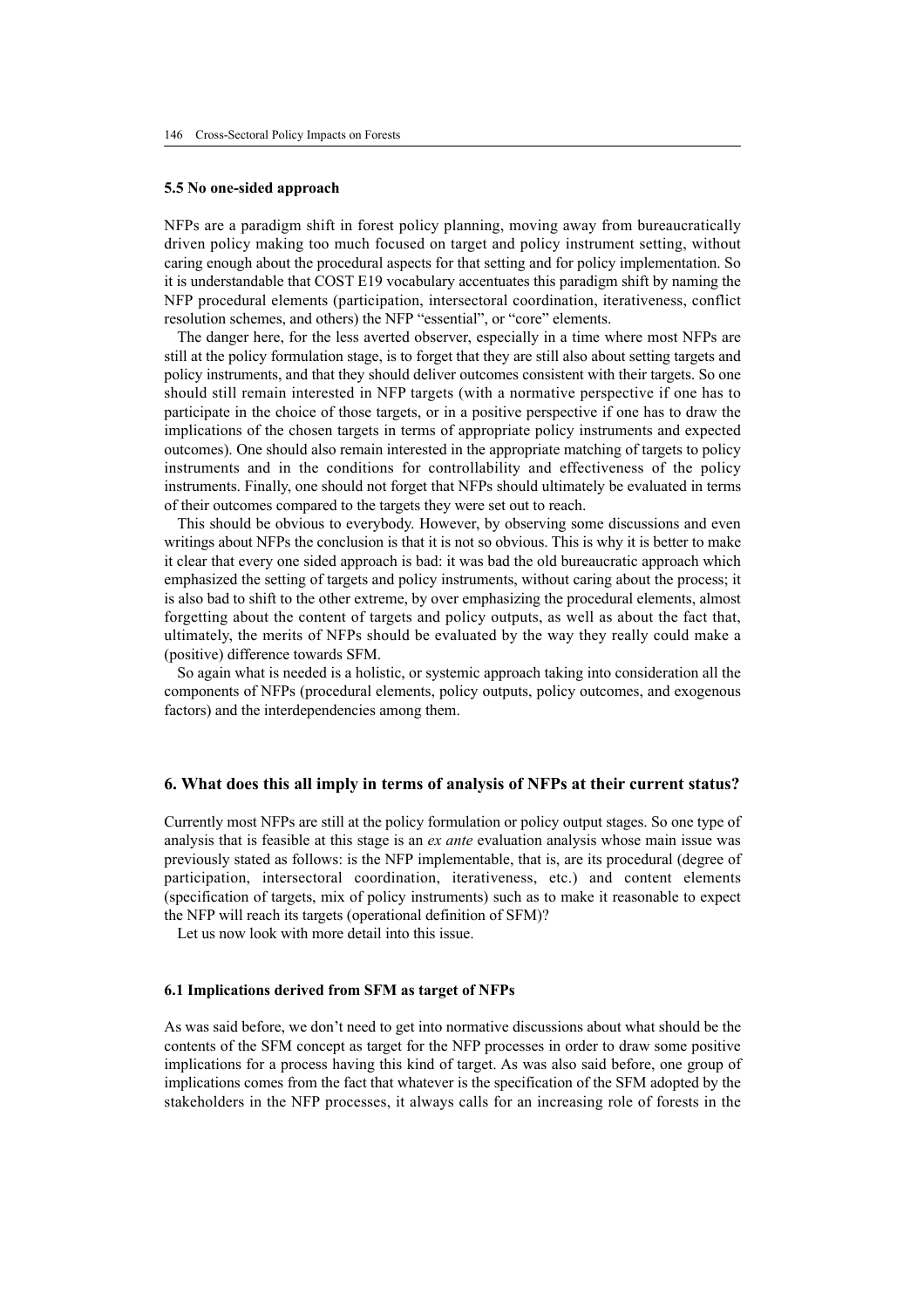| Broad types             | Specific types                                                                                                                                                                                                                                                                                                                                               |
|-------------------------|--------------------------------------------------------------------------------------------------------------------------------------------------------------------------------------------------------------------------------------------------------------------------------------------------------------------------------------------------------------|
| Command<br>and Control  | - Administrative restrictions coercively imposed on private behaviours<br>by the public authorities                                                                                                                                                                                                                                                          |
| Economic<br>Instruments | - Securing or reforming property rights and negotiating private arrangements<br>- Demand pull instruments<br>- Market creation<br>- Fiscal instruments<br>- Charge systems<br>- Public financial instruments<br>- Liability systems<br>- Environmental performance bonds and deposit refund systems<br>- Public provision of services supporting private SFM |

**Table 1.** Policy instruments to internalise externalities and provide public goods.

provision of positive externalities and public goods. This provision calls for a mix of the types of policy instruments presented in Table 1 and dealt with in detail in the companion paper (Mendes 2002). As explained in that paper, if there is inappropriate matching of the NFP targets with these types of instruments, implementation failures are likely to happen.

Another positive implication that can be drawn from having SFM as target for NFPs, without having to make normative choices about its contents, but taking into account the types of choices that can be made in this matter, has to do with the difference between what Castellanos (2001) calls the "micro sustainability" approach and the "macro sustainability" to SFM. More precisely this means the following:

- a) for the supporters of SFM as "micro sustainability" all the sustainability criteria should be met at the stand level;
- b) for the supporters of SFM as "macro sustainability" the relevant scale for meeting the sustainability criteria is at a larger landscape level.

Depending on which of these two camps the specification of the concept of SFM adopted by the NFP falls in, the consequences for mix of economic instruments can be enormous. If the NFP goes for a "macro sustainability" approach to SFM it will allow for the specialisation of the forest lands according to their competitive advantage between areas of intensive forestry more oriented for timber production and areas of less intensive forestry more oriented for conservation purposes (Castellanos 2001). Or all the available empirical evidence shows (UNDP 1996; Chipeta and Joshi 2001) that the major part of private funds flowing to forestry goes to investments in intensive forestry. Therefore a "macro sustainability" approach to SFM is more likely to attract private funds and rely less on public funds than the "micro sustainability" approach.

### **6.2 Implications derived from NFPs as processes changing or setting new social norms**

As was said before, NFPs change or create new social norms regulating the interactions among the stakeholders in the forest policy process. In a very broad sense, we can say the following on this regard:

• to the domestic and even to the foreign population, all NFPs explicitly assign the right of getting from forestry a wide range of positive externalities and public goods (soil and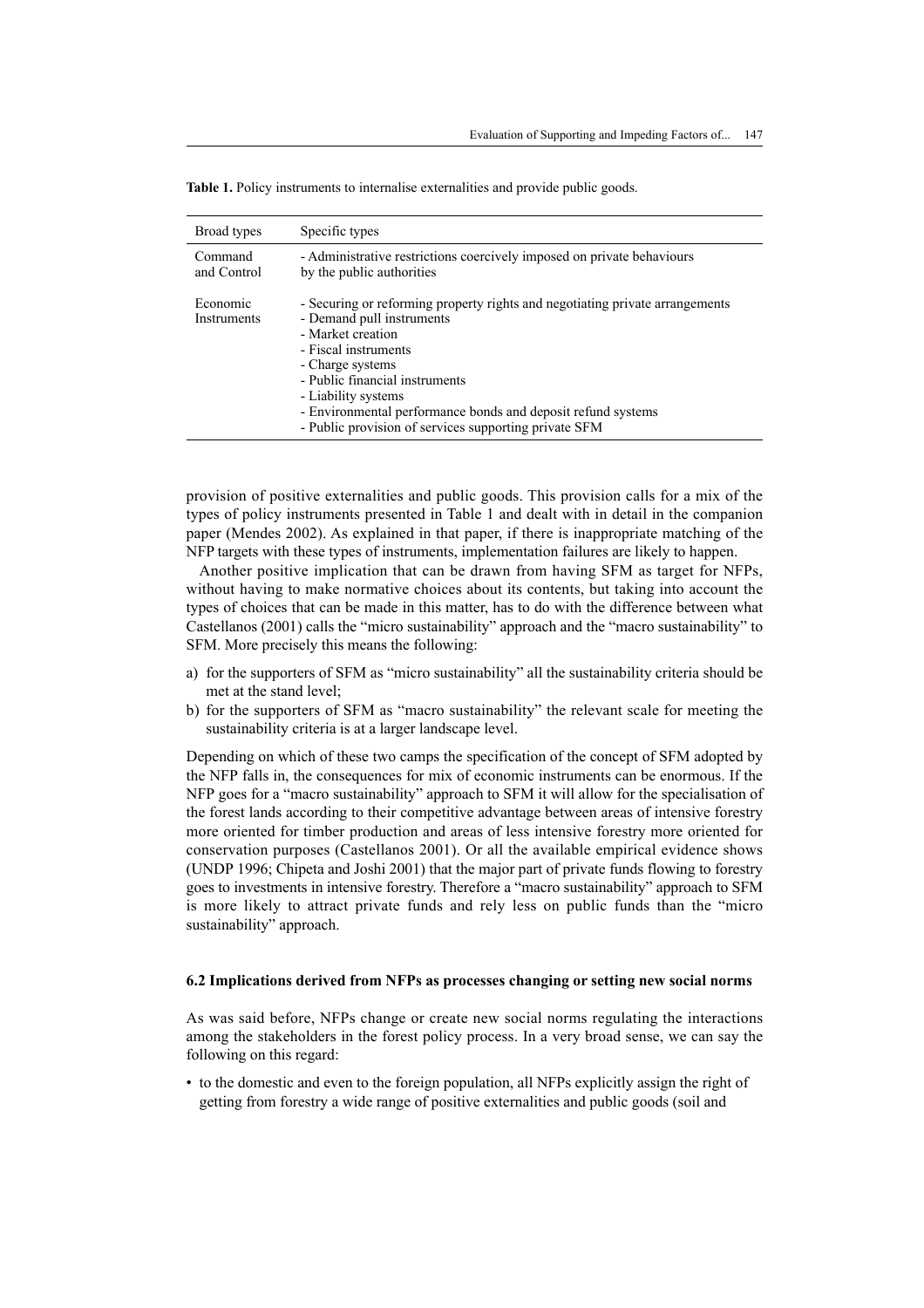watershed protection, carbon sequestration, biodiversity protection, landscape quality, recreational services, etc.);

- for the forest owners the provision of these goods and services becomes a duty;
- as a counterpart of this duty, NFPs should assign to the forest owners the right to get paid by the society for the full cost of providing those goods and services, this duty for the society being the counterpart of the right to be provided with those goods and services.

What all the NFPs do relatively easily about these rights and duties is to establish them as what Dworkin (1978) calls "background" and "abstract" rights:

- as "background rights", it means that they may be recognised, in principle, to their potential holders, but they may not yet be "institutional rights" because they lack the specification of the institutions needed for their implementation;
- as "abstract rights", it means that they may be at a stage of specification which does not yet make them "concrete rights" with a clear content and order of importance relatively to other rights with which they might be in conflict.

One characteristic of rights which has a major importance for the proper design of the policy process both at the policy formulation and at the implementation stages is that rights may be in conflict among themselves (Dworkin 1978). So there is a need for other principles and for mechanisms to set priorities and settle compromises to fix these conflicts. One way to look at the role participatory and intersectoral coordination mechanisms in NFPs can be as procedural elements whose necessity and functions are, at least partially, related to this potential conflicting nature of rights and duties involved in attaining SFM.

So from this view of the NFP process, one can draw a set of specific "implementability questions" which can be generally stated as follows:

- a) Whenever an NFP establishes a duty for some stakeholder, does it provide for appropriate compensatory rights?
- b) Does the NFP states the rights and duties of the concerned stakeholders simply as "background" and "abstract" rights and duties or does it make steps forward towards their institutionalisation and concretisation?

If the answers to these questions are negative then one can expect that there will be implementation failures.

## **6.3 Controllability, individual rationality and incentive compatibility of policy instruments**

Supposing that the NFP includes policy instruments to internalise externalities and provide public goods, as well as compensatory rights for the new duties imposed on some stakeholders, there are further "implementability questions" to be addressed. We can summarize most of these questions by the following one: are the NFP policy instruments likely to be effective in reaching the NFP targets?

A first check for the effectiveness of the policy instruments can be made on the basis of the nature of the specification of the NFP targets: quantitatively fixed or flexible. In the first case, if the NFP does not include, at least, as much policy instruments as fixed targets, the instruments will not be effective (Tinbergen's rule). If there is possible substitutions among targets this problem will not arise.

A second type of check for the effectiveness of NFP policy instruments, especially in countries where forest ownership is predominantely private, is to address the questions: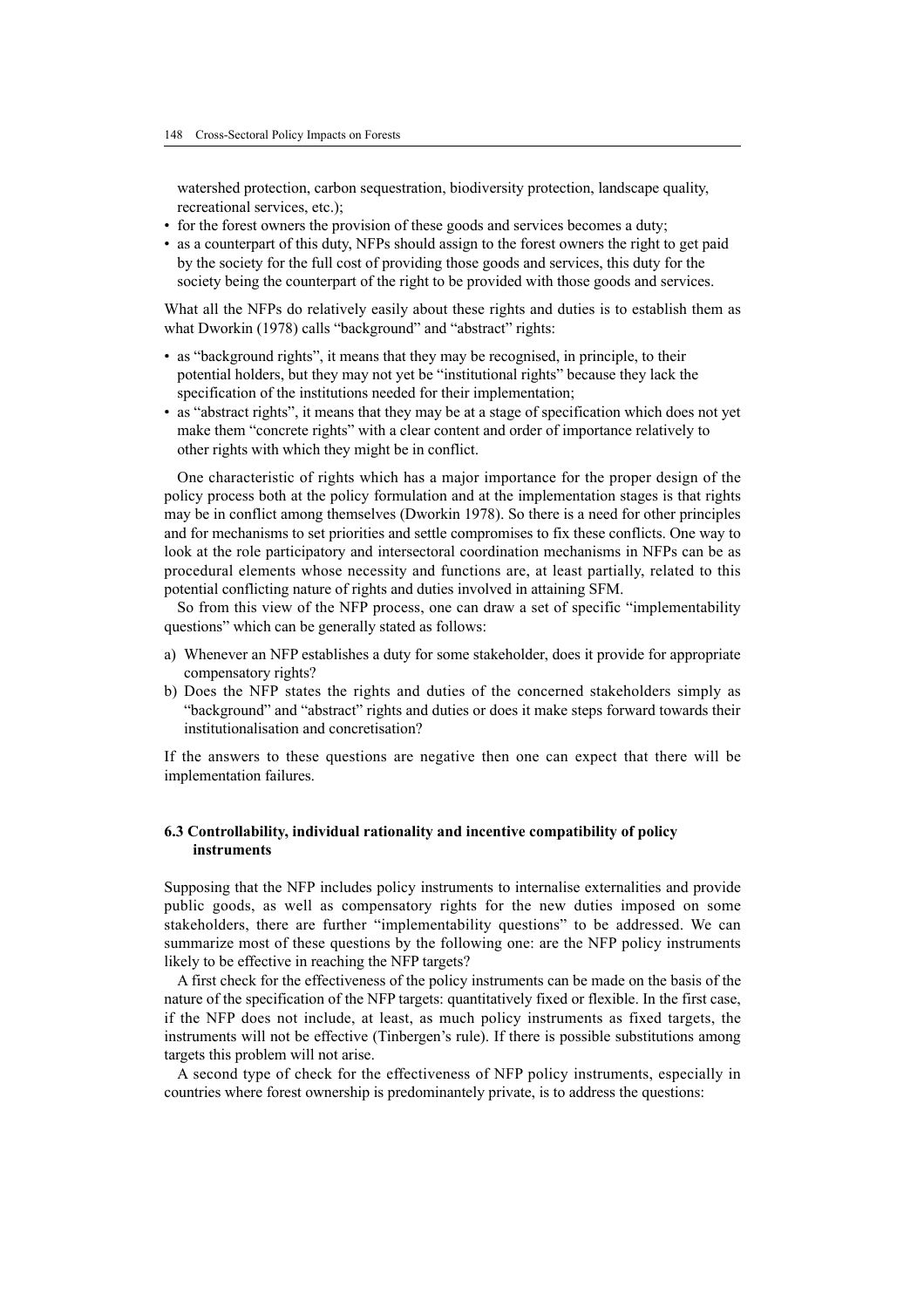MAIN ISSUE: is the NFP implementable, that is, are its procedural (degree of participation, intersectoral coordination, iterativeness, etc.) and content elements (specification of target, mix of policy instruments) such as to make it reasonable to expect the NFP will reach its targets?



**Figure 1.** Summary of the analytical framework for the analysis of nfps at the policy formulation stage(implementability or ex ante evaluation analysis).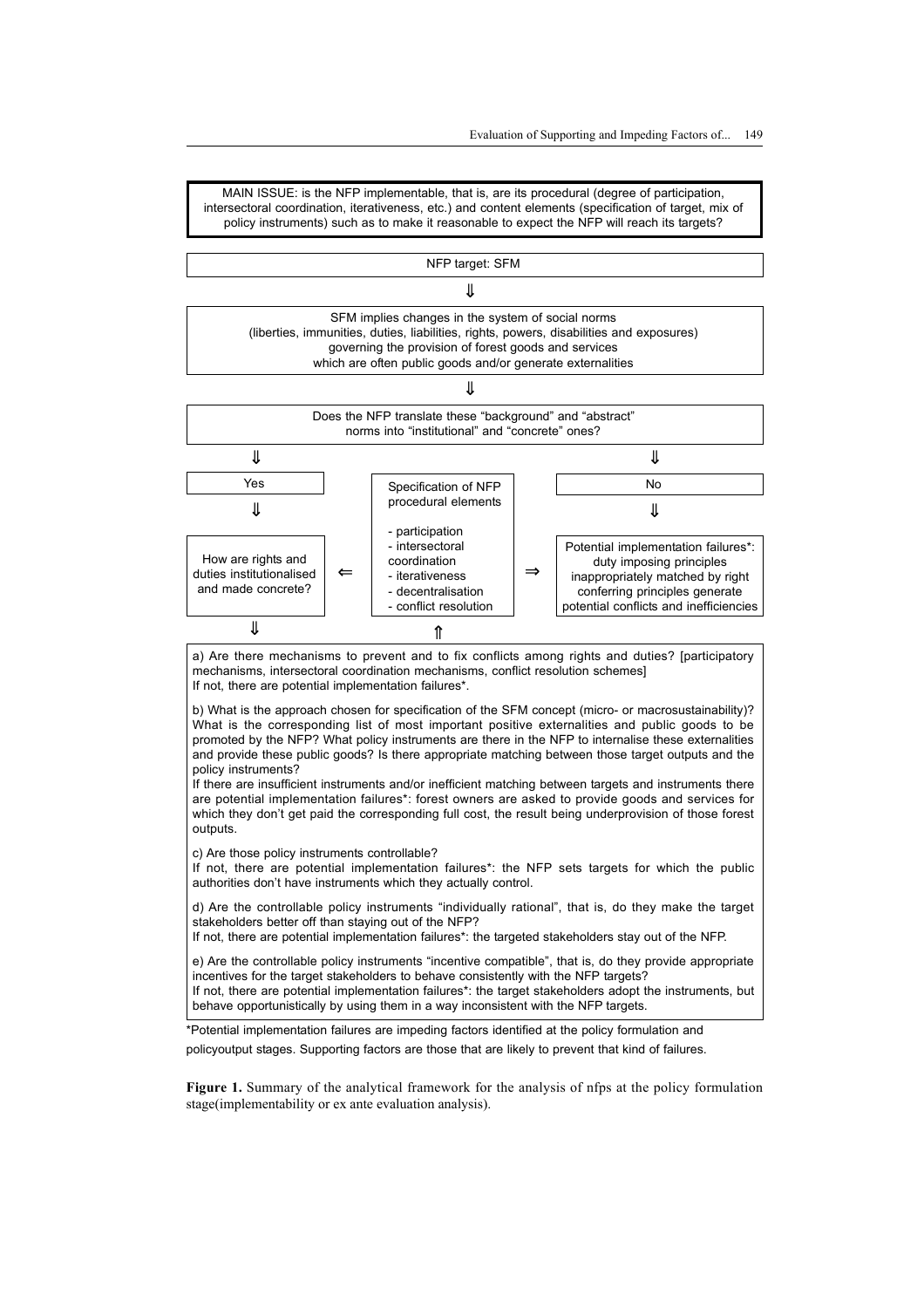- a) are the policy instruments included in the NFP controllable by the policy makers or not?
- b) if they are controllable, can they meet the following implementability constraints (Mendes 2000):
	- individual rationality: are they likely to make the target population better off?
	- incentive compatibility: if they make the target population better off, is this population going to behave in a way consistent with the NFP targets?
- c) is there enough and appropriate monitoring, assessment and review mechanisms to cope with failures to meet these constraints, if they arise?

If the answers to these questions are negative, then one can expect that there will be implementation failures.

#### **References**

Appelstrand, Marie. 2002. Background paper on Public Participation and Collaboration. Paper prepared for the COST Action E19 meeting in Savonlinna, Finland, 5–6 April 2002.

- Barstad, Johan. 2002. Iterative Planning Processes; Supporting and impeding factors. Paper prepared for the COST Action E19 meeting in Savonlinna, Finland, 5–6 April 2002.
- Castellanos, Fernando Raga. 2001. The Private Sector and Sustainable Forest Management A Private Perspective from South America's Southern Cone. In Chipeta, Mafa E. and Mahendra Joshi (eds.), The Private Sector Speaks: Investing in Sustainable Forest Management. Bogor, Indonesia: CIFOR. Pp. 79–110.

Chipeta, Mafa E. and Mahendra Joshi (eds.). 2001. The Private Sector Speaks: Investing in Sustainable Forest Management. Bogor, Indonesia: CIFOR.

- Dworkin, Ronald. 1978. Taking Rights Seriously. Cambridge, MA: Harvard University Press.
- Habermas, Jürgen. 1999. De l'Éthique de la Discussion. Paris: Flammarion.
- Hogl, Karl. 2002. Background paper on "Inter-sectoral Co-ordination". Paper prepared for the COST Action E19 meeting in Savonlinna, Finland, 5–6 April 2002.
- Mendes, Américo M. S. Carvalho. 2000. National Forest Programmes and policy planning: An Economic Outlook of the Normative Approaches. In "National Forest Programmes. Social and Political Context. Madrid, Spain, 18–21 October, 2000. Proceedings", Peter Glück, José Maria Solano López, Eduardo Rojas-Briales, Heiner Schanz and Willi Zimmerman (eds.). Madrid: Ministerio de Medio Ambiente. 2000. pp. 69–79.
- Mendes, Américo M. S. Carvalho. 2002. Economic instruments for National Forest Programmes. (in these proceedings).
- United Nations Development Programme. 1996. Financial mechanisms and sources of finance for sustainable forestry. Workshop Proceedings, 4 to 7 June, Pretoria, South Africa.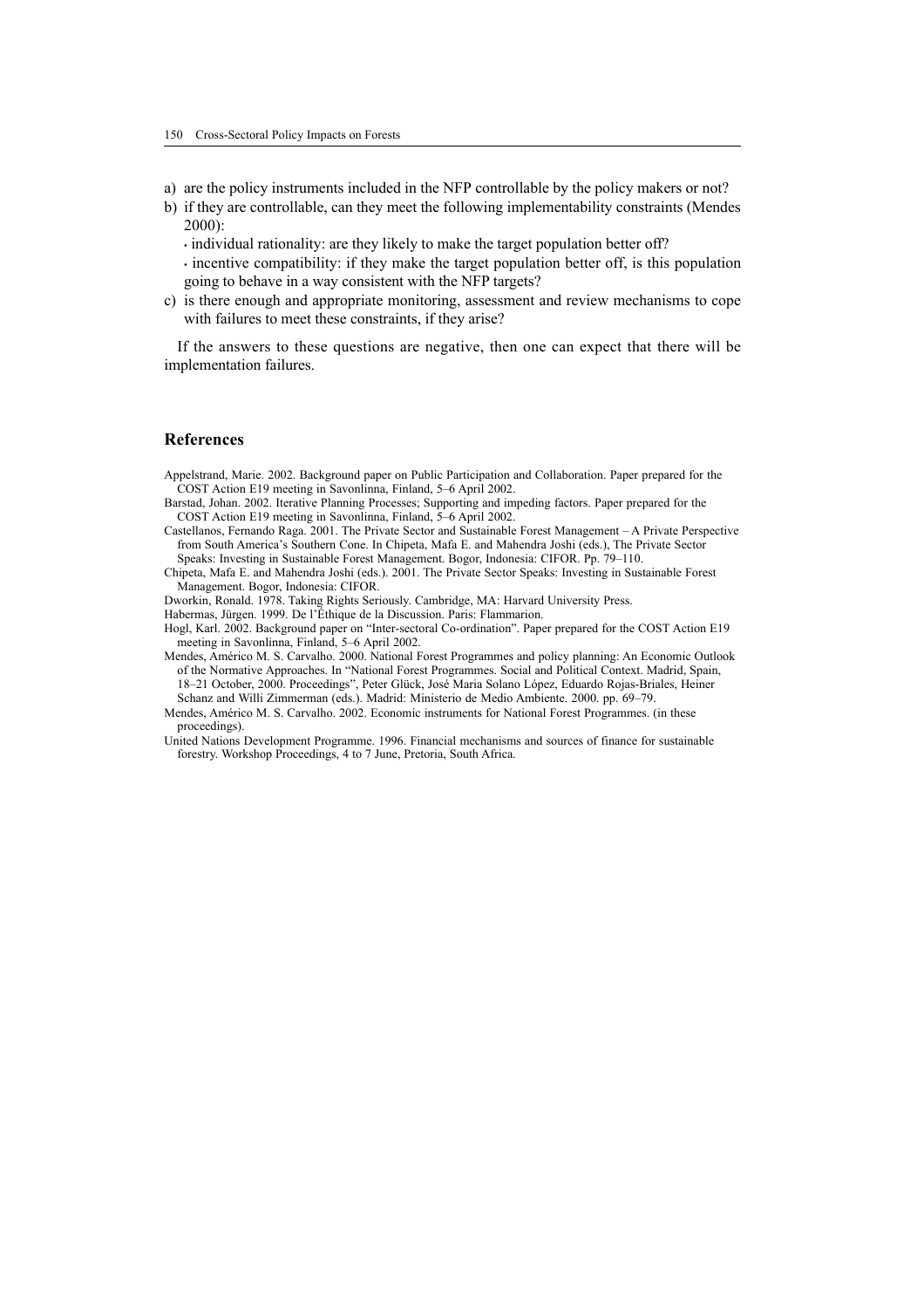## **Financial Incentives in Greek Forest Policy – Implications for Financing an NFP**

*Kostas Papageorgiou*<sup>1</sup>  *and Alexandra Vakrou*<sup>2</sup>

<sup>1</sup>Agricultural Research Station of Ioannina (ARSI), Greece 2 National Agricultural Research Foundation (NAGREF), Greece

## **Abstract**

The present papers attempts to outline the financial incentives in state and private forestry during the 1990s in Greece and how these influence the formulation and implementation of the Greek National Forest Policy. Following the Rio Conference in 1992, the EU has instituted a grant aid scheme for forestry measures in agriculture to control agricultural production and increase forest cover. Most of afforestation practices are largely EU grant driven either through Reg. 2080/92 and reforestation of burned areas provisions included in the Regional Operational Programmes financed under the Structural Funds. Subsidies are seen as necessary to buy contributions of forests to society, are highly supported by rural communities, but what remains controversial is how strong the role of this economic policy instrument should be. Recent research findings have associated the limited success of afforestation schemes with small-size forest aids, long driven agricultural character in most rural areas in Greece as well as weak experience in forestry and lack of extension services provided to farmers by the Forestry Service.

The same holds true for other forestry projects in Greece, such as forest road construction and improvements and forest and wildlife reserves, whose implementation has been, to a great extent, co-financed by the EU. Subsequently, the available national financial resources are there only as the matching funds needed for the co-financing percentage. Only a fraction of forestry projects and mainly research and education is financed by national sources. Thus, the fulfillment of forest goals, set by the Greek administrative authorities, is hindered upon fiscal weaknesses, which poses severe threats and drawbacks in the planning of forestry projects.

It is concluded that since the accession of Greece to the EU and especially during the last decade, when the regional planning has been changed based on the provisions of Structural Funds, Greece has used its finance only as supplement to the EU contribution. This practice has resulted in restricting the development of forestry projects only to the available tools in the various Community forestry regulations, thus allowing for a fragmented action framework and not allowing the development of coherent planning and programmes tailored to country's needs and aiming at enhancing sustainable forest management. Within the context of an NFP,

Ilpo Tikkanen, Peter Glück and Heikki Pajuoja (eds.)

Cross-Sectoral Policy Impacts on Forests EFI Proceedings No. 46, 2002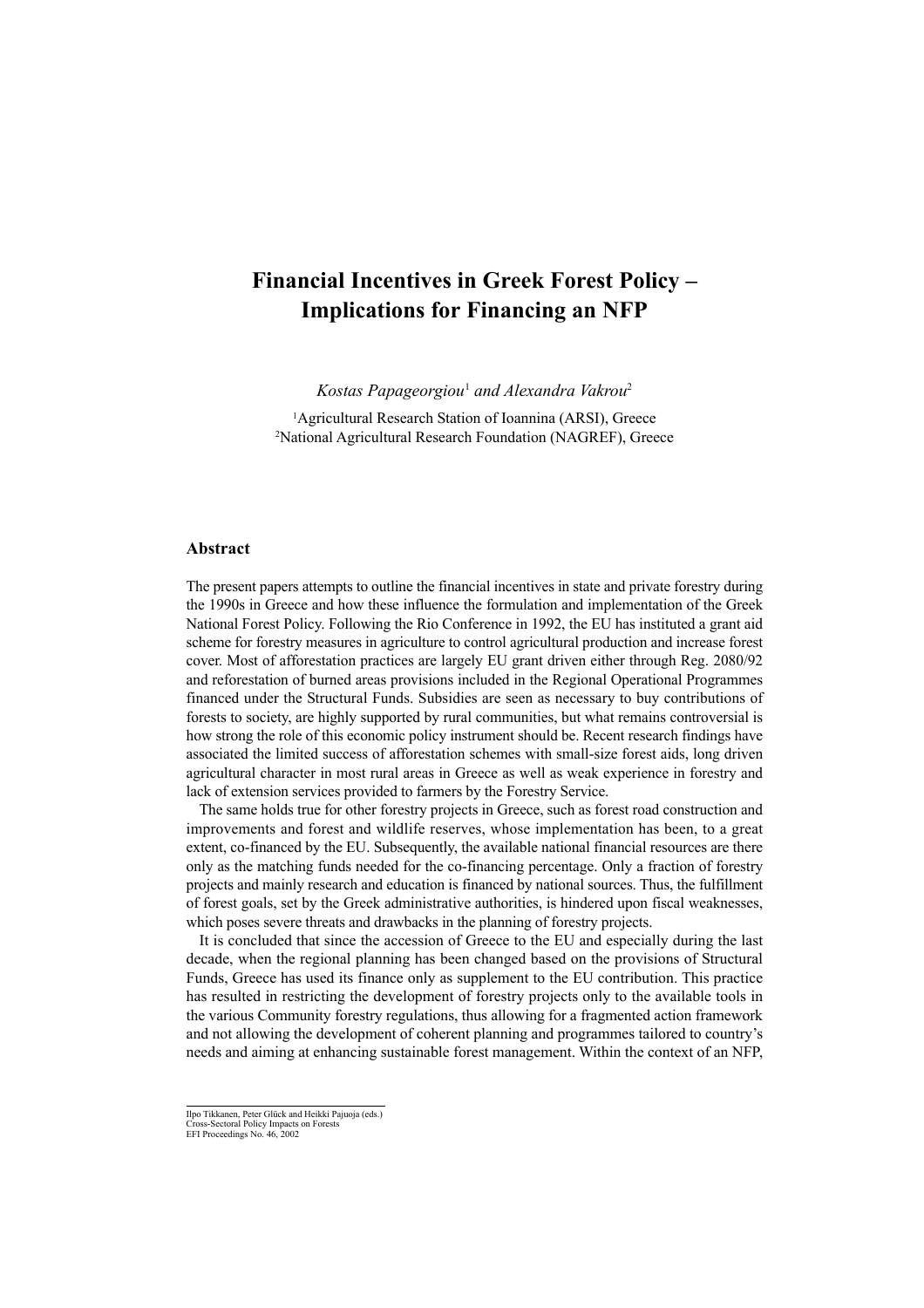this article establishes the financial incentives as a vital instrument to pursue the process of planning and implementing forest activities in the country.

## **Current state of forest policy in Greece**

The official forest policy in Greece comprises a framework of defined goals and targets with respect to three major focus areas: economic, cultural and nature conservation (HMoA 1998). The goals and targets are pursued through a generic framework of implementation tools but are not quantitatively determined thus limiting their success measurement. Although however, the sustainability principle is well recognized and used in Greek forestry, there is not a clear definition of what constitutes sustainable forest policy. It assumes that the concept of sustainability has long been integrated in forest policy but only as regards to timber production. It now further extends the concept by emphasizing a shift from an economic centered forest approach towards a societal and multifunctional centered forest approach. It identifies therefore, the intimate link and relationship between sustainability and multipurpose forest management and it allows the latter to be used as synonymous to sustainable forest management.

The forest strategy plan comprises a set of proposals and includes some revised policy goals. Specifically, there are seven basic focus areas that the new forest policy should embark on action:

- Diversification at policy level: Reviewing and reforming the principles, objectives and goals of Greek forestry in the context of sustainable development.
- Forest authority: Redefining, upgrading and securing the role and responsibilities of the General Secretariat of Forests and Natural Environment, the central policy making body within the Ministry of Agriculture, in the formulation and implementation of Forest Policy.
- Policy implementation: Resolution of forest conflicts, problems and mismanagement pertaining to protection, management and development of forests.
- Investment program: Provide for infrastructural development needed, either of basic form or more elaborated elements like modernization and technology applications.
- Resource investment and financing program.
- Research: Forest research, forest applications and education.
- Upgrading the role of the 'Geotechnical' chamber of Greece, the chamber of professionals working in the agriculture, veterinary and forestry fields.

The main elements of the Greek forest policy, as described above, have in practice focused very much on government measures and a number of improvements in basic infrastructure, research and nature conservation within the context of the forest sector. Although the concept of national forest program is not introduced nor approached, this document represents partly a technical as well as a policy process in the sense of prescribed goals and targets, administrative and managerial improvements. Judged from an NFP perspective however, there are severe weaknesses that diverge the text from typical NFP procedures and elements. Specifically, the Greek forest policy does not offer concrete and rigid intersectoral associations and links with other bodies such as other ministries, NGOs etc to tackle issues of forest development and nature conservation. In this respect, the policy remains rather introvert and most of the institutional and administrative improvements refer to changes in the vertical organization of the Forest Service. Furthermore, the document does not reflect a holistic approach and is lacking of an active and elaborated participatory mechanism of all interested parties as well as reference to iterative processes. The basic recommendation lies in the reorganisation of administration structures is suggested at a regional and central level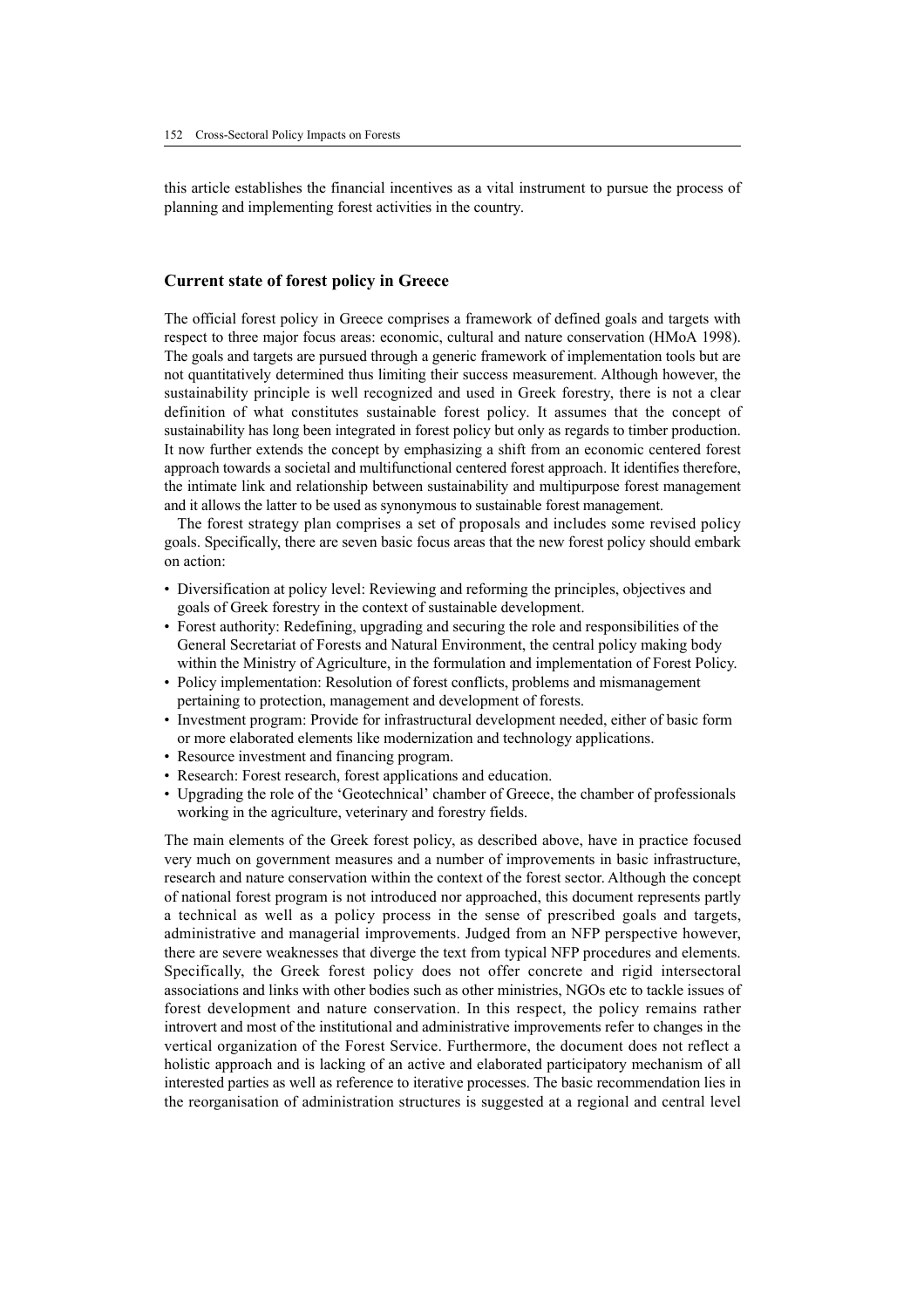representing thereby a strong top-down approach in policy matters. Vakrou (1998) notes the lack of a strategic long-term planning for Greek forestry among the major weaknesses for sustainable development and management of the Greek forests. She further argues that regulation and legislative measures apply where policy has not foreseen the economic and social needs of the people; it is thus the instruments that determine the policy than vice versa.

## **The state of forests in Greece**

The current state of the forest cover in Greece has been particularly the result of land transformations occurred after the world war II where forests were cleared to make more land available for much needed agricultural production. As a result many forests have been wiped up entirely from lowlands and are confined in mountainous areas. Kokkinidis et al. (1984) have illustrated the impact of forest fires, overgrazing, indiscriminate exploitation of woody vegetation, socio-economic pressures and land-use conflicts, political and military events and finally the lack of an appropriate and effective forest policy for a very long time. Today forests occupy approximately 2.5 mill. ha (19%) of the land in Greece while another significant 6.4m ha include partly forested and wooded land. Furthermore, following the social changes in the community structure of rural areas, caused for example by rural-urban migration, agriculture and grazing have declined and forest has established in degraded land through the forest succession process.

A comprehensive account of the ownership type and species composition of Greek forests is given in Table 1.

The forest productive potential amounts to  $154$  mill. m<sup>3</sup> with an estimated annual growth rate of 1.8m<sup>3</sup>/ha (2.3 m<sup>3</sup>/ha in conifers and 1.5m<sup>3</sup>/ha in broadleaves) or a total of 4m m<sup>3</sup>/year. Less than two-thirds of timber production is firewood (63%) and only 37% is construction timber. Today forestry contributes 2 million man-days per year in terms of employment, opportunities that are essentially available to people in the mountainous communities. Economic valuation of forest functions estimates the total value of the available stock of 150 million m<sup>3</sup> worth of 2.6 mill. EUR. Additional estimates raise the value for recreation at 3.9

| Forest ownership type                     | $\frac{0}{0}$ |  |
|-------------------------------------------|---------------|--|
| State forest                              | 65.5          |  |
| Communal forests (Municipal, monasteries) | 16.8          |  |
| Private                                   | 17.7          |  |
| Species compositions                      |               |  |
| Conifers                                  | 38.4          |  |
| Firs-Sitca spruce                         | 13.1          |  |
| Maritime pine                             | 18.9          |  |
| Black pine                                | 5.5           |  |
| Other conifers                            | 0.9           |  |
| <b>Broadleaves</b>                        | 61.6          |  |
| Oak                                       | 29.8          |  |
| Beech                                     | 8.7           |  |
| Other Broadleaves                         | 23.1          |  |

**Table 1.** Forest land by ownership type and tree species.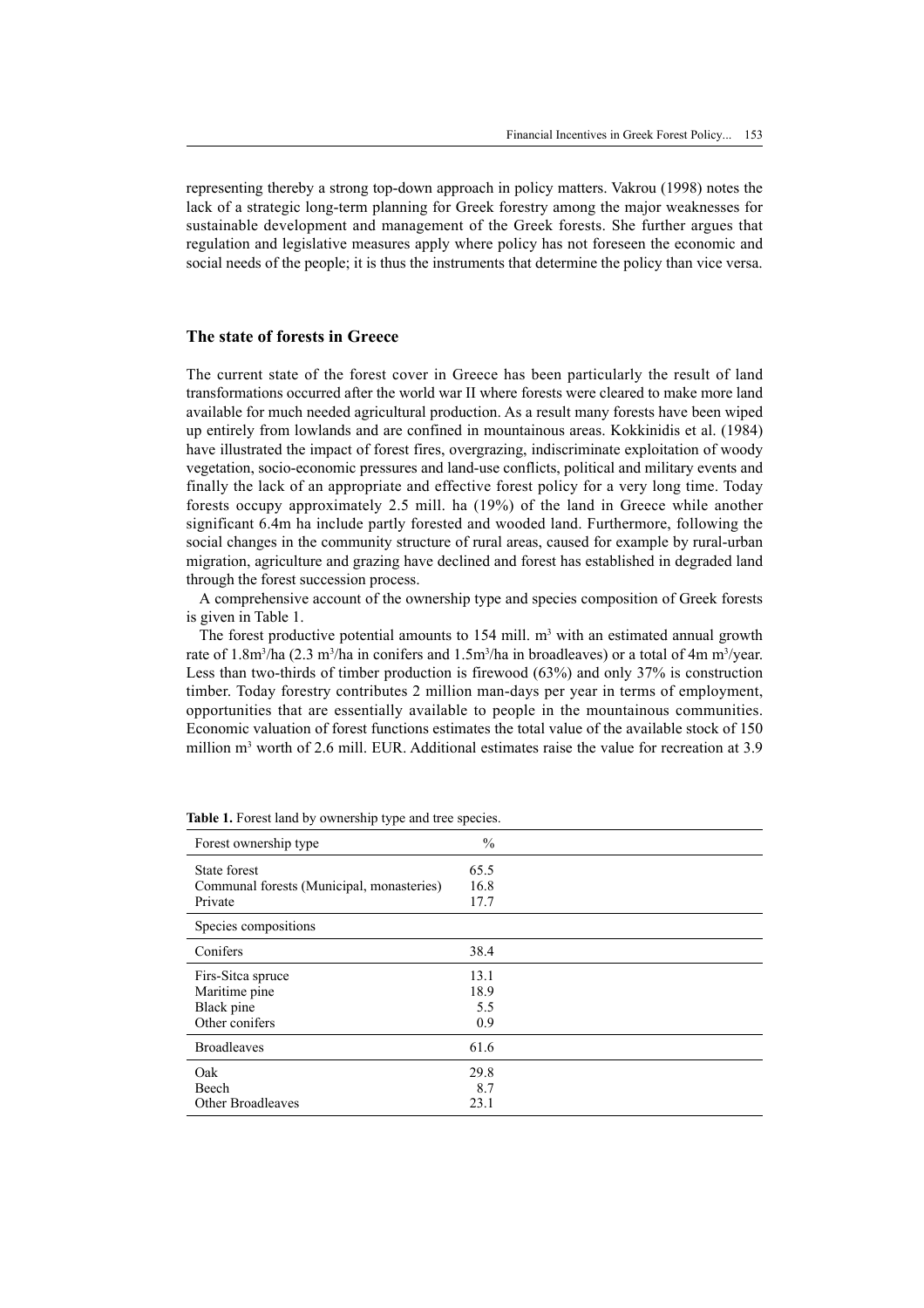billion EUR/year, for protection functions at 1.1billion EUR/year and for bee-keeping at approximately 5.8 million EUR/year while other vital functions such as improvement of water and air quality, aesthetics and conservation cannot be easily assessed (Vakrou 1998). It is obvious from the structure of forest stands that the quality of forests is not satisfactory due to overexploitation in the past, devastating forest fires and overgrazing. Improving the forest management has been constrained in the past due to lacking financial resources and high cost of silvicultural treatments. In brief, a general account of the problems that Greek forestry face today can be summed up as follows:

- Degraded forest ecosystems.
- The lack of a central and regional land-use plan, which results in competition with agriculture and grazing
- A great deal of forest resources are out of management as a result of a timber production oriented legislation, which is not supplemented by adequate funding and of understaffing in forest district offices.
- Ownership status is not resolved in several cases
- Forest guarding, particularly of conservation/protected areas is inadequate due to scarce finance and lack of specialized personnel
- Administrative and managerial overlapping, due to new natural environment legislation
- General lack of financial resources, but also commitment for forest development and sustainable management.

## **Financial means available to the Greek Forestry**

The implementation of major policy goals is realised through management plans, which are revised every 5 years. However, as a result of not secured and continuous funding for fulfilling all management goals, the revision of most plans is exhausted only in timber producing forest stands. According to Stamou et al. (1998) it is the scarcity of financial means that is recognised as a major element impeding the fulfillment of management targets.

The budget of the Forest Authorities was, until recently, the driving force of every project concerning forest management and remains to this day very important, although other sources of funding (mainly through the EU) have been channeled to forestry. Overall the budget is showing a deficit of income deriving from timber products, accounting for only one-third of the annual forest budget (Stamou 1990), with the remaining covered by government funds from the program of national investments. Table 2 illustrates the major funding sources for a series of forest measures in Greek forestry. As shown in Table 2 a great deal of initiatives have been funded outside national sources, mainly through the operational program for the environment and agriculture, the Integrated Mediterranean Programms (IMPs), the regional operational programs as well as through rural development initiatives like LEADER I and II. Although various integrated schemes have been applied in the mountainous regions through these programs, their results have not been evaluated in a manner that would have permitted to identify clear interactions and impacts in forested areas as well as implications for forest policy (Vakrou 1998).

Even though EU funding schemes have provided overwhelming support to the national budget lines for forestry in the 1990s, it has been argued that financing has not been stimulating for further forest development and has not fulfilled the enhancement of forest resource the and promotion of the multifunctional role of forests as described in the forest strategy plan (Stamou 1996).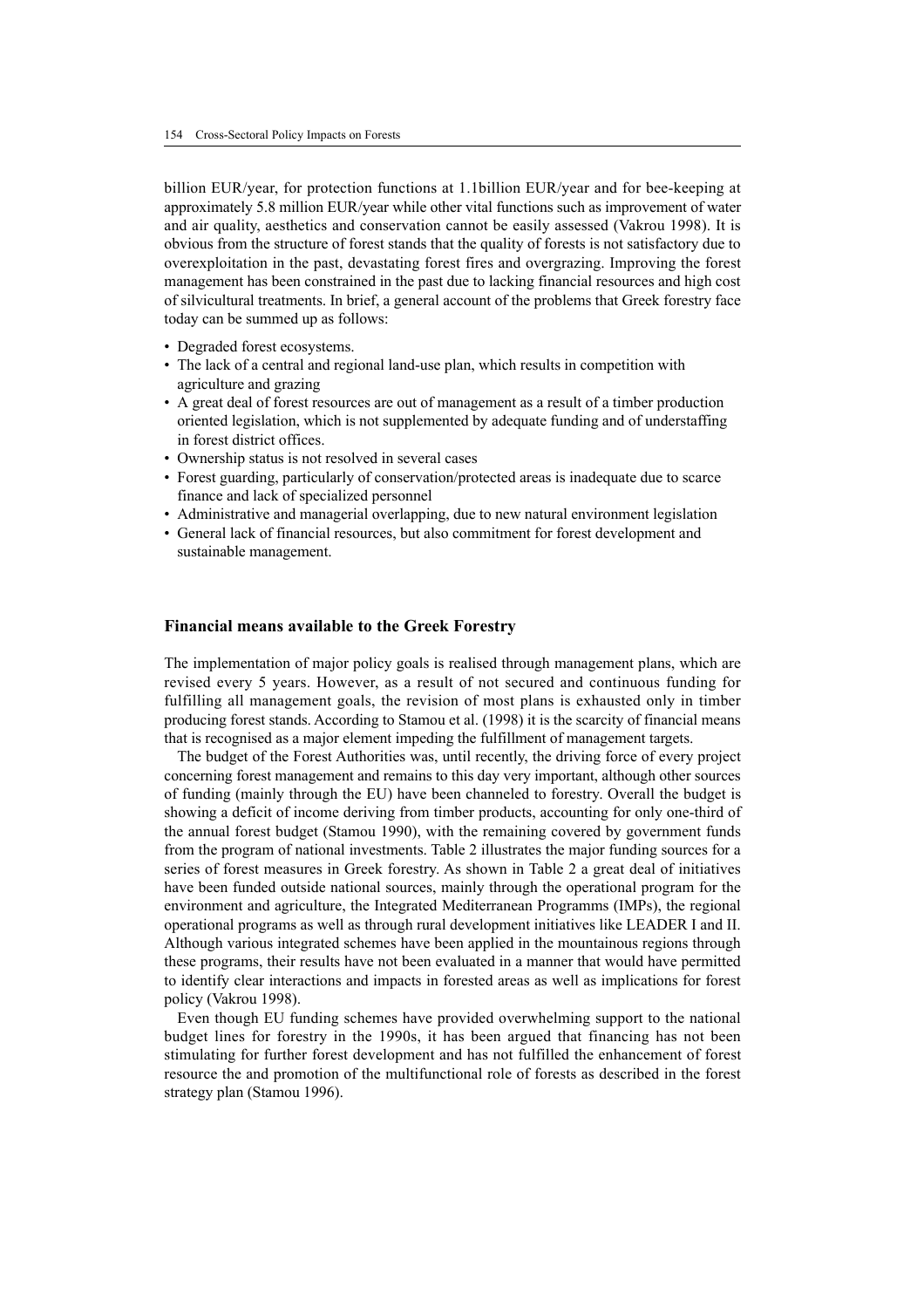| Table 2. Financial means in Greek forestry.                                              |                                                                                       |                                                                                                                            |                                             |                 |               |  |
|------------------------------------------------------------------------------------------|---------------------------------------------------------------------------------------|----------------------------------------------------------------------------------------------------------------------------|---------------------------------------------|-----------------|---------------|--|
|                                                                                          | Programmes/regulations                                                                | Activities financed                                                                                                        |                                             | <b>Budget</b>   | EU Co-finance |  |
| (Second Structural Fund<br>Programs, Period<br>National level<br>(6661-1661              | Forest measures included<br>in various operational<br>programs                        | Reforestation-afforestation, Forest nurseries,<br>Forest roads, development of Grazing land,<br>National parks, recreation |                                             | 134 mill. EUR   | 75%           |  |
|                                                                                          | EEC regulation 867/90                                                                 | Improving infrastructure, equipment,<br>support forest employment                                                          |                                             | 26.4 mill. EUR  | 50%           |  |
| Other EU Programmes                                                                      | EEC regulations 2158/92,<br>2157/92 (1997–2002)                                       | Forest fire protection measures, roads,<br>infrastructure, studies                                                         |                                             | 29.3 mill. EUR  | 50%           |  |
|                                                                                          | INTEREG II (1997-1999)                                                                | Forest fire protection measures, forest management<br>(regions of Macedonia, Thrace), flooding<br>prevention measures      |                                             | 5.9 mill. EUR   | 70%           |  |
| Regional operational programmes                                                          |                                                                                       | Similar to those of national level                                                                                         |                                             | 108.5 mill. EUR |               |  |
| EEC 2080/92                                                                              |                                                                                       | Planting forest in agricultural land                                                                                       |                                             | 67.5 mill. EUR  |               |  |
| Total                                                                                    |                                                                                       |                                                                                                                            |                                             | 371.6 mill. EUR |               |  |
|                                                                                          | Table 3. Level of support for grant aid funding in forestry.                          |                                                                                                                            |                                             |                 |               |  |
|                                                                                          |                                                                                       |                                                                                                                            | Land owners (% of agreement)                |                 |               |  |
|                                                                                          | Land owners would not plant their land if there were no grants or subsidies available |                                                                                                                            |                                             |                 |               |  |
| Grants are sufficient to successfully plant<br>Private LO should be paid grants to plant | or manage forests<br>trees                                                            |                                                                                                                            | 4 5 5 6 7 8 9<br>4 7 8 7 8 9<br>4 7 8 7 9 9 |                 |               |  |
| Private LO paid grants to manage and protect forests                                     |                                                                                       |                                                                                                                            |                                             |                 |               |  |
|                                                                                          | Private forest owners should be paid grants to allow recreation                       |                                                                                                                            |                                             |                 |               |  |
| (modified from Kassioumis et al. 2002)                                                   |                                                                                       |                                                                                                                            |                                             |                 |               |  |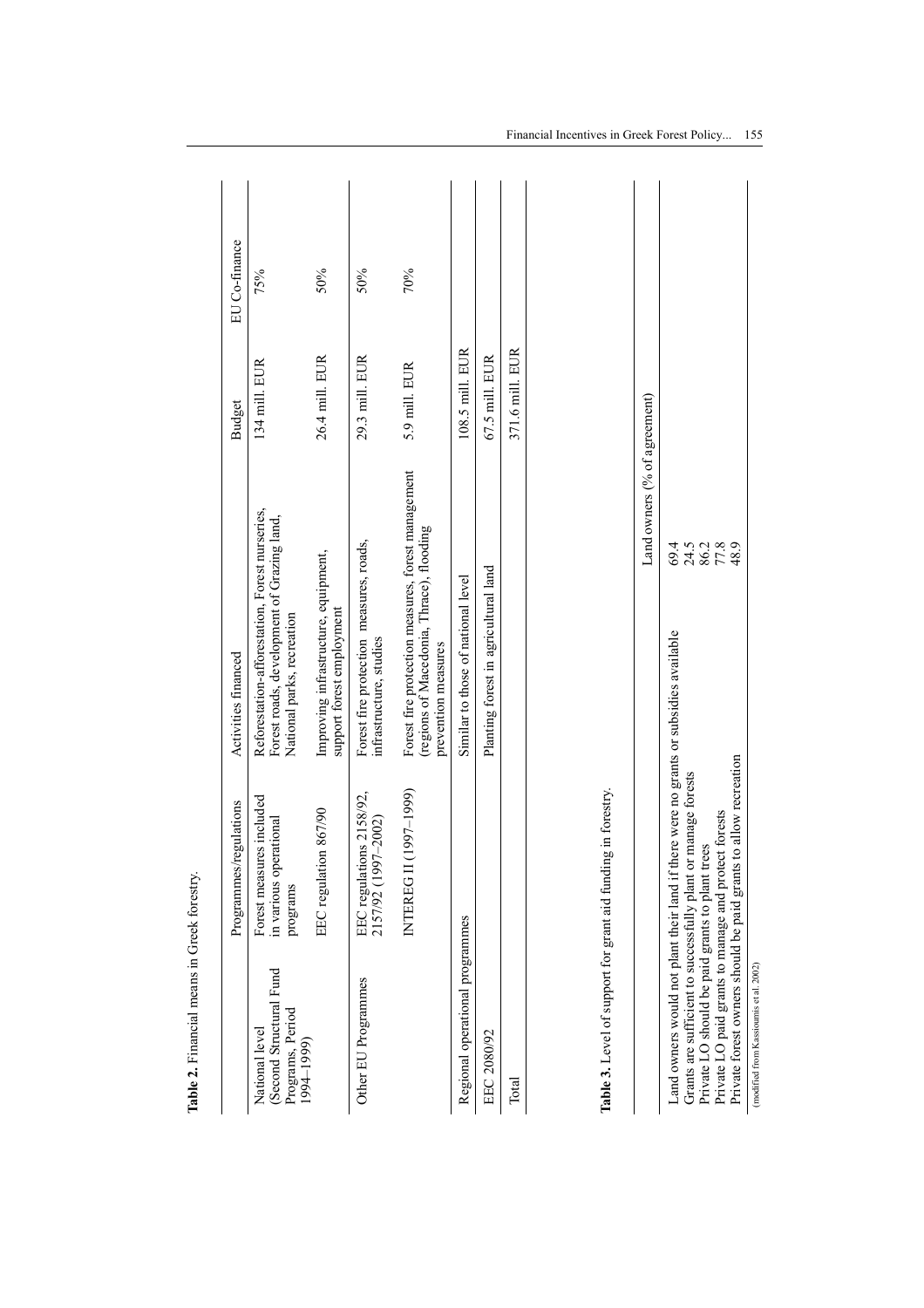## **Afforestation in rural areas – A case study of financing forestry in Greece**

Forest expansion for productive as well as recreation protection and environmental purposes remains a strategic approach in Greek forestry. Regarding afforestation and reforestation, the plan provides for four major interventions and policy measures (HMoA 1998):

- Increase of forest timber yield especially of broad-leaved forests, through the restoration of degraded forest stands, reforesting forest gaps and introduction of broadleaved species.
- Promote afforestation primarily for watershed protection, soil erosion and timber production in suitable soil conditions.
- Encourage reforestation, especially in locations devastated by fires.
- Create new peri-urban as well as urban forests for aesthetic and recreation purposes.

In a revised advisory document on forest policy, forest expansion comprises a core element with more explicitly set targets and goals. However, the annual afforestation target of 10,000 ha was never fulfilled. On average forests extent at a rate of 3,500 ha, a figure far below expectations due to financial and social weaknesses (Stamou et al. 1998). Most afforestation is confined in areas devastated by forest fires, some occurs primarily for recreation purposes in peri-urban areas while a growing amount of agricultural land is converted to forest. Almost all afforestation as a result of the implementation of the EEC 2080/92 regulation, has taken place in degraded, less productive and small size agricultural land. Overall, 6,234 ha or less than 0.05% of the total landmass has been planted with forest trees for the period between 1993 and 1996 (EEC, 1997).

#### **Empirical evidence**

Results of a research programme undertaken in Greece, has established subsidies and grants as financial incentives for turning farmers away from traditional agricultural activities in their land and increasing the forest cover of the localities. Kassioumis et al. (2002) suggest a high level of support among the landowners for grants and subsidies for the planting of land with forests (Table 3). As Table 3 illustrates, over two thirds of landowners in two rural areas in Greece have agreed that there would have been no planting without grants and subsidies.

Furthermore, the level of support for schemes subsidising the planting and managing of forests is overwhelming in these regions. It has also become apparent that it is the magnitude of derived economic benefits that lie at the core of landowners' decision to plant forests in the two study areas in Greece. Albeit afforestation policies such as the regulation 2080/92, are clearly supportive of measures aiming at improving also the ecological and environmental integrity of rural areas. Forest subsidies have not been successful in stimulating farmers' participation in afforestation schemes. Consequently, increasing the size of grants and subsidies for planting land with forests is imperative to augment participation in planting schemes among farmers. T can be politically justified when considering that the recipients of the environmental and aesthetic benefits include all members of local communities and not only farmers.

There are two straightforward implications associated with the above: firstly, findings suggest that the provision of subsidies results in an increased dependence of recipients on these payments. Secondly, afforestation is markedly grand driven and this establishes grant aid a potent regulatory policy tool for formulating and implementing forest policies in rural areas in Greece.

Further to that there indications of environmental problems associated with measures of these type, maybe not so obvious in Greece than in countries that have been overuse the measure for the afforestation with fast growing coniferous. Thus, it has been argued that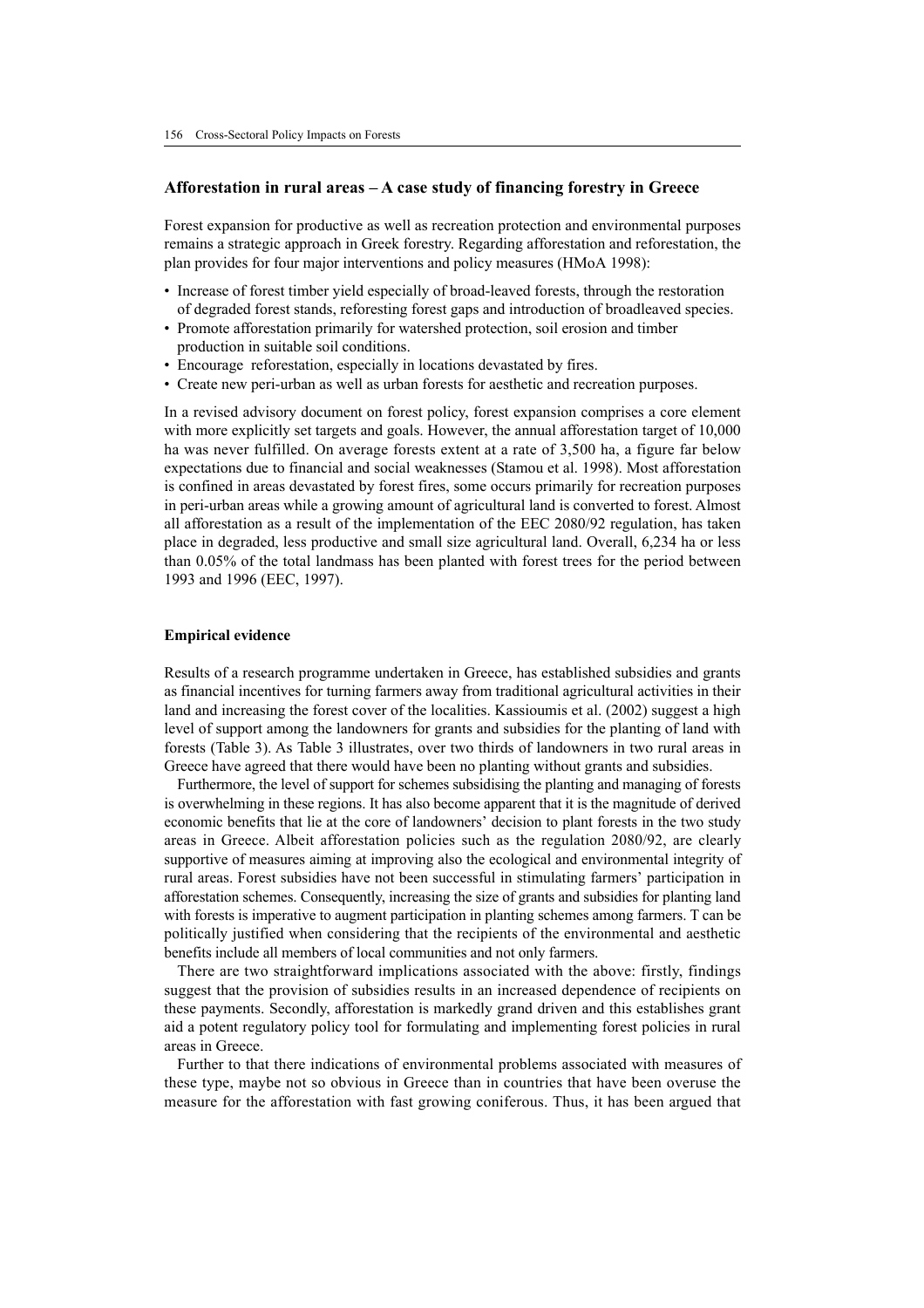further consideration need to be given on the way that the regulation has been applied in the past and in its current application. It has been suggested that instead of using a standard value for the subsidies, it is better for the subsidy to be putted on the interest rate. In this way, an increment on forest interest rates will be achieved and this will make them more attractive to farmers. Also, a differentiation in the application of the regulation has to be made giving better incentives for mountainous marginal lands and to afforestation with broadleaves, rather than fast growing poplars and other species (Skuras 1994a).

## **Policy implications**

Development of a forest economy mainly in the mountainous and semi-mountainous areas in Greece can play a vital role in the survival and sustainability of these areas. Nearly all of the land is under the jurisdiction, regulation and management of the forest service, either directly or in an indirect manner. Thus, this land represents the arena for the application of forest policy, which aims at the sustainable management and use of the forest resources throughout the entire spectrum of forest functions and at promoting rural development.

Financial resources are found to be instrumental in forest service's efforts to achieve the policy goals, but as the present analysis has shown, remain insufficient and scarce for a long-term integrated national forest strategy. EU sources provide a supplement to the national forest budget, but remain fragmented and support only forest actions that are determined in the context of EU measures, thus they cannot fully provide for the real national forest needs. Subsequently, in view of the limited national resources available to forests, it is the size and availability of EU resources that drive the implementation of forest policy rather than vice-versa.

Empirical evidences illustrate that funds for grant aid forestry is a continuous and potent impetus for farmers to participate in tree planting schemes in rural areas in Greece. However, the amount of incentives is not conceived sufficient and forest grants have not been successful in stimulating farmers' participation in afforestation schemes. On the other hand, forest subsidies face the risk of creating strong forest-aid dependencies, in the same way as it has occurred with agricultural aids. Continuing this dependency, without accounting for creating a forest mentality to the 'new' forest owners and managers, can lead to a failure of the afforestation measures in the cases that the objective was solely the creation of new forests and not the reduction of agricultural land use. While however, subsidies are seen as necessary to buy contributions of forests to society, what still remains controversial is how strong the role of this economic policy instrument should be. It was mainly seen as a short-term instrument to make changes in the right direction, but as Wildburger (2000) argues, in the long run, the mix of forest products and services has to be optimised to sustain the development of forestry in the context of rural development.

To overcome the above loophole rural policy should shift from an approach based on providing subsidies to one based on strategic investments on forestry to account apart from wood production for the provision of non-timber goods and amenity-related benefits. To achieve this, it remains pertinent to built into rural development policy more strongly the element of multifunctionality. This will allow rural development policy to built some elements and rationale deriving from other policies, like forest and natural resources policy. On this note, given the multifunctionality of forestry, there ought to be an increased emphasis on, and understanding of the full range of actual and potential benefits deriving from the forest. Allowing for broadening the scope of the policy that provides today the majority of the instruments for forests, can lead to the creation of a multifunctional rural development policy, which can more comprehensively account for forest policy needs.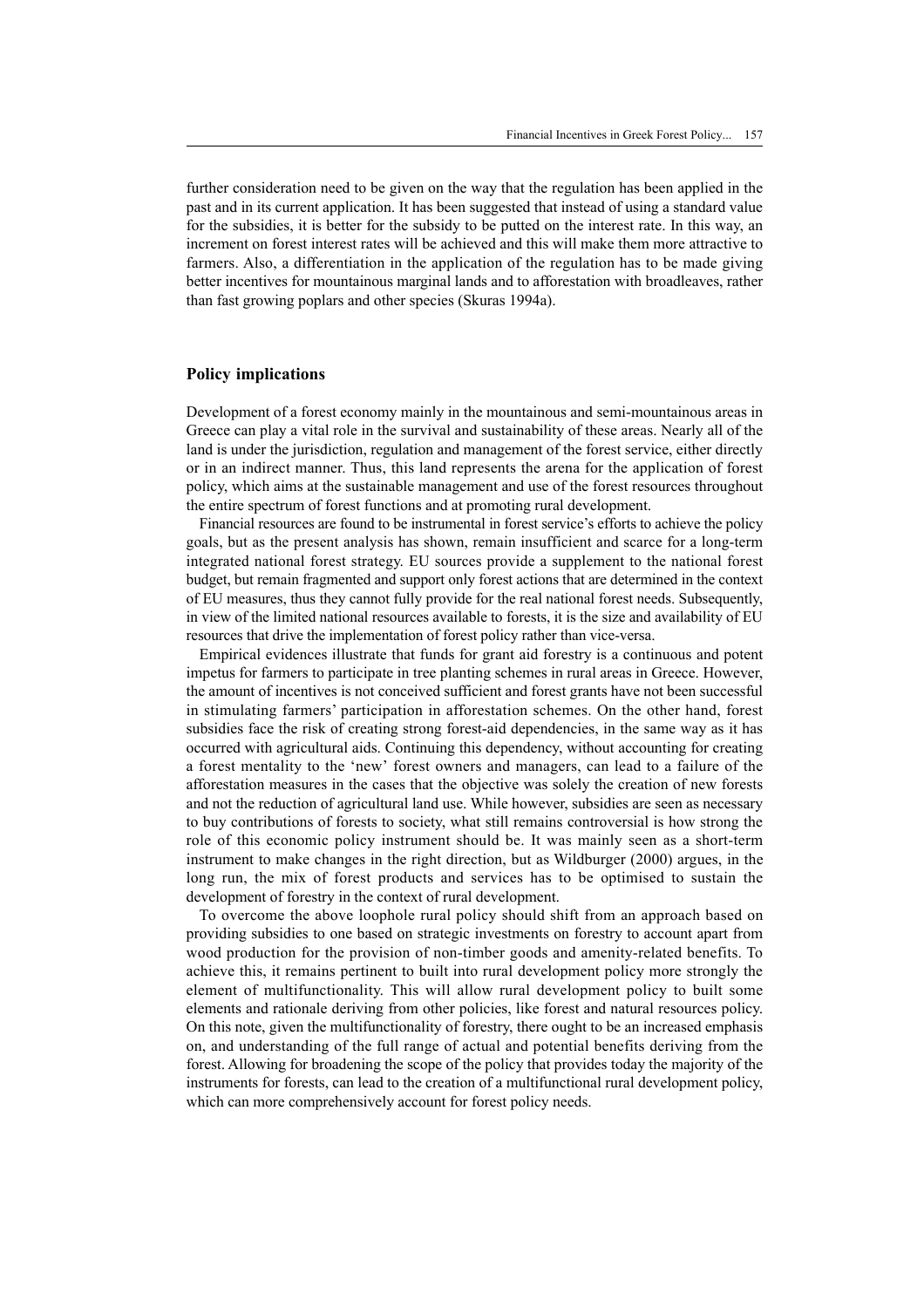## **References**

- EEC 1997. Committee report for the Council and European Parliament concerning a review of the implementation of regulation 2080/92 for institutioning a communal support framework for forests in agricultural sector. COM 630/97.
- Hellenic Ministry of Agriculture 1998. Policy recommendations for forests and natural environment (Green Bible). General Secretariat of Forests and Natural Environment. Athens. (in Greek)
- Kassioumis, K., Papageorgiou, K., Christodoulou, A., Blioumis, V. Stamou, N. and Karameris, A. 2002. Can afforestation be a realistic alternative to agriculture for the development of rural areas? Issues revealed from two areas in Greece. Forest Ecology and Management (in review).
- Kokkinidis, G., Eythimiou, P. and Eleftheriadis, N. 1984. Forestry in Greece. In: Exploring, preserving and utilisation of forest resources. Proceedings of the Balkan Scientific Conference Vol (III). Sofia. Pp 248–267.
- Skuras, D. 1994. Environmental impacts of the land use change under the EU social-structural policy for agriculture. Proceedings of the 2nd Conference of the Greek Agricultural Economics Society. 11–12 September 1992, Thessaloniki. Pp. 121–137. (in Greek).

Stamou, N. 1992. Forestry and regional development – forestry and mountainous communities. In: Forestry and Regional Development. Proceedings of the 4<sup>th</sup> Greek forestry conference. Pp. 15–24 (in Greek).

Stamou, N., Gatzogiannis, St., Eustathiadis N. and Papadopoulos St. 1998. Forest policy, current situation, problems, alternatives, conclusions, recommendations, Thessaloniki 1998.

- Vakrou, A. 1998. Evaluation of Policies to sustain Forestry in Mountainous Regions Greece. In P. Gluck and M. Weber (eds.) Mountain Forestry in Europe: Evaluation of Silvicultural and Policy Means. Publication series of the institute for forest sector policy and economics Vol 35. Universität für Bodenkultur, Wien. Pp. 167–194.
- Wildburger, Ch. 2000. Ways of enhancing the contribution of forestry to rural development-recommendation for European forest policy. Proceedings of International seminar on the Role of Forests and Forestry in Rural Development-Implications for Forest Policy. Ministerial Conference on the Protection of Forests in Europe, Liasion Office Vienna, Austria. Pp. 151–152.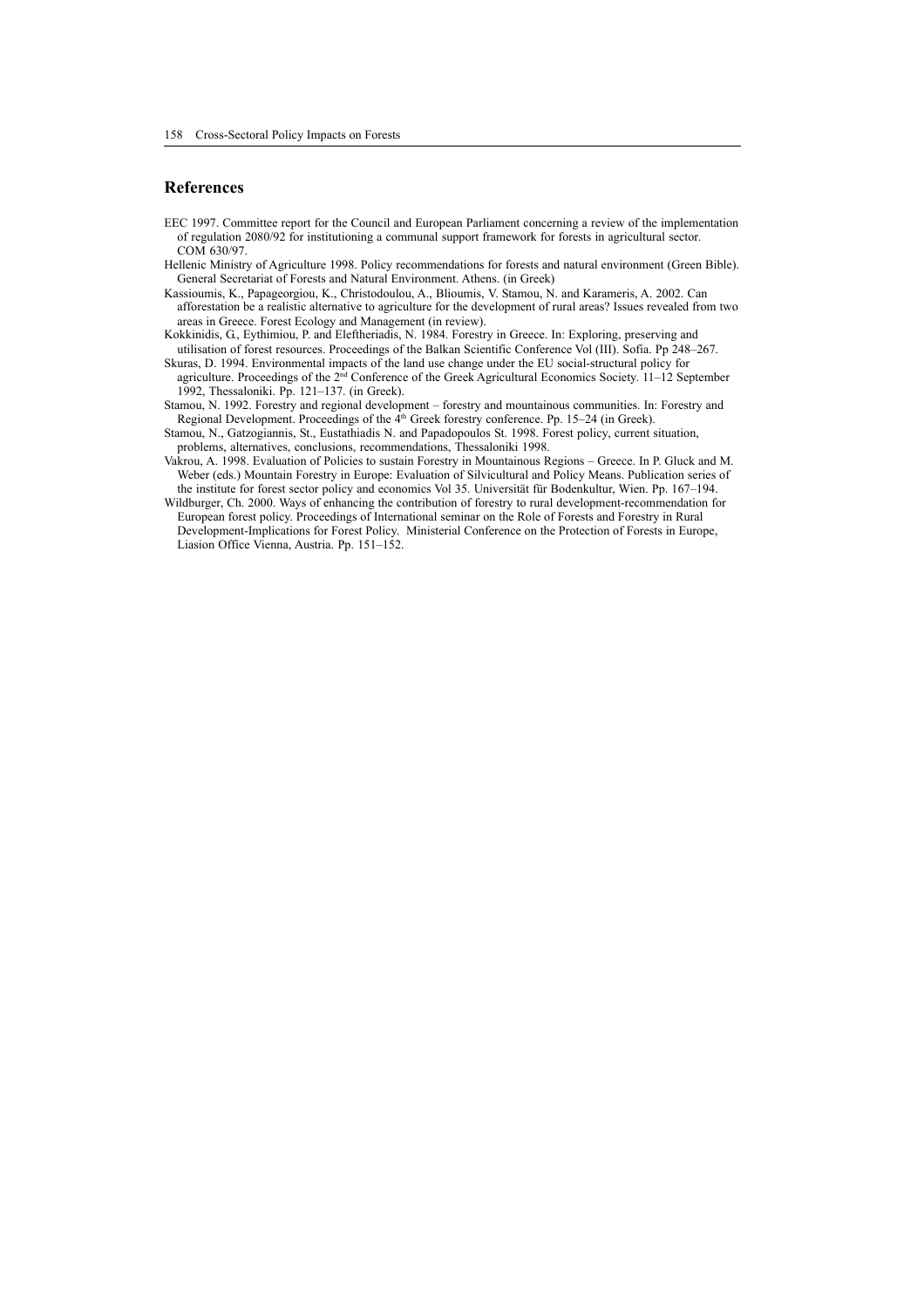## **Theories of Institutions and National Forest Programmes**

*Erling Berge*<sup>1</sup> *and Olli Saastamoinen*<sup>2</sup>

1 Department of Sociology and Political Science, Norwegian University of Science and Technology, Trondheim, Norway 2 Faculty of Forestry, University of Joensuu, Finland

## **Introduction**

Creating new institutions or reforming old ones is an activity as old as organised society. So are the unexpected and usually unwanted consequences of newly introduced changes. The NFP process is yet another effort to get the broad developmental process of forest usages to fulfil agreed upon goals. Can we today do better than the trial and error process of history? We do not claim that there now exists a body of theory making purposeful institutional design or redesign feasible. But we do believe we today – in the best of circumstances – can predict the most likely path of development for new institutional elements introduced to a society. In this paper we want to discuss the institutional aspects related to NFP in view of what we know about the dynamics of institutional development. We would like to relate our observations into the institutional frameworks prevailing in Norway and Finland, and also draw some conclusions from the past. As we are aware that "the best of circumstances" do not obtain either in Finland or in Norway, what we can offer are not always theoretically based predictions but sometimes only what can be called theoretically aided guesswork. We begin by outlining some key element of the current theory of institutions, and then proceed to highlight some of the more obvious implications for the cases of Norway and Finland.

## **1. Theory of Institutions**

## **1.1 Where do institutions come from?**

"Institutions are the rules of the game in a society or, more formally, are the humanly devised constraints that shape human interaction", says Douglass C. North (1990:3). This is a convenient starting point but it is not the whole story. Arthur L. Stinchcombe (1997) reminds us that institutions are staffed and created to do a job of regulating organisations or individuals.

Ilpo Tikkanen, Peter Glück and Heikki Pajuoja (eds.) Cross-Sectoral Policy Impacts on Forests EFI Proceedings No. 46, 2002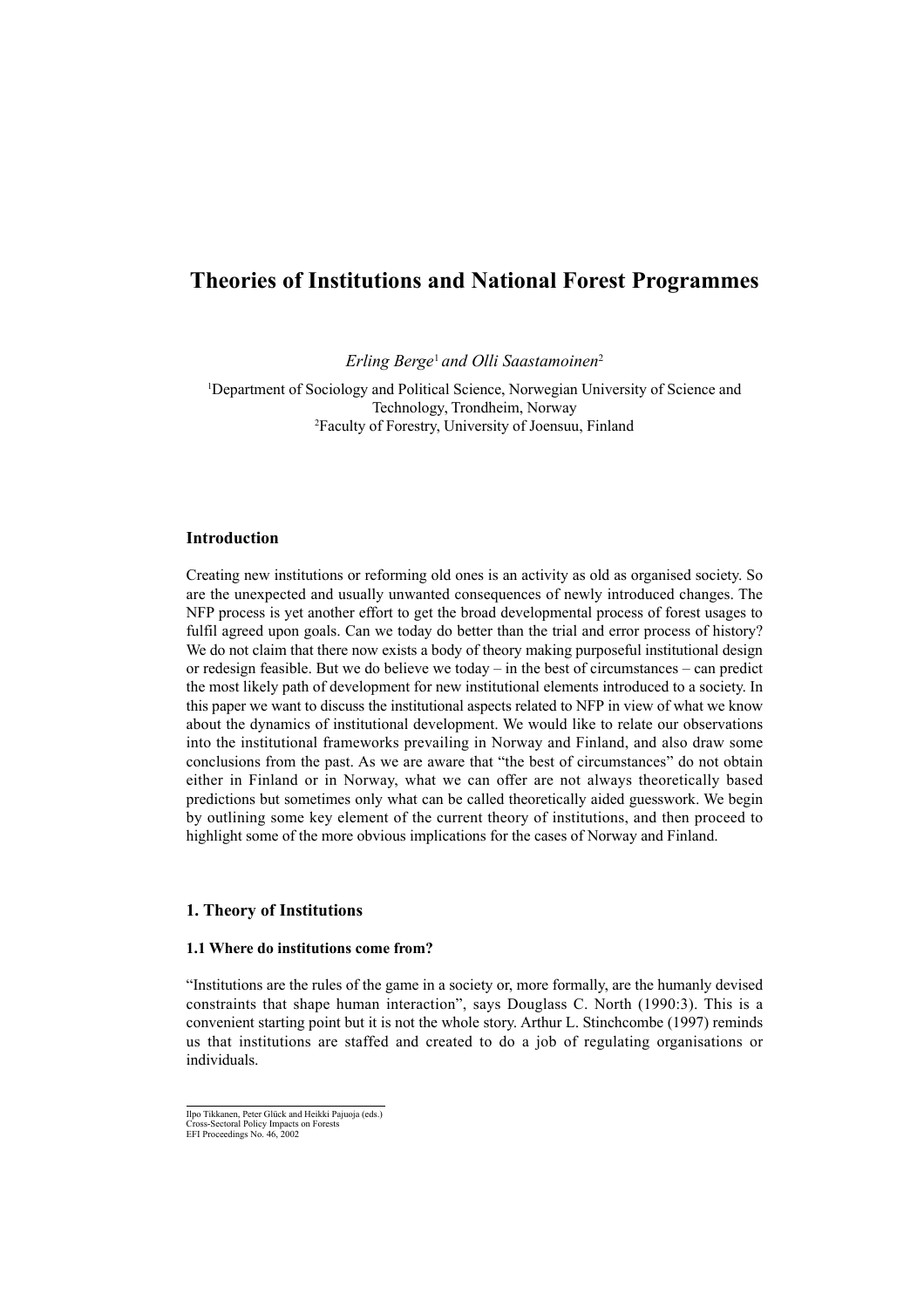Institutions are more than just rules. For a rule system to become an institution it needs guardians charged with interest and authority to monitor and enforce the rule system. Hence, whenever we find an institution we also find a group of people with a mandate to watch the performance of the rules. At the most elementary level the group of guardians will be the people who devise the rules. In modern states we expect in most cases to find a bureaucracy as guardians<sup>1</sup>. These guardians are human beings with beliefs and values, they have less than perfect knowledge and they have personal as well as class interests. Therefore, the job performance of the bureaucrats can be seen as a distinct and separate force besides the body of rules. But neither is this enough as a starting point. To understand institutions we also need to see the driving forces in their genesis.

The origin of institutions is found in the human need to safeguard life and livelihood. This is also seen in the development of the ideal – and an institution – of the sustainable forest management. The sustained yield of timber is an aspect of man's most fundamental need: to sustain life itself (Duerr and Duerr 1975). The solution involves many and pervasive problems of collective action<sup>2</sup>.

## **1.2 Safeguarding resources: the problem and the institutional solutions**

While the single omnipotent and omniscient person would have no management problems at all, such a person would neither have fellows nor a society around. If we take as a starting point that fellow humans are around, that they are fallible learners competing in the acquisition of benefits from divisible and scarce resources, and that they also are concerned about the equity of the final distribution, certain problems follow inevitably:

- Allocation of benefits: who gets how large quotas from each resource?
- Allocation of costs: how do you distribute costs (monitoring, sanctioning, and other transaction costs)?
- Rulemaking: what are the procedures for (re-) negotiating rules governing the management of a resource?
- Enforcement: how do you get compliance to agreed rules, quotas and distributions of costs?

The outcome of the processes determining the allocations of costs and benefits is known as property rights. The major outcome of rulemaking consists of formal legislation and other binding norms produced ideally by democratic political institutions and processes but there are informal rules as well. Organizations that are mandated to enforce the legislated rules are called (public) bureaucracies. Informal rules with their self-enforcing characteristics belong to the informal institutions.

In the following we define and discuss all these major forms institutions in more detail and will sometimes illustrate the theoretical aspects with some empirical examples from Norway and Finland.

#### **1.3 Perspectives on systems of property rights**

The character of the property rights (their distribution, security of tenure, specific powers of management; etc.) is a fundamental force in shaping the performance of an economy (North

<sup>1</sup> Rereading North (1990) with this in mind it is rather obvious that his concept of institution implicitly takes the existence of bureaucracies for granted.

<sup>2</sup> The academic study of this problem is as old as social science, starting no later than Hobbes' (1651) study of "Leviathan". Elinor Ostrom's (1990) book<br>on "Governing the Commons" is a significant contribution. It is not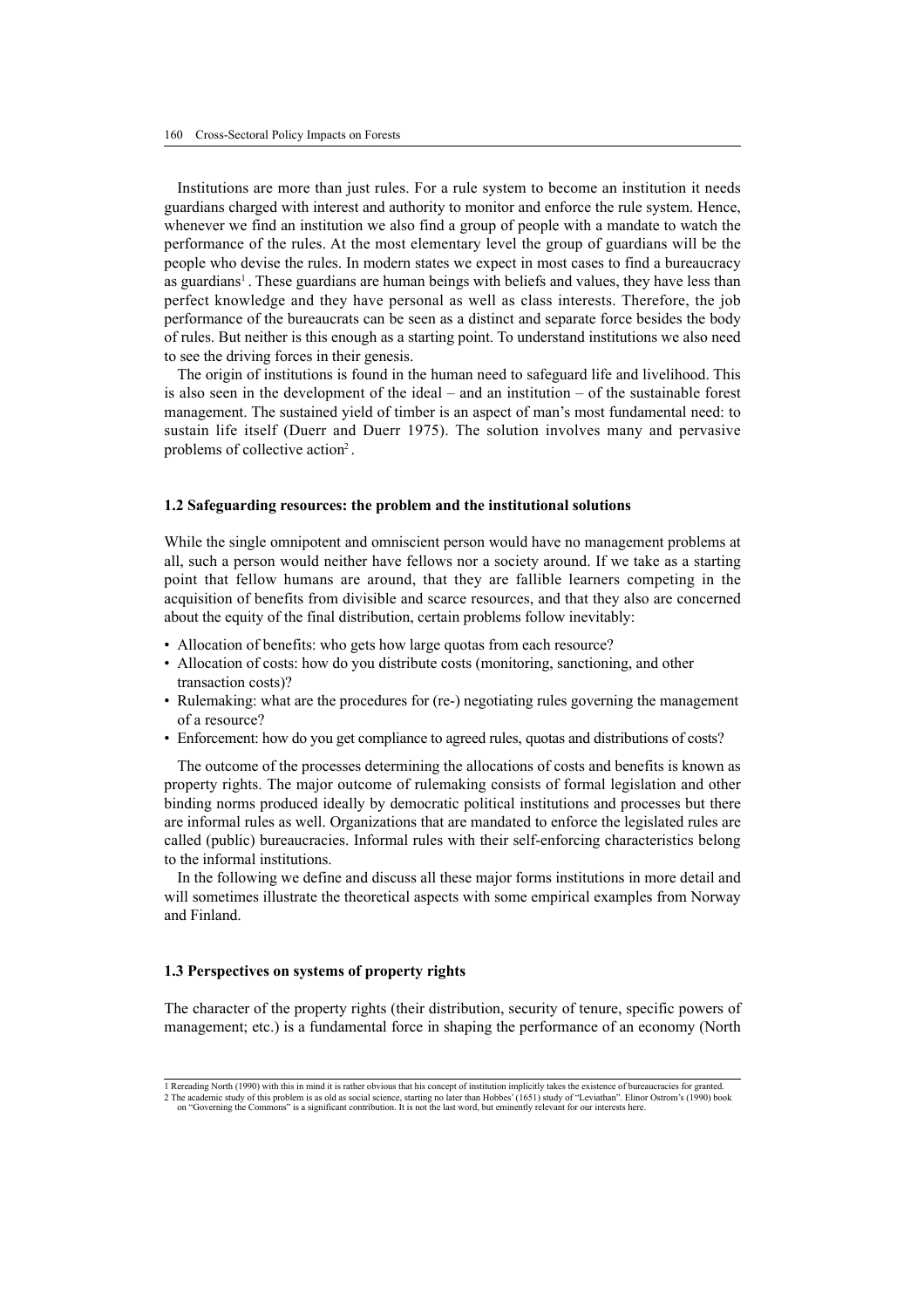1990, Eggertsson 1990). Their formal logic is fairly well known, and the theory outlining this may be in the process of stabilizing (see e.g. Sened 1997). But their social dynamic and their real world mechanisms of stabilization are not well known. However, it is clear that the driving forces in our types of societies are channelled into politics. The rules – the institutions – for (re-) negotiating the property rights are the political institutions of a society. But these are in their turn founded on the more fundamental social institutions of the society. In democracies they are supposed to be promoting the basic shared values of the society, including, significantly, both protection of nature and economic performance.

The various approaches to the study of societal institutions in the various sectors of society give partial glimpses of the way they currently are working (Douglas 1986, Szompka 1994,). And the theoretical reconstructions of their internal logic give glimpses of why certain aspects of them are so persistent. But an understanding of the historical genesis of the current structures is not yet within reach.

According to Godelier (1984:76), "the concept of property may be applied to any tangible or intangible reality", and rules of property rights will "always assume the form of normative rules, prescribing certain forms of conduct and proscribing others under pain of repression and sanctions". But he also warns that "property only really exists when it is rendered effective in and through a process of concrete appropriation" (p. 81).

A property rights system can, therefore, short and imprecise, be defined as an institution determining who will legitimately benefit how much for how long and in what ways from which resource(s).

In the study of forest resources and their management the basic institutions are the various systems of property rights as these have been enacted in the various countries during their history. In the following, some historical changes in forest ownership institution in Finland are featured.

*Communal social organisation and ownership of resources were the only ways for primitive societies to survive in the struggle against the dangers of the wild nature. Private ownership of land developed first for housing plots and permanent agricultural land. Jointly used communal (village) forests developed in areas close to the settlements. Hunting and shifting cultivation developed temporary rights of land based on occupation and use of work (Helander1949). Practically all other areas were open access resources until 1542, when Gustav Vasa, the King of Sweden, declared that the wilderness areas "shall belong to the God, the King and the Crown of Sweden"3 . This move in forest ownership policy favoured the huge wood demand of the iron industry, although at the same time the Crown also had a major but conflicting aim to encourage settlement to widen the taxation base.*

*The increased dependency of peasants on the nobility, the taxation debts to the Crown, and the emergence of feudal ideology into Sweden worsened the situation and property rights of peasants in*  $17<sup>th</sup>$  *and*  $18<sup>th</sup>$  *centuries. Even inheritance (family) estates were regarded to have only use rights to the land that ultimately was considered to belong to the Crown. But in 1789 the farmers got full rights to their land similar to those the nobility had on their freehold estates. From 1757 privatisation of communal lands and marking of the boundary between more distant and "excess" private lands and crown land was initiated. The process was quite generous to "old farms" and those owned by the nobility. The system of small rented farms emerged on the peasant farms, which*

3 At that time Finland was a part of Sweden. As the King also confiscated a bigger part of the wide land and forest estates possessed by the Church at that time, he apparently had more the other partners of the coalition than God in mind when giving the declaration.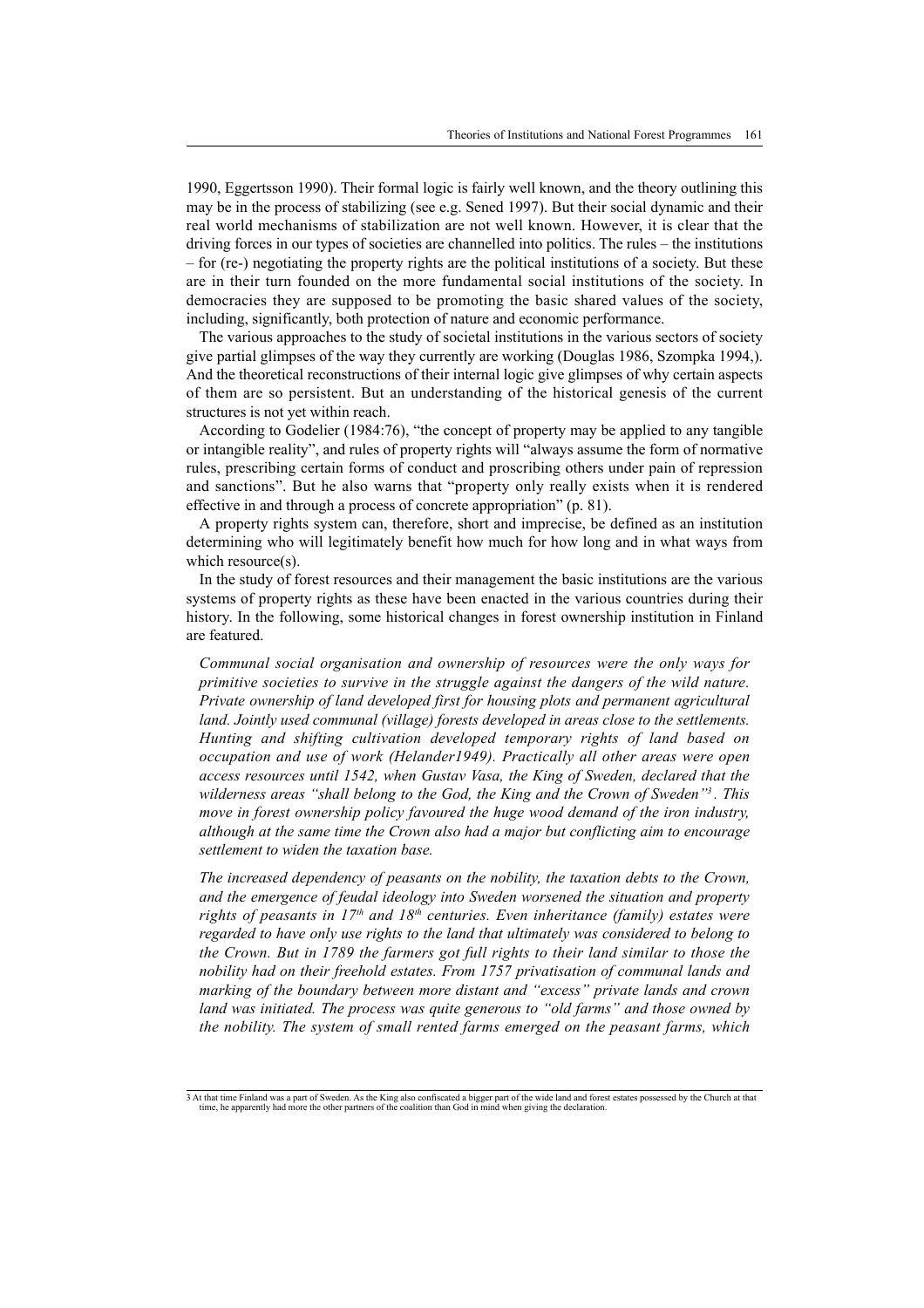*alongside an increasing landless rural population was a factor of increased social tension leading to the Citizen War in 1918. This traumatic phase in the Finnish history resulted in land reform legislation (1918, 1919 and 1922), reallocating both state and larger private forests and agricultural land and also the restitution of forests bought earlier by forest companies from the farmers at excessively low prices. Land reforms were followed by an agricultural settlement policy in 1920s and 1930s. A new wave of settlement was due to the World War II, when people of ceded areas and the soldiers were to be settled (Tykkyläinen 1996). The agricultural farm structure created was not economically sustainable and since the late 1960s the continuous decrease of active farms, consequent rural depopulation and change of the structure of private forest ownership has occurred. Urbanisation furthered partitioning and fragmentation of forest ownership. Presently private non-industrial forest owners have 61% of (productive) forestland, state 25%, industry 9% and municipalities, parishes, and other collective bodies 5%.*

The evolution of property rights to forests (as to land based resources in general) has gone through a long and sometimes painful history, and the structure of forest ownership (answering who has got how large quotas) has been formulated by political and economic factors largely external to forestry. The dynamic is encountered by tracing how the interests defined by property rights feed into political processes.

Property rights in the means of production are usually recognized as one of the major institutions of a society. As production systems change so do property rights. But property rights change and transform in response to more pressures than the forces of production. Also they comprise more than the formally legislated property rights including customary practices. Going by the theoretical definition it sometimes is appropriate to speak of property rights even though particular rights are unrecognised as property rights by the law4 .

The property rights to forestry resources are usually taken for granted and seen as immutable. They are based on customary practice partly defined and partly defended by the totality of civil law. Even if property rights are very seldom changed directly, they are in reality changing all the time at the margin both through regulatory measures of many kinds and through changes of customary practices.

*The occasional direct redefinitions, like the one currently going on in Norway for the state lands in Finnmark, occur centuries apart and come at a political and social cost. The public rights of access to privately owned lands in Norway and Finland are based on ancestral usufructs. Use of the rights presumes "reasonable" and "considerate" behaviour taking care to avoid damage to crops or other owner interests. Thus the Norwegian legislation introduces a distinction between "innmark" (arable lands, some grazing areas, the farm yard and garden areas) and "utmark" (non-arable lands not defined as "innmark"). In "innmark" one is only allowed to move on foot when the soil is frozen or has snow cover, and not between 30.4. – 15.10, and one is not allowed to have a break there. In "utmark" movements on foot have no limitations and outside a 150-meter circumference of any inhabited house one is allowed to camp for 2 days without permission. The picking of nuts, berries<sup>5</sup>, mushrooms, flowers, or roots of herbs is allowed by default since the penal code (§400) expressly says that such activity will*

<sup>4</sup> Most obviously in the way De Soto (2000) outlines the development of customary property rights in the extra-legal sector of most of the third world and former communist countries, more subtly for example for some developments in organized labour-capital relations, social security (compare e.g. Reich<br>1964), or the rights, privileges, powers and immunities of the members of

<sup>5</sup> In both countries there are some restrictions concerning the cloudberry (Rubus chamaemorus) – economically the most valuable wild berry – which is most abundant in the north. In Norway in 1854 a law was established that the three northernmost counties. Also the picking in public lands is allowed only for local people – not for outsiders.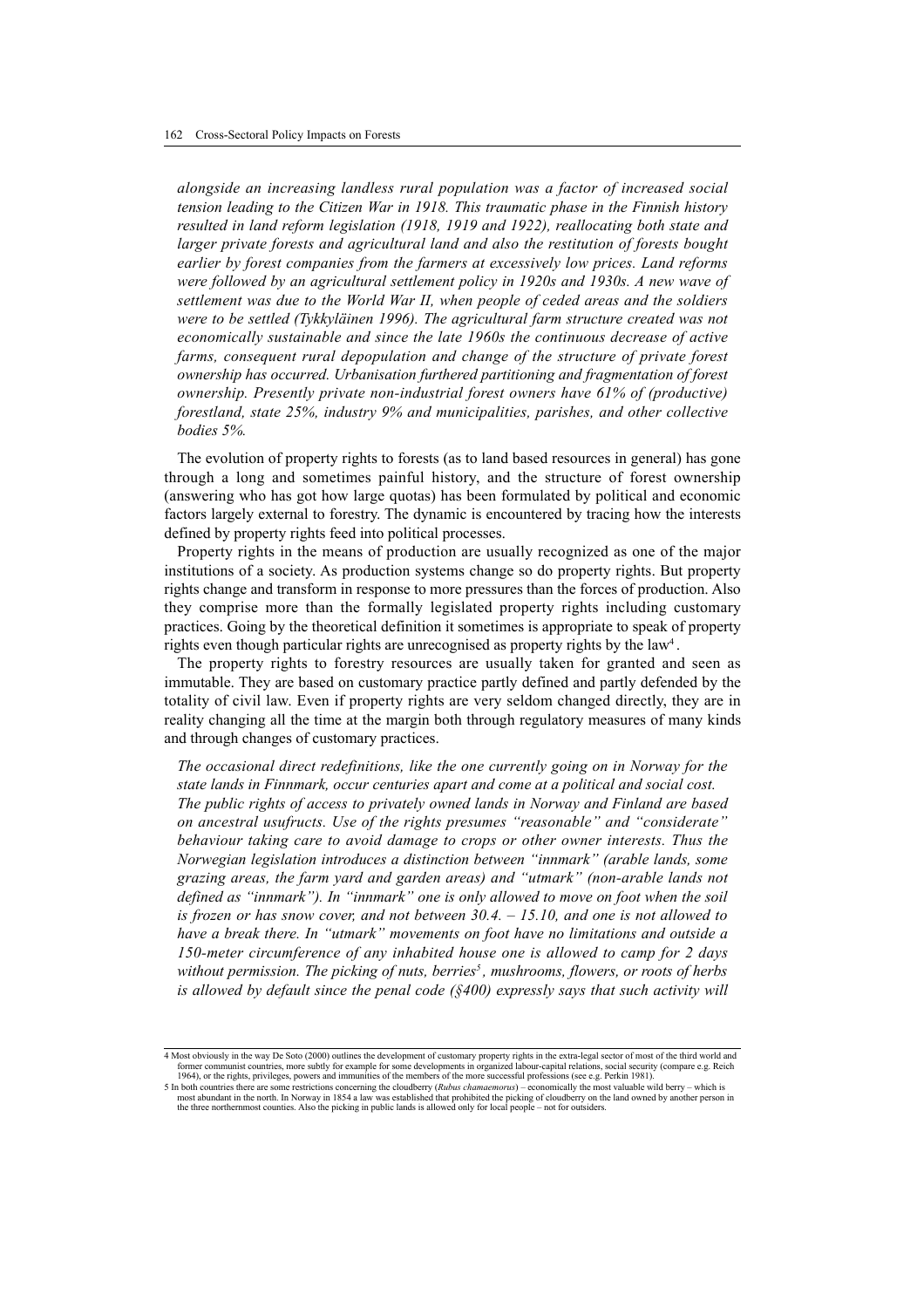*not be persecuted. In reality the law code is more restrictive than current practice since it stipulates that the harvest is consumed on the spot. Today small quantities for personal consumption would be allowed, but perhaps not commercial quantities. In Finland the customary norm allows also picking for commercial quantities.*

*It is fairly obvious how customary norms and values interact with the formal rules in this case, for example through what is seen as "reasonable" and "considerate" behaviour, and also in the extensions of the possibility for removing valuable material from another persons land.*

In general property rights "help man form those expectations which he can reasonably hold in his dealings with others" (Demsetz 1967:347). This means that property rights are a central part of human interaction. Even in situations where the actual on-going interactions have nothing to do with the distribution of benefits, one can see that the prevailing property rights affect the framework of interaction at least by defining and infusing the space-time setting of the interaction with particular meanings and classifications of events (Douglas 1986). This view of property rights means that they are a central part of all social institutions, and that institutional change means changes in property rights.

## **1.4 Formal institutions**

Institutions consist of a rule system and an organization with a mandate to interpret and apply the rules. In democratic polities rule systems are either legislated or mandated by legislation and, in so far it is possible, founded on customary practices. Customary rules are more often designed to be self-enforcing. It is the actual practice, which both define and monitor the rules. Also customary rules are usually legitimised and monitored through local, neighbourly associations or assemblies.

The formal rule systems of developed countries consist of two types of rules: property rights and public regulations<sup>6</sup>. The two rule types could be said to define two types of regimes.

## *Property rights regimes*

Rights and duties exist in the minds of people. They consist in what people believe they can legitimately do to the physical world. The precise limits to the rights and duties are the result of negotiations among stakeholders trusting that their agreements will be enforced by the state (or its equivalent for customary rules). The formal part of these rights is contained in the civil law of a society. Political processes will from time to time impose new rights and duties or alter the definition of old ones. Discrepancies in understanding the precise content of rights and duties in given situations may on the one hand cause conflict and sanctioning, but also on the other hand, learning and adjustment to the new content of the rights regime.

#### *Regulation regimes*

Most regulations promulgated by a government and its bureaucracy will be concerned with behaviour of actors in given conditions regardless of location and property relations to the physical world. Such regulations will of course have implications for our understanding of property rights, but the impact is indirect. Direct regulation of property rights may come in situations where property rights are absent or where the societal environment is changing so

6 For more extensive treatments see Eggertsson (1990) and Ostrom (1990) on property rights regimes, Kahn (1970/71) on regulation regimes, and Ostrom (1990) on bureaucracies.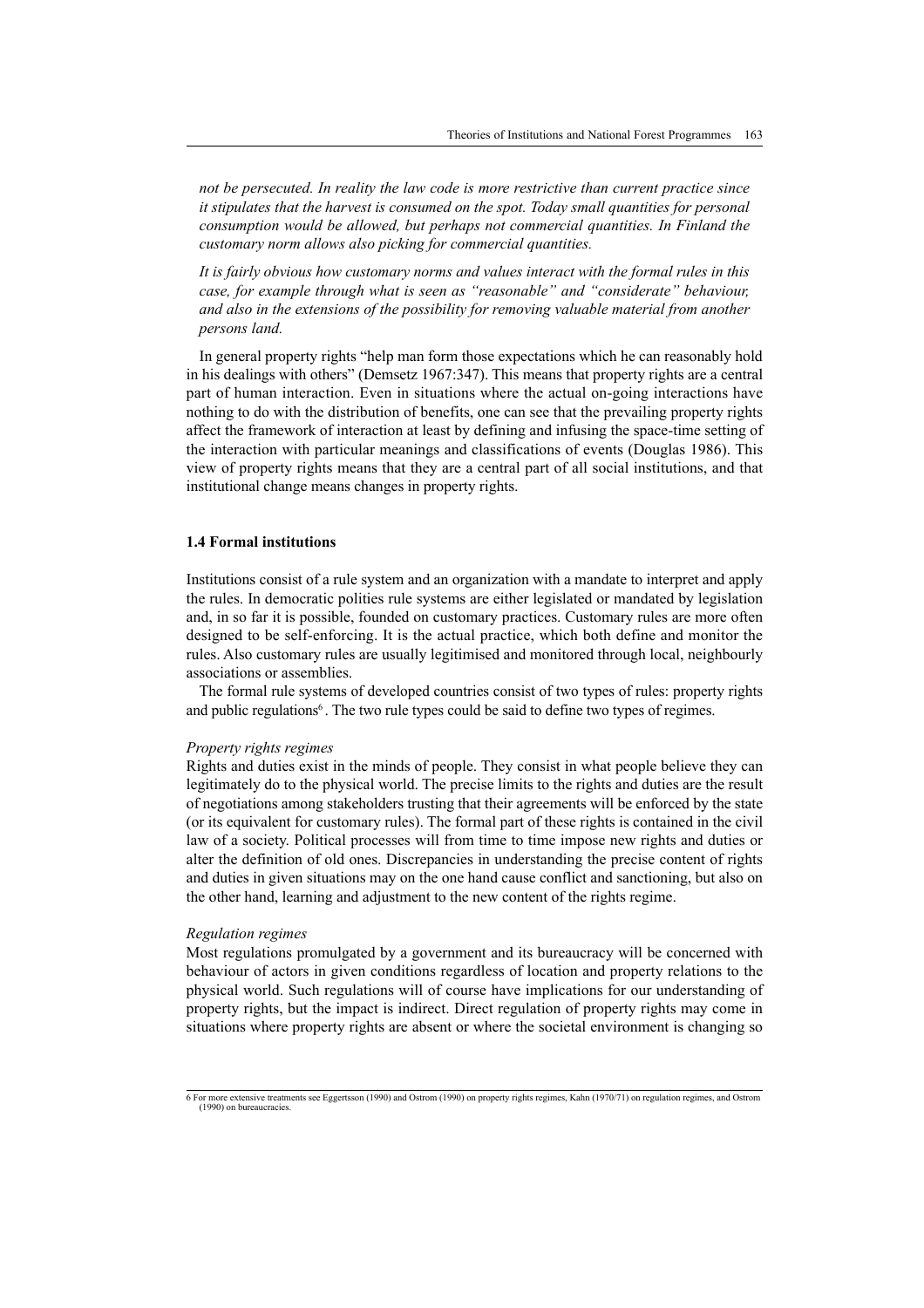rapidly that old rights become inapplicable. But in ordinary situations the state will promulgate direct regulation of activities (e.g. use of technology in harvesting, allocation of quotas from common pool resources, protection of endangered species or ecosystems). In time these regulations may stabilize as new or changed definitions of property rights. Also the system of property rights will invariably generate some negative externalities. These may be addressed by imposing regulations on activities regardless of established rights and duties (e.g. through legislation on tort). As such rulings are enforced, the perception of the world by owners and users, and hence their understanding of the property rights, will be adjusted. With new understandings of prevailing rights and duties behaviour changes.

#### *Bureaucracies*

Organizations that are mandated to implement legislated rules are called (public) bureaucracies. The bureaucrats will have the authority to monitor all actors subject to the rules and to initiate sanctioning of those who are not following the rules when they should7 . The structure of power in such organizations, and the worldviews brought to bear on the perception of activities of owners and users of resources and the interpretation of the rules governing their activities, are critical for the long-term sustainability of the institution. Also the design of new and revised regulations needs commitment from people with power to monitor, interpret and sanction behaviour in relevant contexts.

Although it is generally true that bureaucratic institutions only change when they are forced by external (political) powers, there are examples of more proactive behaviour. One such can be seen in the recent evolution of state forest organisation in Finland.

*In the late 1980s the Government set up the committee to study the possibilities to transfer some of state organisations having business activities into a new kind of institution called state business enterprise. National Board of Forestry was interested in the transition and initiated an intensive internal preparation, supported by outside consultant, for the change.*

*The resulting piece of legislation, the Act on Forest and Park Service (1993) states that the Forest and Park Service is a state enterprise operating within the administrative sector of the Ministry of Agriculture and Forestry. Its tasks are to manage, use and protect in sustainable way and profitably natural resources and other property under its control. The conservation and improvement of biological diversity must be taken account sufficiently as an essential part of sustainable management of natural resources together with other aims set up for forest management and protection. This act was the first forest act in Finland to include the principle of biological diversity.*

*One of the results of the proactive approach to the change was that the organisation – having increasingly enterprise orientation – has been able to continue of managing also the network of nature conservation areas established under the nature Conservation Act. The Natural Heritage Services is subordinated to the Ministry of Environment.*

*Forest and Park Service has been pioneering in participatory planning in Finland since early 1990s. Participatory planning has been used in the development of Natural Resource Management Plans and also in Landscape Ecological Plans for state forests (Wallenius 2001). The experiences were available when the National Forest Programme adopted the participatory approach in 1998.*

<sup>7</sup> Institutions are staffed and are created to do the job of regulating organizations and individuals. This staffing, and all the creative work that is involved in financing, governing, training, and motivating institutional actions by that staff, has been lost in recent institutional theorizing (see Stinchcombe 1997).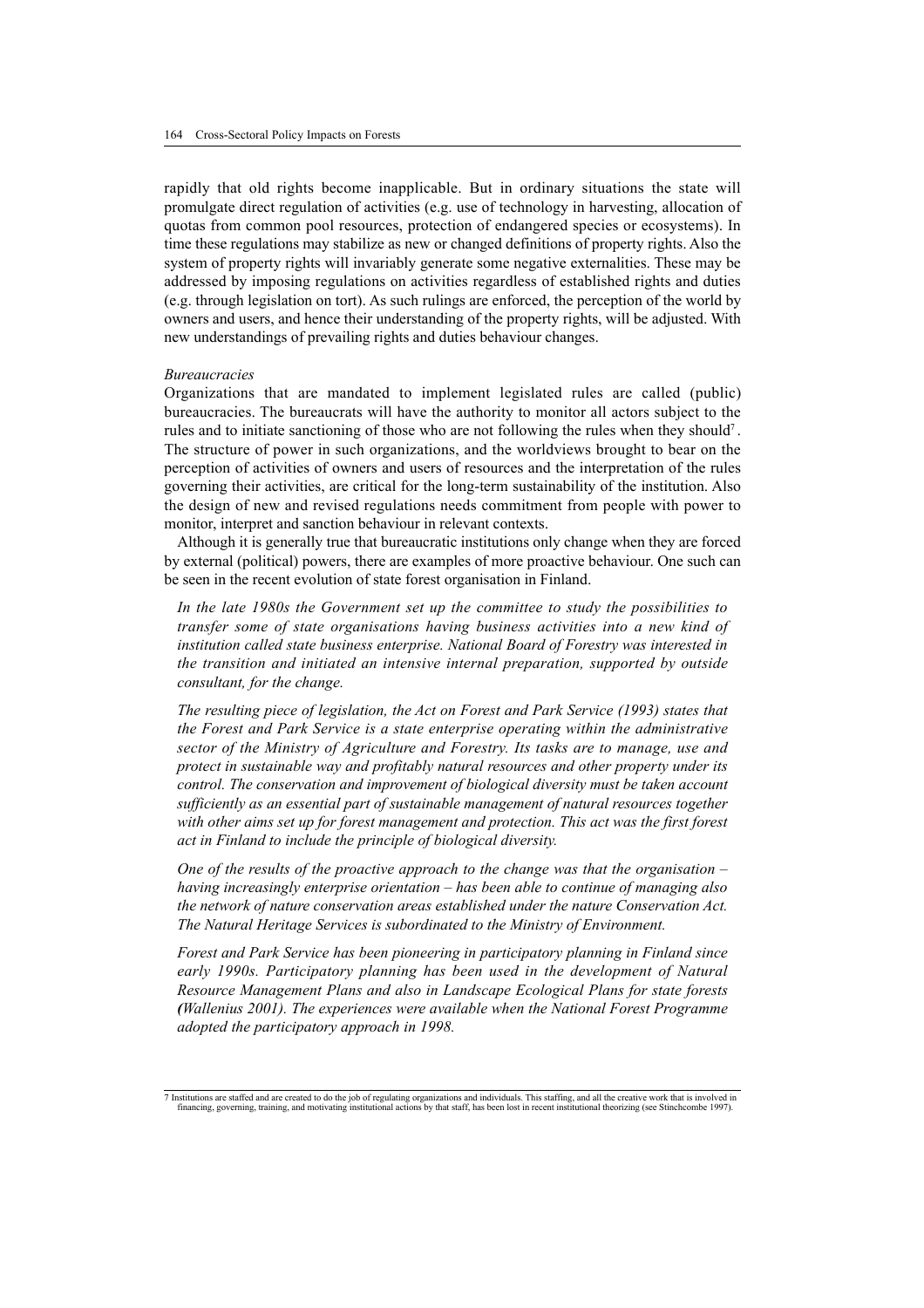## **1.5 Informal institutions**

All formal institutions are created, or grow, on top of a foundation of informal institutions. Thus resource management institutions comprise not only the formally created institutions (property rights and public regulations), but also comprise the customary practices based on local culture and perceptions, as well as the corporate culture of professional bureaucracies. As already illustrated above the customary rules may add to both property rights regimes and regulation regimes. These local social and cultural environments (customary rules) co-exist with, and work together with the formal institutions in framing the activities in relation to the forest. Without some degree of congruence between customary rules and formal rules the escalation of monitoring and sanctioning costs will make the formal institution ineffective.

The social construction of informal institutions can be seen as a solution to the second order collective action problem8 . The existence of these institutions comes to be so much taken for granted that people can use them to overcome at least some of the first order problems9 .

Institutions that are observed in practice have been constructed by trial and error throughout history. In both professional and non-professional contexts there have been established ways of perceiving and interpreting resource problems, developed a repertoire of procedures for deciding on solutions, and designed a set of feasible instruments for implementing the solutions. The institutions thus constructed are, however, in their turn shaped by impacts from availability of technology and strength of market forces.

#### **1.6 Lock-in between institutions and organizations: path dependence**

The social reality of institutions constructed around a resource use system embeds the thinking and informs the activities of the various resource users. Thus forest owners, local forest users, forest workers, professional forest managers, and firms of forest industries, or more generally: the forest stakeholders, all pursue their goals, values and preferences within the constraints of both a physical and institutional reality.

By assumption the various actors and interests groups organize their resources either to optimise their returns from resource use activities by conforming to and exploiting the existing institutional environment, or to change the resource policy in a desired direction if the expected outcome of a political effort is seen as cost effective.

The outcome from both activities will be to change the resource management institutions. The impact is immediate in so far as it affects the activities in relation to the resource. It is indirect if the changes affect the future action parameters through politically initiated changes in legislation and regulations. The competition among actors ensures that those who are best at exploiting the resources within the existing institutional system will prosper and become powerful. The historical dynamic of adaptation to an institutional structure among actors produces a lock-in between the population of actors and the institutional structure. Radical proposals for changes of the institutional structure will meet powerful opposition from those who are best at exploiting the resources within the old institutional structure (the population of organisations prospering from the old rules)  $10$ . And political powers responsible for the formal rule system will most of the time be sensitive to opposition a group of powerful

<sup>8</sup> The second order problem: how do you manage to create rules to solve the first order collective action problem?

<sup>9</sup> Examples of first order collective action problems: If the resources are insufficient for everybody, how do you limit the number of people with rights? If those with rights are incentives to overexploit the resource how do you get everybody to contribute? If effort is needed to keep up the productivity of the resource how do you get everybody to participate?<br>"In a zero-transaction cost world, bargaining strength does not affect the effici

<sup>10</sup> The a zero-transaction cost world, bargaining strength does not affect the efficiency of outcomes, but in a world of positive transaction costs it does and given the lumpy indivisibilities that characterize institutions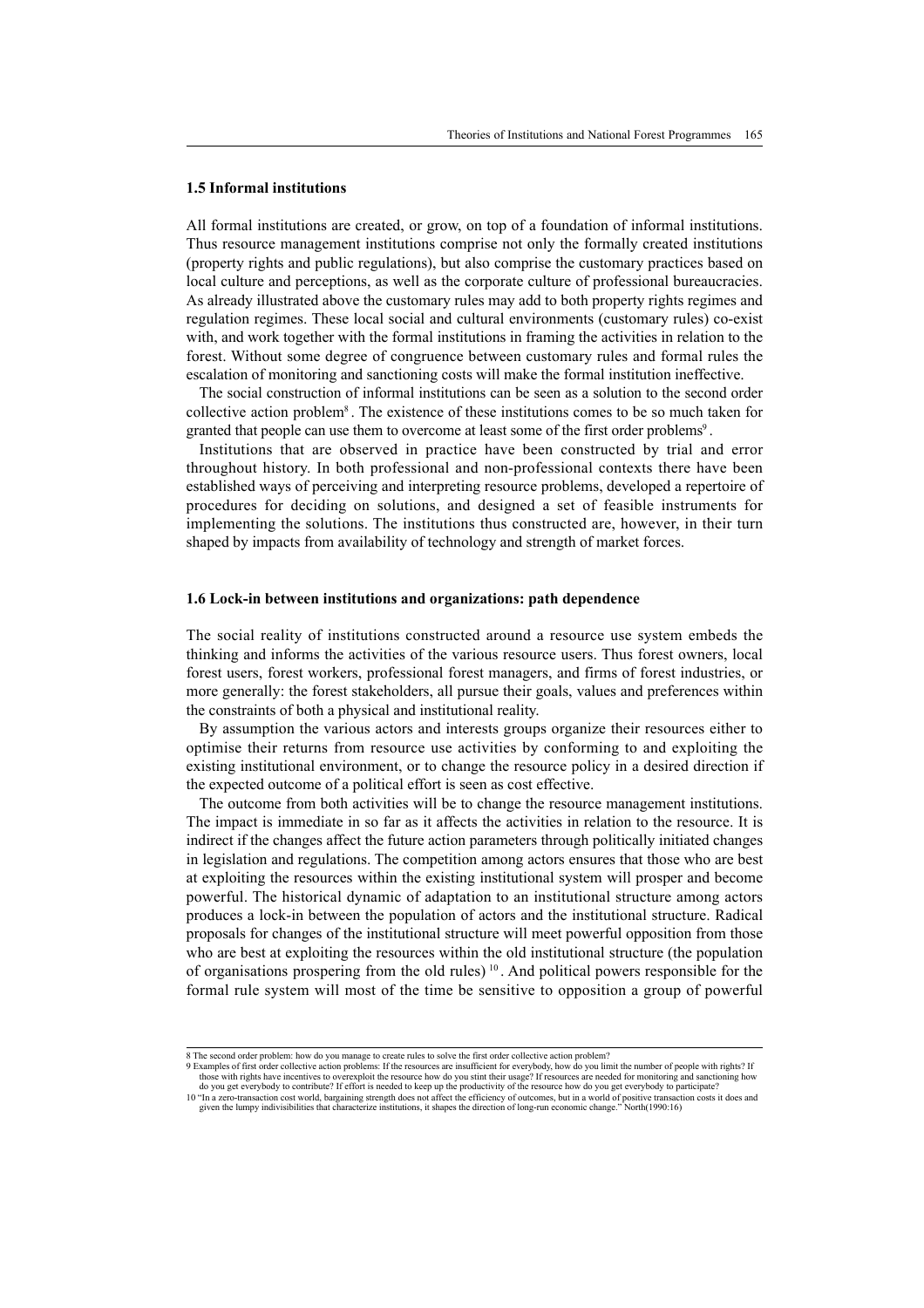organisations form. Radical change becomes very difficult. This so-called lock-in between organisations and institutions produces what now is called path dependence in the development of a society (North 1990).

But the opposition to proposals of changes of institutions may come not only from the population of actors prospering from their usage of the resource system. If the proposed institutional changes entail major changes in the bureaucracy monitoring the rule system, such as changing the allocation of power, or changing the allocation of resources for monitoring and sanctioning, also the bureaucracy may take "political" action directed at minimizing the actual changes.

The most powerful resistance against changes in the institutional structure is achieved when the population of actors and the bureaucracy see a common interest in minimizing the changes. The role of the bureaucracy is also part of the lock-in between institutions and organisations and the path dependence of the development of a society.

## **2. Forestry Institutions and Institutional Aspects in Norway and Finland in Regard to the National Forestry Programmes**

#### **2.1 Introduction**

With a basic background on what institutions are and how they work we shall now look briefly at the forest institutions in Norway and Finland, trying to see if the theory can tell us something about how the NFP-process is likely to play out.

The basic institutional structure of forestry both in Finland and Norway will be discussed in two parts: the formal and the informal structure. However, the formal structure consists of the discussion on the general regulations and the organisations as the property rights were considered already in the first part.

The informal institutions are found in the preferences and beliefs of forest owners and forest users assigning priorities to activities at the level below the formal structure, and, significantly, not necessarily according to the goals of the formal institutions. However, the distinction between formal and informal institutions should not lead us to believe that there is nothing in between. The "privately" developed certification system of forestry activities developed by the forest industry in cooperation with authorities and NGOs show that important new semi-formal institutions may arise independent of government initiatives.

Outlining the formal institutions is fairly straightforward. But the certification process and the informal institutions are less studied and statements will to some extent be theoretically grounded guesswork.

## **2.2 The institutional framework in Finland**

In the country so dependent on forestry and forest industries as Finland one might expect that the formal institutional framework of the forest sector or the "forest cluster"11 is "welldeveloped". No doubt there are many forest related institutions with concomitant

<sup>11</sup> Forest cluster is a concept adopted in the 1990s to demonstrate the total significance and mutual interactions of forestry and forest industries related economic activities in economic and industrial policies. The cluster concept is used for other industrial entities as well and has evolved from the competitiveness studies of e.g. Porter (1989) Besides forestry and forest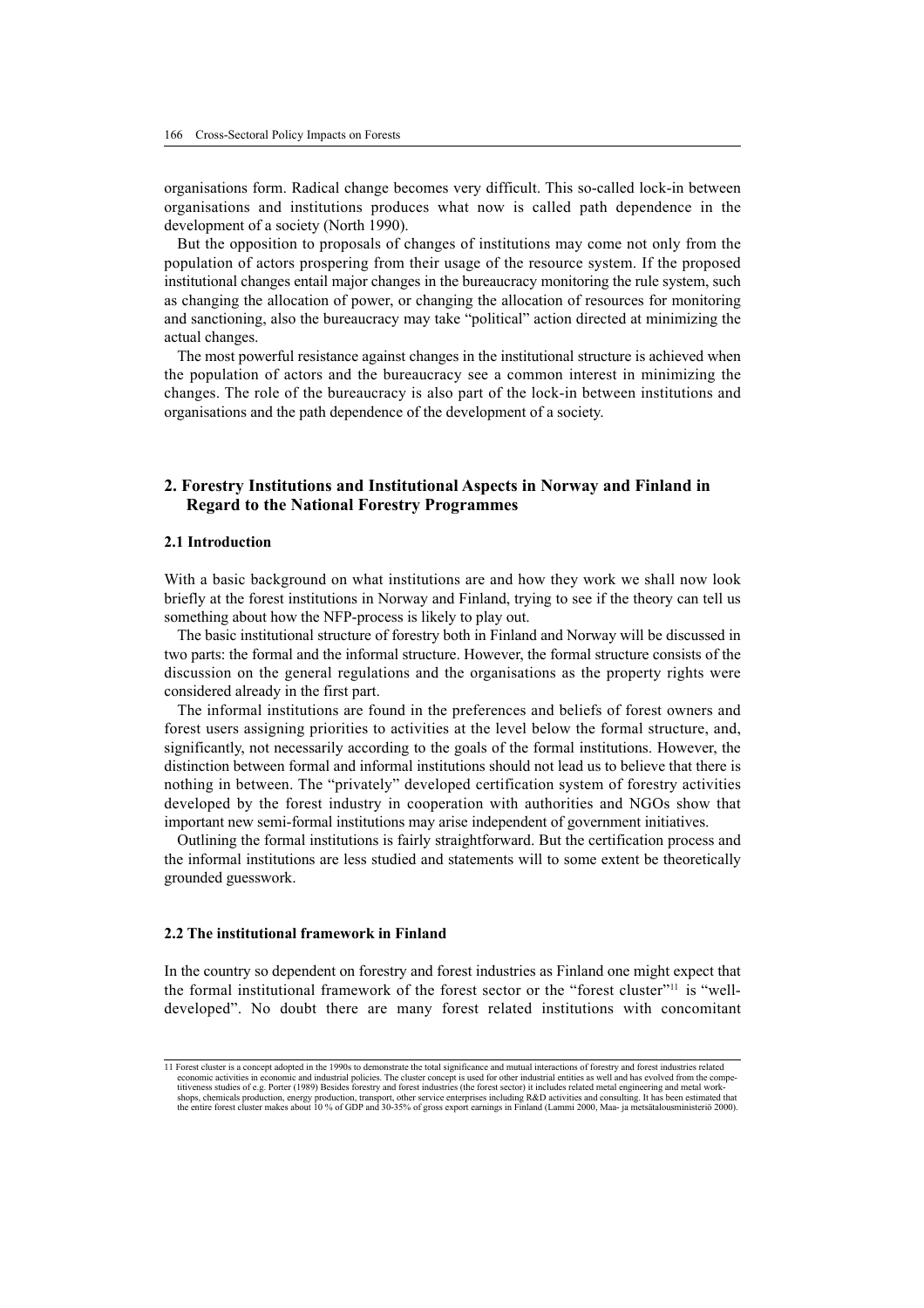

**Figure 1.** The institutional framework of the National Forest Programme in Finland.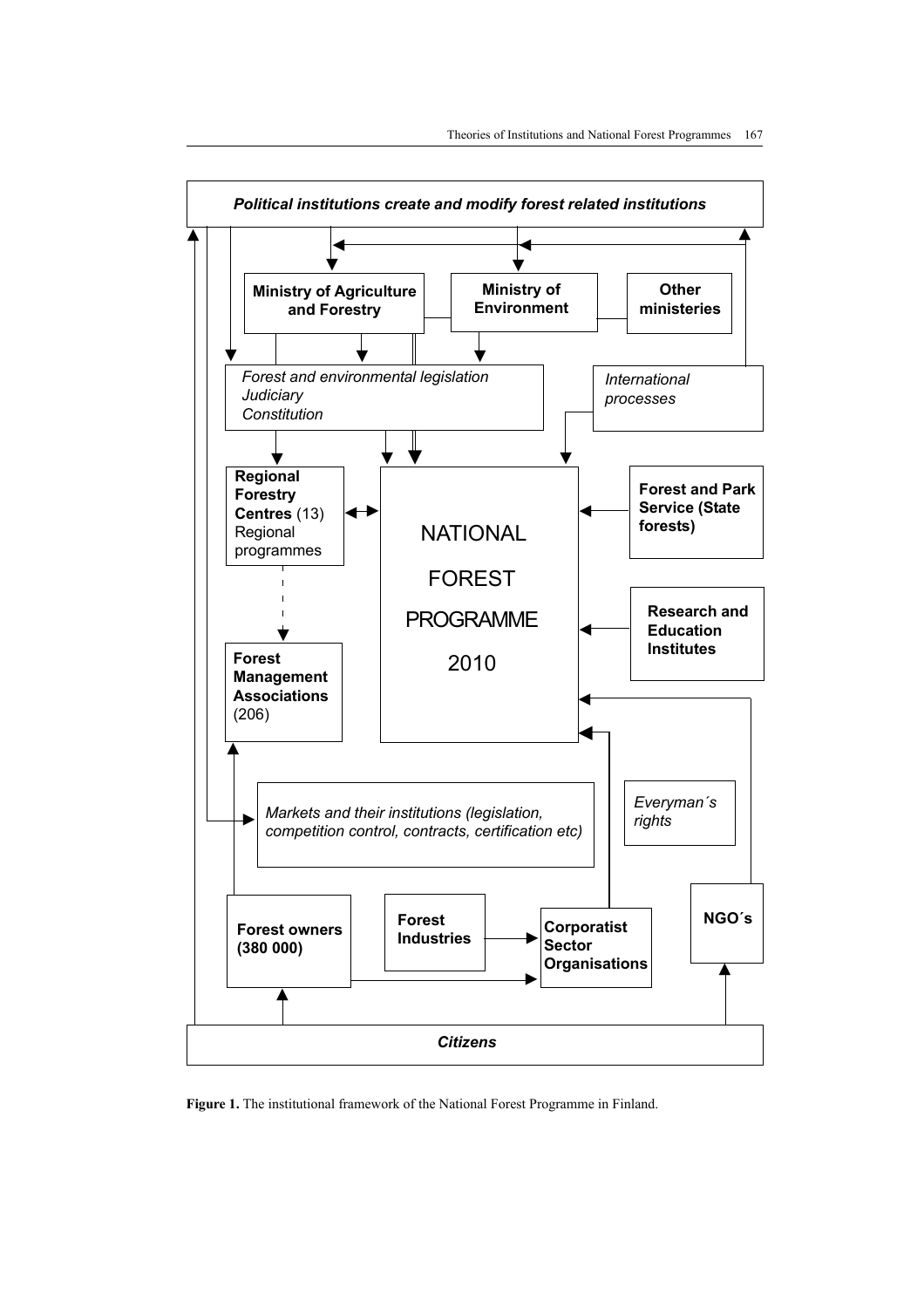bureaucracies in the country and many of them even used to have considerable implementation capacity to exercise the mandate they have been given  $l^2$ . The present institutional-organisational framework can be outlined by way of Figure 1.

## **2.3 Formal institutions in Finnish forestry**

The Forest Act (1996) comprises the core of the new Finnish forest legislation. The Forest Act 13 applies to all ownership groups of forests. Earlier the state forests (Forest and Park Service) were under the internal control of the professional state forest organisation itself. One key features of the reform of the Finnish forest legislation was that the new Forest Act and the new Nature Conservation Act (1996) were prepared purposefully at the same time and so that they were co-ordinated and in close accordance with each other. Act on the Financing of Sustainable Forestry (1996) provides financial support for 1) ensuring the sustainability of timber production; 2) maintenance of the biological diversity of the forests; 3) forest ecosystem management undertakings; and 4) other promotional measures supporting the activities specified in 1–3. Financial support may be granted to private landowners based on application.

The core institutions consist of a structure with three levels of organisations. The forest management associations operate at local level connecting private forest owners and providing services for them. The origin of the field level organisation was informal, voluntary co-operation among forest owners. In 1950 the Act on Forest Management Associations was enacted in order to get their financing secured through a forest management fee (Linnamies 1970). The act was recently (1998) reformed, and although debated, the forest management fee was maintained.

The associations remain to be controlled by the intermediate level of organisations: regional Forestry Centres, having both public tasks of extension in private forestry and control of forest law. The centres shall also, in broad consultation with the stakeholders, prepare regional forestry target programmes and implement those programmes. The first regional forestry programmes were completed in early 1998 and provided input to the compilation of the "National Forest Programme 2010". After that, regional programmes were revised.

The forestry centres are now directly subordinated to the Ministry of Agriculture and Forestry. The Ministry of Agriculture and Forestry is responsible for the conditions for sustainable and diversified use of renewable natural resources.

All the major institutional changes occurring in the 1990s in forestry arena (the reform of forest legislation, the streamlining of the organisational structure, the National Forest Programme 2010) were prepared and implemented under the leadership of the ministry. However, the leadership of the ministry in forestry is of recent origin and reflects the institutional evolution in the forest sector. Two points are essential here. Earlier, particular in forestry, the state administration was weak in relation to corporative organisations. Secondly, also inside the public forest organisations the ministry department was weak. The institutional structure typical to corporatism was characteristic of Finnish forestry until the 1980s at least (e.g. Palo 1993, Ollonqvist 1998, Saastamoinen 2002).

<sup>12</sup> In some critical comments, it has even been claimed that in the past the capacity might have been extended even "beyond the mandate" (e.g. Palo 1993 and Vaara 1995 talk about "planning economy in Finnish forestry," for counter argumentation see e.g. Saastamoinen 1996).<br>13 The purposes of the Forest law are formulated in the following way: "The purpose of this Act is to

 $\mathbf{S}$  is a constrained management and utilisation of the forests in such a way that the forests provide a sustainable satisfactory yield while their biological diversity is being maintained.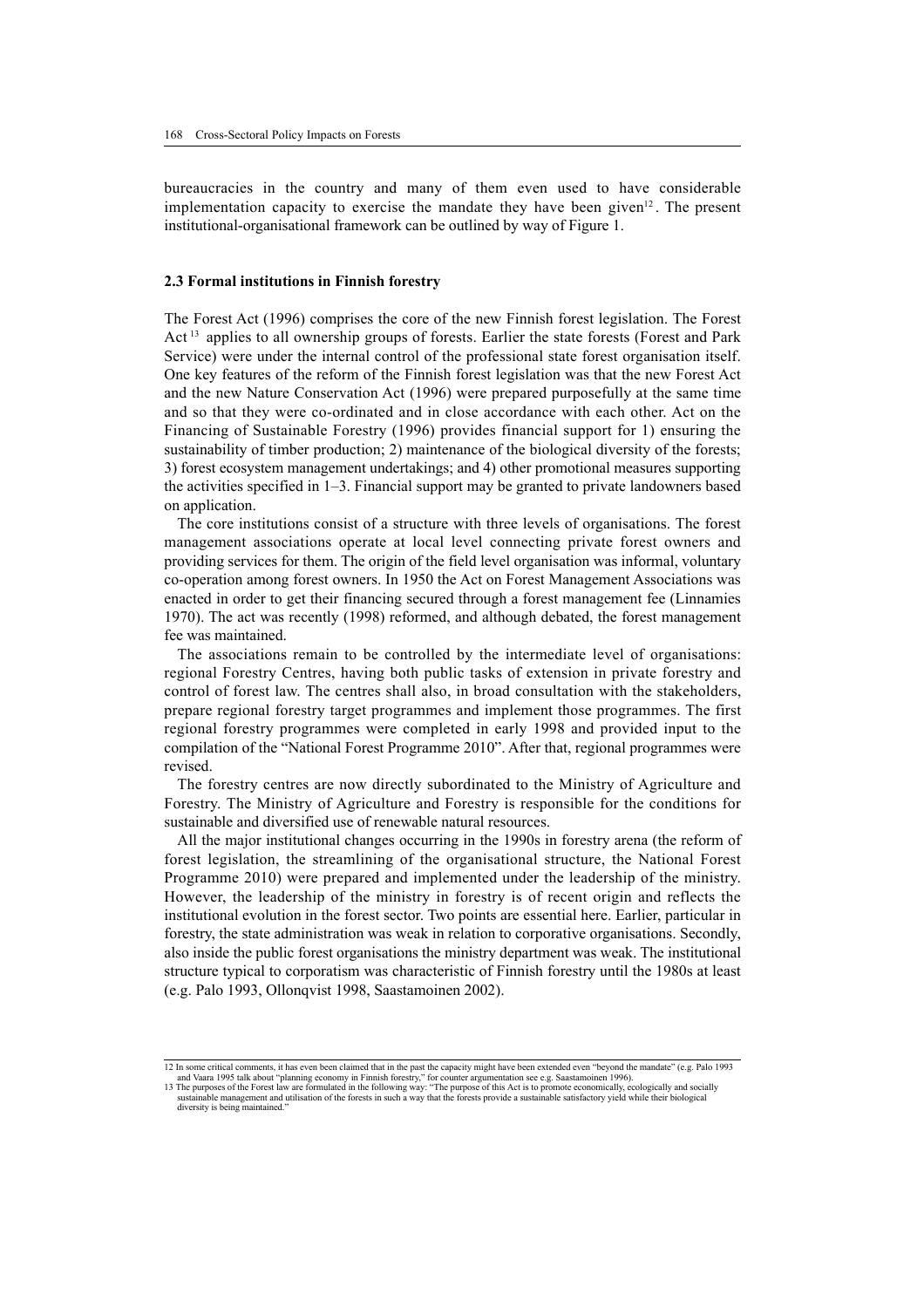## **2.4 Informal institutions in Finland**

Although the corporatist structures included a variety of partners in the course of time, at the core of the corporatist structure there were two strong interest groups: the Association of the Forest Industries representing the forest industries and the Association of Agricultural and Forestry Producers, representing the large number of forest owners. Closely related political parties were regularly supporting their initiatives. Compared to the social and political capacity of corporatism, the capacity of "independent" state leadership in forestry was rather modest, in particular at the level of the ministry. For many reasons, but perhaps mainly due to the decreasing role of the forest sector in the economy, compounded by a similar trend in agriculture, the institutions of the forest-based corporatism have been loosing ground in Finland, although they still are important.

In preparing the reorientation of the Finnish forest policy to respond to the domestic and international environmental demands the Ministry of Agriculture and Forestry was cooperating closely with, and also influenced by, the Ministry of Environment. The mandate of the Ministry of Environment in forestry related matters was not due the legislation, but rather derived from informal institutions, reflecting the *influence* of public opinion channelled through and effectively fostered by the non-governmental environmental organisations.

## **2.5 Private Formal Institutions in Finland**

The Finnish Forest Certification System (FFCS) was developed during 1996–99. It has been accepted by Pan European Forest Certification System. The certification started in 1999 and over 95% of forest areas of Finland is certified. The system is based on group certification of private forests. The forest owners, the forestry authorities and the forest industry have almost unanimously supported the FFCS, but it has been criticised by the major environmental NGOs, which departed from the process of its development. The focus of criticism was the conservation of biodiversity in managed forests and a perceived lack of protection of oldgrowth forests and other key habitats (Greenpeace Nordic & the Finnish Nature League 2001).

## **2.6 The NFP process in Finland**

National forest programmes (earlier forestry intensification programmes) have played a central role in Finnish forest policy since early 1960s. If revised or amended versions of earlier programmes are included, one could end with up to ten national scale programmes including the present National Forest Programme 2010. National Forestry Programmes would seem to have established themselves as an institution. But clearly, in particular the earlier ones, are not the result of a formal institution. This should underline the theoretical proposition that informal institutions may be just as important and influential as formal ones.

The need for NFPs has been based on a mix of professional, corporatist and political consensus, where the weights of the components of the consensus have reflected in each period the prevailing institutional framework. Similarly, the institutional framework including economic and social context has characterised the contents of each specific programme.

Due to the initiative and leadership of the Ministry of Agriculture and Forestry during the preparation process, the present National Forest Programme 2010 is more "official" and formal than its predecessors. It is also in many respects different from these (Reunala 1999, Saastamoinen 2000). It is characterised by a more explicit reliance on markets and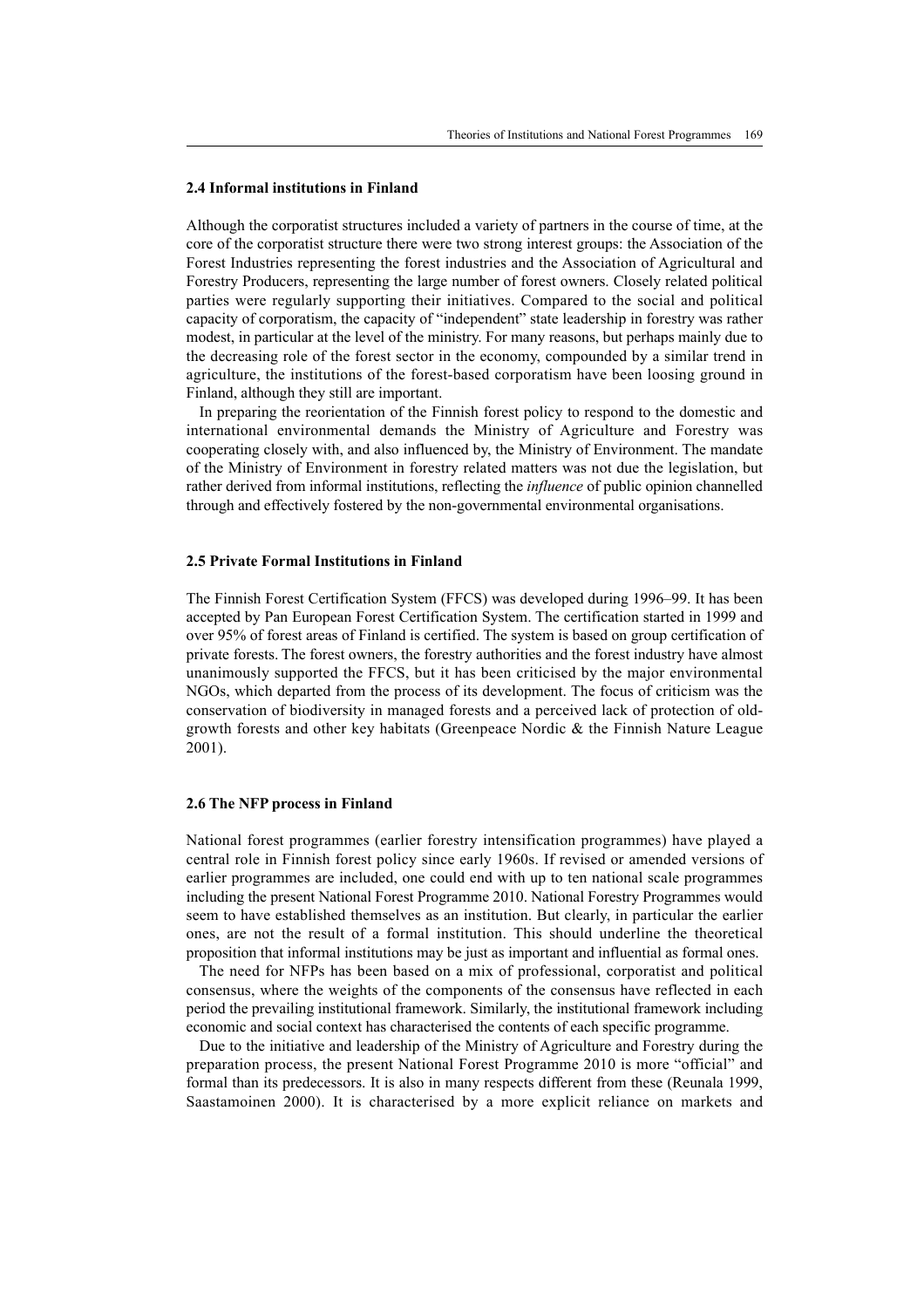recognition of the autonomy of economic actors. Nevertheless, it contains public financial incentives and has made an effort to increase or stabilise these after years of decline. The programme reflects the increased needs for environmental concern in forestry although these needs were "institutionalised" long before the programme compilation. Furthermore, the programme makes an effort to promote multiple use orientation in forestry but seems to be a bit toothless in its concrete measures<sup>14</sup>. A real breakthrough has been done in introducing the participatory approach to national forest programmes, although the relatively short preparation period meant limitations in the actual participation. The process nature of the programme is an innovation and offers room for continued participation. The process approach similarly facilitates the degree of flexibility necessary in changing conditions.

The National Forest Programme 2010 has been able to bind together ideas, interests and actions in forestry, and to reach a reasonable consensus. One can claim that the consensus and commitment to the targets of the programme are not stronger now than during the first corporatist programmes, and that its mobilising capacity may not reach the level of the past. It may be so, but one should also understand that the range of values, conflicting views, participating groups and partners today is much wider than in the past. The implementation of the programme has similarly become less straightforward as the partners are more diverse and independent, reflecting a more complicated societal framework. Nevertheless, the sustainability lies not in the speed of the progress but in the course of the move. The wider the range of participants, the wiser the policy of "making haste slowly" will be. However, to expect everybody to move in the same direction at the same time might mean no move at all.

#### **2.7 Formal institutions in Norwegian forestry**

The Act of 21 May 1965, on forest usage and forest protection<sup>15</sup>, sets the following goals of Norwegian forestry:

- Forest production: Forestry shall provide acceptable results for those working in the industry
- Forest growth: Forestry shall provide efficient and steady supplies for the manufacturers of wood products
- Forest protection: Forestry must allow for the recreational use of forests, and for their contribution to landscape qualities.

To oversee that the act is enforced the act mandates as forest authorities:

- 1. The Municipality
- 2. The County Agricultural Board, and
- 3. The Ministry of Agriculture

The final authority in disputed cases lies with the Ministry.

The primary decision making power thus lies with the municipality. Any stakeholder dissatisfied with a decision may bring the decision up for the County Agricultural Board for review or even up to the Ministry. The County Agricultural Board also have an independent duty to review municipal decisions and may on its own bring questionable decision to the attention of the Ministry. The Ministry is the final authority and have to review the activities of municipalities to see that the purposes of the act obtain.

<sup>14</sup> The Environmental Impact Assessment of the programme (Hildén et al 1999) contains argumented analytical criticism concerning, in particular,

economic justification, employment and environmental issues. 15 A new act is just being drafted by the Ministry of Agriculture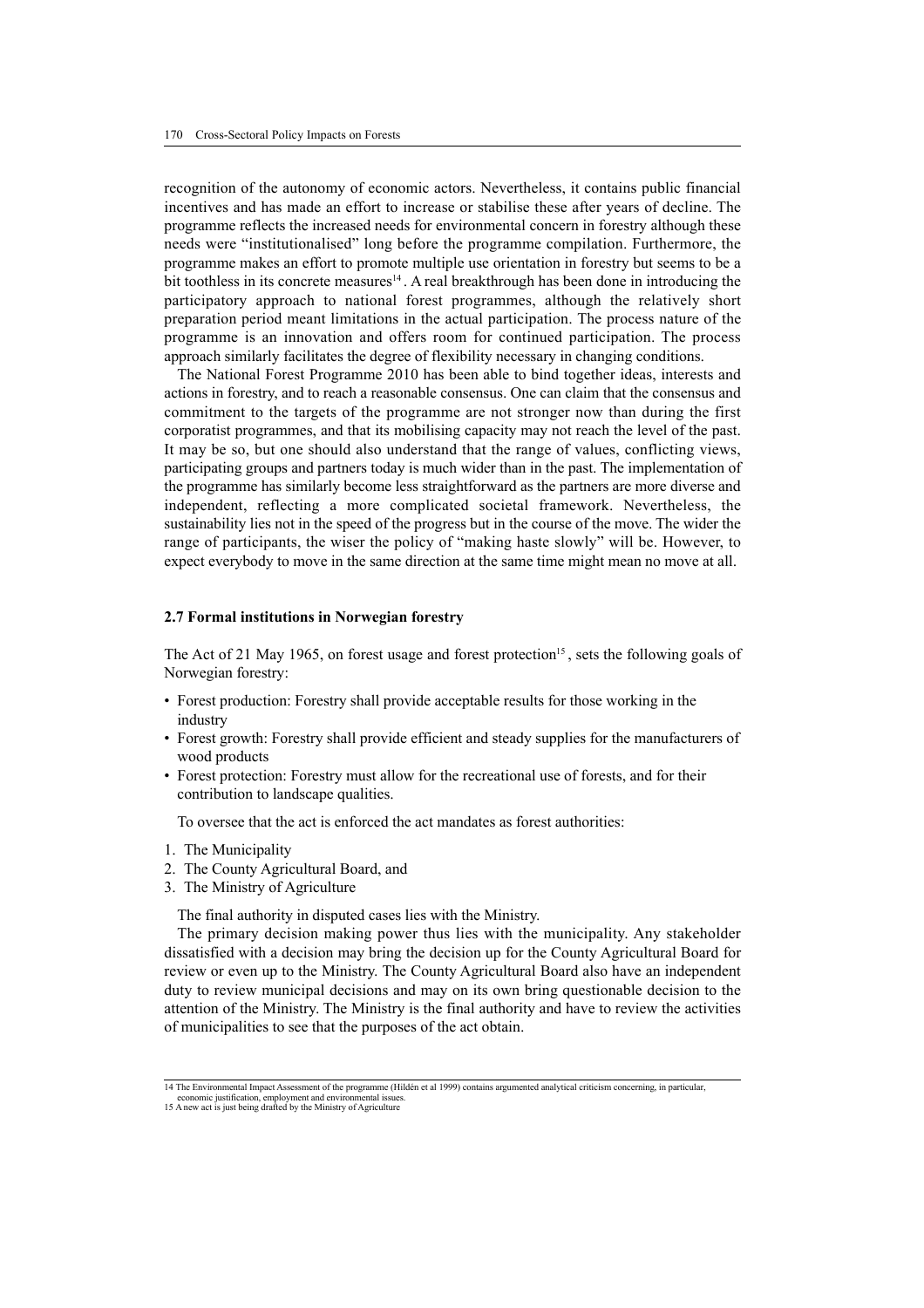## **2.8 Informal institutions in Norwegian forestry**

The informal institutions in Norwegian forestry are harder to identify. On theoretical grounds we will expect that for example large forest owners employing people in their forestry activities at least must be expected to develop local operational rules adapting the national legislation and regulations to local conditions. Today professional foresters will usually be directing the workforce. And many smaller forest owners will have a professional education. Hence the professional interpretations of the various standards for what a badly or properly maintained forest look like, will play a crucial role. Such evaluations as preferences for size of cuttings in relation to landscape qualities, evaluations of the relative merits of different cutting and planting technologies, judgements on the relative merits of various forest qualities in relation to hunting and wildlife production, preferences for type of tree in plantings, or beliefs about the relative future prices of different tree species will all in some way affect the decisions of a forest owner. Over time rules of thumb – or more generally – local institutions develop. These local institutions change slowly. The basic input of new points of view comes form education, particularly the education of professional foresters, but also the occasional review of professional developments in newspapers and journals available to forest owners may at times have an impact. Also the growing sector of NGOs with views on forest and forestry activities are part of the complex of forces affecting the choices of those who actually appropriate the various goods produced by forests.

#### **2.9 Private formal institutions in Norway**

During 1995–98 Norwegian Forestry was changed through the "Living Forest" project. The goal of the project was to assist forest owners in developing sustainable forestry and to construct a national consensus on principles of sustainable forest management. However, the force precipitating the project was the perception among the Norwegian forest owners and forest industry of a growing market demand in Europe for timber certified as coming from sustainable forestry. Therefore the work on standards that could be included in a timber certification system came to be the main goal of the project. The outcome of the project, «Standards for Sustainable Norwegian Forestry», was presented in 1998 (Sanness 1999). The standards were confirmed on March 27, 1998, by the project board representing forest owners, forest industry, forest workers, environmental NGOs, consumer organizations and public authorities. Several NGO's have later withdrawn their support.

One theoretically interesting aspect of the "Living Forest Project" is its character of being a private institutional development. It is not only local communities that can make their own informal rules of behaviour, also a group of companies and associations are occasionally able to do that. But in the latter case, and in a large-scale society, it cannot be *only* informal or be expected to stay informal for very long. It has to be written down and promulgated. An agency needs to be mandated to enforce the rules. It becomes a full-fledged formal institution. It is not created by the state. But it can be co-opted by the state and made part of government policy. This is just what institutional theory recommends (Ostrom 1990).

Besides particular processes like the "Living Forest" project, we should not forget the many continuous activities of the Forest Owner's Association in forming opinions and beliefs about good forestry and promulgating it to its members, usually embedded in the professional language of forestry. Some of the activities of the NGO's also belong to a discussion of private formal institutions. By getting legal standing organizations such as the Norwegian Tourist Association are able to affect the development of formal institutions in more ways than through grassroots activities that slowly change values and priorities among voters or consumers.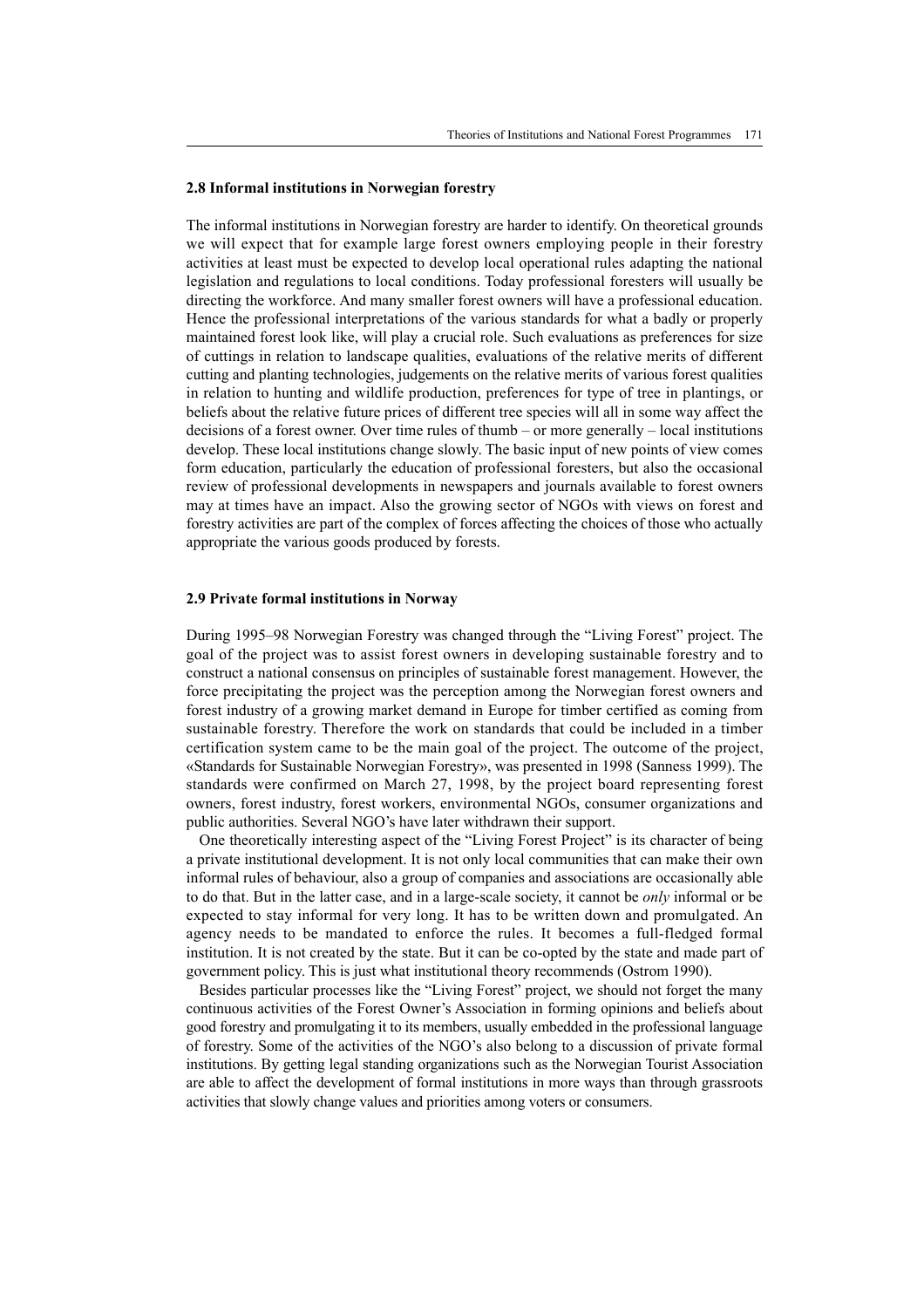## **3. Conclusions**

#### **3.1 The principles reviewed**

Achieving a common goal of sustainable use of forest resources in a variety of social, cultural, and political settings is at best a difficult task. Any policy programme designed to do this has to be flexible enough to meet and overcome a variety of obstacles. Some of these may be found in the institutional structure of a given society and can be traced if one goes through the principles related to NFP (listed, for example in Egestad 1999:21–22).

Appropriate participatory mechanisms will in most cases imply a broader base of participants. Effective coordination and conflict resolution must involve local participation<sup>16</sup>. And the holistic inter-sector approach will require input from all stakeholders, not just the actors directly involved in forest exploitation and the regulatory bureaucracy. Thus, compared to the standard operating procedures of textbook policy development, a holistic inter-sector approach to forest policy with extensive participation of stakeholders resulting in partnerships in the execution of the policy will create new ways for the social and cultural environment to affect policy outcomes. And as decentralization and empowerment of local structures and recognition of customary and traditional rights are taken into the policy this will be even more pronounced. The conclusion must be that the power of established interest groups over the institutional development will be diminished as new groups enter the arena and new procedures for the aggregation of interests are taking hold. Likewise we see that the diversity of interests to be accommodated by the policy process will increase.

In fact, the principle that potentially may prove difficult, and perhaps more so in Norway than in Finland, is just the "holistic inter-sector approach". Currently there is no working procedure to ensure that local interests and activities aggregated through either bureaucratic sectors or through political processes really sum up to the national goals of a NFP. Regional as well as national coordination of sector-defined activities is a major problem of collective action in most democratic states. Taking the relationship between the government and the central administration as given, in general one might expect to find that factors such as strength of central administration relative to local governing bodies, strength and independence of local governing bodies relative to central governing bodies, and uniformity of social and ecological conditions are affecting the possibilities for a holistic inter-sector policy. On the other hand, the requirement of "decentralization, where applicable, and empowerment of regional and local government structures consistent with the constitutional and legal framework of the country" should point the way to an aggregation procedure sensitive to local conditions and customs. To develop such a procedure will be a major challenge for the success of a NFP.

#### **3.2 Forest certification as an informal institution**

The key to understanding the impact of existing institutional structures on the NFP process is to gauge the differences between the existing structure and the principles promulgated by the NFP. Depending on the political and social traditions, the more difficult principles may be open to interpretation, and practical procedures may be invented that minimize the change from existing procedures. It will require both a keen eye for the established procedures and a high level of political commitment to open up well entrenched and closed procedures for partnership and participation of genuinely new groups of stakeholders.

<sup>16</sup> At least that is the advice of Elinor Ostrom's (1990) study «Governing the Commons»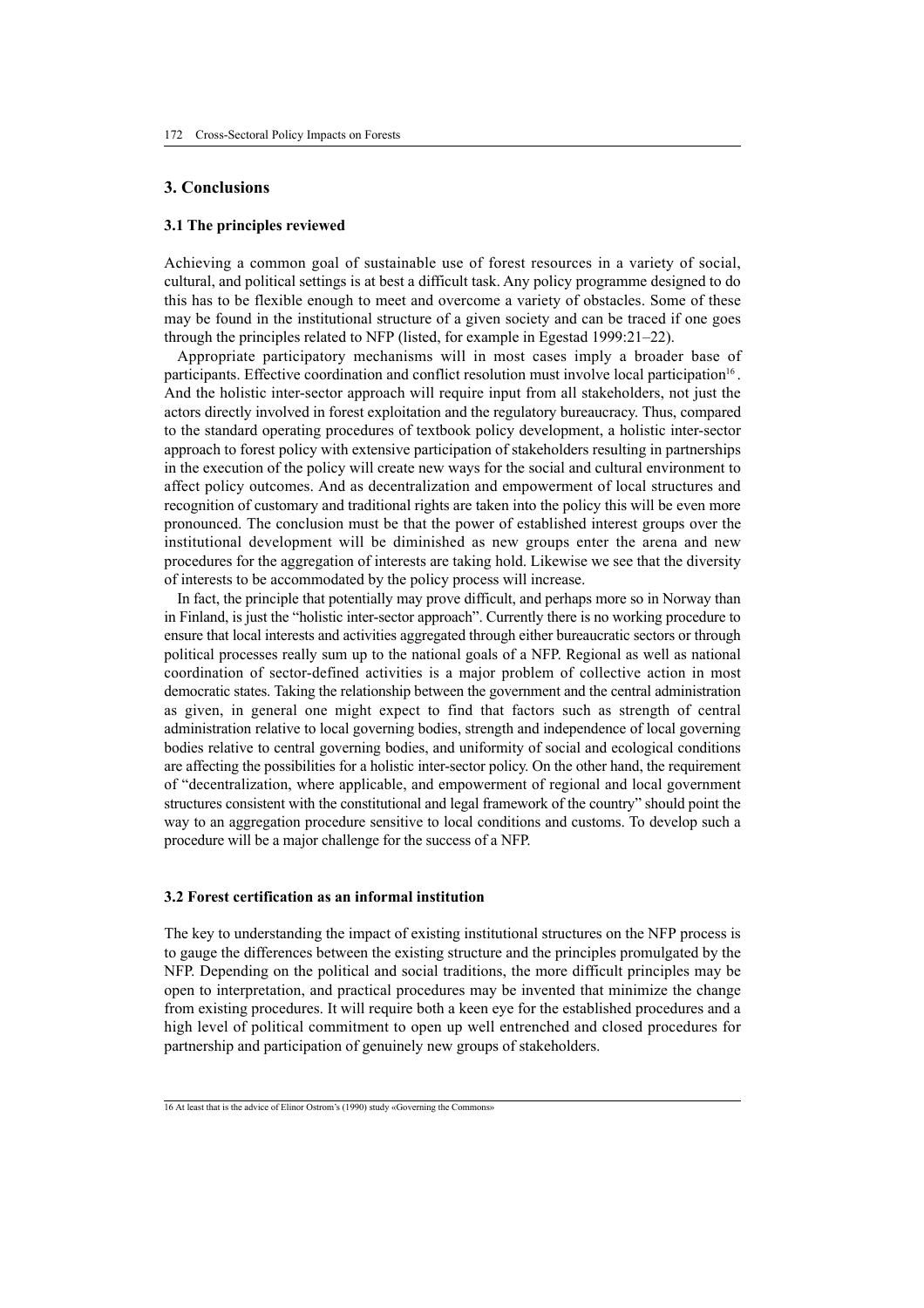Voluntary forest certification is an example of the emergence of informal institutions into the institutional framework of forestry. There is a close connection between the criteria and indicators of sustainable forest management and the emergence of forest certification. The authority of the former originated in their inclusion into the resolutions of the intergovernmental processes (e.g. Maa- ja metsätalousministeriö 2000). These intergovernmental processes are collective action at the state level, and the results legitimised and facilitated creation of the certification systems in collective action among market actors. Once the certification systems are developed and adopted they can be included into state policies at low cost. In many ways the process illustrates how institutional development uses established and related processes to overcome the dilemmas of collective action.

## **3.3 The extent of any lock-in**

The institutions are not only rules, they are also people who know and believe in the rules and with a mandate to enforce them. The first agenda must be to persuade this group of people that the changes are necessary and desirable. In modern states this can usually be done. But there are also other obstacles. The old institutional structure will have created a population of (forest industries' and/ or forest owners') organizations very good at extracting a profit by playing the economic game according to existing rules. The degree of interdependence of profitability and particular institutional elements may be said to define the strength of the lock-in between institutions and organisations.

Therefore there are reasons to ask to what degree there in Norway or Finland is such a lock-in between the institutional structure and the organizations (North 1990). If the proposed institutional changes threatens the profitability of some group of organizations it seems reasonable to assume that these will react politically exerting whatever political powers they have to shape the new institutions so that their profitability can be maintained. This is where we may find the real obstacles to the NFP process. As Krott (1999) has pointed out, the reactions of the powerful groups can either be opposing to the formal planning or seeing it as a procedure for actively dealing with the new pressure and as an instrument for coping with political threats.

In Norway a kind of corporatist power structure for agriculture (including forestry) was more or less dismantled during the 80s lessening the political influence of the primary industries. Also, by the mid 90s environmental policy had less priority on the political agenda. This was one reason why there was no obvious constituency to profit from the NFP process.

In Finland the "powerful users" (the associations of forest owners and forest industries) have continued to be the active players in the national forest programmes because their interests for increased wood production. Even the significant role of environmental question in the new national forest programmes did not constitute an impediment for their participation. It was admitted that environmental management is not only a cost factor but also a necessity and possibility, especially so for the forest industries. Secondly, the national forest programme has been felt to be a home field in dealing environmental issues (Saastamoinen 2002).

## **3.4 The NFP and the reshaping of institutions**

The NFP process is about reshaping institutions. How will the existing institutions of Finland and Norway react to the effort to transform them? For Finland we know the outcome. The theory presented points to the possibility of resistance from entrenched interests. Did this obtain?

Already before the eve of the NFP process, the corporatist power structure governing Finnish forestry was weakening mainly due to the strengthening position of the political arm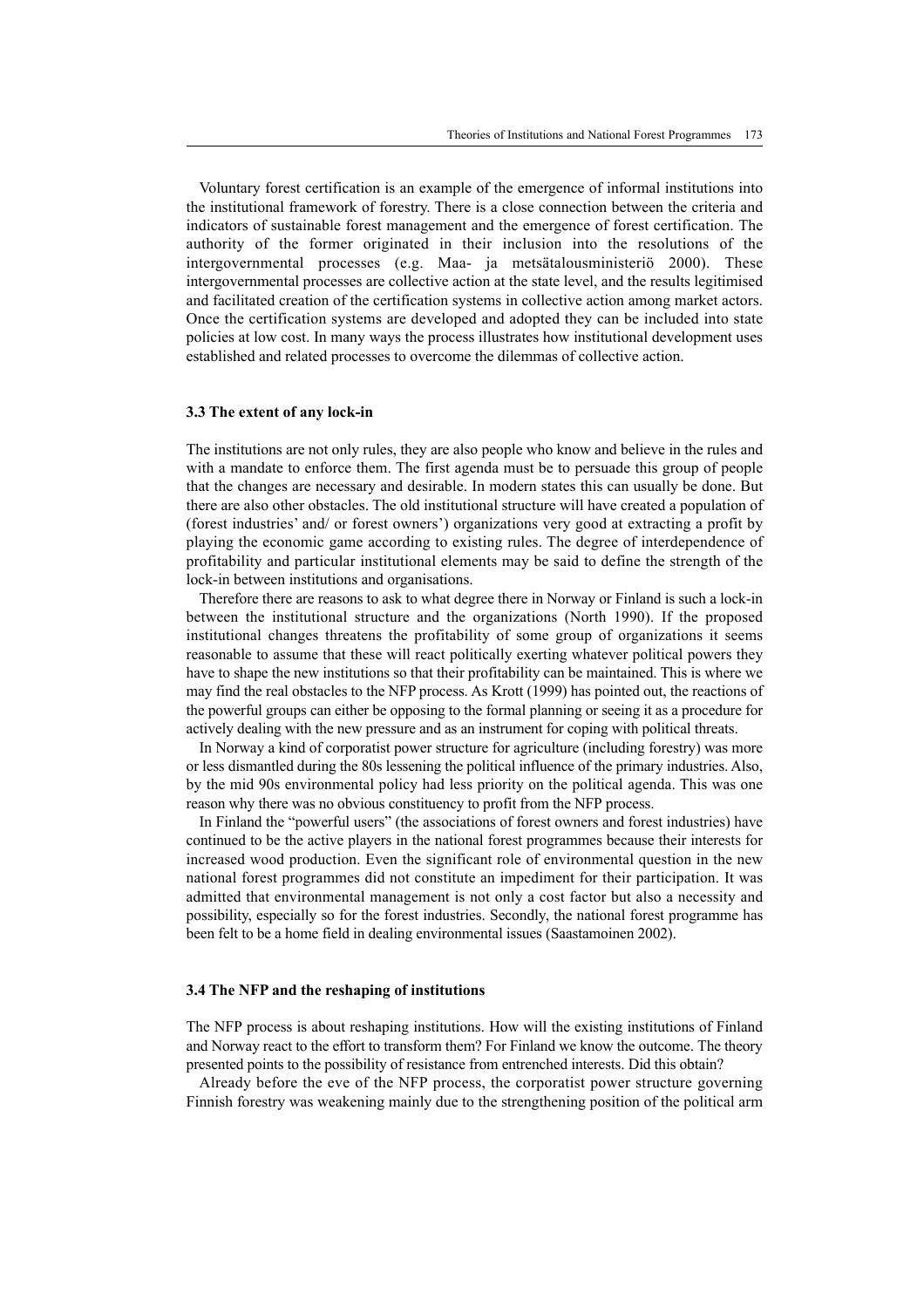of the state – the ministry – in forestry. This mainly occurred at the cost of some central professional bureaucracies but also the regional forestry centres benefited in the process. At the same time the urban and public, largely environmental, interests in forestry issues were on the ascendance, and this raised the influence of the Ministry of Environment. Based on implemented reforms of legislation and administration, and backed by the regional forestry centres, and the international demand for NFP, the ministry continued to exercise its growing role in forestry through initiation of and carrying out the process of NFP.

Also commercial problems looming on the horizon had their impacts. The market was perceived to demand some kind of legitimisation of the forestry as being also environmentally sustainable and friendly. The established practices had to change and the changes proposed were seen as acceptable. Only the final formalization of the NFP process was kept at bay. The door was kept open to less costly modifications and further institutional changes were postponed to see a later date to prove their necessity.

Norway and Finland share similar political and institutional structures in society in general and have many common features in the evolution of forest policies (Tikkanen and Solberg 1995) . The expressed goals of forestry institutions are largely the same. The countries also share the common external impacts to institutional changes for sustainable forest management (Rio, IPF/IFF, Ministerial Conferences etc.).

However, the activities related to the National Forestry Programmes have had a very different trajectory in Norway compared to Finland. In Norway the first reactions would seem to have resulted in the Living Forest programme and a government white paper promising new legislation on forestry. But the specific relations of these to the National Forestry Programme are unclear. Why do we find the difference? Could the institutional or political structures explain the difference between the countries, or is it a pure coincidence? The particular impact of EU membership in this context does not have a role.

Despite similarities there are also differences between the two countries besides the EU membership. Forestry never was as important to Norwegian economy as to Finnish. And while there was a kind of corporatist power structure for agriculture (including forestry) this was more or less dismantled during the 80ies by a political (instead of an administrative or institutional) reorganisation, lessening the political influence of the primary industries. By the mid 90ies also environmental policy had less priority on the political agenda. Thus for politicians wanting to profit from championing the NFP process there was no obvious constituency. However much the administration felt it to be a moral duty according to the participation in the international processes, the lack of a political constituency resulted in slow going.

On the other hand, it may also be said that in Norway business as usual is not that far from the ideals of the NFP. By co-opting the certification process initiated by the "Living Forest" project, the government might, with some justification, feel no need to hasten the legislative process. The difficulties encountered in rewriting the law to fit the NFP principles will most probably concern the distribution of power along the central-local axis for the administration and along broad participation versus special interests for the political system. The presentation of the new act on forestry will show the result of these struggles.

## **Acknowledgements**

The authors wish to acknowledge helpful comments from Olav Gislerud and Pekka Ollonqvist. Erling Berge wishes to acknowledge the institutional support from the Departamento de Economía, Universidad Pública de Navarra, Pamplona, España, during the writing of the paper.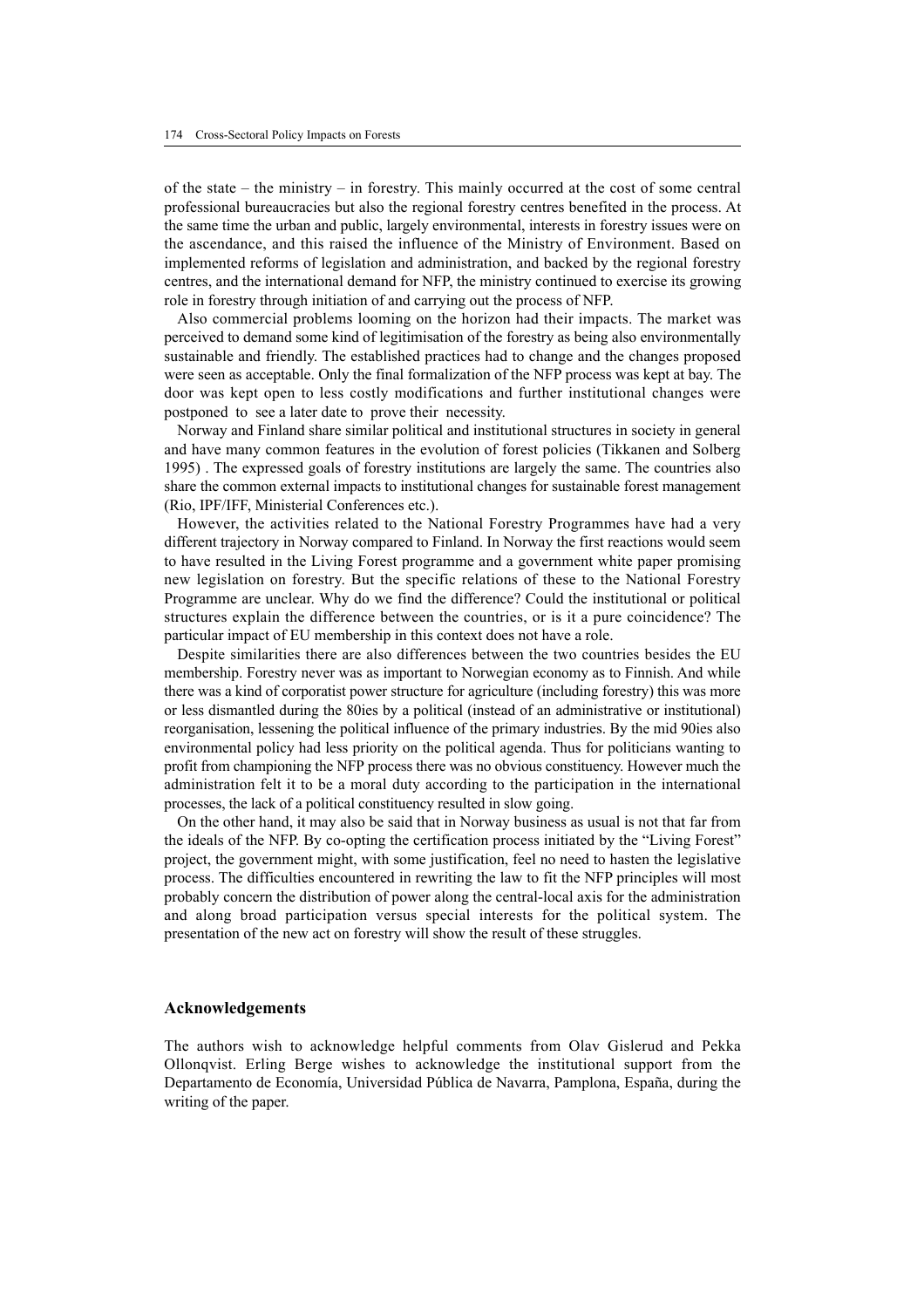## **References**

Act on the Financing of Sustainable Forestry 1094/ 1996. Issued in Helsinki 12.12.1996.

- Demsetz H. 1967. Toward a Theory of Property Rights. American Economic Review 57, 347-359.
- Douglas M. 1986. How Institutions Think. Routledge & Kegan Paul, London.
- Duerr, W.A. & Duerr, J.B. 1975. The Role of Faith in Forest Resource Management. in Rusey, F. Duerr, W.A. 1975. Social Sciences in Forestry: A Book of Readings. W.B. Saunders & Co.
- Egestad P.S. (1999) National Forest Programmes in Clear Terms. In «Formulation and Implementation of National Forest Programmes» Three volumes. EFI Proceedings No.30. Edited by Glück P. and & a. European Forest Institute, Joensuu. pp 11-23.
- Eggertsson T. 1990. Economic Behaviour and Institutions. Cambridge University Press, Cambridge.
- Forest Act 1093/1996. Issued in Helsinki 12.2.1996.
- Glück, P. 1999. National Forest Programs Significance of a Forest Policy Framework, pp. 39-51 in Glück, P. Oesten, G., Schantz, H. Volz, K.-R. (eds.) 1999 Formulation and Implementation of National Forest
- Programmes. Volume II: State of the Art In Europe. European Forest Institute. EFI Proceedings, No. 30 Godelier M. 1986. L'idéel et le matériel. Verso, London.
- Greenpeace Nordic and the Finnish Nature Leaque 2001. Anything Goes? Report on PEFC Certified Finnish Forestry. January 2001. 40 pp.
- Helander, B.A. 1949. Suomen metsätalouden historia. WSOY. 546 s.
- Hildén, M., Kuuluvainen, J., Ollikainen, M., Pelkonen, P. & Primmer, E. 1999.Kansallisen metsäohjelman ympäristövaikutusten arviointi. Loppuraportti 17.9.1999. [Environmental impact analysis of the National Forest Programme. Final report]
- Hobbes T. (1651) Leviathan. Penguin, London, 1987.
- Holopainen, V. 1967. 60-luvun metsäpolitiikka [Forest policy of the sixties]. WSOY. Porvoo.
- Hyttinen, P. & Tikkanen, I. 1999. National Forest Programmes in Finland in Glück, P. et al. (eds.) 1999
- Kahn A.E. (1970-71) The Economics of Regulation. Principles and Institutions. MIT Press, 1990.
- Kekkonen, J. 1987. Metsäpolitiikan murros. Teoksessa: Oikeutta ja historiaa.
- Kiviniemi, M. 1997 Metsäoikeus. Toinen painos. Gummerus. Jyväskylä.
- Krott, M. 1999. Political Dynamics of Regional Forestry Planning Experiences of Central European Countries and Lessons for National Forest Programmes. In: Glück, P. Oesten, G., Schantz, H. Volz, K.-R. (eds.). 1999, Formulation and Implementation of National Forest Programmes. Volume I: Theoretical Aspects. European Forest Institute. EFI Proceedings No. 30: 185-196.
- Lammi, M. 2000. Metsäklusterin merkitys Suomen kansantaloudelle. In: Seppälä, R. (toim.). 2000. Suomen metsäklusteri tienhaarassa. Metsäalan tutkimusohjelma WOOD WISDOM. 138 s. ISBN 952-457-020-3. Abstract: The Finnish forest cluster at the cross roads, pp. 18 - 26
- Linnamies, O. 1970. Suomen metsä- ja puutalous. Kirjayhtymä. 346.s.
- Maa- ja metsätalousministeriö 2000. Suomen metsätalouden tila 2000. Kestävän metsätalouden kriteerit ja indikaattorit. MMM:n julkaisuja 5/2000. 104 pp.
- Ministry of Agriculture and Forestry 1999 Finland's National Forest Programme 2010, Publications 2/1999. North D.C. 1990. Institutions, Institutional Change and Economic Performance. Cambridge University Press, Cambridge.
- Ollonqvist, P. 1998. Metsäpolitiikka ja sen tekijät. Pitkä linja 1928-1997. Metsälehti Kustannus. Helsinki. Ostrom, E. 1990. Governing the commons : the evolution of institutions for collective action. Cambridge
- University Press. Cambridge. 280 pp. Palo, M. 1993. Ympäristötietoisen metsäpolitiikan strategia. Teoksessa: Palo, M. ja E. Hellström (toimittajat). Metsäpolitiikka valinkauhassa. Metsäntutkimuslaitoksen tiedonantoja 471: 307-467.
- Perkin H. 1981. Professionalism, Property and English Society since 1880, The Stenton Lecture 1980. University of Reading, Reading.
- Porter, M. E. 1990. Kansakuntien kilpailuetu. Otava. 879 pp. [Original: Porter, M. E. 1989. The Competitive Advantage of Nations]

Reich C.A. (1964) The New Property. Yale Law Journal 73, 733-787.

- Reunala, A. 1999. Experiences with Finland's national forest programme 2010. In: The Role of National Forest Programmes in the Pan-European Context. Presentations and outcomes of the NFP workshop organised by the MCPFE in Tulln/Austria, 13-14 September 1999. Ministerial Conference on the Protection of Forests in Europe. Liaison Unit Vienna. Pp. 29-34.
- Saastamoinen, O 1996 New Forest Policy: the Rise of Environmental and the Fall of Social Consciousness. Finnish Journal of Rural Research and Policy. English Supplement 1996 (Maaseudun Uusi Aika) Vol 3: 125-137.
- Saastamoinen, O. 2000. Reform of Finnish forest legislation and the new Forest Act of 1996, In: Schmithuesen, F., Herbst, P. & Le Master, D.EC. (Eds.). 2000. Forging a New Framework for Sustainable Forestry: Recent Developments in European Forest Law. IUFRO World Series Volume 10: 119-130.
- Saastamoinen, O. 2002. Legal and Political Aspects of Forest Programmes in Finland. In: Zimmermann, W. and Schmithüsen, F. (eds.): Legal Aspects of National Forest Programmes. Papers Presented at the Meeting of COST Action E19, "National Forest Programmes in a European Context"; Aberdeen, Scotland, March 2001. Chair Forest Policy and Forest Economics, Zürich 2002. Forest Science Contributions No. 25:57 - 73.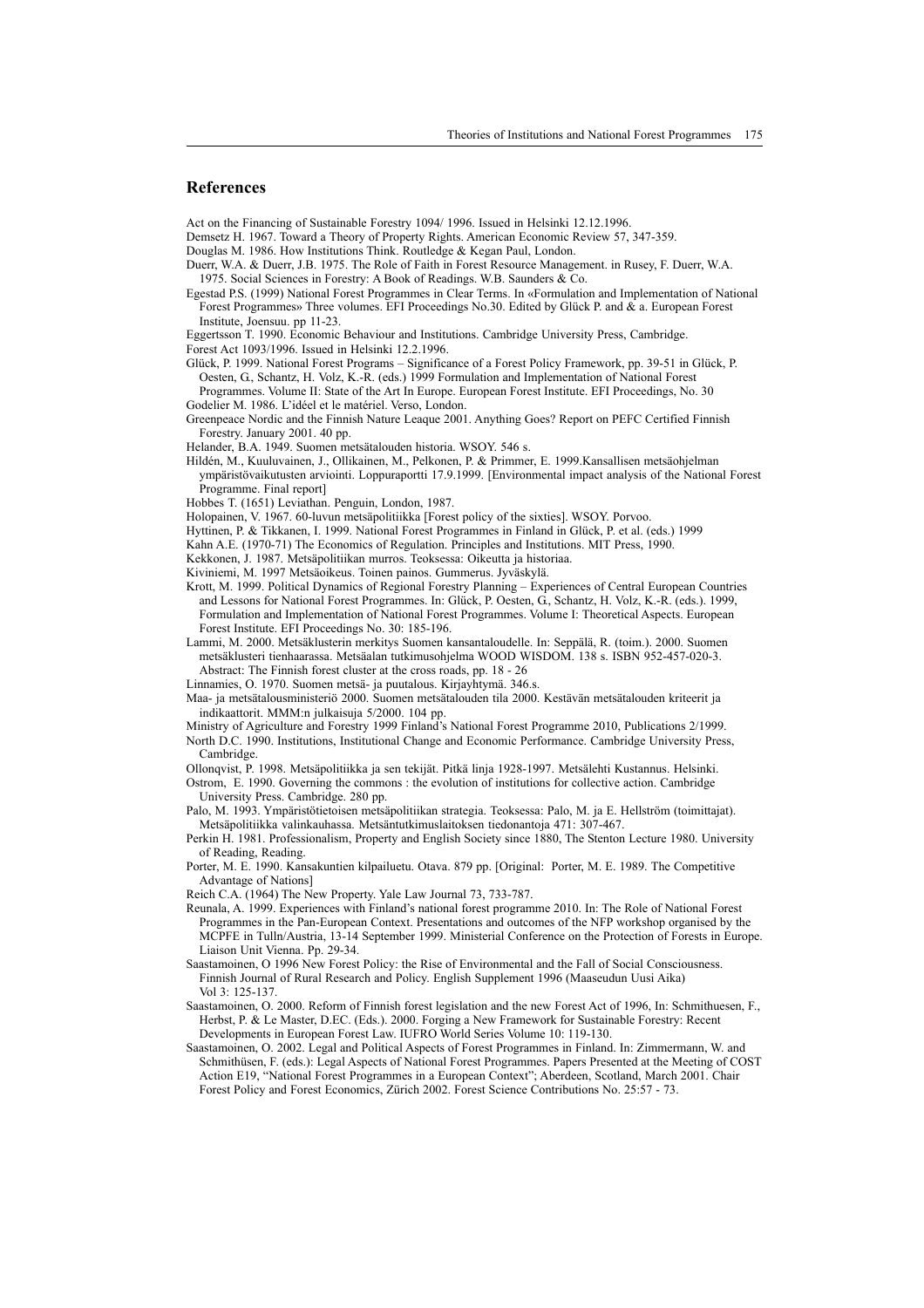Sanness, B. 1999 «Standarder for et bærekraftig norsk skogbruk» (Standards for a sustainable Norwegian forestry), Levende skog, bransjeprosjektet for skog og miljø. Oslo, Landbruksforlaget,

Schanz, H. 1999. Social changes and forestry. In: Pelkonen, P., Pitkänen, A., Schmidt, P., Oesten, G., Piussi, P. & Rojas (Eds). 1999. Forestry in Changing Societies in Europe, Part I. Silva network. P. 59-82.

Sened I. 1997. The Political Institution of Private Property. Cambridge University Press, Cambridge.

Soto H.d. 2000. The Mystery of Capital. Why Capitalism Triumphs in the West and Fails Everywhere Else. Basic Books, New York.

Stinchcombe A.L. 1997 On the Virtues of the Old Institutionalism. Annual Review of Sociology 23, 1-18. Szompka, P. 1994. The sociology of social change. Oxford. Cambridge

Tikkanen, I. & Solberg, B. 1995. Evolution of Forest Policy Science in Finland and Norway. In: Solberg, B. and Pelli, P. (eds.)5. Forest Policy Analysis - Methodological and Empirical Aspects. EFI proceedings 2:69-87.

Tykkyläinen, M. 1996. The Legacy of Postwar Settlement Policy. In Finnish Journal of Rural Research and Policy English Supplement 1996 (Maaseudun Uusi Aika) Vol 3: 85-93.

Vaara, Lauri. 1995. Yrittäjätietoinen metsäpolitiikka. Maaseudun Uusi Aika 1/1995:97-102. Wallenius, P. 2001. Osallistava strateginen suunnittelu julkisten luonnonvarojen hoidossa. Metsähallitus.

Metsähallituksen metsätalouden julkaisuja 41: 1- 346.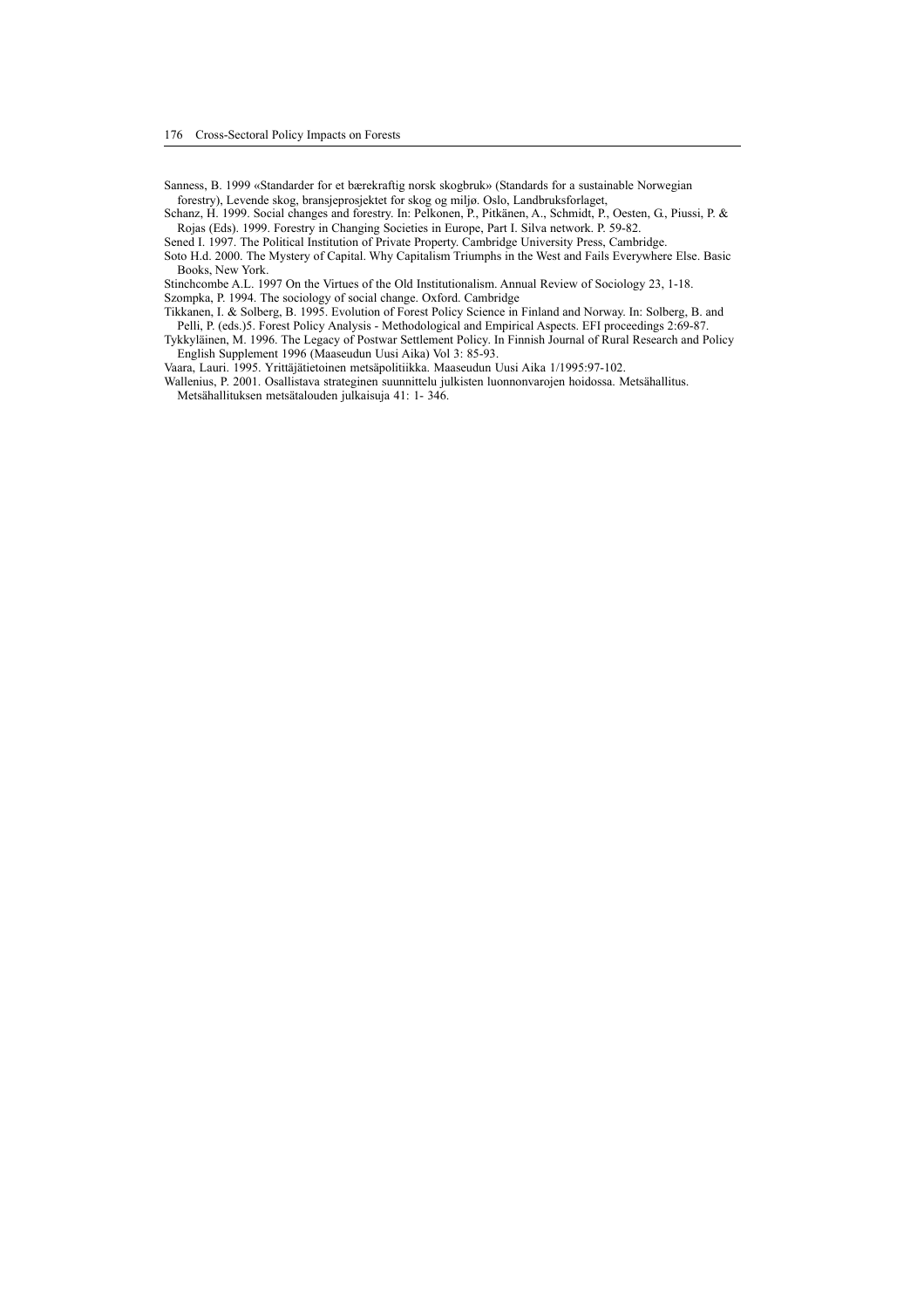# **Institutional Aspects as Supporting and Impeding Factors on the Process of Finnish National Forest Programme**

*Harri Hänninen and Pekka Ollonqvist*

Finnish Forest Research Institute, Finland

## **Abstract**

The paper evaluates the institutional aspects that have supported or impeded the preparation of the substantive national forest programme and its implementation in Finland. Institutions analyzed here are key organisations involved in forest policy, their coalitions and distribution of power between them, and measures that have been provided to implement forest policy. The time span of the study covers the period from the Rio Declaration in 1992 to the present. The Environmental Programme for Forestry accepted in 1994 can be seen as a basic definition of Finnish forest policy towards sustainable forest management and it also paved the way for participation and intersectoral co-ordination. The commitment of the Government and parties in power into the preparation and implementation of the National Forest Programme has given better chance to incorporate expenses, e.g. indirect and direct public subsidies, into the State budget in order to enforce the programme. The close link between the national and regional forest programmes has helped the commitment of provincial actors to the National Forest Programme. However, the long corporatist tradition in forest policy planning, strong organisations of key stakeholders and an inadequate conflict resolution scheme have hindered consensus, especially, on ecological issues.

## **1. Introduction**

Since the Rio Declaration in 1992, there was a comprehensive need to transfer the Finnish forest policy and forestry practices from the modes of progressive timber management to those of sustainable forest management. Ecological, social and cultural aspects had to be included into forest policy objectives. The sequence of actions was enforced, among the biggest the environmental programme for forestry (1994) and the reform of legislation for forestry and nature conservation (1996). The Government in 1997 made the initiative of preparation of a national forest programme and the programme was accepted early in 1999.

Ilpo Tikkanen, Peter Glück and Heikki Pajuoja (eds.) Cross-Sectoral Policy Impacts on Forests EFI Proceedings No. 46, 2002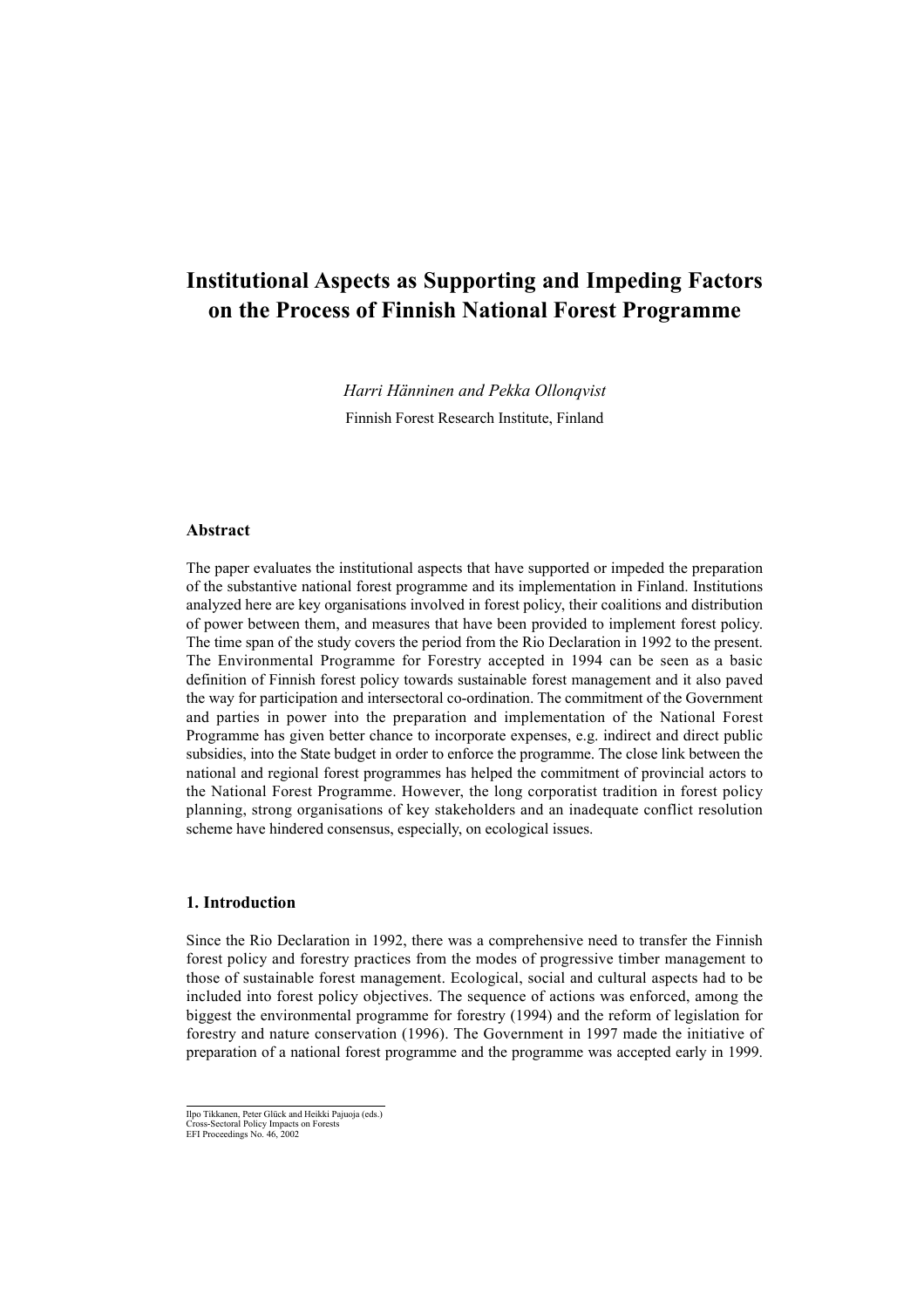The intermediate period, from the Rio Declaration to the initial of national forest program process, is an inseparable part of Finnish forest policy transfer to sustainable forest management. The National Forest Programme 2010 can be seen as a part of this transition.

Institutional aspects can have supporting or impeding influences on the process of formulation and implementation of a national forest programme. The aim of the paper is to evaluate the institutional aspects that have supported or impeded preparation of the substantive national forest programme and its implementation in Finland. The evaluation is limited on institutional changes made due to the transition from progressive timber management into sustainable forest management, and on their effects with respect to the core elements of a substantive national forest programme. The core elements – participation, intersectoral co-ordination, adaptiveness, conflict resolution, decentralisation and delegation – has been adopted in the Rio and IPF/IFF -processes and further developed in meetings of COST Action E19 (e.g. Hogl and Pregernig 2000). Substantive national forest programmes imply high values in all of these elements. The time span of this review covers the period from the UNCTAD resolutions in the Rio conference in 1992 to the present.

## **2. Concept of institutional aspect**

It is difficult to define what is meant with "institutional aspects" because of ambiguous meaning of an institution. According to an institutional economist John Commons (1931), "if we endeavour to find a universal circumstance, common to all behaviour known as institutional, we may define an institution as collective action in control, liberation and expansion of individual action". Institutions in his specification cover unorganised customs up to the organised management of social life, such as the family, the corporation, the trade association, the trade union, the reserve system, and the state. The common feature to all of them is control: ways to arrange individual actions as parts of collective action (Commons 1931). Aoki (2000) specifies institutions to be shared beliefs, endogenous rules of the game, and summary equilibrium representations of the policy processes.

An institution is usually seen in neo-classical economics in a narrow perspective. The disciplines of economics dealing with transactions, market structures, prices and income distribution bound their interest into economic transactions. The rules and their enforcement characteristics that define the choice set of co-operative and competitive relationships are normally excluded (North 1981). Institutions are only understood as the necessary background conditions for managing the rationality of these transactions.

Institutions can be formal or informal. The norms (laws, acts and other statements formulating sanctions) and economic policy incentives are typical normative institutions that are formal (Samuels 1988, Hagenstein 1989). Norms typically define sanctioned economic actions whereas public payments and subsidies as a means of economic policy are intended to make agents to prefer one pattern of economic behaviour to another. Informal institutions arise from spontaneous interactions, which together with the formal institutions define the conditions for the interactions of the actors in the policy arena (North 1990).

These specifications do not exclude the fact that organisations are clearly institutions. Organisations as good institutions include good norms, people, policies, and rules. They are the necessary conditions defining the quality of the organisations and their components (Stiglitz 2000). Good institution evolves due to the exogenous changes or challenges for the new targets. The important issue for research efforts is how institutions change as the policy objective changes.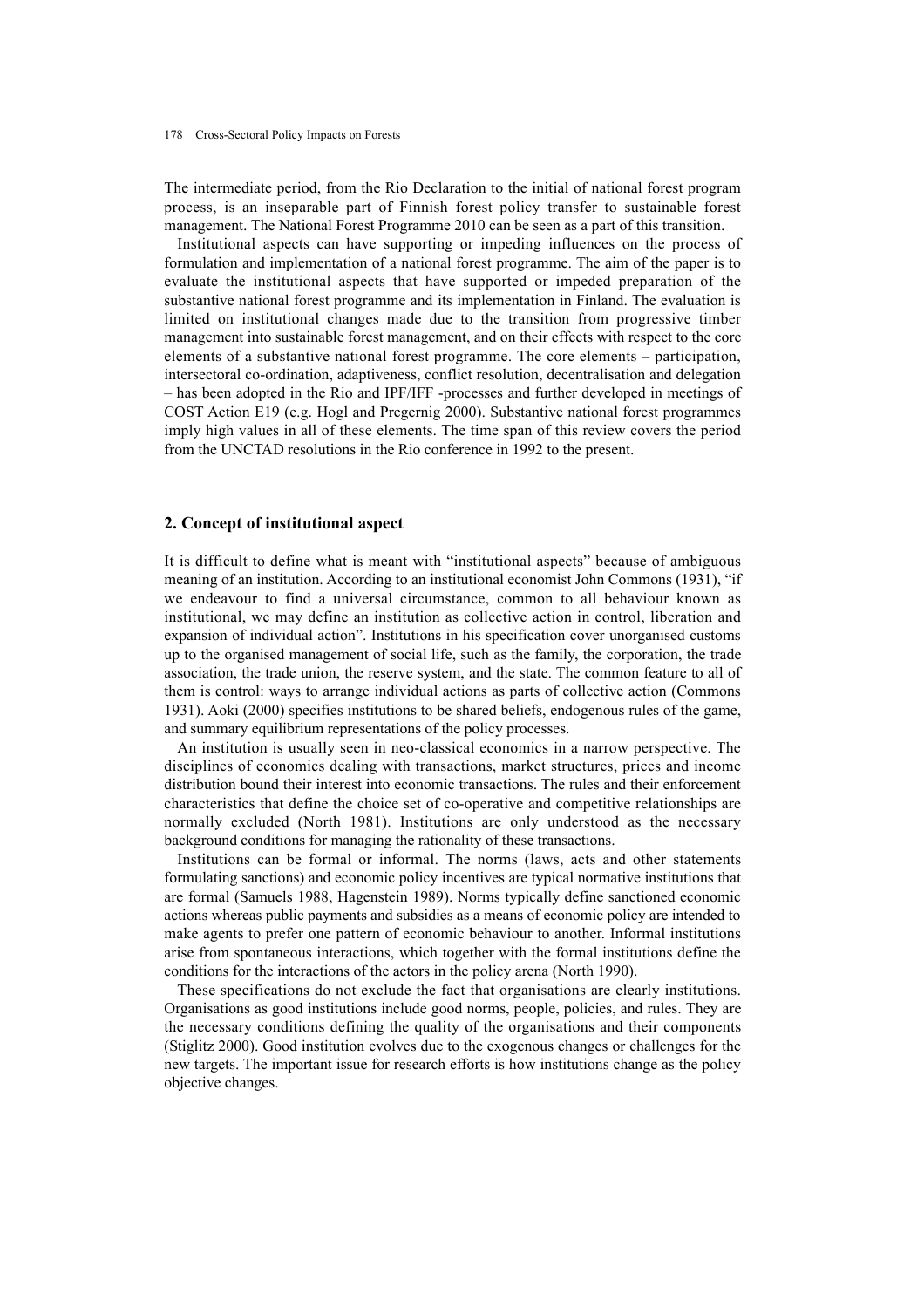Elite – and forestry is not an exception – have a clear incentive to maintain their power. Their, often hidden, incentives in the formation of institutions and institutional arrangements is not necessarily the promotion of efficiency, but rather maintaining the existing power and distributional relationships. The crucial challenge to institutional changes is the solutions which are acceptable to the relevant power elite, or which can be forced upon them – in spite of their power – which will, over time, lead to dynamic changes in society, and, further, which will transfer this power adequate.

In this paper institutions analyzed are the coalitions and distribution of power among the key organisations involved in forest policy. The paper focuses on committees, work groups and other activities and arrangements to redistribute power, and those arrangements and measures that have been provided to implement forest policy.

## **3. Key participants in forest policy management in Finland**

The Ministry of Agriculture and Forestry plays a central role in forest administration and policy. In the 1990s, four-level public forest administration was replaced with two-level structure. Nowadays thirteen regional Forestry Centres straight under the Ministry constitute the official organisation promoting non-industrial private forestry and enforcing the Forest Act concerning all forest owners. Forestry Centres have, however, rather strong autonomy and forest owners have large representation in their board. Due to the organisational reform, the significance of regional Forestry Centres in forest policy arena has increased thus fortifying the role of provincial aspects in national forest policy. Previously the Forestry Development Centre Tapio, between the Ministry and Forestry Centres, was a crucial player in forest policy arena but its role has weakened since organisational reform. On the other hand, the significance of the Ministry of the Environment as a party to forest policy has strongly strengthened in the 1990s.

State-owned commercial forests and conservation areas are managed by a state enterprise, the Forest and Park Service, in the administrating domain of both the Ministry of Agriculture and Forestry and the Ministry of the Environment. Under the control of these two powers, it has had to learn a dialogue in order to reconcile opposite demands concerning the management of the state forests. In forestry the Finnish Forest and Park Service have pioneered in developing and adopting the principle of public participation in its forest planning activities since the mid of 1990s (Loikkanen et al. 1999, Wallenius 2001).

The key corporatist players in forest policy arena are the Federation of Finnish Forest Industries and the Central Union of Agricultural Producers and Forest Owners, MTK. Their status has been dominant in all the committees and work groups concerning forest policy up to the beginning of 1990s. Concerning adoption of sustainable forest management practices and measures, forest industry's organisation has been more adaptable and agreeable than forest owners' organisation.<sup>1</sup> However, they share the common disagreement against enlargement of forest conservation areas. These organisations had their largest influence during 1960–91 as the major partner in the contracting delegation of stumpage price agreements (Ollonqvist 1998).

Since the 1980s delegates of unions of forest workers and forest machine entrepreneurs and in the 1990s non-governmental environmental organisations were engaged with forest policy formulation. The Finnish Association for Nature Conservation, the oldest one, with its

<sup>1</sup> Forest companies revised their forest management recommendations in 1993–95 but forest owners' organisation did not publish its recommendation until 1996. Companies started also to train their employees earlier and more extensive than Forest Management Associations.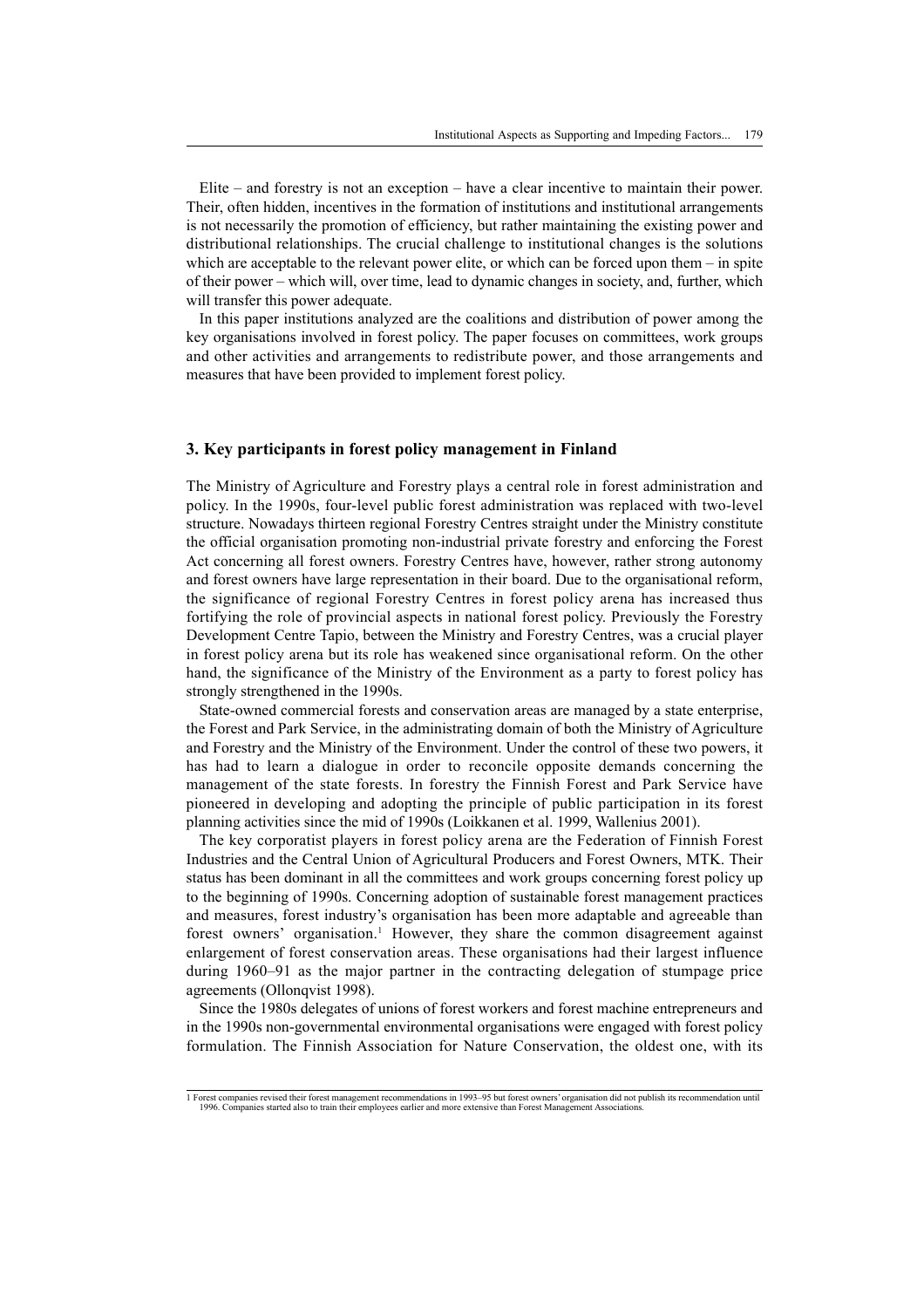dogmatist youth organisation, the Finnish Nature League, WWF Finland and Greenpeace have been the main participants in the environmental debate. However, the status of Greenpeace has been diminished since the end of 1990s.

Forest research society, the Finnish Forest Research Institute, METLA, and the University of Helsinki, particularly, had previously leading role in programming forest policy (Metz 1993, Ollonqvist 1998). In the 1990s, the forest research society has been partially postponed into the background and has needed only temporarily for tasks of an expert.

#### **4. Status of national forest programme**

There is a long tradition of national forest programmes in Finland (Metz 1993, Ollonqvist 1998).2 In fact, it can be said that the continuum of national forest programmes since 1960s have became an institution itself. Finland's National Forest Program 2010 (1999) is clearly different in this continuum because unlike the previous programmes it is the first one with governmental initiative, commitment of key ministries and parties in power, and acceptance of the Government.3 This has given the programme a firm official status for the first time in Finland. The formal authorisation of the programme has made it a binding forest policy framework on the governmental policy arena. The commitment of the key ministries and parties in power into the preparation of the National Forest Programme has given better chance to incorporate expenses, e.g. indirect and direct public subsidies, into the State budget in order to enforce the programme.

## **5. From neo-corporatist dominance to participation and intersectoral coordination**

## **5.1 Environmental Programme for Forestry pave the way for participation and intersectoral co-ordination**

The external demand on the adoption of a mode of participatory approach into forest policy planning have been a challenging task in Finnish NFP-process due to the long and strict dominance of the neo-corporatist forest policy agenda. Traditionally, forest policy planning had also been made without systematic collaboration with the other sectors' policy makers.

Participatory approach was tested for a first time in Finland in community planning in 1980s, and later on it have been adopted in many other sectors in 1990s (Wallenius 2002). For instance, the revised Land Use and Building Act (2000) put increased emphasis on the possibilities of citizens to participate planning. The atmosphere for adoption of participatory approach has, overall, became favourable in Finland in 1990's.

The first notable step to adopt participatory elements and increase intersectoral coordination in forest policy were taken in the working process of the Environmental Programme for Forestry (1994) in which the strategy for sustainable forest management in Finland was outlined until 2005. The Ministry of Agriculture and Forestry launched the work

<sup>2</sup> The first forest programme, HKLN-programme was launched in 1961. This was followed by Teho-programmes (1962 and 1964), the Mera programmes (1964, 1966 and 1970) and the Forest 2000 Programme (1985) with its revised version (1992). In 1970's, Consultative Committee of Forestry made annually timber production programmes for five-year period (Metz 1993, Ollonqvist 1998).

<sup>3</sup> In the late of 1980's, however, the Government referred to the Forest 2000 Programme (1985) in its government platform as its strategy in forest policy issues (Palo 1993).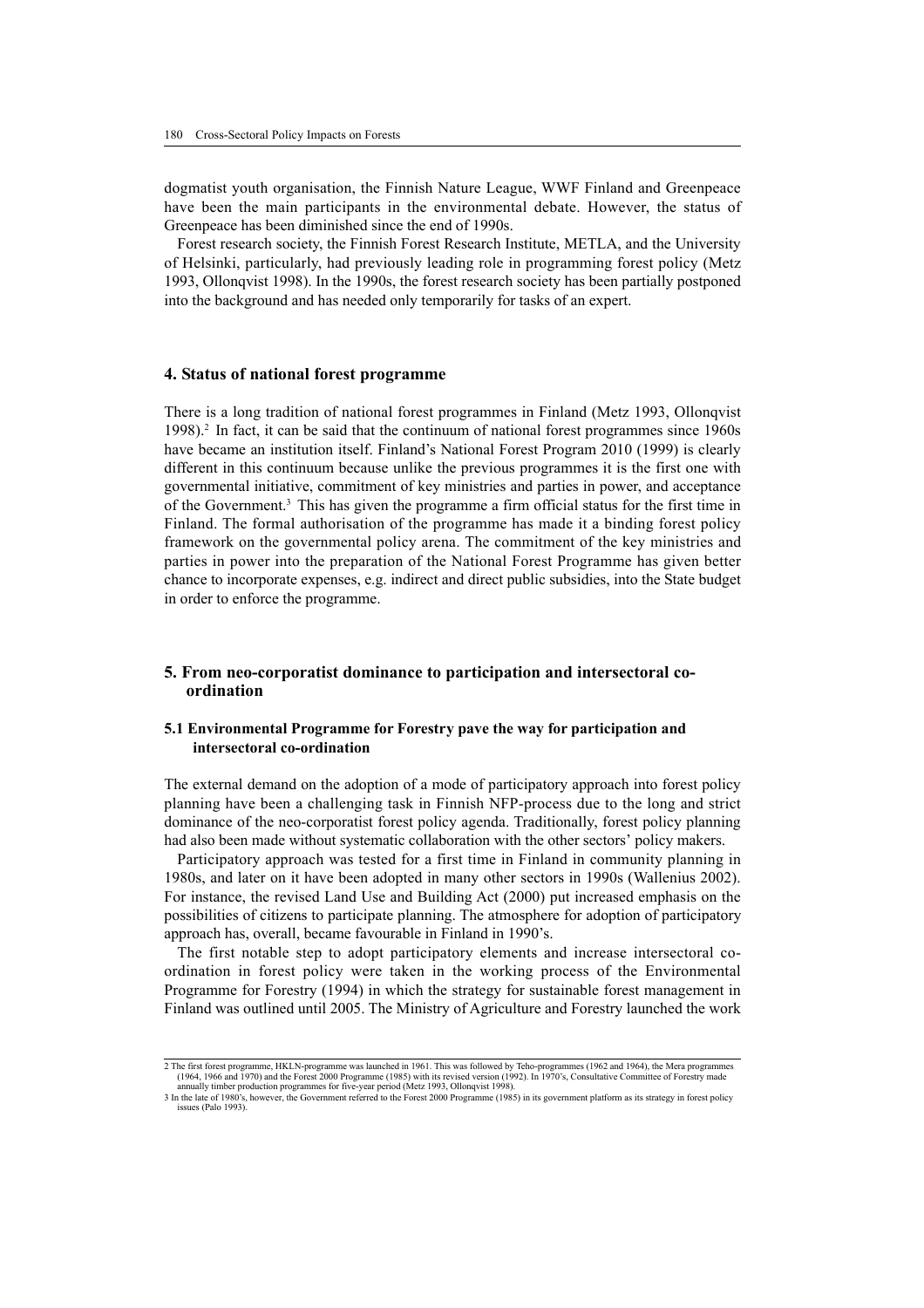and they liked to collaborate with the Ministry of the Environment. At first, there was a deep disbelief between the Ministry of Agriculture and Forestry and the Ministry of the Environment, because there was a risk of restructuring of their administrative power: the Ministry of Agriculture and Forestry has the responsible of the public administration of commercial forests but the Ministry of the Environment administrates conservation areas. In the midst of the preparation, the Ministry of the Environment set in motion with preparation of its own strategy for preservation of biodiversity of forest ecosystem (Strategy for... 1994). In spite of this, however, the Ministry of Agriculture and Forestry succeeded to manage the joint work group of both ministries. This was the first remarkable joint venture of these two ministries in forest policy arena, and the programme was ratified jointly by the Ministry of Agriculture and Forestry and the Ministry of the Environment.

Beside the two ministries, representatives of various organisations and bodies including also a non-governmental environmental organisation were invited into the working process. In order to weaken corporatist power, number one managers were not invited into the work group. Later on, a more broad-based working group was appointed by the Ministry of Agriculture and Forestry to monitor the implementation of the programme. The monitoring group reported annually on progress and shortages during 1995–98 assessing in its final report development being fairly rapid and convenient (Environmental... 1999). The outcome – Environmental Programme for Forestry – became the basic definition of Finnish forest policy in the 1990s, and it also included an initiative for preparing a national forest programme. It was also adopted as an environmental guideline on forestry issues into a comprehensive national environmental policy programme until 2005 prepared by the Ministry of the Environment in 1995 (National Environmental ... 1995).

In the process of the environmental programme governmental and non-governmental environmental organisations were, for the first time, involved in the forest policy planning process, and their involvement was seen to be encouraging. Participation and intersectoral coordination was further exercised in simultaneous reform of the Nature Conservation Act and the Forest Act in 1994–96, and in developing the standards of Finnish forest certification system in 1996–97, and, finally, in the process of national forest programme from the beginning of 1998. On regional level the convention was adopted in formulation and implementation of regional forest programme since 1997.

In spite of a clear progress to adopt participatory approach, in none of these efforts, there has not been a transparent plan for participation, in other words, who and how can participate, and, further, there have not been composed well-defined procedures and rules for actors involved. In the nfp-process, however, there existed a simple plan for participation. In ideal situation stakeholders are afforded a possibility to participate shaping a participatory plan and procedures but, so far, this has not being a case in Finland.

#### **5.2 The modes of participation and inter-sectoral co-ordination in NFP-process**

In order to ensure the Governmental and political commitment to the preparation of a national forest programme, six key ministers were set to co-ordinate the preparation within the Government (Ministerial Group). Good experiences of the enlargement of participatory network in the preparation and implementation of the Environmental Program for Forestry encouraged enlarging the network also in the NFP-process. Therefore, the Steering Group consisting of 14 representatives from the key ministries and main interest groups, and an independent secretary general was nominated. For the concrete preparation was set up three work groups in which the traditional corporatist network accompanied with representatives of environmental organisations were given a dominant role but only a minor one was left to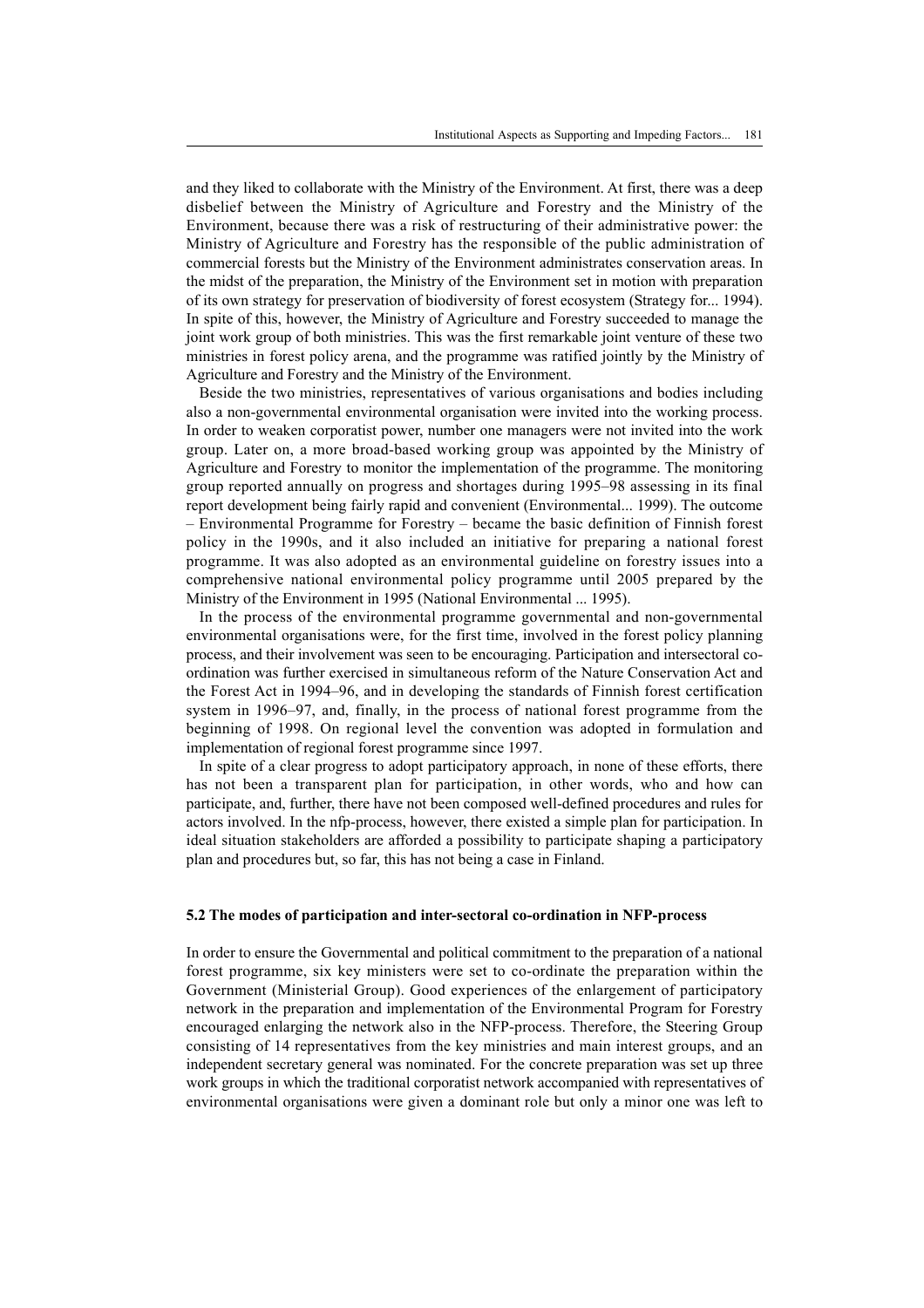research society. Three secretaries, representing various stakeholders, were appointed to each work group. An Executive Committee, consisting of all chairpersons, 1 to 2 secretaries of work groups and secretary general (in all 10 persons), was set up to make preliminary proposals for the steering group meetings. In addition, 16 permanent experts representing different interest groups were working within work groups, and 38 experts were also invited in meetings to give announcements.

While preparing the programme, free access to participate was provided through the Internet and the Public Forums. Two basic agendas were used in the Public Forums: those arranged according to preliminary plan twice all over the country in each regional Forestry Centres and the other, more ad hoc type of meetings. In spring the aim was to get responses on the vision and targets of the national forest programme, and in autumn forums concerned preliminary versions of the programme. Totally 59 occasion with almost 2,900 participants were organised generating 140 written announcements. The public at large was given an opportunity to influence the preparatory work via the Internet containing the minutes of the work groups, statements and a column for discussion. All the drafts of the programme were put on the web site at the very same time as they were handed out to the members in nfp-preparation bodies. During 1998, it was calculated over 6,800 visitors generating 44 writings (Reunala et al. 1999).

Internet discussion forum was totally new element in the institution of Finnish forest policy program formulation; however, it had only a little effect on the program preparation according to concluding ex-post evaluations published in the background report of the programme (Reunala et al. 1999). The access to participation through the web site remained ineffective because of the missing background papers of the three work groups, the outstanding consensus target from the very beginning and the dominance of rhetorical features in the public documentation of the programme. The response from the Public Forums has not been reported but the district organisations of the Finnish Association for Nature Conservation announced their disappointment on empowerment in the Public Forums.

The new enlarged Forest Council was nominated for the implementation of the National Forest Programme. The Council, lead by the Ministry of Agriculture and Forestry, continued the tradition of advisory board of the Ministry in forest policy administration. The nineteen members of the Council represent four ministries, trade unions in forest sector, forest industry's and forest owners' unions, environmental organisations, the Scouts, and women's advisory organisation for development of rural areas. The participation in the council is wider than ever before in Finnish forest policy. However, the members of the neo-corporatist forest policy network still have a wide dominance in the Council. The Council can have subordinate ad hoc work groups, and it has an Executive Committee with nine members accompanied with chairpersons of ad hoc work groups. Experts are to be invited in committee work when necessary. The Council makes an annual follow-up report on implementation of the nfp.

# **6. Decentralised power – regional base on the National Forest Programme**

A clearly new and concrete forest policy institution established was a regional forest programme that was stated in New Forest Act in 1996. Each regional Forest Centre (13) shall draw up a programme in co-operation with all forestry and other relevant stakeholders in their territory. The programme shall include the targets for promoting the sustainable forest management, targets for publicly financed silvicultural and environmental measures, and overall targets for the development of forestry in the territory. The programme shall be revised at least on every fifth year. The Regional Forest Programmes were compiled for the first time early in 1998, and they were utilised as a basic background material in formulating the national forest programme. Thus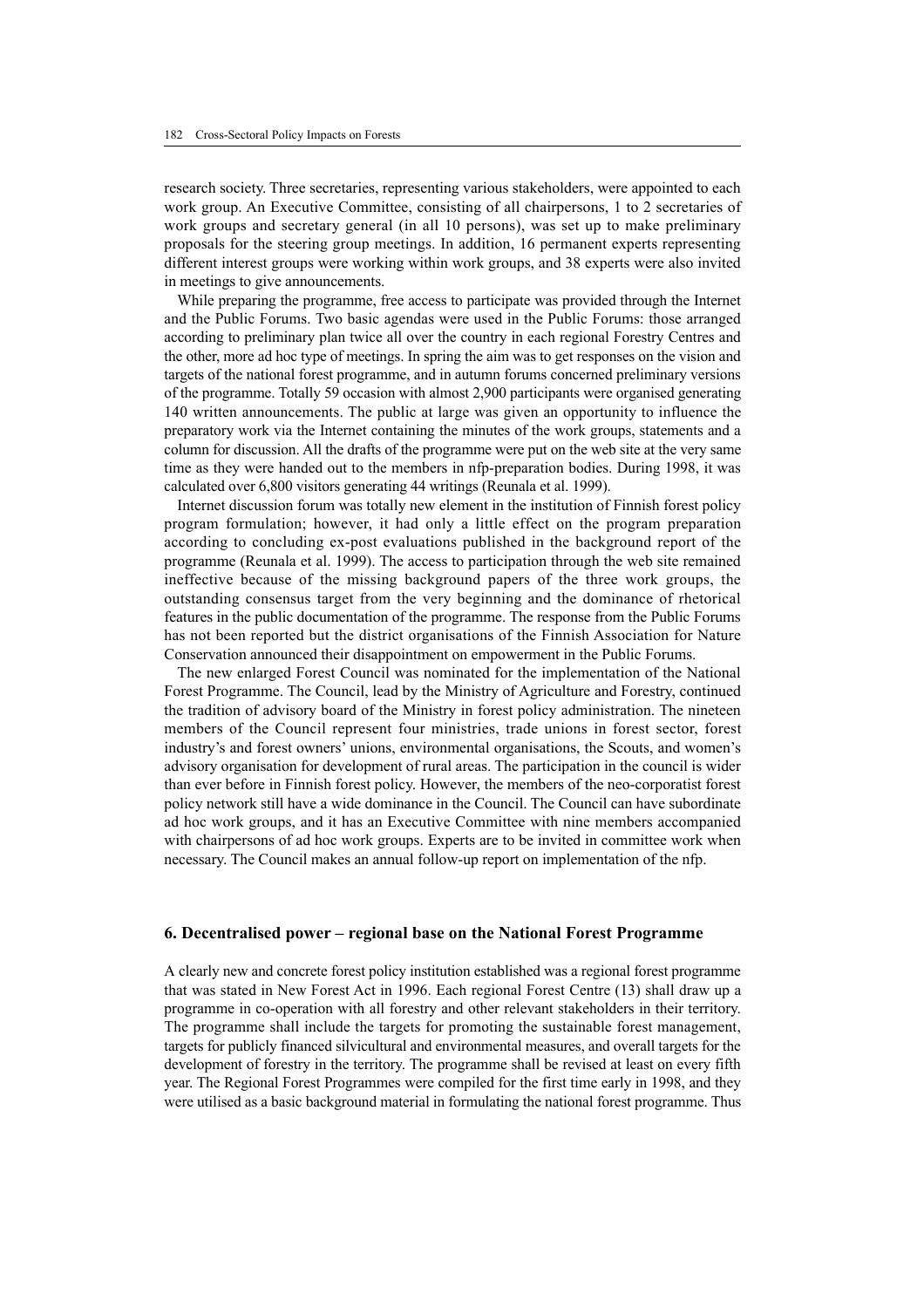forest policy targets on national level will be based partly on the targets and restrictions determined by the regional forest programmes of thirteen provinces.

The Regional Forest Programmes were revised after the national forest programme was compiled. A project group set by the Ministry of Agriculture and Forestry supported the renewal. The revised programmes were completed early in 2001.

A Regional Forest Council was set up in each Forest Centre to support the implementation and monitoring of the Regional Forest Programme. The broad-based Council is aimed to act as an areal collaboration forum and as a link between the national and the regional forest programmes. The Ministry of Agriculture and Forestry appointed the members of the Council upon the proposal of the Forest Centre.

#### **7. Conflict resolution schemes for forestry issues**

Weak conflict resolution and poor conflict management has preserved as a typical feature in Finnish forest policy. Environmental conflicts (in chronological order clearfelling, drainage of mires, use of chemicals, old-growth forests, endangered species, conservation) have been centre stage in forestry, and authoritarian solutions have dominated in their management up to early 1990s (Hellström and Reunala 1995). Later on conflicts were understood as an important force behind social development and their constructive potential has been gradually recognised. However, there is no clear reconciliation mechanism in existence, nor has any instruction in negotiation procedures developed for forestry conflicts.

The major change in the conflict resolution of forest policy preparation can be identified in that of Environmental Programme for Forestry in 1993–94. The new mode was based on the participation of multiple interest groups, including one non-governmental environmental organisation, and the co-operation with forestry and environmental authorities. At the beginning of the work all the failures in forestry was listed and discussed thorough in order to make the process as transparent as possible. Concerning possible controversial issues during programme formulation phase, the chair of the committee thoroughly discussed the issues with key persons one by one before a proposal was introduced to the committee. The feasibility of the programme was, further, secured by an intensive monitoring with a broadbased monitoring work group during 1995–984 .

For a national forest program preparation a single plan on conflict resolution was issued: The chairman in each work group had the duty to document the different values and views and provide time for discussions on them in the work group meetings. In cases consensus was unattainable, controversial issues were transferred first to the Executive Committee, then to the Steering Group and, finally, to the Ministerial Group. Forest conservation was a combustible issue throughout the program preparation, and two discussion seminars on forest conservation and ecological sustainability were arranged. No plan is available on conflict management to be applied during the implementation of the national forest programme.

The Forest Forum for Decision-Makers, a top level discussion forum for forest policy issues was established in 1996 as a new forest policy arena for identification and evaluation of conflict management. Biannual high-level forum, comprised of one-day indoor seminar and three-day field excursion, gathers together decision-makers representing various sector of society – politicians, executives, journalists and civil servants – in order to achieve interaction and dialogue between them. The structure for the forum was formulated in 1995

<sup>4</sup> The number of representatives of non-governmental environmental organisations was increased in follow-up working group.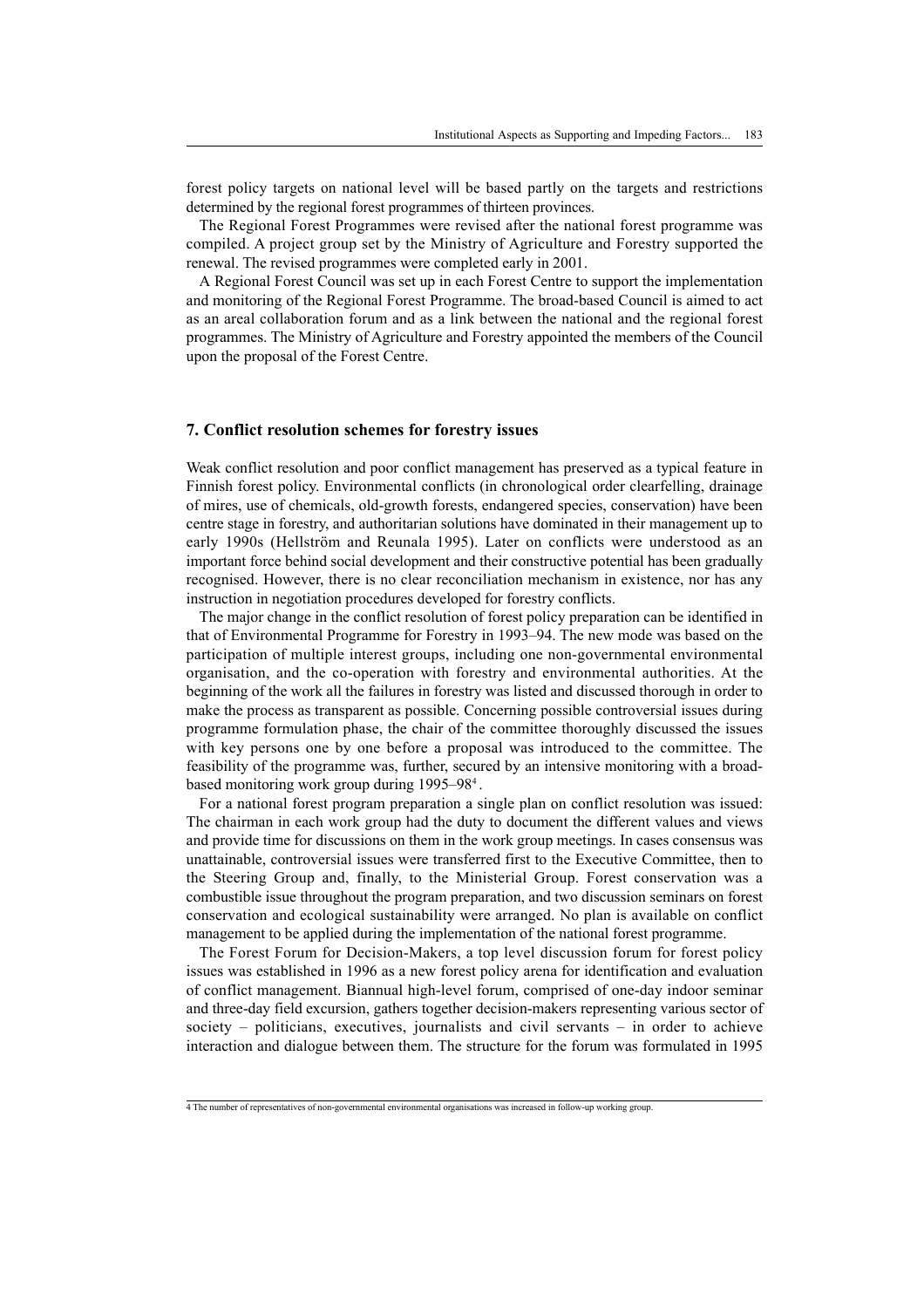through the top level advisory group called together by the Prime Minister of Finland, and its management was entrusted to the Finnish Forest Association, a broad-based interest group of the whole forest sector. The forum has been a success story: an invitation to the forum has become top-rated, and the forum has no doubt supported mutual understanding on forestry and environmental issues in high-level of the society.

# **8. Institutional measures adopted to promote ecologically sustainable forestry**

Since the mid-1990s, forest management recommendations for public and private commercial forests have been renewed in the spirit of the Environmental Programme for Forestry including instructions for maintenance and promotion of biological diversity. The maintenance of forest biodiversity was raised one of the key principles of the renewed Forest Act (1996) as well, and the Act on the Financing of Sustainable Forestry, reformed also in 1995–96, was included financial instruments in order to secure the management of forest ecosystems and the protection of forest biodiversity, however, the focus lies still heavily in timber production. Economic losses for private forest owners caused by the preservation of valuable habitats, such as dwelling areas for the flying squirrel, will be compensated for. The countrywide inventory of the habitats of special importance, listed in the Forest Act, will be carried out until 2003. Since 1995, the maintenance of biodiversity in commercial felling tracts has been monitored annually with a sample-based system developed by the Forestry Development Centre Tapio. Mainly the Forest Centres carry out the fieldwork in private forests, and the Forest and Park Service in the State forests. According to the monitoring results, felling of timber has been improved during 1996–99 in such a way that the characteristics of valuable habitats has been preserved better and better (Hänninen 2001).

The semi-public structure of the extension services for the private forestry was preserved in the organisational reform in the 1990s. The Act on Forest Centres and Forestry Development Centre (1995) preserved the authority of the regional Forest Centres to arrange forest management planning, to administer forest improvement work and to allocate public funds for the non-industrial private forest management as well as to supervise the Forest Act concerning all the forest owners, private and public. However, the supervision of the Forest Act was administratively separated from the other business. The Forest Centres have large decision autonomy among non-industrial private forest issues. The members of the board are nominated from the candidates proposed by the key forestry interest groups but forest owners' have the largest share.

The local Forest Management Associations play a central role in safeguarding the interests of non-industrial private forest owners. They are voluntary consortia of forest owners that have been granted the right to levy forest management fees, like taxes, from all the forest owners to finance partly their activities. Although they have judicial status of private bodies, the right of tax-like fees has involved them also to be a party to the management of forest policy objectives. The 1998 Act on Forest Management Associations redefined the duties of the Forest Management Associations. The associations must provide extension services in forest management and timber trade, however, the funds levied via the compulsory forest management fee cannot be used in timber trade issues. The Forest Centres supervise the use of funds. In practice, the focus of their business has strongly shifted to timber trade issues at the cost of promoting silvicultural management in the 1990s. The Central Union of Agricultural Producers and Forest Owners, the umbrella organisation of the Forest Management Associations, has encouraged them to prioritise timber trade issues and, further economic aspects in forest management.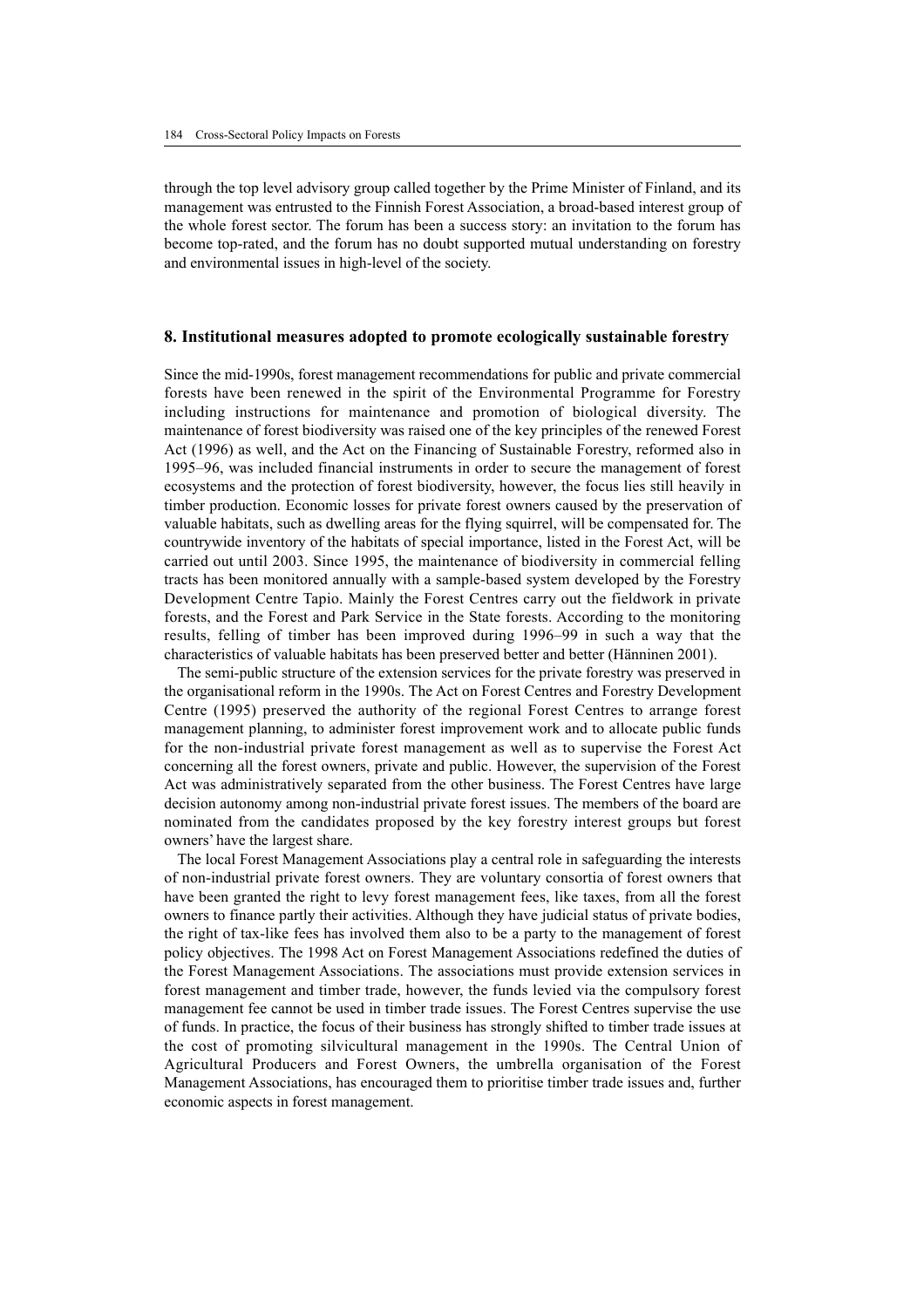The schemes for the ecologically sustainable forest management are based mainly on the Environmental Programme for Forestry and its follow-up reports in 1995–98. The National Forest Programme did not introduce any new measures for biodiversity conservation compared to it, but agreed to implement them. The environmental impact assessment of the National Forest Programme was set a precondition for its final approval and implementation, but the assessment being quite critical did not caused any changes (Environmental impact... 1999).<sup>5</sup> The question of enlargement of forest conservation in Southern Finland, where forested areas are mainly in the private ownership, was postponed to the implementation phase of the National Forest Programme. According to the programme, an ad hoc work group, consisting mainly of scientists, evaluated the needs and scale of the forest conservation from the ecological point of view, and thereafter, the other, broad-based work group appointed by the Government, began to evaluate social and economic possibilities and measures for implementation of the proposal. The ongoing work has proved to be extremely difficult, and has become a kind of battlefield of lobbyists. The forest research society was, again, left aside.

The large protected areas, i.e. national parks and nature reserves, are managed by the Forest and Park Service. This state enterprise is dualistic by nature: under the Ministry of Agriculture and Forestry it administrates the state-owned commercial forest, and under the Ministry of the Environment it is responsible for the greatest part of Finland's protected areas. The Forest Research Institute, METLA, controlled also a great part of the protected forests but the great majority of those forests were transferred in the cause of rationalisation to the Forest and Park Service in 2001. The contradiction between business and conservation objectives cannot be excluded because state-owned commercial forests are politically more potential areas for further conservation than private forests. In addition, the Forest and Park Service manages the wilderness areas, recreational areas and other areas of specific interest, and arrange recreational hiking services for the public.

Forest and conservation research society have responded to the need to produce comprehensive information on forest biology, forest biodiversity and its development, as well as on the environmental impacts of silviculture. The Finnish Environment Institute has developed and continuously maintains a register of endangered species in Finland (Rassi et al 2001), and METLA has included measures for biodiversity in the system of National Forest Inventory. Various research organisations have launched extensive multidisciplinary research programmes on biodiversity aspects such as follows:

- The Biological Diversity (LUMO, 1996), the Finnish Environment Institute
- The Forest Biodiversity (1995–2000), METLA
- The Finnish Biodiversity (FIBRE 1997–2002), the Academy of Finland

Concerning criteria and indicators of sustainable forest management in Finland, work for the preparation of national criteria and indicators was launched in 1994, and the first report was published in 1997 (Eeronheimo et al. 1997). In the following year, the Ministry of Agriculture and Forestry appointed a new working group to undertake the further development of the criteria and indicators, and the outcome of the second revision was published in 2000 (Mikkelä et al. 2000). The process has reinforced national consensus on the content of sustainable forest management and the indicators with which the sustainability can be measured and monitored. The monitoring has become a permanent institution in Finland.

Almost simultaneously to the work for defining criteria and indicators of sustainable forest management, was started the development of a national forest certification system. In 1997, a

<sup>5</sup> An expert group of scientists made a background paper for environmental impact assessment of the National Forest Programme. They critiqued,<br>especially, the poor economic calculations behind the suggested public subsidies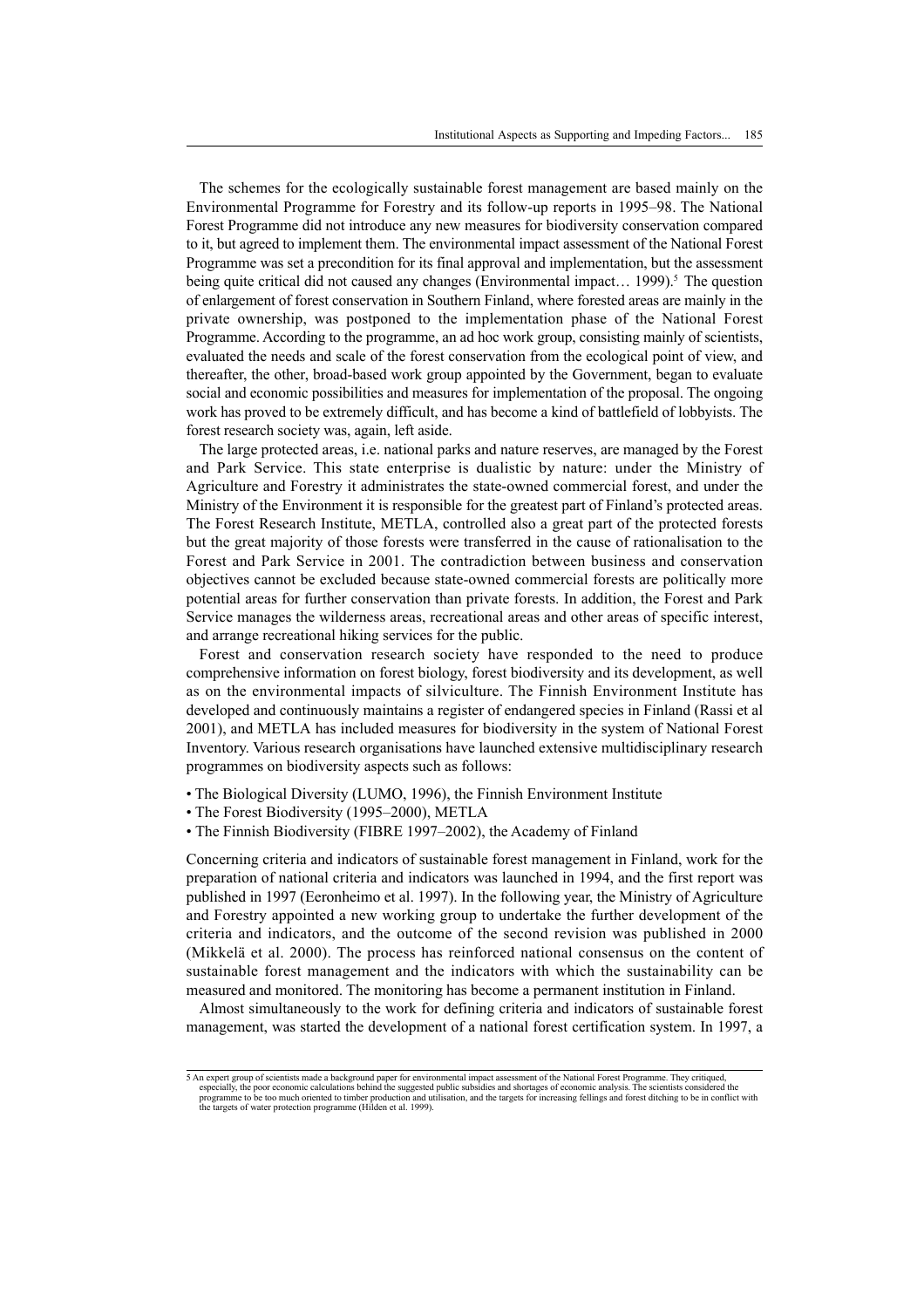broad-based work group defined 37 criteria to be applied for a regional groups of forests in the area of Forest Centres or Forest Management Associations, and 23 criteria for a single private forest holding. The Finnish Forest Certification System, FFCS, launched in 1999, is based on regional group certification, and it was approved by the Pan-European Forest Certification system, PEFC, in spring 2000. Today, the Finnish forests are certified, and several PEFC logos have been issued to forest industry companies and forestry organisations (Mikkelä et al. 2000).

# **9. Conclusion**

The Finnish National Forest Programme includes economic, ecological and social targets, although not of equal importance. The adaptive implementation with respect to the dimensions of sustainability can be identified as follows. The quantitative targets related to economic sustainability of forest management and the public financing to support activities in non-industrial private forests were accepted in the preparation phase but the concrete ecological and social targets were mainly left open. The measures to ensure biodiversity in the management of commercial forests were introduced already in the Environmental Programme for Forestry and those were agreed to implement, however, the other ecological component, the scale of forest conservation in Southern Finland, was too large a problem to be resolved in the preparation phase but was postponed to that of implementation. An environmental impact assessment of the programme was also postponed to the near future. Therefore, the process of the National Forest Programme can be seen to proceed sequentially. The strict separation of controversial issues, particularly in ecological sustainability dimension, and the sequential progression has helped to build up and implement the programme. The procedure was agreed also by the non-governmental environmental organisations involved, which was a crucial precondition for the acceptance of the programme within the schedule determined by the Government.

The major efforts in the preparation stage of the programme were issued on the activities of economic sustainability and, consequently, the implementation of policy actions towards economic sustainability was started immediately after the acceptance of the programme in March 1999. Public subsidies for forestry have been increased according to the programme, however, the largest majority of subsidies are still allocated to timber production measures. The Governmental commitment of the programme has strongly supported to achieving the large social consensus over and further, the preparation and implementation of the programme. The close link between the national and regional forest programmes in different stages of preparation and implementation has helped the commitment of provincial actors to the National Forest Programme. However, the long corporatist tradition in forest policy planning, strong organisations of key stakeholders and an inadequate conflict resolution scheme have hindered consensus, especially, on ecological issues. Recent conflicts concerning enlargement of conservation tend to challenge the National Forest Programme due to the lack of conflict management agenda.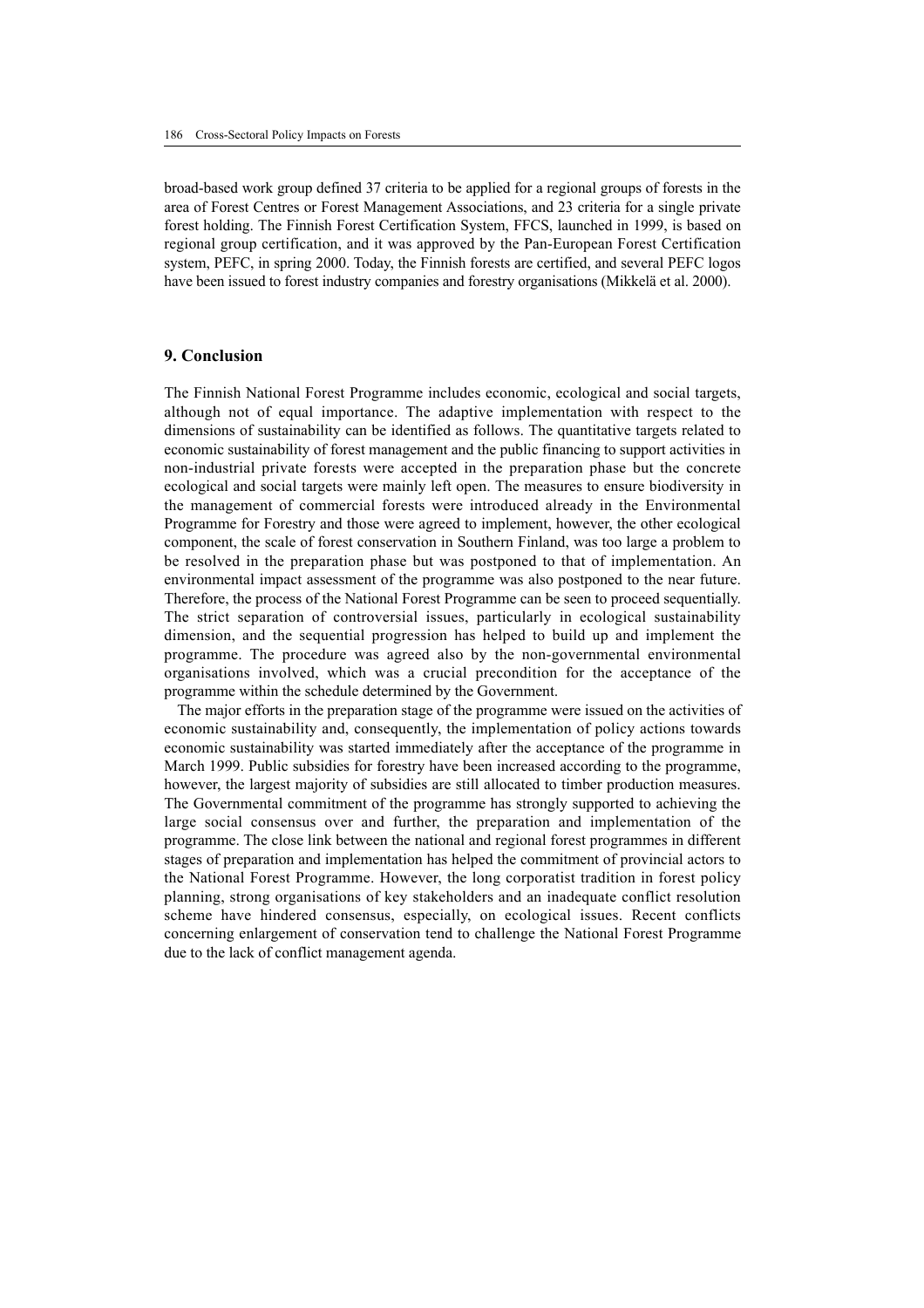# **References**

Aoki, M. 2000. Toward a Comparative Institutional Analysis. Cambridge, Mass.: MIT Press. (Forthcoming). Commons, J.R. 1931. Institutional Economics. American Economic Review 21:648–657.

Eeronheimo, O., Ahti, A. and Sahlberg, S. (eds.). 1997. Criteria and Indicators for Sustainable Forest Management in Finland. Ministry of Agriculture and Forestry. 70 p

Environmental Programme for Forestry in Finland. 1994. Ministry of Agriculture and Forestry and Ministry of the Environment. 30 p. [In Finnish, translation available]

Environmental programme for forestry as a definition of policy. 1998. Ministry of Agriculture and Forestry. Publications 1/1998. 46 p. [In Finnish]

Environmental impacts of National Forest Programme. The statement of EIA group of national forest programme. 1999. Ministry of Agriculture and Forestry. 63 p. [In Finnish]

Finland´s National Forest Programme 2010. 1999. Ministry of Agriculture and Forestry. Publications 2/1999. 38 p. Hagenstein, P. 1989. Institutional arrangements directing use of management of forests. in: Ellefsen, P. (ed.). Forest resource economics and policy research. Boulder, Co.

Hellström, E. and Reunala, A. 1995. Forestry Conflicts from the 1950's to 1983 – A Review of a Comparative Study between USA, Germany, France, Sweden, Finland, and Norway. European Forest Institute. Research Report 3. 92 p.

Hilden, M., Kuuluvainen, J., Ollikainen, M., Pelkonen, P. and Primmer, E. 1999. Environmental impact assessment of Finland's National Forest Programme: concluding report. Ministry of Agriculture and Forestry. 76 p + appendices 71 p. [In Finnish]

Hogl, K. and Pregernig, M. 2000. Reflections on the approaches of Working Group 1 (WG1) and Working Group 2 (WG2) and their co-ordination. In http://www.metla.fi/eu/cost/e19/papers.htm (23.1.2002)

Hänninen, H. 2001. Luontokohteet ja säästöpuusto talousmetsien hakkuissa – seurantatulokset vuosilta 1996–99. In Siitonen, J. (eds). Metsäluonnon monimuotoisuuden tutkimusohjelman loppuraportti.

Metsäntutkimuslaitoksen tiedonantoja 812: 81–95.

Loikkanen, T., Simojoki, T. and Wallenius P. 1999. Participatory approach in the Finnish Forest and Park Service. Forest and Park Service, B5. 96 s.

Metz, A-M. 1993. Etujärjestöjen vaikutus Metsä 2000- ohjelman syntyyn. In: Palo, M.and Hellström, E. (eds.). Metsäpolitiikka valinkauhassa. Metsäntutkimuslaitoksen tiedonantoja 471: 271–306. [In Finnish]

Mikkelä, H., Sampo, S. and Kaipainen, J. (eds). 2000. The State of Forestry in Finland 2000. Criteria and Indicators for Sustainable Forest Management in Finland. Ministry of Agriculture and Forestry. Publications 5/2000.104 p.

National Environmental Policy Programme 2005. 1995. Ministry of the Environment. 144 p. [In Finnish, translation available]

North, D 1981. Structure and Change in Economic History. New York.

– 1990. Institutions, Institutional Change and Economic Performance. Cambridge University Press. New York. Ollonqvist, P. 1998. Forest policy and its major actors in Finland – a chronology of the major stages during 1928- 1997. Metsälehti Kustannus. Helsinki. 301 p. [In Finnish].

Palo, M. 1993. Ympäristötietoisen metsäpolitiikan strategia. In: Palo, M.and Hellström, E. (eds.). Metsäpolitiikka valinkauhassa. Metsäntutkimuslaitoksen tiedonantoja 471: 307–467. [In Finnish]

Rassi, P., Alanen, A., Kanerva, T. and Mannerkoski, I. (eds.) 2001. Endangered species in Finland 2000. The Ministry of the Environment and the Finnish Environment Institute. 432 p. [In Finnish]

Reunala, A., Halko, L. and Marila, M. (Eds.). 1999. Finland´s National Forest Programme 2010 – The Background Report. Ministry of Agriculture and Forestry. Publications 6/1999. 179 p + appendices 118 p. [In Finnish] Samuels, W. 1988. Institutional Economics. The New Palgrave. Vol 2: 864-866.

Strategy for Preservation of Biodiversity of Forest Ecosystem in Finland. 1994. Ministry of the Environment. Memorandun 3/1994. 90 p. [In Finnish]

Wallenius, P. 2001. Participatory strategic planning in management of public natural resources. Forest and Park Service Publications 41. 346 p. [In Finnish]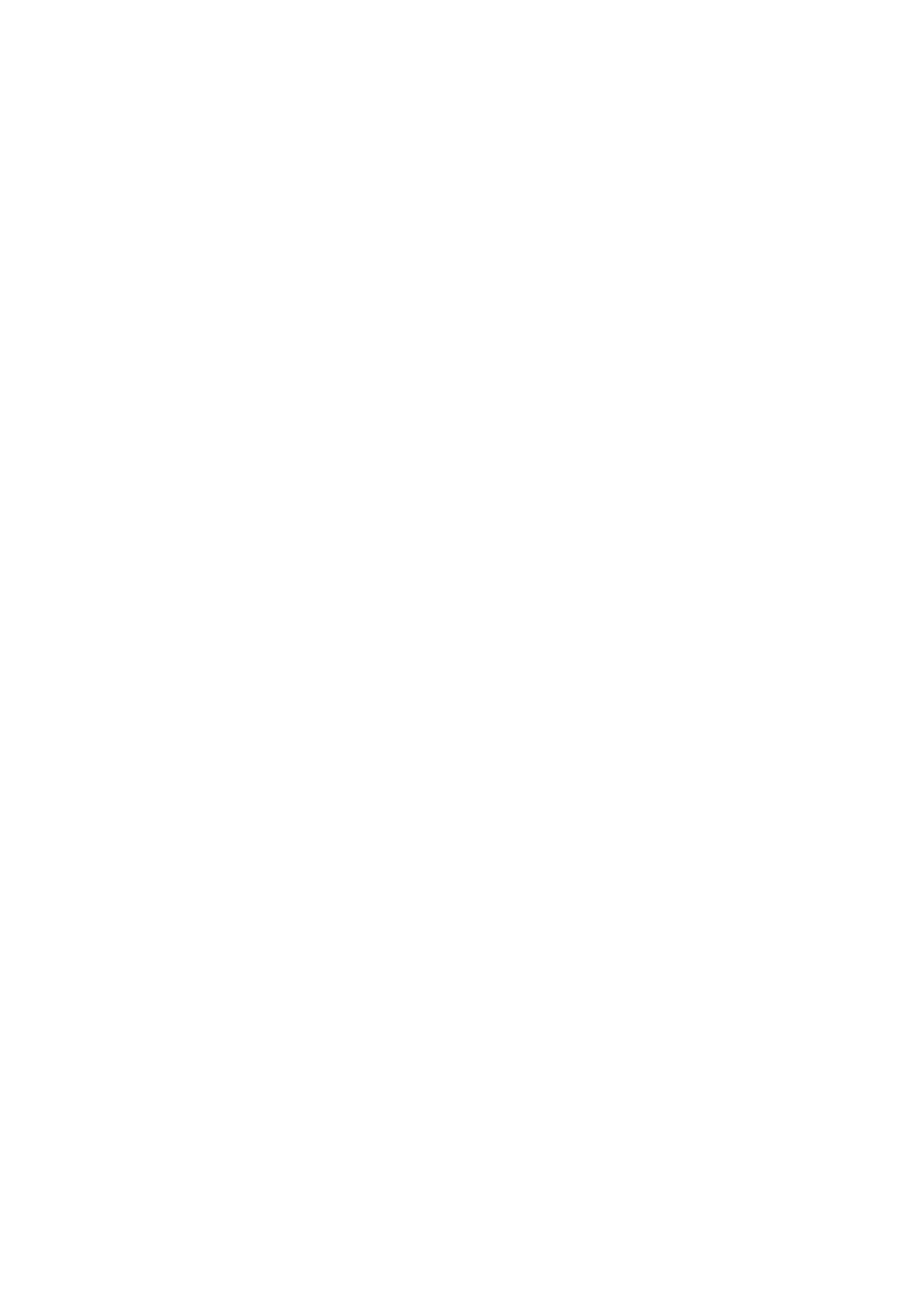# **Institutional Aspects on National Forest Programmes: The Example of the Forest Programme of Baden-Wuerttemberg**

*Felix Reining*

State Forest Administration of Baden-Wuerttemberg, Germany

# **1. Institutions Relevant to the Forestry Sector in Baden-Wuerttemberg**

#### **1.1 The Forests of Baden-Wuerttemberg in the Focus of Public Attention**

Baden-Wuerttemberg is one of the most richly forested German Federal States. Around 1.4 million hectares of forests cover 39% of the state's territory. The ownership structure is manifold. 24% of the forest area is owned by the state, 39% by municipalities and other local authorities ("corporation forest") and 37% by private owners. Also indicative of the characteristics of forestry in south-western Germany is an intensive mixture of different ownership categories combined with a high fragmentation of property: 89% of the private forest area is made up by holdings covering less than 200 hectares. Typically, these smallscale holdings average about 1.4 hectares.

At the same time, Baden-Wuerttemberg is very densely populated with 10 million inhabitants living within approximately 3.5 million km². Accordingly, the demands on forests and forest management are manifold. Forest management itself is considered to be of public interest. The economic function as well as the ecological and social functions of the forests have to be taken into account on the entire forest area. While the forest owners are confronted with escalating economic frame conditions, the demands for recreation and nature conservation are becoming increasingly important in the public debate on forests.

Considering this background, it is understandable that forests are placed in the centre of public debates and that numerous institutions, associations and interest groups critically examine forests and forestry in Baden-Wuerttemberg.

Ilpo Tikkanen, Peter Glück and Heikki Pajuoja (eds.) Cross-Sectoral Policy Impacts on Forests EFI Proceedings No. 46, 2002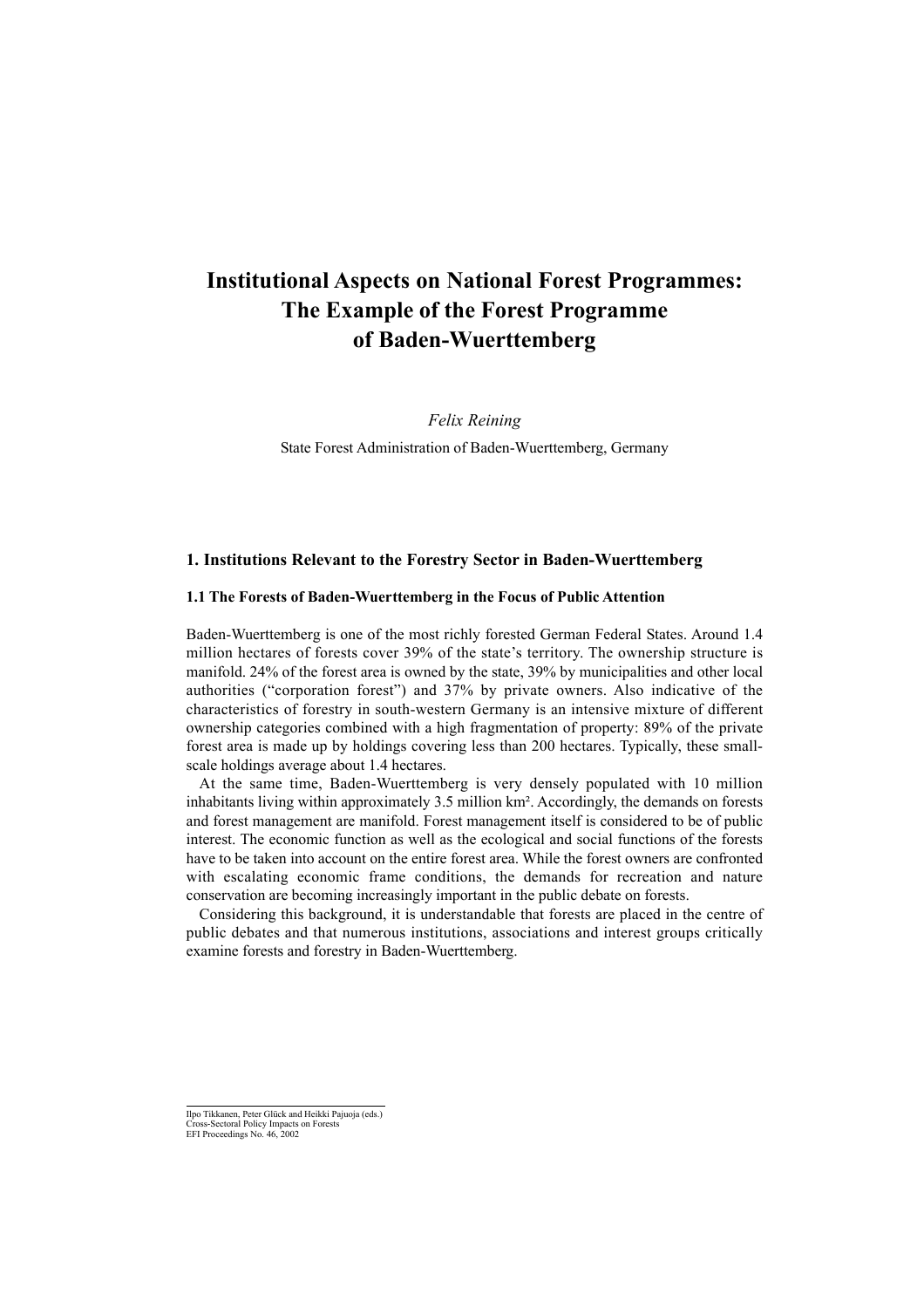#### **1.2 Forestry Authorities**

Responsibility for the implementation of the forest policy objectives and legal provisions in Baden-Wuerttemberg lies with the State Forest Administration. It is organised in three levels: the highest level, the department State Forest Administration functions within the Ministry for Food and Rural Areas. The middle level includes two Forest Directorates which act as higher authorities for mainly regional tasks (or the Corporate/Community Forest Directorates<sup>1</sup> as collegial authorities responsible for the corporate/community forest). The district level includes 163 State Forest Offices which cover the entire area of Baden-Wuerttemberg.

The State Forest Administration of Baden-Wuerttemberg is a so-called "unified administration" combining operational, service-related, and governmental tasks under one authority. It is in charge of all types of forest holdings fully considering the rights of free disposal of the different forest owners. This includes in particular:

- management of the state-owned forest,
- forest operational units management and forest district service in the corporate forest,
- advisory service and technical assistance in the private forest,
- implementation of forest promotion measures in the corporate and private forest,
- forest-related framework planning,
- forest supervision in the corporate and private forest,
- forest protection,
- environmental education on forest issues,
- identification and preservation of forest protected areas and biotopes protected by law, and, in the state-owned forest, implementation of nature protection measures in the forest.

In addition to the State Forest Offices, there are 4 corporate forest offices in Baden-Wuerttemberg (Baden-Baden, Biberach, Freiburg, Villingen-Schwenningen), which also assume functions of the lower forest authority within their districts.

#### **1.3 Forest Owners' Associations**

The interests of the non-governmental forest owners are protected to by the Forestry Board, which is the association of forest owners of Baden-Wuerttemberg, as well as by the State Farmers' Association and the Agricultural Main Association of Baden. The convention of municipal and communal authorities of Baden-Wuerttemberg has a common Forest Committee that deals with the concerns of the community forest owners.

On the Federal level, all types of forest holdings are represented in the German Forestry Council. The interests of private and community forest owners are attended to by the Alliance of German Forest Owner Associations (AGDW). The Forest Committee of the German Town and Community Union works on behalf of the community forests in particular.

#### **1.4 Environmental Associations**

According to the Federal structure of Germany the big German ENGOs "BUND" and "NABU" are organised with their State level associations in Baden-Wuerttemberg. They

<sup>1</sup> The Corporate Forest Directorates are responsible for all issues concerning corporate/community forests. These units are organised as collegial authorities. Members are three representatives of the State Forest Administration, three mayors representing the forest owning communities and one representative of the superior authority of public administration. The president of the Forest Directorate in personal union is president of the Corporate Forest Directorate.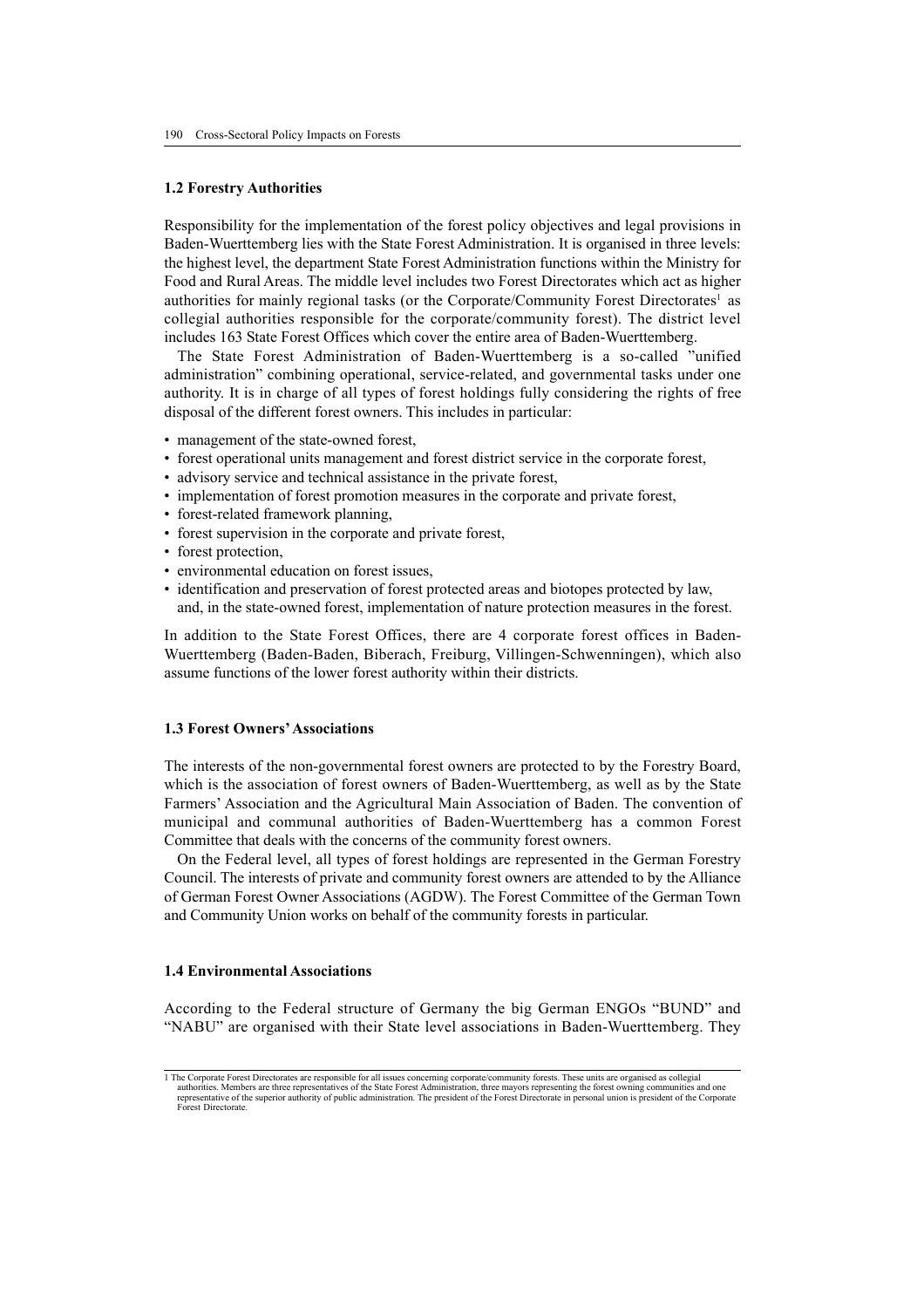routinely take environmental positions on questions of forest policy. Other environmental groups, such as the large hiking clubs, and the hunters' and fishers' associations, are organised within the State Association for Nature Conservation.

#### **1.5 Trade-Union and Professional Organisations, Economic and other Federations**

The Construction-Agriculture-Environment Union and professional associations not only express their opinions on management issues, but increasingly combine their social interests with general forest political issues. Thus they often become advocates to form alliances with different partners regarding various conflicting forest policy issues.

Additionally numerous other federations in, inter alia, the sectors of wood working and wood processing or sports express themselves on forest policy issues.

# **1.6 Other Governmental Administrations**

Numerous offices and public authorities take decisions relevant to forests, or they are themselves concerned with decisions or measures taken by forest owners or forest administrations. These include communities, rural districts, authorities for nature conservation, water management or agriculture on the lower level as well as the superior authorities of public administration at the regional level or the various administration departments of the State Government. It is imperative that ongoing co-operation takes place between the State Forest Administration and the offices and public authorities which are concerned with forestry issues.

### **1.7 Research Institutions**

The forestry research institutions located in Baden-Wuerttemberg are:

- The Faculty of Forestry of the Freiburg University
- The Technical College of Forestry in Rottenburg
- The Forest Research Institute affiliated with the State Forest Administration as an operations research institute.

These give important input into the forest management as well as into the forest policy in the state. Traditionally, they have strong connections to the State Forest Administration.

#### **2. Co-ordination between the Federal Government and the States**

Germany is a federal country whose constitution provides far reaching competences to the Federal States (Länder).

The competence for forestry and the formulation of forest policy lies with the Federal States. However, their authority must be governed by the frame of the Federal Forest Act. The States concretise in many sectors the framework directives of the Federal Government. These include international commitments, accepted by the Federal Government in co-ordination with the States through enacted Federal State Acts. The States are responsible for the practical implementation of these directives. Numerous programmes and activities are carried out either in concert or in close co-ordination with the Federal Government and other States.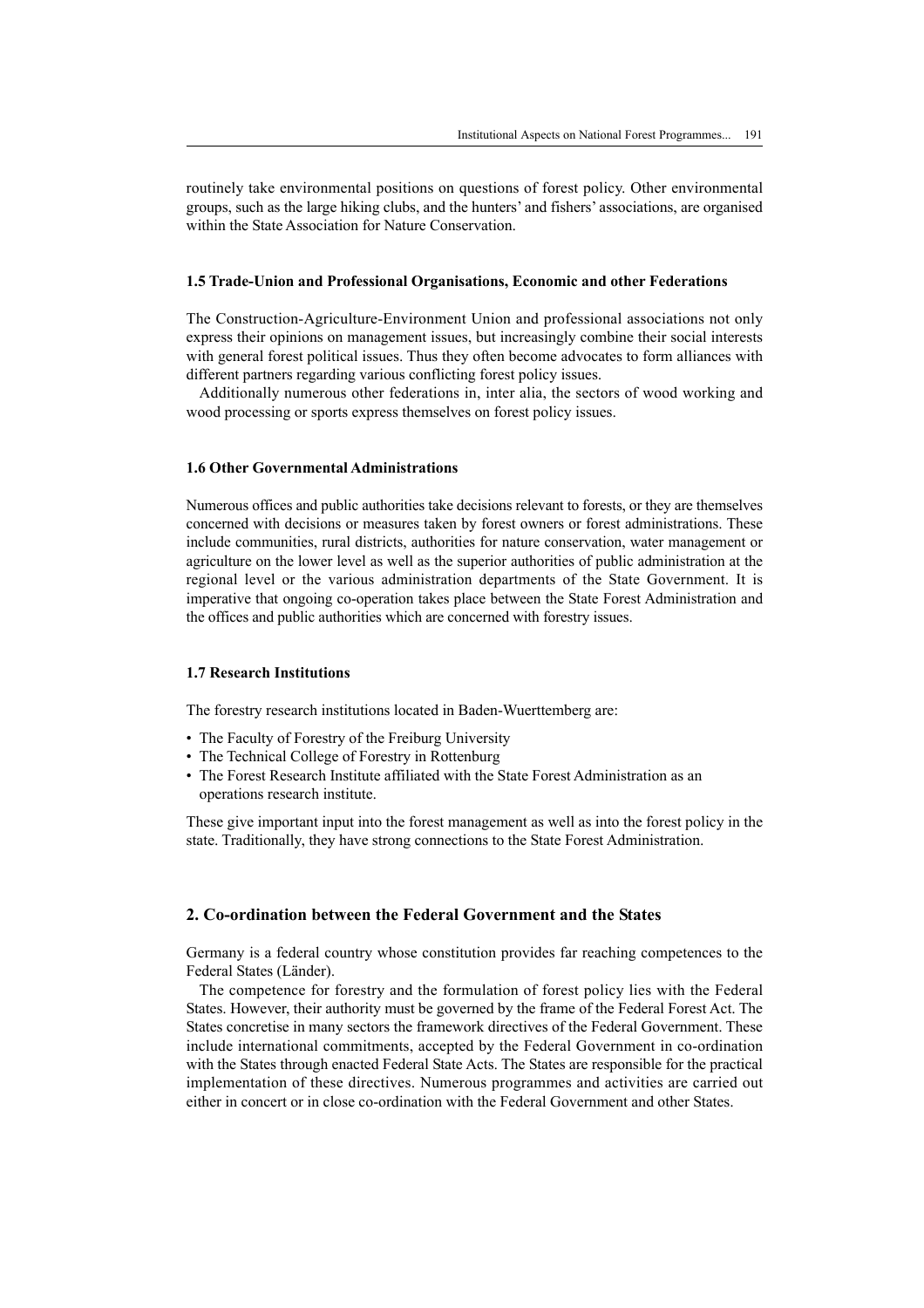In order to succeed, the activities of the Federal Government and the States require this intensive co-ordination. The States participate politically in the legal process through the Federal Council (Bundesrat, Upper House of the German Federal Parliament), administrations and associations at the same time co-ordinate their common objectives and current concerns on the Federal level. Therefore, regularly scheduled meetings take place, such as the joint committees of Forest Policy Divisions of the Federal Government and the State Forest Administrations or of the Heads of Forest Administrations of the Federal Government and the States. In the same way the panels of the German Forestry Council inter alia serve for co-ordination and information exchange between the Forest Administrations of the Federal States, the Forest Owners' and other Associations as well as science and research organisations.

Finally, a wide scope of action remains within which the Federal States may define and implement their own forest policy objectives. According to the broad range of political constellations within the different States Governments the landscape of forest policy in Germany is diverse.

#### **3. Co-operation on the State Level**

The basic lines of the forest policy of the Federal State of Baden-Wuerttemberg are set by the panels of the State Parliament and implemented by the State Government. In overall charge is the Ministry for Food and Rural Areas, department State Forest Administration.

The forest policy uses classical instruments like e.g.:

- shaping of the legislation relevant to forestry
- institutional support through advisory service and assistance by the State Forest Administration
- financial support with the participation of the Federal Government and the EU, to promote such things as silvicultural activities according to the principles of close-to nature forest management, or promotion referring to area in order to remunerate special protection functions based on the European Regulation (EC) 1257/1999.
- State sponsored creation of forest management associations in order to overcome the partially unfavourable structures mainly in the small-scale private forests.

Acting as an advisory institution for the Ministry for Food and Rural Areas the State Forestry Council was founded by the State Forestry Act. It consists of different stakeholders and interdisciplinary experts. It meets periodically and expresses itself on all issues of forest policy. Issues of the corporate and the private forests are addressed by a special panel. In addition to the representatives of the various associations, other experts can be appointed members of the State Forestry Council.

The formulation of forest policy at the State level requires an intensive co-ordination of the different departments of the State Government, as far as issues of basic importance are raised. For instance, aspects of technical environment protection have to be co-ordinated with the Ministry for Environment, while issues concerning the wood working and wood processing industry or tourism have to be discussed with the Ministry for Economic Affairs.

The co-operation of the State Forest Administration Offices and other authorities and administrations on the mid and lower government level normally takes place during project consultations and participation. It is regulated by official administration procedures. Additionally, consultations are carried out for co-ordination on a general level as well as to enhance understanding of different positions and promoting a constructive co-operation in spite of different interests.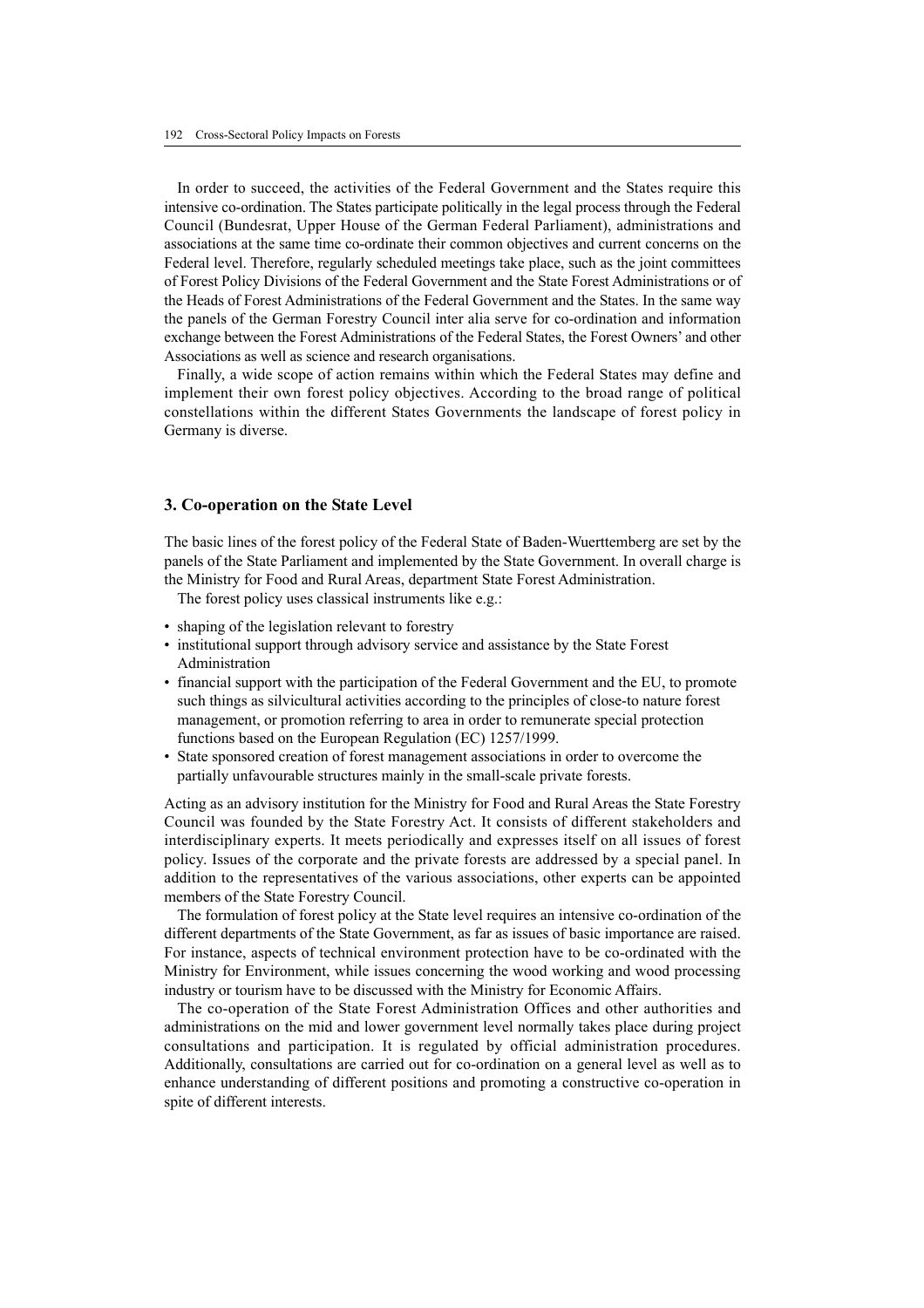The federations participate through routine meetings to exchange information and through involvement in committees like the State Forestry Council. Depending on the specific occasion, participation varies from information exchange to formal consultations. The degree of participation cannot be determined by the public administration alone, but is legally bound by procedures. In particular, the environmental associations enjoy a special position. Under the State Act for Nature Protection they are given the right of being consulted during permission procedures for projects like interventions into a nature protection area. The participation of the other groups mostly takes place informally in an advisory role, without authority to regulate.

These are well-established procedures which foster co-ordination and participation, and are accepted by the participants as a reasonable productive aspect of "administrative economy".

The State Forest Administration has traditionally taken a leading role among the various actors partly because it is a governmental institution, but also because an important part of forest is covered by the State Forests.

# **4. Forest Programme of Baden-Wuerttemberg – a new Approach toward Policy Formulation**

#### **4.1 The Objective of the Forest Programme**

Baden-Wuerttemberg was the first Federal State in Germany to take up the innovative international concept of national forest programmes in 1999. It predated similar activities of the Federal Government. The Forest Programme is understood as an ongoing process of discussion of the groups interested in forests and forestry. The aim is to create and enhance a societal consensus to sustainable forest management (Reining 1999).

With its Forest Programme, Baden-Wuerttemberg has created an important building stone toward the subnational implementation of international commitments like the Convention on Biological Diversity, the Framework Convention on Climate Change or the Proposals for Action of the UN Intergovernmental Panel on Forests (IPF). This pioneer forest programme should be understood as a contribution of Baden-Wuerttemberg toward the implementation of sustainable development on national and international level.

#### **4.2 Current State of the Forest Programme**

During the first stage of dialogue in the year 2000 four topics of current international importance were discussed:

- Forests and climate
- Forests and biodiversity
- Wood as a natural resource
- Forest and society.

In working groups and Round Table sessions, guidelines of forest policy regarding these topics were formulated and adopted as a basis of forest policy by the Council of Ministers of Baden-Wuerttemberg on September 19, 2000 (Ministry for rural areas of Baden-Wuerttemberg, 2000; Reining et. al. 2000).

Currently the dialogue is being continued. Therefore, in April 2001 a Round Table session took place, where further proceedings and future agenda were adopted. The participants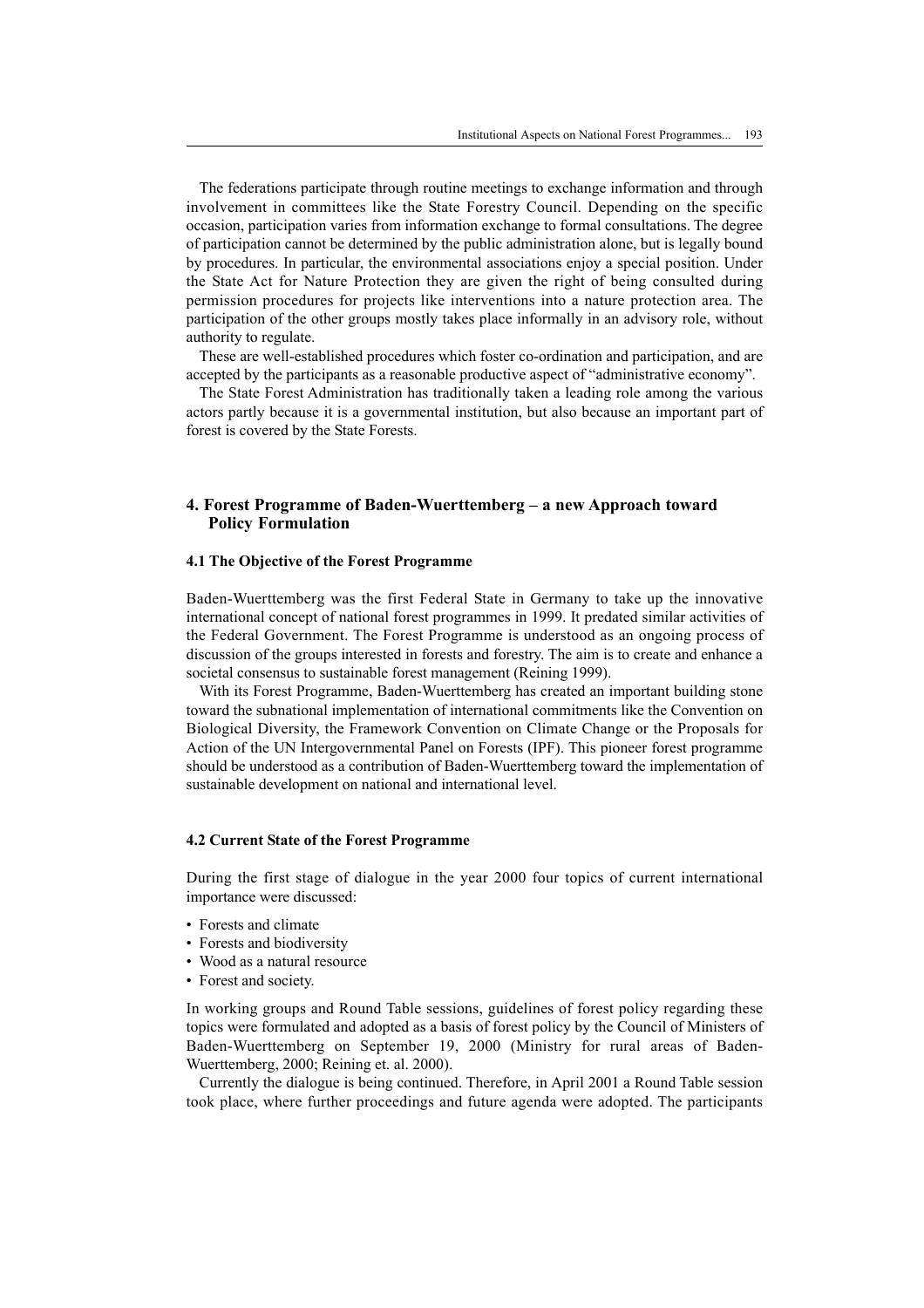agreed to keep the procedures used before, which consisted of working groups examining a single issue and Round Table sessions.

The guidelines already adopted should be developed into concrete proposals for action. Additionally, aspects of tourism and of the wood market should be discussed in depth in two separate working groups. In spring 2002, the Round Table is expected to formulate a report which had been requested by the Council of Ministers of the State.

#### **4.3 Participants in the Process of Forest Programme**

In the past, representatives of forest owners, the economy, environmental associations, trade union and professional federations, research, the State Forest Administration and other departments, associations and administrations on the State level and the Federal level have participated in the process of the Forest Programme (see table in the appendix 1).

The participants have been directly contacted and invited to participate by the State Forest Administration. The process has been opened for additional interest groups. To some extent, participation was first requested by different actors when the report was presented to the State Government and was voted upon. This showed the future importance of the process.

Altogether the Forest Programme consists of the "classical" actors of forestry (including the associations of environment and nature protection), and, additionally, the representatives of the Ministry for Economic Affairs, the Ministry for Environment and the Tourism Association.

#### **4.4 Steering of the NFP-Process**

The initiative to elaborate a forest programme was launched by the State Forest Administration. The participants of the first Round Table agreed that the State Forest Administration would assume the following functions:

- Focal point for co-ordination of the process
- Organisation of the NFP-process (checking of dates, meeting facilities, appointment of moderators, co-ordination of working groups, editorship, budget).
- Information delivering to participants (mailing of protocols, invitations to meetings of the working groups and Round Table sessions, information via internet).

Thus the responsibility for the organisational steering of the whole process lies with the State Forest Administration. Participants did not assume accountability for any part of the task, due to the implicit expenditure of work.

The State Forest Administration at the same time is one participant of the NFP-process. To represent this position in a credible manner, external moderators working as scientists or being experts for international forest policy, were entrusted with the guidance of the working groups and Round Tables. These include:

- Prof. Dr. Karl-Reinhard Volz, Freiburg University
- Prof. Dr. Renate Bürger-Arndt, Göttingen University
- Prof. Dr. Gero Becker, Freiburg University
- Frank Hofmann, Freiburg University
- Dr. Bernd-Markus Liss, AGEG/GTZ.

Working groups were not at all limited in selecting the issues within each topic. The participants of the first stage of the NFP process welcomed this form of organisation. Therefore, it was continued during further process.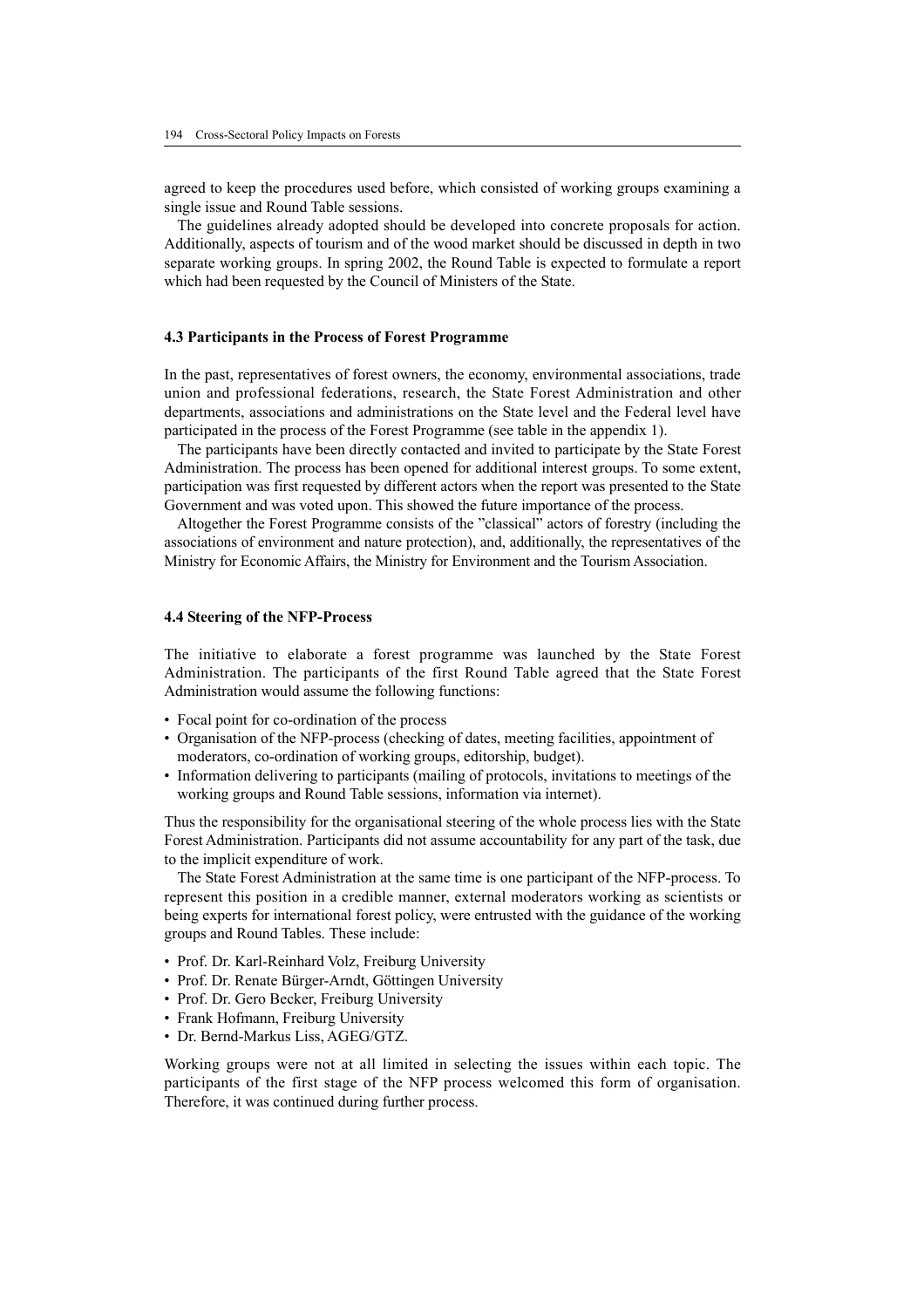#### **4.5 The Forest Programme as an Instrument for Policy Formulation**

The Forest Programme is a new approach to shaping of forest policy. From the more than two years of experience in Baden-Wuerttemberg, the first reflections, concerning the significance of this concept and the impacts on involved institutions, are discussed below. The essential aspects, concerning the concept of national forest programmes, include the following:

- Participation
- Intersectoral approach
- Model of an ongoing dialogue
- Special features concerning the form and the organisation of the negotiations
- Decentralisation and co-ordination between Federal and State levels.

#### **4.5.1 Participation**

During the past years, participation has become something of a slogan when it is used in the context of policy shaping. Participation should be more than only "listening". Increasingly, this slogan is used to request the possibility of active contribution in shaping the processes and decisions.

The formulation of forest policy in Baden-Wuerttemberg has not, up until now, occurred in a "vacuum". A dialogue with important actors and partners is going on permanently and is also institutionalised to a significant extent.

The process of the Forest Programme of Baden-Wuerttemberg may be understood as an experiment in comprehensive participation. In comparison to previous participation, the following differences are visible:

- In the preliminary stages of the policy process, participants are given a forum to articulate their interests.
- The different positions can be quickly conveyed to an extensive circle of actors, thus permitting immediate discussion.
- The number of actors can be increased.
- The participants are given the opportunity to discuss their positions with actors with whom discussions were historically rare or non-existent.
- Because entire subjects are tackled, the discussion is not limited to single questions.
- The participants receive direct impact on the process' results and of the reports created.

Participation in the context of a forest programme requires the willingness of the participants for increased involvement:

- The process does not replace existing mechanisms of co-ordination but is an additional element.
- Time is a limited resource for all actors. Many representatives of associations are working unpaid in an honorary capacity and, therefore, are time restricted in their possibilities for participation.
- Tasks are given out in the working groups, which require the corresponding amount of involvement.
- The willingness to discuss, not only questions related to current events, but also of broad political outline on a semi-abstract level must be ensured.
- The participants need to have a certain mandate for negotiations, which therefore requires continuous feedback within their institution.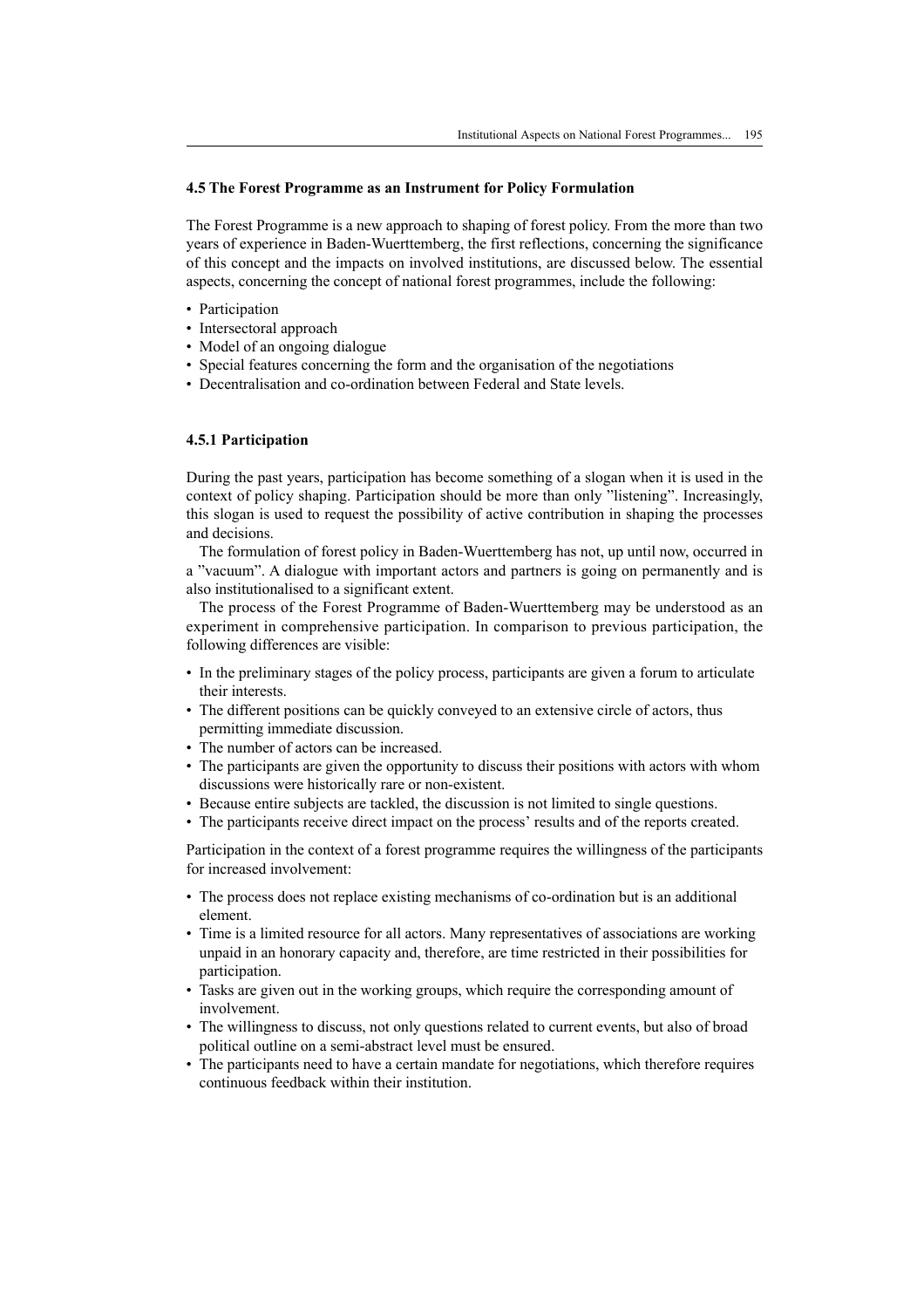Successful participation, which is satisfying to those involved, requires clearly defined rules. Because of this, such rules were previously agreed upon for the NFP process on the federal level (Hofmann and Liss 2001). The experiences of Baden-Wuerttemberg have been included in this analysis. Additionally, the working groups in Baden-Wuerttemberg initially adopted some main points for the procedure of participation. However, the Forest Programme cannot be called an institutionalised procedure.

Many participants welcome the prospect of organising participation with a new intensity. At the same time, clear expectations are connected to the instrument of a forest program. For that reason, some members have expressively made their willingness to co-operate conditional on the achievement of concrete results. Furthermore, it has been emphasised that a forest program only makes sense when real political relevance can be achieved. Different fractions of the group are hoping to enter into a broader discussion with political decision makers, thus going far beyond the decision of the state government on the Forest Programme.

Above all, for the smaller associations and for those who were only partly involved, participation in the Forest Programme offers the most effective possibility to forward their ideas. The Associations of Horsemen, for example, in addition to discussing issues of forests and tourism, can express its opinion on other issues, where previously it was not involved. In this way a broad range of issues can be discussed at the same time.

On the other hand, within the context of the Forest Programme, large members like the State Forest Administration and the Forest Owners' Associations must prove that they do not insist on exclusive safeguarding of forest issues. They must be willing to present their positions with convincing arguments.

The attitude of traditionally critical environmental groups, especially the internationally active NGOs, could be a problem. They achieve one part of their legitimacy by fostering opposing viewpoints, for example the governmental or forest owners' interests. It has to be seen, to what extent they will be able to agree on solutions, reached by consensus, to implement the intention of the Forest Programme.

#### **4.5.2 Intersectoral Approach**

Compared to existing policy approaches, The Forest Programme allows for the possibility of bilateral dialogues as between forest owners and ENGOs. It also initiates multilateral discussion, processes where many different representatives of interest groups can become involved at the same time. In that way, the range of positions, which should be introduced in the process of policy formulation, can be considerably enlarged.

Until now, this can be achieved only to a limited extent. The forest issue does not have the same political relevance to all possible interest groups. In the same way, the interest to participate in the process is influenced by individual concern. If a certain institution cannot expect any added reward through involvement or if the loss of personal positions is feared, it will be impossible to motivate any representatives into participating.

#### **4.5.3 Ongoing Process and Consensus Building**

The model of an ongoing dialogue process is a new element of the formulation of forest policy on the State level. The traditional way of working which leads to the elaboration of comprehensive programmes must be distinguished from the dialogue process as a matter of principle. However, according to the ideas of the NFP process of Baden-Wuerttemberg, that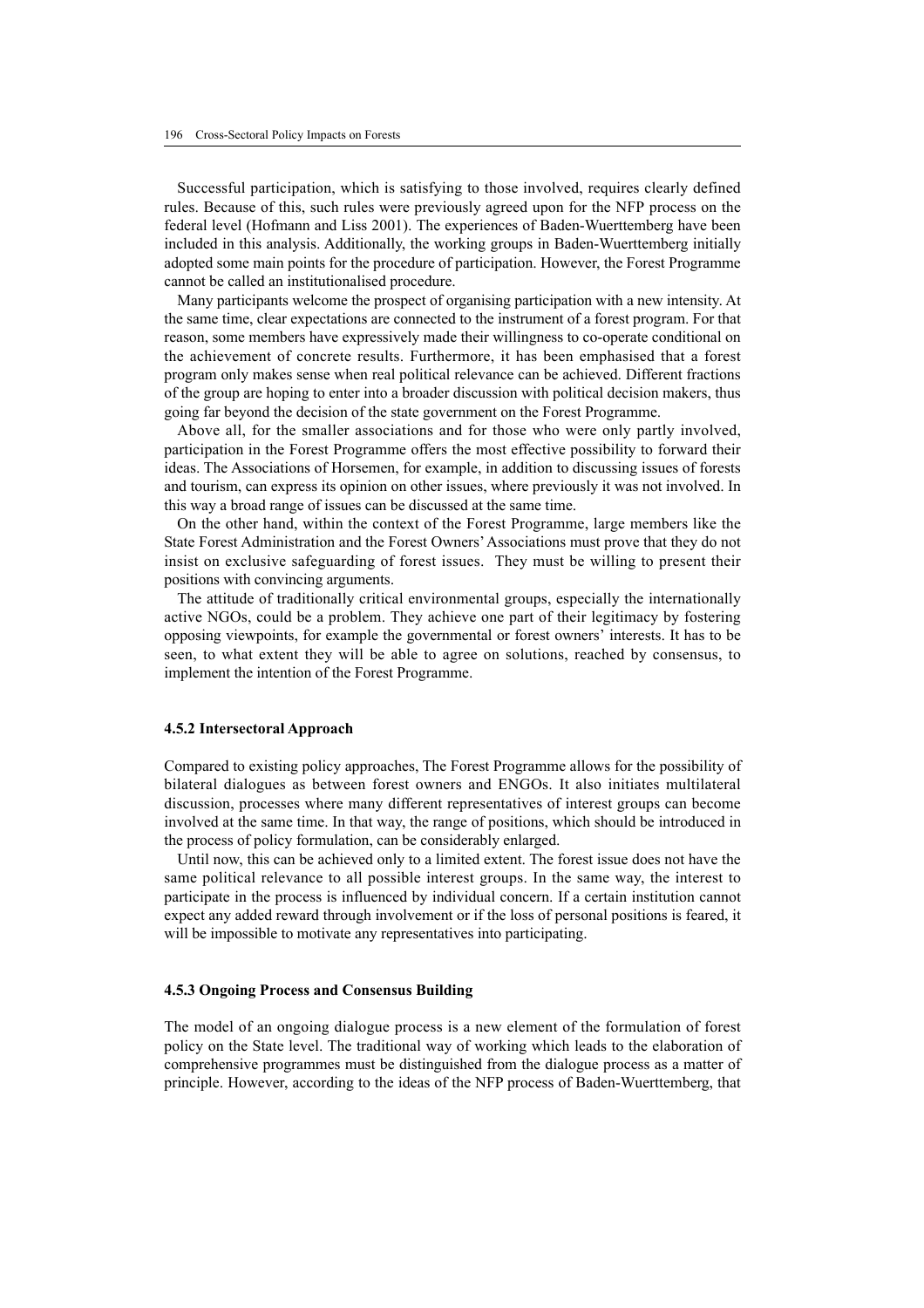traditional approach would not correspond to the concept of NFPs, where an iterative approach is seen as a basic principle.

However, by using this approach it will be difficult to exactly define the relevance which could possibly be achieved through the results of the process. For many interest groups there is still some uncertainty as to whether involvement could be profitable. Given that, the readiness to participate actively in working groups is rather weak. On the other hand the participation in the Round Table sessions is considered important as a means to prevent positions that are contrary to own interests from being included in the Forest Programme.

Finally it should be acknowledged that the political process of the Forest Programme in Germany and even more so in the German States was not started from "zero". This means that, by the elaboration of the Forest Programme, the opportunity of leading a forest policy dialogue was not being offered for the first time. Most of the positions of interest have been exchanged many times, for many years. Completely new aspects and arguments, therefore, are hardly to be anticipated. In the best case-scenario, new approaches to the solution of existing conflicts of forest policy can be expected.

#### **4.5.4 Form of negotiations, Working Groups, Moderation, the Round Table**

The formulation of forest policy by working groups leads to changed roles of the different actors. The traditional leading groups (State Forest Administration, forest owners) must discuss their policy ideas in a plenary meeting with a large number of actors. In this way, possibilities for policy shaping could be restricted. Critics of the Forest Programme regard this to be a loss of power for traditional actors.

Out of this situation a growing necessity appears for participants to arm themselves with new strategies. More important than before is the establishment of temporary alliances, already on the working level, in order to achieve the political partial objectives.

Considering the discussion above, the various problems of the NFP concept become obvious both in Baden-Wuerttemberg and on the federal level. These include:

• The problem of participants' mandate

Do the participants really have the clear mandate to vote on far reaching decisions within a working group? Hofmann and Liss (2001) referred to that problem in their analysis.

• The problem of decision making

 An agreement on voting rights and on the weighting of votes would be necessary to create well-balanced and comprehensible decisions. However, the fair allocations of voting rights appears to be an insurmountable obstacle. What weight should be assigned to votes of various interest groups? What would be suitable for hiking club, for the forest owners, for the ENGOs?

Indeed no agreement can be reached because the process itself does not have any democratic legitimacy. The decision making, concerning the shaping of sectoral policies, is only given to the government and the parliament. But the Forest Program, itself, could undertake the task of delivering a rounded picture of necessities and social expectations to decision makers. These should be discussed further in the political sphere.

On the Federal level, during the second stage of the Federal Forest Programme, the ENGOs engage through an intensive participation at the Round Table sessions and through an overtaking of leadership in the working groups. Because no voting rights are fixed, the possibility arises for them to dominate the negotiations and to push back the influence of other traditional actors like the forest owners.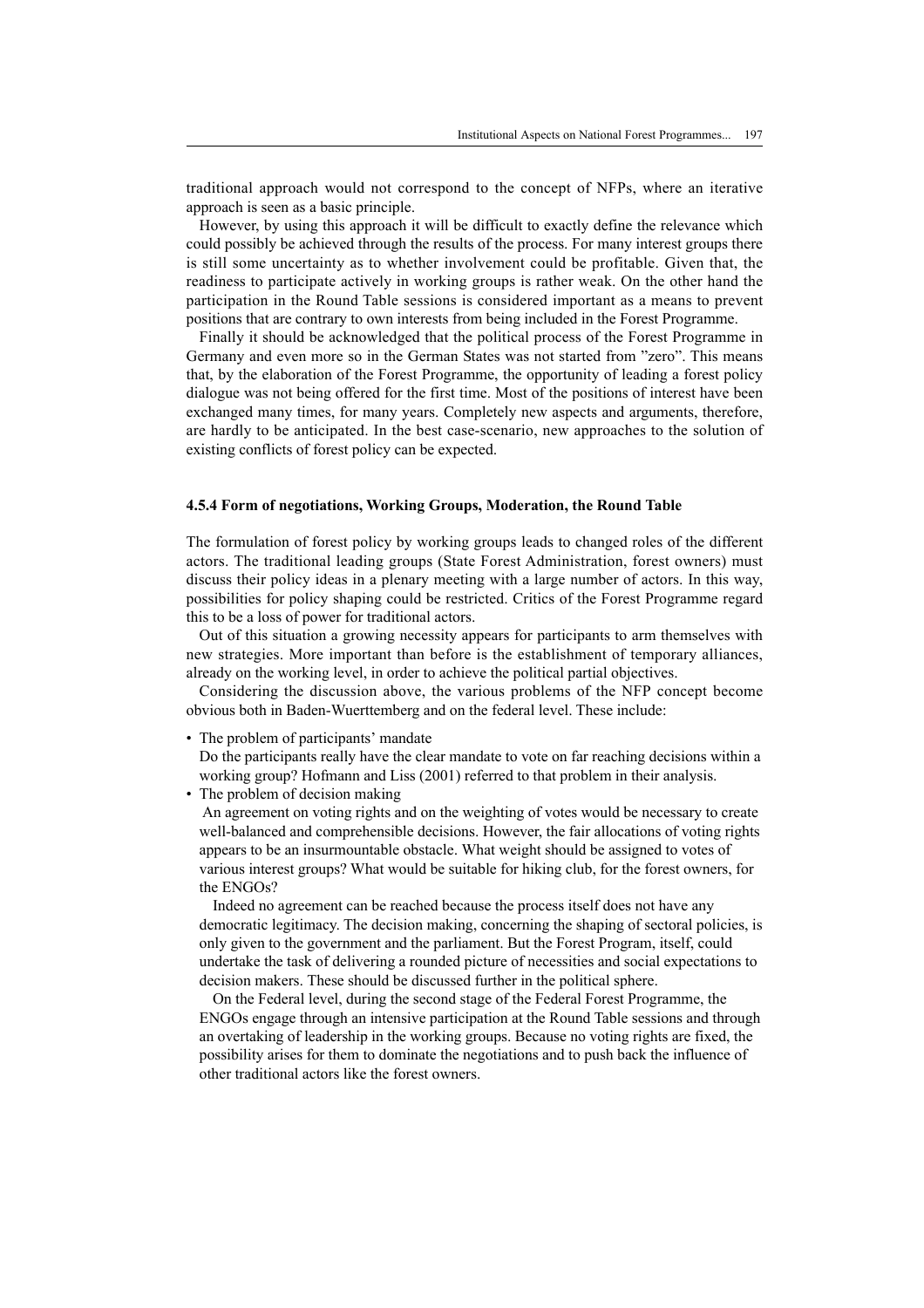#### **4.5.5 Decentralisation, Co-ordination of Federal and State Level**

The Forest Programmes of the Federal level and the States were closely co-ordinated throughout their first stage through the previous pilot work of Baden-Wuerttemberg. Nevertheless the significance of the German Federal Forest Programme to the State level never has been sufficiently clear. From a today's point of view the present German Federal Forest Programme 2000 has reached mostly symbolic significance without concrete consequences for actions to be taken.

A change can be expected during the second stage of the German Federal Forest Programme because of the significantly higher commitment of the ENGOs. In fact, even in the future, the results will not have any direct legal consequences. But they could become a politically important basis of argument and further professional discourse.

During the second stage of the German Federal Forest Programme a co-ordination with the Forest Programmes of the States, regarding content, can no longer be observed. It has also not been clarified, who should be in charge of such a co-ordination, as the State Forest Administrations themselves are only participants of the process. But the Administrations, as representatives of the States, are present at the Round Tables and in the working groups. From the administrations' part, an important matter of concern is to ensure that the given competences of the Federal Government and the States are kept. The responsibilities of the States should be dealt with exclusively on the subnational level.

This corresponds to the concept of the IPF (United Nations CSD 1997) regarding decentralisation, which is considered to have positive effects. In this way a redundant work on different levels can be avoided. Otherwise, there is danger of developing non-congruent contents and objectives in the Forest Programmes of the Federal and the States level.

# **5. Relevance of the Forest Programme to the Involved Institutions:Some Conclusions**

- 1. In the long run the State Forest Administrations in Germany cannot close their mind to the growing necessity of new forms of enlarged participation in regard to the formulation of forest policy.
- 2. More than before, in the context of the NFP process, traditional participants can show an openness to the social expectations. They should assume no longer a claim of sole representation of forest issues.
- 3. The Forest Programme provides an opportunity for the State Forest Administrations and the Forest Owners' Associations to take an active role in the shaping of policy. This would counter fears of the forest owners and foresters that forest policy would behave passively and would only react to claims formulated by third parties such as ENGOs.
- 4. In the context of the Forest Programme, all participants expose themselves to the risk of a loss of power, if the process is dominated by one or several groups.
- 5. Smaller interest groups could be empowered through the ability to participate in working groups and Round Table discussions, which would examine all issues.
- 6. Out of this situation, there appears a growing need for participants to create new strategies. The establishment of temporary alliances with new partners will now be more important for the achievement of political partial objectives.
- 7. The representatives welcome the initiation of a Forest Programme. However, they remain restrained concerning its importance. They demand more concrete results with a higher degree of commitment, as well as a broader discussion in the political sphere.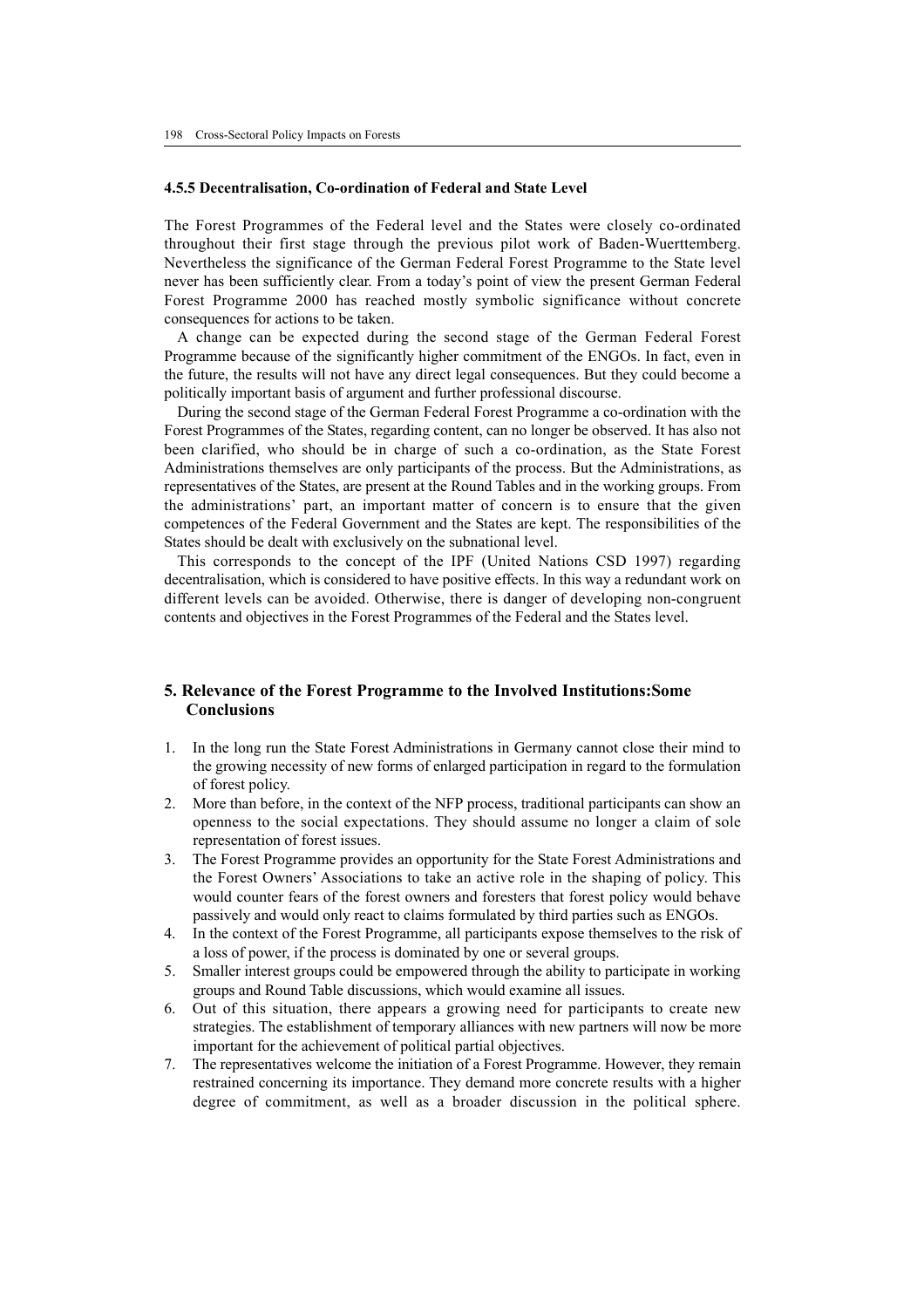Monitoring and evaluating of the results of the NFP process are considered the necessary first step. In that way, the participants could control one another regarding the implementation of agreed objectives.

- 8. From the various viewpoints of their members, some ENGOs get one part of their internal legitimisation through the formulation of opposing standpoints, for example to governmental or forest owners' interests. Therefore, their agreement to solutions of common consent will at least be called into question.
- 9. The involved administrations do not close their minds to cooperation. However, in order to deal with orders and decisions, they refer to institutionalised procedures of coordination. In this way, they prevent the Forest Programme from becoming so concrete that the existing mechanisms would be eliminated. In this way, the importance of the Forest Programme is weakened.
- 10. A real impact on the role of institutions has so far not resulted from the Forest Program in Baden-Wuerttemberg. On the federal level, however, it is obvious that the influence of the prior domination of the State Forest Administrations is reduced by ENGOs, Federal Governmental Administrations and other interest groups.
- 11. It cannot be assumed that any State Government in the future would leave the formulation of forest policy to a large extent to the interest groups. However, the Forest Programme of Baden-Wuerttemberg could be an essential basis of action to be taken by political decision makers. Through this process, in a unique way and on a broad basis, social expectations toward forests and forest management are formulated which hardly can be ignored.

### **References**

- Hofmann, F. and Liss, B. 2001. Analysis and Assessment of the German NFP Process at the Federal Level (Phase I: 1999/2000). Contribution to the COST E19 meeting Aberdeen /Scotland March 29<sup>th</sup>–31st 2001
- Ministry for rural areas of Baden-Wuerttemberg. 2000. Forest Programme of Baden-Wuerttemberg a Societal Dialogue Including International Conventions According to the Concept of the Intergovernmental Panel on Forests of the United Nations (IPF).
- Reining, F. 1999. Experiences With National Forest Programmes at Sub-national Level. A Report on the NFP Project of Baden-Wuerttemberg. In: "The Role of National Forest Programmes in the Pan-European Context. Presentations and outcomes of the NFP workshop organised by the MCPFE in Tulln/Austria, 13–14 September 1999", 35p.
- Reining, F., ERB, W. AND Schirmer, C. 2000. Forstprogramm Baden-Württemberg: Zukunftsdialog zu Wald und Forstwirtschaft. AFZ/DerWald 23/2000, 1243p.
- United Nations CSD. 1997. Report of the Ad Hoc Intergovernmental Panel on Forests on its fourth session, New York, 11–21 February 1997. United Nations Commission on Sustainable Development, Fifth session 7–25 April 1997.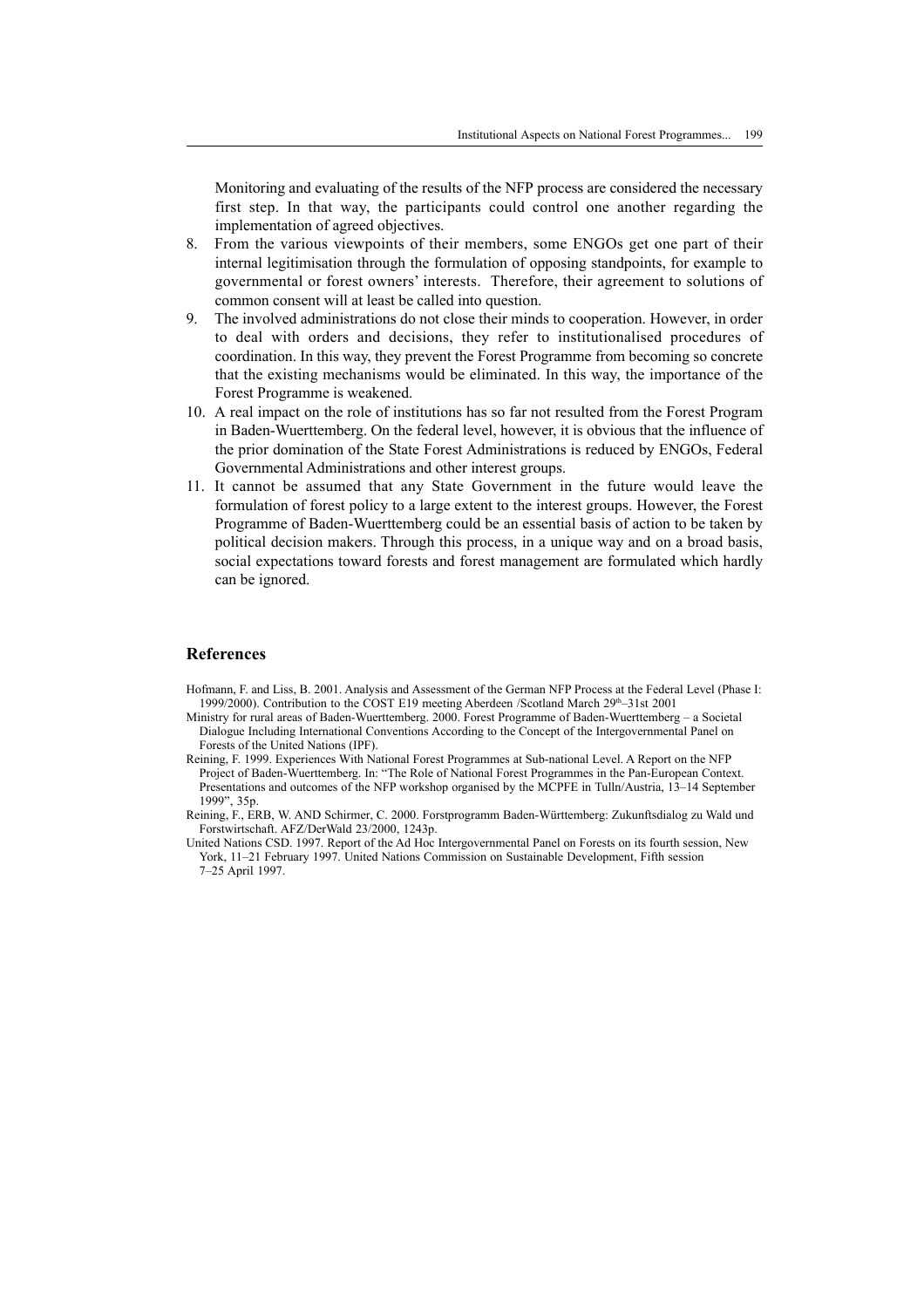| e of Baden-Wuerttemberg 2000: Involved Interest Groups and Institutions<br>Appendix 1. Forest Programm                                         |                                                 |                               |                  |                                    |                                             |
|------------------------------------------------------------------------------------------------------------------------------------------------|-------------------------------------------------|-------------------------------|------------------|------------------------------------|---------------------------------------------|
|                                                                                                                                                | Information and<br>invitation to<br>collaborate | Consultative<br>collaboration | Working<br>Group | Final Round<br>Conference<br>Table | of the process<br>in the course<br>Comments |
| AG Wälder im Forum Umwelt und Entwicklung,<br>Forum of Environment and Development<br>Working Group on Forests in the                          | $\times$                                        |                               |                  |                                    |                                             |
| Joint Committee for Farmer Associations<br>AG der Bauernverbände,                                                                              |                                                 |                               |                  |                                    | X                                           |
| Forest Association of Baden-Württemberg<br>Baden-württembergischer Forstverein,                                                                | X                                               |                               | X                | X                                  |                                             |
| Badischer Zimmerer-und Holzbauverband<br>Timber Construction Trade of Baden<br>Federation of Carpenters and                                    | $\times$                                        |                               | ×                | ×                                  |                                             |
| Bund Deutscher Forstleute (BDF),<br>German Association of Foresters                                                                            | X                                               |                               | ×                | X                                  | X                                           |
| Nature Conservation<br>Bund für Umwelt und Naturschutz Deutschland (BUND)<br>German Association for Environment and                            | X                                               |                               | X                | X                                  |                                             |
| Federal Agency of Nature Conservation<br>Bundesamt für Naturschutz,                                                                            | $\times$                                        |                               |                  | $\times$                           | ×                                           |
| Bundesministerium für Ernährung, Landwirtschaft und Forsten,<br>Forestry<br>Federal Ministry of Food, Agriculture and                          | ×                                               | ×                             |                  | ×                                  |                                             |
| Reaktorsicherheit, Federal Ministry of Environment,<br>Bundesministerium für Umwelt, Naturschutz und<br>Nature Conservation and Nuclear Safety | ×                                               |                               |                  |                                    |                                             |
| Bundesministerium für wirtschaftliche Zusammenarbeit<br>und Entwicklung, Federal Ministry of Economic<br>Cooperation and Development           | ×                                               | ×                             |                  | X                                  |                                             |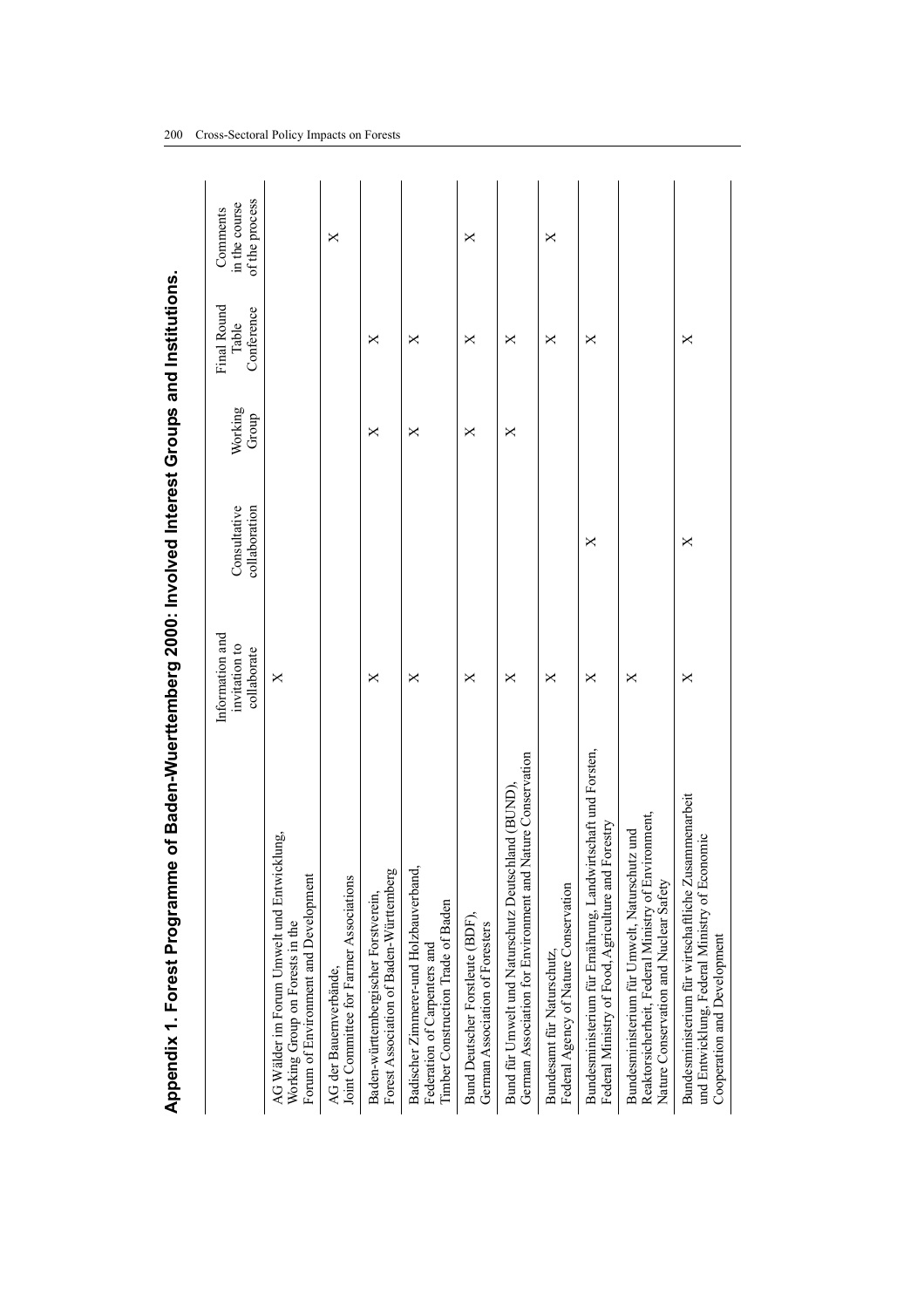|                                                                                                                                    | Information and<br>invitation to<br>collaborate | Consultative<br>collaboration | Working<br>Group | Final Round<br>Conference<br>Table | of the process<br>in the course<br>Comments |
|------------------------------------------------------------------------------------------------------------------------------------|-------------------------------------------------|-------------------------------|------------------|------------------------------------|---------------------------------------------|
| Forestry Board Baden-Württemberg<br>Forstkammer Baden-Württemberg,                                                                 | $\times$                                        |                               | $\times$         | X                                  | $\times$                                    |
| Forstliche Versuchs- und Forschungs-anstalt Baden-Württemberg,<br>Forest Research Institute Baden-Württemberg                      | X                                               | $\times$                      | $\times$         | $\times$                           |                                             |
| Gesellschaft für technische Zusammen-arbeit (GTZ)<br>Corporation of Technical Cooperation                                          | ×                                               | X                             |                  | ×                                  |                                             |
| Industriegewerkschaft Bauen-Agrar-Umwelt (IG Bau),<br>Industry-wide Union of Construction. Agriculture and<br>Environment (IG BAU) | ×                                               |                               | X                | X                                  | ×                                           |
| len-Württemberg<br>Industrie- und Handelskammertag Baden-Württemberg,<br>Chamber of Industry and Commerce Bad                      | ×                                               |                               | $\times$         |                                    | X                                           |
| State Association for Nature Conservation<br>Landesnaturschutzverband,                                                             | ×                                               |                               | X                | X                                  | X                                           |
| Ministry of Environment and Transport<br>Ministerium für Umwelt und Verkehr,                                                       | X                                               |                               |                  |                                    |                                             |
| of Rural Areas<br>Ministerium Ländlicher Raum, Ministry                                                                            | ×                                               |                               | X                | ×                                  | ×                                           |
| State Office for Environmental Protection<br>Landesanstalt für Umweltschutz,                                                       | $\times$                                        |                               | $\times$         | ×                                  | ×                                           |
| Association for Nature Conservation in Germany<br>Naturschutzbund Deutschland (NABU),                                              | ×                                               |                               | X                | X                                  | X                                           |
| Federation of Paper Manufacturers Baden-Württemberg<br>Papierverbände Baden-Württemberg,                                           | ×                                               |                               | ×                | ×                                  | ×                                           |
| Staatsministerium,<br><b>State Ministry</b>                                                                                        | ×                                               |                               |                  |                                    |                                             |
| Federation of Tourist Industry Baden-Württemberg<br>Tourismusverband Baden-Württemberg,                                            | $\times$                                        |                               |                  |                                    |                                             |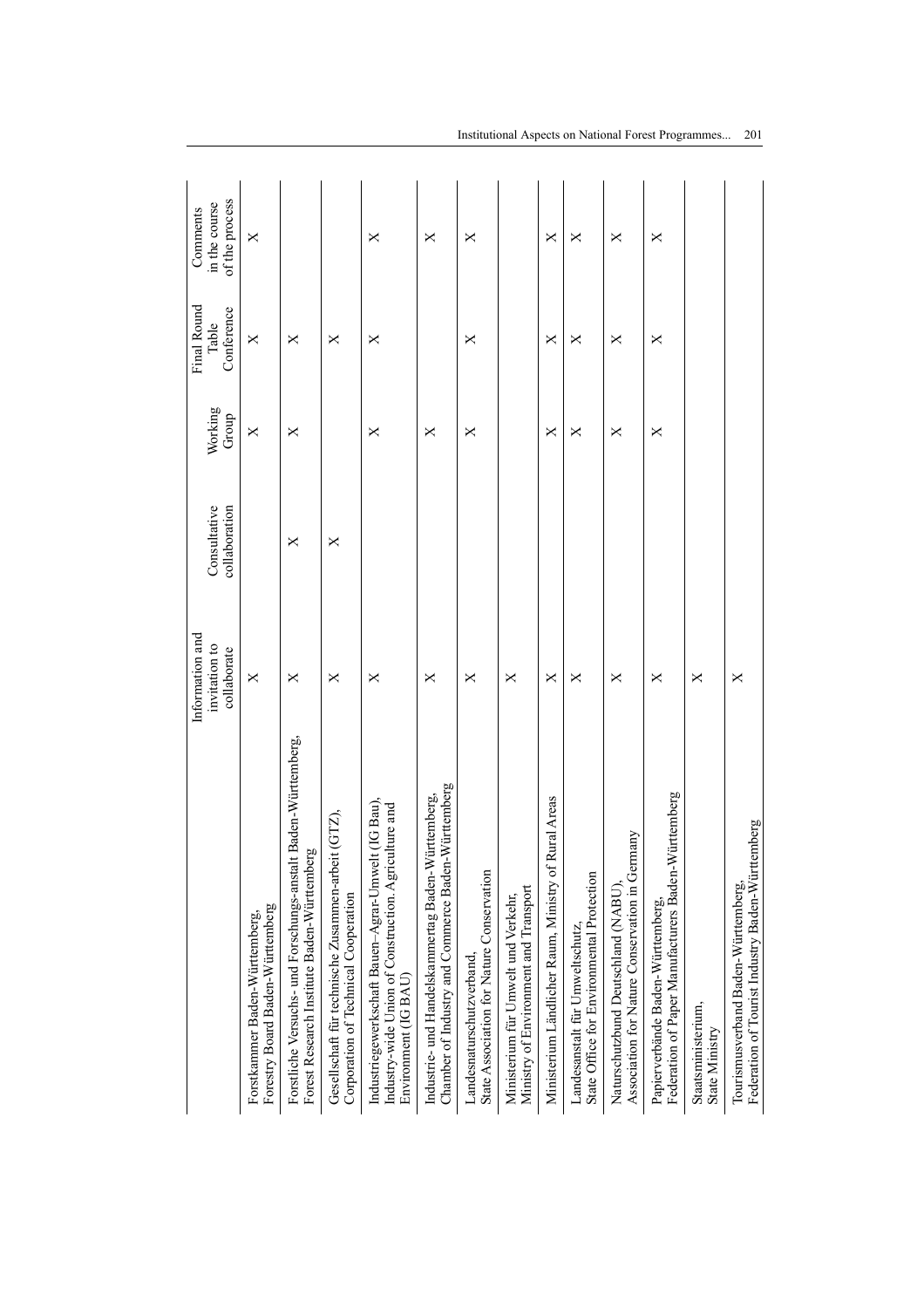| Appendix 1. continued                                                             |                                                |                               |                  |                                    |                                             |
|-----------------------------------------------------------------------------------|------------------------------------------------|-------------------------------|------------------|------------------------------------|---------------------------------------------|
|                                                                                   | nformation and<br>invitation to<br>collaborate | :ollaboration<br>Consultative | Working<br>Group | Final Round<br>Table<br>Conference | Comments<br>in the course<br>of the process |
| Jniversität Freiburg,<br>Freiburg University                                      | ×                                              |                               |                  |                                    |                                             |
| Federation of Sawmills and Timber Industr<br>Verband der Säge- und Holzindustrie, |                                                |                               |                  |                                    |                                             |
| Wirtschaftsministerium,<br>Ministry of Economics                                  |                                                |                               |                  |                                    |                                             |
|                                                                                   |                                                |                               |                  |                                    |                                             |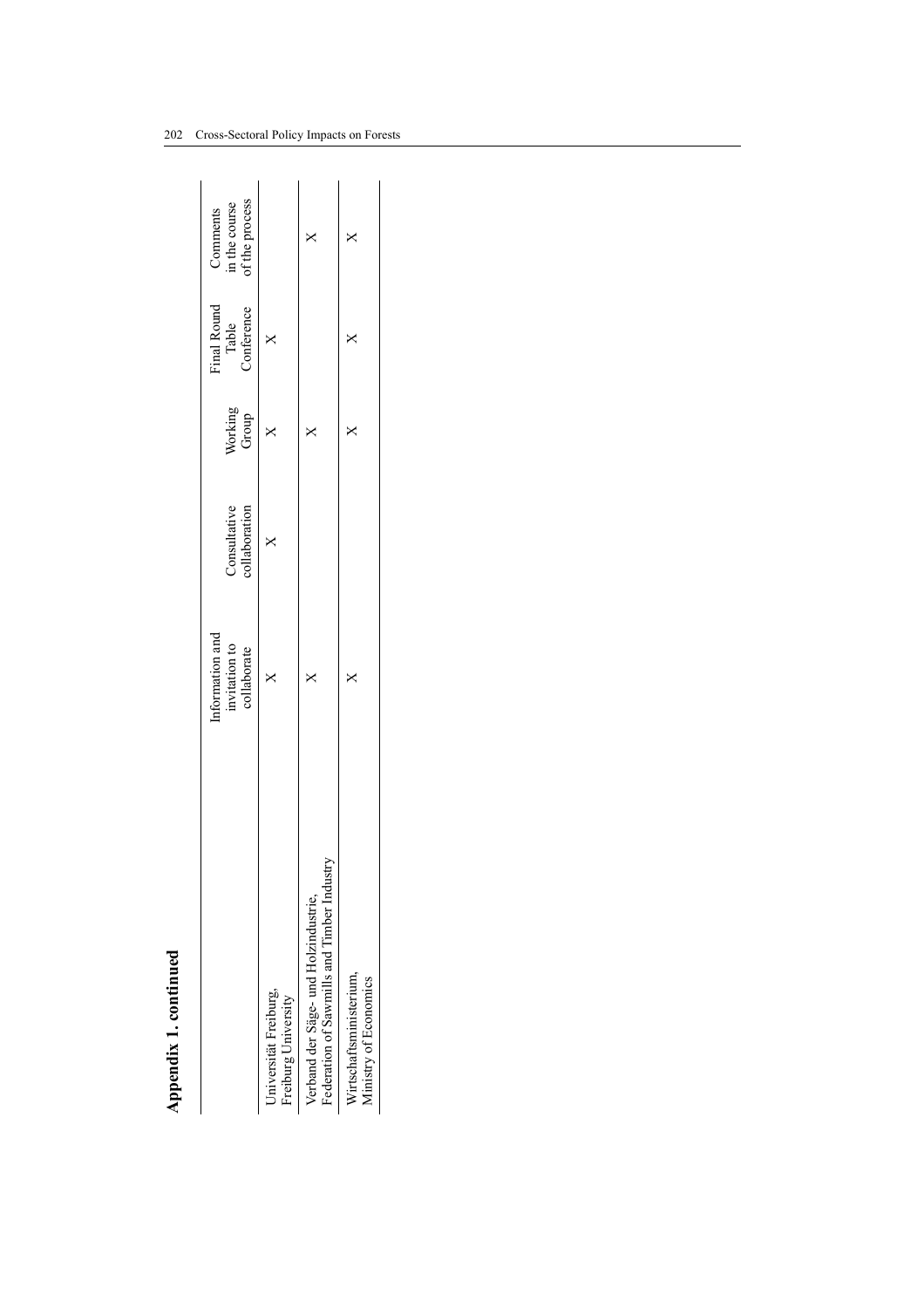# **Programme**

# **EFI Forest Policy Research Forum Cross-Sectoral Policy Impacts on Forests**

# **4–6 April 2002 • Paviljonki, Savonlinna, Finland**

#### **Thursday 4 April**

 $9:00 - 9:15$  Opening words Chairman of the event, Prof. Dr. Peter Glück, Agricultural University Vienna, Austria, Chairman of the COST E19 Action Ilpo Tikkanen, European Forest institute

# **Session 1 – Cross-sectoral Policy Impacts – a Worldwide Challenge for Research and Policy Development (Moderator: Ilpo Tikkanen, European Forest Institute)**

- 9:15–9:45 National Forest Programmes as a Holistic Approach to Address Inter-Sectoral Impacts on Forests – Opportunities and Challenges with a Reference to Norwegian Experiences. *Knut Øistad, Ministry of Agriculture, Norway*
- 9:45–10:15 Theoretical Approaches to Understanding Intersectoral Policy Integration. *Margaret Shannon, SUNY Buffalo School of Law, USA*
- 11:15–11:45 Knowledge Sharing for Cross-Sectoral Linkages in National Forest Programmes. *Lennart Ljungman, FAO*
- 11:45–12:15 Interaction of National Forest Programmes with Comprehensive Development Frameworks. *Christian Mersmann, Profor / World Bank*

# **Session 2 – Cross-Sectoral Impacts on Forests – European Policy Perspective (Moderator: Heikki Pajuoja, Finnish Forest Research Institute)**

- 14:15–14:45 Finland´s National Forest Programme 2010 a Policy Framework to Balance the Demands for Socio-Economic and Ecological Sustainability. *Aarne Reunala, Ministry of Agriculture and Forestry, Finland*
- 14:45–15:15 Inter-Sectoral Linkages and EU's Forest Strategy. *Robert Flies, European Commission*
- 16:15–16:45 The Pan-European Approach to NFPs Current State of MCPFE Work. *Peter Mayer, MCPFE*

Cross-Sectoral Policy Impacts on Forests EFI Proceedings No. 46, 2002

Ilpo Tikkanen, Heikki Pajuoja and Peter Glück (eds.)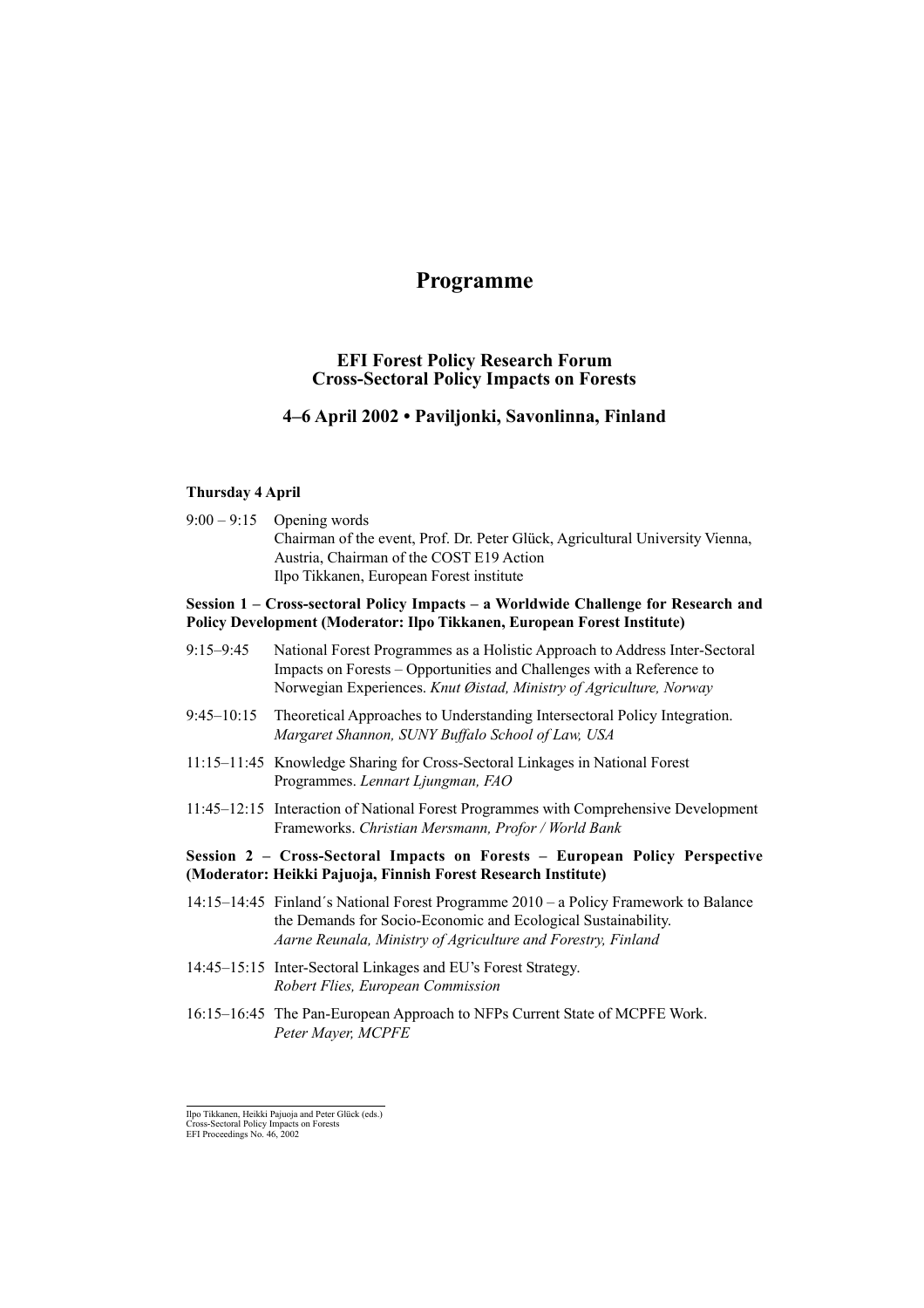16:45–17:15 IPF/IFF Proposals for Action and their Implementation by National Forest Programmes by National States and the European Union. *Helga Pülzl, Agricultural University Vienna, Austria*

# **Friday 5 April**

# **Session A, WG1: NFP – Essential Inter-Sectoral Approaches (Moderator: Ine Neven, Alterra, The Netherlands)**

9:30–9:45 1. Research papers • Reflections on Inter-Sectoral Co-ordination in National Forest Programmes. *Karl Hogl, Agricultural University of Vienna, Austria* • Inter-Sectoral Co-ordination: State of the Art and Beyond. *Evelien Verbij, Wageningen University, The Netherlands* • Iterative Planning Processes; Supporting and Impeding Factors. *Johan Barstad, Møre Research Volda, Norway*

11:00–11:45 2. Research experiences: Inter-sectoral – advocacy coalition approaches • Institutional and Intersectoral Aspects of the National Forest Policy in Portugal. *Pedro Ochoa de Carvalho, Portugal* • Intersectoral Co-operation and NFPs – Experiences from Finland. *Heikki Pajuoja, Finnish Forest Research Institute* • The Status of Inter-Sectoral Co-ordination in SFM in Catalonia – Lessons Learnt from an Experimental Qualitative Research Design. *Gloria Dominiguez, The Forest Technology Centre of Catalonia, Spain*

# 14:00–15:30 3. Discussion in sub-groups and drafting a list of propositions

- Reflections on the presentations in the plenary session of 4 April
	- Propositions and key variables from the presentations in sub-groups
	- Reflections on the reports from the sub-groups

# **Session B, WG2: Influences of Financial Incentives and Institutional Aspects on NFPs (Moderator: Americo M.S. Carvalho Mendes, Universidade Católica Portuguesa, Portugal)**

- 9:10–10:30 1. Presentations on Financial Incentives
- 9:10–9:25 Conceptual Contributions for the Analysis of the Effects of Financial Incentives on NFP Processes. *Americo M.S. Carvalho Mendes, Universidade Católica Portuguesa, Portugal*
- 9:25–10:10 Case Studies on the effects of financial incentives • Financial incentives in Greek forest policy – implication for financing an NFP. *Kostas Papageorgiou, Agricultural Research Station of Ioannina, Greece* • A Spanish Experience: The Forest Plan of Catalonia and its Consequences for Private Forest Management. *Eduardo Rojas Briales, Polytechnic University of Valencia, Spain*
- 10:10–10:30 Discussion
- 11:00–12:30 2. Presentations on Institutional Aspects
- 11:00–11:15 Theories of Institutions and National Forest Programmes. *Erling Berge, University of Science and Technology, Norway*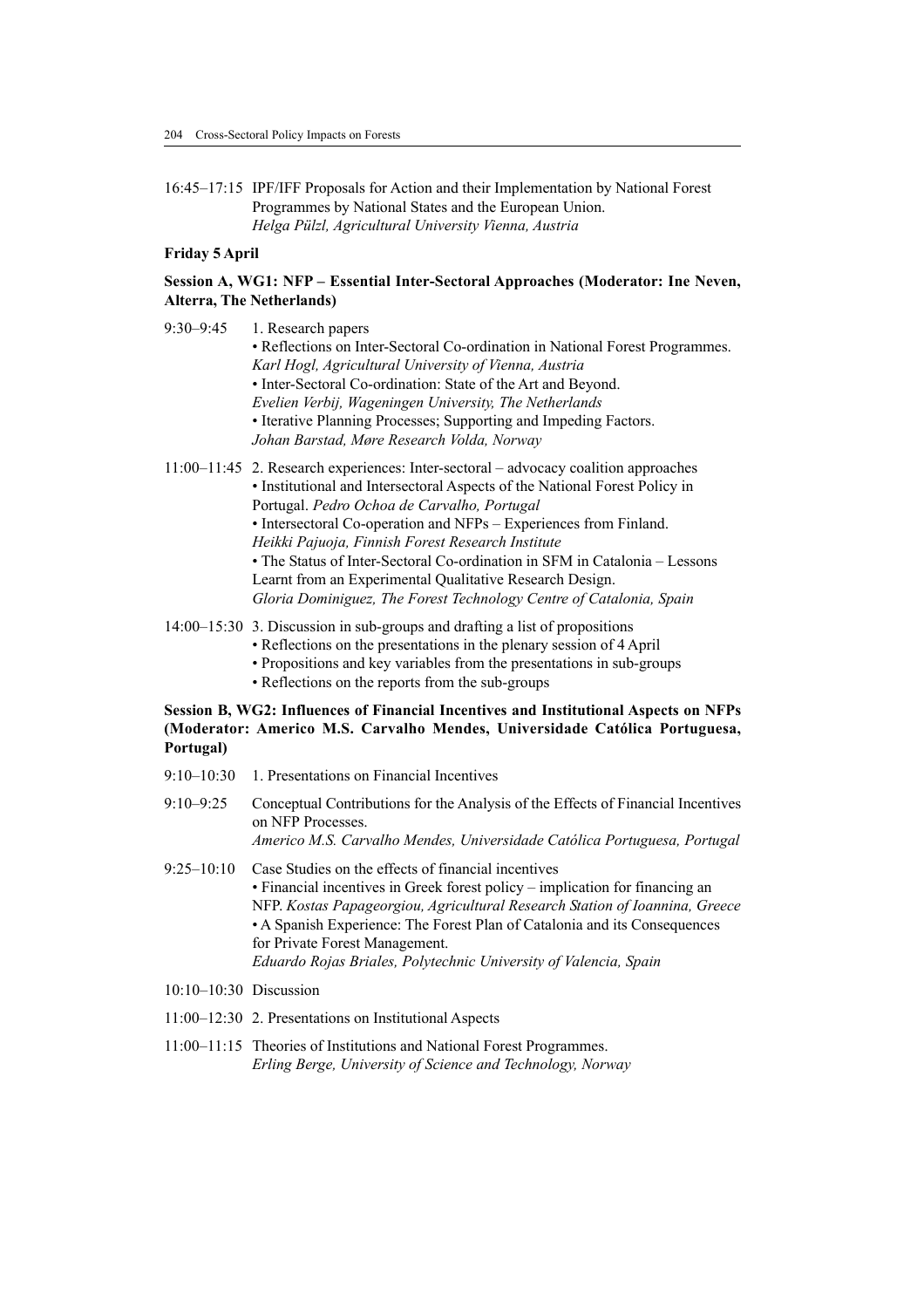- 11:15–12:00 Case Studies on the Effects of Institutional Aspects • Institutional Aspects on National Forest Programmes in Portugal *Inocêncio Seita Coelho, National Institute of Agrarian Research, National Agricultural Research Station, Portugal* • Institutional Aspects as Supporting and Impeding Factors on the Process of Finnish National Forest Programme. *Pekka Ollonqvist, Finnish Forest Research Institute, Finland* • Institutional Aspects on National Forest Programmes: The Example of the Forest Programme of Baden-Wuerttemberg. *Karl Volz, University of Freiburg, Germany*
- 12:00–12:15 Discussion
- 12:15–12:30 A first global look at some main propositions for discussion drawn from the presentations and discussions since the 1st WG2 meeting. Contributing material for the remaining WG2 discussions was made available in the COST website before the meeting. Material prepared by the WG Chair in consultation with the other authors, was drafted in view of the conceptual and operational framework for the analysis of the effects of external factors on NFPs consistent with the WG1 programme.
- 14:00–15:30 3. Sub-group discussions of the main propositions
- 14:00–14:20 Initial list of main propositions for discussion
	- From paper presentations
	- New relevant ideas proposed
- 14:20–15:30 Discussion focused on the initial list of the main propositions (two sub-groups)

# **Saturday 6 April**

#### **WG1: NFP – Essential Inter-Sectoral Approaches**

- 8:30–10:30 4. Working on the list of propositions and variables (in smaller groups)
	- Working out the list of variables and propositions
	- Adoption of the results in Savonlinna
	- Inter-relation between the results of the meetings 1–5
- 11:00–12:00 5. Discussion on the relation between the results in Savonlinna & the common framework
	- Preparation of the contribution to the joint WG1 and WG2 meeting
	- Summary discussion
- 12:00–13:00 6. Preparation of the next working group meeting in Porto, Portugal • Products of the COST E19
	- Other topics

#### **WG2: Influences of Financial Incentives and Institutional Aspects on NFPs**

- 8:30–10:30 4. Conclusion of the sub-group discussions and final drafting of the main propositions
- 8:30–9:45 Continuing the sub-group discussions on main contributions for a conceptual and operational framework for analysis of the influences of external factors on NFP processes. Each sub-group deals with one external factor: financial incentives or institutional aspects.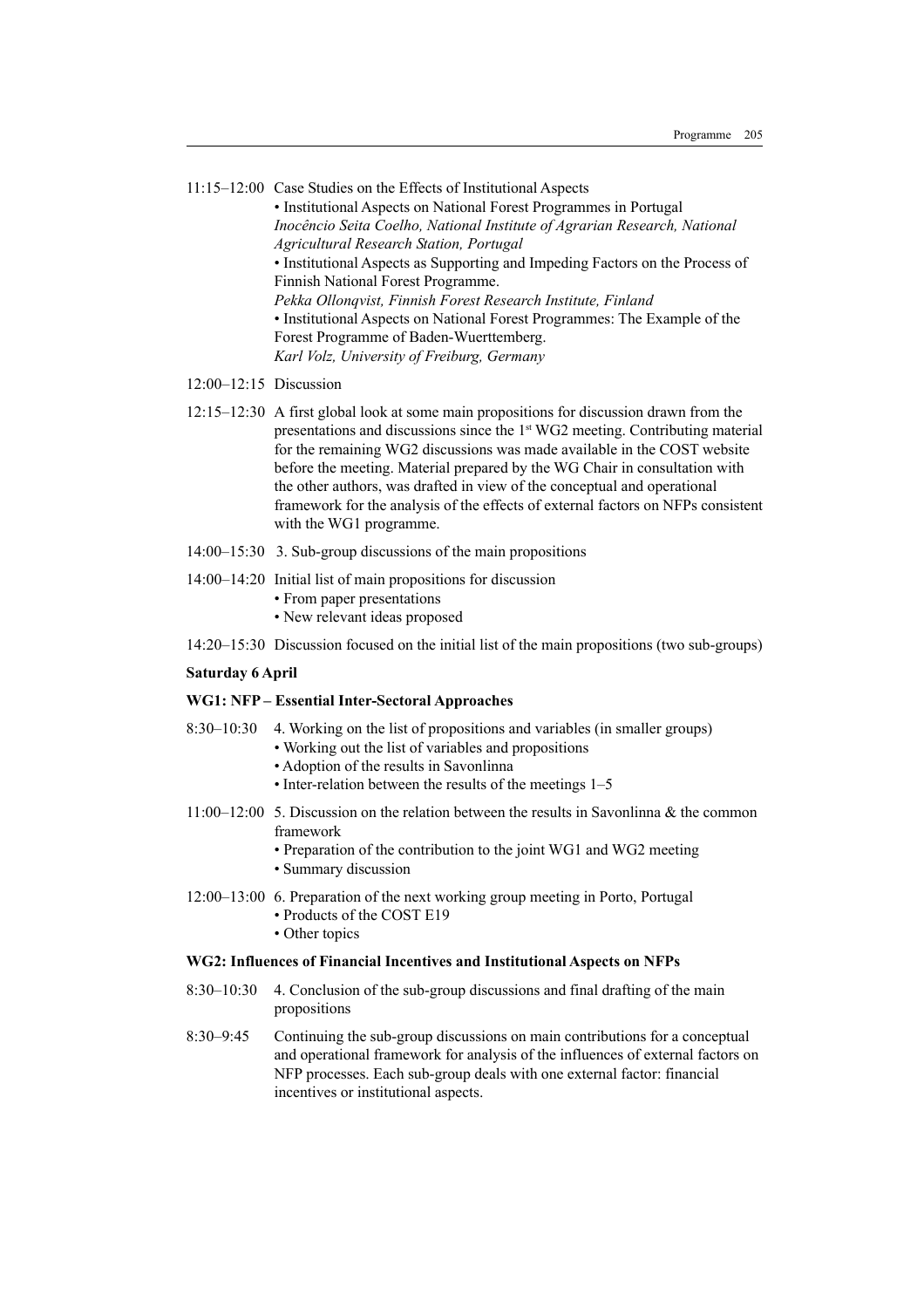- 9:45–10:30 Final drafting of the main propositions drawn from the sub-group discussions presented as contributions for a conceptual and operational framework for analysis of the influences of external factors on NFP processes consistent with WG1 programme.
- 11:00–13:00 5. Plenary Session of the WG2 (Moderator: Americo M.S. Carvalho Mendes, Universidade Católica Portuguesa, Portugal)
- 11:00–11:30 Conclusions from the sub-group discussions
- 11:30–12:30 Discussion of the sub-group contribution
- 12:30–13:00 6. Preparation of the next WG2 meetings in Sopron and Porto

7. Joint session of the WG1 and WG2: Towards a common conceptual and operational framework for the formulation and implementation of NFPs (Moderators: Ine Neven and Américo Carvalho Mendes)

- 14:30–14:50 Conclusions on the proceeding of the WG1. *Ine Neven, Alterra, The Netherlands*
- 14:50–15:10 Conclusions on the proceeding of the WG2: contribution towards a conceptual and operational framework for the analysis of the influences of external factors on NFP processes consistent with WG1 programme. *Américo Carvalho Mendes, Universidade Católica Portuguesa, Portugal*
- 15:10–16:30 Discussion: WGs' contributions towards a conceptual and operational framework for the formulation and implementation for NFPs
- 17:00–18:00 Conclusion of the discussion on the WGs' contributions towards a conceptual and operational framework for the formulation and implementation of NFPs

# **6th Management Committee Meeting, Thursday 4 April, 18.00 – 19.00 (Moderator: Peter Glück, Agricultural University Vienna, Austria, Chairman of the COST E19)**

18:00–19:00 Preliminary Agenda

- 1. Opening
- 2. Adoption of the agenda, proposal of new items
- 3. Approval of the minutes of the  $5<sup>th</sup>$  MC Meeting
- 4. Status of signatories, new applications
- 5. Chairman's report
- 6. Consequences from mid-term evaluation
- 7. Coordination of WG1&2 (common concept, mutual information needs)

8. Short term scientific missions

9. Future meetings (Porto, Vienna)

10. Mid-term evaluation on the need for 'guidelines' for the formulation and implementation of NFPs (according to COST E19 work programme)

- 11. Deliverables
- common report of WG1&2
- special issue of Forest Policy and Economics
- book on country reports
- 12. Proposals for EU projects
- 13. Other topics
- 14. Closing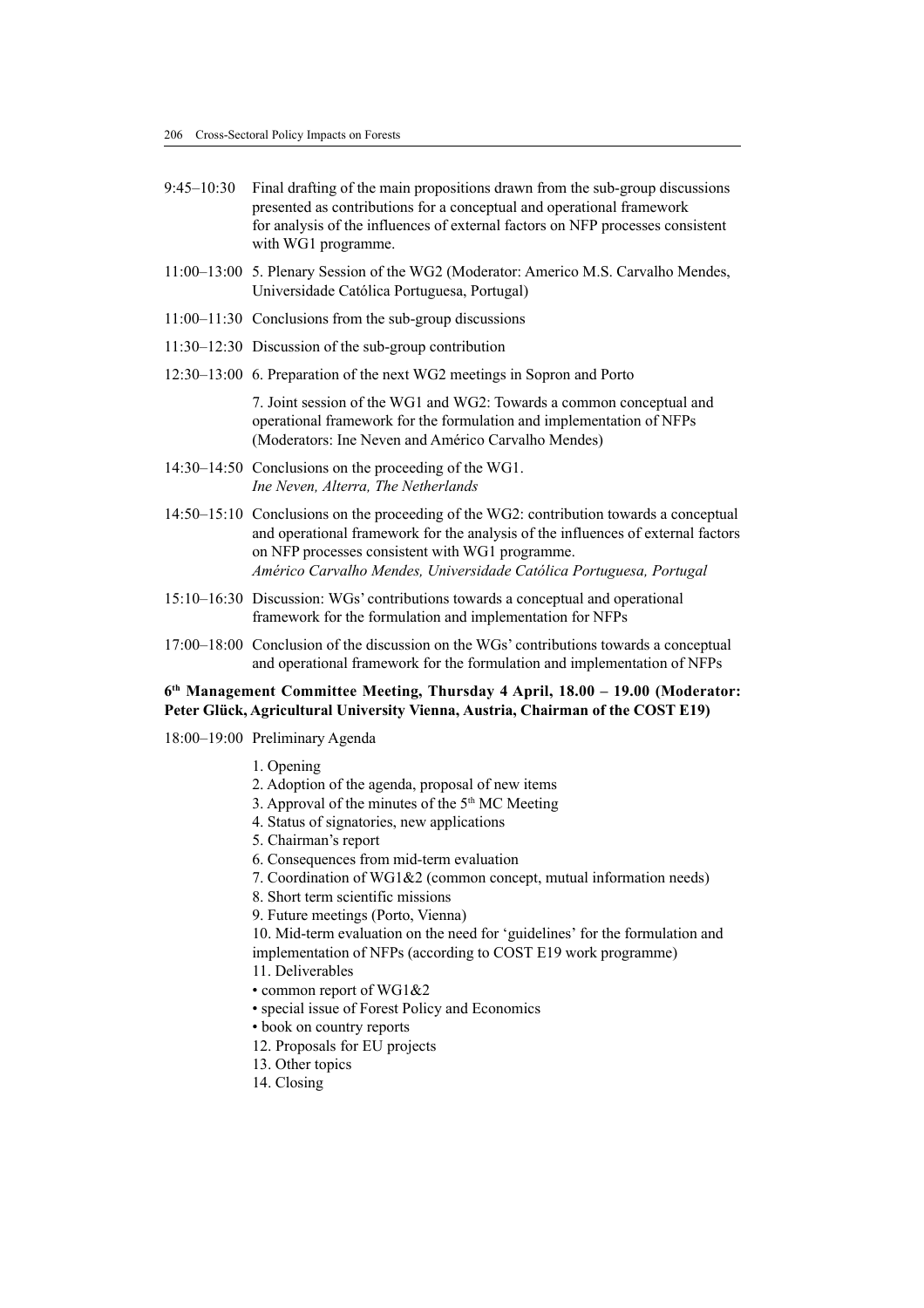# **List of Participants**

Marie Appelstrand Tove Enggrob Boon marie.appelstrand@soc.lu.se teb@fsl.dk

Johan Barstad Erling Berge jb@hivolda.no, Johan.Barstad@hivolda.no erling.berge@sv.ntnu.no

Filippo Brun Alexander Buck filippo.brun@unito.it, brun@agraria.unito.it alex.buck@lu-vienna.at

Janis Birgelis Gérard Buttoud janis.birgrlis@mezi.zm.gov.lv buttoud@engref.fr

Miguel Fabra-Crespo Björn Finne fabra\_crespo@hotmail.com / mfc@tragsatec.es bjorn.finne@metsa.fi

Gloria Dominguez-Torres Robert Flies gloriad@ctfc.udl.es robert.flies@cec.eu.int

Yves C. Dubé Olav Gislerud yves.dube@fao.org og@rcn.no

Peter Glück Karl Hogl glueck@mail.boku.ac.at hogl@mail.boku.ac.at

Josef Hackl Harri Hänninen

Juha Hakkarainen Krzysztof Kaczmarek

Frank Hofmann Attila Lengyel Frank.Hofmann@ifp.uni-freiburg.de NFPHungary@emk.nyme.hu

Lennart Ljungman Christian Mersmann

Noël Lust Diana Mizaraite noel.lust@rug.ac.be ekonsk@mi.lt

Rika Mamali Christina Montiel hendrika.mamali@95.student.wau.nl crismont@ghis.ucm.es

peter.mayer@lu-vienna.at amorcillo@jccm.es

Ilpo Tikkanen, Heikki Pajuoja and Peter Glück (eds.) Cross-Sectoral Policy Impacts on Forests EFI Proceedings No. 46, 2002

Pedro Carvalho Américo M.S. Carvalho - Mendes pedroochoa@isa.utl.pt americo@porto.ucp.pt

hackl@uba.ubavie.gv.at harri.hanninen@metla.fi

juha.hakkarainen@mtk.fi krzysztof.kaczmarek@efi.fi

lennart.ljungman@fao.org christianmersmann@compuserve.com

Peter Mayer **Antonio Morcillo San Juan**